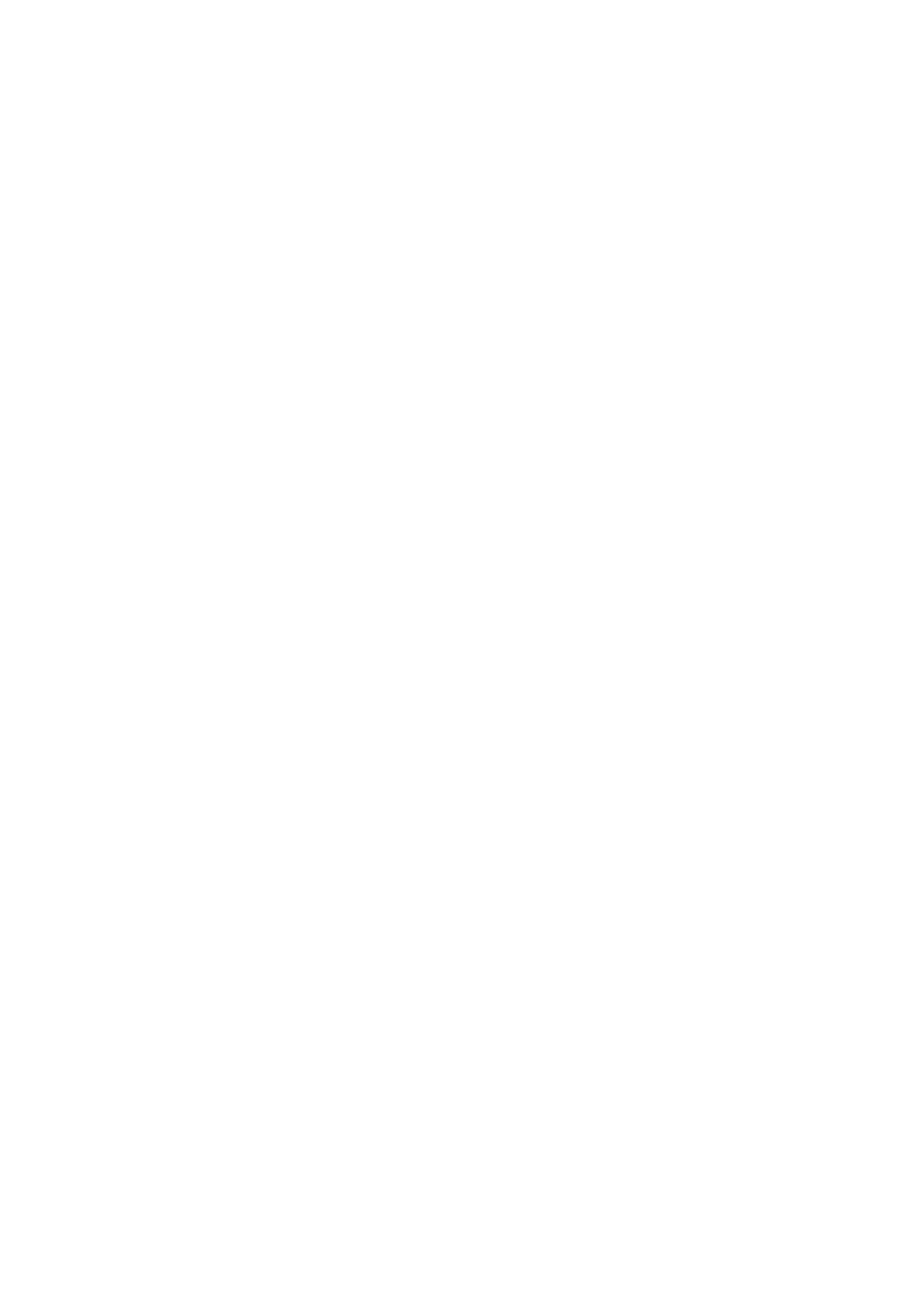# **Contents**

| 1 Introduction                                                                                                                                                                                                                                                 |                                                                                                                                                                                                                                           | $\mathbf{1}$                                       |
|----------------------------------------------------------------------------------------------------------------------------------------------------------------------------------------------------------------------------------------------------------------|-------------------------------------------------------------------------------------------------------------------------------------------------------------------------------------------------------------------------------------------|----------------------------------------------------|
| 1.1 Features                                                                                                                                                                                                                                                   |                                                                                                                                                                                                                                           | $\mathbf{1}$                                       |
| 2 Download.<br>a construction of the construction of the construction of the construction of the construction of the construction of the construction of the construction of the construction of the construction of the construction of the                   |                                                                                                                                                                                                                                           | 5                                                  |
| 3 Installation and Upgrading (a) and (b) and (b) and (c) and (c) and (c) and (c) and (c) and (c) and (c) and (c) and (c) and (c) and (c) and (c) and (c) and (c) and (c) and (c) and (c) and (c) and (c) and (c) and (c) and (                                 |                                                                                                                                                                                                                                           | $\overline{6}$                                     |
| $3.1$ PC Version                                                                                                                                                                                                                                               | and a series of the contract of the contract of the contract of the contract of the contract of the contract of                                                                                                                           | 6                                                  |
| 3.1.1 Automatic installation                                                                                                                                                                                                                                   | $\mathcal{L}^{\mathcal{A}}$ . The set of the set of the set of the set of the set of the set of the set of the set of the set of the set of the set of the set of the set of the set of the set of the set of the set of the set of the s | 6                                                  |
| 3.1.2 Manual installation.<br>$\mathbf{L}^{\text{max}}$ and $\mathbf{L}^{\text{max}}$<br>$\Delta \sim 10^4$<br>$\mathbf{r}$                                                                                                                                    | $\mathcal{L}^{\text{max}}(\mathcal{L}^{\text{max}}(\mathcal{L}^{\text{max}}))$                                                                                                                                                            | 6<br>$\mathbf{L} = \mathbf{L}$                     |
| 3.1.3 Additional Information for Windows Vista x64 and Windows 7 x64 Users Only                                                                                                                                                                                |                                                                                                                                                                                                                                           | 8                                                  |
| 3.2 PDA Version<br>the contract of the contract of the contract of the contract of the contract of the contract of the contract of                                                                                                                             |                                                                                                                                                                                                                                           | 12                                                 |
| 3.2.1 Faster mounting                                                                                                                                                                                                                                          |                                                                                                                                                                                                                                           | 13                                                 |
| 3.2.2 Alternative drivers.<br>$\mathbf{r}$ $\mathbf{r}$                                                                                                                                                                                                        |                                                                                                                                                                                                                                           | 13                                                 |
| 4 Getting Started Guide<br>$\mathcal{L}^{\text{max}}$ , where $\mathcal{L}^{\text{max}}$<br>$\mathcal{L}(\mathcal{L})$ and $\mathcal{L}(\mathcal{L})$                                                                                                          |                                                                                                                                                                                                                                           | 14                                                 |
| 4.1 Installation/Portable mode                                                                                                                                                                                                                                 | <u> 1990 - Johann Johann Stoff, martin Stoff, martin Stoff, martin Stoff, martin Stoff, martin Stoff, martin Stoff, martin Stoff, martin Stoff, martin Stoff, martin Stoff, martin Stoff, martin Stoff, martin Stoff, martin Sto</u>      | 14                                                 |
|                                                                                                                                                                                                                                                                |                                                                                                                                                                                                                                           | 14                                                 |
| 4.2 Using FreeOTFE<br>and the contract of the contract of the contract of the contract of                                                                                                                                                                      |                                                                                                                                                                                                                                           |                                                    |
|                                                                                                                                                                                                                                                                |                                                                                                                                                                                                                                           | 14                                                 |
| 4.4 Mounting volumes                                                                                                                                                                                                                                           |                                                                                                                                                                                                                                           | 16                                                 |
| 4.5 Dismounting volumes                                                                                                                                                                                                                                        |                                                                                                                                                                                                                                           | 18                                                 |
|                                                                                                                                                                                                                                                                |                                                                                                                                                                                                                                           | 19                                                 |
| 5 Advanced Topics                                                                                                                                                                                                                                              |                                                                                                                                                                                                                                           | 21                                                 |
| $5.1$ Keyfiles                                                                                                                                                                                                                                                 |                                                                                                                                                                                                                                           | 21                                                 |
| 5.1.1 Creating a new keyfile                                                                                                                                                                                                                                   | $\mathbf{r} = \mathbf{r} + \mathbf{r}$                                                                                                                                                                                                    | 21                                                 |
|                                                                                                                                                                                                                                                                |                                                                                                                                                                                                                                           | 21                                                 |
| 5.2 Partition/Entire Disk Based Volumes                                                                                                                                                                                                                        |                                                                                                                                                                                                                                           | 22                                                 |
|                                                                                                                                                                                                                                                                |                                                                                                                                                                                                                                           | 22                                                 |
| 5.2.2 Special Note for Windows Vista x64 (64 bit) and Windows 7 (64 bit) Users .                                                                                                                                                                               |                                                                                                                                                                                                                                           | 23                                                 |
| 5.3 Creating Hidden Volumes                                                                                                                                                                                                                                    |                                                                                                                                                                                                                                           | 24                                                 |
| 5.4 Volume Creation: Advanced Options                                                                                                                                                                                                                          |                                                                                                                                                                                                                                           | 25                                                 |
|                                                                                                                                                                                                                                                                |                                                                                                                                                                                                                                           | 25                                                 |
| and the contract of the contract of the contract of the contract of the contract of the contract of the contract of the contract of the contract of the contract of the contract of the contract of the contract of the contra<br>5.4.2 Salt                   |                                                                                                                                                                                                                                           | 25                                                 |
| 5.4.3 Drive Letter<br>$\mathcal{L}(\mathbf{r})$ . The contract of the contract of the contract of the contract of the contract of the contract of the contract of the contract of the contract of the contract of the contract of the contract of the contract |                                                                                                                                                                                                                                           | 26                                                 |
| 5.4.4 CDB Location.<br>$\mathcal{L}^{\mathcal{L}}$ , and $\mathcal{L}^{\mathcal{L}}$ , and $\mathcal{L}^{\mathcal{L}}$                                                                                                                                         |                                                                                                                                                                                                                                           | 26                                                 |
| 5.4.5 Padding<br>the contract of the contract of the contract of                                                                                                                                                                                               |                                                                                                                                                                                                                                           | 26                                                 |
| 5.5 Password Entry: Advanced Options                                                                                                                                                                                                                           |                                                                                                                                                                                                                                           | 27                                                 |
| 5.5.1 Advanced Security Details                                                                                                                                                                                                                                | $\sim$ 100 $\sim$                                                                                                                                                                                                                         | 27<br>$\ddot{\phantom{a}}$<br>$\ddot{\phantom{a}}$ |
| 5.5.2 Mount Options                                                                                                                                                                                                                                            |                                                                                                                                                                                                                                           | 28                                                 |
| 5.5.3 Mountpoint<br><b>Contract Contract</b>                                                                                                                                                                                                                   |                                                                                                                                                                                                                                           | 29                                                 |
|                                                                                                                                                                                                                                                                |                                                                                                                                                                                                                                           |                                                    |
| 5.6 Driver Control                                                                                                                                                                                                                                             |                                                                                                                                                                                                                                           | 29                                                 |
|                                                                                                                                                                                                                                                                |                                                                                                                                                                                                                                           | 30                                                 |
|                                                                                                                                                                                                                                                                |                                                                                                                                                                                                                                           | 30                                                 |
| 5.7 Enabling/Disabling Hash/Cypher Algorithms                                                                                                                                                                                                                  |                                                                                                                                                                                                                                           | 31                                                 |
| 6 Portable Mode                                                                                                                                                                                                                                                |                                                                                                                                                                                                                                           | 33                                                 |
| 6.1 Portable Mode and Removable Media                                                                                                                                                                                                                          |                                                                                                                                                                                                                                           | 34                                                 |
| 7 Security Token/Smartcard Support                                                                                                                                                                                                                             |                                                                                                                                                                                                                                           | 35                                                 |
| 7.1 Initial configuration                                                                                                                                                                                                                                      |                                                                                                                                                                                                                                           | 35                                                 |
|                                                                                                                                                                                                                                                                |                                                                                                                                                                                                                                           | 36                                                 |
| 7.2.1 Usage $\cdot$                                                                                                                                                                                                                                            |                                                                                                                                                                                                                                           | 36                                                 |
|                                                                                                                                                                                                                                                                |                                                                                                                                                                                                                                           | 37                                                 |
|                                                                                                                                                                                                                                                                | 7.3.1 Usage $\cdots$ $\cdots$ $\cdots$ $\cdots$ $\cdots$ $\cdots$ $\cdots$ $\cdots$ $\cdots$                                                                                                                                              | 37                                                 |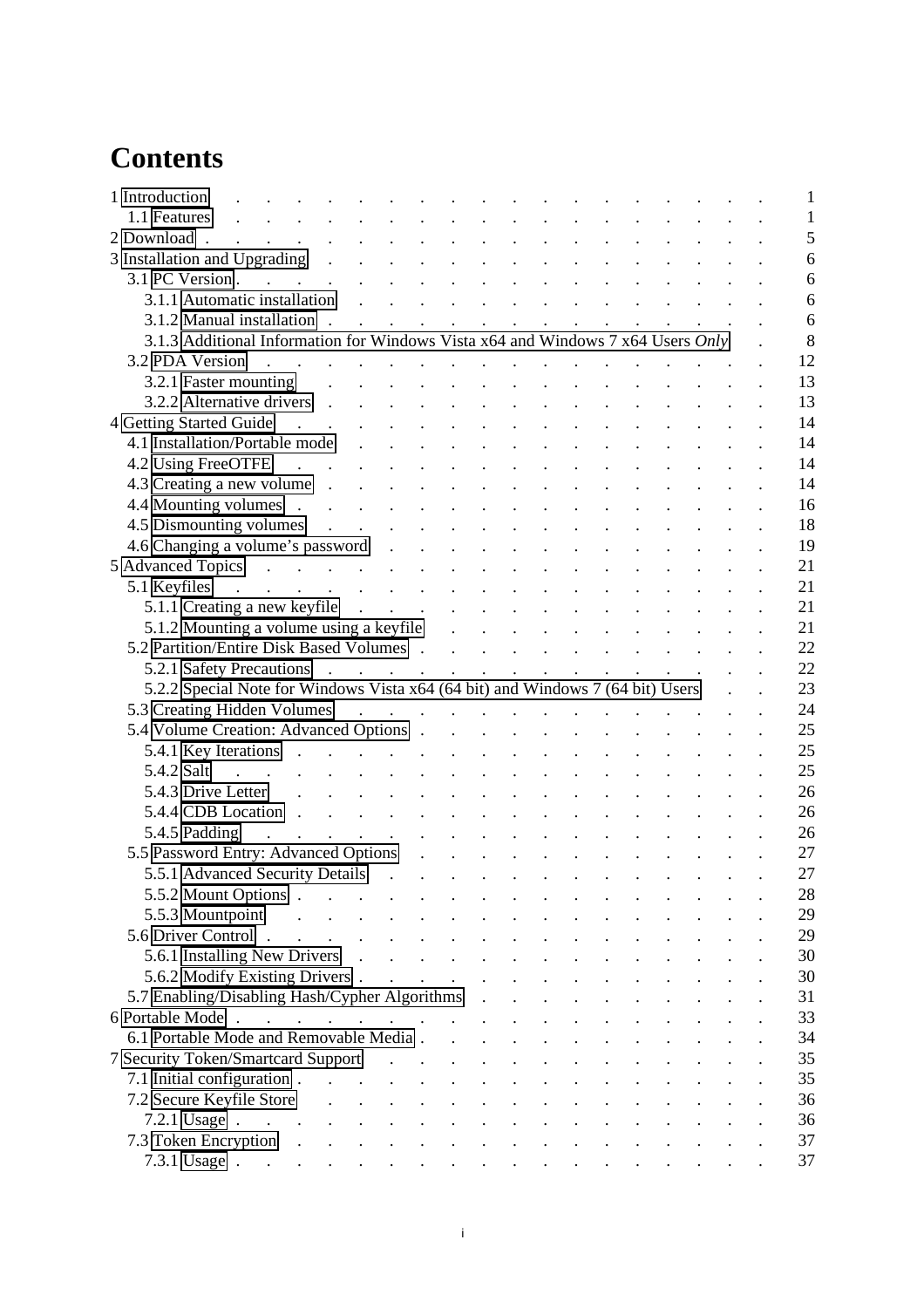| 7.4 PIN Entry                                                                                                                                                                                                                                                                                                                                                                                                                                                                |                            |                                                                                    | 38                         |
|------------------------------------------------------------------------------------------------------------------------------------------------------------------------------------------------------------------------------------------------------------------------------------------------------------------------------------------------------------------------------------------------------------------------------------------------------------------------------|----------------------------|------------------------------------------------------------------------------------|----------------------------|
| 7.4.1 Secure authentication path.<br>and the contract of the contract of the contract of the contract of the contract of the contract of the contract of the contract of the contract of the contract of the contract of the contract of the contract of the contra                                                                                                                                                                                                          |                            |                                                                                    | 39                         |
| 8 Command Line Interface .<br>and the second contract of the second contract of the second contract of the second contract of the second contract of the second contract of the second contract of the second contract of the second contract of the second                                                                                                                                                                                                                  |                            |                                                                                    | 40                         |
| <u> 1990 - Johann Johann Stoff, market fan de Amerikaanske kommer oantal it fan de Amerikaanske kommer oantal it f</u><br>8.1 PC Version.                                                                                                                                                                                                                                                                                                                                    |                            |                                                                                    | 40                         |
| 8.1.1 Synopsis.                                                                                                                                                                                                                                                                                                                                                                                                                                                              |                            |                                                                                    | 40                         |
| ini iliyofanyika katalog asl nashrida nashrida nashrida nashrida nashrida nashrida nashrida nashrida nashrida<br>Ma'lumot<br>8.1.2 Description<br>$\ddot{\phantom{a}}$                                                                                                                                                                                                                                                                                                       |                            |                                                                                    | 40                         |
| and the contract of the contract of the contract of the contract of the contract of the contract of the contract of the contract of the contract of the contract of the contract of the contract of the contract of the contra<br>8.1.3 Options .                                                                                                                                                                                                                            |                            |                                                                                    | 40                         |
| 8.1.4 Exit Codes<br><u>na manazarta da sensa da sensa da sensa de la característica de la característica de la característica de la c</u>                                                                                                                                                                                                                                                                                                                                    |                            |                                                                                    | 43                         |
| 8.1.5 Examples                                                                                                                                                                                                                                                                                                                                                                                                                                                               |                            |                                                                                    | 43                         |
| 8.2 PDA Version                                                                                                                                                                                                                                                                                                                                                                                                                                                              |                            |                                                                                    | 44                         |
| and a series of the contract of the contract of the contract of<br>8.2.1 Synopsis.                                                                                                                                                                                                                                                                                                                                                                                           |                            |                                                                                    | 44                         |
| and the contract of the contract of the contract of the contract of the contract of the contract of the contract of the contract of the contract of the contract of the contract of the contract of the contract of the contra<br>8.2.2 Description.                                                                                                                                                                                                                         |                            |                                                                                    | 45                         |
| <u> 1914 - Johann Johann Stoff, market fan de Amerikaanske kommunister oant it fan de Amerikaanske kommunister fan </u><br>8.2.3 Options .                                                                                                                                                                                                                                                                                                                                   |                            |                                                                                    | 45                         |
| <u>na na manang mga sangayon ng mga sangayon ng mga sangayon ng mga sangayon ng mga sangayon ng mga sangayon ng mga sangayon ng mga sangayon ng mga sangayon ng mga sangayon ng mga sangayon ng mga sangayon ng mga sangayon ng </u><br>8.2.4 Exit Codes                                                                                                                                                                                                                     |                            |                                                                                    | 46                         |
|                                                                                                                                                                                                                                                                                                                                                                                                                                                                              |                            |                                                                                    | 46                         |
| 8.2.5 Examples<br>9 Linux Volumes<br>9 Linux Volumes                                                                                                                                                                                                                                                                                                                                                                                                                         |                            |                                                                                    | 47                         |
|                                                                                                                                                                                                                                                                                                                                                                                                                                                                              |                            |                                                                                    | 47                         |
|                                                                                                                                                                                                                                                                                                                                                                                                                                                                              |                            |                                                                                    | 48                         |
| 9.2 Hiding a Linux Volume Within Another Volume                                                                                                                                                                                                                                                                                                                                                                                                                              |                            |                                                                                    |                            |
|                                                                                                                                                                                                                                                                                                                                                                                                                                                                              |                            |                                                                                    | 48                         |
| 9.4 Cryptoloop Specific Information<br>9.4.1 Hash Selection                                                                                                                                                                                                                                                                                                                                                                                                                  |                            |                                                                                    | 48                         |
|                                                                                                                                                                                                                                                                                                                                                                                                                                                                              |                            |                                                                                    | 49                         |
|                                                                                                                                                                                                                                                                                                                                                                                                                                                                              |                            |                                                                                    | 49                         |
|                                                                                                                                                                                                                                                                                                                                                                                                                                                                              |                            |                                                                                    | 49                         |
|                                                                                                                                                                                                                                                                                                                                                                                                                                                                              |                            |                                                                                    | 49                         |
| 9.5.1 /dev/loop1 Usage in the Examples Included in this Documentation.                                                                                                                                                                                                                                                                                                                                                                                                       |                            |                                                                                    | 49                         |
| 9.5.2 Hash Selection.<br>and the company of the company of the company of                                                                                                                                                                                                                                                                                                                                                                                                    |                            |                                                                                    | 50                         |
| 9.5.3 ESSIV<br>and the second contract of the second contract of the second contract of the second contract of the second contract of the second contract of the second contract of the second contract of the second contract of the second                                                                                                                                                                                                                                 |                            |                                                                                    | 51                         |
| 9.6 LUKS Specific Information and the contract of the contract of the contract of the contract of the contract of the contract of the contract of the contract of the contract of the contract of the contract of the contract                                                                                                                                                                                                                                               |                            |                                                                                    | 51                         |
| and the contract of the contract of the contract of the contract of the contract of the contract of the contract of the contract of the contract of the contract of the contract of the contract of the contract of the contra<br>9.6.1 ESSIV                                                                                                                                                                                                                                |                            |                                                                                    | 51                         |
| 9.6.2 FreeOTFE Supported LUKS Cyphers                                                                                                                                                                                                                                                                                                                                                                                                                                        |                            |                                                                                    | 52                         |
| 9.6.3 FreeOTFE Supported LUKS Cypher modes                                                                                                                                                                                                                                                                                                                                                                                                                                   |                            |                                                                                    | 52                         |
| 9.6.4 FreeOTFE Supported LUKS hashes.<br>$\mathcal{L}(\mathbf{r}) = \mathcal{L}(\mathbf{r})$ . The contribution of the contribution of the contribution of the contribution of the contribution of the contribution of the contribution of the contribution of the contribution of the contrib                                                                                                                                                                               |                            |                                                                                    | 52                         |
| 9.7 Additional Notes on Linux Volumes<br>$\mathcal{L}(\mathbf{r},\mathbf{r})$ . The contribution of the contribution of the contribution of the contribution of the contribution of the contribution of the contribution of the contribution of the contribution of the contribution o                                                                                                                                                                                       |                            |                                                                                    | 53                         |
| 9.8 Examples: Cryptoloop                                                                                                                                                                                                                                                                                                                                                                                                                                                     |                            |                                                                                    | 53                         |
| 9.8.1 Initial Setup $\ldots$ $\ldots$ $\ldots$ $\ldots$ $\ldots$ $\ldots$ $\ldots$                                                                                                                                                                                                                                                                                                                                                                                           |                            |                                                                                    | 54                         |
| 9.8.2 Defaults                                                                                                                                                                                                                                                                                                                                                                                                                                                               |                            | $\mathbf{r}^{\prime}=\mathbf{r}^{\prime}$ , where $\mathbf{r}^{\prime}=\mathbf{r}$ | 54                         |
| 9.8.3 Example #1: Volume Without Encryption                                                                                                                                                                                                                                                                                                                                                                                                                                  |                            |                                                                                    | 54                         |
| 9.8.4 Example #2: Volume Encrypted Using XOR                                                                                                                                                                                                                                                                                                                                                                                                                                 |                            | $\mathcal{L}^{\text{max}}$ , where $\mathcal{L}^{\text{max}}$                      | 55                         |
| 9.8.5 Example #3: Volume Encrypted Using 128 bit AES                                                                                                                                                                                                                                                                                                                                                                                                                         | $\mathcal{L}^{\text{max}}$ |                                                                                    | 56                         |
| 9.8.6 Example #4: Volume Encrypted Using 256 bit AES                                                                                                                                                                                                                                                                                                                                                                                                                         |                            |                                                                                    | 57                         |
| 9.8.7 Example #5: Volume Encrypted Using 256 bit AES and rmd160 Hash.                                                                                                                                                                                                                                                                                                                                                                                                        |                            |                                                                                    | 58                         |
|                                                                                                                                                                                                                                                                                                                                                                                                                                                                              |                            |                                                                                    |                            |
| 9.8.8 Example #6: Volume Encrypted Using 256 bit AES and Seed Value                                                                                                                                                                                                                                                                                                                                                                                                          |                            |                                                                                    | 59<br>$\ddot{\phantom{a}}$ |
| 9.8.9 Example #7: Volume Encrypted Using 256 bit AES and Offset                                                                                                                                                                                                                                                                                                                                                                                                              |                            |                                                                                    | 60<br>$\ddot{\phantom{a}}$ |
| 9.8.10 Example #8: Volume Encrypted Using 256 bit Twofish                                                                                                                                                                                                                                                                                                                                                                                                                    |                            |                                                                                    | 60                         |
| 9.9 Examples: dm-crypt                                                                                                                                                                                                                                                                                                                                                                                                                                                       |                            |                                                                                    | 61                         |
| 9.9.1 Initial Setup $\ldots$ $\ldots$ $\ldots$ $\ldots$ $\ldots$ $\ldots$ $\ldots$ $\ldots$ $\ldots$                                                                                                                                                                                                                                                                                                                                                                         |                            |                                                                                    | 61                         |
| 9.9.2 Defaults $\therefore$ $\therefore$ $\therefore$ $\therefore$ $\therefore$ $\therefore$ $\therefore$ $\therefore$ $\therefore$ $\therefore$ $\therefore$ $\therefore$ $\therefore$ $\therefore$ $\therefore$ $\therefore$ $\therefore$ $\therefore$ $\therefore$ $\therefore$ $\therefore$ $\therefore$ $\therefore$ $\therefore$ $\therefore$ $\therefore$ $\therefore$ $\therefore$ $\therefore$ $\therefore$ $\therefore$ $\therefore$ $\therefore$ $\therefore$ $\$ |                            |                                                                                    | 62                         |
| 9.9.3 Example #1: Volume Encrypted Using dm-crypt's Default Encryption                                                                                                                                                                                                                                                                                                                                                                                                       |                            |                                                                                    | 62                         |
|                                                                                                                                                                                                                                                                                                                                                                                                                                                                              |                            |                                                                                    | 63                         |
| 9.9.5 Example #3: Volume Encrypted Using 256 bit AES, using SHA256 ESSIV                                                                                                                                                                                                                                                                                                                                                                                                     |                            |                                                                                    | 64                         |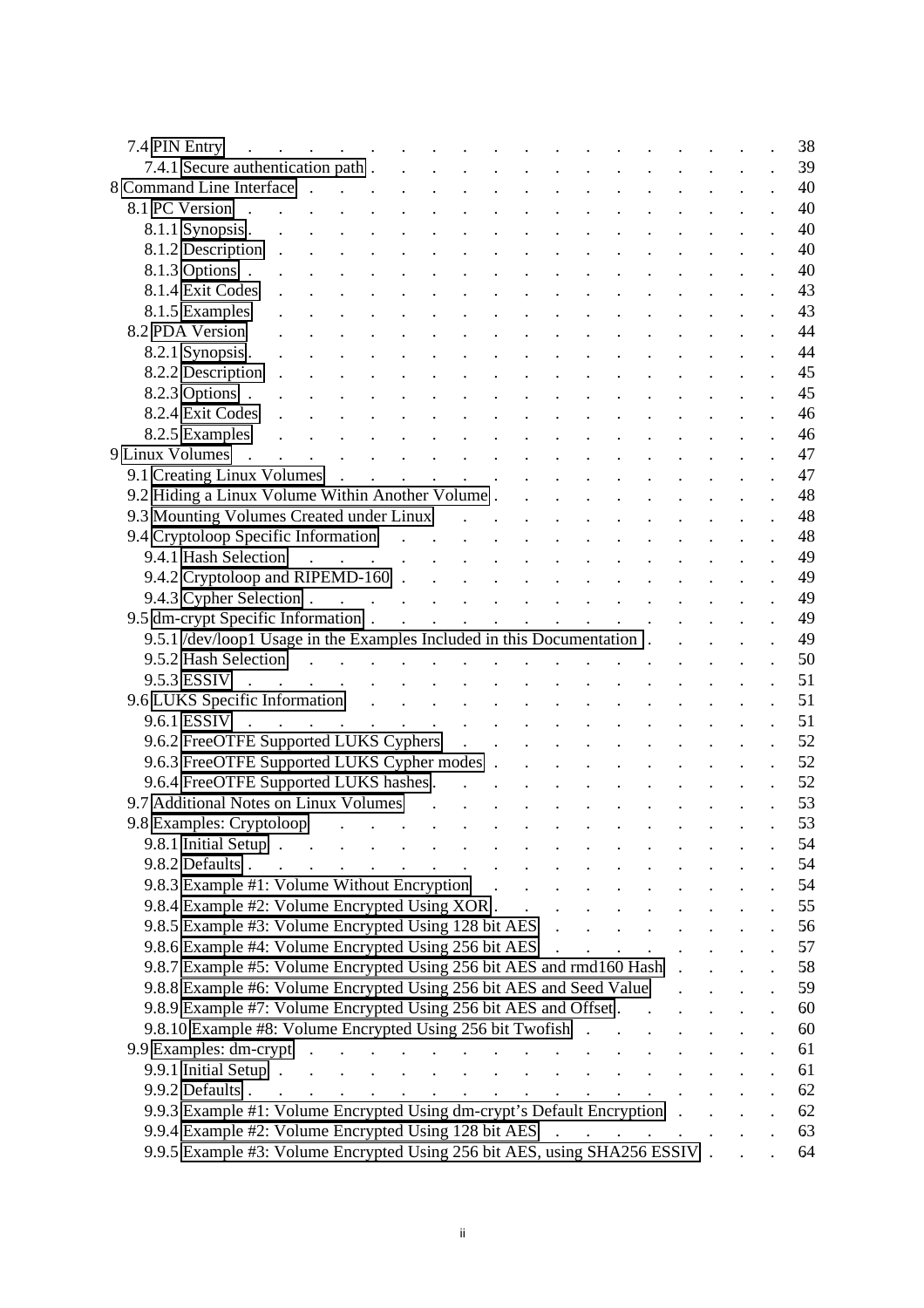| 9.9.6 Example #4: Volume Encrypted Using 448 bit Blowfish                                                                                                                                                                                                      |  |  |  | $\mathcal{L}^{\text{max}}$ and $\mathcal{L}^{\text{max}}$ |                                                                                                         |  |  | 65  |
|----------------------------------------------------------------------------------------------------------------------------------------------------------------------------------------------------------------------------------------------------------------|--|--|--|-----------------------------------------------------------|---------------------------------------------------------------------------------------------------------|--|--|-----|
| 9.9.7 Example #5: Volume Encrypted Using 256 bit Twofish and Offset.                                                                                                                                                                                           |  |  |  |                                                           |                                                                                                         |  |  | 66  |
| 9.9.8 Example #6: Volume Encrypted Using 256 bit AES with MD5 Password Hashing                                                                                                                                                                                 |  |  |  |                                                           |                                                                                                         |  |  | 67  |
| 9.9.9 Example #7: Volume Encrypted Using 448 bit Blowfish, MD5 Password Hashing and                                                                                                                                                                            |  |  |  |                                                           |                                                                                                         |  |  |     |
| $SHA-256 ESSIV$                                                                                                                                                                                                                                                |  |  |  |                                                           |                                                                                                         |  |  | 68  |
| 9.9.10 Example #8: Volume Encrypted Using AES-256 in XTS Mode (aka XTS-AES-256)                                                                                                                                                                                |  |  |  |                                                           |                                                                                                         |  |  | 69  |
| 9.10 Examples: LUKS<br>the contract of the contract of the contract of the contract of the contract of                                                                                                                                                         |  |  |  |                                                           |                                                                                                         |  |  | 70  |
| 9.10.1 Initial Setup.<br>and a series of the contract of the contract of the contract of the contract of the contract of the contract of                                                                                                                       |  |  |  |                                                           |                                                                                                         |  |  | 70  |
| 9.10.2 Defaults<br>the contract of the contract of the contract of the contract of the contract of the contract of the contract of                                                                                                                             |  |  |  |                                                           |                                                                                                         |  |  | 71  |
| 9.10.3 Example #1: Volume Encrypted Using LUKS's Default Encryption                                                                                                                                                                                            |  |  |  |                                                           |                                                                                                         |  |  | 71  |
| 9.10.4 Example #2: Volume Encrypted Using 256 bit AES                                                                                                                                                                                                          |  |  |  |                                                           |                                                                                                         |  |  | 72  |
| 9.10.5 Example #3: Volume Encrypted Using 128 bit Twofish.                                                                                                                                                                                                     |  |  |  |                                                           | $\mathcal{L}^{\text{max}}(\mathcal{L}^{\text{max}}(\mathcal{L}^{\text{max}}(\mathcal{L}^{\text{max}}))$ |  |  | 73  |
| 9.10.6 Example #4: Volume Encrypted Using 256 bit AES-XTS                                                                                                                                                                                                      |  |  |  |                                                           | $\mathbf{r} = \mathbf{r} \cdot \mathbf{r}$ and $\mathbf{r} = \mathbf{r} \cdot \mathbf{r}$               |  |  | 73  |
| 9.10.7 Example #5: Volume Encrypted Using 256 bit Serpent XTS                                                                                                                                                                                                  |  |  |  |                                                           |                                                                                                         |  |  | 74  |
|                                                                                                                                                                                                                                                                |  |  |  |                                                           |                                                                                                         |  |  | 76  |
| and a strong control of the state of the state of the<br>10.1 Overview                                                                                                                                                                                         |  |  |  |                                                           |                                                                                                         |  |  | 76  |
| and the contract of the contract of the contract of the<br>10.2 Legal Issues .                                                                                                                                                                                 |  |  |  |                                                           |                                                                                                         |  |  | 76  |
| <u> 1905 - Johann Johann Johann Johann Johann Johann Johann Johann Johann Johann Johann Johann Johann Johann Johann Johann Johann Johann Johann Johann Johann Johann Johann Johann Johann Johann Johann Johann Johann Johann Joh</u><br>10.3 Hidden Volumes    |  |  |  |                                                           |                                                                                                         |  |  | 77  |
|                                                                                                                                                                                                                                                                |  |  |  |                                                           |                                                                                                         |  |  | 77  |
| 10.5 In Practice $\cdots$ $\cdots$ $\cdots$ $\cdots$ $\cdots$ $\cdots$ $\cdots$ $\cdots$                                                                                                                                                                       |  |  |  |                                                           |                                                                                                         |  |  | 78  |
| and a series of the contract of the series of<br>11 Miscellaneous Notes.                                                                                                                                                                                       |  |  |  |                                                           |                                                                                                         |  |  | 79  |
| 11.1 PC Version.<br>and a series of the contract of the contract of the contract of                                                                                                                                                                            |  |  |  |                                                           |                                                                                                         |  |  | 79  |
|                                                                                                                                                                                                                                                                |  |  |  |                                                           |                                                                                                         |  |  | 80  |
| and the contract of the contract of the contract of the contract of the contract of the contract of the contract of the contract of the contract of the contract of the contract of the contract of the contract of the contra<br>11.2 PDA Version             |  |  |  |                                                           |                                                                                                         |  |  | 81  |
| <u>a carrier a carrier a carrier a carrier a</u><br>$12 \text{ FAQ}$<br>$\mathcal{L}^{\text{max}}$                                                                                                                                                             |  |  |  |                                                           |                                                                                                         |  |  | 82  |
| 12.1 FAQ Contents residence and the contents of the contents of the contents of the content of the content of the content of the content of the content of the content of the content of the content of the content of the con                                 |  |  |  |                                                           |                                                                                                         |  |  | 82  |
| the contract of the contract of the contract of the contract of<br>12.1.1 General                                                                                                                                                                              |  |  |  |                                                           |                                                                                                         |  |  | 82  |
| 12.1.2 FreeOTFE Specific (PC).                                                                                                                                                                                                                                 |  |  |  |                                                           |                                                                                                         |  |  | 83  |
| 12.1.3 FreeOTFE4PDA Specific (PDA)                                                                                                                                                                                                                             |  |  |  |                                                           |                                                                                                         |  |  | 85  |
|                                                                                                                                                                                                                                                                |  |  |  |                                                           |                                                                                                         |  |  | 85  |
| 12.2 General                                                                                                                                                                                                                                                   |  |  |  |                                                           |                                                                                                         |  |  | 86  |
| المواطن والمتعاون والمتعاون والمتعاون والمتعاون والمتعاونة والأراد وأواليها                                                                                                                                                                                    |  |  |  |                                                           |                                                                                                         |  |  | 101 |
|                                                                                                                                                                                                                                                                |  |  |  |                                                           |                                                                                                         |  |  |     |
| 12.4 FreeOTFE4PDA Specific (PDA)                                                                                                                                                                                                                               |  |  |  |                                                           |                                                                                                         |  |  | 116 |
| 12.5 FreeOTFE Explorer Specific                                                                                                                                                                                                                                |  |  |  |                                                           |                                                                                                         |  |  | 121 |
| 13 Technical Details<br>the contract of the contract of the contract of the contract of                                                                                                                                                                        |  |  |  |                                                           |                                                                                                         |  |  | 123 |
| 13.1 FreeOTFE Volumes and Keyfiles                                                                                                                                                                                                                             |  |  |  |                                                           |                                                                                                         |  |  | 123 |
| 13.1.1 Notes<br>and the contract of the contract of the contract of the contract of the contract of the contract of the contract of the contract of the contract of the contract of the contract of the contract of the contract of the contra<br>$\mathbf{r}$ |  |  |  |                                                           |                                                                                                         |  |  | 123 |
|                                                                                                                                                                                                                                                                |  |  |  |                                                           |                                                                                                         |  |  | 123 |
| and the contract of the contract of the contract of the contract of the contract of the contract of the contract of the contract of the contract of the contract of the contract of the contract of the contract of the contra<br>13.2.1 CDB Format ID 1       |  |  |  |                                                           |                                                                                                         |  |  | 124 |
| 13.2.2 CDB Format ID 2                                                                                                                                                                                                                                         |  |  |  |                                                           |                                                                                                         |  |  | 131 |
| 13.2.3 CDB Format ID 3                                                                                                                                                                                                                                         |  |  |  |                                                           |                                                                                                         |  |  | 137 |
| 13.2.4 CDB Format ID 4<br>and a series of the company of the series of the                                                                                                                                                                                     |  |  |  |                                                           |                                                                                                         |  |  | 142 |
| 13.3 Creating FreeOTFE Volumes                                                                                                                                                                                                                                 |  |  |  |                                                           |                                                                                                         |  |  | 143 |
| 13.3.1 Writing the CDB/keyfile                                                                                                                                                                                                                                 |  |  |  |                                                           |                                                                                                         |  |  | 143 |
| 13.4 Mounting FreeOTFE Volumes (a) Allen Counting FreeOTFE Volumes                                                                                                                                                                                             |  |  |  |                                                           |                                                                                                         |  |  | 144 |
| 13.4.1 Additional information                                                                                                                                                                                                                                  |  |  |  |                                                           |                                                                                                         |  |  | 145 |
| 13.5 Encrypted Partition Image Encryption/Decryption                                                                                                                                                                                                           |  |  |  |                                                           |                                                                                                         |  |  | 146 |
| 13.5.1 Per-Sector IV Generation                                                                                                                                                                                                                                |  |  |  |                                                           |                                                                                                         |  |  | 146 |
|                                                                                                                                                                                                                                                                |  |  |  |                                                           |                                                                                                         |  |  | 147 |
|                                                                                                                                                                                                                                                                |  |  |  |                                                           |                                                                                                         |  |  | 148 |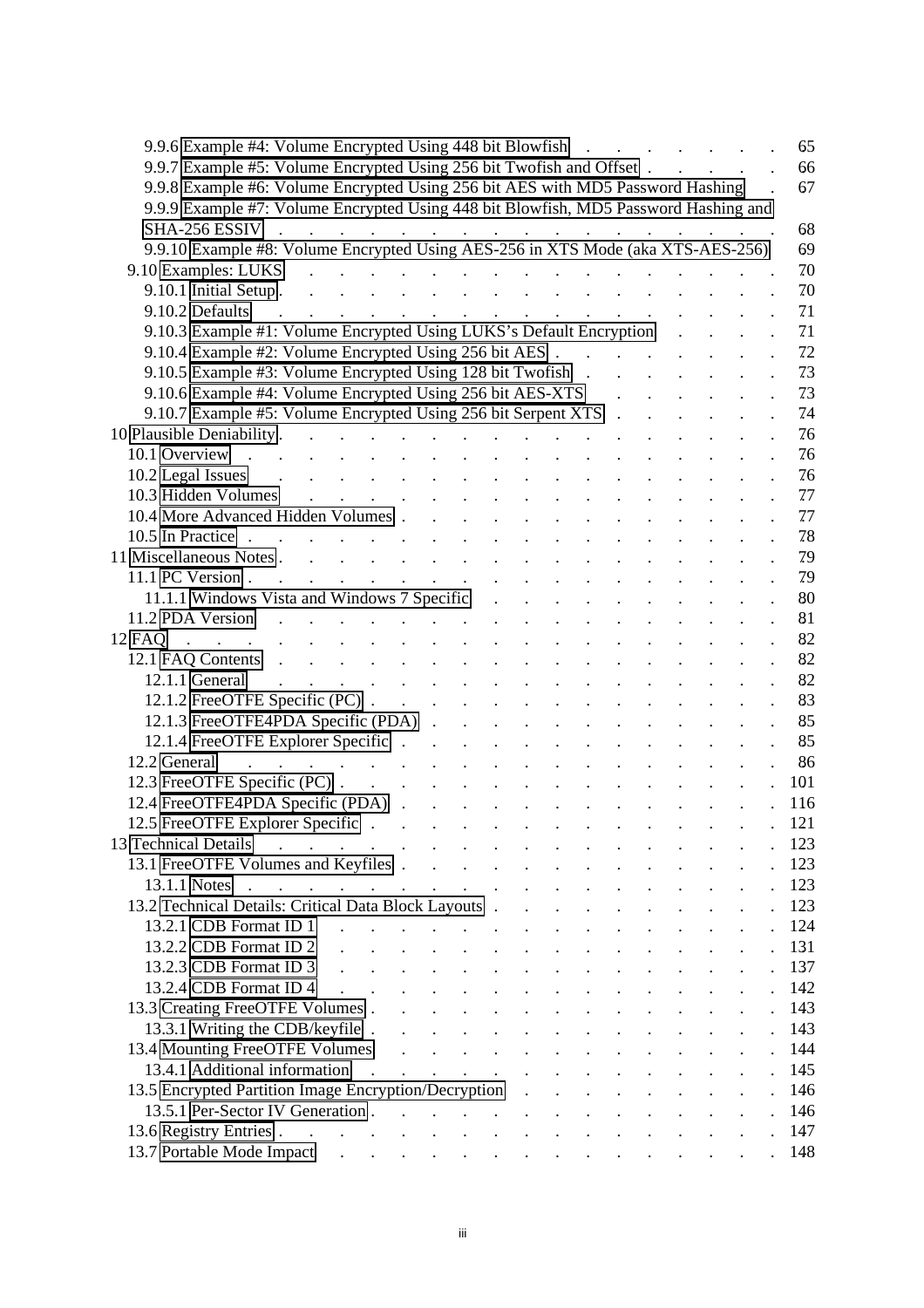| 13.8 Random Number Generators (RNGs)                                                                                                                                                                                                                                                                                                                                                                                                                                                            |                                        |                                     |                                                                                                                                                                                                                                                                                                                                                                                                                                      |                    |              |        |                            |        |  |  |  | 148 |
|-------------------------------------------------------------------------------------------------------------------------------------------------------------------------------------------------------------------------------------------------------------------------------------------------------------------------------------------------------------------------------------------------------------------------------------------------------------------------------------------------|----------------------------------------|-------------------------------------|--------------------------------------------------------------------------------------------------------------------------------------------------------------------------------------------------------------------------------------------------------------------------------------------------------------------------------------------------------------------------------------------------------------------------------------|--------------------|--------------|--------|----------------------------|--------|--|--|--|-----|
| 13.8.1 Microsoft CryptoAPI                                                                                                                                                                                                                                                                                                                                                                                                                                                                      |                                        |                                     |                                                                                                                                                                                                                                                                                                                                                                                                                                      |                    |              |        |                            |        |  |  |  | 149 |
| 13.8.2 Mouse Movement                                                                                                                                                                                                                                                                                                                                                                                                                                                                           | $\sim$                                 |                                     |                                                                                                                                                                                                                                                                                                                                                                                                                                      |                    |              |        |                            |        |  |  |  | 149 |
| $13.8.3$ cryptlib.<br>$\mathcal{L}^{\text{max}}$ , $\mathcal{L}^{\text{max}}$                                                                                                                                                                                                                                                                                                                                                                                                                   |                                        |                                     |                                                                                                                                                                                                                                                                                                                                                                                                                                      |                    |              |        |                            |        |  |  |  | 149 |
| 13.8.4 PKCS#11 Tokens                                                                                                                                                                                                                                                                                                                                                                                                                                                                           |                                        |                                     |                                                                                                                                                                                                                                                                                                                                                                                                                                      |                    |              |        |                            |        |  |  |  | 149 |
| 13.9 Building the Software                                                                                                                                                                                                                                                                                                                                                                                                                                                                      |                                        |                                     |                                                                                                                                                                                                                                                                                                                                                                                                                                      |                    |              |        |                            |        |  |  |  | 149 |
| 13.9.1 FreeOTFE .<br>$\mathbb{R}^2$                                                                                                                                                                                                                                                                                                                                                                                                                                                             |                                        |                                     |                                                                                                                                                                                                                                                                                                                                                                                                                                      |                    |              |        |                            |        |  |  |  | 150 |
| 13.9.2 FreeOTFE4PDA                                                                                                                                                                                                                                                                                                                                                                                                                                                                             |                                        |                                     |                                                                                                                                                                                                                                                                                                                                                                                                                                      |                    |              |        |                            |        |  |  |  | 153 |
| 13.9.3 FreeOTFE Explorer.                                                                                                                                                                                                                                                                                                                                                                                                                                                                       |                                        | $\mathbb{R}^{\mathbb{Z}^2}$         |                                                                                                                                                                                                                                                                                                                                                                                                                                      | $\Delta \sim 10^4$ | $\mathbf{L}$ |        | $\mathcal{L}^{\text{max}}$ |        |  |  |  | 153 |
| 13.9.4 Building the Command Line Decryption Utilities                                                                                                                                                                                                                                                                                                                                                                                                                                           |                                        |                                     |                                                                                                                                                                                                                                                                                                                                                                                                                                      |                    |              |        |                            |        |  |  |  | 154 |
| 13.9.5 Signing the Binaries.                                                                                                                                                                                                                                                                                                                                                                                                                                                                    |                                        |                                     | $\mathbf{1}^{\prime}$ , $\mathbf{1}^{\prime}$ , $\mathbf{1}^{\prime}$ , $\mathbf{1}^{\prime}$ , $\mathbf{1}^{\prime}$ , $\mathbf{1}^{\prime}$ , $\mathbf{1}^{\prime}$ , $\mathbf{1}^{\prime}$                                                                                                                                                                                                                                        |                    |              |        |                            |        |  |  |  | 155 |
| 13.9.6 Additional Notes                                                                                                                                                                                                                                                                                                                                                                                                                                                                         |                                        |                                     | $\label{eq:2.1} \begin{array}{cccccccccccccc} \mathbf{1} & \mathbf{1} & \mathbf{1} & \mathbf{1} & \mathbf{1} & \mathbf{1} & \mathbf{1} & \mathbf{1} & \mathbf{1} & \mathbf{1} & \mathbf{1} & \mathbf{1} & \mathbf{1} & \mathbf{1} & \mathbf{1} & \mathbf{1} & \mathbf{1} & \mathbf{1} & \mathbf{1} & \mathbf{1} & \mathbf{1} & \mathbf{1} & \mathbf{1} & \mathbf{1} & \mathbf{1} & \mathbf{1} & \mathbf{1} & \mathbf{1} & \mathbf{1$ |                    |              |        |                            |        |  |  |  | 155 |
| 13.10 Creating a New Hash/Cypher Driver                                                                                                                                                                                                                                                                                                                                                                                                                                                         |                                        |                                     |                                                                                                                                                                                                                                                                                                                                                                                                                                      |                    |              |        |                            |        |  |  |  | 156 |
| 13.10.1 Hash Length/Blocksize                                                                                                                                                                                                                                                                                                                                                                                                                                                                   |                                        |                                     |                                                                                                                                                                                                                                                                                                                                                                                                                                      |                    |              |        |                            |        |  |  |  | 157 |
| 13.10.2 Cypher Keysize/Blocksize                                                                                                                                                                                                                                                                                                                                                                                                                                                                |                                        |                                     | $\mathcal{A}^{\mathcal{A}}$ , and $\mathcal{A}^{\mathcal{A}}$ , and $\mathcal{A}^{\mathcal{A}}$                                                                                                                                                                                                                                                                                                                                      |                    |              |        |                            |        |  |  |  | 158 |
| 13.10.3 Miscellaneous Comments: Cypher Drivers                                                                                                                                                                                                                                                                                                                                                                                                                                                  |                                        |                                     |                                                                                                                                                                                                                                                                                                                                                                                                                                      |                    |              |        |                            |        |  |  |  | 159 |
| 13.11 Filename Extensions                                                                                                                                                                                                                                                                                                                                                                                                                                                                       |                                        |                                     | $\mathcal{L}^{\mathcal{A}}$ . The set of the set of $\mathcal{L}^{\mathcal{A}}$                                                                                                                                                                                                                                                                                                                                                      |                    |              |        |                            |        |  |  |  | 159 |
| $\mathcal{L}^{\mathcal{L}}$ , and $\mathcal{L}^{\mathcal{L}}$ , and $\mathcal{L}^{\mathcal{L}}$ , and $\mathcal{L}^{\mathcal{L}}$ , and $\mathcal{L}^{\mathcal{L}}$<br>14 Known Bugs                                                                                                                                                                                                                                                                                                            |                                        |                                     |                                                                                                                                                                                                                                                                                                                                                                                                                                      |                    |              |        |                            |        |  |  |  | 160 |
| 15 Fault/Bug Reporting                                                                                                                                                                                                                                                                                                                                                                                                                                                                          |                                        | $\mathbb{R}^{n}$ . $\mathbb{R}^{n}$ |                                                                                                                                                                                                                                                                                                                                                                                                                                      |                    |              |        |                            |        |  |  |  | 161 |
| $\mathcal{L}^{\mathcal{L}}$ . The set of the set of the set of the set of the $\mathcal{L}^{\mathcal{L}}$<br>16 TODO List.                                                                                                                                                                                                                                                                                                                                                                      |                                        |                                     |                                                                                                                                                                                                                                                                                                                                                                                                                                      |                    |              |        |                            |        |  |  |  | 162 |
| 17 Appendix A: Version History.                                                                                                                                                                                                                                                                                                                                                                                                                                                                 |                                        | $\sim$ $\sim$                       | $\sim 1$                                                                                                                                                                                                                                                                                                                                                                                                                             |                    |              |        |                            |        |  |  |  | 163 |
| 17.1 PC Version.<br>$\mathcal{L}(\mathcal{L}^{\mathcal{L}}(\mathcal{L}^{\mathcal{L}}(\mathcal{L}^{\mathcal{L}}(\mathcal{L}^{\mathcal{L}}(\mathcal{L}^{\mathcal{L}}(\mathcal{L}^{\mathcal{L}}(\mathcal{L}^{\mathcal{L}}(\mathcal{L}^{\mathcal{L}}(\mathcal{L}^{\mathcal{L}}(\mathcal{L}^{\mathcal{L}}(\mathcal{L}^{\mathcal{L}}(\mathcal{L}^{\mathcal{L}}(\mathcal{L}^{\mathcal{L}}(\mathcal{L}^{\mathcal{L}}(\mathcal{L}^{\mathcal{L}}(\mathcal{L}^{\mathcal{L}}(\mathcal{L}$<br>$\mathbb{R}^2$ |                                        |                                     |                                                                                                                                                                                                                                                                                                                                                                                                                                      |                    | $\mathbf{r}$ | $\sim$ |                            | $\sim$ |  |  |  | 163 |
| 17.2 PDA Version<br>$\mathbf{r}$ , $\mathbf{r}$ , $\mathbf{r}$ , $\mathbf{r}$                                                                                                                                                                                                                                                                                                                                                                                                                   |                                        |                                     |                                                                                                                                                                                                                                                                                                                                                                                                                                      |                    |              |        |                            |        |  |  |  | 170 |
| 18 Appendix B: Credits.<br>$\mathbf{r}$                                                                                                                                                                                                                                                                                                                                                                                                                                                         | $\mathbf{r}$                           |                                     |                                                                                                                                                                                                                                                                                                                                                                                                                                      |                    |              |        |                            |        |  |  |  | 173 |
| 18.1 Translations                                                                                                                                                                                                                                                                                                                                                                                                                                                                               |                                        |                                     |                                                                                                                                                                                                                                                                                                                                                                                                                                      |                    |              |        |                            |        |  |  |  | 173 |
| 19 Appendix C: Licence<br>$\ddot{\phantom{a}}$                                                                                                                                                                                                                                                                                                                                                                                                                                                  | $\sim$ $\sim$                          | $\mathbf{L}^{\text{max}}$           |                                                                                                                                                                                                                                                                                                                                                                                                                                      |                    |              |        |                            |        |  |  |  | 174 |
| 19.1 Preamble<br>$\mathbf{r}$ , $\mathbf{r}$ , $\mathbf{r}$ , $\mathbf{r}$                                                                                                                                                                                                                                                                                                                                                                                                                      |                                        |                                     |                                                                                                                                                                                                                                                                                                                                                                                                                                      |                    |              |        |                            |        |  |  |  | 174 |
| 19.2 FreeOTFE Licence (v1.1)                                                                                                                                                                                                                                                                                                                                                                                                                                                                    |                                        |                                     |                                                                                                                                                                                                                                                                                                                                                                                                                                      |                    |              |        |                            |        |  |  |  | 174 |
| 19.2.1 Exhibit A                                                                                                                                                                                                                                                                                                                                                                                                                                                                                |                                        |                                     |                                                                                                                                                                                                                                                                                                                                                                                                                                      |                    |              |        |                            |        |  |  |  | 175 |
| 19.2.2 Exhibit B                                                                                                                                                                                                                                                                                                                                                                                                                                                                                |                                        |                                     |                                                                                                                                                                                                                                                                                                                                                                                                                                      |                    |              |        |                            |        |  |  |  | 175 |
| 19.2.3 Exhibit C                                                                                                                                                                                                                                                                                                                                                                                                                                                                                |                                        |                                     |                                                                                                                                                                                                                                                                                                                                                                                                                                      |                    |              |        |                            |        |  |  |  | 175 |
| 19.2.4 Exhibit D<br>$\mathbb{R}^2$<br>$\ddot{\phantom{a}}$                                                                                                                                                                                                                                                                                                                                                                                                                                      |                                        |                                     |                                                                                                                                                                                                                                                                                                                                                                                                                                      |                    |              |        |                            |        |  |  |  | 175 |
| 20 Appendix D: Glossary<br>$\mathbf{L} = \mathbf{L}$                                                                                                                                                                                                                                                                                                                                                                                                                                            |                                        | $\mathbf{L}$                        |                                                                                                                                                                                                                                                                                                                                                                                                                                      |                    |              |        |                            |        |  |  |  | 176 |
| 21 Appendix E: PKCS#11 Driver Libraries                                                                                                                                                                                                                                                                                                                                                                                                                                                         |                                        |                                     |                                                                                                                                                                                                                                                                                                                                                                                                                                      |                    |              |        |                            |        |  |  |  | 177 |
| 22 Appendix F: Command Line Decryption Utilities                                                                                                                                                                                                                                                                                                                                                                                                                                                |                                        |                                     |                                                                                                                                                                                                                                                                                                                                                                                                                                      |                    |              |        |                            |        |  |  |  | 183 |
| 22.1 Overview                                                                                                                                                                                                                                                                                                                                                                                                                                                                                   | $\mathbf{r}$ . The set of $\mathbf{r}$ |                                     | $\sim$ $\sim$                                                                                                                                                                                                                                                                                                                                                                                                                        |                    |              |        |                            |        |  |  |  | 183 |
| 22.2 Operation<br>$\mathbf{r} = \mathbf{r}$                                                                                                                                                                                                                                                                                                                                                                                                                                                     | $\mathbf{r}$                           |                                     |                                                                                                                                                                                                                                                                                                                                                                                                                                      |                    |              |        |                            |        |  |  |  | 183 |
| 23 Appendix G: Uninstalling                                                                                                                                                                                                                                                                                                                                                                                                                                                                     |                                        |                                     |                                                                                                                                                                                                                                                                                                                                                                                                                                      |                    |              |        |                            |        |  |  |  | 185 |
| 23.1 Automatic Uninstall.                                                                                                                                                                                                                                                                                                                                                                                                                                                                       |                                        |                                     |                                                                                                                                                                                                                                                                                                                                                                                                                                      |                    |              |        |                            |        |  |  |  | 185 |
| 23.2 Manual Uninstall                                                                                                                                                                                                                                                                                                                                                                                                                                                                           |                                        |                                     |                                                                                                                                                                                                                                                                                                                                                                                                                                      |                    |              |        |                            |        |  |  |  | 185 |
| 24 Appendix H: Contact Details.                                                                                                                                                                                                                                                                                                                                                                                                                                                                 |                                        |                                     | $\mathbf{r}$ , and $\mathbf{r}$ , and $\mathbf{r}$ , and $\mathbf{r}$ , and $\mathbf{r}$                                                                                                                                                                                                                                                                                                                                             |                    |              |        |                            |        |  |  |  | 186 |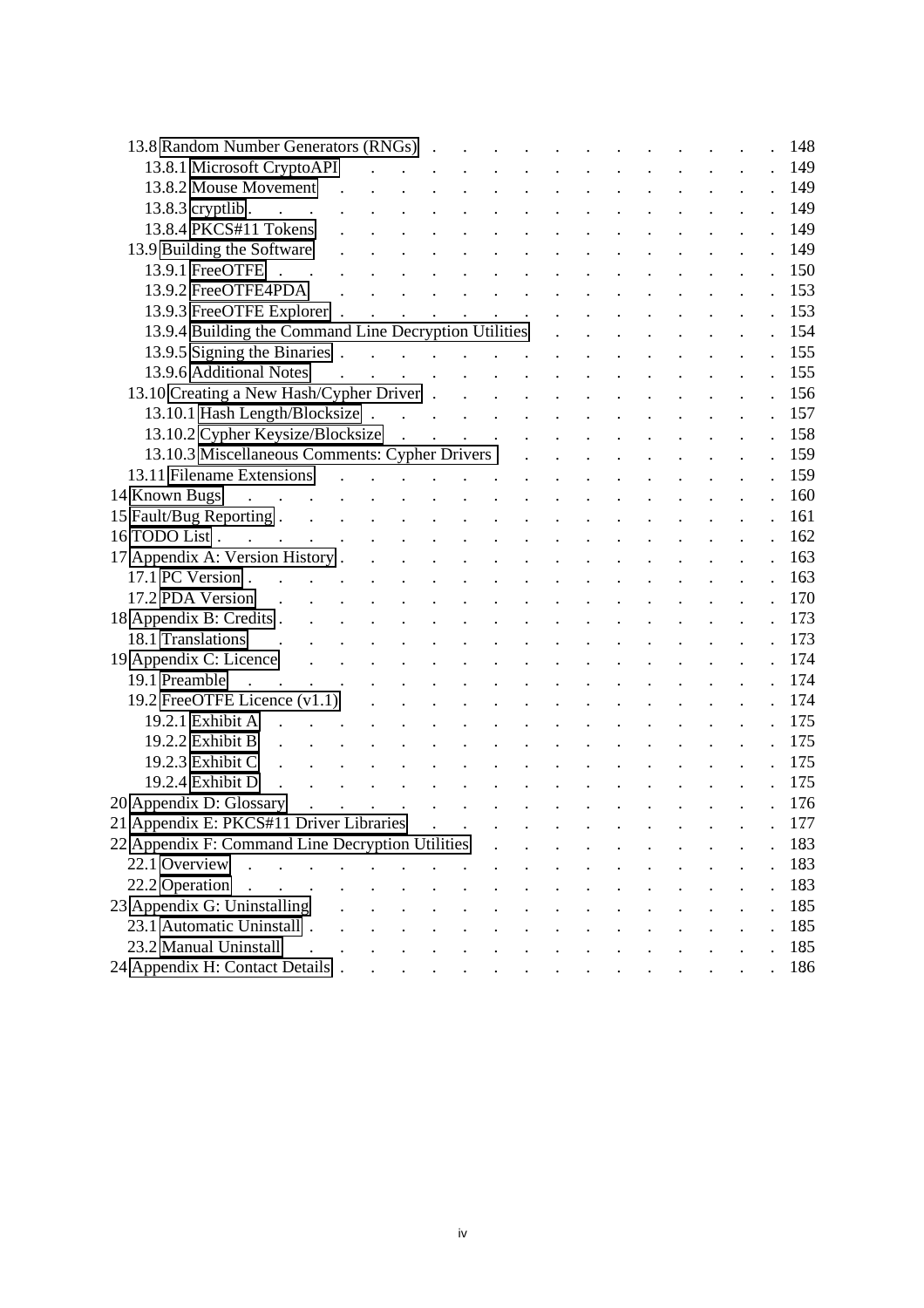# <span id="page-6-0"></span>**1 Introduction**

FreeOTFE: A free "on-the-fly" transparent disk encryption program for MS Windows 2000/XP/Vista/Windows 7 PCs (both 32 and 64 bit), and Windows Mobile 2003/2005 and Windows Mobile 6 and later PDAs

Using this software, you can create one or more "virtual disks" on your computer - anything written to these disks is automatically, and securely, encrypted before being stored on your computers hard drive.

## <span id="page-6-1"></span>**1.1 Features**

- **Source code freely available**
- Easy to use; full wizard included for creating new volumes
- Data encrypted on your PC can be read/written on your PDA, and vice versa
- Powerful: Supports numerous hash/encryption algorithms, and provides a greater level of flexibility than a number of other (including many commercial!) OTFE systems
- Available in English, Spanish, German, Italian, French, Czech, Japanese, Croatian, Greek and Russian - with support for other language translations
- Hash algorithms include: MD5, SHA-512, RIPEMD-320, Tiger and *many* more
- Cyphers include AES (256 bit), Twofish (256 bit), Blowfish (448 bit), Serpent (256 bit) and *many* more
- Cypher modes supported include XTS, LRW and CBC (including XTS-AES-128 and XTS-AES-256)
- "Portable mode" included; FreeOTFE doesn't need to be installed before it can be used making it ideal for carrying your data securely on USB drives!
- Security tokens/smartcards supported for extra (optional) security
- Operates under both PC (MS Windows 2000/XP/Vista/Windows 7) and PDA (Windows Mobile 2003/2005 and Windows Mobile 6) platforms
- Linux compatibility (Cryptoloop "losetup", dm-crypt and LUKS supported)
- "Hidden" volumes may be concealed within other FreeOTFE volumes, providing "plausible deniability"
- FreeOTFE volumes have no "signature" to allow them to be identified as such
- Encrypted volumes can be either file or partition based.
- Modular design allowing 3rd party drivers to be created, incorporating new hash/cypher algorithms
- Supports password salting (up to 512 bits), reducing the risks presented by dictionary attacks.
- Allows users to backup and restore the critical areas of volume files.
- Keyfile support included; store volumes and their associated metadata separately.
- Volume file timestamps and attributes are reset after dismounting, increasing "plausible deniability"
- Supports volumes files up to 2^63 bytes (8388608 TB)
- Comprehensive documentation
- Naturally, fully supported by [SecureTrayUtil.](http://www.SDean12.org/SecureTrayUtil.htm)
- *Plus more...!*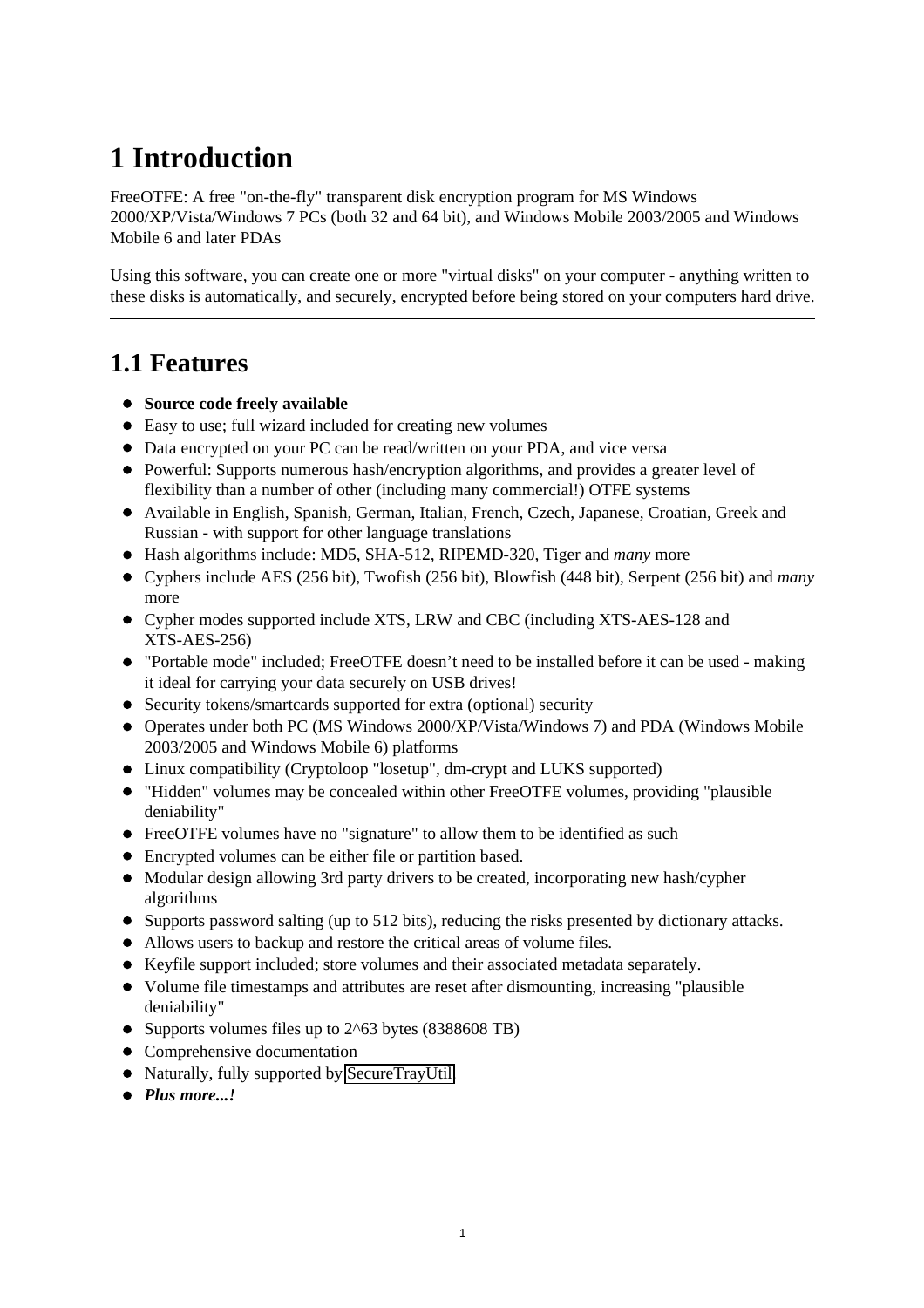#### Screenshots of FreeOTFE and FreeOTFE4PDA are [available](http://www.FreeOTFE.org/screenshots_pc_main.html)

Cyphers included:

| <b>Cypher</b>     | <b>Key length</b><br>(in bits) | <b>Block</b><br>Length (in<br>bits) | <b>Modes</b>            | <b>Source Library</b>   | <b>Comments</b>                       |
|-------------------|--------------------------------|-------------------------------------|-------------------------|-------------------------|---------------------------------------|
| <b>AES</b>        | 128                            | 128                                 | CBC/XTS                 | Dr. Brian R.<br>Gladman | XTS version aka<br>XTS-AES-128        |
| <b>AES</b>        | 192                            | 128                                 | CBC/XTS                 | Dr. Brian R.<br>Gladman |                                       |
| <b>AES</b>        | 256                            | 128                                 | CBC/XTS                 | Dr. Brian R.<br>Gladman | XTS version aka<br>XTS-AES-256        |
| <b>AES</b>        | 128                            | 128                                 | CBC/LRW/XTS LibTomCrypt |                         | XTS version aka<br>XTS-AES-128        |
| <b>AES</b>        | 192                            | 128                                 | CBC/LRW/XTS LibTomCrypt |                         |                                       |
| <b>AES</b>        | 256                            | 128                                 | <b>CBC/LRW/XTS</b>      | LibTomCrypt             | XTS version aka<br>XTS-AES-256        |
| Blowfish $ 128$   |                                | 64                                  | <b>CBC</b>              | LibTomCrypt             |                                       |
| Blowfish $ 160$   |                                | 64                                  | <b>CBC</b>              | LibTomCrypt             |                                       |
| Blowfish 192      |                                | 64                                  | <b>CBC</b>              | LibTomCrypt             |                                       |
| Blowfish $256$    |                                | 64                                  | <b>CBC</b>              | LibTomCrypt             |                                       |
| Blowfish $ 448$   |                                | 64                                  | <b>CBC</b>              | LibTomCrypt             |                                       |
| CAST <sub>5</sub> | 128                            | 64                                  | <b>CBC</b>              | LibTomCrypt             | aka CAST-128                          |
| CAST <sub>6</sub> | 128                            | 128                                 | <b>CBC</b>              | Dr. Brian R.<br>Gladman | aka CAST-256                          |
| CAST <sub>6</sub> | 160                            | 128                                 | <b>CBC</b>              | Dr. Brian R.<br>Gladman | aka CAST-256                          |
| CAST <sub>6</sub> | 192                            | 128                                 | <b>CBC</b>              | Dr. Brian R.<br>Gladman | aka CAST-256                          |
| CAST6             | 224                            | 128                                 | <b>CBC</b>              | Dr. Brian R.<br>Gladman | aka CAST-256                          |
| CAST <sub>6</sub> | 256                            | 128                                 | <b>CBC</b>              | Dr. Brian R.<br>Gladman | aka CAST-256                          |
| <b>DES</b>        | 64                             | 64                                  | <b>CBC</b>              | LibTomCrypt             |                                       |
| 3DES              | 192                            | 64                                  | <b>CBC</b>              | LibTomCrypt             | Standard encrypt,<br>decrypt, encrypt |
| <b>MARS</b>       | 128                            | 128                                 | CBC/XTS                 | Dr. Brian R.<br>Gladman |                                       |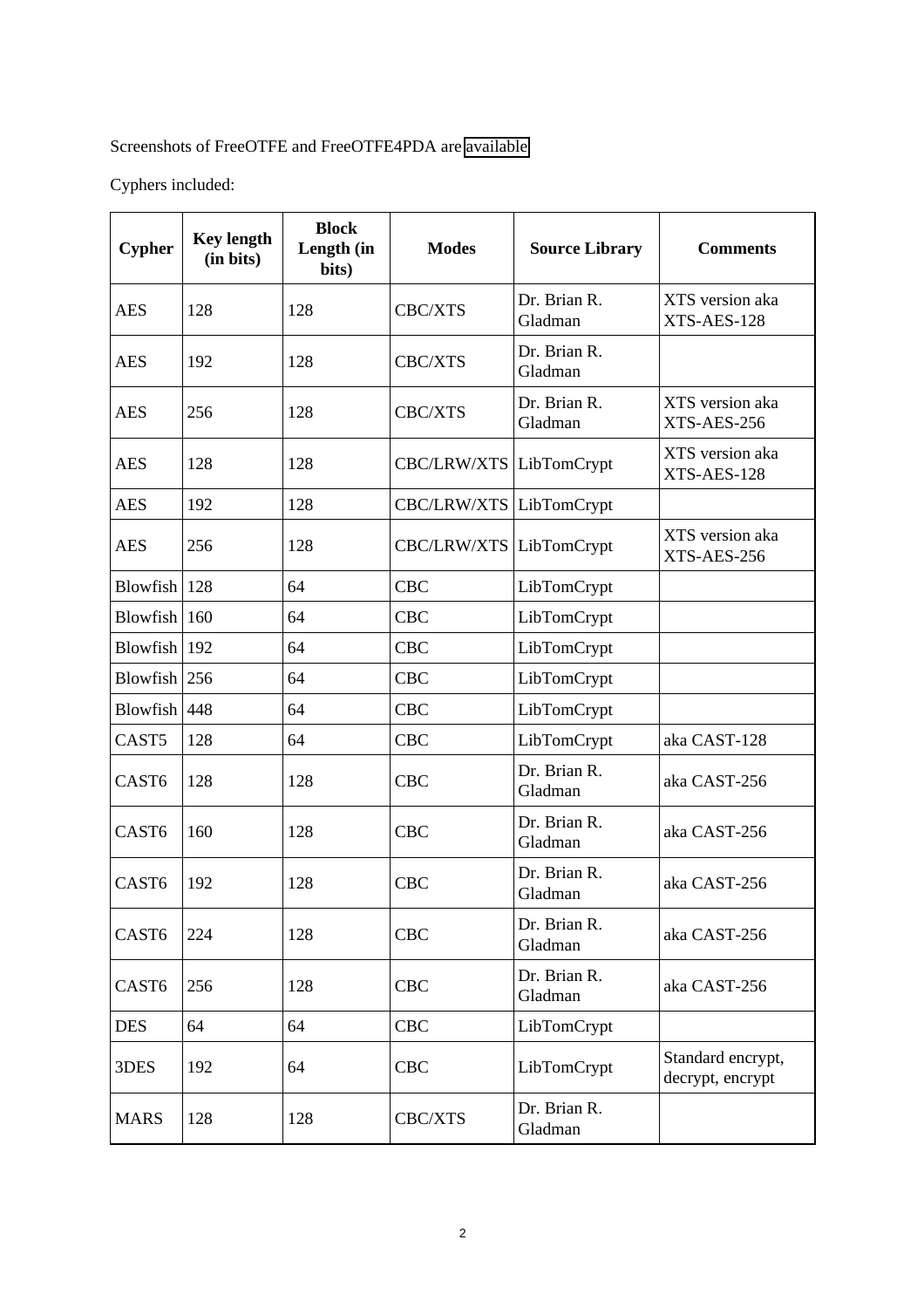| <b>MARS</b>     | 192              | 128        | CBC/XTS        | Dr. Brian R.<br>Gladman                    |                  |
|-----------------|------------------|------------|----------------|--------------------------------------------|------------------|
| <b>MARS</b>     | 256              | 128        | CBC/XTS        | Dr. Brian R.<br>Gladman                    |                  |
| Null            | $\boldsymbol{0}$ | (variable) | n/a            | n/a                                        |                  |
| $RC-6$          | 128              | 128        | CBC/XTS        | Dr. Brian R.<br>Gladman                    |                  |
| $RC-6$          | 192              | 128        | CBC/XTS        | Dr. Brian R.<br>Gladman                    |                  |
| $RC-6$          | 256              | 128        | CBC/XTS        | Dr. Brian R.<br>Gladman                    |                  |
| $RC-6$          | 128              | 128        | CBC/LRW/XTS    | LibTomCrypt                                |                  |
| $RC-6$          | 192              | 128        | CBC/LRW/XTS    | LibTomCrypt                                |                  |
| $RC-6$          | 256              | 128        | CBC/LRW/XTS    | LibTomCrypt                                |                  |
| $RC-6$          | 1024             | 128        | CBC/LRW/XTS    | LibTomCrypt                                |                  |
| Serpent         | 128              | 128        | CBC/XTS        | Dr. Brian R.<br>Gladman                    |                  |
| Serpent         | 192              | 128        | CBC/XTS        | Dr. Brian R.<br>Gladman                    |                  |
| Serpent         | 256              | 128        | CBC/XTS        | Dr. Brian R.<br>Gladman                    |                  |
| Twofish         | 128              | 128        | CBC/XTS        | Dr. Brian R.<br>Gladman                    |                  |
| Twofish         | 192              | 128        | CBC/XTS        | Dr. Brian R.<br>Gladman                    |                  |
| Twofish $ 256 $ |                  | 128        | <b>CBC/XTS</b> | Dr. Brian R.<br>Gladman                    |                  |
| Twofish         | 128              | 128        | <b>CBC</b>     | Hi/fn and<br>Counterpane<br><b>Systems</b> | x86 systems only |
| Twofish         | 192              | 128        | <b>CBC</b>     | Hi/fn and<br>Counterpane<br><b>Systems</b> | x86 systems only |
| Twofish         | 256              | 128        | <b>CBC</b>     | Hi/fn and<br>Counterpane<br>Systems        | x86 systems only |
| Twofish         | 128              | 128        | CBC/LRW/XTS    | LibTomCrypt                                |                  |
| Twofish         | 192              | 128        | CBC/LRW/XTS    | LibTomCrypt                                |                  |
| Twofish         | 256              | 128        | CBC/LRW/XTS    | LibTomCrypt                                |                  |
|                 |                  |            |                |                                            |                  |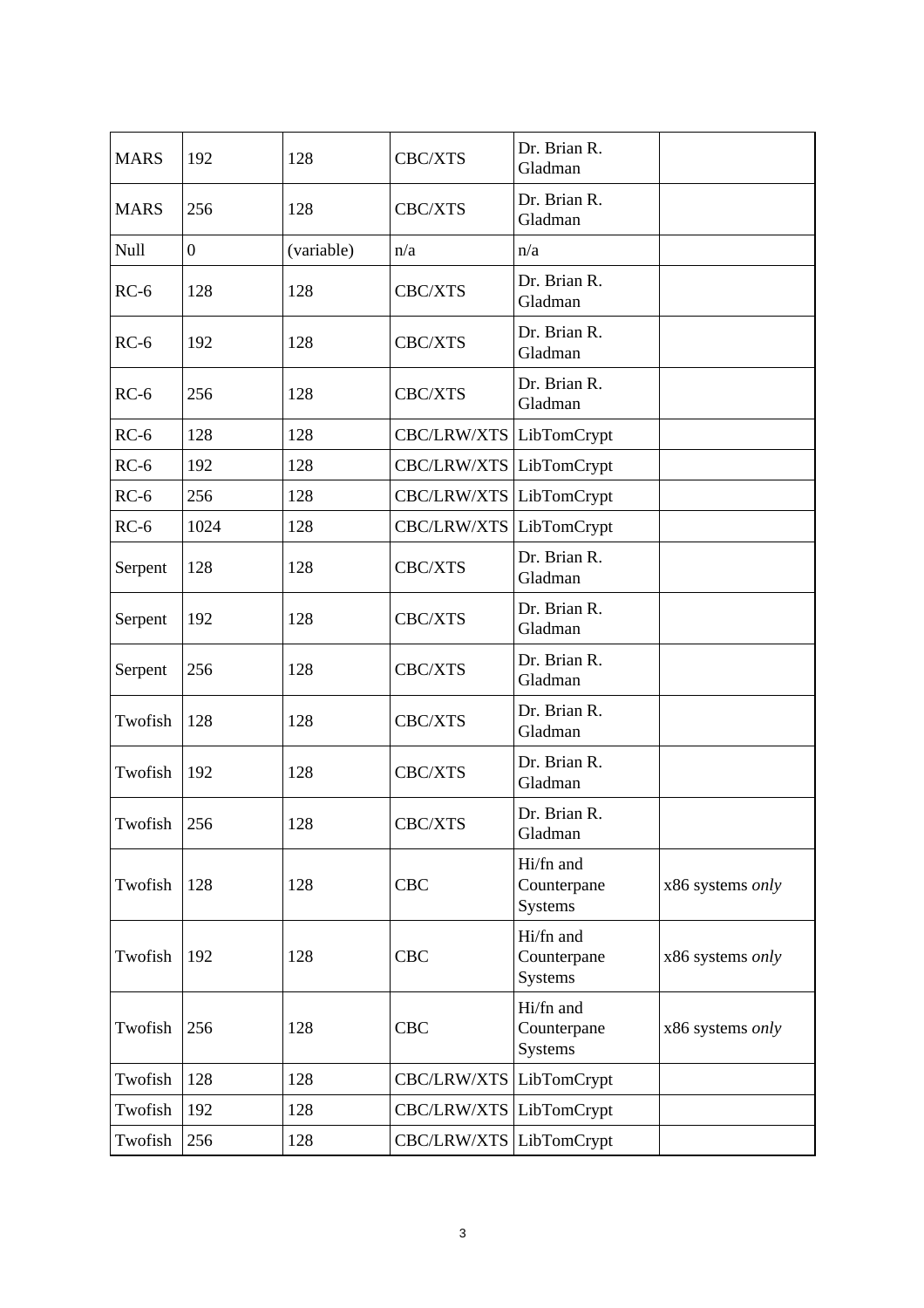| <b>XOR</b> | $10.444 \wedge 10^{-1}$<br>iabie | variable ! | n/a | n/a<br>$\sim$ |  |
|------------|----------------------------------|------------|-----|---------------|--|
|------------|----------------------------------|------------|-----|---------------|--|

Hash algorithms included:

| Hash                                 | <b>Hash Length (in</b><br>bits) | <b>Block Length (in</b><br>bits) | <b>Source</b><br>Library |
|--------------------------------------|---------------------------------|----------------------------------|--------------------------|
| MD <sub>2</sub>                      | 128                             | 128                              | LibTomCrypt              |
| MD4                                  | 128                             | 512                              | LibTomCrypt              |
| MD5                                  | 128                             | 512                              | LibTomCrypt              |
| Null                                 | (variable)                      | (variable)                       | n/a                      |
| RIPEMD-128                           | 128                             | 512                              | LibTomCrypt              |
| RIPEMD-160                           | 160                             | 512                              | LibTomCrypt              |
| RIPEMD-160 (Linux; Twice, with<br>A) | 320                             | 512                              | LibTomCrypt              |
| RIPEMD-256                           | 256                             | 512                              | LibTomCrypt              |
| RIPEMD-320                           | 320                             | 512                              | LibTomCrypt              |
| $SHA-1$                              | 160                             | 512                              | LibTomCrypt              |
| <b>SHA-224</b>                       | 224                             | 512                              | LibTomCrypt              |
| <b>SHA-256</b>                       | 256                             | 512                              | LibTomCrypt              |
| <b>SHA-384</b>                       | 384                             | 1024                             | LibTomCrypt              |
| <b>SHA-512</b>                       | 512                             | 1024                             | LibTomCrypt              |
| Tiger                                | 192                             | 512                              | LibTomCrypt              |
| Whirlpool                            | 512                             | 512                              | LibTomCrypt              |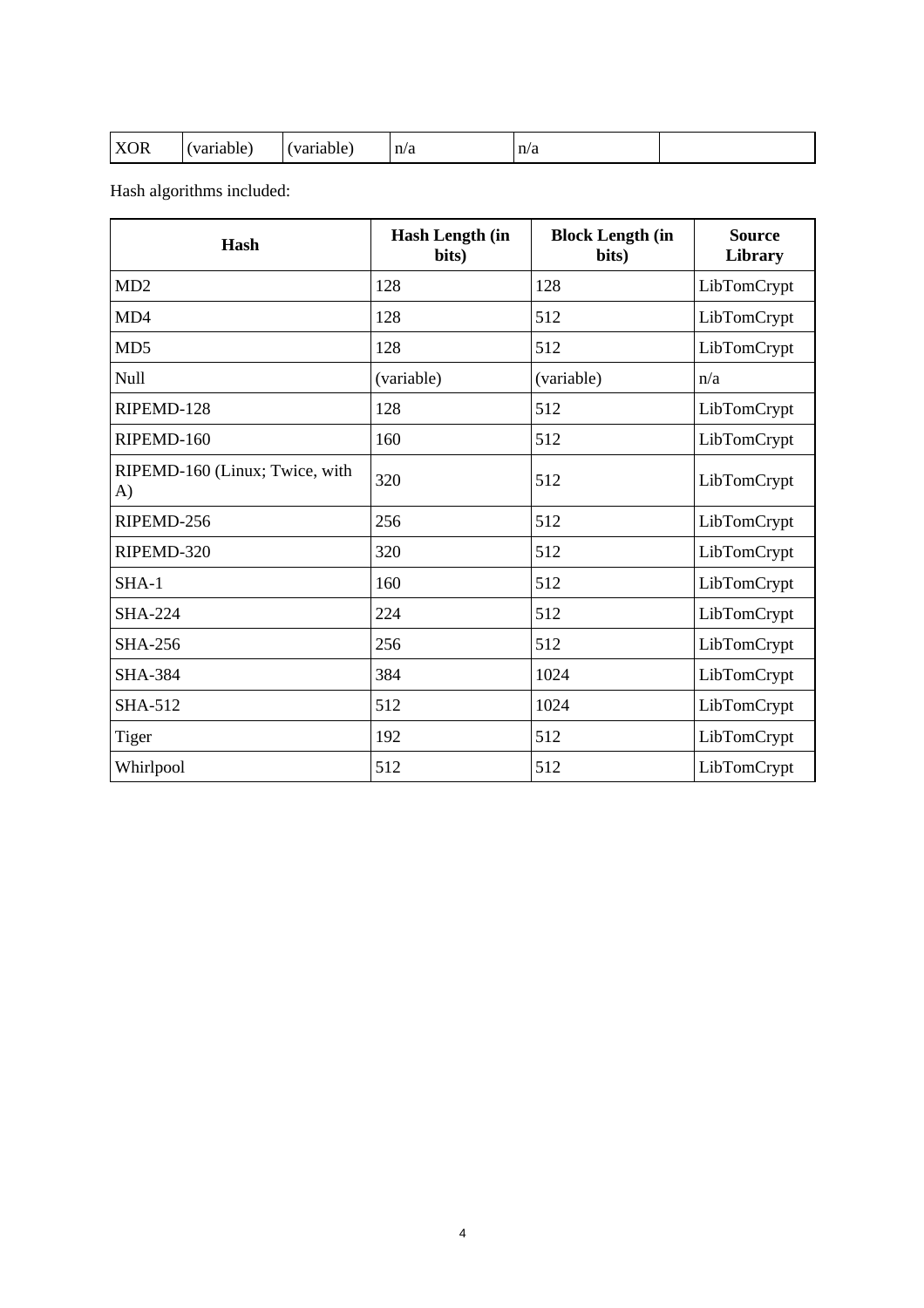# <span id="page-10-0"></span>**2 Download**

The latest release of FreeOTFE, together with its source code, may be downloaded from the official site at:<http://www.FreeOTFE.org/download.html>

PGP, MD5 and SHA-1 signatures for this software may also be found on the above WWW site.

If you would like to build your own copy of FreeOTFE, you will also need the SDeanComponents package (required for building the GUI), which may be downloaded from: <http://www.SDean12.org/SDeanComponents.htm>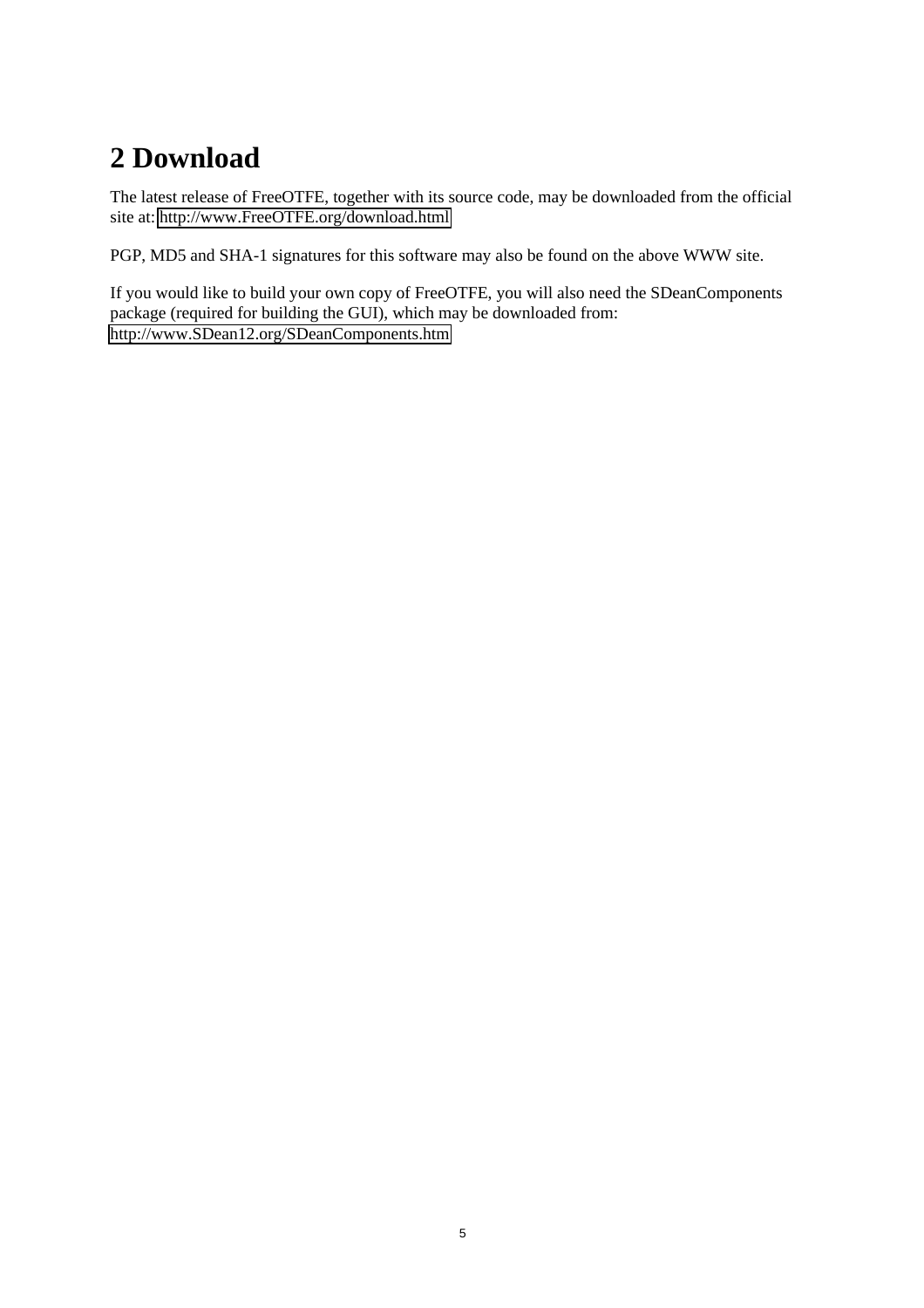# <span id="page-11-0"></span>**3 Installation and Upgrading**

## <span id="page-11-1"></span>**3.1 PC Version**

#### **NOTE: Windows Vista x64 (64 bit) users** *only* **should** *also* **read the additional information for Windows Vista x64 users section, in order to configure their system before use**

As with the PDA version, if you wish to use FreeOTFE in portable mode, you do not have to carry out the installation described below; simply copy the binary (".exe" and ".sys") files to wherever you would like them stored, and doubleclick on "FreeOTFE.exe" (i.e. the file with the combination lock icon). From there, you can then start using FreeOTFE in Portable Mode.

Alternatively, if you would like to carry out a full installation, which will allow non-administrator users to mount and use FreeOTFE volumes, follow *either* of the automatic or manuall installation instructions detailed below.

### <span id="page-11-2"></span>**3.1.1 Automatic installation**

- 1. Download the "installer" version of FreeOTFE, and run the executable.
- 2. After prompting you for some simple details, FreeOTFE will be automatically installed on your PC.

If you are using the 64 bit version of Windows Vista (Vista x64), you will have to reboot your PC after the automatic installation is complete.

### <span id="page-11-3"></span>**3.1.2 Manual installation**

- 1. Uncompress the release ZIP to where you would the software installed.
- 2. Login to your computer as administrator (if appropriate) installation of the device drivers requires administrator privileges to create the registry entries, etc
- 3. Create shortcuts to "FreeOTFE.exe", if required.
- 4. Launch "FreeOTFE.exe". You will be prompted that the system could not connect to the main FreeOTFE driver - ignore this error for now as you have not yet installed the main FreeOTFE driver.
- 5. Select "File | Drivers...". If you are running under Windows Vista, you will see the standard UAC consent/credential dialog at this point because you are about to install a device driver, which requires Administrator privileges. Authorise FreeOTFE to continue by clicking "Allow" or entering your Administrator's password to continue.
- 6. Install each of the ".sys" files included with the release in turn, as follows:
	- 1. Click the "Install..." button
	- 2. Select the ".sys" file to be installed from the release, and click "OK". (This should copy the driver file into your <windows>\system32\drivers dir, and setup a few registry entries)
	- 3. Select the driver's name which should now appear in the list of installed drivers, and click "Start". (This should start the driver selected)
	- 4. Change the driver's startup option to "At system startup" and click "Update"
- 7. Click the "Close" button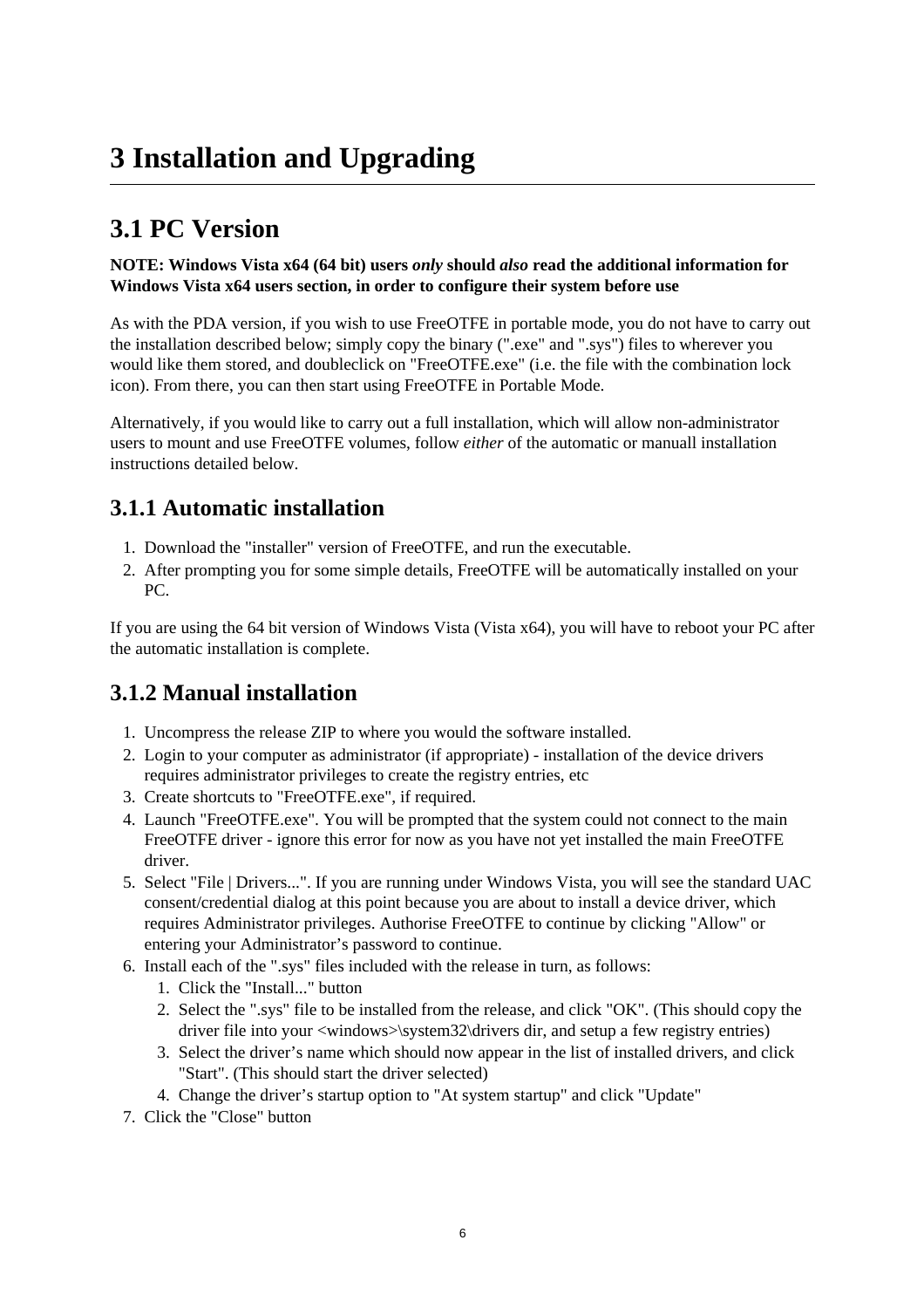These steps will install and setup a FreeOTFE in a minimalist installation. With these steps complete, you may now use FreeOTFE to create and mount FreeOTFE and Linux encrypted volumes.

The drivers installed are configured such that they do not automatically startup when your system boots. Once you are happy that FreeOTFE is stable enough, you may return to the driver management dialog, select each driver in turn, and set them to start automatically at system startup.

Note: In order to use FreeOTFE, you musthave the following drivers installed, and running as the bare minimum for FreeOTFE to operate correctly:

- 1. The main "FreeOTFE" driver
- 2. At least one hash driver ("FreeOTFEHash...")
- 3. At least one cypher driver ("FreeOTFECypher...")

A number of the cyphers (e.g. RC6 and Twofish) have multiple drivers; these reflect different implementations (e.g. FreeOTFE comes with three Twofish implementations; one based on the libtomcrypt library, one based on the optimised reference implementation, and one based on Brian Gladman's implementation). Each of these drivers provides pretty much the same functionality, it's just the implementation that differs. Were multiple drivers are provided for the same cypher, you only need to install one of them. You can mix drivers based on different implementations (e.g. install the Gladman version of Twofish, while installing the libtomcrypt version of AES). Installing all of the drivers them is harmless, but does mean that you'll be prompted which one to use during mounting a volume, if more than one can be used to encrypt/decrypt that volume.

#### **3.1.2.1 Upgrading from a Previous Version**

Because of potential changes within the driver API, you must ensure that you completely uninstall your existing FreeOTFE installation before installing and using the latest version. Please see the section on uninstalling for details on how to do this.

#### **3.1.2.1.1 Special Notes if Upgrading from v2.00**

Although the FreeOTFE drivers are backwardly compatible, v2.00 of the main FreeOTFE driver cannot correctly use LRW or XTS encrypted volumes. Such volumes may be mounted with the v2.00 driver, but their contents will not be usable.

#### **3.1.2.1.2 Special Notes if Upgrading from v00.00.02**

With the possible exception of those volumes which were generated using the "NULL" hash algorithm (which was only intended for testing purposes), the latest version of FreeOTFE should be backward compatible with existing volume files and you should experience no problems with mounting and using them.

You will notice that when mounting volumes, you are presented with more options than with your previous version of FreeOTFE. For the purposes of mounting older volumes, these additional controls can be ignored except for the "salt length" option. Newer versions of FreeOTFE default this value to 256 bits, and you may well have to change this to the previous default of 128 bits.

When mounting FreeOTFE volumes, FreeOTFE will attempt to mount using the latest CDB format, only falling back and attempting to mount using the older CDB format if this fails.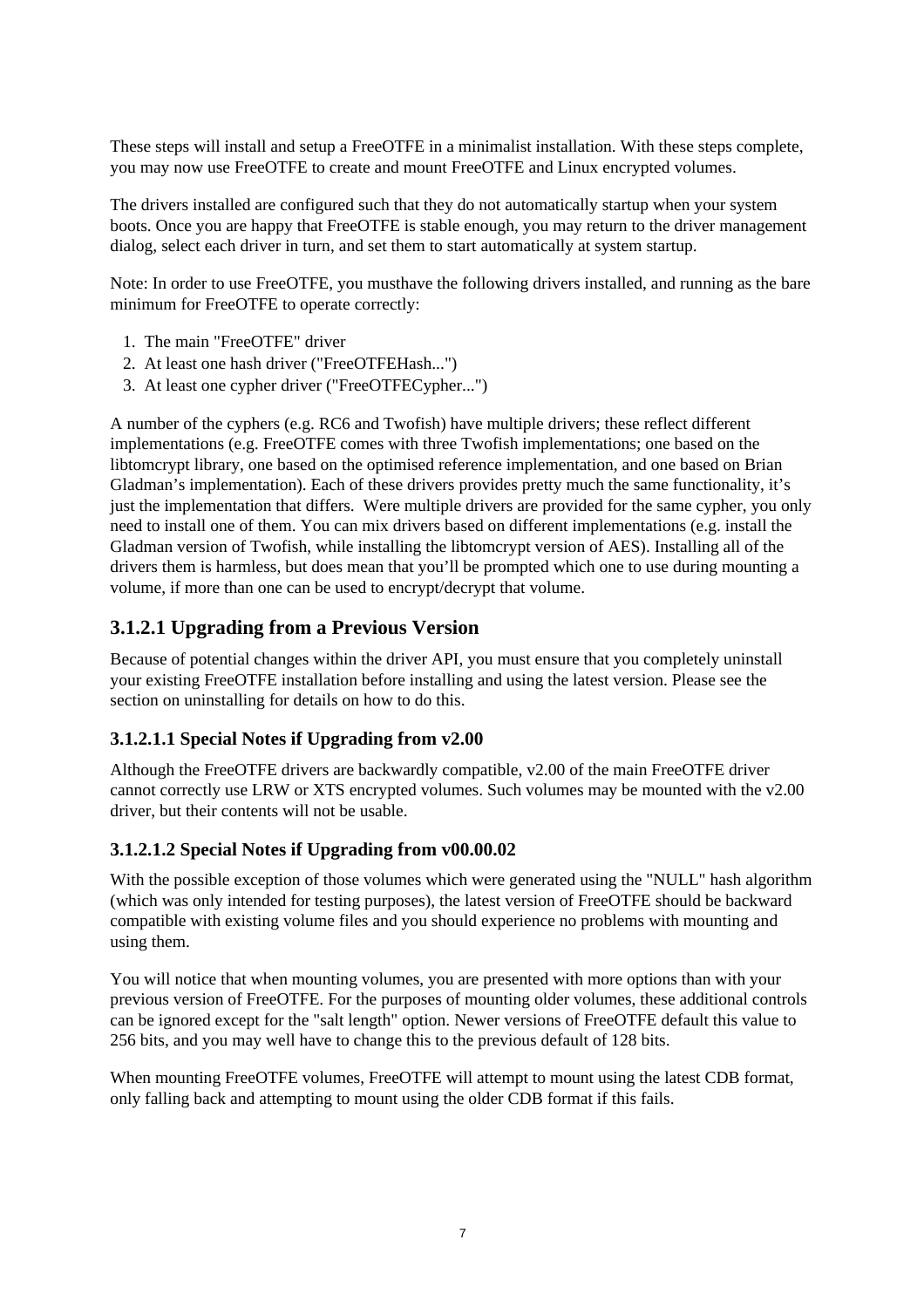Although FreeOTFE is backward compatible with existing volumes, it is very highly recommended that you update your volume files to ensure that they use the new CDB format, as this will allow you to take advantage of the numerous security improvements that the latest version provides. The easiest way to update your volume files to the new CDB format is to simply change their passwords by selecting "Tools | Change volume/keyfile password/details...".

IMPORTANT: If you created any ".les" (Linux Encryption Settings) files, please double check the next time you reload them, and ensure that your settings are correct. Changes due to ongoing development may cause some settings to change; to fix, simply confirm your settings are correct, and save them out again.

## <span id="page-13-0"></span>**3.1.3 Additional Information for Windows Vista x64 and Windows 7 x64 Users** *Only*



This section applies to the PC version of FreeOTFE, when run under the 64 bit (x64) version of *Windows Vista* and *Windows 7* only.

This section does *not* apply to 64 bit PCs running the 32 bit version of Windows Vista or Windows 7, or when running the x64 version of Windows XP.

In order to protect its revenue streams generated by DRM protected content, Microsoft saw fit to require all drivers running under the 64 bit (x64) version of Windows Vista and Windows 7 be digitally signed by Microsoft's root certificate.

Understandably, this presents a *major problem* for the overwhelming majority of free software projects which make use of kernel mode drivers which, for obvious reasons, don't such a have a digital certificate (read: *haven't paid Microsoft, or one of their resellers, for such a certificate*) to sign their drivers with.

For the same reason, FreeOTFE's drivers are not currently signed with a Microsoft certificate.

Fortunately, there are a number of methods of loading unsigned drivers under Windows Vista x64/Windows 7 x64, *without* having to *pay* for a digital certificate, and these are summarised below.

#### **As a consequence, it** *is* **possible to use FreeOTFE under Vista x64/Windows 7 x64 by using the methods shown as be successful below**

A more long term solution (Microsoft signing) is being investigated.

### **3.1.3.1 Summary of Different Methods**

Below is a table summarising the different methods of configuring Windows Vista x64/Windows 7 x64 to allow it to run FreeOTFE.

For most users, [Method 3: TESTSIGNING ON](#page-15-0) is recommended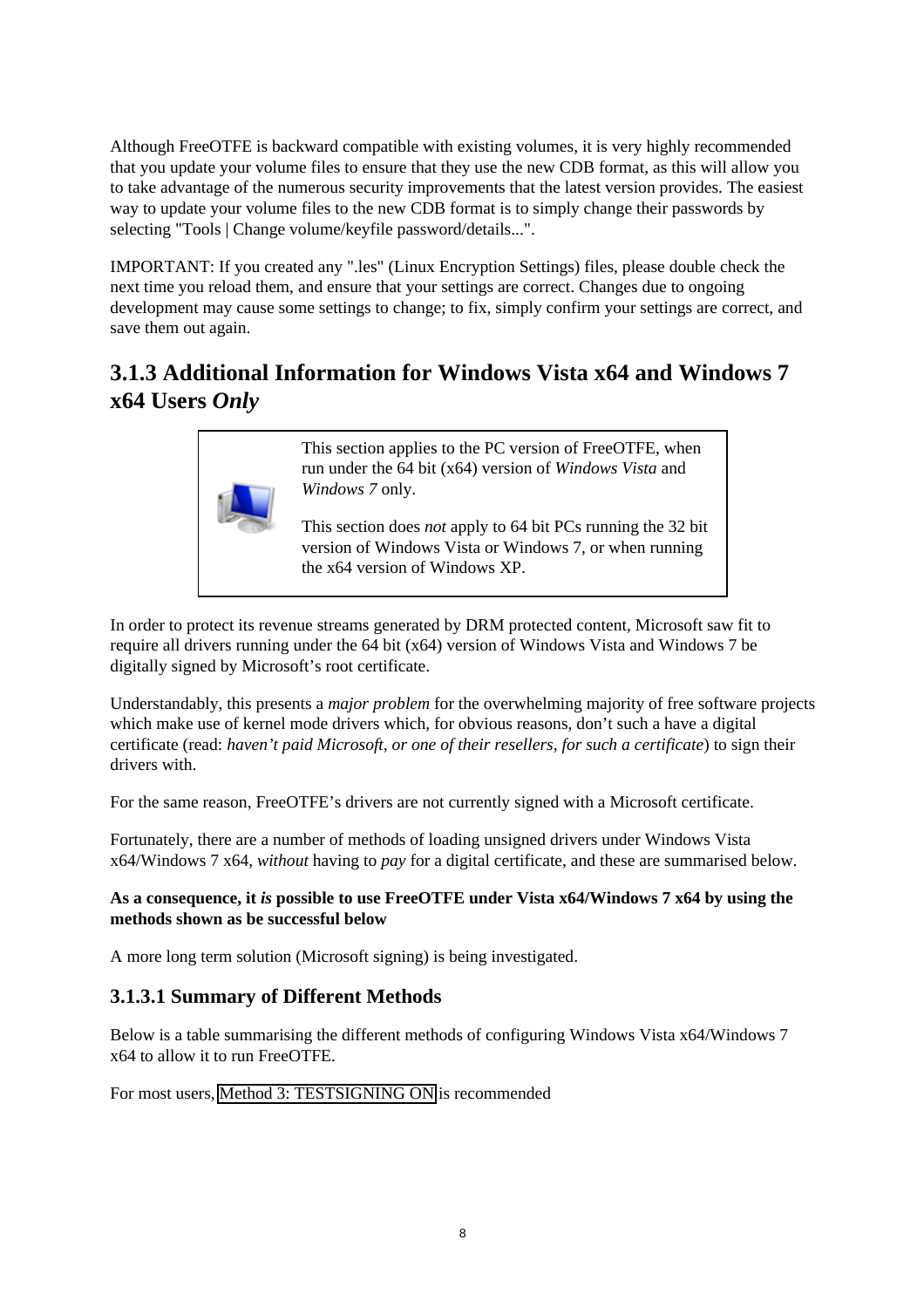| <b>Method</b>                           | <b>Results</b> | "Test<br>Mode"<br>on<br>wallpaper | Junk<br>messages<br>shown on<br>manual start | Recommended?   |
|-----------------------------------------|----------------|-----------------------------------|----------------------------------------------|----------------|
| 1. NOINTEGRITYCHECKS ON                 | Ineffective    | N <sub>0</sub>                    | <b>Yes</b>                                   | N <sub>o</sub> |
| 2.<br>DDISABLE_INTEGRITY_CHECKS         | May work       | No.                               | Yes                                          |                |
| 3. TESTSIGNING ON                       | Works          | Yes                               | N <sub>0</sub>                               | Yes            |
| 4. $\langle$ F8> while booting          | Works          | N <sub>0</sub>                    | <b>Yes</b>                                   |                |
| 5. ReadyDriver Plus                     | Works          | N <sub>0</sub>                    | Yes                                          |                |
| 6. EasyBCD                              | May work       | No                                | <b>Yes</b>                                   | N <sub>o</sub> |
| 7. Signing with a Microsoft certificate | Works          | N <sub>0</sub>                    | N <sub>o</sub>                               |                |

#### **3.1.3.1.1 "Test Mode" on wallpaper**

The method with "Yes" marked in this column indicates that the words "Test Mode" will be shown in each of the four corners of the desktop wallpaper. This is largely a cosmetic issue, and can be resolved using the directions indicated in the description of this method.

#### **3.1.3.1.2 Junk messages shown on manual start**

Those methods with "Yes" marked in this column indicate that MS Windows will pop up a message stating: "Windows requires a digitally signed driver" for each and every driver loaded - even though the drivers *are* digitally signed (albeit using self-certification).

If the drivers are started automatically on booting, these messages will *not* appear.

However, if the FreeOTFE drivers are started from the GUI (e.g. by starting portable mode). Since FreeOTFE's flexible architecture employs multiple drivers, this is hardly ideal as the user gets peppered with junk messages telling them what they're doing - as if they didn't already know!

The number of these messages shown can be minimised by removing all unused hash and cypher drivers.

### <span id="page-14-0"></span>**3.1.3.2 Method 1: NOINTEGRITYCHECKS ON**

Instructions:

- 1. Open an elevated command prompt by *either*:
	- Clicking the "Start" button on the Windows taskbar, type CMD in the *search box*, and then press <CTRL+SHIFT+ENTER> to run CMD with administrator privileges), *or*
	- Locating "cmd.exe" under C:\Windows\System32 in Windows Explorer, rightclicking on this executable and selecting "Run as Administrator" from the context menu
- 2. Click "continue" or enter the administrator's password as appropriate and click "OK", when asked for permission to continue.
- 3. In the command prompt window which appears, type: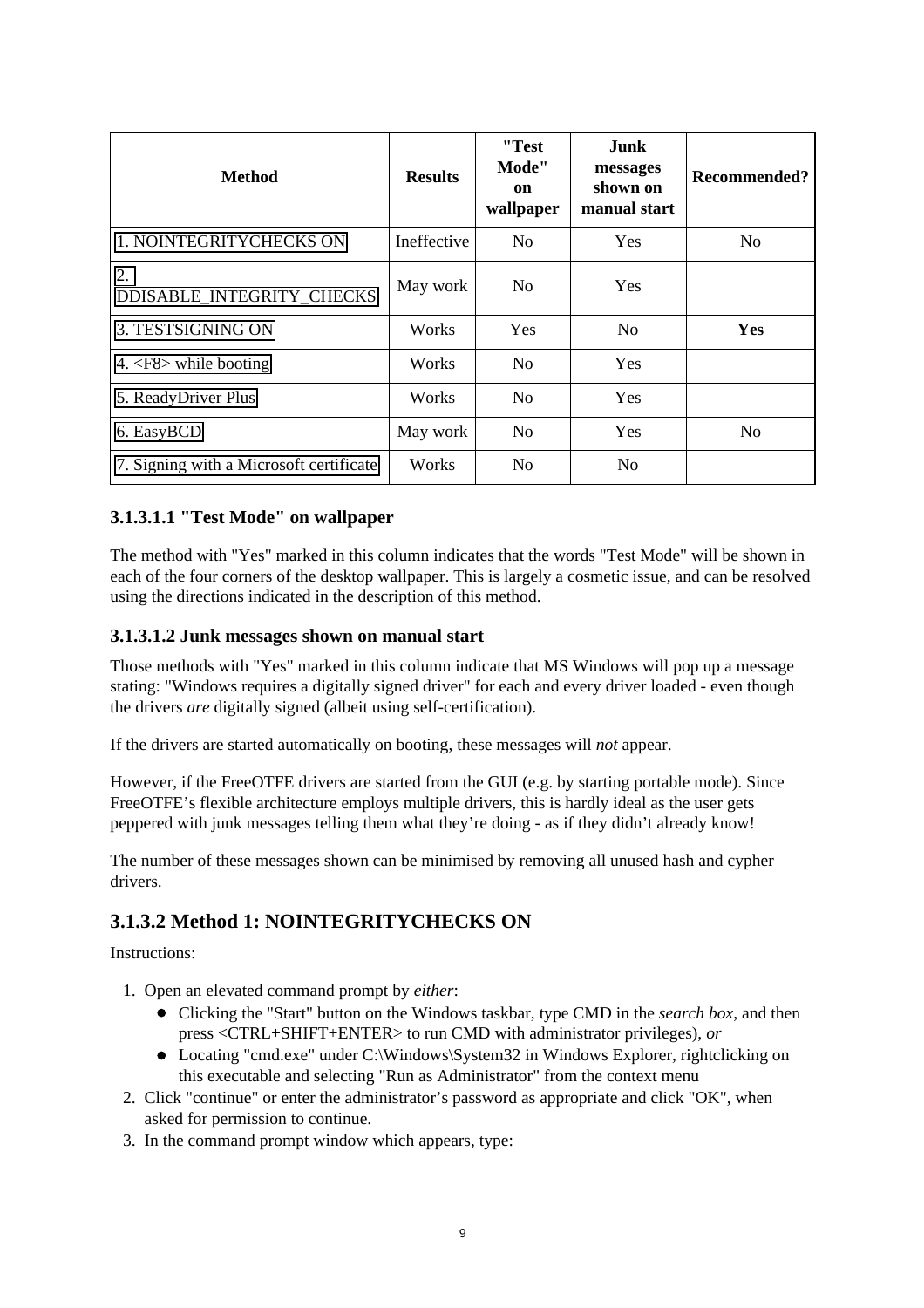bcdedit.exe /set nointegritychecks ON

4. Reboot the PC

#### <span id="page-15-1"></span>**3.1.3.3 Method 2: DDISABLE\_INTEGRITY\_CHECKS**

Instructions:

- 1. Open an elevated command prompt by *either*:
	- Clicking the "Start" button on the Windows taskbar, type CMD in the *search box*, and then press <CTRL+SHIFT+ENTER> to run CMD with administrator privileges), *or*
	- Locating "cmd.exe" under C:\Windows\System32 in Windows Explorer, rightclicking on this executable and selecting "Run as Administrator" from the context menu
- 2. Click "continue" or enter the administrator's password as appropriate and click "OK", when asked for permission to continue.
- 3. In the command prompt window which appears, type:

bcdedit /set loadoptions DDISABLE\_INTEGRITY\_CHECKS

(Note: That's "DDISABLE", with two Ds, for "Driver Disable")

4. Reboot the PC

This method *will* work, however installing Windows Vista x64 Service Pack 1 (SP1), or any of the following Windows Vista "hotfixes" will cause this method to cease working:

- [KB932596: Update to improve Kernel Patch Protection](http://support.microsoft.com/kb/932596)
- [KB938194: An update is available that improves the compatibility and reliability of Windows](http://support.microsoft.com/kb/938194)  [Vista](http://support.microsoft.com/kb/938194)
- [KB938979: An update is available that improves the performance and reliability of Windows](http://support.microsoft.com/kb/938979)  [Vista](http://support.microsoft.com/kb/938979)
- [KB941649: An update is available that improves the compatibility, reliability, and stability of](http://support.microsoft.com/kb/941649) [Windows Vista](http://support.microsoft.com/kb/941649)
- KB943078: MS07-066: Vulnerability in the Windows kernel could allow elevation of privilege
- [KB943899: An update that improves the performance, responsiveness, and reliability of](http://support.microsoft.com/kb/943899) [Windows Vista is available](http://support.microsoft.com/kb/943899)

Uninstalling the above should allow this method to work again, though is hardly ideal.

Note: This list of hotfixes was compiled from information taken from the following WWW sites:

- [Unable to Disable Integrity Checks Cause Drivers Not Found in 64-bit Vista \(x64\)](http://www.mydigitallife.info/2008/02/26/unable-to-disable-integrity-checks-cause-drivers-not-found-in-64-bit-vista-x64/)
- [Disable Vista Driver Signing not working Resolved!](http://www.pronetworks.org/forum/post-750198.html&sid=ad70ccdfad11e388c3f1549a5410a3df)
- [Howto: Disabling Driver Signing in Windows Vista 64 bit](http://thebackroomtech.wordpress.com/2007/11/05/howto-disabling-driver-signing-in-windows-vista-64-bit/)

#### <span id="page-15-0"></span>**3.1.3.4 Method 3: TESTSIGNING ON**

Instructions:

- 1. Open an elevated command prompt by *either*:
	- Clicking the "Start" button on the Windows taskbar, type CMD in the *search box*, and then press <CTRL+SHIFT+ENTER> to run CMD with administrator privileges), *or*
	- Locating "cmd.exe" under C:\Windows\System32 in Windows Explorer, rightclicking on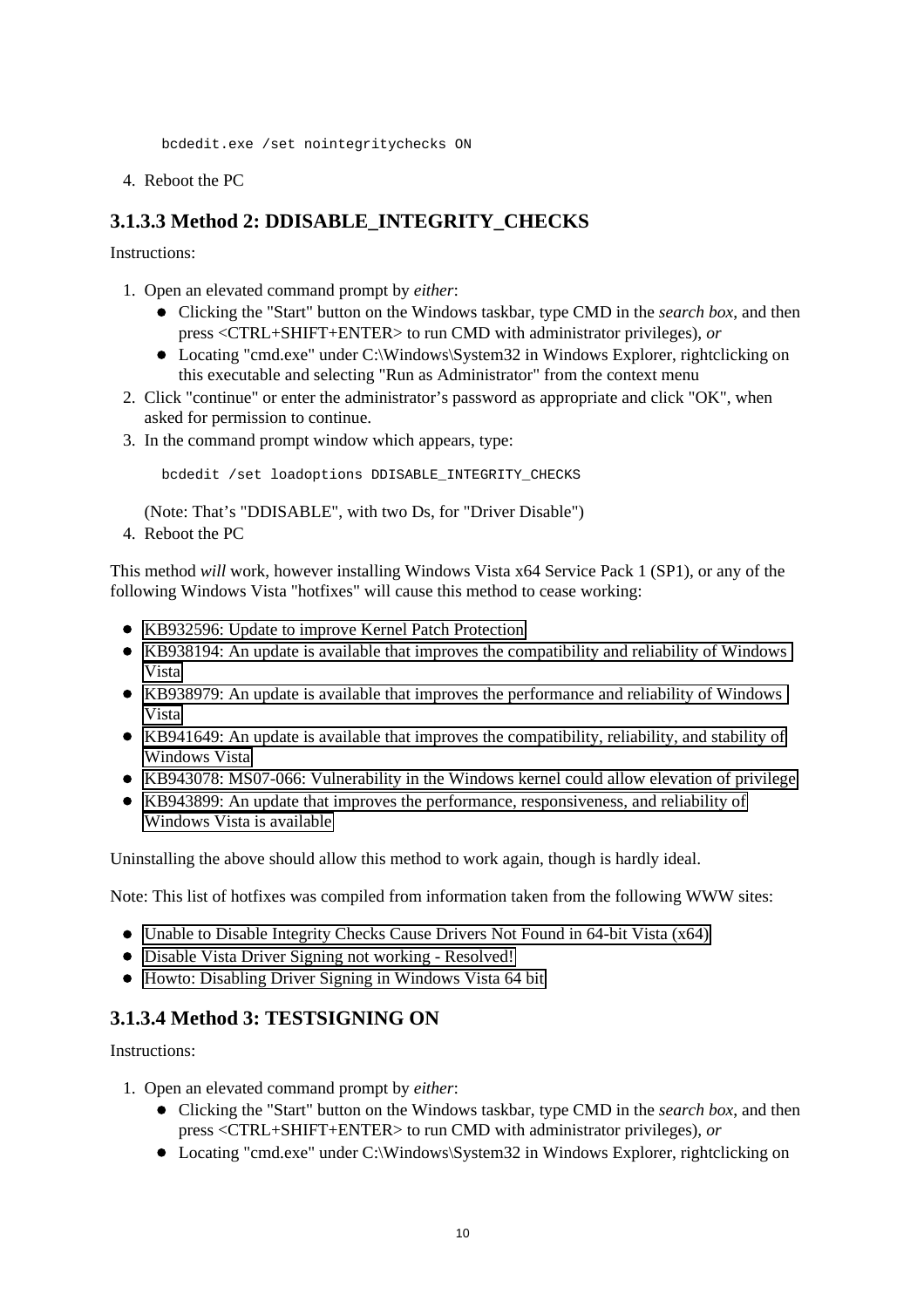this executable and selecting "Run as Administrator" from the context menu

- 2. Click "continue" or enter the administrator's password as appropriate and click "OK", when asked for permission to continue.
- 3. In the command prompt window which appears, type:

bcdedit.exe /set TESTSIGNING ON

4. Reboot the PC

*This method is probably the best solution,* and allows FreeOTFE to run correctly. However, it does have a trivial side effect: The words "Test Mode" are shown in the four corners of the Desktop wallpaper after rebooting.

Although only a cosmetic issue, the words "Test Mode" may be removed from your background by using one the following methods:

- [Remove and Erase Desktop "Evaluation Copy", "Test Mode" or "Safe Mode" Watermark in](http://www.mydigitallife.info/2008/01/09/remove-and-erase-desktop-evaluation-copy-test-mode-or-safe-mode-watermark-in-64-bit-x64-vista/) [64-bit \(x64\) Vista](http://www.mydigitallife.info/2008/01/09/remove-and-erase-desktop-evaluation-copy-test-mode-or-safe-mode-watermark-in-64-bit-x64-vista/)
- [Get Rid Of and Remove Evaluation Copy Watermark in Vista After Installating SP1](http://www.mydigitallife.info/2007/11/03/get-rid-of-and-remove-evaluation-copy-watermark-in-vista-after-installating-sp1/)
- [Remove and Disable Windows Vista Evaluation Watermark from Desktop](http://www.mydigitallife.info/2006/11/23/remove-and-disable-windows-vista-evaluation-watermark-from-desktop/)

Alternatively, using [Windows DreamScene](http://windowshelp.microsoft.com/Windows/en-US/Help/51a8bdac-cd66-4ae3-afdf-6c6dcf804b991033.mspx) (which allows videos to be shown as an animated desktop "wallpaper", instead of a static image) will prevent the "Test Mode" watermark being shown. DreamScene is intended for use with "Ultimate" edition of Windows Vista/Windows 7, though other animated desktop solutions are available for users with other editions (e.g. Home or Business).

#### <span id="page-16-0"></span>**3.1.3.5 Method 4: <F8> while booting**

Instructions:

- 1. Reboot the PC
- 2. At the start of the boot sequence, press <F8>
- 3. When prompted, select the "Disable Driver Signature Enforcement" option and press <ENTER>

Note: This method is not persistent, and its effect will cease the next time the PC is rebooted, unless this procedure is carried out again while rebooting. However, the "ReadyDriver Plus" method described below may be used to carry it out automatically.

### <span id="page-16-1"></span>**3.1.3.6 Method 5: ReadyDriver Plus**

"ReadyDriver Plus" is a piece of boot loader software which automatically carries out the "<F8> while booting" method of enabling driver loading.

Instructions:

- 1. Download a copy of "ReadyDriver Plus" (v1.1 or later) from [Citadel Industries](http://citadel.x10hosting.com/readydriverplus/)
- 2. Install the software
- <span id="page-16-2"></span>3. Reboot the PC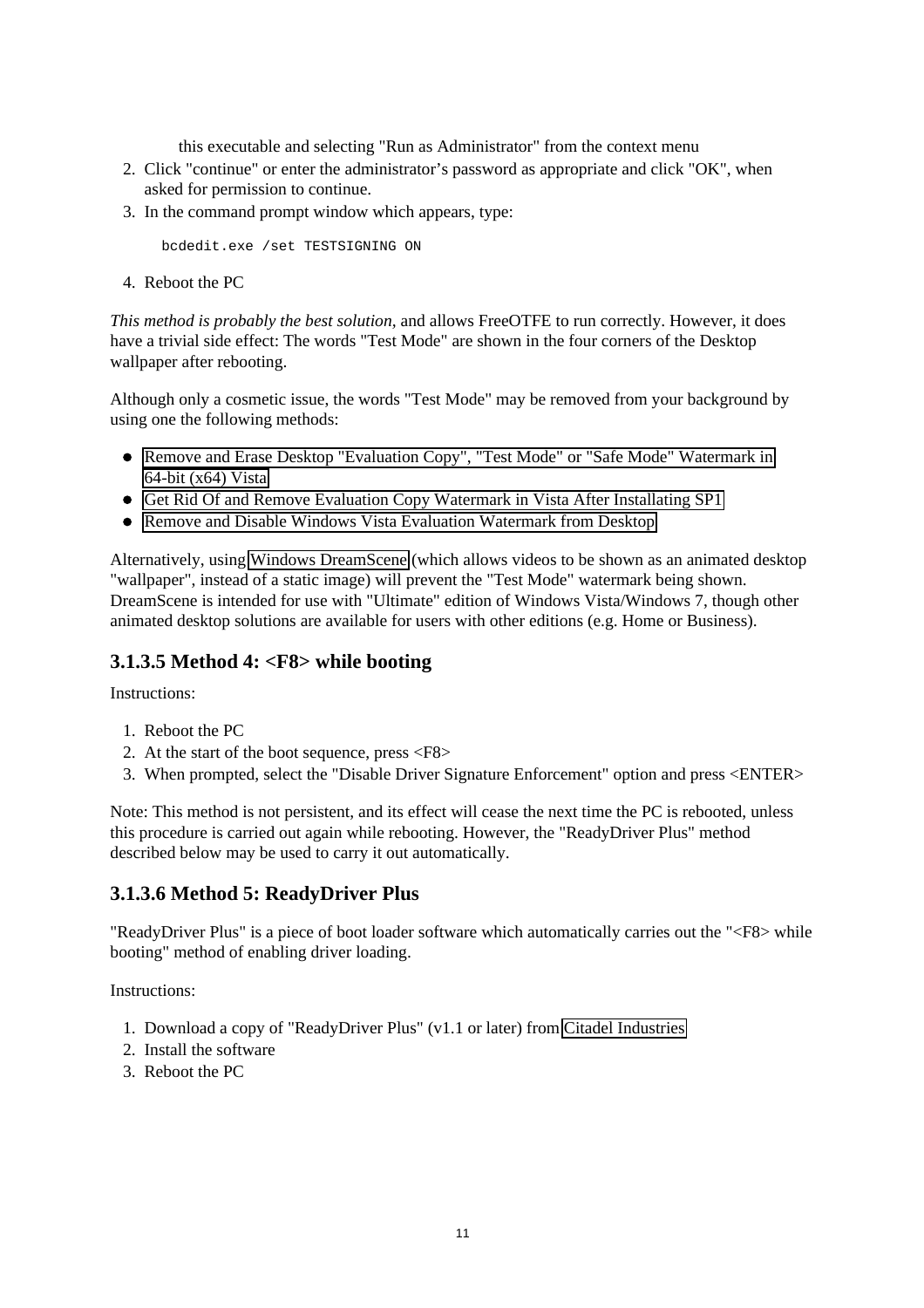### **3.1.3.7 Method 6: EasyBCD**

Instructions:

- 1. Download a copy of "EasyBCD" (v1.7 or later; tested with v1.7.2) from [NeoSmart Technologies](http://neosmart.net/)
- 2. Install the software
- 3. Run EasyBCD
- 4. Click the "Advanced Options" button
- 5. Check the "Allow unsigned driver installation on Vista 64-Bit Edition" checkbox
- 6. Click "Apply Settings"
- 7. Reboot the PC

Although NeoSmart Technologies implemented some functionality to allow the use of "unsigned" drivers under Windows Vista x64, testing shows this appears limited to setting DDISABLE\_INTEGRITY\_CHECKS (see method above) via a pretty GUI - despite their change log claims to "Allow 100% of unsigned drivers to run on Vista 64-Bit Edition". Support for this functionality was effectively [dropped in August 2008](http://neosmart.net/blog/2007/want-to-permanently-disable-driver-verification-in-vista-x64/) 

Because of this, it is recommended that [Method 2: DDISABLE\\_INTEGRITY\\_CHECKS](#page-15-1) be employed, rather than EasyBCD; since it offers no significant advantages.

### <span id="page-17-1"></span>**3.1.3.8 Method 7: Signing with a Microsoft certificate**

This method requires signing the FreeOTFE drivers with a Microsoft certificate, as opposed to the self certified signature currently used in the release.

There are currently two ways of signing the FreeOTFE drivers:

- 1. Find someone with a digital certificate, and ask them to sign the release (not ideal).
- 2. Find someone prepared to finance buying a digital certificate (circa 450 EUR for three years?!!) which could be used.

The latter would probably be the best long term solution; offers of help would be gratefully received please get in contact!

## <span id="page-17-0"></span>**3.2 PDA Version**

The PDA version may be installed using any of three different ways:

- 1. By connecting your PDA to a PC, making an ActiveSync connection, and the running the ActiveSync installer
- 2. By copying the .CAB file release to a memory card, inserting it in your PDA, and then tapping on the .CAB file from File Explorer (or similar)
- 3. By uncompressing the .ZIP file release and copying the executables (".exe" and ".dll" files) to your PDA, and then simply tapping on "FreeOTFE4PDA.exe"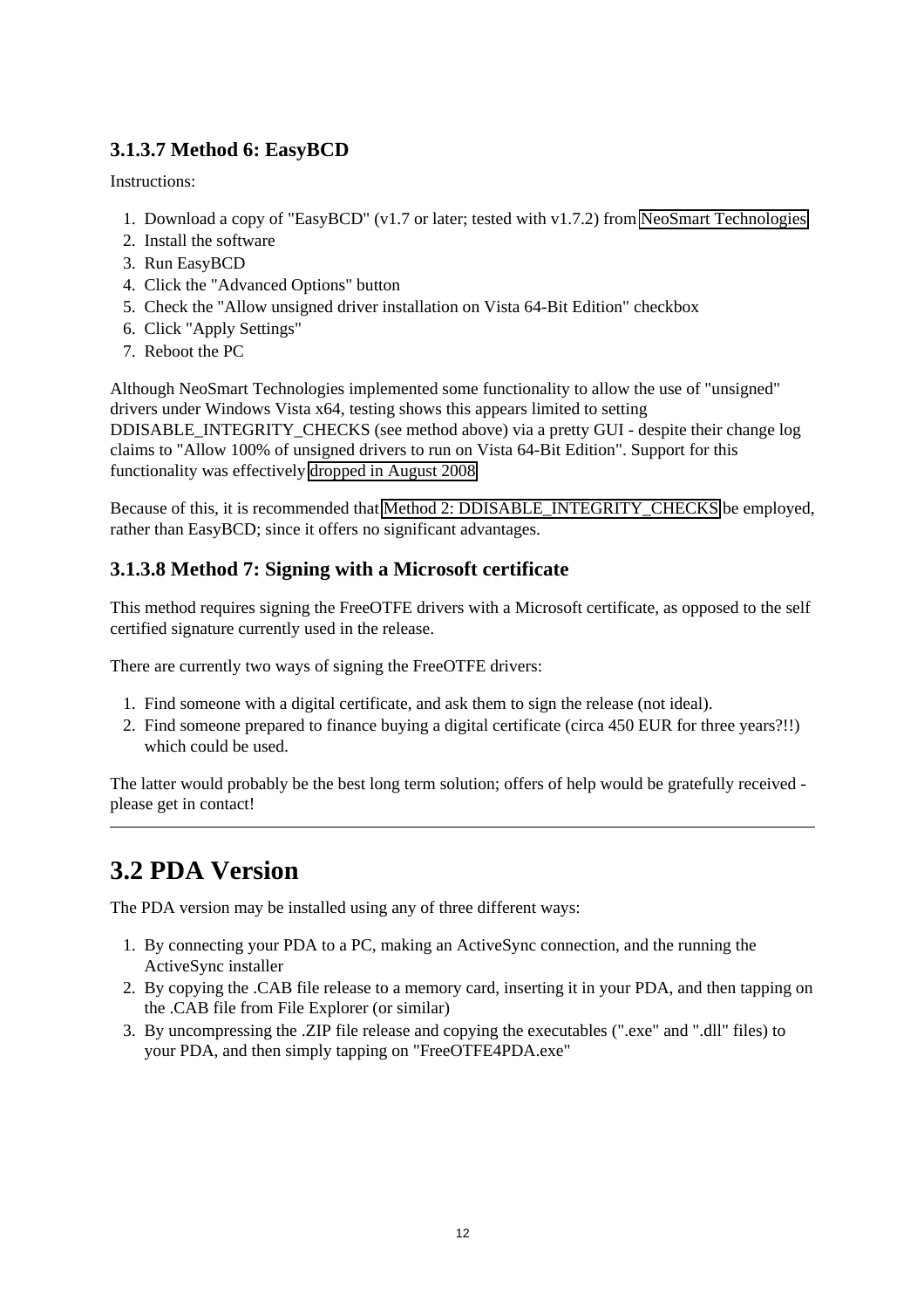### <span id="page-18-0"></span>**3.2.1 Faster mounting**

To reduce the time taken for FreeOTFE4PDA to mount volumes, please see the FAQ "How can I speed FreeOTFE up when mounting my volumes?"

### <span id="page-18-1"></span>**3.2.2 Alternative drivers**

Most users can ignore this section; it's only intended for more advanced users.

FreeOTFE4PDA comes with multiple AES and Twofish implementations, specifically:

- FreeOTFE4PDACypherAES Gladman.dll
- FreeOTFE4PDACypherAES ltc.dll

for AES, and:

- FreeOTFE4PDACypherTwofish\_Gladman.dll
- FreeOTFE4PDACypherTwofish HifnCS.dll
- FreeOTFE4PDACypherTwofish ltc.dll

#### for Twofish.

These libraries all implement the same cyphers, but are built from different crypto libraries. They are primarily intended to allow verification of the implementations and increase confidence that they're actually doing what it's supposed to do.

Because most users have no need for redundant cypher implementations, one of the AES drivers and two of the Twofish drivers are stored in the "alternate\_drivers" directory. To use these drivers, simply copy them into the same directory as your "FreeOTFE4PDA.exe" executable.

#### Please note:

- 1. When mounting a volume, FreeOTFE4PDA will just use the first combination of drivers it finds which will successfully decrypts your volume's critical data block (CDB); unlike the PC version, the user isn't (yet) offered a choice of which successful driver to use. To force FreeOTFE4PDA to use a particular driver for mounting, please remove all drivers which implement the same algorithms as you wish to use from the directory "FreeOTFE4PDA.exe" is stored in.
- 2. Placing multiple drivers which implement the same hash/cypher algorithms in the FreeOTFE directory can significantly slow down the time it takes to mount volumes. The is because (for security reasons) FreeOTFE doesn't store any information relating to the hash/cypher used to a secure a volume, which forces it to cycle through all possible hash/cypher combinations in order to determine which one to use. Reducing the number of combinations it has to check by removing redundant hash/cypher drivers reduces the time, and has no impact on the level of security offered.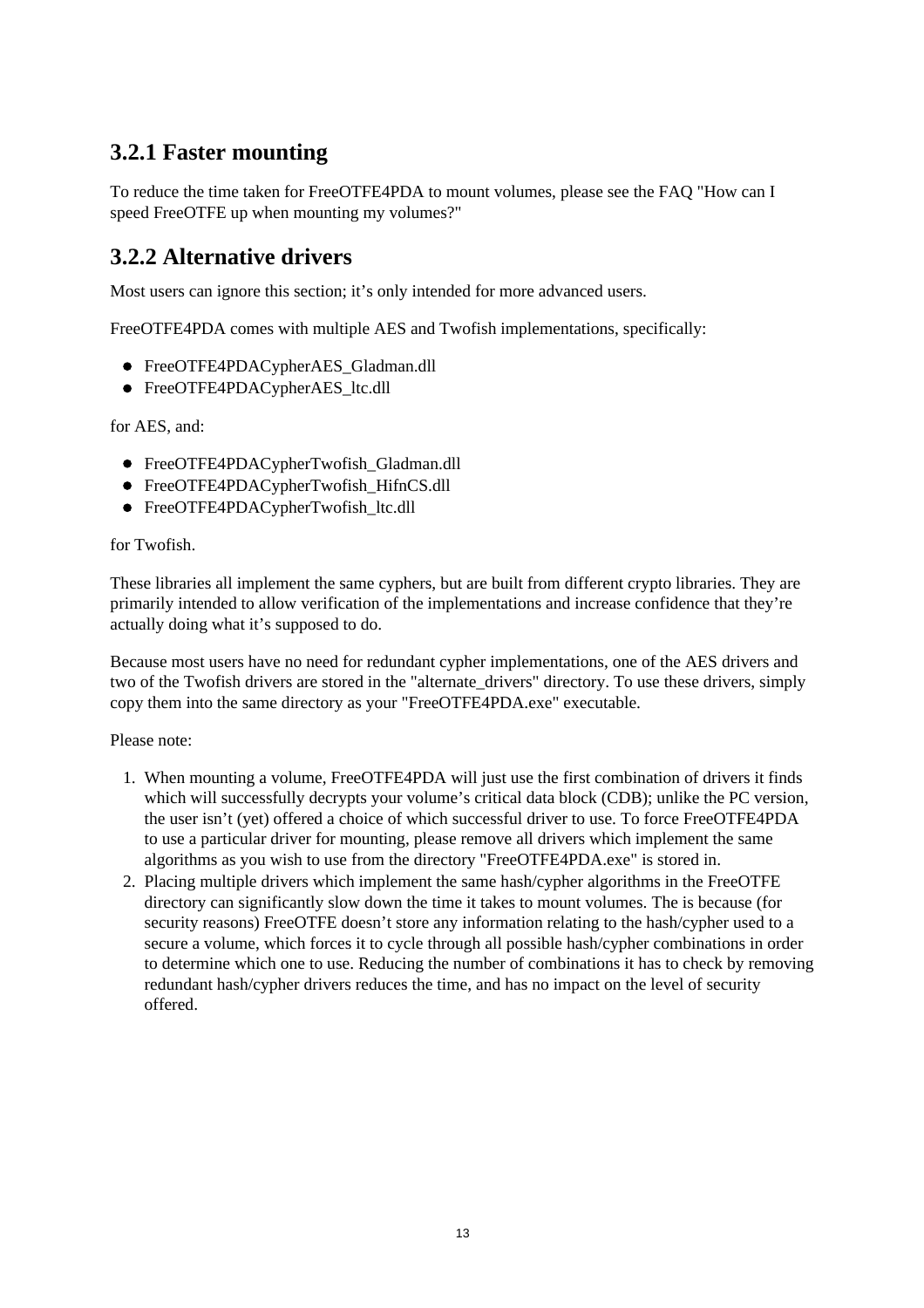# <span id="page-19-0"></span>**4 Getting Started Guide**

Pretty much everything in FreeOTFE works as it seems, and should be fairly self explanatory. If there's anything you're not too sure of, most times an educated guess will give you the right answer.

## <span id="page-19-1"></span>**4.1 Installation/Portable mode**

Before FreeOTFE can be used, it must first either be installed or uncompressed from the releaes archive.

Please see the section on Installation and Upgrading for instructions on how to do this.

## <span id="page-19-2"></span>**4.2 Using FreeOTFE**

Once FreeOTFE is installed (or started in portable mode), securing your data is simple:

- 1. Create a volume to store your encrypted data on (or several, if you choose!)
- 2. Mount the volume created.
- 3. Once mounted, your volume will appear as a new drive (a "virtual drive") on your system.

*Anything* and *everything* stored on this drive (documents, pictures, videos, software - whatever you like) will be automatically encrypted and stored within the volume you created, at the point that it's written to the drive.

The encryption process is totally transparent to the user, and is carried out on-the-fly as data is written to the drive. Similarly, decryption is carried out transparently when data is read from it.

You can drag files to and from this drive, open and save files from applications to it, run applications directly from it - in fact, *everything* that you can do with a normal drive, you can do with a FreeOTFE virtual drive.

4. To secure your data, simply dismount the drive. At that point, the drive disappears and the encryption/decryption key is overwritten in memory - making your data totally inaccessable until the password (and other parameters, if needed) are supplied, and the volume is mounted again.

The following sections give more detailed instructions on how do carry out each of these steps.

## <span id="page-19-3"></span>**4.3 Creating a new volume**

In order to use FreeOTFE, you must first create a "disk image" (called a "volume") to represent your virtual drive.

This is a fairly straightforward process, and consists of using FreeOTFE to create a large file (or setup a partition) on your computer's hard drive.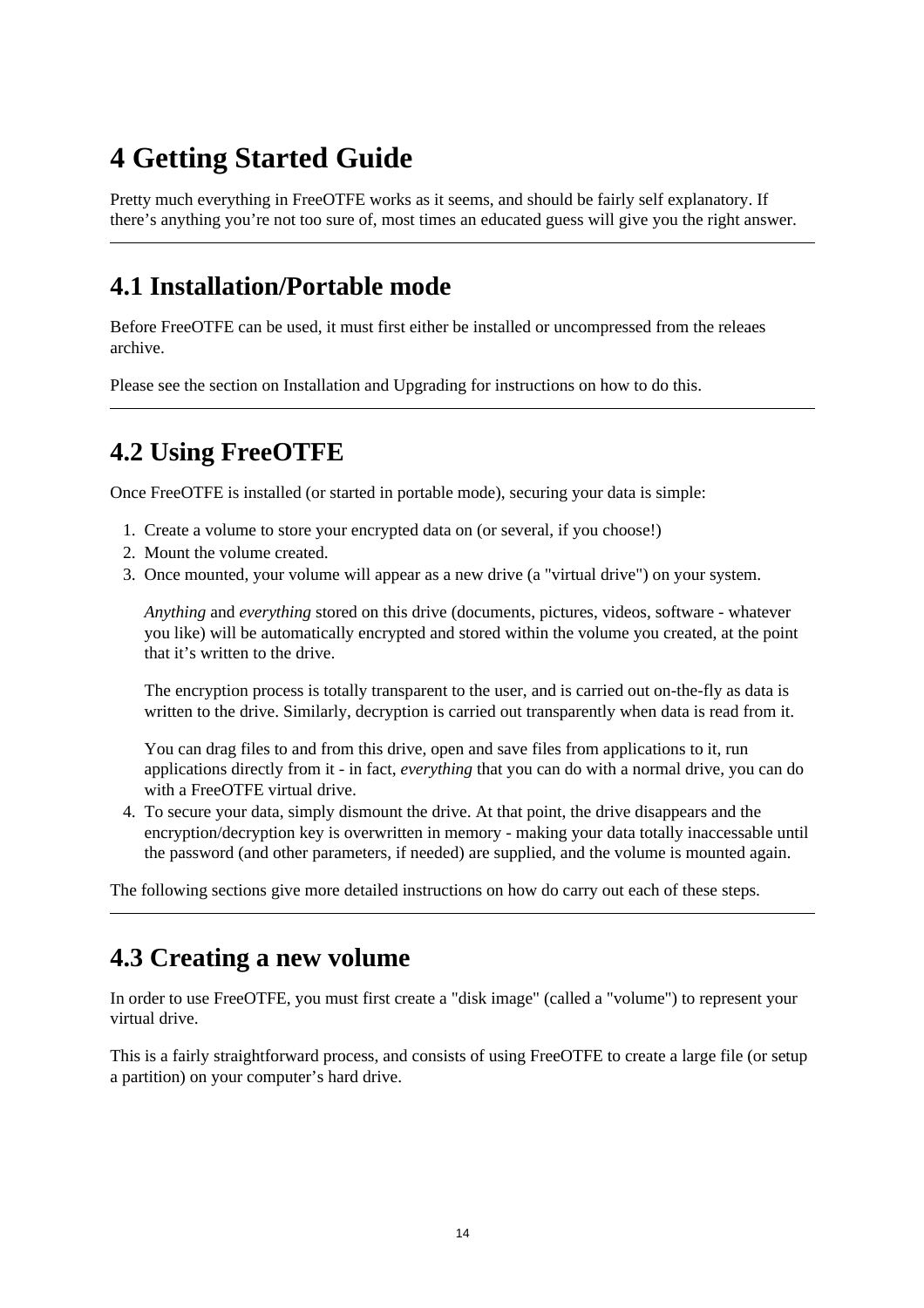

This file (or partition) can subsequently be "mounted", at which point a virtual drive will appear on your computer - anything stored on one of these virtual drives will be automatically encrypted before being written to volume file.

To create a new volume, select "File | New..." menuitem to display the "new volume wizard", which will guide you through the process in a series of simple steps.



*New volume wizard*

When prompted to select between creating a file or partition based volume, new users should select "File". This is the safer of the two options - partition based volumes are intended for more advanced users.

Some users who are unfamiliar with disk encryption systems may not understand all of the options they are presented with. If you feel that you are in this position, you should probably simply accept the default values you are presented with, which will give you a volume that will be secure enough for your needs.

FreeOTFE is a highly flexible system that caters for both novice and advanced users alike; many of the options that the volume creation wizard provides you with are intended for more advanced users who understand the implications of the options provided (e.g. storing a volume's CDB separately to the volume file it relates to), and how they operate.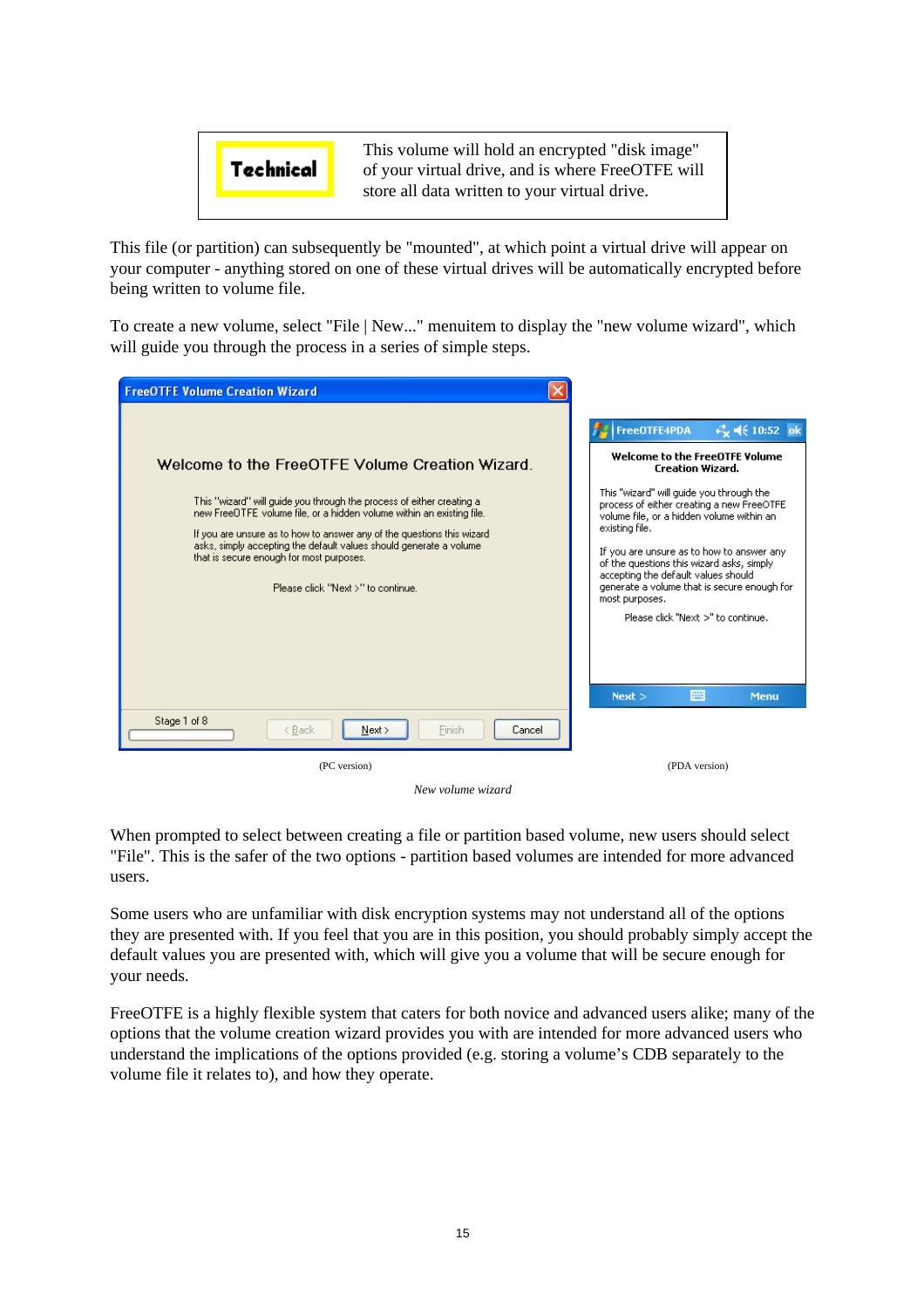<span id="page-21-0"></span>

You may want to create and use multiple volumes; one to store work related files, one for personal files, etc



## **4.4 Mounting volumes**

Once you have created a volume, it must be "mounted" in order for it to appear as a virtual drive on your computer.

Select "File | Mount file..." menuitem to mount a file based volume, or "File | Mount partition..." to mount a partition based volume.

You will then be prompted to select which volume you wish to mount; do so, and click "OK" to display the password entry dialog.



|                           |                |              |        |                       | <b>FEE</b> FreeOTFE4PDA | $\frac{1}{2}$ $\frac{1}{2}$ (4) $\frac{1}{2}$ (10:51) ok |
|---------------------------|----------------|--------------|--------|-----------------------|-------------------------|----------------------------------------------------------|
| <b>FreeOTFE Key Entry</b> |                |              |        | $\left[\times\right]$ |                         |                                                          |
| Security details          |                |              |        |                       | Filename:               | l m                                                      |
| Password:                 |                |              |        |                       | Keyfile:                | 1.                                                       |
|                           |                |              |        |                       | Password:               |                                                          |
| Keyfile:                  | $\odot$ File:  |              |        | L                     |                         | Mount readonly                                           |
|                           | $Q$ PKCS#11:   |              | $\sim$ |                       |                         |                                                          |
| Drive:                    | Use default    | $\checkmark$ |        |                       |                         |                                                          |
|                           | Mount readonly |              |        |                       |                         |                                                          |
|                           |                |              |        |                       |                         |                                                          |
| Advanced >>               |                |              | ΟK     | Cancel                | Basic   Advanced        |                                                          |
|                           |                |              |        |                       | <b>Done</b>             | 圏<br><b>Cancel</b>                                       |
|                           |                | (PC version) |        |                       |                         | (PDA version)                                            |

*Password entry dialog*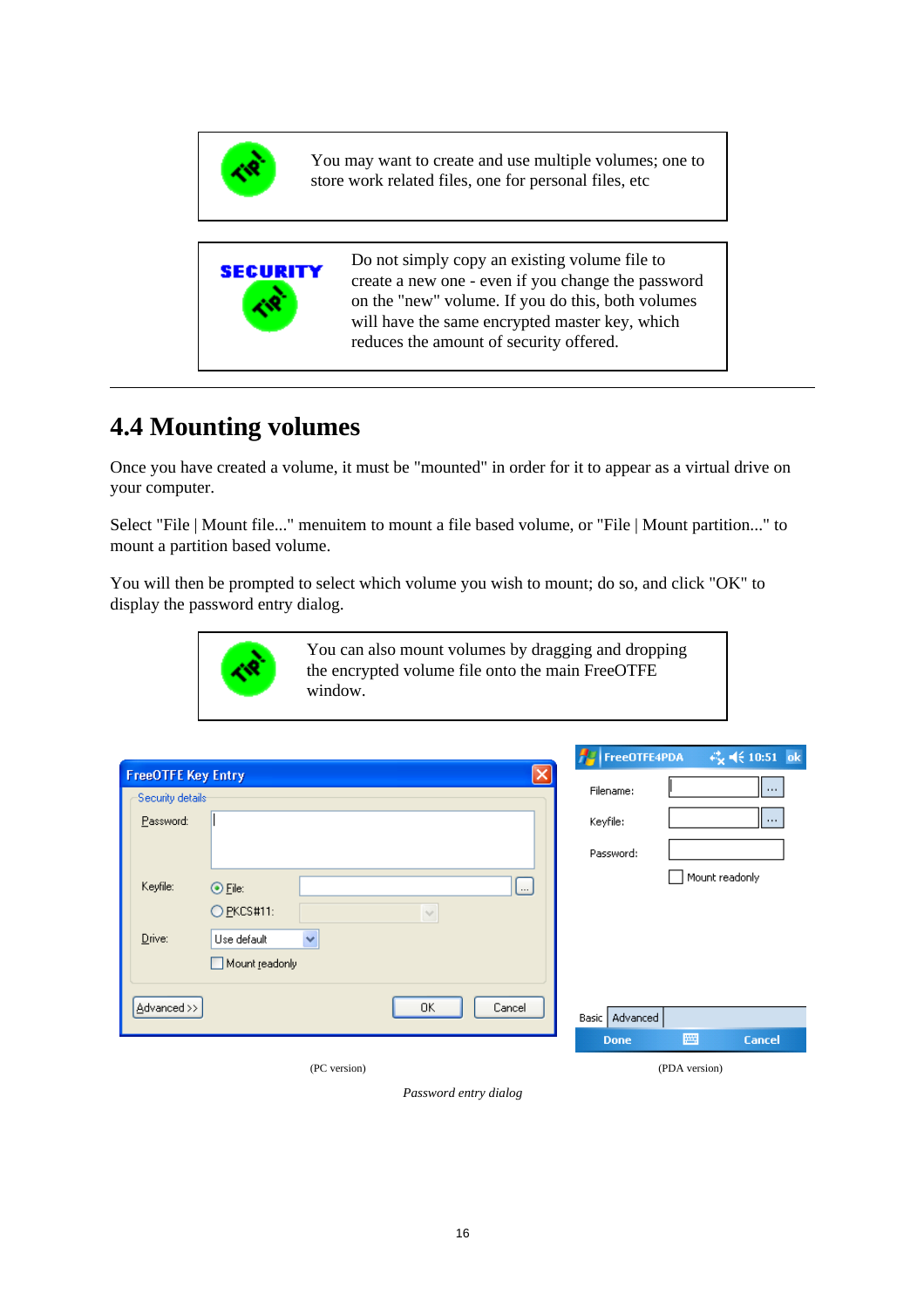Enter your volume's password, and click "OK". If the correct password has been entered, the volume will be mounted and shown in the main FreeOTFE window.



To reduce the time taken FreeOTFE spends mounting volumes, see the FAQ How can I speed FreeOTFE up when mounting my volumes?

If this is the first time you have mounted a particular volume after creating it, you will need to format the virtual drive before it can be used. To do so, select the mounted volume shown in the main FreeOTFE window, and select the "Tools | Format..." menuitem. The standard MS Windows format utility will be displayed, and should be used to carry out the format.

If you wish to use your volume on both PCs *and* PDAs, or with FreeOTFE Explorer, it should be formatted on a PC as either FAT or FAT32 (see also the FAQ on PDA formatting.)



To increase security, it is recommended that after a volume is formatted, it is overwritten with random data. However, this process can take some time and may be skipped if required. See section on plausible deniability for further details

Once mounted, a virtual drive can be used in the same way *as any other drive* (e.g. they will appear in Windows Explorer and in Open/Save dialogs shown by applications); transparently encrypting and decrypting your files as and when needed.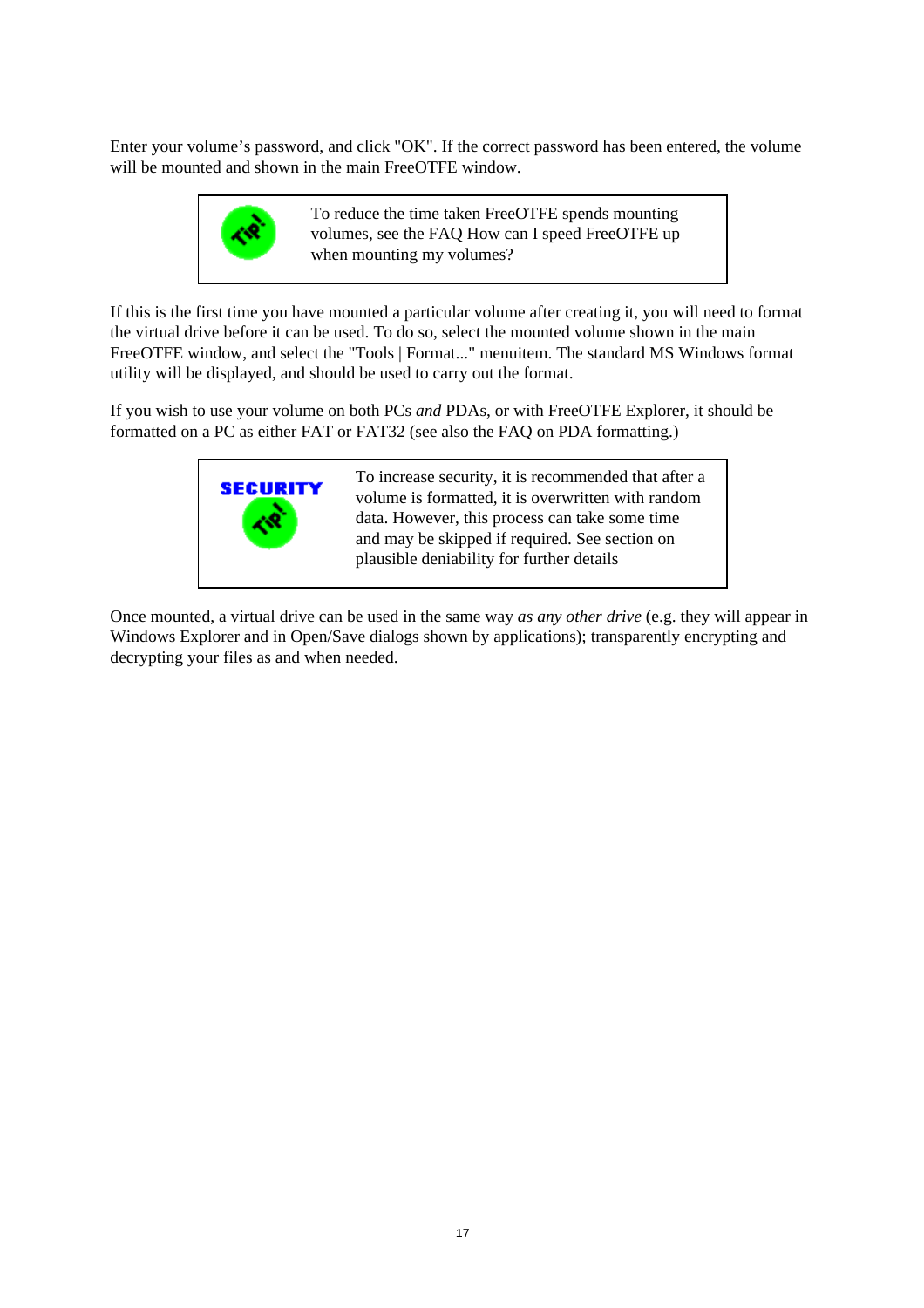<span id="page-23-0"></span>



You can have more than one volume mounted at the same time

## **4.5 Dismounting volumes**

Once you have finished using your secured drive, it should be "dismounted". This will remove the virtual drive, and wipe any sensitive information FreeOTFE has stored in the computers memory.

Select which volumes shown in the main FreeOTFE window you wish to dismount and click the "File | Dismount" menuitem; or use the context menu shown by rightclicking on one of the volumes shown (tap and hold, on the PDA version)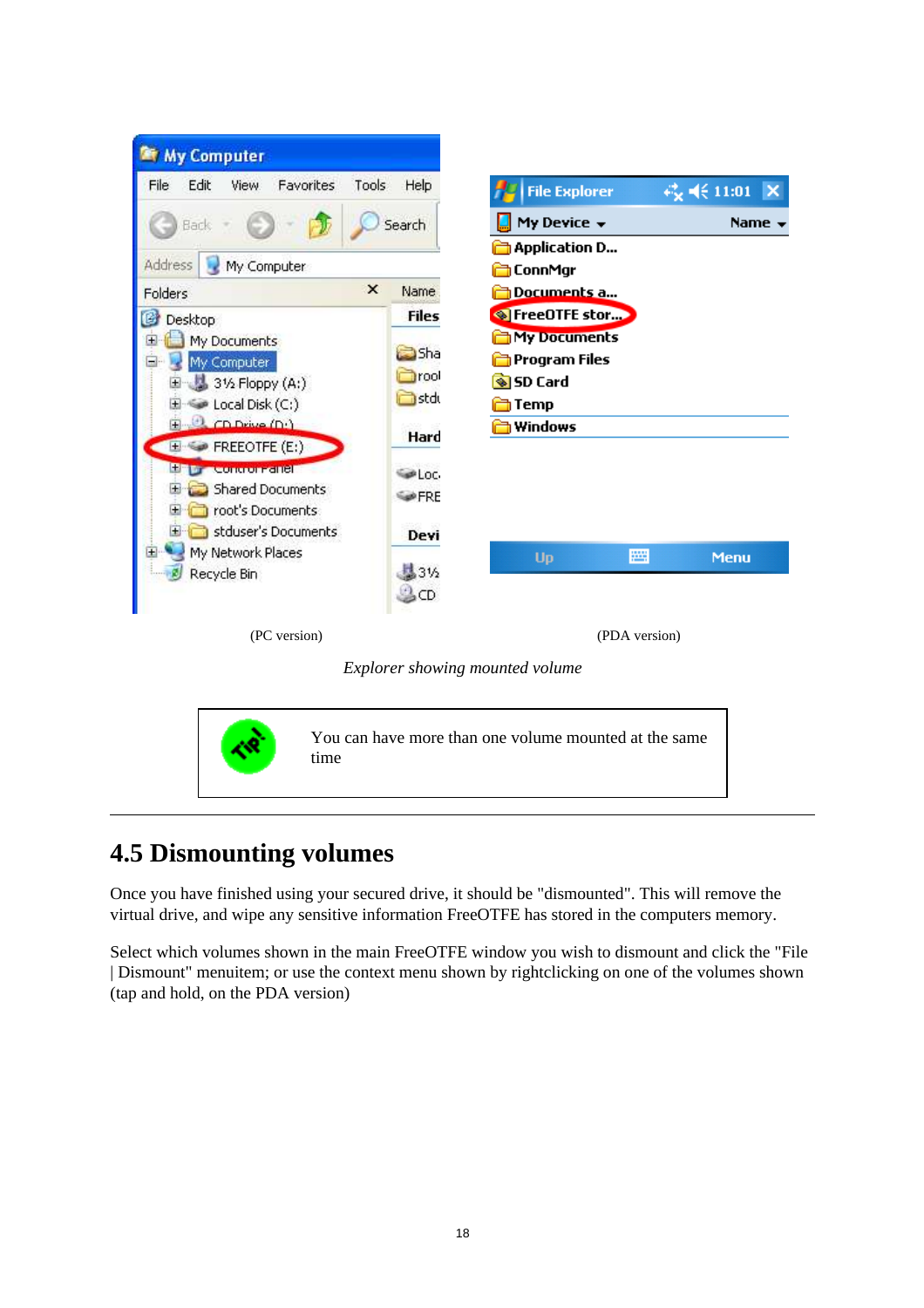

*Main window context menu*

To quickly dismount all mounted volumes, use the "Dismount all" menuitem.

## <span id="page-24-0"></span>**4.6 Changing a volume's password**

To change a volume's password (or a keyfile's password), select the "Tools | Change volume/keyfile password/details..." menuitem (or "Tools | Change password/details..." on the PDA version) to display the "change password wizard", which will guide you through the process in a series of simple steps.

Note that volumes must be *dismounted* first before they can be modified in this way.



You may also change certain volume/keyfile details via this wizard; for example, the default drive letter which the volume will normally be mounted as. Advanced users may also change more technical details, such as the length of salt used in encrypting the volume's CDB/keyfile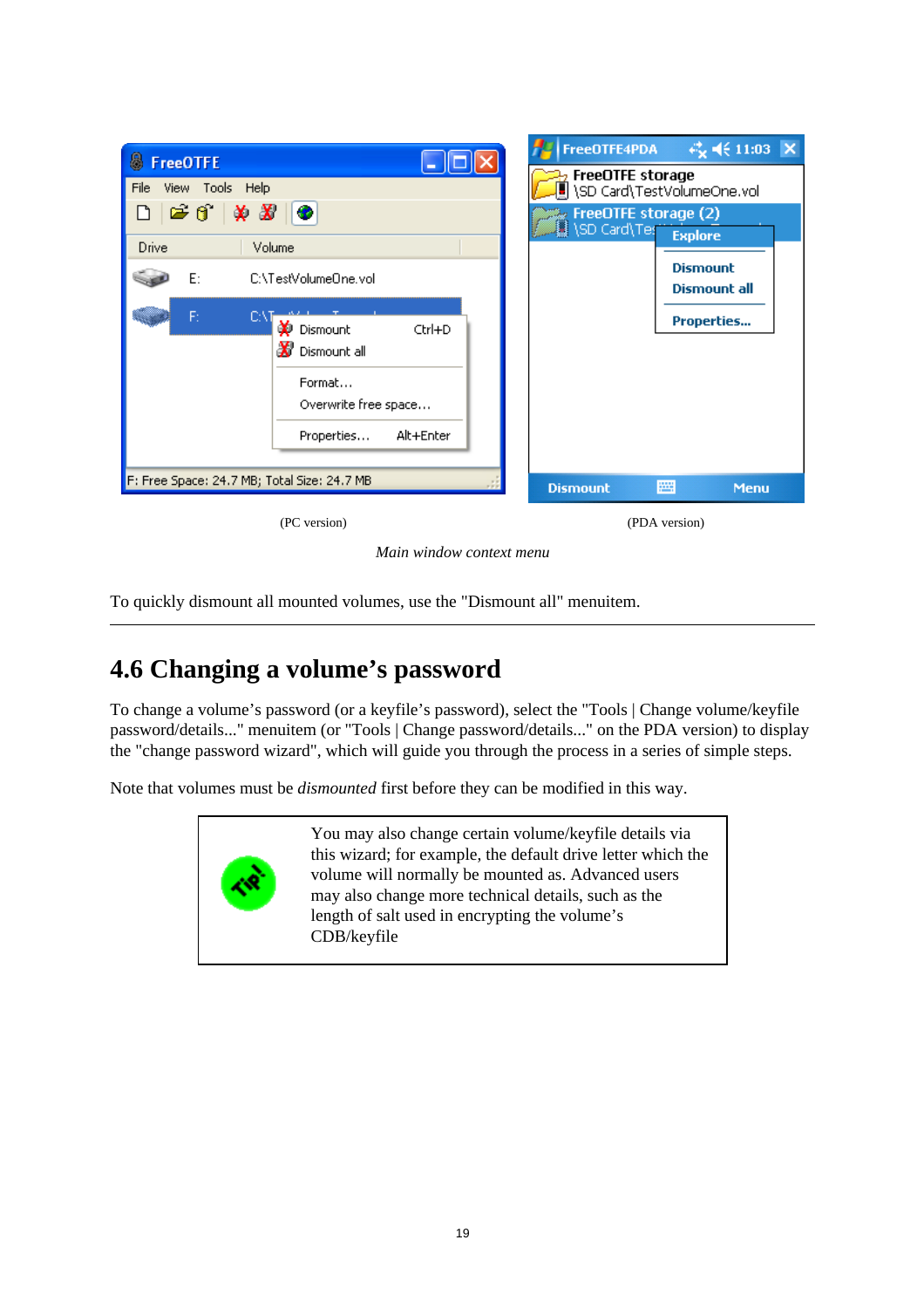|           | In common with most disk encryption systems,<br>FreeOTFE uses an "encrypted master key" system<br>to secure volumes.                                                                                                                                                                                                                                                                     |
|-----------|------------------------------------------------------------------------------------------------------------------------------------------------------------------------------------------------------------------------------------------------------------------------------------------------------------------------------------------------------------------------------------------|
| Technical | Every FreeOTFE volume has its own "master"<br>encryption key" which is generated when the<br>volume is created. This master key is used to carry<br>out the actual encryption/decryption process used<br>to secure data stored within the volume.<br>A volume's master encryption key is, in turn,                                                                                       |
|           | encrypted with the (PBKDF2 processed) user's<br>password. As a consequence, FreeOTFE doesn't<br>need to decrypt and re-encrypt the entire volume<br>to change the user's password - only the encrypted<br>master encryption key. This makes changing a<br>volume/keyfile's password an extremely quick,<br>and risk free, operation when compared to a<br>complete volume re-encryption. |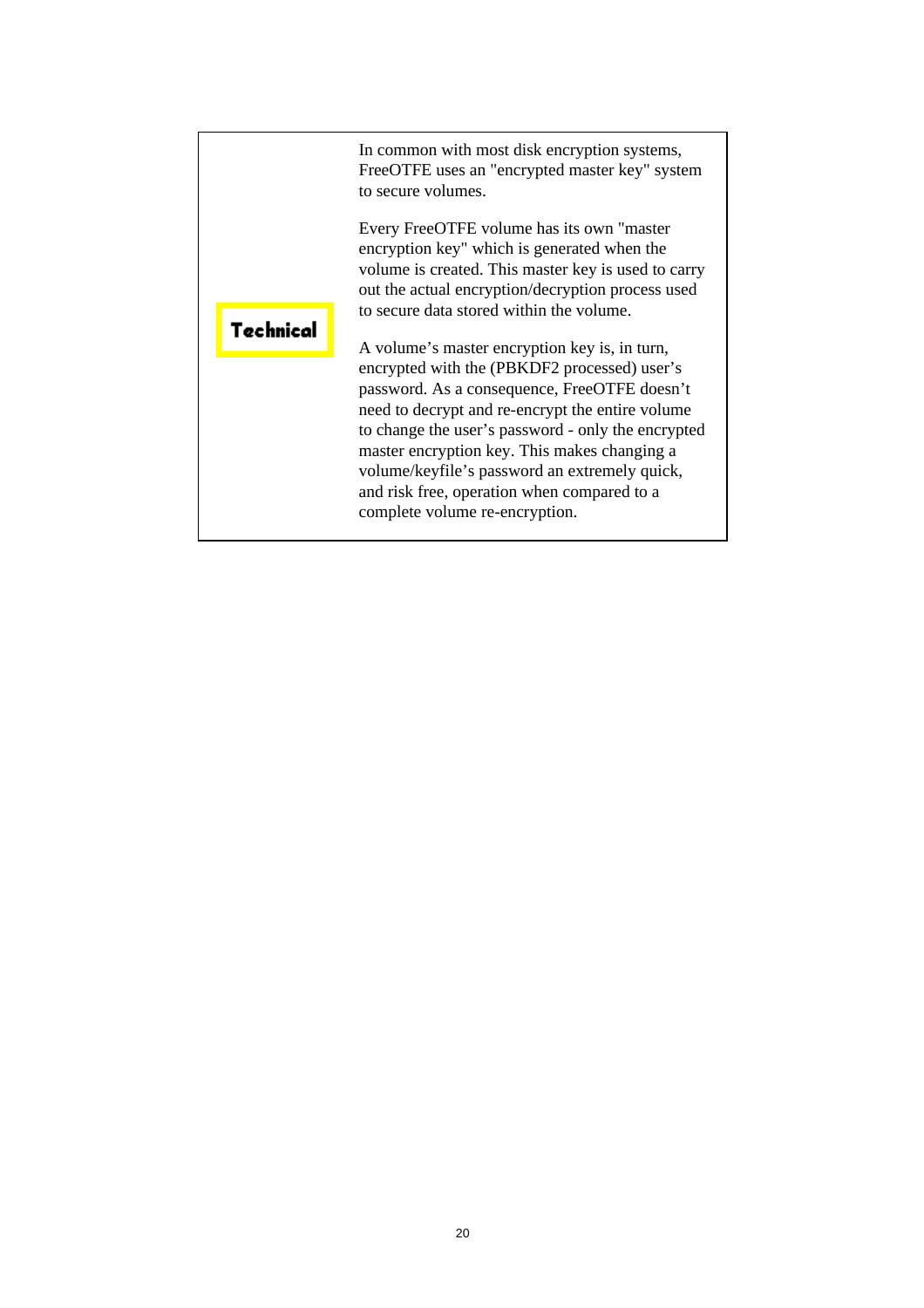# <span id="page-26-0"></span>**5 Advanced Topics**

## <span id="page-26-1"></span>**5.1 Keyfiles**

A "keyfile" is a small file (about 512 bytes) which can optionally be created for a volume, and contains a copy of the information required to mount a FreeOTFE volume. Keyfiles are encrypted based a user-supplied keyfile password, which must be supplied in order to use the keyfile.



More than one keyfile can be created for the same volume.

Keyfiles are useful as they allow critical information which is required in order to mount a particular volume to be stored separately to the volume which they relate to; on a floppy disk, or USB drive, for example - which would be too small to store the entire volume on. In this way, your volume may be stored on your computer, but the information required to access it can be stored in a physically more secure location (e.g. in a locked safe)

In a business environment, keyfiles may be used as a form of password recovery, or to reset forgotten passwords. When confidential information is held within a FreeOTFE volume, a keyfile can be created for that volume and stored in a safe location. Should the employee which normally uses the volume be unavailable, or cannot remember the volume's password, the volume may still be mounted using a keyfile that has was previously created for it (together with that keyfile's password) - even if the *volume's password* has been subsequently changed.

Keyfiles may also be used to provide multiple users with access to mount and use the same volume; each using a password of their own choosing.

Note: Keyfiles are *specific* to the volume they are created for! Although a keyfile for one volume may be able to successfully *mount* another volume, the virtual drive shown will appear to be unformatted the files within the volume will remain securely encrypted and unreadable.

### <span id="page-26-2"></span>**5.1.1 Creating a new keyfile**

To create a new volume, select "Tools | Create keyfile..." to display the "keyfile wizard", which will guide you through the process in a series of simple steps.

### <span id="page-26-3"></span>**5.1.2 Mounting a volume using a keyfile**

The process of mounting a volume using a keyfile is identical to the normal mount procedure, with the exceptions that:

- 1. The password used should be the *keyfile's* password, and *not the volume's password*.
- 2. The full path and filename of the keyfile should be entered as the "keyfile file"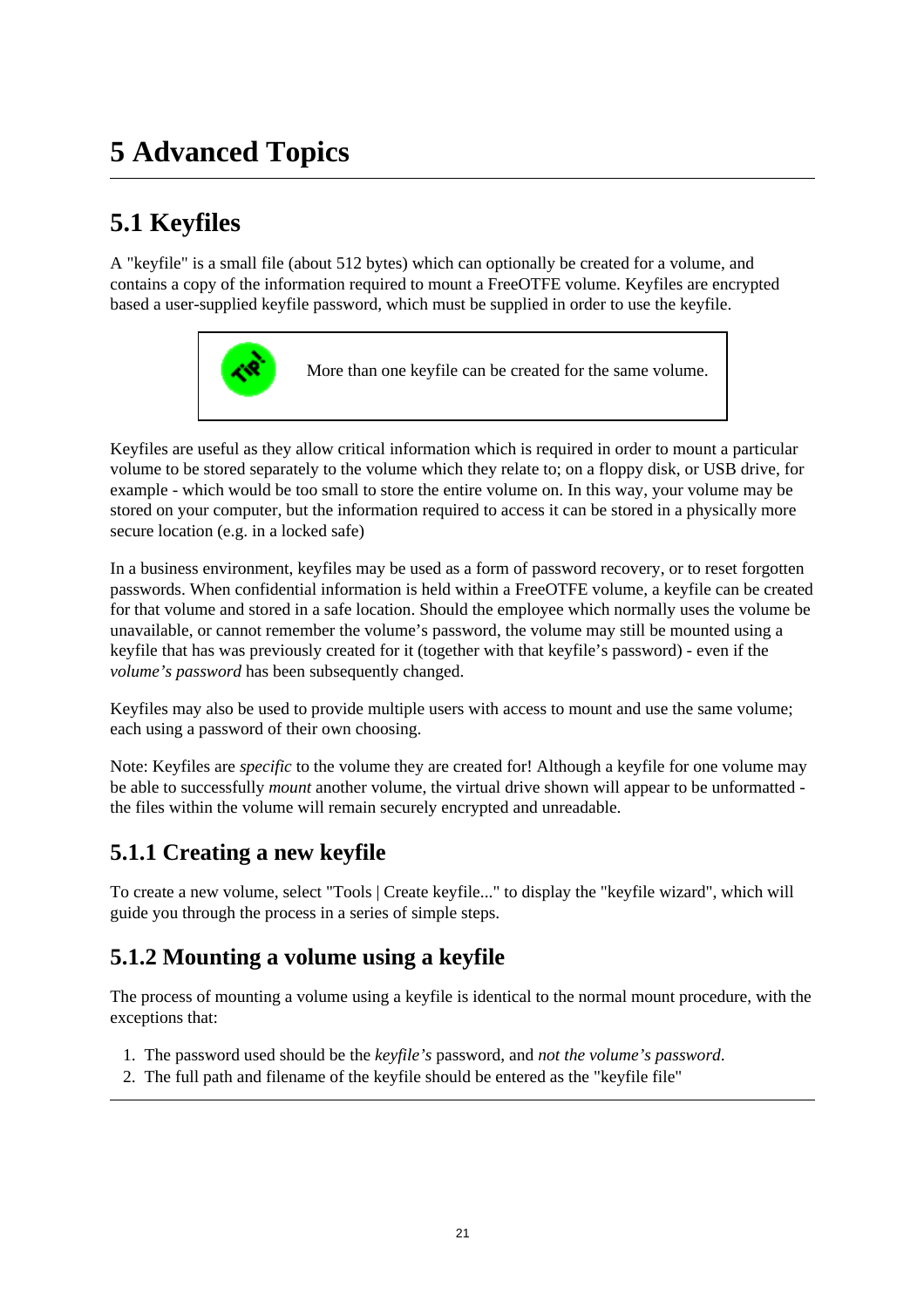## <span id="page-27-0"></span>**5.2 Partition/Entire Disk Based Volumes**



This section applies to the PC version of FreeOTFE *only*

As well as being able to storing encrypted volumes in flat files, FreeOTFE also provides the option of encrypting partitions, and even entire physical disks, by selecting "Partition/disk" when prompted during the volume creation process.

It is *not* recommended that inexperienced users do this - is the kind of operation that should only be carried out by those familiar with disk partitioning and fully understand what they're doing.

## <span id="page-27-1"></span>**5.2.1 Safety Precautions**

It is *extremely important* that you make *absolutely sure* you have selected the correct disk/partition to be used when creating a new partition based volume!

### **5.2.1.1 Backing up**

The volume creation process will overwrite the first 512 bytes of the selected partition (or start of the disk, if using the entire disk).

You might wish to use the FreeOTFE's backup functionality ("Tools | Critical data block | Backup...") to back up this part of the disk, prior to creating a partition/disk based volume - which will allow you to revert the changes FreeOTFE makes to your partition/disk should you realise that you've selected the wrong one.

Note: Such a backup will be of limited use after the volume created has been mounted and formatted, since formatting will carry out further overwrites to the partition/disk.

Ideally, you should backup your entire system before creating encrypted partitions, just to be on the safe side - though this is unlikely to be particularly practical for many users.

### **5.2.1.2 Create New Volumes as an Administrator**

The partition display shown by FreeOTFE will give more information about the partitions on a disk (e.g. drive letters allocated, size of partitions, proportional display) when used by a user with administrative privileges. A user with normal privileges will be shown less information due to their restricted access rights.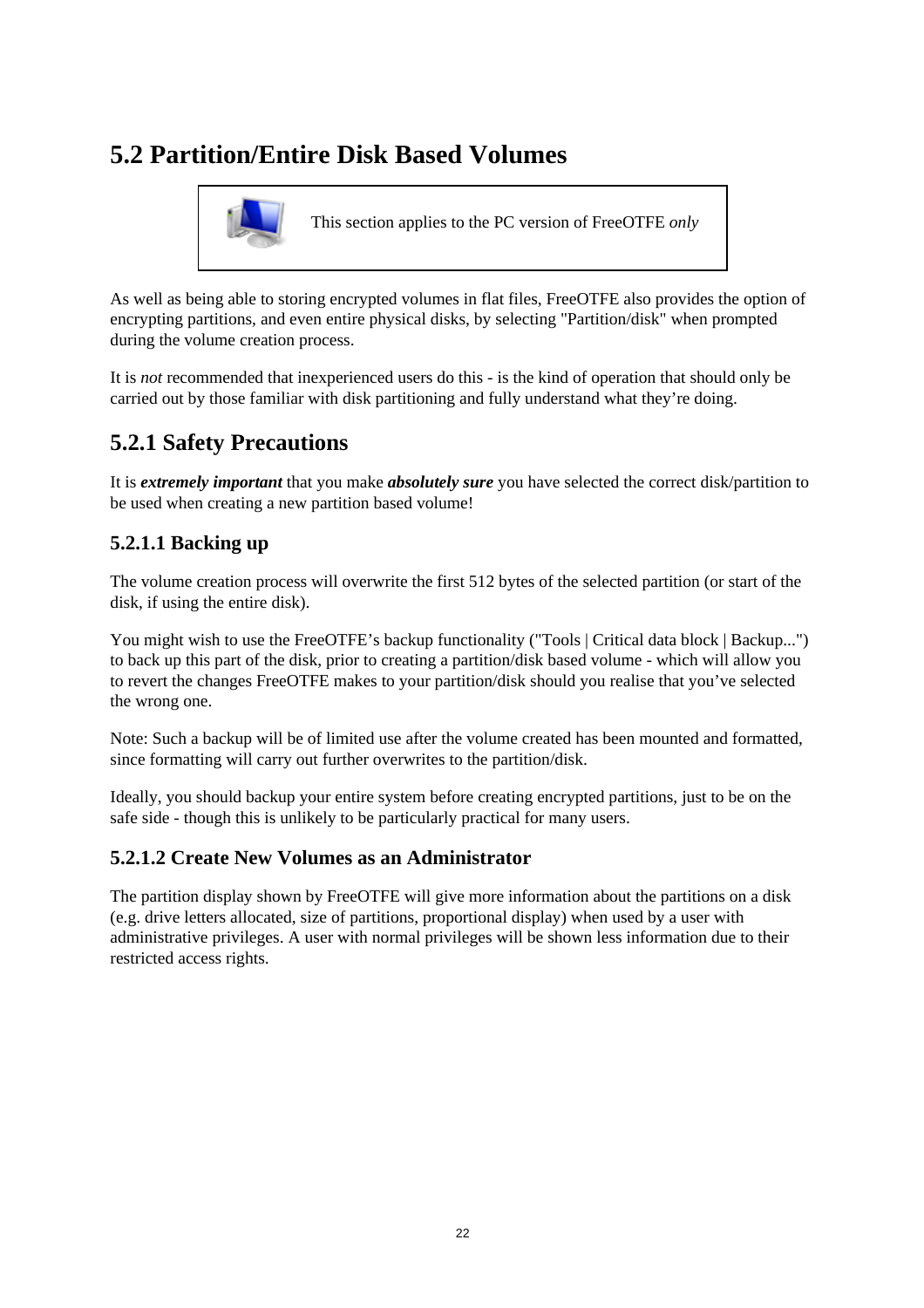| <b>FreeOTFE Volume Creation Wizard</b>                                                                                       |  |
|------------------------------------------------------------------------------------------------------------------------------|--|
| Please select the partition you wish to create the new volume on, and whether you would like to<br>create a "hidden" volume. |  |
| Disk/partition to create encrypted volume on:<br>Disk #1<br>Disk #0                                                          |  |
| 47.06 MB<br>39.19 MB<br>κ÷<br>J:<br><b>HPFS/NTFS</b><br><b>HPFS/NTFS</b>                                                     |  |
| Doubleclick partition to display properties<br>Entire disk                                                                   |  |
| Create hidden volume within selected partition                                                                               |  |
| Stage 4 of 9<br>< Back<br>Finish<br>Cancel<br>Next ><br>.                                                                    |  |

*New volume wizard showing full partition information*

Therefore, it is *recommended* that you create any new partition based volumes while logged in as an administrator. To do this under Windows Vista, you will need to run FreeOTFE with elevated permissions; locate the "FreeOTFE.exe" executable where you installed it, rightclick on this executable and select "Run as administrator" from the context menu.

### <span id="page-28-0"></span>**5.2.2 Special Note for Windows Vista x64 (64 bit) and Windows 7 (64 bit) Users**

In order to format a new *partition or disk based volume* under Windows Vista x64 (64 bit), the volume must be mounted while FreeOTFE is running with elevated permissions.

To do this:

- 1. Locate "FreeOTFE.exe" where you installed it, rightclick on this executable, and select "Run as administrator" from the context menu)
- 2. Mount the partition/disk as normal
- 3. Format the mounted volume

This procedure only needs to be carried out *once* in order to format the volume; it may subsequently be mounted and used by any user.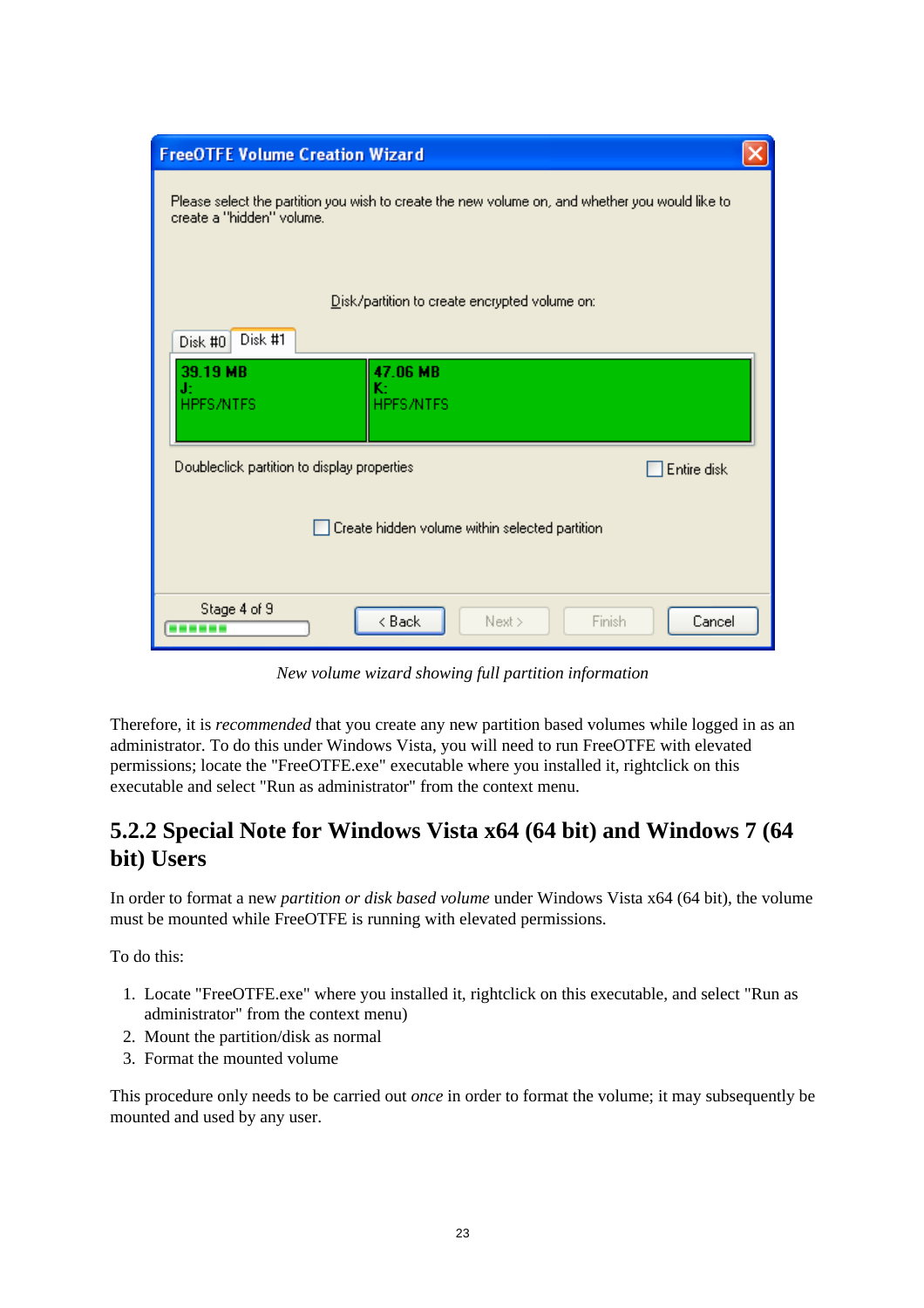Elevated permissions are *not* required to format file based volumes.

## <span id="page-29-0"></span>**5.3 Creating Hidden Volumes**

FreeOTFE offers users the ability to create "hidden volumes" stored inside other "host" volumes.

To create a hidden volume:

- 1. If the volume you wish to create a hidden volume in is mounted, dismount it.
- 2. Start the volume creation wizard as normal (select "File | New..." from the main menu).
- 3. When prompted to select between creating a file or partition based volume, select "File" or "Partition", depending on whether the *host volume* you wish to use is file or partition based.
- 4. When prompted for the filename/partition to create your hidden volume on, select the *host* file/partition you wish to create the hidden volume inside.
- 5. The next step in the wizard will prompt you to enter an offset. The offset is the number of bytes from the start of the host volume where you wish the hidden volume to begin. Make sure that the offset you specify is large enough such that it does not overwrite any of the system areas of that host volume (e.g. the FAT), or files already written to it.
- 6. Continue with the volume creation wizard as normal.

To mount your hidden volume, proceed as if mounting the *host* volume, but when prompted to enter your password, click the "Advanced" button and enter the offset. (See the section on advanced password entry options).



Make sure you remember the value you enter for the offset value! For security reasons, FreeOTFE doesn't store this information anywhere, and so you will have to enter the same offset into the password entry dialog every time you wish to mount your hidden volume.



More than one hidden volume can be stored within the same host volume, by using different offsets

If you create a hidden volume within an existing volume, *be warned*: subsequently mounting and adding data to the *host* volume can potentially result in parts of the hidden volume being overwritten, and its data destroyed. This is by design, and increases the security of the hidden volume.

Please see the Plausible Deniability section for further information on the practical uses and considerations of hidden volumes.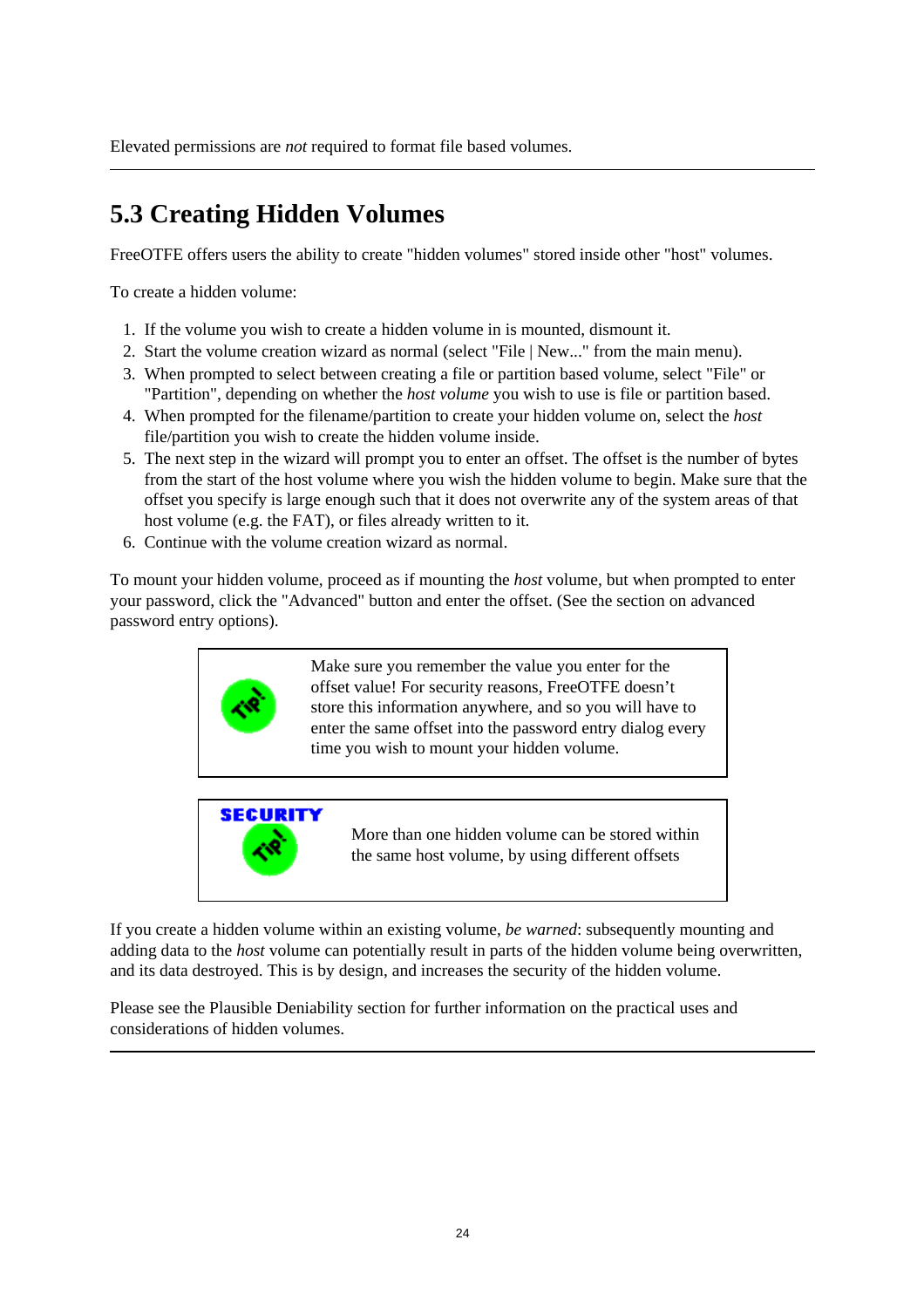## <span id="page-30-0"></span>**5.4 Volume Creation: Advanced Options**

At the end of the volume creation process, FreeOTFE will display a summary of the volume it is about to create. At this stage, more advanced options be configured for the new volume, by selecting the "Advanced..." button (PC version), or by selecting "Menu | Next" and "Menu | Back" (PDA version).

| <b>Advanced Options</b>                                                                                                                                                                                                                                                                                                                                                                                                                                                                                                                                                     |                                                                                                                                                                                                                                                                                                                                                                                                                                                                                                                                                                                                                            |
|-----------------------------------------------------------------------------------------------------------------------------------------------------------------------------------------------------------------------------------------------------------------------------------------------------------------------------------------------------------------------------------------------------------------------------------------------------------------------------------------------------------------------------------------------------------------------------|----------------------------------------------------------------------------------------------------------------------------------------------------------------------------------------------------------------------------------------------------------------------------------------------------------------------------------------------------------------------------------------------------------------------------------------------------------------------------------------------------------------------------------------------------------------------------------------------------------------------------|
| Key Iterations<br>Salt<br>Drive Letter<br>CDB Location                                                                                                                                                                                                                                                                                                                                                                                                                                                                                                                      |                                                                                                                                                                                                                                                                                                                                                                                                                                                                                                                                                                                                                            |
| Please enter the number of PBKDF2 key iterations to be carried out on your<br>password to generate an encryption key<br>The higher the number, the greater the security offered - but the slower<br>mounting will be (especially if mounting the volume on a PDA)<br>Note: If this value is changed from its default, you will be required to enter it<br>value every time you mount your volume. For this reason it is recommended that<br>most users leave it at its default value, unless there is a particular need to do<br>otherwise.<br>8<br>2048<br>Key iterations: | FreeOTFE4PDA<br>⊫<br>256<br>Length of salt:<br>bits<br>Please enter the amount of "salt" to be<br>combined with your password to generate<br>an encryption key.<br>"Salting" your password increases security,<br>and will slow down dictionary attacks against<br>your volume.<br>Note: The value entered must be a multiple<br>of 8.<br>Note: You will be required to enter this value<br>every time you mount your volume. For this<br>reason it is recommended that most users<br>leave it at it's default value, unless you have<br>a particular need to do otherwise.<br><b>POST</b><br><b>Finish</b><br><b>Menu</b> |
| Cancel<br>ОК                                                                                                                                                                                                                                                                                                                                                                                                                                                                                                                                                                |                                                                                                                                                                                                                                                                                                                                                                                                                                                                                                                                                                                                                            |
| (PC version)                                                                                                                                                                                                                                                                                                                                                                                                                                                                                                                                                                | (PDA version)                                                                                                                                                                                                                                                                                                                                                                                                                                                                                                                                                                                                              |

*Advanced volume creation options*

### <span id="page-30-1"></span>**5.4.1 Key Iterations**

Before the user's password is used to encrypt/decrypt the CDB, it is processed using PBKDF2 to increase security.

This tab allows the number of PBKDF2 iterations to be set by the user; higher values increase security, but will also increase the amount of time taken to mount the volume. This becomes more significant when mounting volumes on a PDA, which typically have slower CPUs.

The default number of key iterations is 2048.

### <span id="page-30-2"></span>**5.4.2 Salt**

Before the user's password is used to encrypt/decrypt the CDB, it is processed using PBKDF2 to increase security.

Part of this processing involves the use of a random "salt" value, which reduces the risk of dictionary based attacks. This tab allows the length of the salt value (in bits) to be set by the user.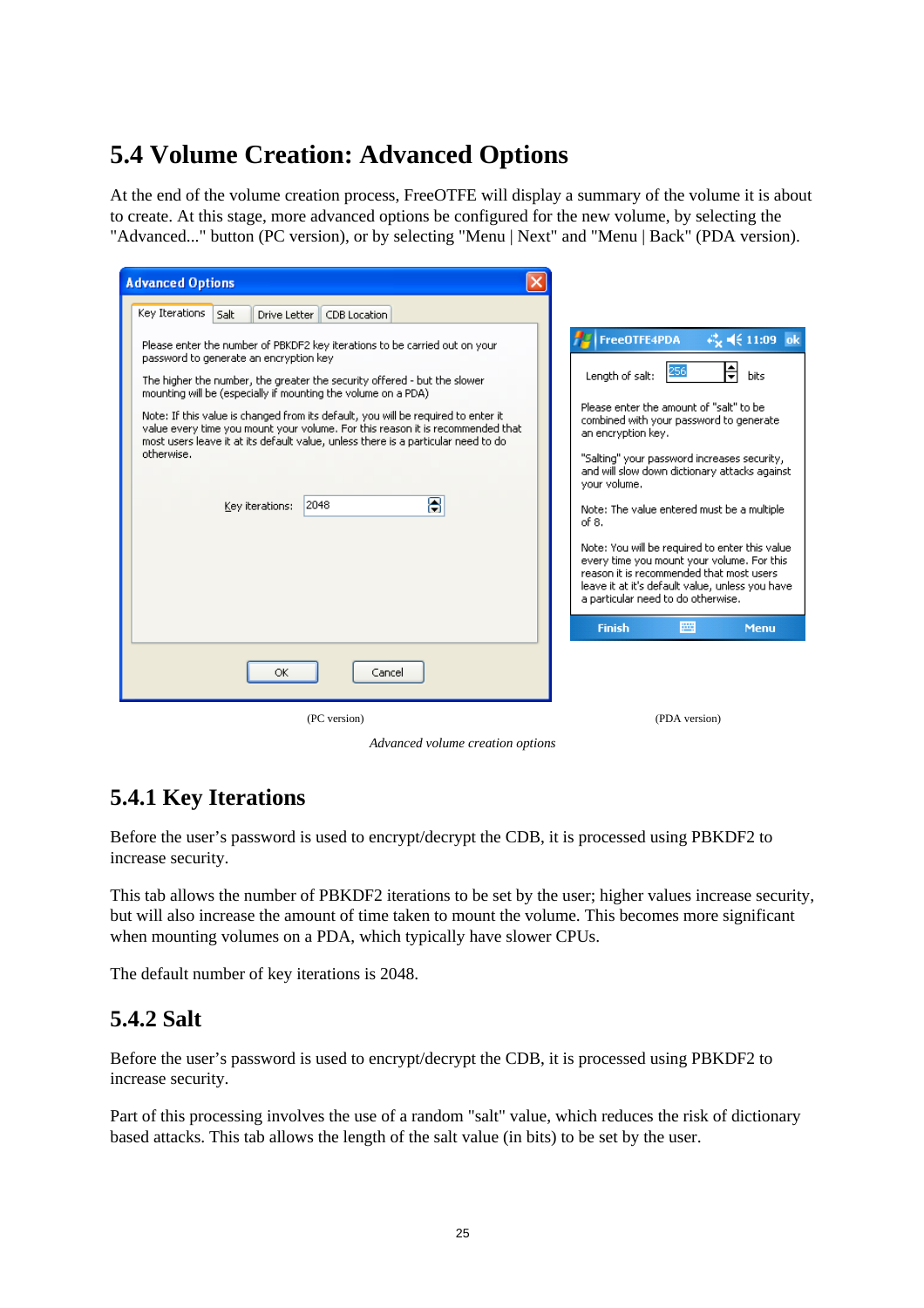*It should be noted that every time a volume which has a non-default (256 bit) salt length is mounted, the user must specify the correct salt length (unless using a keyfile; in which case the keyfiles salt length must be specified) by using the "Advanced" options available on the FreeOTFE password entry dialog.*

The default salt length is 256 bits. Any salt length entered must be a multiple of 8 bits.

### <span id="page-31-0"></span>**5.4.3 Drive Letter**

*(PC version only)*

By default, FreeOTFE will use the next available drive letter when mounting a volume.

This behaviour can be changed to use a specific drive letter on a volume-by-volume basis by setting it on this option.

The default setting here is "Use default"; use the next available drive letter

Note: If the chosen drive letter is in use at the time of mounting, the next free drive letter will be used

### <span id="page-31-1"></span>**5.4.4 CDB Location**

Normally, a volume's CDB will be stored as the first 512 bytes of the volume.

However, this does increase the size of the volume by the size of the CDB, which can FreeOTFE volumes more distinctive, and making it slightly more obvious that a volume file *is* volume file.

This is most clearly shown when creating a file based volume: a 2GB volume, for example, will be 2,147,484,160 bytes in length - made up of a 2,147,483,648 byte (2GB) encrypted disk image, plus a 512 byte embedded CDB.

To reduce this, it is possible to create a volume *without* an embedded CDB; the CDB begin stored in a separate file as a standard FreeOTFE keyfile.

In this case, a 2GB volume would comprise of a 2,147,483,648 byte (2GB) encrypted disk image, plus a separate 512 byte keyfile which may be stored in a separate location to the volume.

Note that if you store the volume's CDB in a keyfile, you will *always* need to supply a keyfile when mounting the volume, and ensure that the "Data from offset includes CDB" advanced option shown on the FreeOTFE password entry dialog shown when mounting must be *unchecked after the keyfile is specified*.

By default, FreeOTFE includes the CDB will be included as part of the volume.

### <span id="page-31-2"></span>**5.4.5 Padding**

"Padding" is additional random data added to the end of a volume file. Any padding added will not be available for use as part of the mounted volume, and serves to increase the size of the volume.

Encrypted volumes typically have a file size that is a multiple of 512 bytes, or a "signature size" beyond the last 1MB boundry. To prevent this, you may wish to append random "padding" data to the new volume.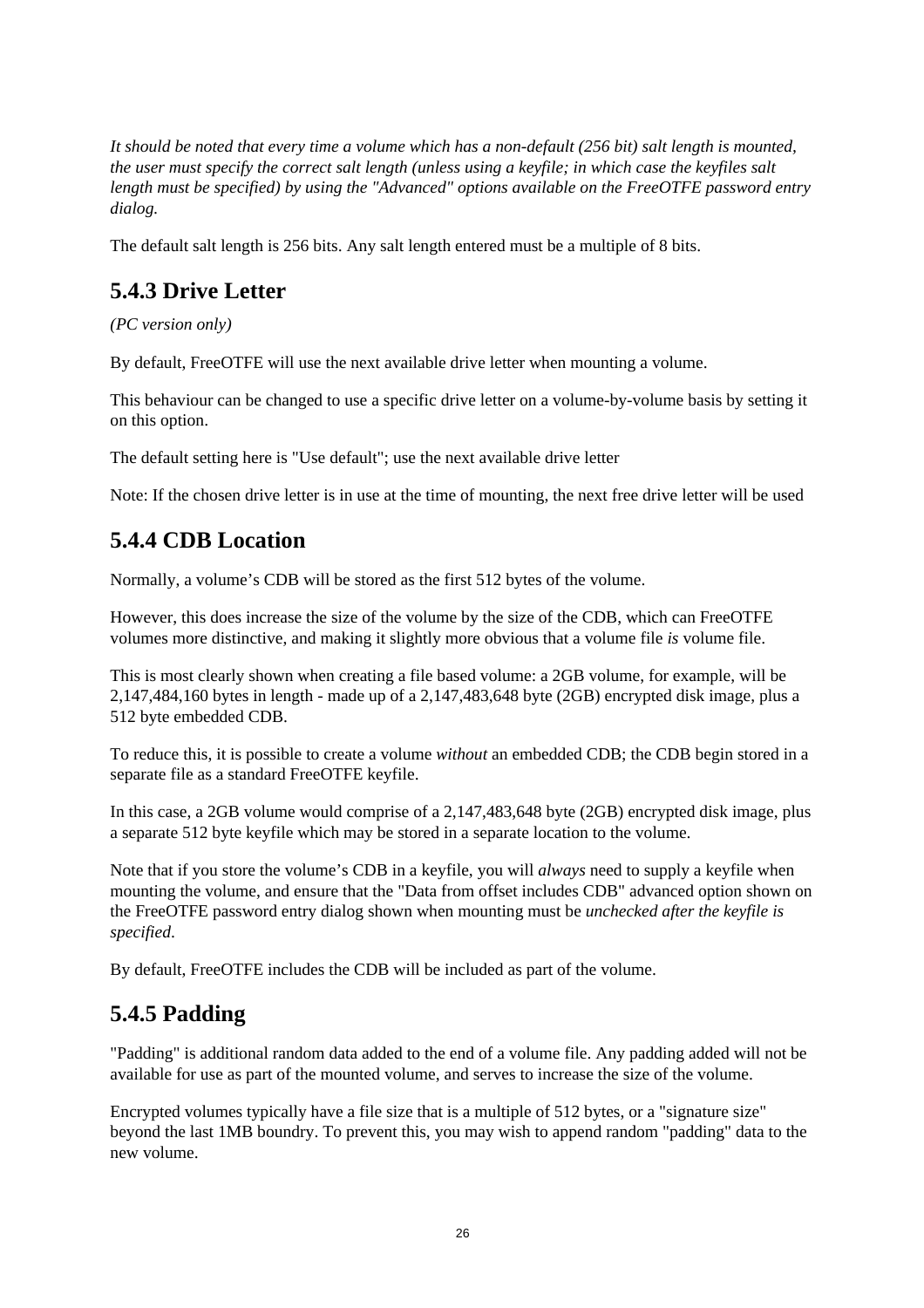Padding also reduces the amount of information available to an attacker with respect to the maximum amount of the encrypted that may actually be held within the volume.

## <span id="page-32-0"></span>**5.5 Password Entry: Advanced Options**

*Note: This section only covers the password entry dialog shown when mounting FreeOTFE volumes. For mounting Linux volumes, please see the section on Linux volumes.*

| <b>FreeOTFE Key Entry</b>              |                                                                                                                    |                                                        |  |  |
|----------------------------------------|--------------------------------------------------------------------------------------------------------------------|--------------------------------------------------------|--|--|
| Security details:                      |                                                                                                                    |                                                        |  |  |
| Password:                              |                                                                                                                    | $\epsilon_{\mathsf{X}}^*$ = ( 10:52 ok<br>FreeOTFE4PDA |  |  |
| Keyfile:                               | $\overline{\phantom{a}}$<br>$\odot$ File:<br>$Q$ PKCS#11:<br>$\vee$                                                | ╞<br>Offset:<br>bytes<br>CDB at offset<br>$\checkmark$ |  |  |
| Drive:                                 | Use default<br>v<br>Mount readonly                                                                                 | ╞<br>256<br>Salt length:<br>bits<br>ł<br>2048          |  |  |
| Salt length:                           | Advanced security details:<br>B<br>256<br>bits                                                                     | Key iterations:<br>FreeOTFE storage<br>Mountpoint:     |  |  |
| Key iterations:<br>PKCS#11 secret key: | 8<br>2048<br><none available=""><br/><math display="inline">\vee</math></none>                                     |                                                        |  |  |
| Mount options                          | Volume options                                                                                                     | Basic   Advanced                                       |  |  |
| Mount as: Fixed disk<br><< Advanced    | 8<br>0<br>$\checkmark$<br>bytes<br>Offset:<br>Data from offset includes CDB<br>Mount for all users<br>0K<br>Cancel | 圏<br><b>Cancel</b><br><b>Done</b>                      |  |  |
|                                        |                                                                                                                    |                                                        |  |  |
|                                        | (PC version)                                                                                                       | (PDA version)                                          |  |  |
| Advanced mount options                 |                                                                                                                    |                                                        |  |  |

## <span id="page-32-1"></span>**5.5.1 Advanced Security Details**

### **5.5.1.1 Salt length**

This should be set to the number of salt bits used in the PBKDF2 processing of the user's password, before using it to decrypt the volume's CDB/keyfile being used.

By default, this is set to 256 bits - the same default length used when creating a new volume.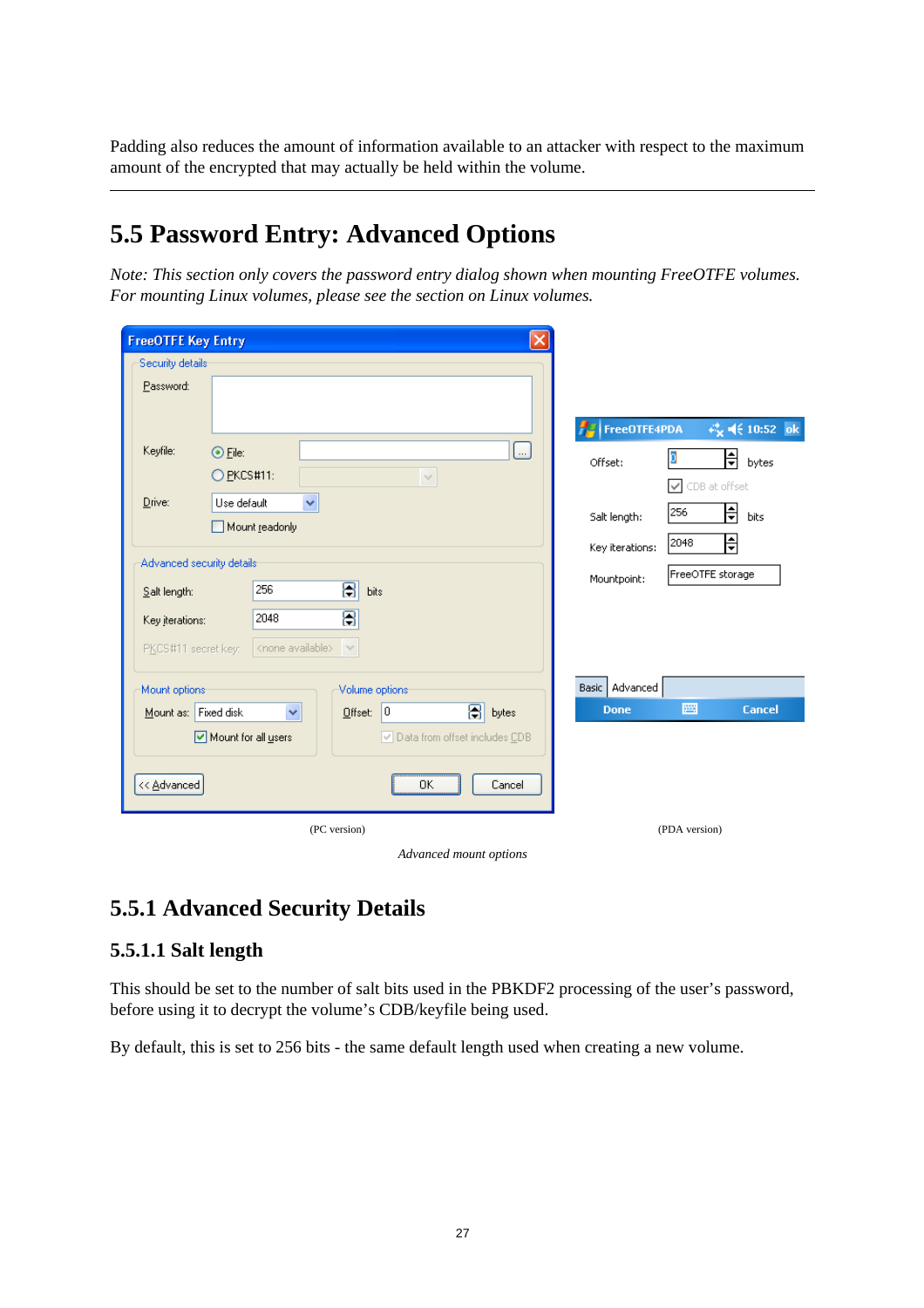### **5.5.1.2 Key iterations**

This should be set to the number of key iterations used in the PBKDF2 processing of the user's password, before using it to decrypt the volume's CDB/keyfile being used.

By default, this is set to 2048 iterations - the same default number used when creating a new volume.

### **5.5.1.3 PKCS#11 secret key**

This option is only available if PKCS#11 support is enabled (see the section on Security Token/Smartcard Support for more information on how to use this setting.

### <span id="page-33-0"></span>**5.5.2 Mount Options**

*(PC version only)*

#### **5.5.2.1 Mount as**

FreeOTFE volumes may be mounted as any of the following types of virtual drive:

- Fixed disk
- Removable disk
- $\bullet$  CD
- DVD

Under normal operation, users should select either fixed disk, or removable disk.

Selecting the "removable disk" option causes the volume to be mounted as though it was a removable drive. By mounting volumes in this way, among other things, files deleted from your volume will not be moved to a "recycle bin" on your encrypted volume, but will be deleted immediately.

By default, FreeOTFE mounts volumes as a fixed disk.

### **5.5.2.2 Mount for all users**

If this option is checked, mounted drives will be visible to all users logged onto the PC.

By default, this option is checked.

### **5.5.2.3 Volume Options**

These options are intended for use with hidden volumes, and volumes which were created without a CDB embedded at the start of the volume

**Offset** 

When attempting to mount a *hidden volume*, this should be set to the offset (in bytes) where the hidden volume starts, as specified when creating it.

By default, this is set to an offset of 0 bytes.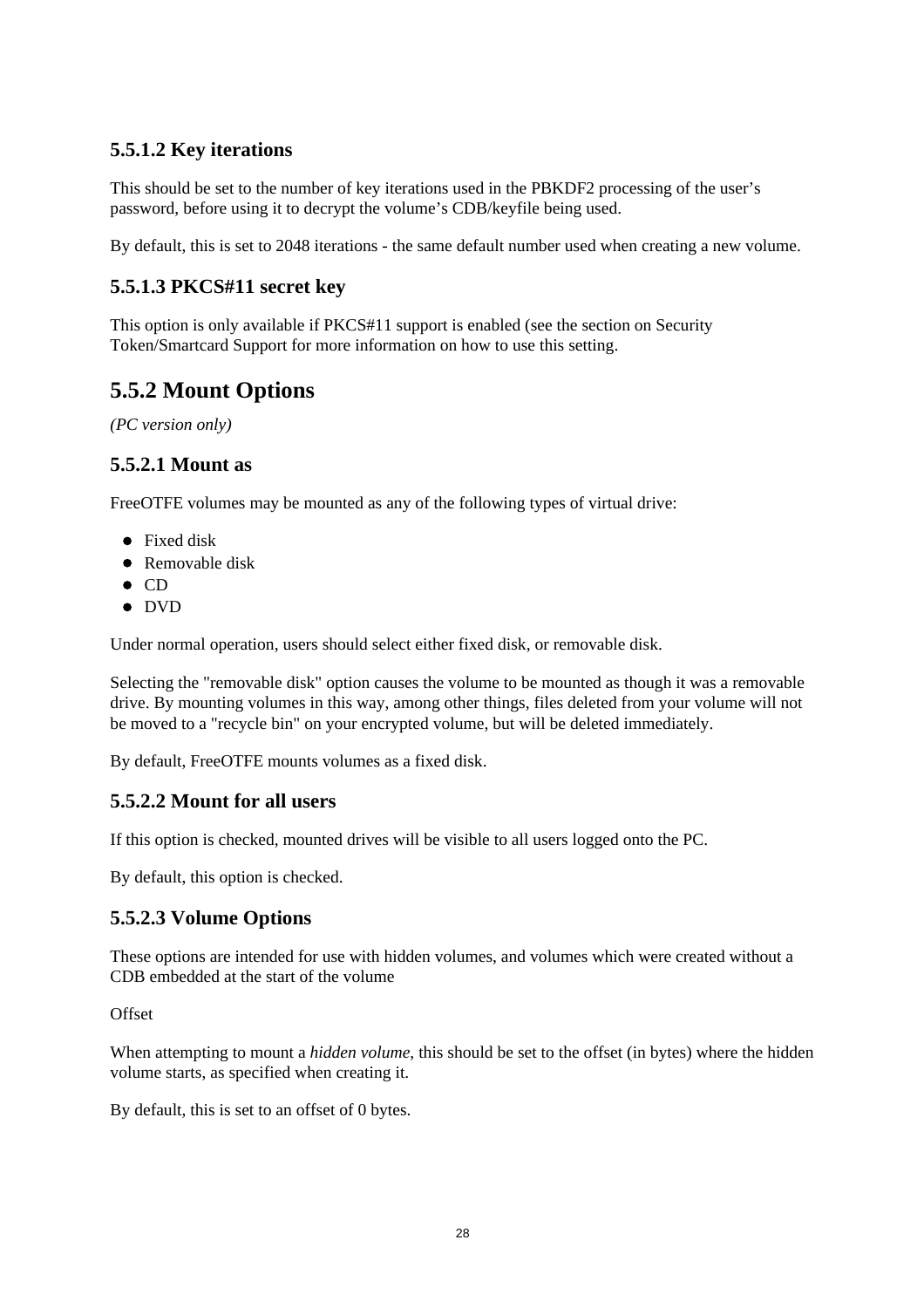Data from offset includes CDB

This checkbox is only enabled if a keyfile has been specified.

If you are attempting to mount either a hidden, or normal, volume which was created *without* a CDB embedded at the start of the volume, this checkbox should be changed so that it is *unchecked*.

For mounting all other volumes, this checkbox should be checked.

By default, this checkbox is checked.

### <span id="page-34-0"></span>**5.5.3 Mountpoint**

*(PDA version only)*

This is the name of the new "folder" where the mounted volume will appear. For example, you may already have a "mountpoint" called "SD Card" where your SD storage card appears under.

## <span id="page-34-1"></span>**5.6 Driver Control**



This section applies to the PC version of FreeOTFE *only*

The driver control dialog may be accessed by selecting "File | Drivers...". From here you may see all drivers installed, and their current state.



A summary of all available hash and cypher algorithms can be found by selecting "Help | List hashes..."/"Help | List cyphers...".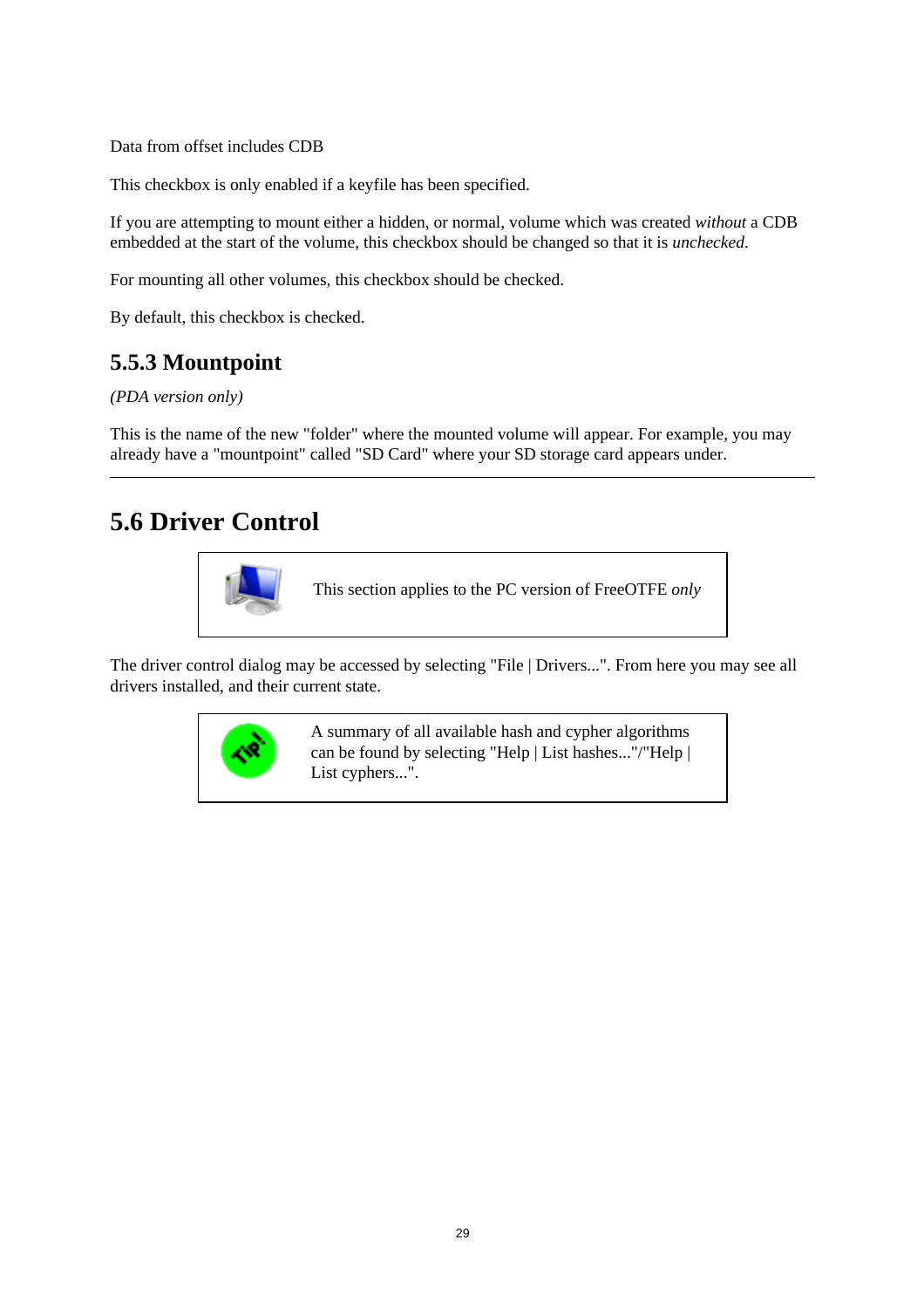<span id="page-35-1"></span>

| <b>FreeOTFE Driver Control</b>                                                                                                                                                                                                                                                                                                                                                                                                                         |                                                                                                              |  |  |
|--------------------------------------------------------------------------------------------------------------------------------------------------------------------------------------------------------------------------------------------------------------------------------------------------------------------------------------------------------------------------------------------------------------------------------------------------------|--------------------------------------------------------------------------------------------------------------|--|--|
| Install new driver<br>To install a new hash or cypher driver, please click "Install"<br>Install                                                                                                                                                                                                                                                                                                                                                        |                                                                                                              |  |  |
| Modify existing driver<br><b>Existing drivers:</b><br><b>OCD</b> Free OTFE<br><b>OO</b> ▶ FreeOTFECypherAES_Gladman<br><b>OO</b> ▶ FreeOTFECypherAES Itc<br><b>OO</b> ▶ FreeOTFECypherBlowfish<br><b>OO</b> ▶ FreeOTFECypherCAST6_Gladman<br><b>OO</b> ▶ FreeOTFECypherDES<br><b>OO</b> ▶ FreeOTFECypherMARS_Gladman<br><b>OO</b> ▶ FreeOTFECypherRC6_Gladman<br><b>OOD</b> FreeOTFECypherRC6_ltc<br><b>OOD</b> FreeOTFECypherSerpent_Gladman<br>Close | Driver startup:<br>Manual<br>Update<br>Change driver status:<br>Stop<br>Start<br>Remove driver:<br>Uninstall |  |  |

*Driver control dialog*

## <span id="page-35-0"></span>**5.6.1 Installing New Drivers**

FreeOTFE drivers may be installed by clicking "Install...", and selecting the driver file to be installed.

FreeOTFE will then install the driver selected (adding it to the list of installed drivers), start it, and sets it to automatically start up whenever the PC boots up.



## **5.6.2 Modify Existing Drivers**

The lower half of the Driver Control dialog lists all drivers currently installed, together with their status indicated with the icons listed below: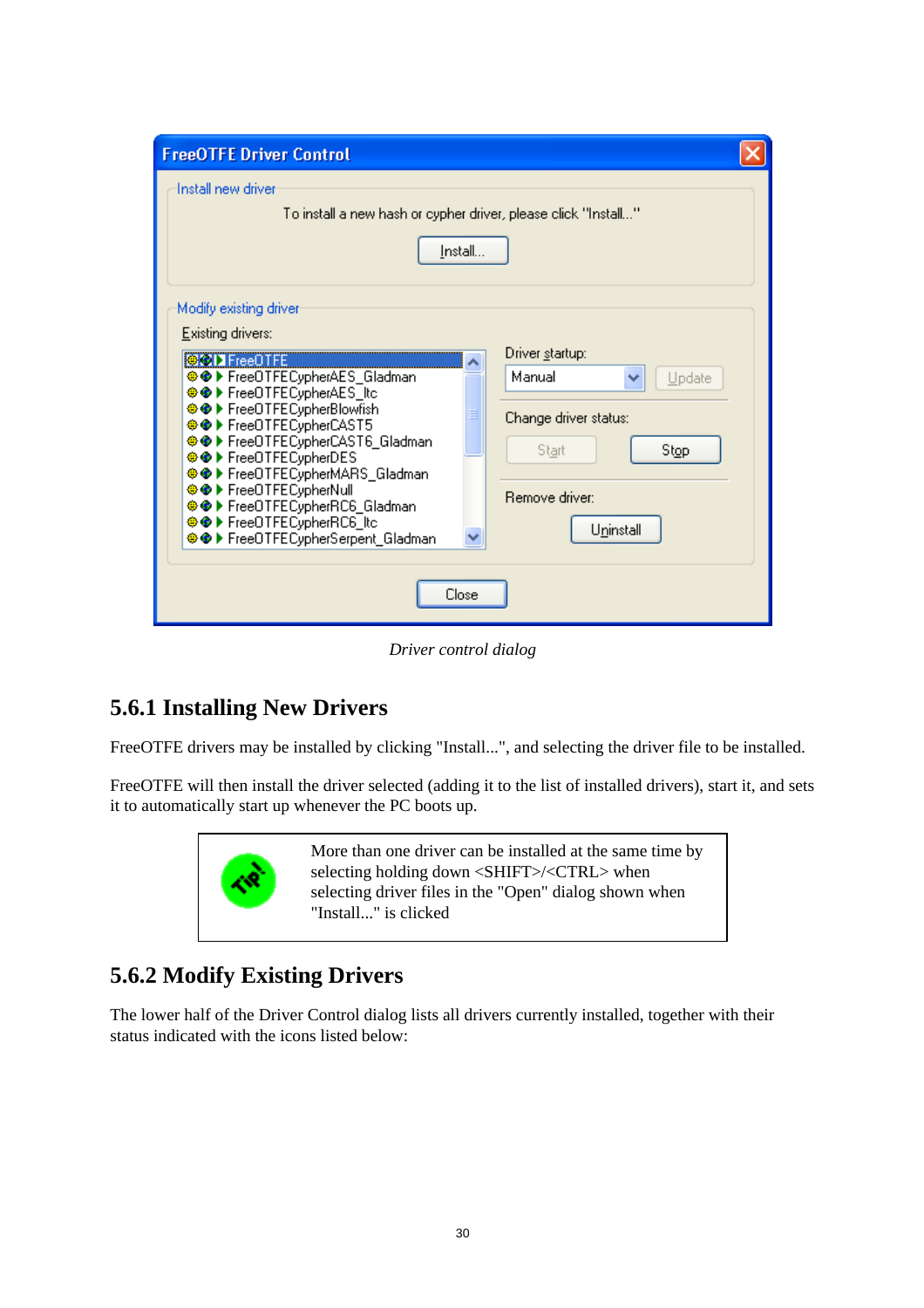| Column            | <b>Icon</b> | <b>Description</b>                                               |
|-------------------|-------------|------------------------------------------------------------------|
|                   | ۰           | Driver must be started manually                                  |
| Start up<br>Ŷ     |             | Driver will be started automatically when the computer starts up |
|                   |             | Driver is installed normally (no icon)                           |
| Installation mode | æ           | Driver is installed in portable mode (world icon)                |
|                   |             | Driver started                                                   |
| <b>Status</b>     |             | Driver stopped                                                   |

After selecting an installed driver from the list, the operations listed below may be carried out on it:

#### **5.6.2.1 Driver startup**

Changes whether the selected driver is automatically started when the PC boots up. After changing this setting, click "Update" for the change to take effect.

#### **5.6.2.2 Change driver status**

The start/stop buttons start and stop the selected driver

#### **5.6.2.3 Uninstall**

Uninstalls the selected driver, and removes it from the drivers list.

# **5.7 Enabling/Disabling Hash/Cypher Algorithms**



This section applies to the PDA version of FreeOTFE *only*

FreeOTFE4PDA comes with a wide range of hash/cypher drivers. From v3.75 onwards however, only the SHA hashes (i.e. SHA-1, SHA-224, SHA-256, SHA-284 and SHA-512) and AES cyphers are enabled by default.

This change was introduced to improve performance for the majority of users (see FAQ How can I speed FreeOTFE up when mounting my volumes?). Other drivers can be easily enabled, if required.

To enable or disable a hash/cypher driver:

- 1. From the main menu, select "View".
- 2. Select "Options...".
- 3. Select either the "Hashes" or "Cyphers" tab as appropriate.
- 4. Select which of the hash/cypher drivers you would like enabled.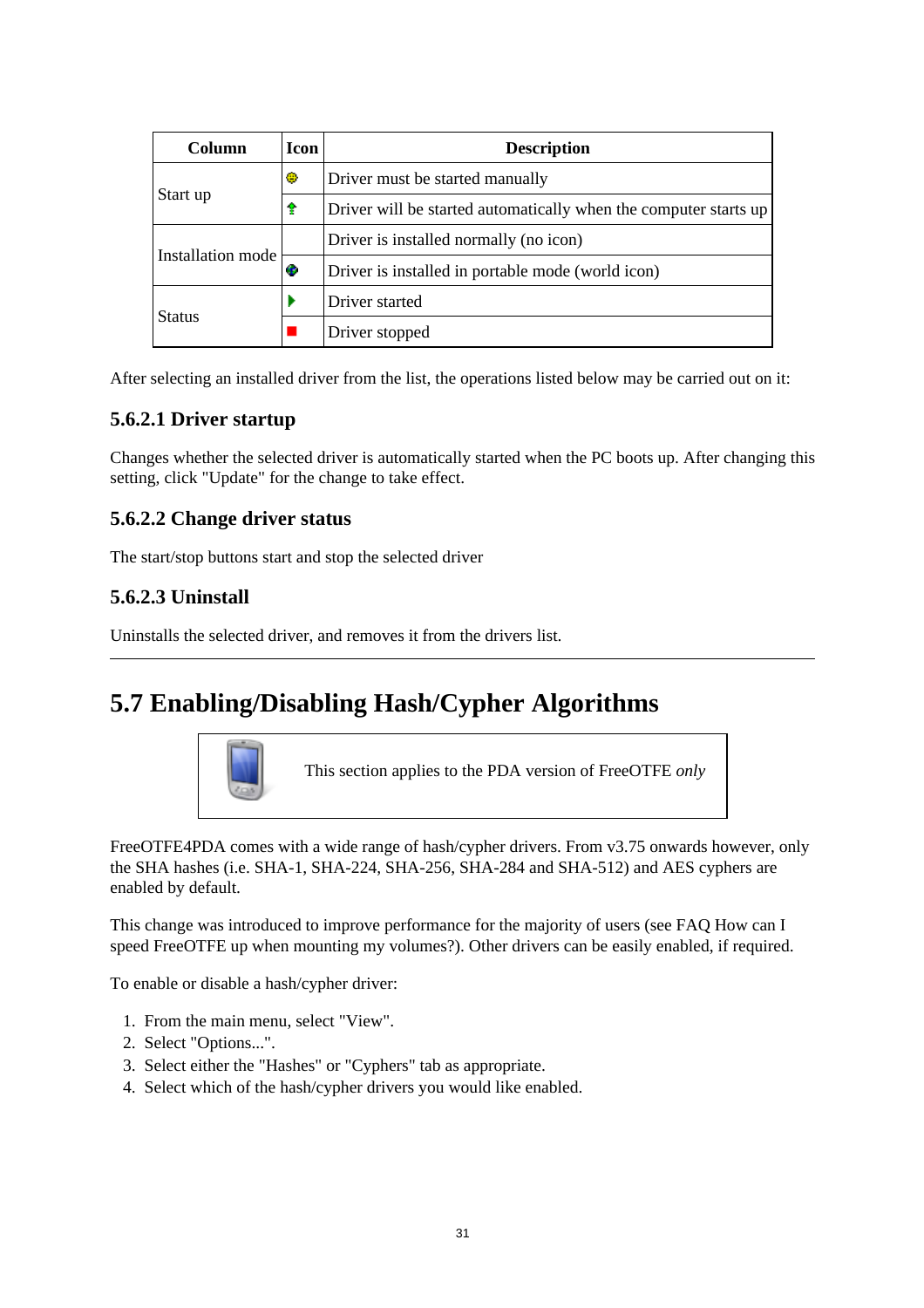|                                                                                                                                                                                                                                                                                         | FreeOTFE4PDA                               |  | + <del>(</del> 13:45 ok |
|-----------------------------------------------------------------------------------------------------------------------------------------------------------------------------------------------------------------------------------------------------------------------------------------|--------------------------------------------|--|-------------------------|
| Please select which cypher drivers should<br>be enabled:<br>Note: The more drivers you enable, the                                                                                                                                                                                      |                                            |  |                         |
| slower volume mounting will be.<br>ES (libtomcrypt library)<br>Blowfish<br>CAST5<br>CAST6 (Gladman library)<br>DES<br>MARS (Gladman library)<br>RC6 (Gladman library)<br>RC6 (libtomcrypt library)<br>Serpent (Gladman library)<br>Twofish (libtomcrypt library)<br>Drivers selected: 1 |                                            |  |                         |
|                                                                                                                                                                                                                                                                                         | General #1   General #2   Hashes   Cyphers |  |                         |
| Done                                                                                                                                                                                                                                                                                    |                                            |  | Cancel                  |

*Options dialog; enabling/disabling cypher drivers*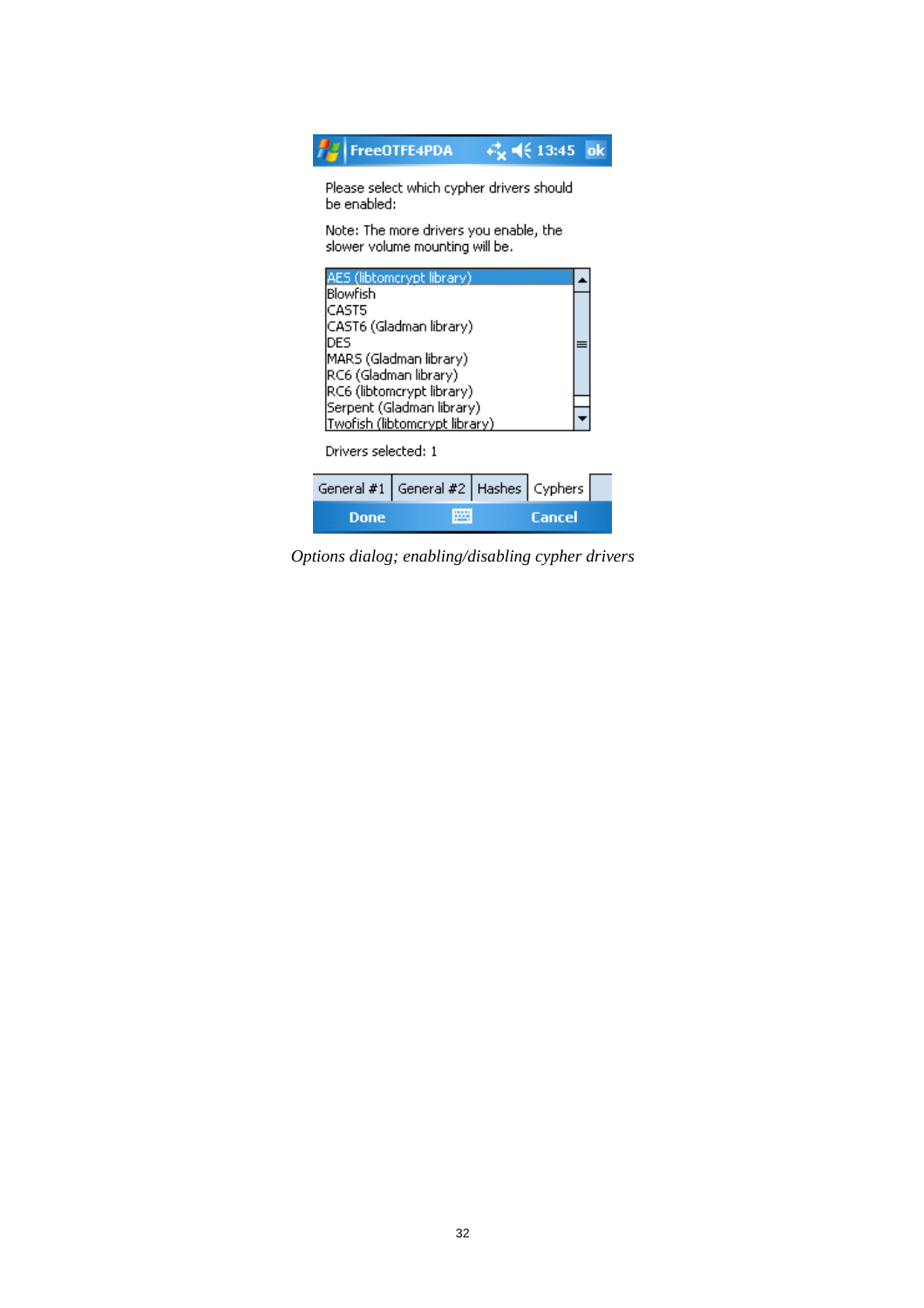# **6 Portable Mode**



This section applies to the PC version of FreeOTFE *only*

Portable mode allows you to use FreeOTFE without first installing it on your computers hard drive.

To start portable mode, simply:

- 1. Uncompress the FreeOTFE release (.ZIP file version) into a suitable location
- 2. Run "FreeOTFE.exe" by doubleclicking on it.
- 3. Select the "Tools | Portable mode drivers" option, or click on the "world" icon on the toolbar

To stop portable mode, select the "Tools | Portable mode drivers" option, or select the "world" icon on the toolbar again.

No files are copied to your hard drive when starting/stopping portable mode.



drivers currently running in portable mode are with a small "world" icon to the left of their names.

IMPORTANT: Stopping portable mode when any mounted volumes are still using one or more FreeOTFE drivers operating in portable mode can cause unexpected results - for this reason it is recommended that you dismount all volumes before stopping portable mode.

For safety reasons, drivers installed in portable mode are installed such that if you reboot your system without first stopping portable mode via the FreeOTFE interface, those drivers will not automatically start up when your computer comes back up. If they were automatically restarted, and your portable drivers were stored on removable media which was taken out while rebooting, possible problems could occur during your boot sequence.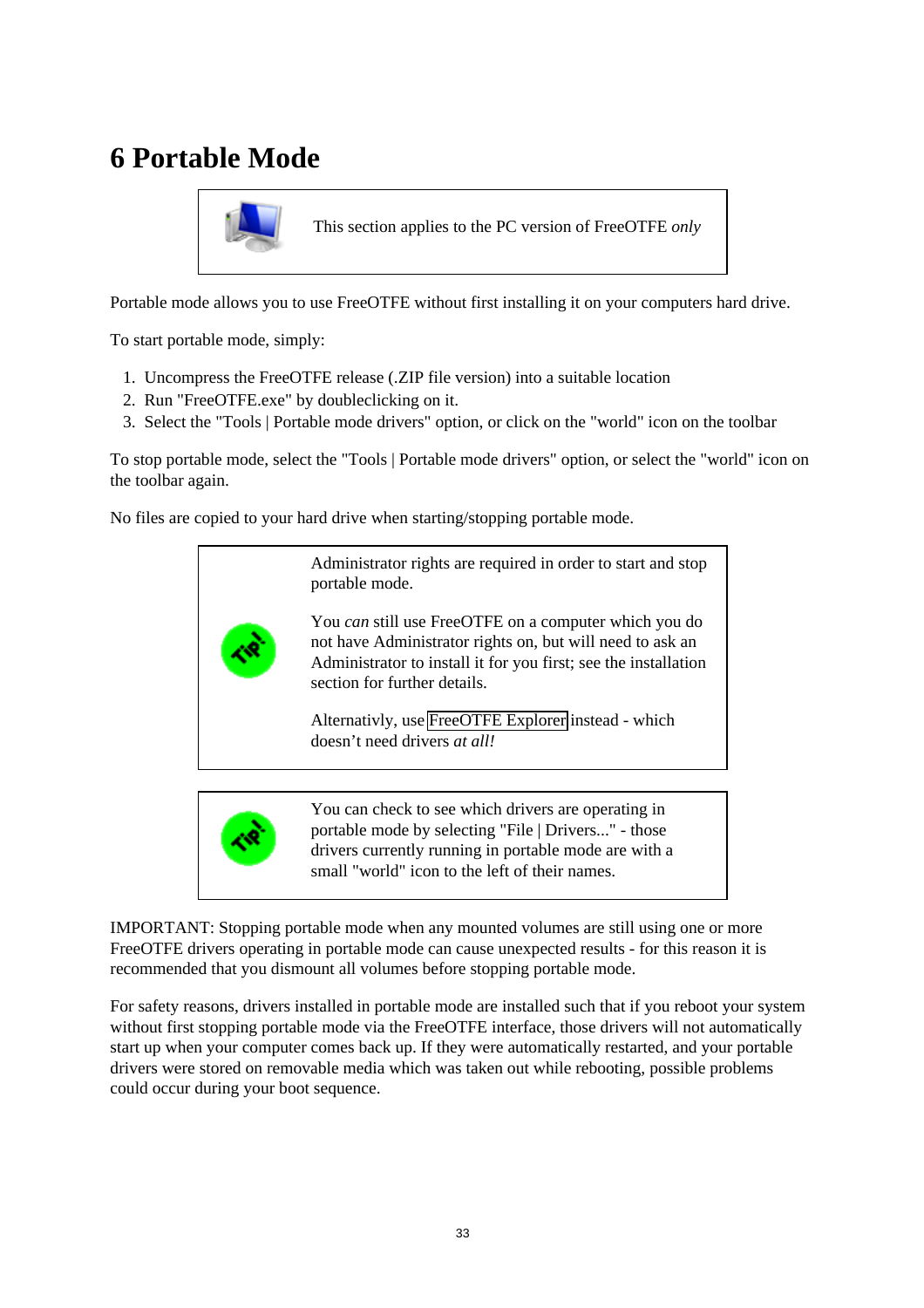Because of this, if you exit FreeOTFE without stopping all portable mode drivers, and then reboot your computer, you will find that the next time you launch FreeOTFE, the "Portable mode drivers" menuitem will appear checked as FreeOTFE detects your portable mode drivers. If you select this menuitem, the previous portable mode drivers should be stopped and uninstalled as per normal; clearing this menuitem, ready for you to restart portable mode.

## **6.1 Portable Mode and Removable Media**

You may wish to run FreeOTFE in portable mode from removable media such as a USB flash drive, or similar. In this way, your copy of FreeOTFE can easily be transported and used on different computers.

In order to do so, the following files should be copied onto your flash drive:

- 1. The main FreeOTFE GUI: "FreeOTFE.exe"
- 2. The main FreeOTFE driver: "FreeOTFE.sys"
- 3. At least one hash driver: "FreeOTFEHash*XYZ*.sys"
- 4. At least one cypher driver: "FreeOTFECypher*XYZ*.sys"

Please note that if you attempt to start portable mode on a computer which already has one or more of the FreeOTFE drivers installed, FreeOTFE will display an error stating that it cannot start the relevant driver in portable mode - which is hardly surprising if it's already there!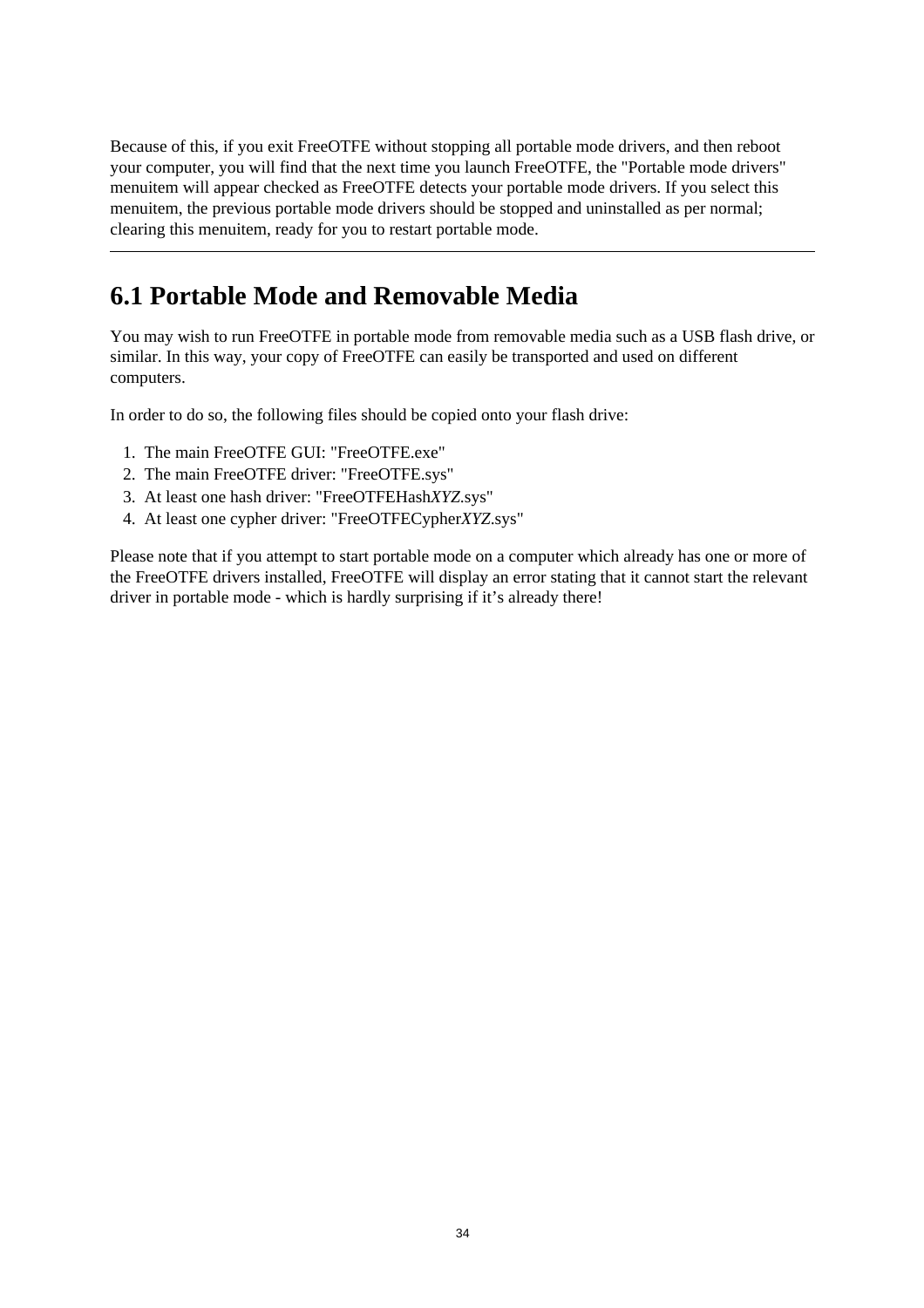# **7 Security Token/Smartcard Support**



This section applies to the PC version of FreeOTFE *only*

FreeOTFE supports all security tokens/smartcards (referred to as "tokens" in this documentation) which conform to the PKCS#11 (aka Cryptoki) standard, providing two factor authentication of FreeOTFE volumes.

There are two ways in which tokens can be used:

- 1. As a secure keyfile store
- 2. To add an additional level of encryption to keyfiles/volumes

In both cases case, the token's password (typically called a "PIN" - although not limited to numbers) is required in order for the token to be used.

These two methods can be used independently, or combined together.

## **7.1 Initial configuration**

In order to use tokens, FreeOTFE must first be configured to use the appropriate PKCS#11 library:

- 1. Go to "View | Options..."
- 2. Select the "PKCS#11" tab
- 3. Check the "Enable PKCS#11 support" checkbox
- 4. The filename of the PKCS#11 library you wish to use (see table below). Note: In most cases you shouldn't need to enter the full path to the DLL, just its filename.
- 5. Click "Verify" to run a quick sanity check to ensure that the library looks viable
- 6. Set "Save above settings to" be (for example) "FreeOTFE executable dir"
- 7. Click "OK"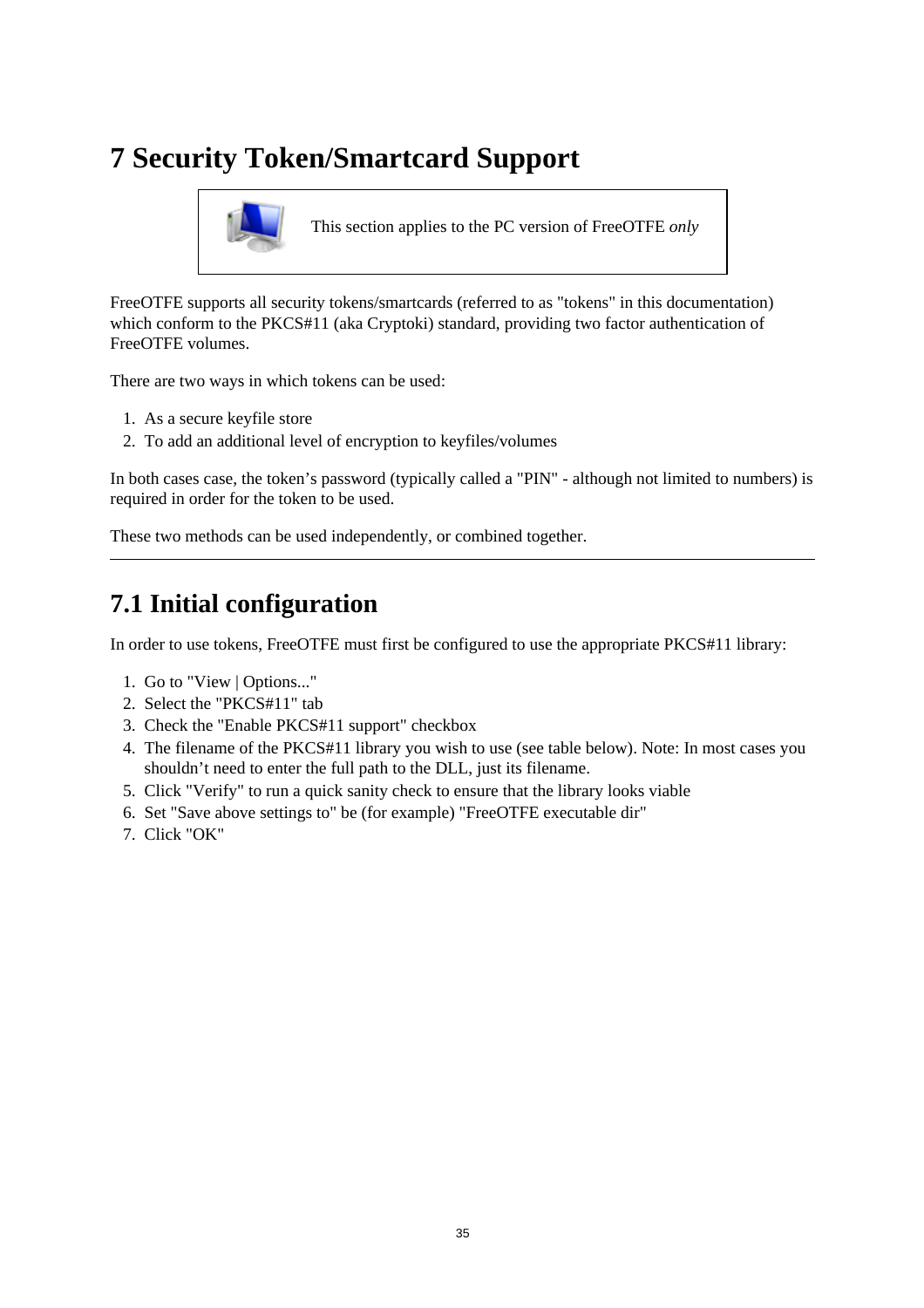| <b>Options</b>                                                                 |  |  |
|--------------------------------------------------------------------------------|--|--|
| PKCS#11<br>General Hotkeys System Tray Autorun                                 |  |  |
| Security Token/Smartcard support-                                              |  |  |
| Enable PKCS#11 support                                                         |  |  |
| PKCS#11 Jibrary:<br><br>Verify                                                 |  |  |
| Automount/dismount                                                             |  |  |
| $\,$ Auto $\,$ mount specified volume on token insertion                       |  |  |
| Volume:                                                                        |  |  |
| Auto dismount PKCS#11 volumes when associated token is removed                 |  |  |
|                                                                                |  |  |
| FreeOTFE executable dir<br>$S$ ave above settings to: $\overline{\phantom{a}}$ |  |  |
| Associate FreeDTFE with ".vol" files                                           |  |  |
| OΚ<br>Cancel                                                                   |  |  |

*Options dialog; PKCS#11 tab*

The menuitem under the "Tools" menu should then be enabled, as should the options (when appropriate) on the password entry dialog when mounting FreeOTFE volumes

A list of driver library names supplied by common manufacturers may be found at Appendix E: PKCS#11 Driver Libraries

## **7.2 Secure Keyfile Store**

Keyfiles may be stored on tokens in a similar fashion to which they can be stored on (for example) a USB flash drive. However, unlike storing a keyfile on a USB flash drive, those stored on a token require the token's PIN to be entered before they can be accessed.

#### **7.2.1 Usage**

To add a keyfile to your token: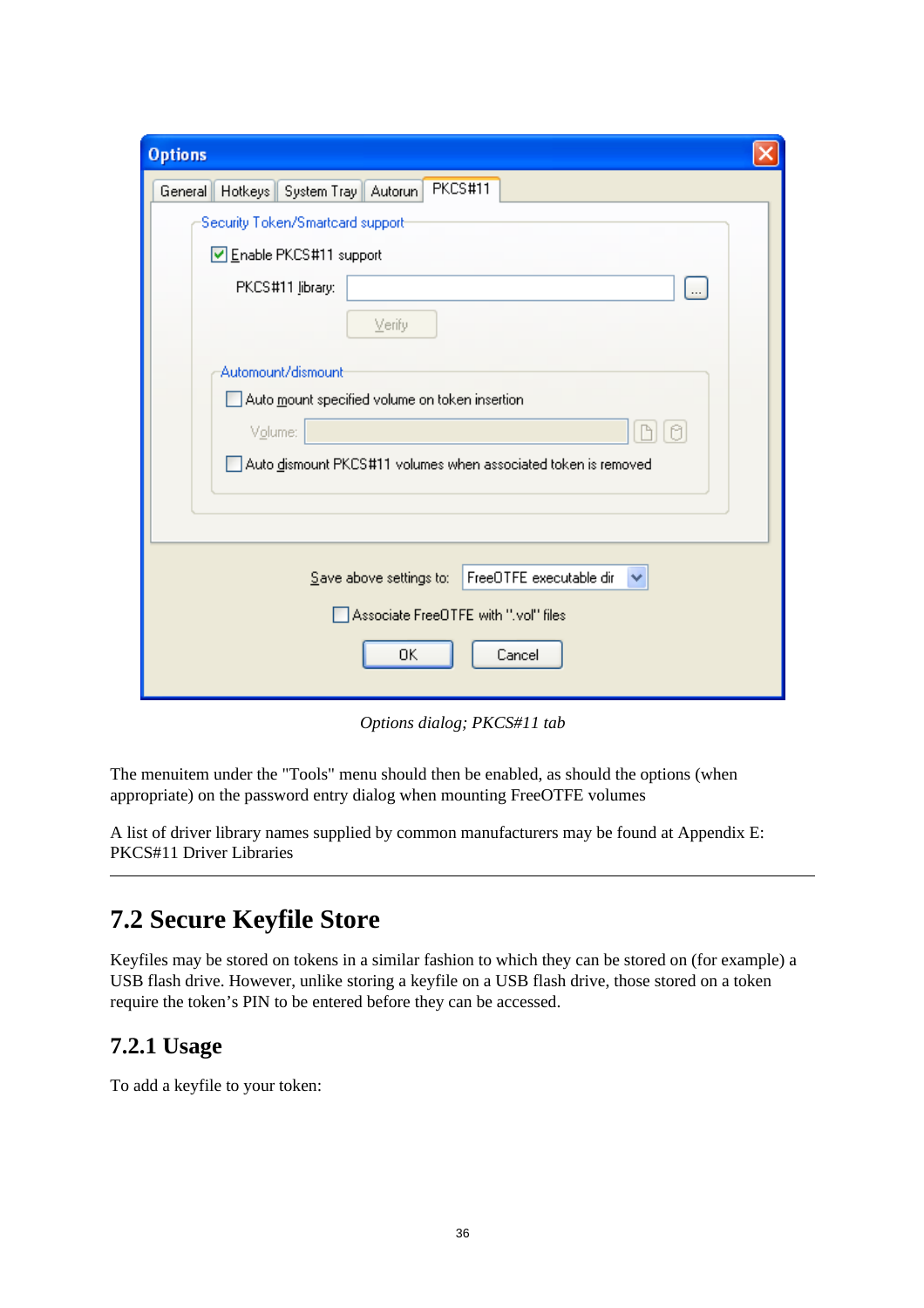- 1. Create a keyfile for your volume as per normal
- 2. Plug in/insert your token
- 3. Go to "Tools | PKCS#11 Token management..."
- 4. Enter your token's PIN and click "OK"
- 5. The token management dialog should be displayed; select the "Keyfiles" tab
- 6. Click "Import..."
- 7. Select the keyfile previously created and click "OK".

To use a keyfile stored on a token:

- 1. Follow the normal procedure for mounting your FreeOTFE volume
- 2. When shown the password prompt, select "PKCS#11" as the keyfile option; you will then be prompted to authenticate yourself to the token
- 3. Enter your token's PIN and click "OK"
- 4. Select the keyfile stored on your token, and proceed as normal by entering your keyfile's password, etc and clicking "OK" to mount

Note: More than one keyfile can be stored on a single token; however they must all have different names.

# **7.3 Token Encryption**

PKCS#11 tokens can also be used to add a further level of encryption to volumes, by using the token to encrypt the volume's CDB and/or keyfile(s).

The keys ("secret keys") used for this encryption are automatically generated by a token and can never be duplicated, extracted or in any way copied from the token, *even if the token's PIN is known*. All encryption/decryption operations used to secure a keyfile/volume CDB are carried out *by the token itself*.

This mechanism therefore provides a means of "tying" a volume/keyfile to a physical token; preventing it from being mounted unless the token is present and its PIN is known.

It should be noted however, that since it is inherent that *no backups of the secret keys stored on a token can be made*, the loss of the token will result in the loss of all data stored on the volume it protects. unless a separate means of accessing the volume (e.g. a keyfile which isn't secured by the same PKCS#11 token) is available.

#### **7.3.1 Usage**

To encrypt a volume's CDB/keyfile:

- 1. Plug in/insert your token
- 2. Go to "Tools | PKCS#11 Token management..."
- 3. Enter your token's PIN and click "OK"
- 4. The token management dialog should be displayed; select the "Secret keys" tab
- 5. Click "New..."
- 6. Enter a meaningful name of the token, and select the cypher to be used for the encryption It should be noted that the range of cyphers available for use is determined by the capabilities of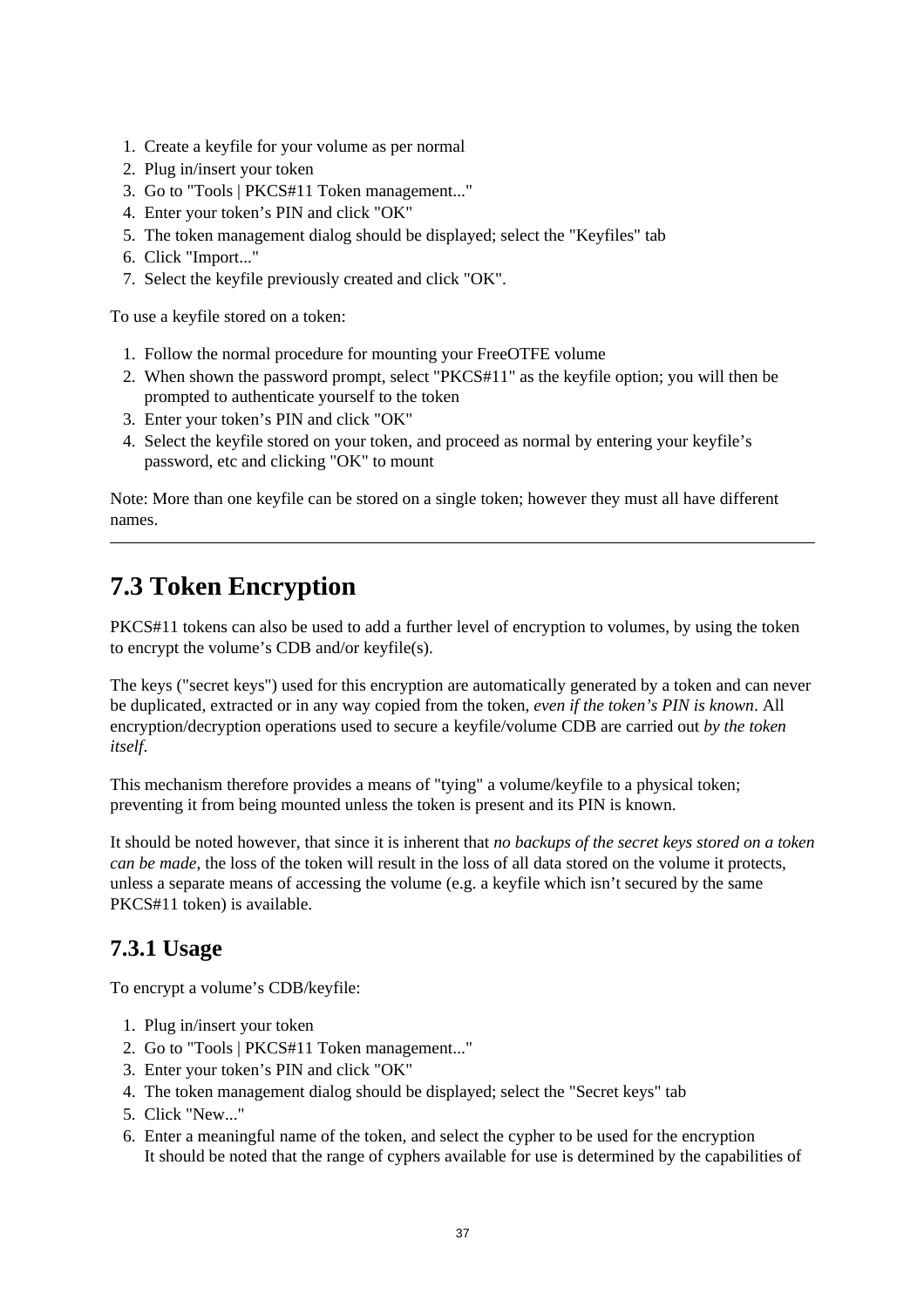your token, and not FreeOTFE

- 7. Click "OK" and the new key will be created
- 8. Select the secret key to be used to encrypt your volume CDB/keyfile.
- 9. Click "Secure..."
- 10. In the dialog shown, specify the volume/keyfile to be encrypted. If you are trying to secure a hidden volume, enter the host volume's filename/partition.
- 11. Leave the "offset" field set to zero, unless you are trying to secure a hidden volume in which case this should be set to the offset where the hidden volume may be found.
- 12. Click "OK".

Note:

- More than one secret key can be stored on a single token; however they must all have different names.
- The same secret key can be used to encrypt more than one volume CDB/keyfile.

To use a volume/keyfile which has been double-encrypted by a token:

- 1. Follow the normal procedure for mounting your FreeOTFE volume
- 2. When shown the password prompt, click the "Advanced >>" button to display the "Advanced security details" options
- 3. Enter your token's PIN and click "OK"
- 4. Select the secret key used to secure your volume/keyfile, and proceed as normal by entering your volume/keyfile's password, etc and clicking "OK" to mount

# **7.4 PIN Entry**

FreeOTFE will only prompt you to enter your token's PIN as and when it's needed. FreeOTFE does *not* cache your PIN in any way

| <b>Security Token/Smartcard PIN</b>                                     |                              |  |  |
|-------------------------------------------------------------------------|------------------------------|--|--|
| Please select appropriate security token/smartcard<br>and enter its PIN |                              |  |  |
|                                                                         | Refresh<br>Token: [0] eToken |  |  |
| PIN:                                                                    |                              |  |  |
| Use secure authentication path                                          |                              |  |  |
| OΚ<br>Cancel                                                            |                              |  |  |

*PKCS#11 PIN entry*

The PIN entry prompt will display a list of all tokens found on your system, showing the slot number the token is inserted in, and the token's label. If you have not yet inserted your token, do so and click "Refresh" to refresh the list.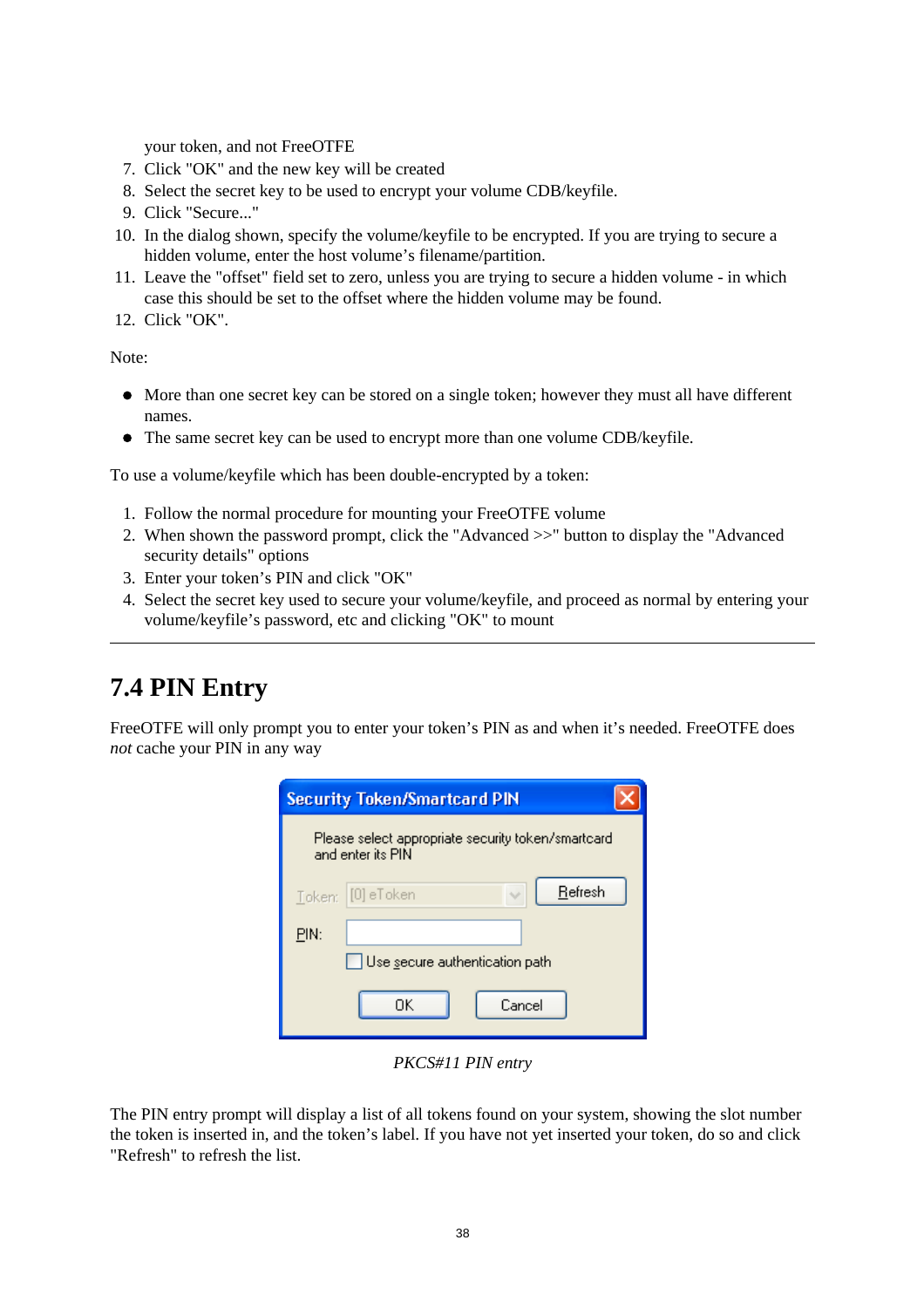If only one token is found, it will be selected automatically, and the token selection control will be disabled. Otherwise, select the token you wish to use, enter your PIN, and click "OK" to continue.

#### **7.4.1 Secure authentication path**

If your token hardware features a secure authentication path (e.g. a smartcard reader with PIN entry keypad), you can take advantage of it by selecting the "Use secure authentication path" checkbox when FreeOTFE prompts for the token's PIN.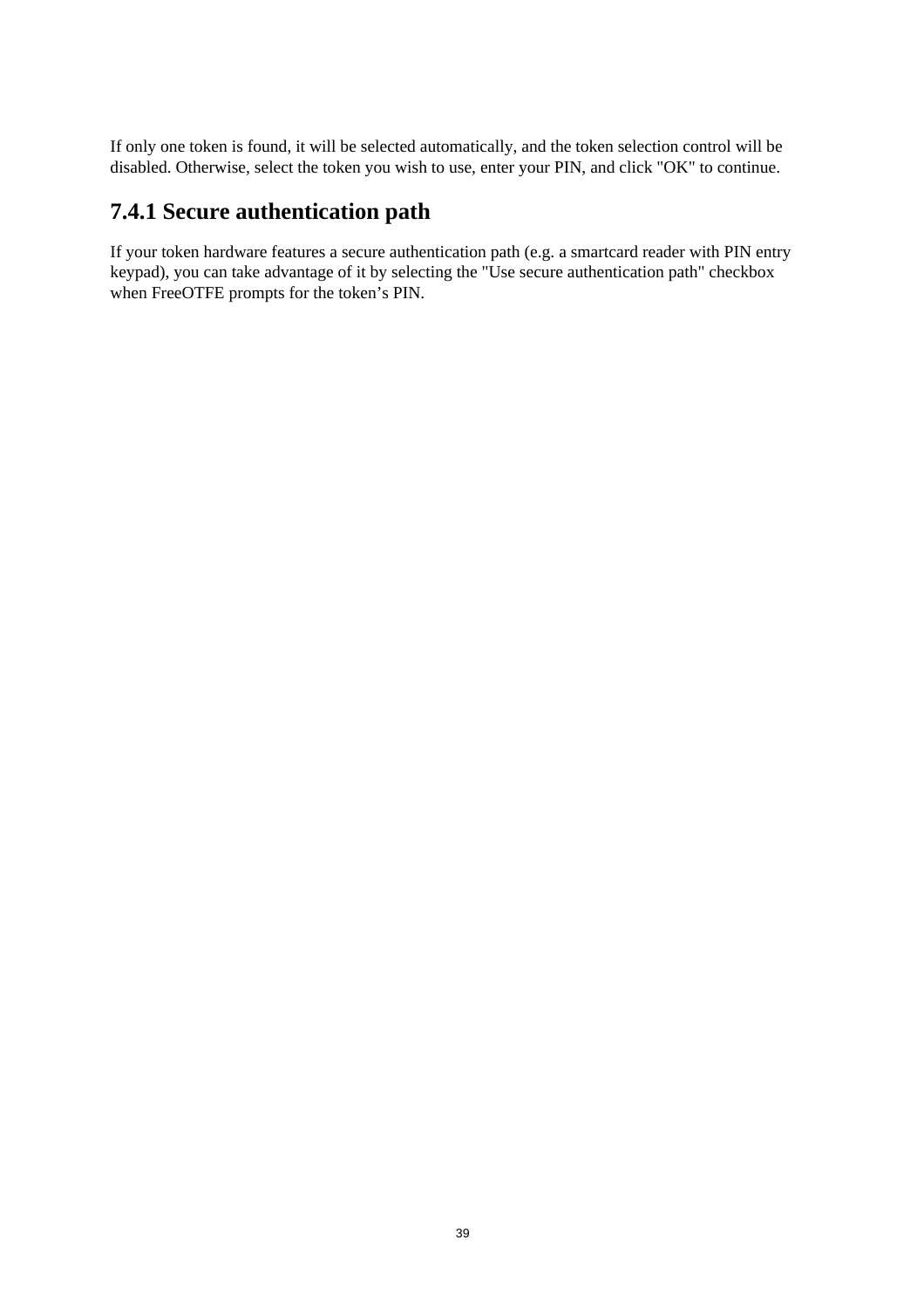# **8 Command Line Interface**

Both the PC and PDA version support passing parameters via a command line interface.

# **8.1 PC Version**

#### **8.1.1 Synopsis**

```
FreeOTFE.exe /mount /volume <volume> [/freeotfe | /linux] [/readonly] [/drive <drive letter>]
              [/offset <offset>] [/nocdbatoffset]
              [/keyfile <keyfile>] [/keyfileisascii] [/keyfilenewline {CRLF|LF|CR}]
              [/lesfile <LES file>]
             [/saltlength <saltlength>] [/keyiterations <keyiterations>]
              [/password <password>] [/silent] [/noexit] [/minimize]
              [/settings <settings file>]
FreeOTFE.exe /dismount {<drive letter>[:] | all} [/force]
FreeOTFE.exe /count
FreeOTFE.exe /create
FreeOTFE.exe /portable {start | on | 1 | stop | off | 0 | toggle} [/silent]
FreeOTFE.exe /drivercontrol gui
FreeOTFE.exe /drivercontrol count [/type {total | portable | installed}]
FreeOTFE.exe /drivercontrol install /filename {<driver filename> | all} [/silent]
FreeOTFE.exe /drivercontrol uninstall /drivername {<driver name> | all} [/silent]
```
## **8.1.2 Description**

FreeOTFE supports a number of command line options that allow a number of its main functions to be carried out from the command line or via MS Windows shortcuts.

## **8.1.3 Options**

Note that "-" may be substituted in place of "/", if required.

Note: Although there is currently no option to specify which drive letter a volume should be mounted as, this may be set on any given FreeOTFE volume by selecting "Tools | Change volume/keyfile password/details..."

| $/$ count.                                                               | Count the number of mounted<br>volumes. Exit code indicates the<br>appropriate number (or error<br>code; see below) |
|--------------------------------------------------------------------------|---------------------------------------------------------------------------------------------------------------------|
| /create                                                                  | Create new FreeOTFE volume                                                                                          |
| $\vert$ /dismount { <drive letter="">[:] <math>\vert</math> all}</drive> | Dismount indicated drive/all<br>drives                                                                              |
| /drive <drive letter=""></drive>                                         | Drive letter to be used when<br>mounting the volume.                                                                |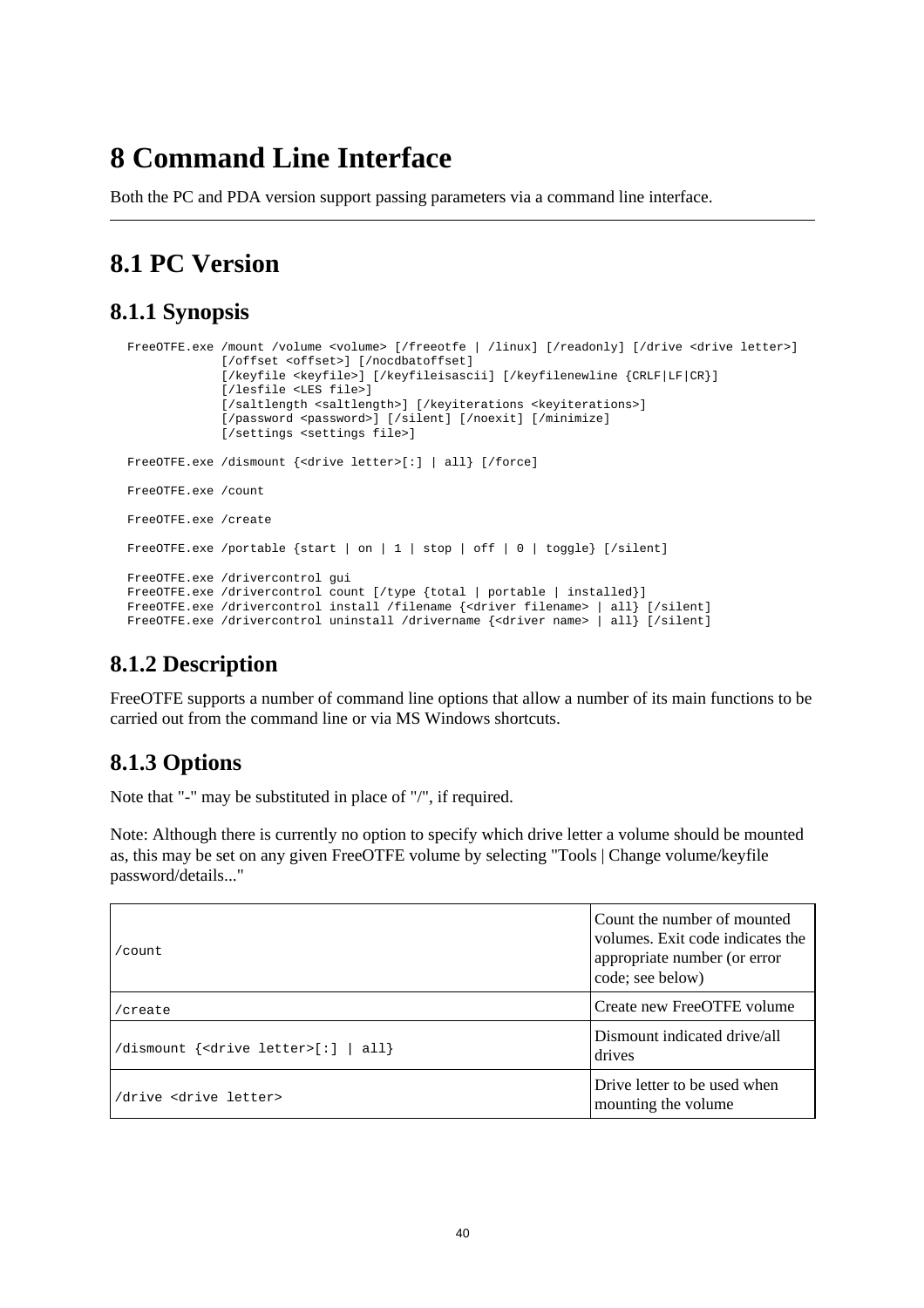| /drivercontrol count [/type {total   portable   installed}]                            | Return count of drivers as exit<br>code; total drivers present/count<br>installed in portable mode/count<br>formally installed. If "/type" is<br>not specified, "/type total" is<br>assumed                                                            |
|----------------------------------------------------------------------------------------|--------------------------------------------------------------------------------------------------------------------------------------------------------------------------------------------------------------------------------------------------------|
| /drivercontrol gui                                                                     | Display driver control dialog                                                                                                                                                                                                                          |
| /drivercontrol install /filename { <driver filename=""><br/><math>all</math>}</driver> | Install specified driver, or all<br>drivers in the current working<br>directory                                                                                                                                                                        |
| /drivercontrol uninstall /drivername { <driver name=""><br/><math>all</math>}</driver> | Uninstall specified driver, or all<br>installed drivers. Note that this<br>takes the driver name, not the<br>driver's filename (Important:<br>Don't attempt to uninstall<br>drivers which are currently in<br>use; e.g. by a mounted volume)           |
| /force                                                                                 | When dismounting, force<br>dismount (emergency dismount)                                                                                                                                                                                               |
| /freeotfe                                                                              | The specified volume is a<br>FreeOTFE volume. If a volume<br>type (FreeOTFE/Linux) isn't<br>specified, the user will be<br>prompted for this information.                                                                                              |
| /keyfile <keyfile></keyfile>                                                           | Keyfile to be used when<br>mounting a FreeOTFE volume.<br>Only valid when mounting<br>FreeOTFE volumes                                                                                                                                                 |
| /keyfileisascii                                                                        | Only valid when mounting<br>Linux LUKS volumes. If this<br>flag is specified, the keyfile will<br>be treated as containing ASCII<br>password. Otherwise the keyfile<br>will be treated as containing<br>binary data. Default is to treat as<br>binary. |
| /keyfilenewline {CRLF LF CR}                                                           | Only valid when mounting<br>Linux LUKS volumes. If<br>/keyfileisascii is specified, the<br>first newline found in the keyfile<br>will be treated as an EOF. This<br>option specifies what constitutes<br>a newline. Default is "LF".                   |
| /keyiterations <keyiterations></keyiterations>                                         | The number of key iterations                                                                                                                                                                                                                           |
| /lesfile <les file=""></les>                                                           | File from which to read Linux<br>encryption settings from. Only<br>valid when mounting non-LUKS<br>Linux volumes                                                                                                                                       |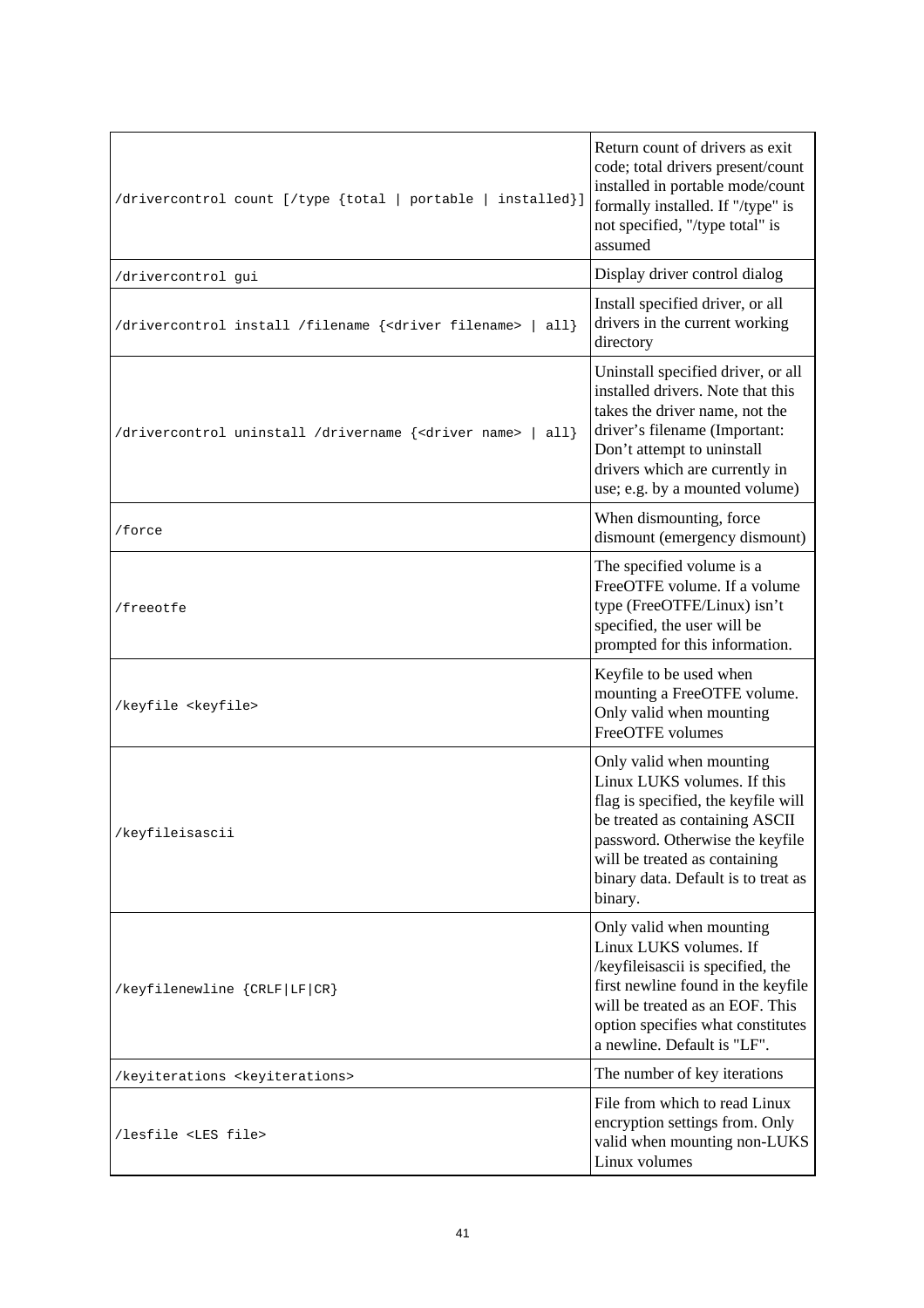| /linux                                                                | The specified volume is a Linux<br>volume. If a volume type<br>(FreeOTFE/Linux) isn't<br>specified, the user will be<br>prompted for this information.                                                                                                                                                                              |
|-----------------------------------------------------------------------|-------------------------------------------------------------------------------------------------------------------------------------------------------------------------------------------------------------------------------------------------------------------------------------------------------------------------------------|
| /mount                                                                | Mount indicated file/partition                                                                                                                                                                                                                                                                                                      |
| /minimize                                                             | Minimize main window when<br>run                                                                                                                                                                                                                                                                                                    |
| /nocdbatoffset                                                        | Indicates there is no CDB stored<br>from the offset specified by<br>"/offset". Only meaningful when<br>both "/offset", "/freeotfe" and<br>"/keyfile" are used.                                                                                                                                                                      |
| /noexit                                                               | Normally, when run with<br>command line parameters,<br>FreeOTFE carries out the<br>requested action and exits.<br>Specifying this parameter will<br>cause FreeOTFE to continue<br>running                                                                                                                                           |
| /offset <offset></offset>                                             | Use specified offset when<br>mounting. This may be specified<br>using GB/MB/KB units, or with<br>no units for an offset in bytes<br>(e.g. 5GB or 5368709120 for a<br>5GB offset). Note: If the value<br>used for the offset has has a<br>space in it, it should be<br>surrounded by quotes (e.g. "10<br>GB" or 10GB are both valid) |
| /password <password></password>                                       | The password to be used. It is<br>not recommended that this is<br>used; particularly in shortcuts, as<br>this would involve storing your<br>password in plaintext such that<br>anyone can read it!                                                                                                                                  |
| off<br>toggle}<br>/portable {start<br>on<br>$\mathbf{1}$<br>stop<br>0 | Turn on/off portable mode                                                                                                                                                                                                                                                                                                           |
| /readonly                                                             | Mount the volume readonly                                                                                                                                                                                                                                                                                                           |
| /settings                                                             | Use specified file for program<br>settings, instead of normal<br>settings location                                                                                                                                                                                                                                                  |
| /silent                                                               | Can be used when<br>installing/uninstalling drivers<br>and changing portable mode to<br>suppress dialogs, and also when<br>mounting a volume to prevent<br>the password entry dialog<br>showing                                                                                                                                     |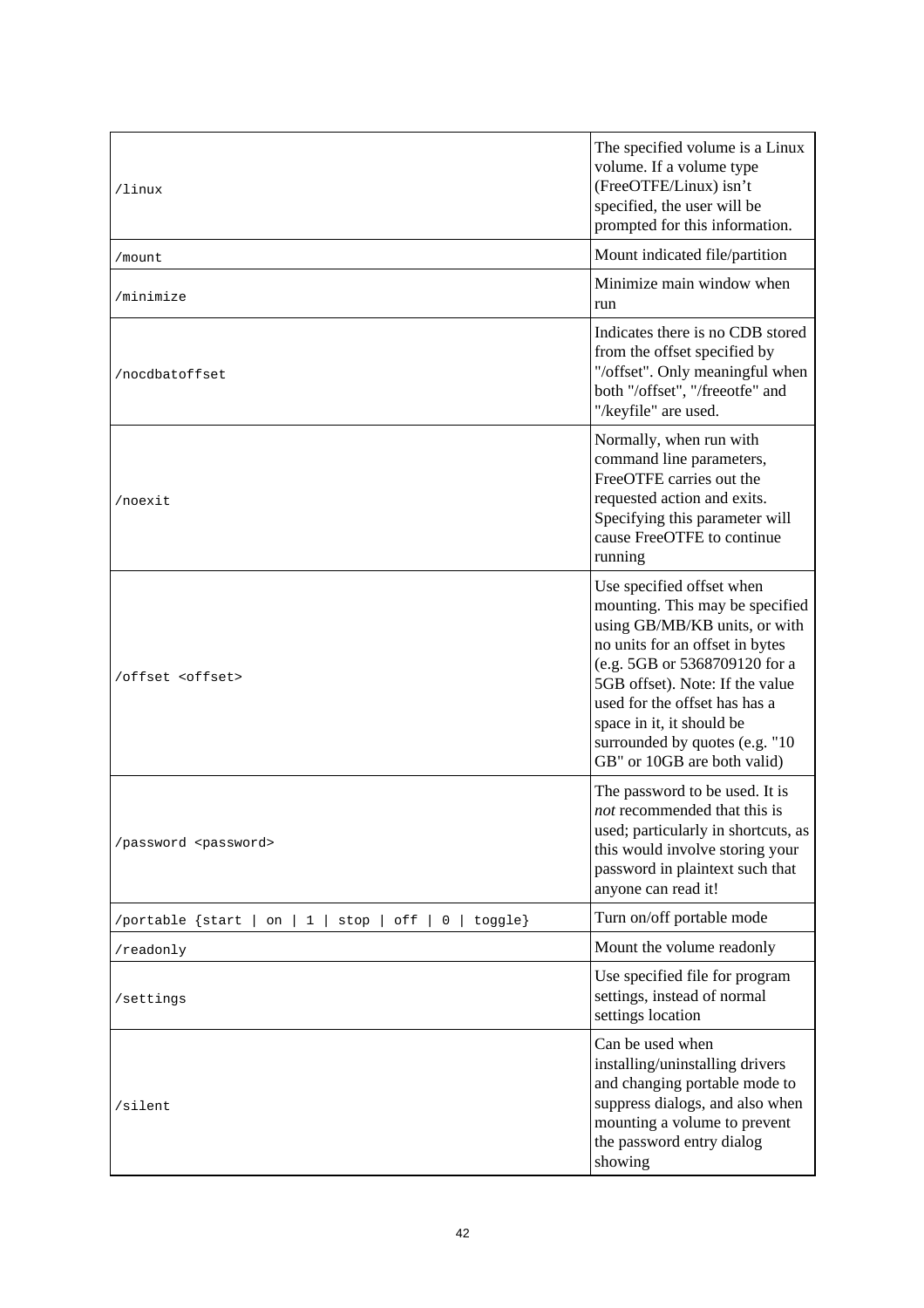| /saltlength <saltlength></saltlength> | The length of the salt (in bits)                                                                                                                                                                                                                                                                                                                                                                                                                                                          |
|---------------------------------------|-------------------------------------------------------------------------------------------------------------------------------------------------------------------------------------------------------------------------------------------------------------------------------------------------------------------------------------------------------------------------------------------------------------------------------------------------------------------------------------------|
| /volume <volume></volume>             | The volume filename/partition to<br>be used. When using a volume<br>file, this should be set to the full<br>path and filename of a volume<br>file. Partitions should be<br>specified in the form:<br>"\Device\HarddiskX\PartitionY",<br>where $X$ is 0 based, while $Y$<br>starts from 1 to indicate a<br>particular partition, or 0 to<br>indicate the entire disk.<br>Important: If the volume<br>filename has any spaces in it,<br>then it should be enclosed in<br>double quotes ("). |

Note: Under Windows Vista, the "install" and "uninstall" options require FreeOTFE.exe to be explicitly "runas" an account with administrator privileges, if not being executed from a process which has already been escalated; see examples below. The "/portable" will automatically escalate to administrator privileges, if required

#### **8.1.4 Exit Codes**

When run at the command line, FreeOTFE will terminate with one of the following exit codes:

| Exit<br>code   | <b>Meaning</b>                                                                                 |
|----------------|------------------------------------------------------------------------------------------------|
| $\overline{0}$ | <b>Success</b>                                                                                 |
| 100            | Invalid/unrecognised command line                                                              |
| 101            | Unable to connect to FreeOTFE driver; check driver is installed or portable mode is<br>started |
| 102            | Unable to mount volume                                                                         |
| 103            | Unable to dismount volume                                                                      |
| 104            | Unable to start portable mode                                                                  |
| 105            | Unable to stop portable mode                                                                   |
| 106            | The requested operation requires administrative privileges                                     |
| 999            | Other error                                                                                    |

## **8.1.5 Examples**

Mounting a FreeOTFE volume:

FreeOTFE.exe /mount /volume "C:\My Private Data\my encrypted volume.dat" /freeotfe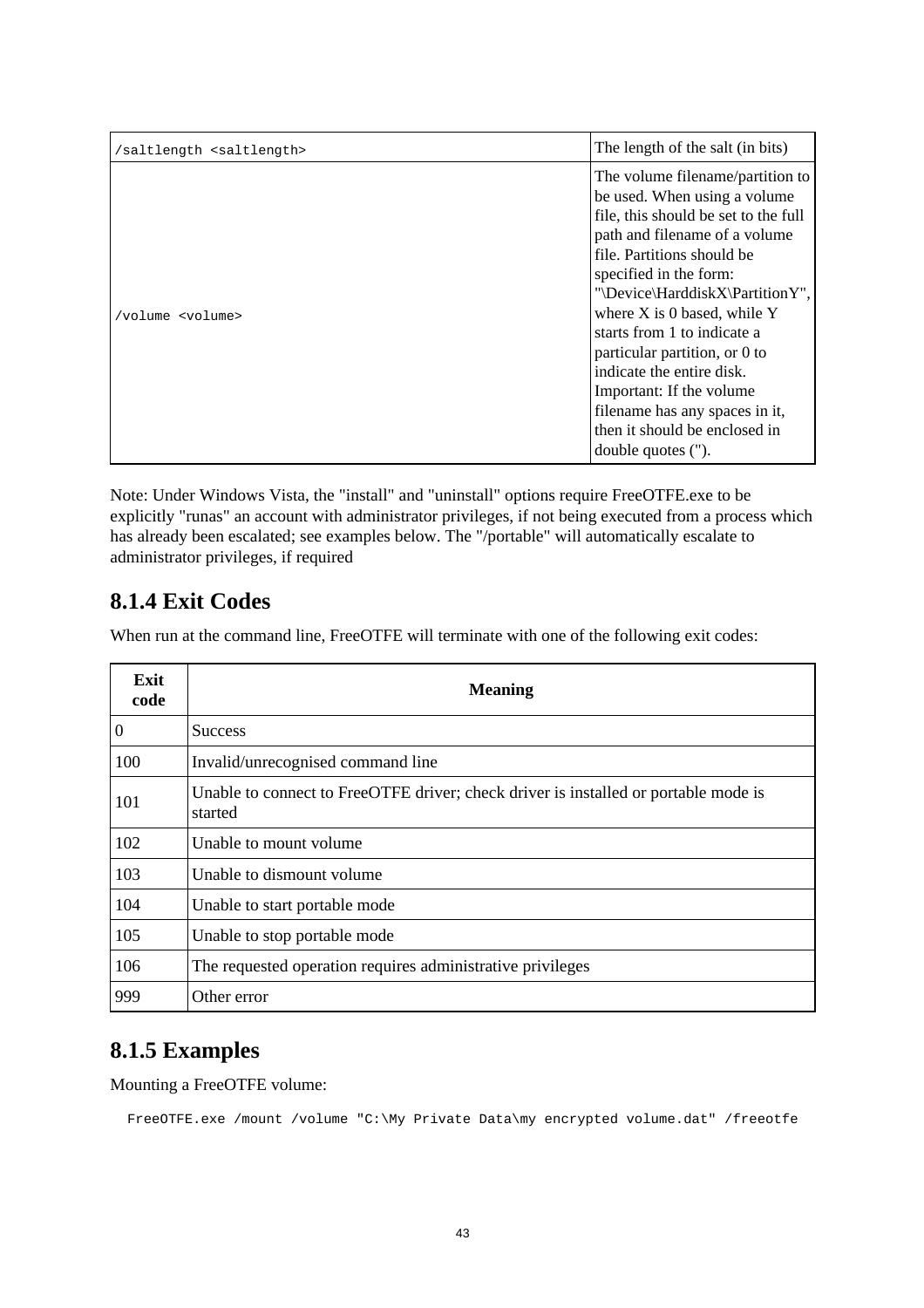#### Mounting a Linux volume readonly:

FreeOTFE.exe /mount /volume "C:\My Private Data\my encrypted volume.dat" /linux /readonly

#### Mounting a FreeOTFE partition::

FreeOTFE.exe /mount /volume "\Device\Harddisk0\Partition1" /freeotfe /readonly

Dismount drive "S:":

FreeOTFE.exe /dismount S:

#### Dismount all volumes, emergency:

FreeOTFE.exe /dismount all /force

#### Start and stop portable mode:

FreeOTFE.exe /portable startFreeOTFE.exe /portable stop

Installing drivers (except Windows Vista):

FreeOTFE.exe /drivercontrol install /filename FreeOTFE.sys FreeOTFE.exe /drivercontrol install /filename FreeOTFEHashSHA.sys FreeOTFE.exe /drivercontrol install /filename FreeOTFECypherAES ltc.sys

#### Installing drivers (Windows Vista):

runas /user:myAdminAccount FreeOTFE.exe /drivercontrol install /filename FreeOTFE.sys runas /user:myAdminAccount FreeOTFE.exe /drivercontrol install /filename FreeOTFEHashSHA.sys runas /user:myAdminAccount FreeOTFE.exe /drivercontrol install /filename FreeOTFECypherAES\_ltc.sys

Uninstalling drivers (except Windows Vista):

FreeOTFE.exe /drivercontrol uninstall /drivername FreeOTFE FreeOTFE.exe /drivercontrol uninstall /drivername FreeOTFEHashSHA FreeOTFE.exe /drivercontrol uninstall /drivername FreeOTFECypherAES

#### Uninstalling drivers (except Windows Vista):

runas /user:myAdminAccount FreeOTFE.exe /drivercontrol uninstall /drivername FreeOTFE runas /user:myAdminAccount FreeOTFE.exe /drivercontrol uninstall /drivername FreeOTFEHashSHA runas /user:myAdminAccount FreeOTFE.exe /drivercontrol uninstall /drivername FreeOTFECypherAES

#### **8.2 PDA Version**

#### **8.2.1 Synopsis**

FreeOTFE4PDA.exe /mount /volume <volume> [/freeotfe | /linux] [/keyfile <keyfile>] [/password <password>] [/mountpoint <mountpoint>] [/freeotfe] [/readonly] [/offset <offset>] [/nocdbatoffset] [/saltlength <saltlength>] [/keyiterations <keyiterations>] [/silent] [/noexit] FreeOTFE4PDA.exe /dismount {<mountpoint> | all} [/force] FreeOTFE4PDA.exe /create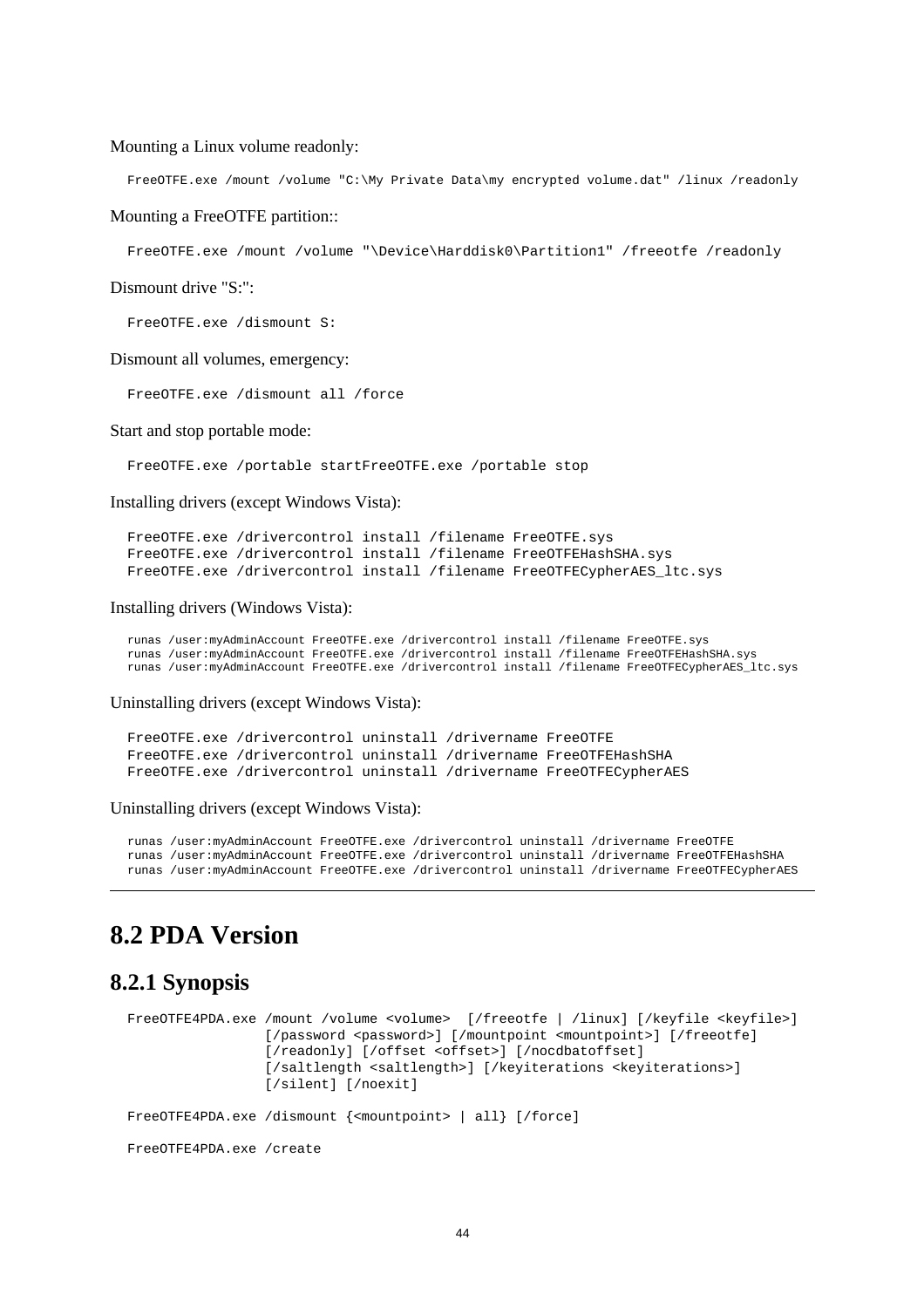## **8.2.2 Description**

FreeOTFE4PDA supports a number of command line options that allow a number of its main functions to be carried out from the command line or via MS Windows shortcuts.

## **8.2.3 Options**

Note that "-" may be substituted in place of "/", if required.

Important: Any mountpoints or filenames with spaces in them must be enclosed in double quotes (").

| /create                                        | Create new FreeOTFE volume                                                                                                                                                                       |
|------------------------------------------------|--------------------------------------------------------------------------------------------------------------------------------------------------------------------------------------------------|
| all<br>/dismount { <mountpoint></mountpoint>   | Dismount indicated volume/all mounted volumes.                                                                                                                                                   |
| /force                                         | When dismounting, force dismount (emergency dismount)                                                                                                                                            |
| /freeotfe                                      | The specified volume is a FreeOTFE volume.                                                                                                                                                       |
| /keyfile <keyfile></keyfile>                   | The keyfile to be used. If specified, this must be set to the full<br>path and filename of the keyfile.                                                                                          |
| /keyiterations <keyiterations></keyiterations> | The number of key iterations                                                                                                                                                                     |
| /linux                                         | The specified volume is a Linux volume. If a volume type<br>(FreeOTFE/Linux) isn't specified when mounting, "/freeotfe"<br>will be assumed.                                                      |
| /mount                                         | Mount indicated file/partition                                                                                                                                                                   |
| /mountpoint <mountpoint></mountpoint>          | The mountpoint where the volume is to appear.                                                                                                                                                    |
| /nocdbatoffset                                 | Indicates that there is no CDB at the offset with the volume.<br>This parameter has no effect unless the "/keyfile" parameter is<br>specified                                                    |
| /noexit                                        | Normally, when run with command line parameters,<br>FreeOTFE4PDA carries out the requested action and exits.<br>Specifying this parameter will cause FreeOTFE4PDA to<br>continue running         |
| /offset <offset></offset>                      | The offset within the file (in bytes)                                                                                                                                                            |
| /password <password></password>                | The password to be used. It is <i>not</i> recommended that this is<br>used; particularly in shortcuts, as this would involve storing<br>your password in plaintext such that anyone can read it! |
| /readonly                                      | Mount the volume readonly                                                                                                                                                                        |
| /saltlength <saltlength></saltlength>          | The length of the salt (in bits)                                                                                                                                                                 |
| /silent                                        | Can be used when mounting a volume to prevent the password<br>entry dialog showing                                                                                                               |
| /volume <volume></volume>                      | The volume filename/partition to be used. This should be set to<br>the full path and filename of a volume file.                                                                                  |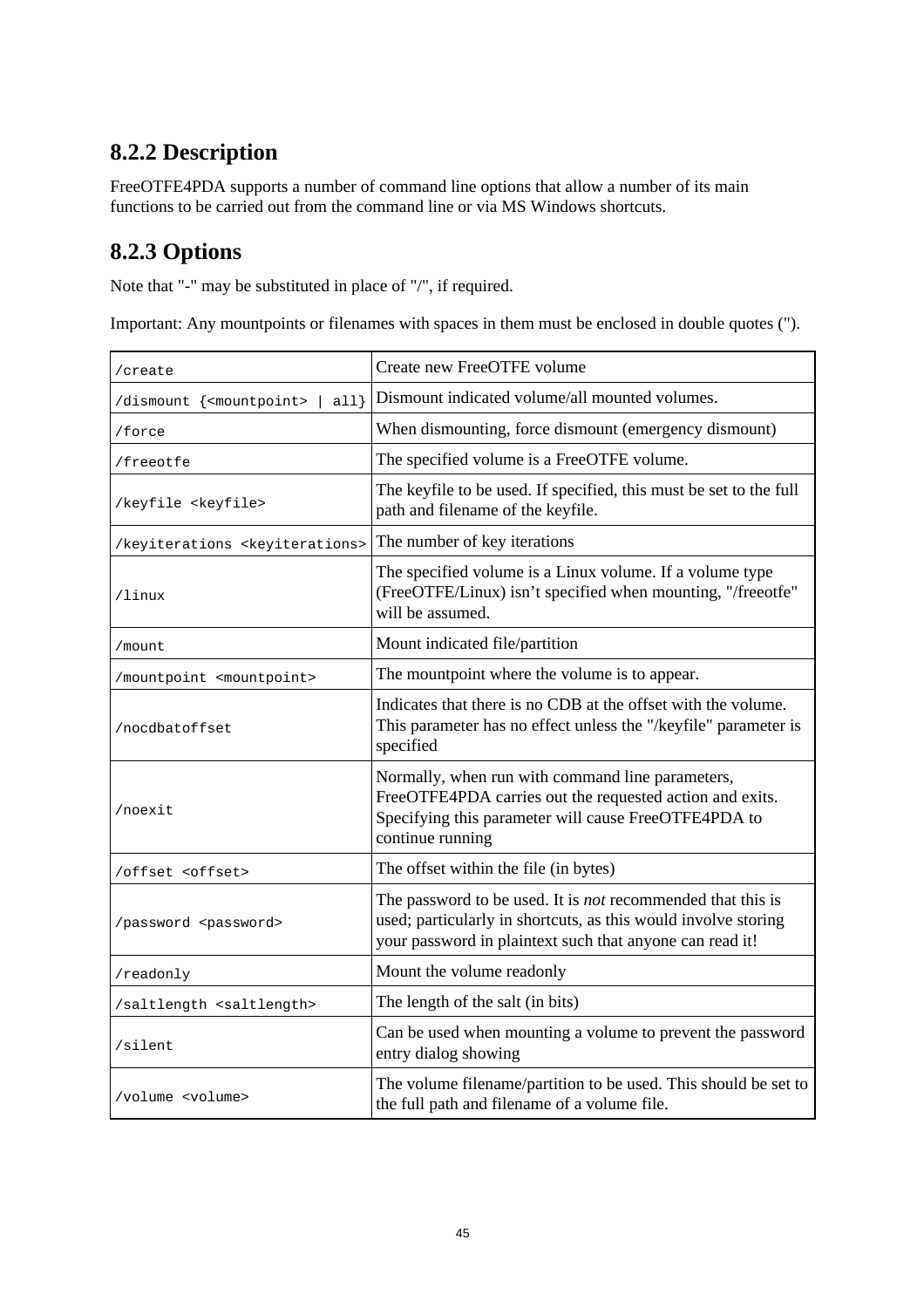### **8.2.4 Exit Codes**

When run at the command line, FreeOTFE will terminate with one of the following exit codes:

| <b>Exit code</b> | <b>Meaning</b>                    |
|------------------|-----------------------------------|
| 0                | <b>Success</b>                    |
| 100              | Invalid/unrecognised command line |
| 101              | n/a                               |
| 102              | Unable to mount volume            |
| 103              | Unable to dismount volume         |
| 104              | n/a                               |
| 105              | n/a                               |

#### **8.2.5 Examples**

Mounting a FreeOTFE volume:

FreeOTFE4PDA.exe /mount /volume "\Storage Card\my encrypted volume.dat"

Dismount volume mounted at "\FreeOTFE secure":

FreeOTFE4PDA.exe /dismount "FreeOTFE secure"

Dismount all volumes, emergency:

FreeOTFE4PDA.exe /dismount all /force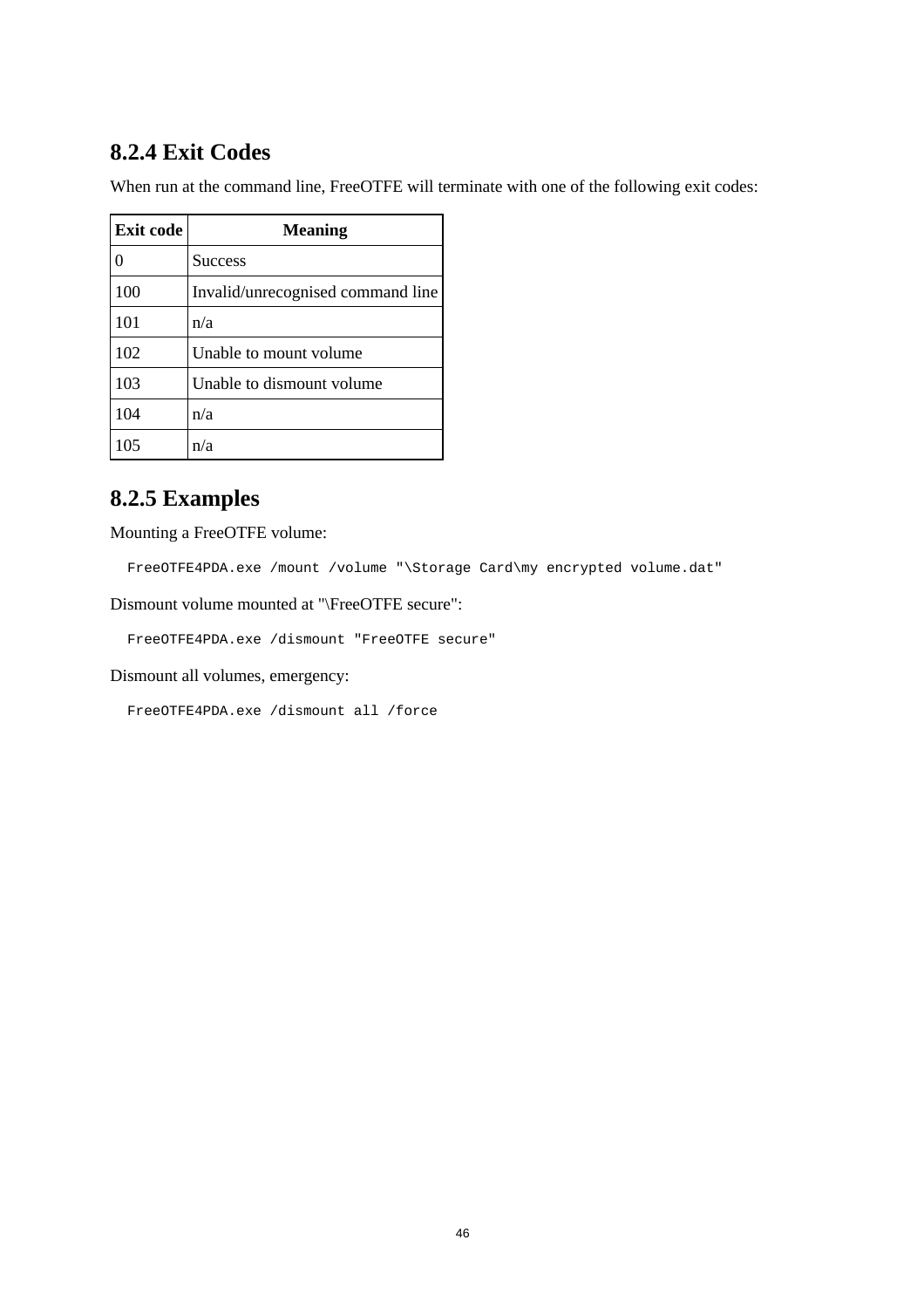# **9 Linux Volumes**



This section applies to the PC version of FreeOTFE *only*

*IMPORTANT*: This is obvious, *but*... If you are using FTP to transfer your Linux volumes between your Linux and MS Windows systems, *make sure you transfer the volume file in binary mode!*

## **9.1 Creating Linux Volumes**

IMPORTANT: If you select the wrong options when creating a Linux volume using FreeOTFE, you will not be able to read it under Linux! (Although this is patently obvious, there are some people who...!)

NOTE: At time of writing (17th July 2005), although FreeOTFE can read and write LUKS volumes, it cannot create them itself.

To create a new encrypted Linux-compatible volume:

- 1. Launch FreeOTFE
- 2. If you are creating a file-based volume (as opposed to an encrypted partition):
	- 1. Select "File | Linux volume | New..."
	- 2. Enter the filename and size of the volume required.
	- 3. Click the "OK" button This will create a file of the appropriate size, and is the equivalent of the Linux command:

dd if=/dev/zero of=./vol\_none bs=1M count=x

Where "*x*" is the size of the volume in MB.

This step is unnecessary in case of using an existing partition on your HDD, and is only required in order to create the file which is to store the encrypted data.

- 3. Select "File | Linux volume | Mount..."
- 4. Enter the appropriate parameters into the mount dialog.
- See the "Linux Examples" section in the documentation for example configurations; the choices you make here must reflect those options that are supported by the version of Linux you wish to subsequently use the volume with.
- 5. Click the "OK" button This will mount the volume using the encryption system(s) specified, and is analogous to executing the Linux commands:

losetup /dev/loop0 <volume file> <various options>mkdir ./mountpointmount /dev/loop0 ./mountpoint

At this point a new drive should appear, although at this stage it is unformatted and you will be given an error if you attempt to access it (e.g. using Windows Explorer)

- 6. Select the new drive
- 7. Select "Tools | Format..."

You will be shown the standard MS Windows format dialog. It is suggested that you select either the FAT or FAT32 filesystem.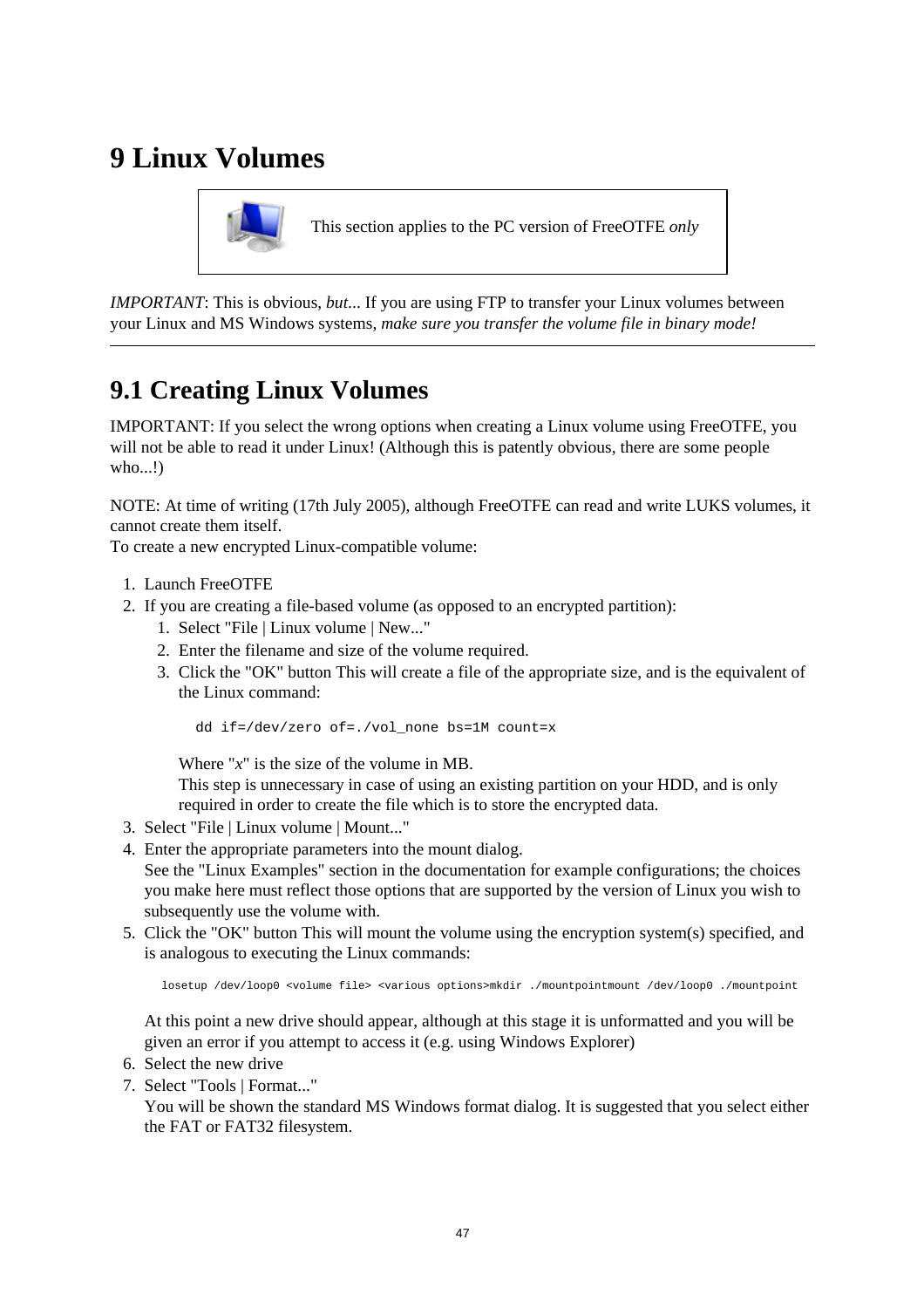8. Click "OK" button to format the volume. This is analogous to the Linux command:

mkdosfs /dev/loop0

Your volume file is now fully ready for use, although for security reasons it is highly recommended that you now initialize the volume by writing data to all its sectors before making any further use of it.

This process is recommended because if omitted it may be possible for an attacker to determine the amount of data you have stored on your volume file (as stated above, the actual process of creating the volume file consists of creating a suitably large file, filled with zeros) Note: It is important that this step be carried out if you intend using the volume file just created as a "host" file for storing a second, hidden, encrypted volume.

- 9. Switch back to FreeOTFE, and select "Tools | Overwrite free space..."
- 10. Click "Yes" when prompted if you wish to proceed. FreeOTFE will then write pseudorandom data to the drive, which will then be encrypted before being written to the volume file.

## **9.2 Hiding a Linux Volume Within Another Volume**

To create a Linux volume within another volume file:

- 1. Create a FreeOTFE/Linux volume as normal, ensuring that you initialize the volume by mounting it, formatting it, and then overwriting all its free space.
- 2. Unmount the "host" volume
- 3. Remount the "host" volume, but specify a reasonable offset on the "File options" tab of the Linux mount dialog.

## **9.3 Mounting Volumes Created under Linux**

Select "File | Linux volume | Mount file.../Mount partition". Enter the volume's password, and set all appropriate options Click "OK".

Note that if you do not:

- 1. Set the same options as used when the volume is mounted and used while under Linux
- 2. Format the volume using a filesystem MS Windows understands (i.e. NTFS/FAT/FAT32)

then although your Linux volume may well be mounted, its contents will probably be unreadable.

# **9.4 Cryptoloop Specific Information**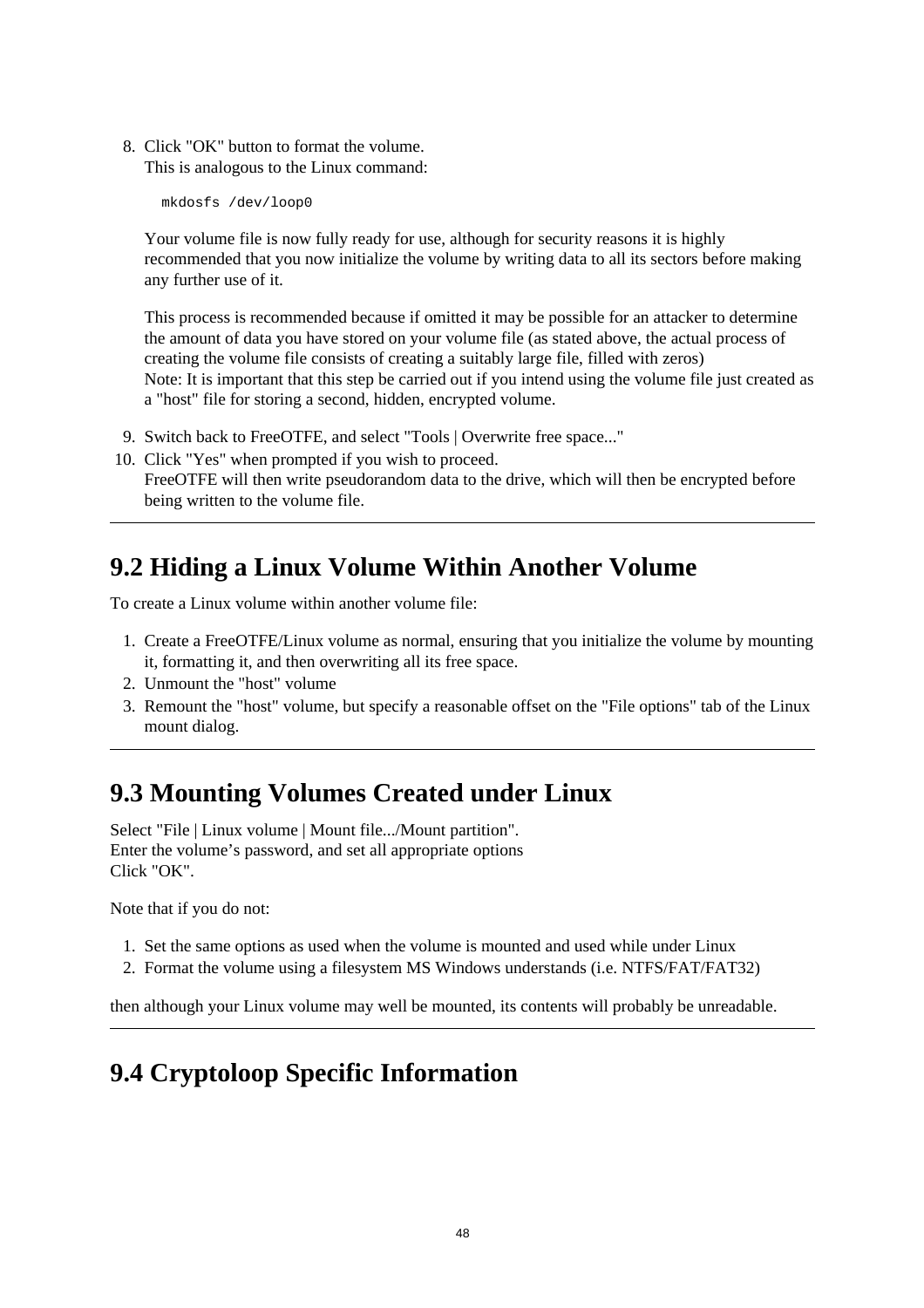#### **9.4.1 Hash Selection**

Cryptoloop ("losetup") Linux volumes use the hash of the user's key as the key used for reading/writing to the encrypted volume.

#### **9.4.2 Cryptoloop and RIPEMD-160**

If you pass "-H rmd160" to losetup in order to use RIPEMD-160 to process your password, losetup's behaviour changes slightly. The user's password is not simply hashed with RIPEMD-160 - instead, the following procedure is used:

- 1. The user's password is hashed once using RIPEMD-160
- 2. A copy of the first 129 characters of the user's password is made
- 3. The capital letter "A" is prepended to the start of the copy
- 4. The resulting string is then hashed with RIPEMD-160
- 5. This hash is then appended to the first hash to produce 320 bits of data
- 6. The appropriate number of bits is taken from the result, and used as the encryption/decryption key.

For this reason, FreeOTFE includes a RIPEMD-160 driver specifically modified ("RIPEMD-160 (Linux; Twice, with A)") to carry out this form of hashing.

(This does not appear to be documented; the above logic was derived from examining "util-linux-2.12p.diff" - one of the files included with loop-AES)

#### **9.4.3 Cypher Selection**

If the cypher selected ("-e" parameter passed as losetup) can support different keysizes (e.g. AES supports 128/192/256 bit keysizes), and the user doesn't specify the keysize to be used (i.e. you specify "-e AES" as opposed to "-e AES128"), then the cypher will default to using 128 bit keys.

(From: [http://loop-aes.sourceforge.net/loop-AES.README\)](http://loop-aes.sourceforge.net/loop-AES.README)

## **9.5 dm-crypt Specific Information**

#### **9.5.1 /dev/loop1 Usage in the Examples Included in this Documentation**

The examples shown in this documentation include the slightly odd step of:

```
losetup /dev/loop1 /dev/mapper/myMapper
mkdosfs /dev/loop1
```
as opposed to just straight:

mkdosfs /dev/mapper/myMapper ...

This is carried out as (in my tests) the latter appears to result in failure: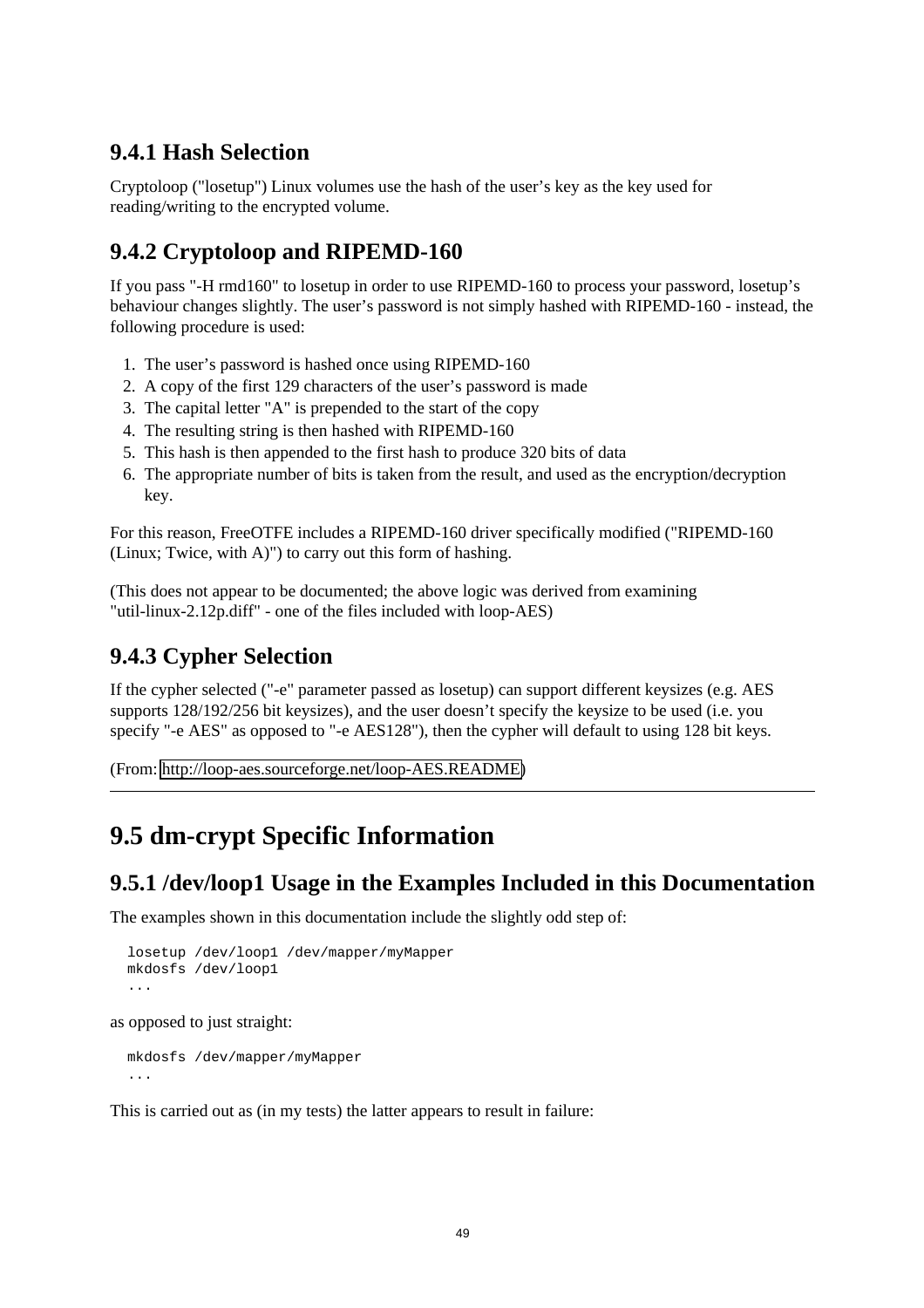```
# mkdosfs /dev/mapper/myMapper
mkdosfs 2.8 (28 Feb 2001)
mkdosfs: unable to get drive geometry for '/dev/mapper/myMapper'
```
### **9.5.2 Hash Selection**

If an attempt is made to mount a volume using a cypher with a larger keysize than the hash algorithm used to processes the user's password, dm-crypt appears to use the following algorithm to generate the actual encryption/decryption key used by the cypher:

- 1. The user's password is hashed.
- 2. If the hash output contains fewer bits than the cypher's keysize, the capital letter "A" is prepended to the user's password, and a new hash is generated.
- 3. This second hash is appended to the previous one
- 4. If the total hash output contains fewer bits than the cypher's keysize, another capital letter "A" is prepended to the user's password, and a new hash is generated.
- 5. This third hash is appended to the previous hashes
- 6. If the total hash output contains fewer bits than the cypher's keysize, another capital letter "A" is prepended to the user's password, and a new hash is generated.
- 7. ...and so on, until the required keylength is reached.

i.e. This is the same as Cryptoloop uses for its RIPEMD-160 hashing, but is extended to produce a key of arbitrary length, by adding multiple "A" characters to the password and hashing, until a key of the required length is obtained.

FreeOTFE supports this form of key processing, which can be invoked by selecting the option "Hash with "A"s, if hash output is too short" on the Linux mount dialog.

Note that, under linux, the actual encryption/decryption key can be shown in its hex representation by running "dmsetup table".

For example, if the volume's password is "password1234567890ABC", then:

If AES (256 bit key) is used for encryption/decryption, and the user's password is processed with RIPEMD-160, the actual encryption/decryption key will be:

FAFE56C3BAB4CD216BA02474AC157EA555FA5711D539285C28A6D8122D9464EE

This is made up as follows:

| FAFE56C3BAB4CD216BA02474AC157EA555FA5711 | The first 160 bits are the RIPEMD-160 hash of<br>"password1234567890ABC"                                  |
|------------------------------------------|-----------------------------------------------------------------------------------------------------------|
| D539285C28A6D8122D9464EE0AA3C4811DE0D846 | The remaining bits are the first 96 bits taken from<br>the RIPEMD-160 hash of<br>"Apassword1234567890ABC" |

If Blowfish (448 bit key) is used for encryption/decryption, and the user's password is processed with MD5, the actual encryption/decryption key will be: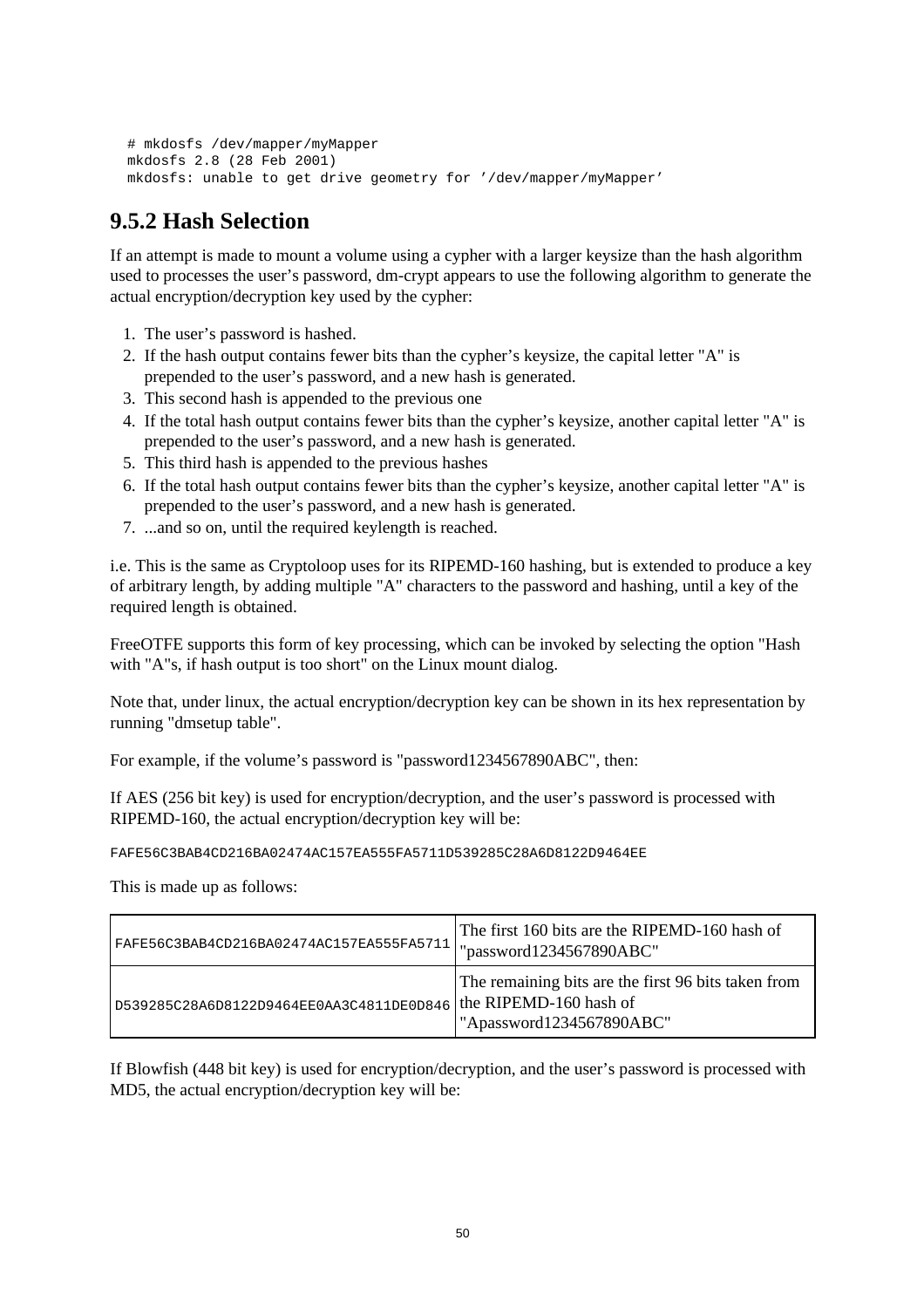4EAB90A0D00CE0086EB59DA838CC888DD1270498F52EFFA562872664BB514F8E2FA054980C9D92542F5801FDF82ADFEA121E587A4EEBDF3B

This is made up as follows:

| 4EAB90A0D00CE0086EB59DA838CC888D | The first 128 bits are the MD5 hash of<br>"password1234567890ABC"                                 |
|----------------------------------|---------------------------------------------------------------------------------------------------|
| D1270498F52EFFA562872664BB514F8E | The next 128 bits are the MD5 hash of<br>"Apassword1234567890ABC"                                 |
| 2FA054980C9D92542F5801FDF82ADFEA | The next 128 bits are the MD5 hash of<br>"AApassword1234567890ABC"                                |
| 121E587A4EEBDF3BD6CD437A1B2C32A  | The remaining bits are the first 64 bits taken from the MD5<br>hash of "AAApassword1234567890ABC" |

## **9.5.3 ESSIV**

dm-crypt's ESSIV functionality is available with v2.6.10 and later Linux kernels.

The manner in which Linux uses ESSIV differs from FreeOTFE volumes in how the ESSIV encryption key is generated. Both hash the master encryption/decryption key to generate the key used for ESSIV, however dm-crypt uses the full hash output as the ESSIV key. This means that if you have a dm-crypt volume which is encrypted using 256 bit AES, and specify MD5 as the ESSIV hash, the ESSIV process will actually use AES-128 for creating the "salt" for ESSIV IVs (MD5 generates 128 bit hashes).

It is for this reason, you cannot create a dm-crypt volume under Linux using 256 bit Twofish, and specify SHA-512 as the ESSIV hash; Twofish doesn't support 512 bit keys, and so dm-crypt fails.

# **9.6 LUKS Specific Information**

As LUKS is based on dm-crypt, please see also the section above relating to dm-setup.

FreeOTFE supports LUKS to v1.1 of the LUKS specification. This is the latest version at time of writing (2nd December 2007)



As well as using the "File | Linux | Mount file/partition..." menu items, LUKS volumes may also be mounted using the main "File | Mount file/partition..." menu items and toolbar buttons. (FreeOTFE detects LUKS volumes by their signature and offers to mount them appropriately)

### **9.6.1 ESSIV**

FreeOTFE supports LUKS with ESSIV, subject to the condition that the ESSIV hash used generates hashes with the same, or less, bits than the cypher's block size.

Also at time of writing (25th February 2007), the current LUKS implementation of "cryptsetup" only supports the SHA1 hash algorithm, although other hashes may be used for ESSIV.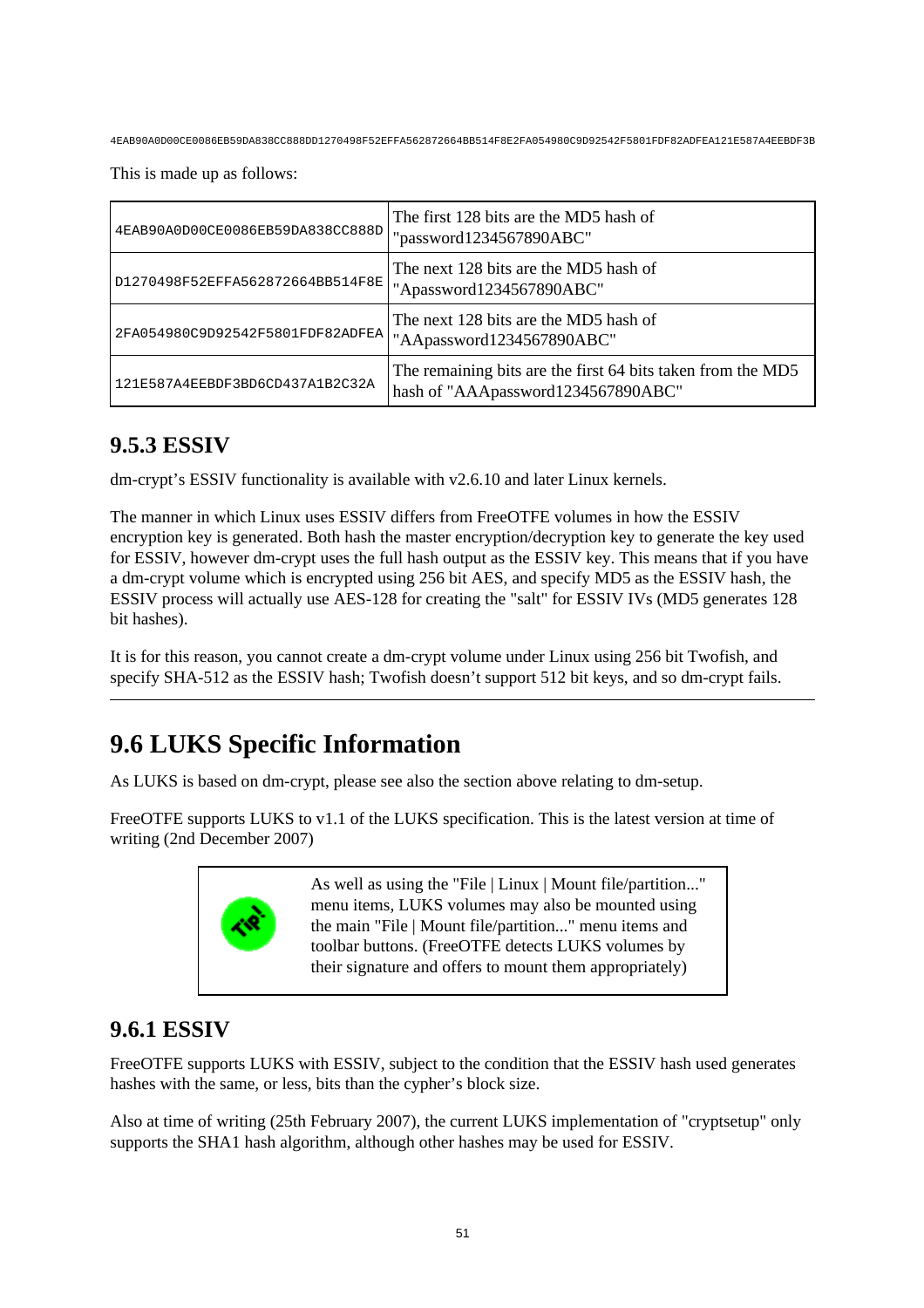Because of the way in which dm-crypt operates (see also the "dm-crypt" section on ESSIV, above), LUKS ESSIV doesn't do what you'd probably expect it to do. Specifically, if you have (for example) a Blowfish-448 encrypted volume, and specify cbc-essiv:sha256 for use as IVs - LUKS (dm-crypt) will actually use Blowfish-256 as the ESSIV cypher, and not Blowfish-448. In other words, the ESSIV cypher used will be from the same "family" of cypher (AES, Blowfish, Serpent, etc) - but will use the keylength which matches the ESSIV hash output length.

As a result of this, another option appears on the LUKS password entry dialog; "Base IV cypher on hash length". If this is checked, then when mounting an ESSIV volume, the keylength of the cypher used for ESSIV generation will be that of the ESSIV hash. If this is unchecked, the ESSIV cypher used will have the same keylength as the main bulk encryption cypher used for securing the encrypted disk image.

Most users will want this option checked.

## **9.6.2 FreeOTFE Supported LUKS Cyphers**

The following table lists compatibility with LUKS cyphers:

| <b>Cypher</b> | Compatibility          |  |
|---------------|------------------------|--|
| aes           | Supported by FreeOTFE. |  |
| twofish       | Supported by FreeOTFE. |  |
| serpent       | Supported by FreeOTFE. |  |
| cast5         | Supported by FreeOTFE. |  |
| cast6         | Supported by FreeOTFE. |  |

## **9.6.3 FreeOTFE Supported LUKS Cypher modes**

The following table lists compatibility with LUKS cypher modes:

| Mode      | <b>Compatibility</b>                                                                                                                                              |  |
|-----------|-------------------------------------------------------------------------------------------------------------------------------------------------------------------|--|
| ech       | Not supported by FreeOTFE.<br>Note: This is a pretty insecure mode - the use of ECB is highly discouraged, and<br>FreeOTFE is unlikely to ever support this mode. |  |
| cbc-plain | Supported by FreeOTFE.                                                                                                                                            |  |
|           | $\text{c}$ bc-essiv: < hash> Supported by FreeOTFE                                                                                                                |  |
| xts-plain | Supported by FreeOTFE                                                                                                                                             |  |

## **9.6.4 FreeOTFE Supported LUKS hashes**

The following table lists compatibility with LUKS hashes: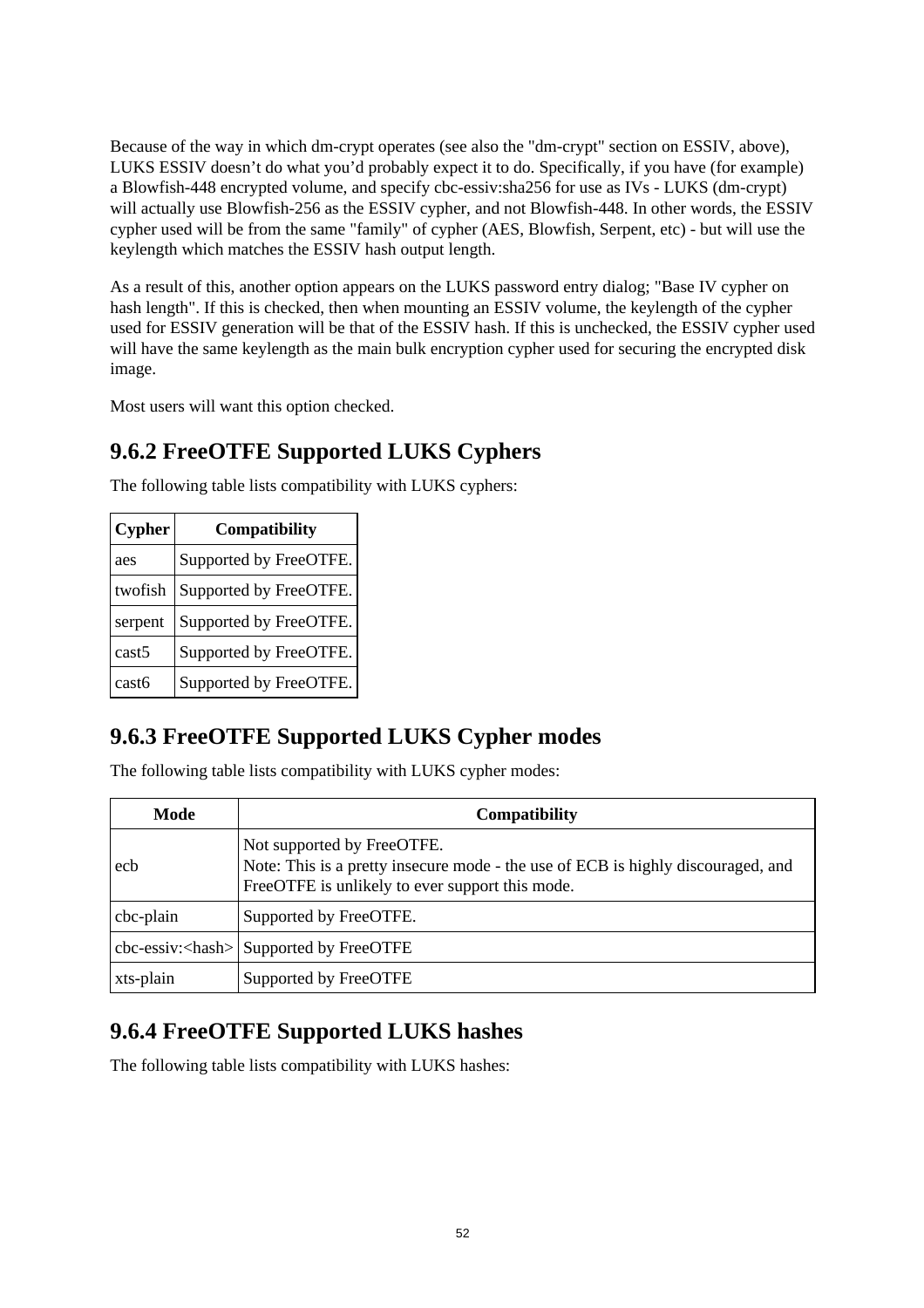| Hash      | Compatibility          |
|-----------|------------------------|
| sha1      | Supported by FreeOTFE. |
| sha256    | Supported by FreeOTFE. |
| sha512    | Supported by FreeOTFE. |
| ripemd160 | Supported by FreeOTFE. |

# **9.7 Additional Notes on Linux Volumes**

Linux volumes should be formatted as FAT/FAT32/NTFS in order for them to be recognised by MS Windows. Although it should be possible for MS Windows can to understand other filesystems (e.g. ext2/ext3/riserFS), this does require 3rd party filesystem drivers to be installed.

If you do wish to read an ext2/ext3 formatted volume from MS Windows, the filesystem drivers listed below are suggested. There may well be others, though at time of writing (23rd December 2005) these are the only ones that I have checked:

| Package                                        | URL                                                | <b>Description</b>                                                                         |
|------------------------------------------------|----------------------------------------------------|--------------------------------------------------------------------------------------------|
| Ext2 Installable<br>File System For<br>Windows | http://www.fs-driver.org/                          | Supports both read and write<br>operations with ext2/ext3.<br>Freeware, but closed source. |
| <b>EXT2 IFS for</b><br>Windows                 | http://uranus.it.swin.edu.au/~jn/linux/ext2ifs.htm | Supports ext2, readonly. Open<br>source.                                                   |

Further information on Linux volumes may be obtained from:

|             | Cryptoloop Cryptoloop HOWTO        |
|-------------|------------------------------------|
| $loop-AES$  | loop-AES README                    |
| dm-crypt    | dm-crypt WWW site<br>dm-crypt Wiki |
| <b>LUKS</b> | LUKS - Linux Unified Key Setup     |

Note that for many of the controls on FreeOTFE's Linux mount volume dialog, the equivalent Cryptoloop ("losetup") parameter for that control is displayed in brackets.

# **9.8 Examples: Cryptoloop**

This section gives a series of examples of how to create Linux Cryptoloop (losetup) volumes, and then mount them using FreeOTFE.

These examples have been tested using SuSE 9.2; though they should work for all compatible Linux distributions.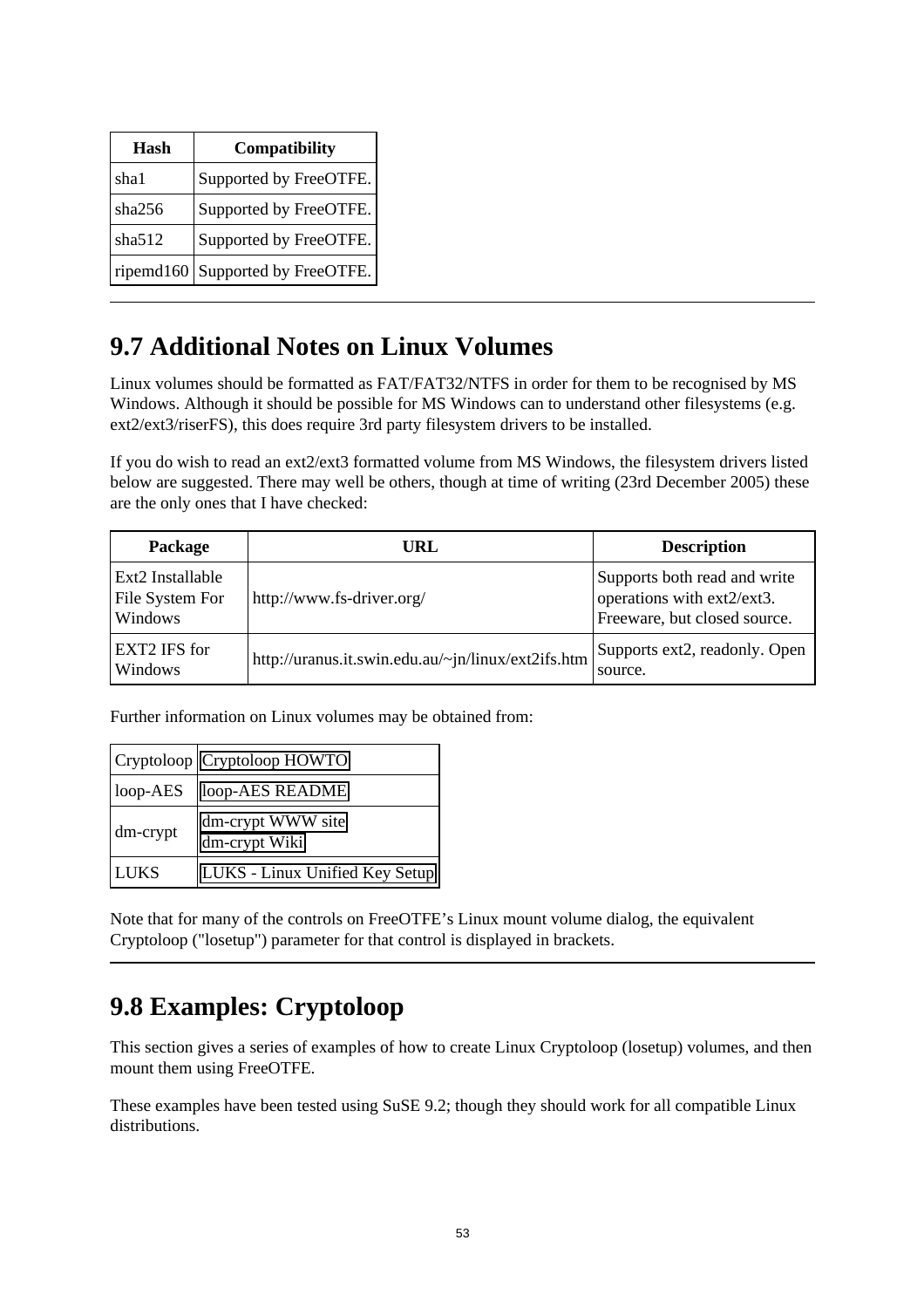## **9.8.1 Initial Setup**

To begin using Cryptoloop under Linux, ensure that the various kernel modules are installed:

```
modprobe cryptoloop
modprobe deflate
modprobe zlib_deflate
modprobe twofish
modprobe serpent
modprobe aes_i586
modprobe blowfish
modprobe des
modprobe sha256
modprobe sha512
modprobe crypto_null
modprobe md4
modprobe md5
modprobe arc4
modprobe khazad
modprobe anubis
```
Typing "lsmod" will show you which modules are currently installed. The examples shown below may then be followed to create and use various volume files.

### **9.8.2 Defaults**

If not overridden by the user, Cryptoloop defaults to no encryption. If the user specifies that they do want encryption (i.e. passes "losetup" a "-e" parameter), Cryptoloop defaults to the following:

| <b>Cypher:</b>                     | As specified by the user (no encryption takes place if no cypher is specified)                                                                                                                                  |                       |                |  |
|------------------------------------|-----------------------------------------------------------------------------------------------------------------------------------------------------------------------------------------------------------------|-----------------------|----------------|--|
| <b>Cypher keysize:</b>             | 128 bit                                                                                                                                                                                                         |                       |                |  |
|                                    | The hash used to process the user's key is dependant on the cypher's keysize:                                                                                                                                   |                       |                |  |
|                                    |                                                                                                                                                                                                                 | <b>Cypher keysize</b> | Hash           |  |
| <b>User key</b><br>processed with: |                                                                                                                                                                                                                 | 128 - 191 bits        | <b>SHA-256</b> |  |
|                                    |                                                                                                                                                                                                                 | 192 - 255 bits        | <b>SHA-384</b> |  |
|                                    |                                                                                                                                                                                                                 | $256+$ bits           | SHA-512        |  |
|                                    | "Hash with "A"s, if hash output is too short" option - this option should not be<br>selected; if the hash used outputs too few bits, its output is right-padded with 0x00<br>characters to the required length. |                       |                |  |
| IV generation:                     | 32 bit sector ID                                                                                                                                                                                                |                       |                |  |

### **9.8.3 Example #1: Volume Without Encryption**

This is the simplest form of Linux volume file, and the recommended starting point for checking that FreeOTFE is operating correctly.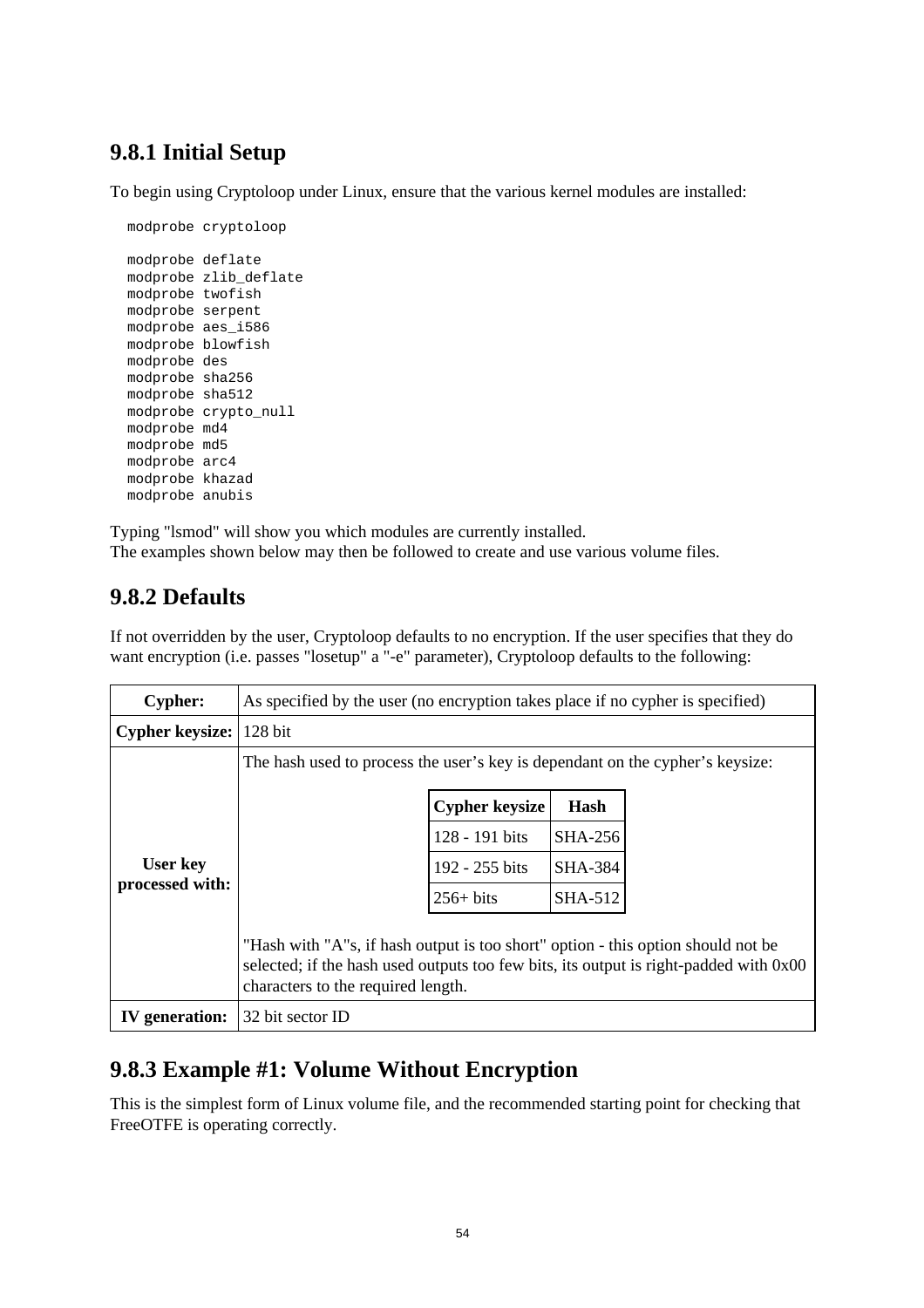Creating the volume file under Linux:

```
dd if=/dev/zero of=./vol_none bs=1k count=1024
losetup /dev/loop0 ./vol_none
mkdosfs /dev/loop0
mkdir ./test_mountpoint
mount /dev/loop0 ./test_mountpoint
echo "This is a text test file" > ./test mountpoint/SHORT TEXT.txt
umount /dev/loop0
losetup -d /dev/loop0
rm -rf ./test_mountpoint
```
Mounting the volume under FreeOTFE:

- 1. Select "Linux | Mount..."
- 2. Select the volume file
- 3. "Key" tab:
	- Leave key blank
	- Leave GPG executable blank
	- Leave GPG keyfile blank
	- Leave seed blank
	- Select the "Null" hash
	- Leave iteration count at 0
- 4. "Encryption" tab:
	- Select the "Null" cypher
	- Select the "Null IV" IV generation method
	- The "Hash with "A"s, if hash output is too short" makes no difference
- 5. "File options" tab:
	- Leave offset at 0
	- Leave sizelimit at 0
- 6. "Mount options" tab:
	- Select any unused drive letter
	- Leave readonly unchecked
- 7. Click the "OK" button

#### **9.8.4 Example #2: Volume Encrypted Using XOR**

This is the second simplest form of Linux volume file, and is the simplest case to confirm that passwords are being accepted and used correctly.

```
dd if=/dev/zero of=./vol_xor bs=1k count=1024
losetup -e XOR /dev/loop0 ./vol_xor
# Enter password: password1234567890ABC
mkdosfs /dev/loop0
mkdir ./test_mountpoint
mount /dev/loop0 ./test_mountpoint
echo "This is a text test file" > ./test_mountpoint/SHORT_TEXT.txt
umount /dev/loop0
losetup -d /dev/loop0
rm -rf ./test_mountpoint
```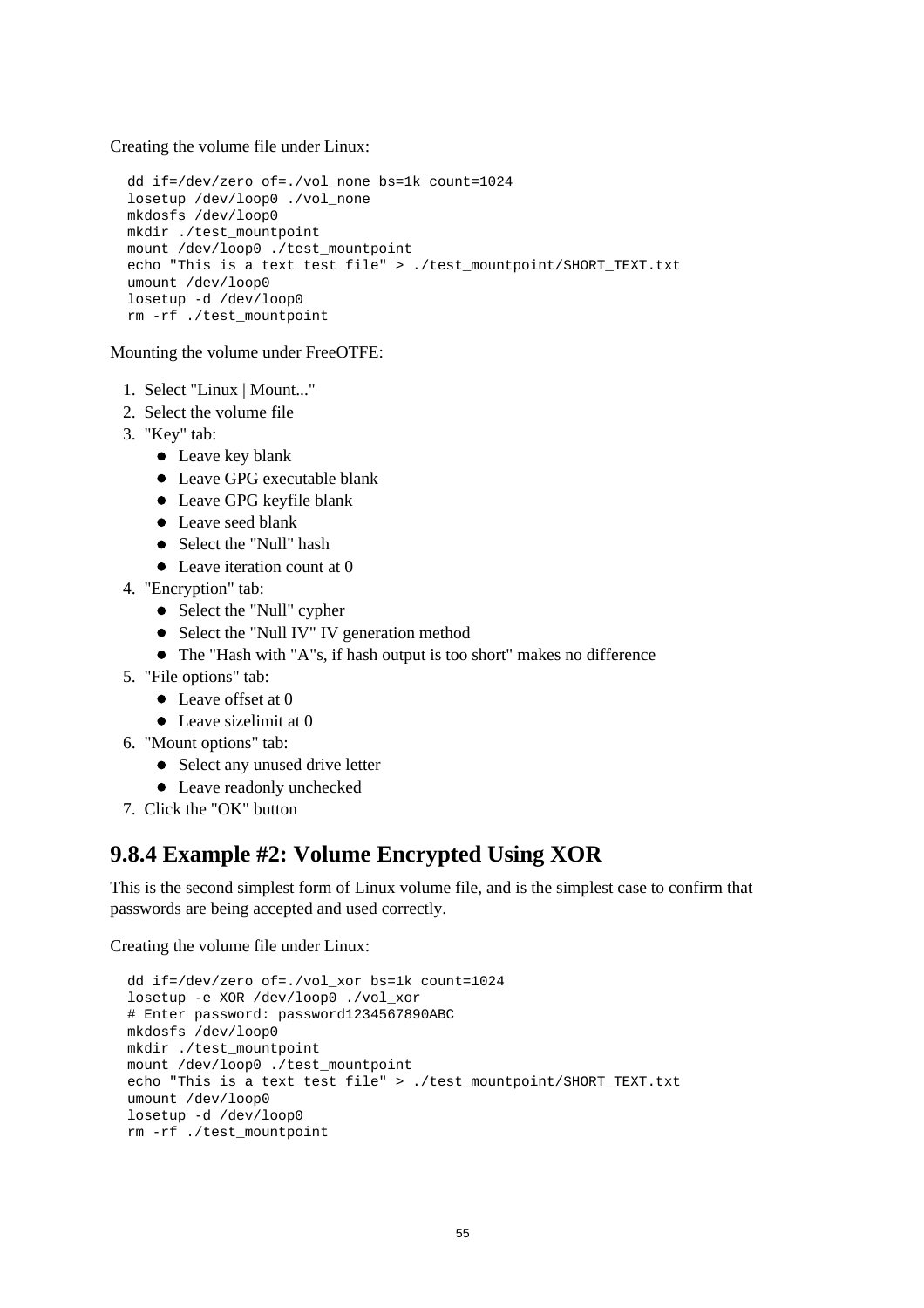- 1. Select "Linux | Mount..."
- 2. Select the volume file
- 3. "Key" tab:
	- Enter "password1234567890ABC" as the key
	- Leave GPG executable blank
	- Leave GPG keyfile blank
	- Leave seed blank
	- Select the "Null" hash
	- Leave iteration count at 0
- 4. "Encryption" tab:
	- Select the "XOR" cypher
	- Select the "Null IV" IV generation method
	- The "Hash with "A"s, if hash output is too short" makes no difference.
- 5. "File options" tab:
	- Leave offset at 0
	- $\bullet$  Leave sizelimit at 0
- 6. "Mount options" tab:
	- Select any unused drive letter
	- Leave readonly unchecked
- 7. Click the "OK" button

#### **9.8.5 Example #3: Volume Encrypted Using 128 bit AES**

This example demonstrates use of a Linux AES128 volume.

Creating the volume file under Linux:

```
dd if=/dev/zero of=./vol_aes128 bs=1k count=1024
losetup -e AES128 /dev/loop0 ./vol_aes128
# Enter password: password1234567890ABC
mkdosfs /dev/loop0
mkdir ./test_mountpoint
mount /dev/loop0 ./test_mountpoint
echo "This is a text test file" > ./test_mountpoint/SHORT_TEXT.txt
umount /dev/loop0
losetup -d /dev/loop0
rm -rf ./test_mountpoint
```
- 1. Select "Linux | Mount..."
- 2. Select the volume file
- 3. "Key" tab:
	- Enter "password1234567890ABC" as the key
	- Leave GPG executable blank
	- Leave GPG keyfile blank
	- Leave seed blank
	- $\bullet$  Select the "SHA-256 (256/512)" hash
	- Make sure that the "Hash with "A"s, if hash output is too short" is not checked.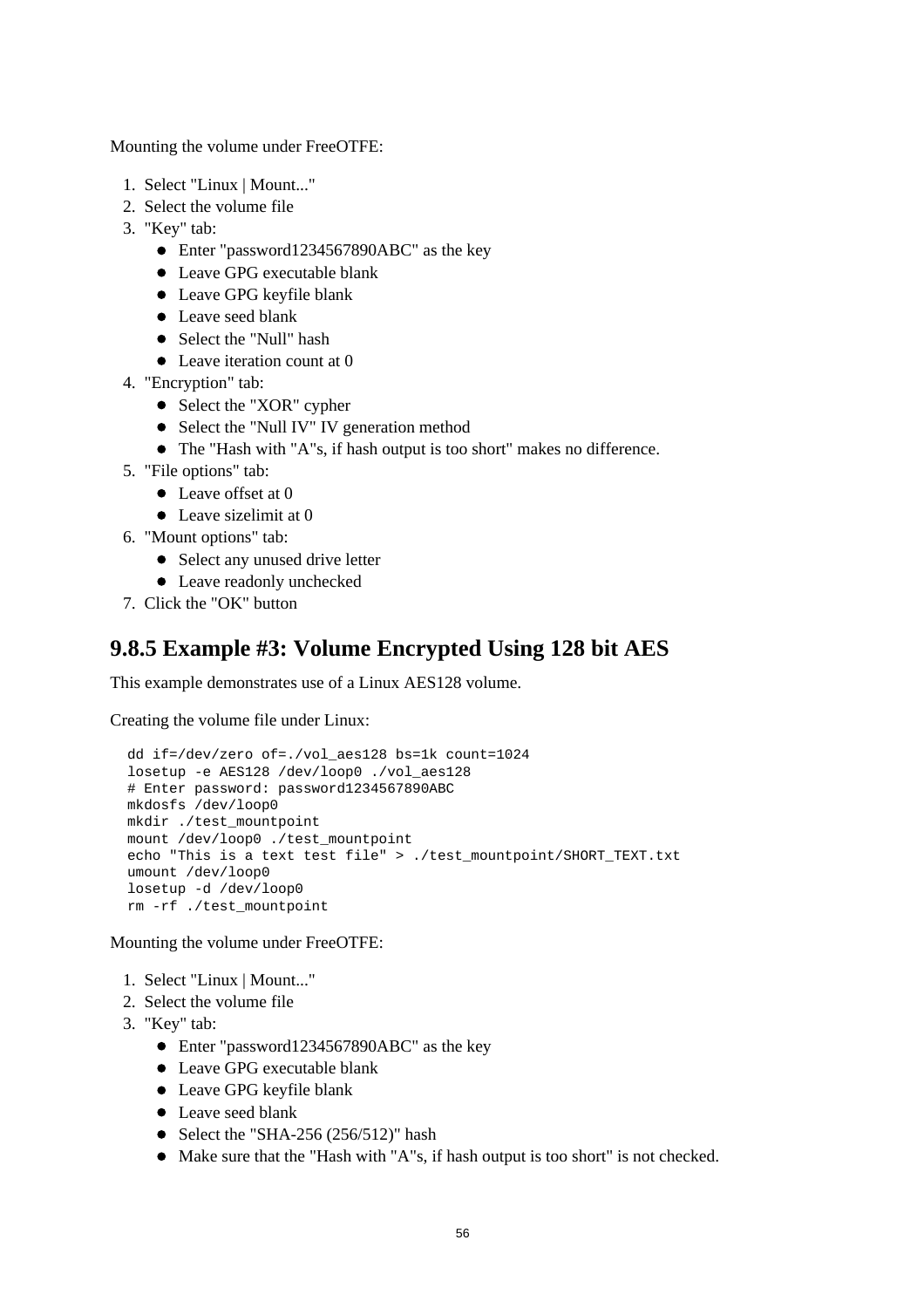- Leave iteration count at 0
- 4. "Encryption" tab:
	- Select the "AES (CBC; 128/128)" cypher
	- Select the "32 bits sector IV" IV generation method
	- Set "Sector zero location" to "Start of host file"
- 5. "File options" tab:
	- Leave offset at 0
	- Leave sizelimit at 0
- 6. "Mount options" tab:
	- Select any unused drive letter
	- Leave readonly unchecked
- 7. Click the "OK" button

#### **9.8.6 Example #4: Volume Encrypted Using 256 bit AES**

This example demonstrates use of a Linux AES256 volume.

Creating the volume file under Linux:

```
dd if=/dev/zero of=./vol_aes256 bs=1k count=1024
losetup -e AES256 /dev/loop0 ./vol_aes256
# Enter password: password1234567890ABC
mkdosfs /dev/loop0
mkdir ./test_mountpoint
mount /dev/loop0 ./test_mountpoint
echo "This is a text test file" > ./test_mountpoint/SHORT_TEXT.txt
umount /dev/loop0
losetup -d /dev/loop0
rm -rf ./test_mountpoint
```
- 1. Select "Linux | Mount..."
- 2. Select the volume file
- 3. "Key" tab:
	- Enter "password1234567890ABC" as the key
	- Leave GPG executable blank
	- Leave GPG keyfile blank
	- Leave seed blank
	- $\bullet$  Select the "SHA-512 (512/1024)" hash
	- Make sure that the "Hash with "A"s, if hash output is too short" is not checked.
	- Leave iteration count at 0
- 4. "Encryption" tab:
	- Select the "AES (CBC; 256/128)" cypher
	- Select the "32 bits sector IV" IV generation method
	- Set "Sector zero location" to "Start of host file"
- 5. "File options" tab:
	- Leave offset at 0
	- Leave sizelimit at 0
- 6. "Mount options" tab:
	- Select any unused drive letter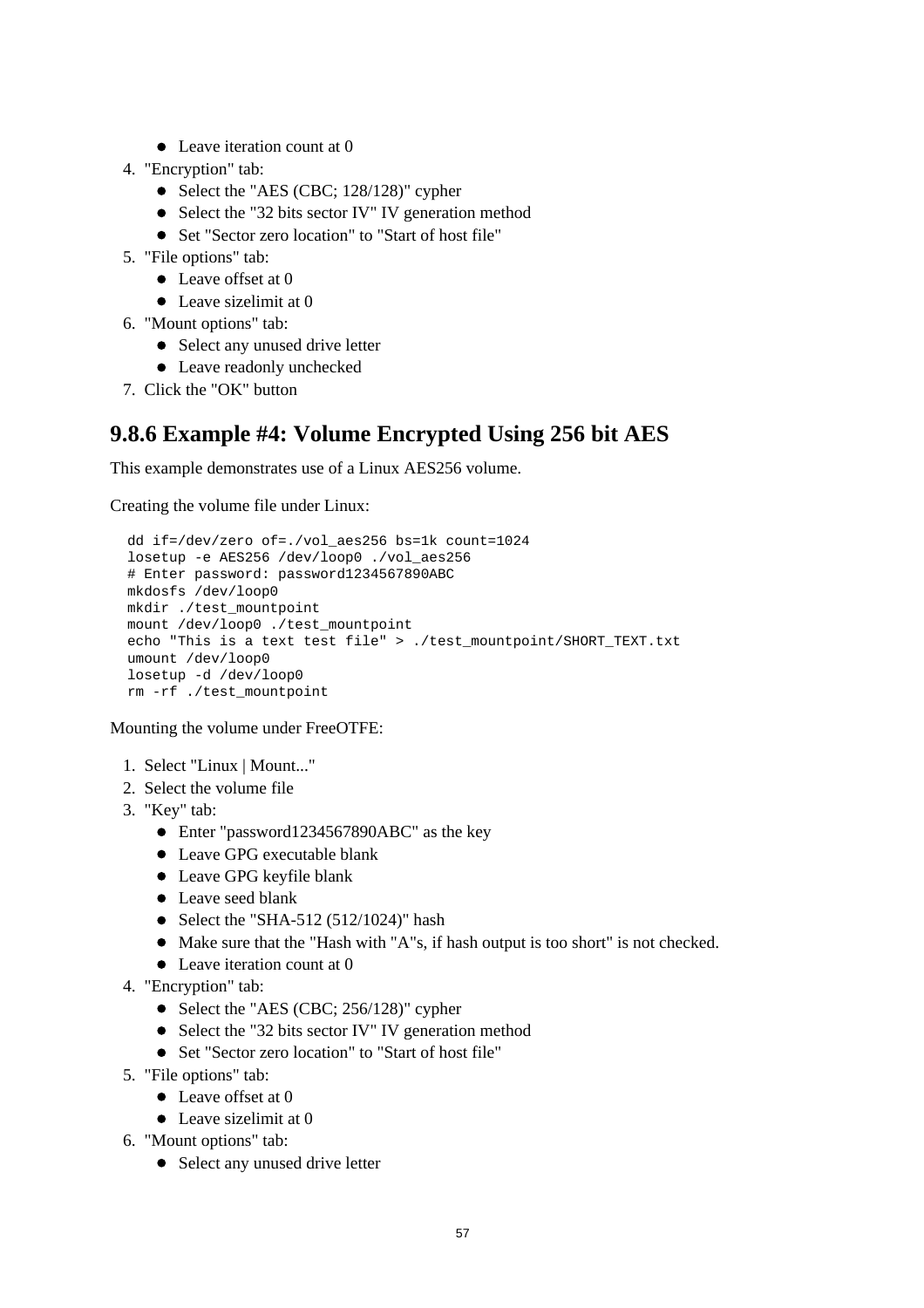- Leave readonly unchecked
- 7. Click the "OK" button

### **9.8.7 Example #5: Volume Encrypted Using 256 bit AES and rmd160 Hash**

This example demonstrates use of a Linux AES256 volume using the rmd160 hash to process the user's password instead of the default SHA hash.

WARNING: Note that this example uses the "rmd160" and not "ripemd160" hash.

Creating the volume file under Linux:

```
dd if=/dev/zero of=./vol_aes256_rmd160 bs=1k count=1024
losetup -e AES256 -H rmd160 /dev/loop0 ./vol_aes256_rmd160
# Enter password: password1234567890ABC
mkdosfs /dev/loop0
mkdir ./test_mountpoint
mount /dev/loop0 ./test_mountpoint
echo "This is a text test file" > ./test_mountpoint/SHORT_TEXT.txt
cp TEST_FILE_1.dat ./test_mountpoint
cp TEST_FILE_2.dat ./test_mountpoint
cp TEST_FILE_3.dat ./test_mountpoint
umount /dev/loop0
losetup -d /dev/loop0
rm -rf ./test_mountpoint
```
- 1. Select "Linux | Mount..."
- 2. Select the volume file
- 3. "Key" tab:
	- Enter "password1234567890ABC" as the key
	- Leave GPG executable blank
	- Leave GPG keyfile blank
	- Leave seed blank
	- Select the "RIPEMD-160 (Linux; Twice, with A)" hash
	- Make sure that the "Hash with "A"s, if hash output is too short" is not checked.
	- Leave iteration count at 0
- 4. "Encryption" tab:
	- Select the "AES (CBC; 256/128)" cypher
	- Select the "32 bits sector IV" IV generation method
	- Set "Sector zero location" to "Start of host file"
- 5. "File options" tab:
	- $\bullet$  Leave offset at 0
	- Leave sizelimit at 0
- 6. "Mount options" tab:
	- Select any unused drive letter
	- Leave readonly unchecked
- 7. Click the "OK" button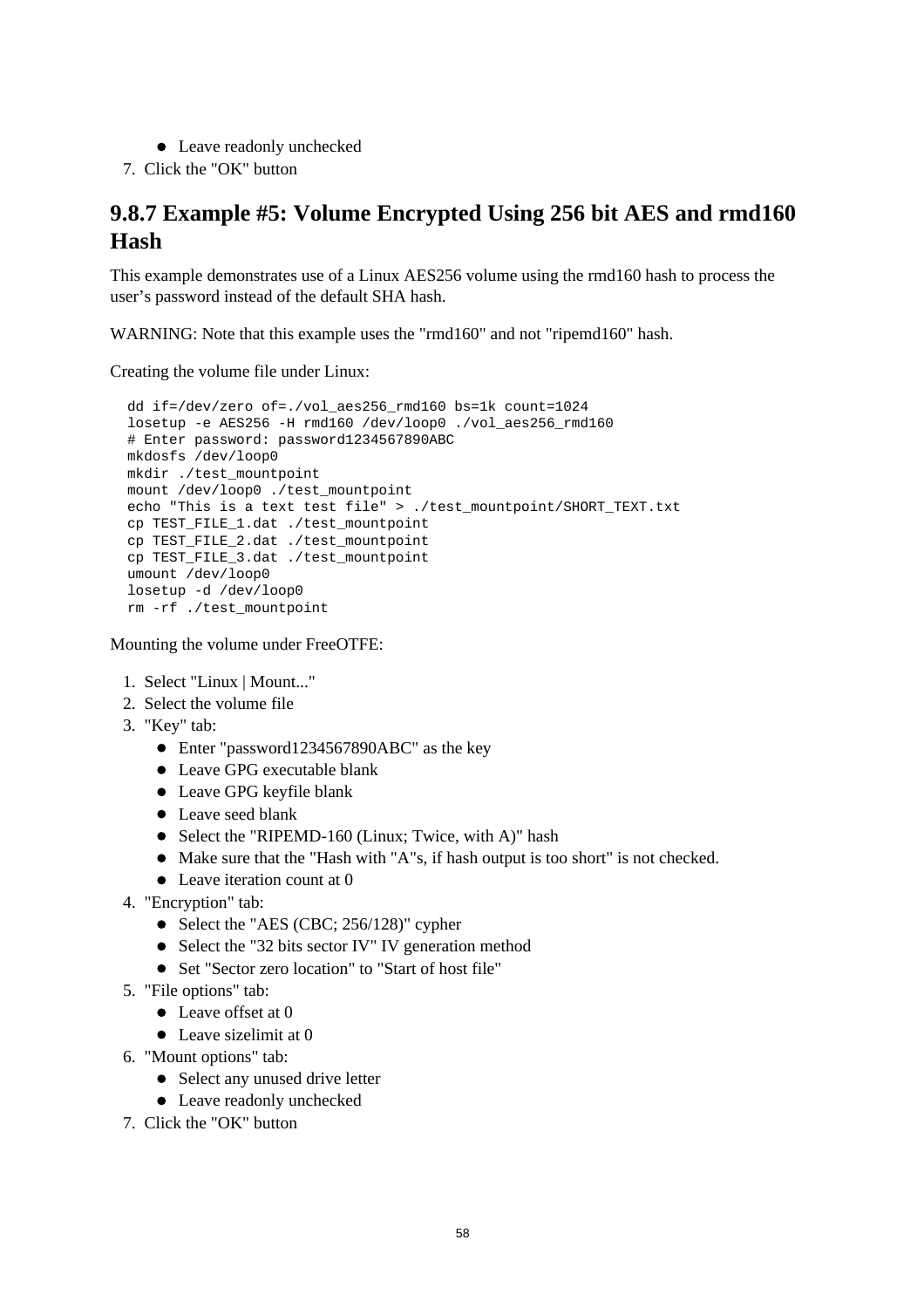### **9.8.8 Example #6: Volume Encrypted Using 256 bit AES and Seed Value**

This example demonstrates use of a Linux AES256 volume with seeding. The seed used here is the string "seedvalue"

Creating the volume file under Linux:

```
dd if=/dev/zero of=./vol_aes256_seeded bs=1k count=1024
losetup -e AES256 -S seedvalue /dev/loop0 ./vol_aes256_seeded
# Enter password: password1234567890ABC
losetup -a
mkdosfs /dev/loop0
mkdir ./test_mountpoint
mount /dev/loop0 ./test_mountpoint
echo "This is a text test file" > ./test_mountpoint/SHORT_TEXT.txt
cp TEST_FILE_1.dat ./test_mountpoint
cp TEST_FILE_2.dat ./test_mountpoint
cp TEST_FILE_3.dat ./test_mountpoint
umount /dev/loop0
losetup -d /dev/loop0
rm -rf ./test_mountpoint
```
- 1. Select "Linux | Mount..."
- 2. Select the volume file
- 3. "Key" tab:
	- Enter "password1234567890ABC" as the key
	- Leave GPG executable blank
	- Leave GPG keyfile blank
	- Change the seed to "seedvalue"
	- $\bullet$  Select the "SHA-512 (512/1024)" hash
	- Make sure that the "Hash with "A"s, if hash output is too short" is not checked.
	- Leave iteration count at 0
- 4. "Encryption" tab:
	- Select the "AES (CBC; 256/128)" cypher
	- Select the "32 bits sector IV" IV generation method
	- Set "Sector zero location" to "Start of host file"
- 5. "File options" tab:
	- Leave offset at 0
	- Leave sizelimit at 0
- 6. "Mount options" tab:
	- Select any unused drive letter
	- Leave readonly unchecked
- 7. Click the "OK" button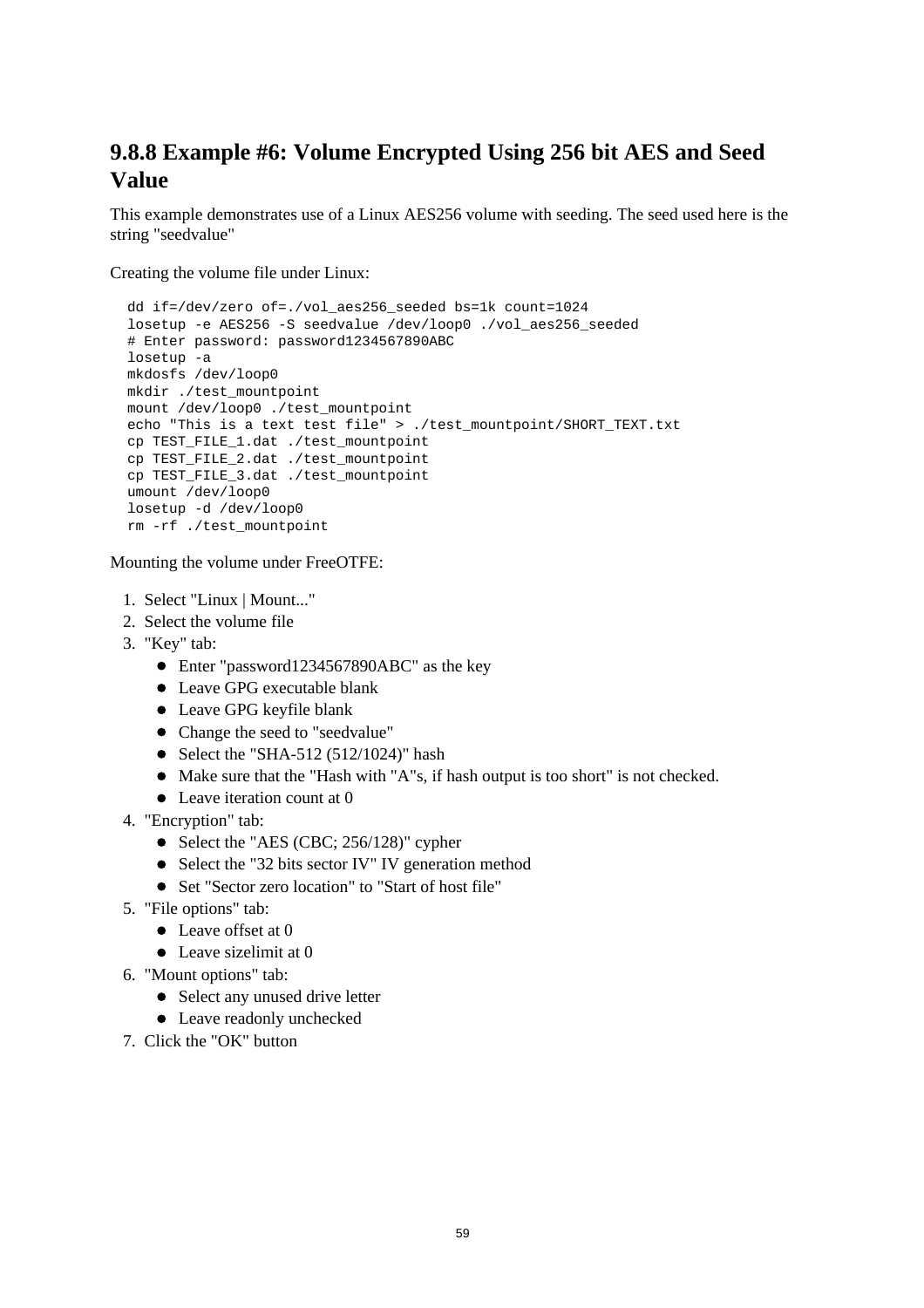### **9.8.9 Example #7: Volume Encrypted Using 256 bit AES and Offset**

This example demonstrates use of a Linux AES256 volume, with the encrypted volume beginning at an offset of 2560 bytes into the volume file.

Creating the volume file under Linux:

dd if=/dev/zero of=./vol\_aes256\_2560 bs=1k count=1024 losetup -e AES256 -o 2560 /dev/loop0 ./vol\_aes256\_2560 # Enter password: password1234567890ABC mkdosfs /dev/loop0 mkdir ./test\_mountpoint mount /dev/loop0 ./test\_mountpoint echo "This is a text test file" > ./test\_mountpoint/SHORT\_TEXT.txt umount /dev/loop0 losetup -d /dev/loop0 rm -rf ./test\_mountpoint

Mounting the volume under FreeOTFE:

- 1. Select "Linux | Mount..."
- 2. Select the volume file
- 3. "Key" tab:
	- Enter "password1234567890ABC" as the key
	- Leave GPG executable blank
	- Leave GPG keyfile blank
	- Leave seed blank
	- $\bullet$  Select the "SHA-512 (512/1024)" hash
	- Make sure that the "Hash with "A"s, if hash output is too short" is not checked.
	- Leave iteration count at 0
- 4. "Encryption" tab:
	- Select the "AES (CBC; 256/128)" cypher
	- Select the "32 bits sector IV" IV generation method
	- Set "Sector zero location" to "Start of host file"
- 5. "File options" tab:
	- Change offset to 2560 bytes
	- Leave sizelimit at 0
- 6. "Mount options" tab:
	- Select any unused drive letter
	- Leave readonly unchecked
- 7. Click the "OK" button

#### **9.8.10 Example #8: Volume Encrypted Using 256 bit Twofish**

This example demonstrates use of a Linux Twofish 256 bit volume.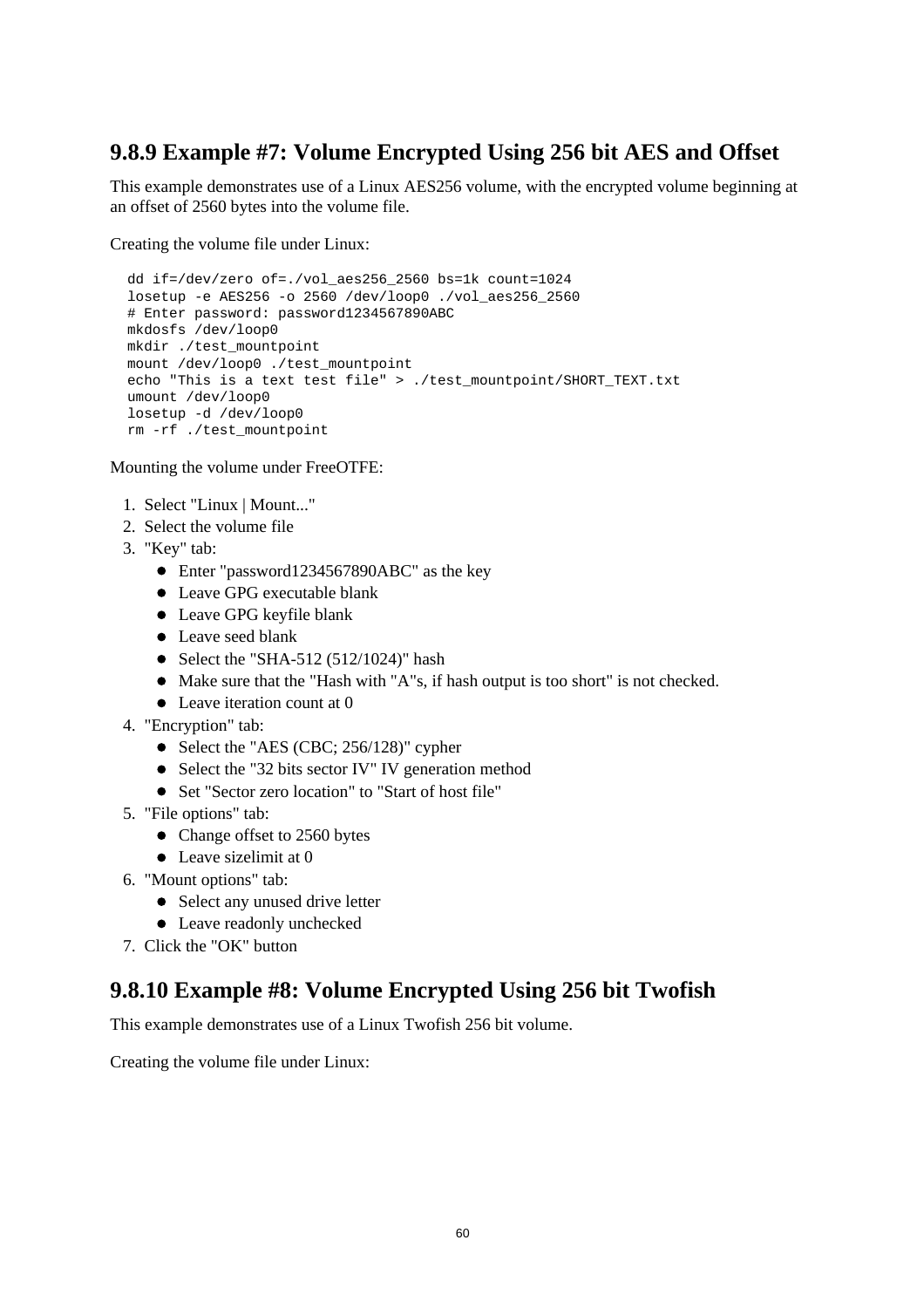```
dd if=/dev/zero of=./vol_twofish256 bs=1k count=1024
losetup -e twofish256 /dev/loop0 ./vol_twofish256
# Enter password: password1234567890ABC
losetup -a
mkdosfs /dev/loop0
mkdir ./test_mountpoint
mount /dev/loop0 ./test_mountpoint
echo "This is a text test file" > ./test_mountpoint/SHORT_TEXT.txt
umount /dev/loop0
losetup -d /dev/loop0
rm -rf ./test_mountpoint
```
- 1. Select "Linux | Mount..."
- 2. Select the volume file
- 3. "Key" tab:
	- Enter "password1234567890ABC" as the key
	- Leave GPG executable blank
	- Leave GPG keyfile blank
	- Leave seed blank
	- $\bullet$  Select the "SHA-512 (512/1024)" hash
	- Make sure that the "Hash with "A"s, if hash output is too short" is not checked.
	- Leave iteration count at 0
- 4. "Encryption" tab:
	- Select the "Twofish (CBC; 256/128)" cypher
	- Select the "32 bits sector IV" IV generation method
	- Set "Sector zero location" to "Start of host file"
- 5. "File options" tab:
	- Leave offset at 0
	- Leave sizelimit at 0
- 6. "Mount options" tab:
	- Select any unused drive letter
	- Leave readonly unchecked
- 7. Click the "OK" button

## **9.9 Examples: dm-crypt**

This section gives a series of examples of how to create Linux dm-crypt volumes, and then mount them using FreeOTFE.

These examples have been tested using Fedora Core 3, with a v2.6.11.7 kernel installed; though they should work for all compatible Linux distributions.

#### **9.9.1 Initial Setup**

To begin using dm-crypt under Linux, ensure that the various kernel modules are installed: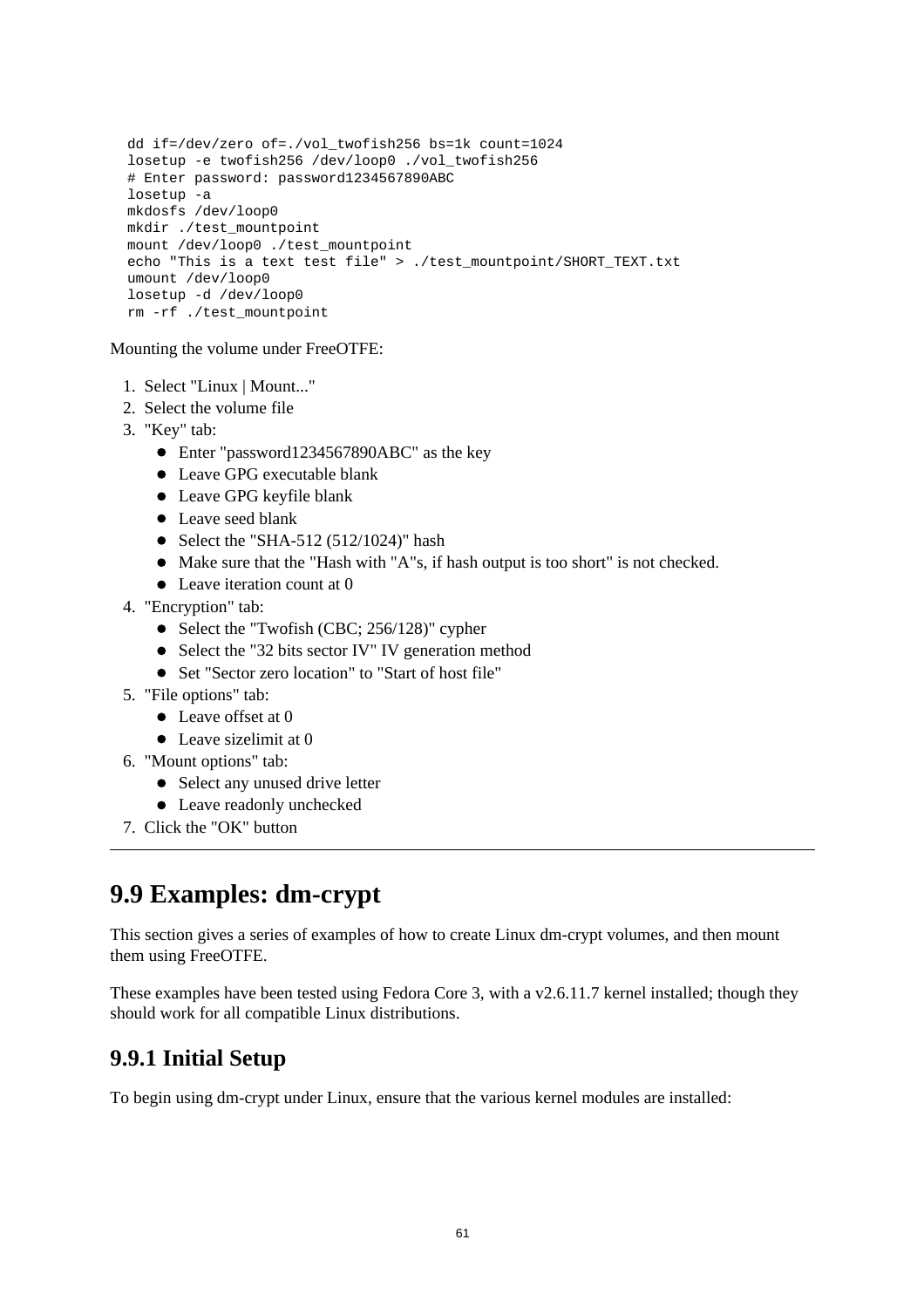```
modprobe cryptoloop
modprobe deflate
modprobe zlib_deflate
modprobe twofish
modprobe serpent
modprobe aes_i586
modprobe blowfish
modprobe des
modprobe sha256
modprobe sha512
modprobe crypto_null
modprobe md5
modprobe md4
modprobe cast5
modprobe cast6
modprobe arc4
modprobe khazad
modprobe anubis
modprobe dm_mod (this should give you dm_snapshot, dm_zero and dm_mirror?)
modprobe dm_crypt
```
At this point, typing "dmsetup targets" should give you something along the lines of:

| crypt   | v1.0.0 |
|---------|--------|
| striped | v1.0.1 |
| linear  | v1.0.1 |
| error   | v1.0.1 |

Typing "lsmod" will show you which modules are currently installed.

#### **9.9.2 Defaults**

If not overridden by the user, dm-crypt defaults to encrypting with:

| <b>Cypher:</b>           | <b>AES</b>                                                      |
|--------------------------|-----------------------------------------------------------------|
| <b>Cypher keysize:</b>   | 256 bit                                                         |
| User key processed with: | RIPEMD-160 (not "RIPEMD-160 (Linux; Twice, with A)").           |
|                          | "Hash with "A"s, if hash output is too short" option - selected |
| <b>IV</b> generation:    | 32 bit sector ID                                                |

#### **9.9.3 Example #1: Volume Encrypted Using dm-crypt's Default Encryption**

This example demonstrates use of a dm-crypt volume using the dm-crypt's default encryption system: AES128 with the user's password hashed with RIPEMD160, using the 32 bit sector IDs as encryption IVs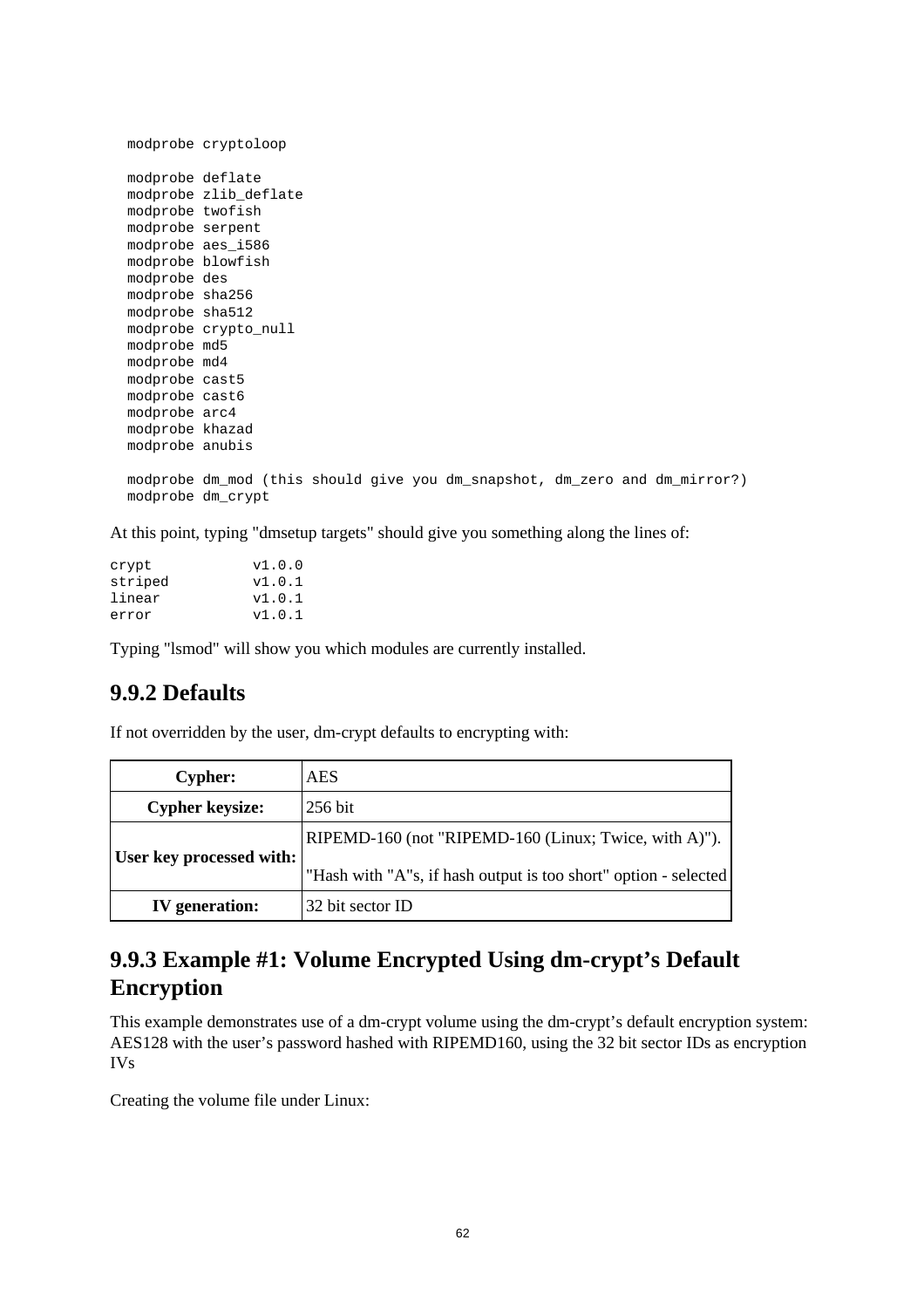```
dd if=/dev/zero of=./volumes/vol_default.vol bs=1K count=100
losetup /dev/loop0 ./volumes/vol_default.vol
echo password1234567890ABC | cryptsetup create myMapper /dev/loop0
dmsetup ls
dmsetup table
dmsetup status
losetup /dev/loop1 /dev/mapper/myMapper 
mkdosfs /dev/loop1
mkdir ./test_mountpoint
mount /dev/loop1 ./test_mountpoint
cp./test_files/SHORT_TEXT.txt ./test_mountpoint
cp ./test_files/BINARY_ZEROS.dat ./test_mountpoint
cp ./test_files/BINARY_ABC_RPTD.dat ./test_mountpoint
cp ./test_files/BINARY_00_FF_RPTD.dat ./test_mountpoint
umount ./test_mountpoint
losetup -d /dev/loop1
cryptsetup remove myMapper
losetup -d /dev/loop0
rm -rf ./test_mountpoint
```
- 1. Select "Linux | Mount..."
- 2. Select the volume file
- 3. "Key" tab:
	- Enter "password1234567890ABC" as the key
	- Leave GPG executable blank
	- Leave GPG keyfile blank
	- Leave seed blank
	- Select the "RIPEMD-160  $(160/512)$ " hash
	- Ensure "Hash with "A"s, if hash output is too short" is checked.
	- Leave iteration count at 0
- 4. "Encryption" tab:
	- Select the "AES (CBC; 256/128)" cypher
	- Select "32 bit sector ID" as the IV generation method
	- Set "Sector zero location" to "Start of encrypted data"
- 5. "File options" tab:
	- Leave offset at 0
	- Leave sizelimit at 0
- 6. "Mount options" tab:
	- Select any unused drive letter
	- Leave readonly unchecked
- 7. Click the "OK" button

#### **9.9.4 Example #2: Volume Encrypted Using 128 bit AES**

This example demonstrates use of a dm-crypt AES128 volume.

```
dd if=/dev/zero of=./volumes/vol_aes128.vol bs=1K count=100
losetup /dev/loop0 ./volumes/vol_aes128.vol
echo password1234567890ABC | cryptsetup -c aes -s 128 create myMapper /dev/loop0
dmsetup ls
```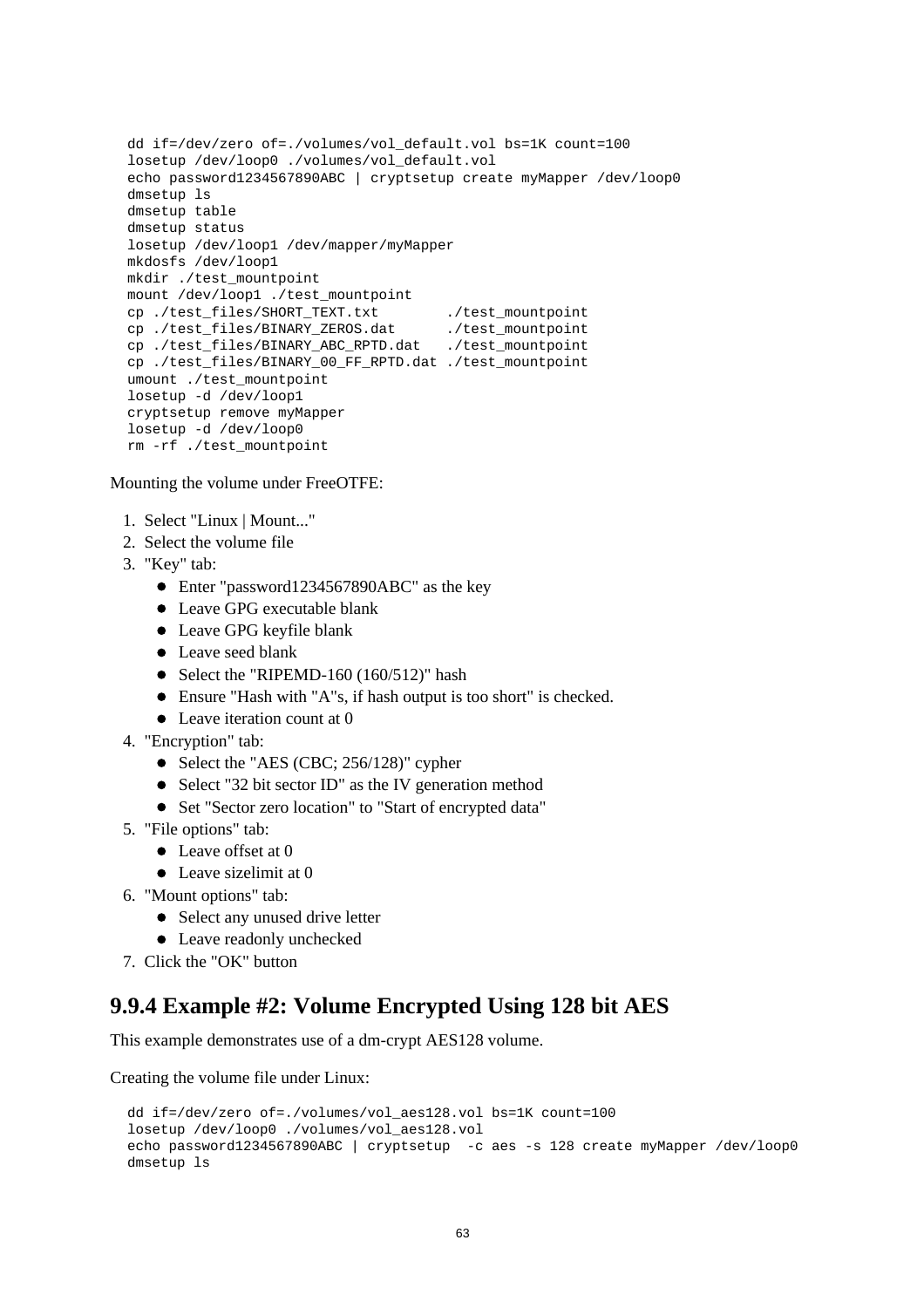```
dmsetup table
dmsetup status
losetup /dev/loop1 /dev/mapper/myMapper 
mkdosfs /dev/loop1
mkdir ./test_mountpoint
mount /dev/loop1 ./test_mountpoint
cp./test_files/SHORT_TEXT.txt ./test_mountpoint
cp ./test_files/BINARY_ZEROS.dat ./test_mountpoint
cp ./test_files/BINARY_ZEROS.dat ./test_mountpoint<br>cp ./test_files/BINARY_ABC_RPTD.dat ./test_mountpoint
cp ./test_files/BINARY_00_FF_RPTD.dat ./test_mountpoint
umount ./test mountpoint
losetup -d /dev/loop1
cryptsetup remove myMapper
losetup -d /dev/loop0
rm -rf ./test_mountpoint
```
- 1. Select "Linux | Mount..."
- 2. Select the volume file
- 3. "Key" tab:
	- Enter "password1234567890ABC" as the key
	- Leave GPG executable blank
	- Leave GPG keyfile blank
	- Leave seed blank
	- Select the "RIPEMD-160  $(160/512)$ " hash.
	- Ensure "Hash with "A"s, if hash output is too short" is checked.
	- Leave iteration count at 0
- 4. "Encryption" tab:
	- Select the "AES (CBC; 128/128)" cypher
	- Select "32 bit sector ID" as the IV generation method
	- Set "Sector zero location" to "Start of encrypted data"
- 5. "File options" tab:
	- Leave offset at 0
	- $\bullet$  Leave sizelimit at 0
- 6. "Mount options" tab:
	- Select any unused drive letter
	- Leave readonly unchecked
- 7. Click the "OK" button

#### **9.9.5 Example #3: Volume Encrypted Using 256 bit AES, using SHA256 ESSIV**

This example demonstrates use of a dm-crypt AES256 volume using SHA-256 ESSIV sector IVs.

```
dd if=/dev/zero of=./volumes/vol_aes_essiv_sha256.vol bs=1K count=100
losetup /dev/loop0 ./volumes/vol_aes_essiv_sha256.vol
echo password1234567890ABC | cryptsetup -c aes-cbc-essiv:sha256 create myMapper /dev/loop0
dmsetup ls
dmsetup table
dmsetup status
losetup /dev/loop1 /dev/mapper/myMapper
```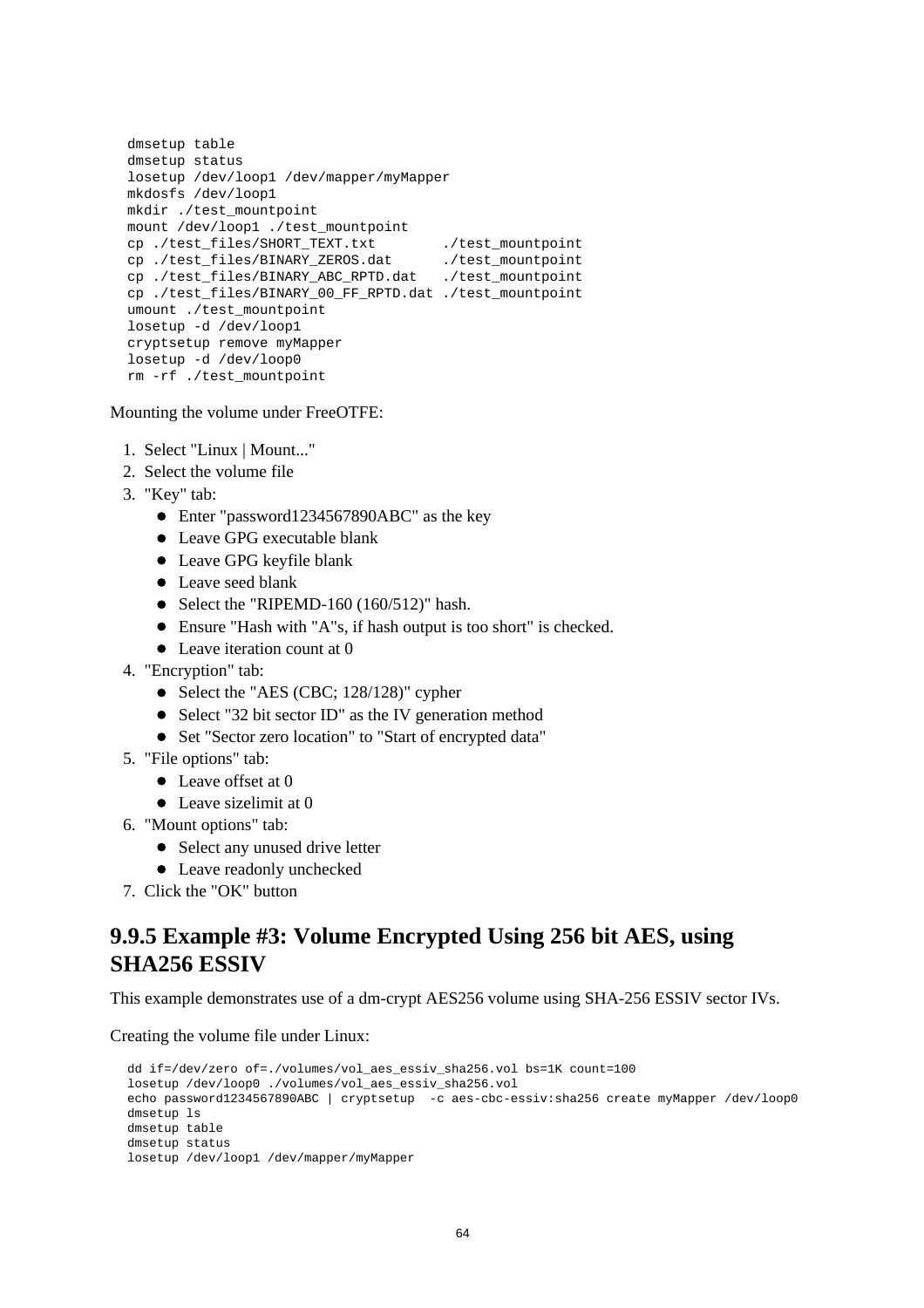```
mkdosfs /dev/loop1
mkdir ./test_mountpoint
mount /dev/loop1 ./test_mountpoint
cp ./test_files/SHORT_TEXT.txt ./test_mountpoint<br>cp ./test_files/BINARY_ZEROS.dat ./test_mountpoint
cp ./test_files/BINARY_ZEROS.dat ./test_mountpoint
cp ./test_files/BINARY_ABC_RPTD.dat ./test_mountpoint
cp ./test_files/BINARY_00_FF_RPTD.dat ./test_mountpoint
umount ./test_mountpoint
losetup -d /dev/loop1
cryptsetup remove myMapper
losetup -d /dev/loop0
rm -rf ./test_mountpoint
```
- 1. Select "Linux | Mount..."
- 2. Select the volume file
- 3. "Key" tab:
	- Enter "password1234567890ABC" as the key
	- Leave GPG executable blank
	- Leave GPG keyfile blank
	- Leave seed blank
	- Select the "RIPEMD-160  $(160/512)$ " hash
	- Ensure "Hash with "A"s, if hash output is too short" is checked.
	- Leave iteration count at 0
- 4. "Encryption" tab:
	- Select the "AES (CBC; 256/128)" cypher
	- Select "ESSIV" as the IV generation method
	- Set "Sector zero location" to "Start of encrypted data"
	- Select "SHA-256 (256/512)" as the IV hash
	- Select "AES (CBC;  $256/128$ )" as the IV cypher
- 5. "File options" tab:
	- Leave offset at 0
	- Leave sizelimit at 0
- 6. "Mount options" tab:
	- Select any unused drive letter
	- Leave readonly unchecked
- 7. Click the "OK" button

#### **9.9.6 Example #4: Volume Encrypted Using 448 bit Blowfish**

This example demonstrates use of a dm-crypt Blowfish 448 volume.

```
dd if=/dev/zero of=./volumes/vol_blowfish_448.vol bs=1K count=100
losetup /dev/loop0 ./volumes/vol_blowfish_448.vol
echo password1234567890ABC | cryptsetup -c blowfish -s 448 create myMapper /dev/loop0
dmsetup ls
dmsetup table
dmsetup status
losetup /dev/loop1 /dev/mapper/myMapper 
mkdosfs /dev/loop1
mkdir ./test_mountpoint
mount /dev/loop1 ./test_mountpoint
```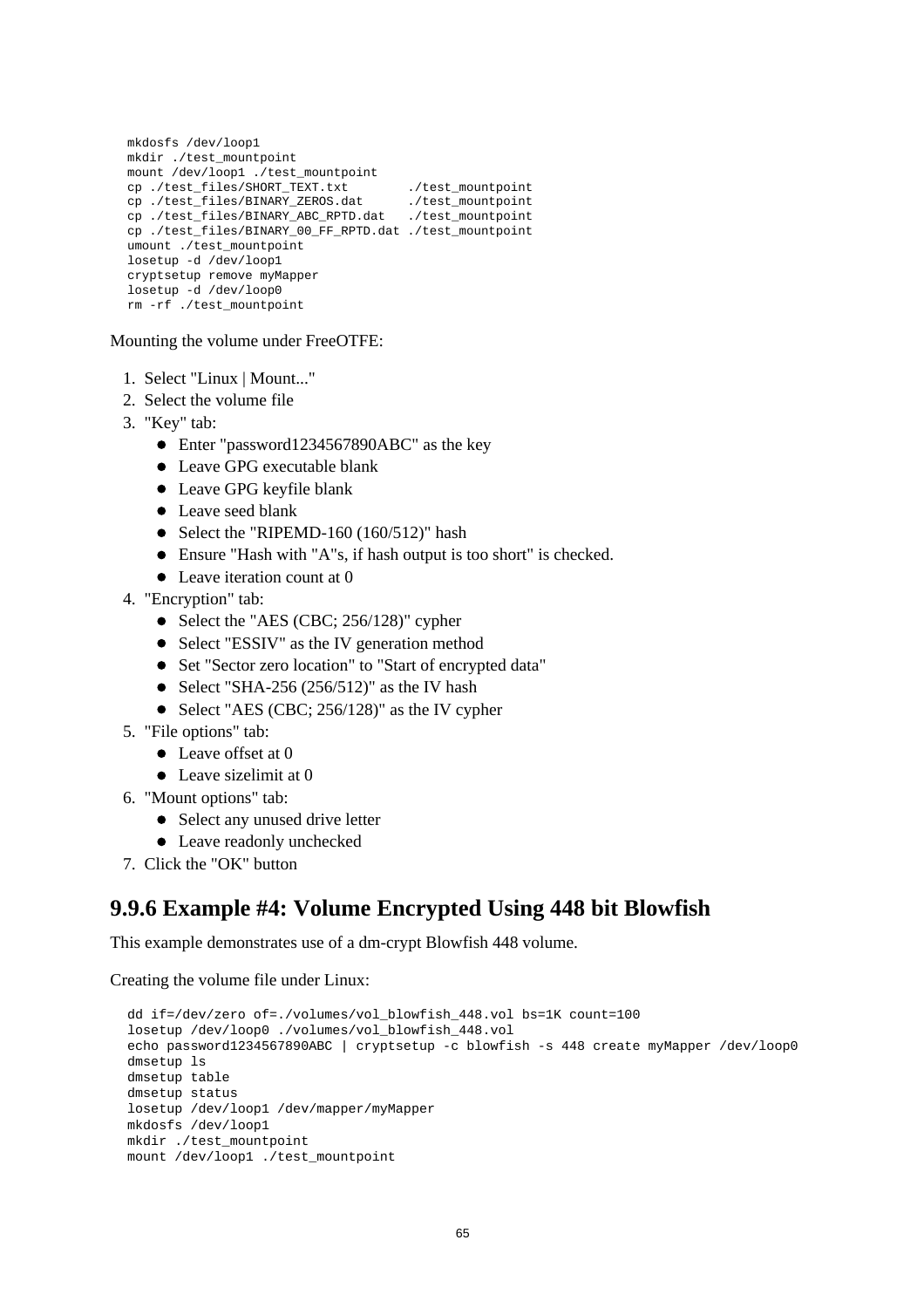```
cp./test_files/SHORT_TEXT.txt ./test_mountpoint
cp./test_files/BINARY_ZEROS.dat ./test_mountpoint
cp ./test_files/BINARY_ABC_RPTD.dat ./test_mountpoint
cp ./test_files/BINARY_00_FF_RPTD.dat ./test_mountpoint
umount ./test_mountpoint
losetup -d /dev/loop1
cryptsetup remove myMapper
losetup -d /dev/loop0
rm -rf ./test_mountpoint
```
- 1. Select "Linux | Mount..."
- 2. Select the volume file
- 3. "Key" tab:
	- Enter "password1234567890ABC" as the key
	- Leave GPG executable blank
	- Leave GPG keyfile blank
	- Leave seed blank
	- Select the "RIPEMD-160 (160/512)" hash
	- Ensure "Hash with "A"s, if hash output is too short" is checked.
	- Leave iteration count at 0
- 4. "Encryption" tab:
	- Select the "Blowfish (CBC;  $448/64$ )" cypher
	- Select "32 bit sector ID" as the IV generation method
	- Set "Sector zero location" to "Start of encrypted data"
- 5. "File options" tab:
	- Leave offset at 0
	- Leave sizelimit at 0
- 6. "Mount options" tab:
	- Select any unused drive letter
	- Leave readonly unchecked
- 7. Click the "OK" button

#### **9.9.7 Example #5: Volume Encrypted Using 256 bit Twofish and Offset**

This example demonstrates use of a dm-crypt Twofish 256 volume, with the encrypted volume beginning at an offset of 3 sectors  $(3 \times 512 = 1536$  bytes) into the volume file.

```
dd if=/dev/zero of=./volumes/vol_twofish_o3.vol bs=1K count=100
losetup /dev/loop0 ./volumes/vol_twofish_o3.vol
echo password1234567890ABC | cryptsetup -c twofish -o 3 create myMapper /dev/loop0
dmsetup ls
dmsetup table
dmsetup status
losetup /dev/loop1 /dev/mapper/myMapper 
mkdosfs /dev/loop1
mkdir ./test_mountpoint
mount /dev/loop1 ./test mountpoint
cp./test_files/SHORT_TEXT.txt ./test_mountpoint
cp./test_files/BINARY_ZEROS.dat ./test_mountpoint
cp ./test_files/BINARY_ABC_RPTD.dat ./test_mountpoint
cp ./test_files/BINARY_00_FF_RPTD.dat ./test_mountpoint
```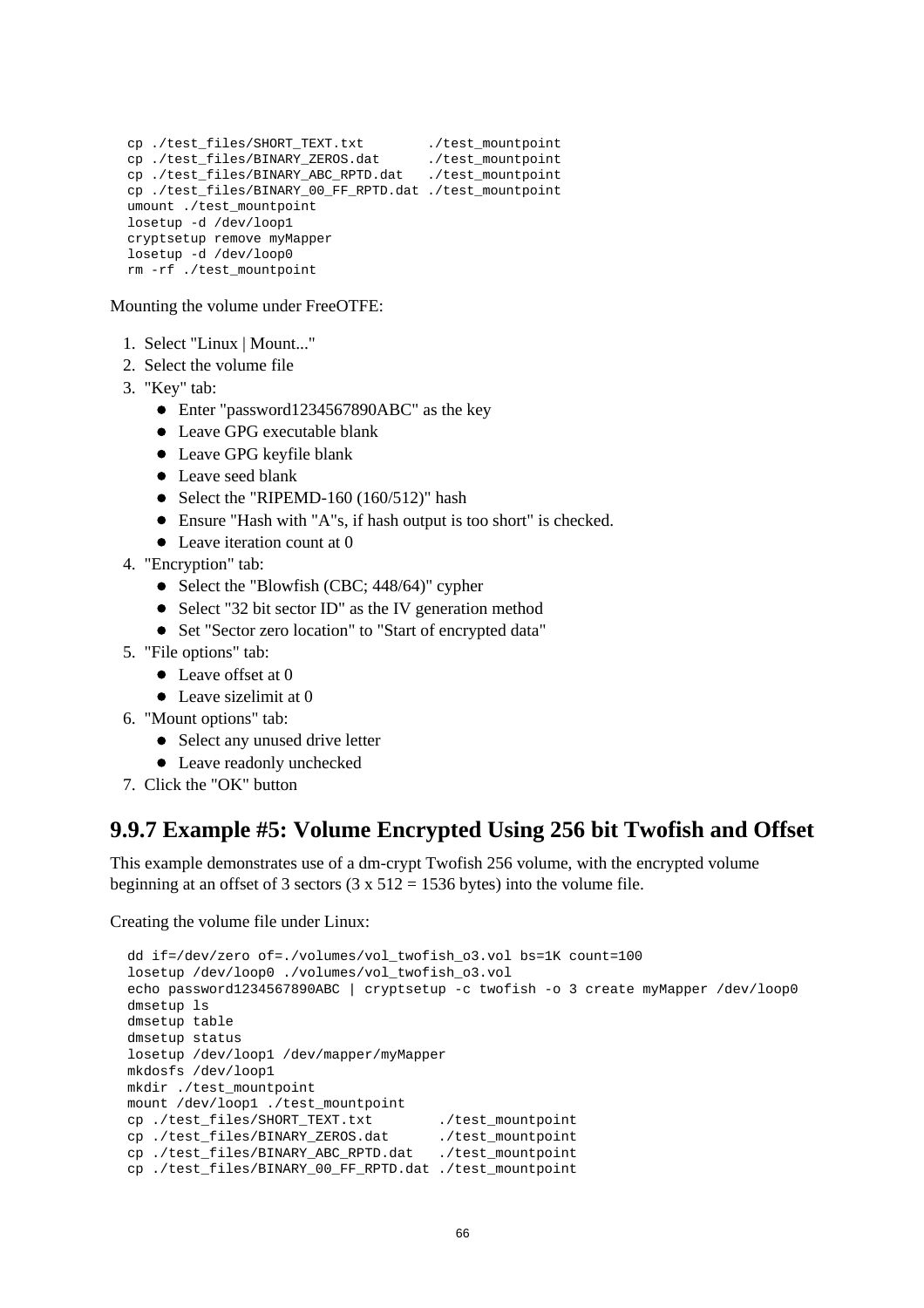```
umount ./test_mountpoint
losetup -d /dev/loop1
cryptsetup remove myMapper
losetup -d /dev/loop0
rm -rf ./test_mountpoint
```
- 1. Select "Linux | Mount..."
- 2. Select the volume file
- 3. "Key" tab:
	- Enter "password1234567890ABC" as the key
	- Leave GPG executable blank
	- Leave GPG keyfile blank
	- Leave seed blank
	- Select the "RIPEMD-160  $(160/512)$ " hash
	- Ensure "Hash with "A"s, if hash output is too short" is checked.
	- Leave iteration count at 0
- 4. "Encryption" tab:
	- Select the "Twofish (CBC; 256/128)" cypher
	- Select "32 bit sector ID" as the IV generation method
	- Set "Sector zero location" to "Start of encrypted data"
- 5. "File options" tab:
	- Set offset to 1536 bytes (i.e. 3 sectors, each of 512 bytes)
	- Leave sizelimit at 0
- 6. "Mount options" tab:
	- Select any unused drive letter
	- Leave readonly unchecked
- 7. Click the "OK" button

### **9.9.8 Example #6: Volume Encrypted Using 256 bit AES with MD5 Password Hashing**

This example demonstrates use of a dm-crypt Twofish 256 volume, with the user's password processed with MD5.

```
dd if=/dev/zero of=./volumes/vol_aes_md5.vol bs=1K count=100
losetup /dev/loop0 ./volumes/vol_aes_md5.vol
echo password1234567890ABC | cryptsetup -c aes -h md5 create myMapper /dev/loop0
dmsetup ls
dmsetup table
dmsetup status
losetup /dev/loop1 /dev/mapper/myMapper 
mkdosfs /dev/loop1
mkdir ./test_mountpoint
mount /dev/loop1 ./test_mountpoint
cp ./test_files/SHORT_TEXT.txt ./test_mountpoint
cp ./test_files/BINARY_ZEROS.dat ./test_mountpoint
cp ./test_files/BINARY_ABC_RPTD.dat ./test_mountpoint
cp ./test_files/BINARY_00_FF_RPTD.dat ./test_mountpoint
umount ./test_mountpoint
```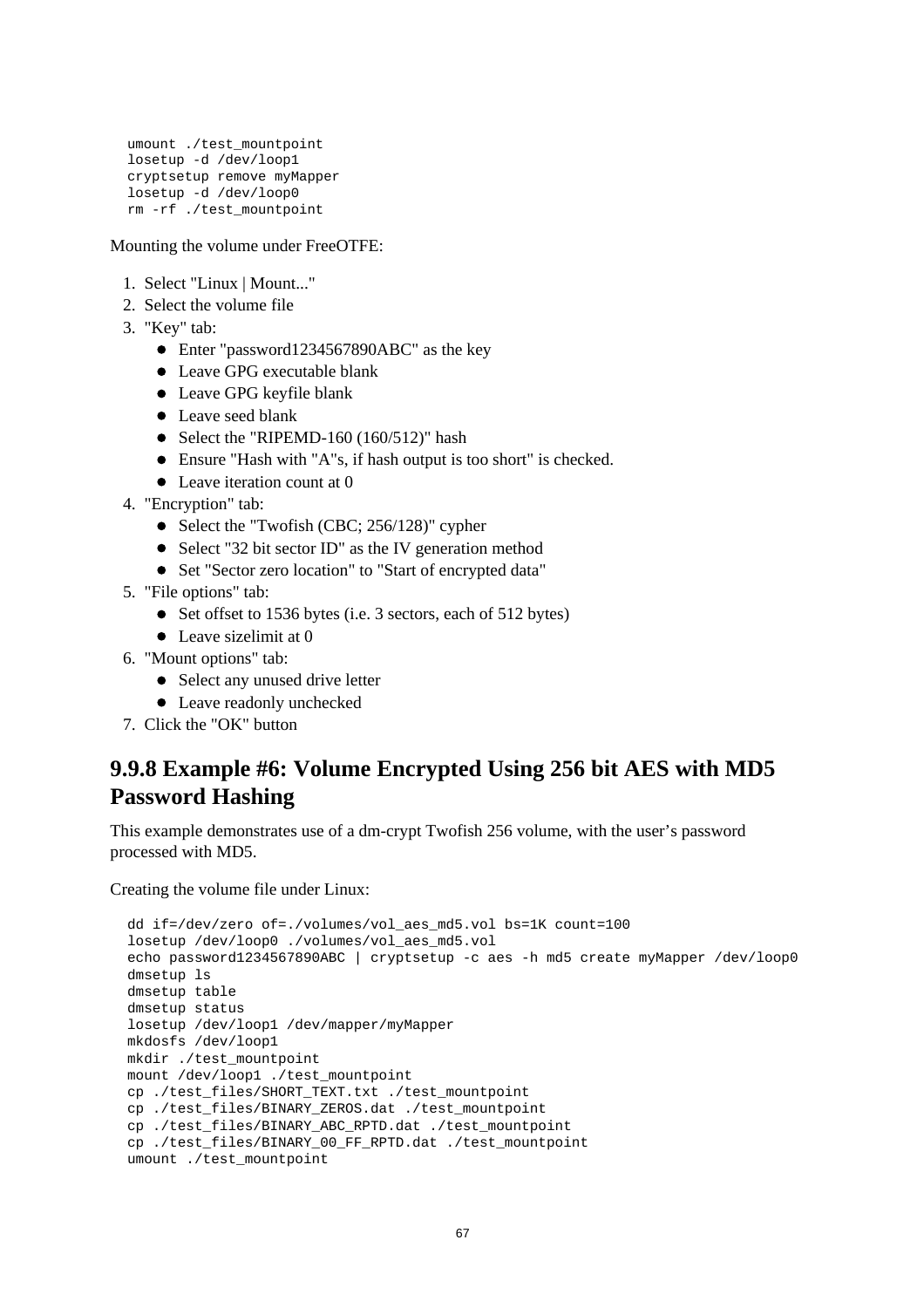```
losetup -d /dev/loop1
cryptsetup remove myMapper
losetup -d /dev/loop0
rm -rf ./test_mountpoint
```
- 1. Select "Linux | Mount..."
- 2. Select the volume file
- 3. "Key" tab:
	- Enter "password1234567890ABC" as the key
	- Leave GPG executable blank
	- Leave GPG keyfile blank
	- Leave seed blank
	- Select the "MD5  $(128/512)$ " hash
	- Ensure "Hash with "A"s, if hash output is too short" is checked.
	- Leave iteration count at 0
- 4. "Encryption" tab:
	- Select the "AES (CBC; 256/128)" cypher
	- Select "32 bit sector ID" as the IV generation method
	- Set "Sector zero location" to "Start of encrypted data"
- 5. "File options" tab:
	- Leave offset at 0
	- Leave sizelimit at 0
- 6. "Mount options" tab:
	- Select any unused drive letter
	- Leave readonly unchecked
- 7. Click the "OK" button

### **9.9.9 Example #7: Volume Encrypted Using 448 bit Blowfish, MD5 Password Hashing and SHA-256 ESSIV**

This example demonstrates use of a dm-crypt Blowfish 448 volume, with the user's password processed with MD5 and ESSIV using SHA-256.

Note that although the main cypher is Blowfish 448, Blowfish 256 is used as the IV cypher as the IV hash outputs 256 bytes

```
dd if=/dev/zero of=./volumes/vol_blowfish_448_essivsha256_md5.vol bs=1K count=100
losetup /dev/loop0 ./volumes/vol_blowfish_448_essivsha256_md5.vol
echo password1234567890ABC | cryptsetup -c blowfish-cbc-essiv:sha256 -s 448 -h md5 create myMapper /dev/loop0
dmsetup ls
dmsetup table
dmsetup status
losetup /dev/loop1 /dev/mapper/myMapper 
mkdosfs /dev/loop1
mkdir ./test_mountpoint
mount /dev/loop1 ./test_mountpoint
cp ./test_files/SHORT_TEXT.txt ./test_mountpoint
cp ./test_files/BINARY_ZEROS.dat ./test_mountpoint
cp ./test_files/BINARY_ABC_RPTD.dat ./test_mountpoint
cp ./test_files/BINARY_00_FF_RPTD.dat ./test_mountpoint
umount ./test_mountpoint
```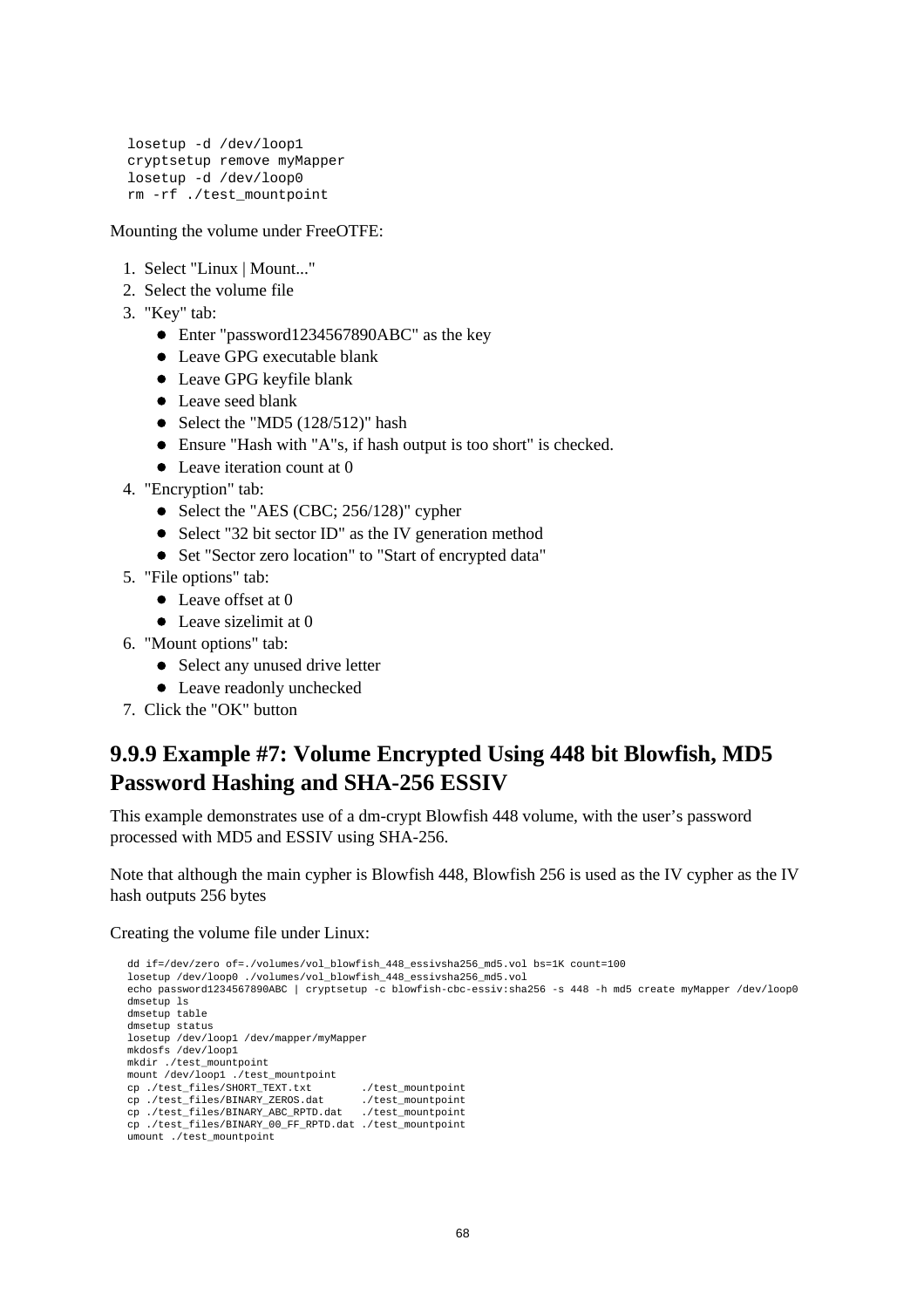losetup -d /dev/loop1 cryptsetup remove myMapper losetup -d /dev/loop0 rm -rf ./test\_mountpoint

#### Mounting the volume under FreeOTFE:

- 1. Select "Linux | Mount..."
- 2. Select the volume file
- 3. "Key" tab:
	- Enter "password1234567890ABC" as the key
	- Leave GPG executable blank
	- Leave GPG keyfile blank
	- Leave seed blank
	- Select the "MD5  $(128/512)$ " hash
	- Ensure "Hash with "A"s, if hash output is too short" is checked.
	- Leave iteration count at 0
- 4. "Encryption" tab:
	- Select the "Blowfish (CBC; 448/64)" cypher
	- Select "ESSIV" as the IV generation method
	- Set "Sector zero location" to "Start of encrypted data"
	- Select "SHA-256 (256/512)" as the IV hash
	- Select "Blowfish (CBC;  $256/64$ )" as the IV cypher
- 5. "File options" tab:
	- Leave offset at 0
	- Leave sizelimit at 0
- 6. "Mount options" tab:
	- Select any unused drive letter
	- Leave readonly unchecked
- 7. Click the "OK" button

### **9.9.10 Example #8: Volume Encrypted Using AES-256 in XTS Mode (aka XTS-AES-256)**

This example demonstrates use of a dm-crypt AES-256 volume in XTS mode (aka XTS-AES-256) and using SHA-512 for hashing

```
dd if=/dev/zero of=./volumes/vol_aes_xts.vol bs=1K count=100
losetup /dev/loop0 ./volumes/vol_aes_xts.vol
echo password1234567890ABC | cryptsetup -h sha512 -c aes-xts-plain --key-size 512 create myMapper /dev/loop0
dmsetup ls
dmsetup table
dmsetup status
losetup /dev/loop1 /dev/mapper/myMapper 
mkdosfs /dev/loop1
mkdir ./test_mountpoint
mount /dev/loop1 ./test_mountpoint<br>cp ./test_files/SHORT_TEXT.txt
cp./test_files/SHORT_TEXT.txt ./test_mountpoint
cp./test_files/BINARY_ZEROS.dat ./test_mountpoint
cp ./test_files/BINARY_ABC_RPTD.dat ./test_mountpoint
cp ./test_files/BINARY_00_FF_RPTD.dat ./test_mountpoint
umount ./test_mountpoint
losetup -d /dev/loop1
cryptsetup remove myMapper
losetup -d /dev/loop0
rm -rf ./test_mountpoint
```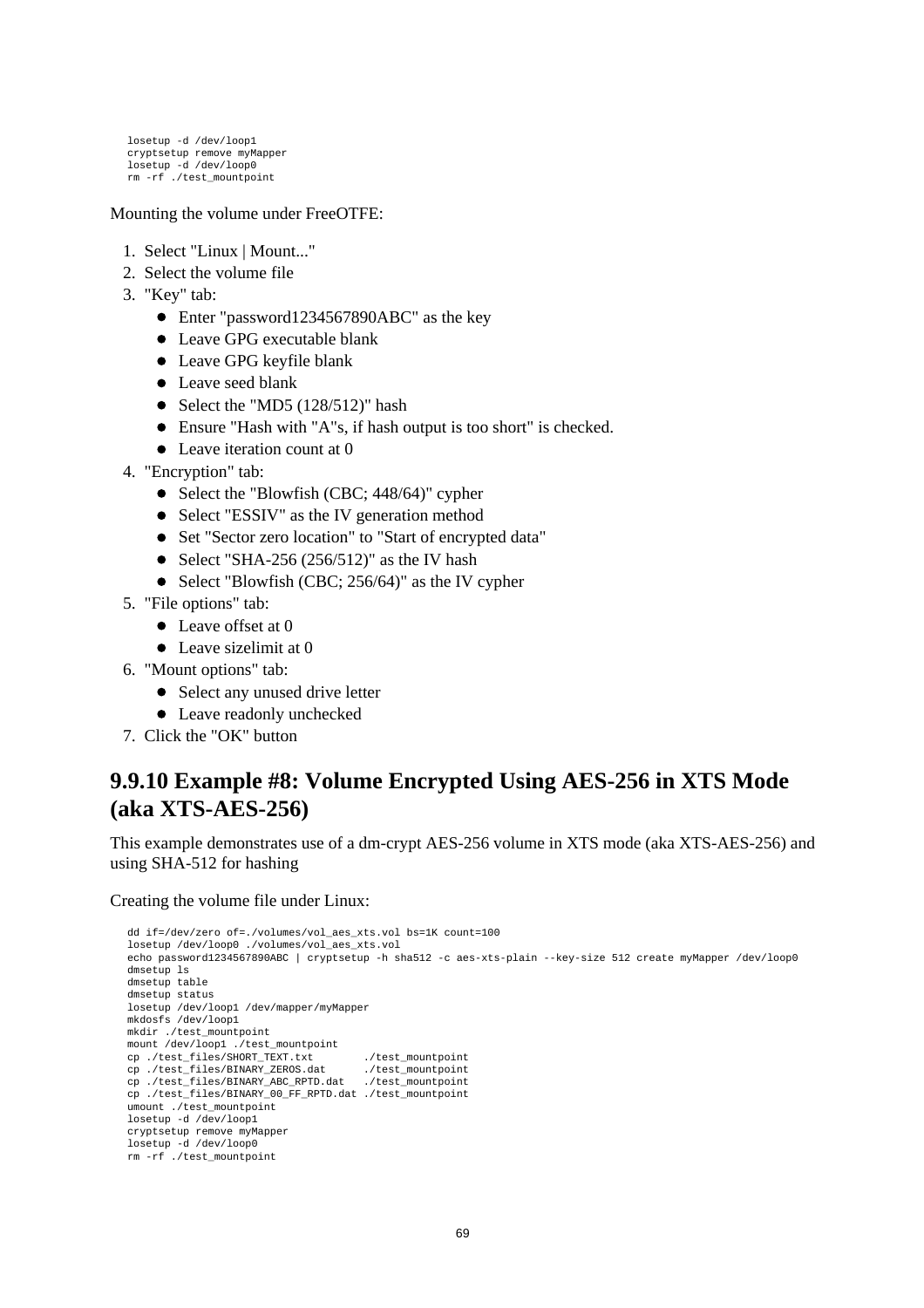- 1. Select "Linux | Mount..."
- 2. Select the volume file
- 3. "Key" tab:
	- Enter "password1234567890ABC" as the key
	- Leave GPG executable blank
	- Leave GPG keyfile blank
	- Leave seed blank
	- Select the "SHA-512  $(512/1024)$ " hash
	- Ensure "Hash with "A"s, if hash output is too short" is checked.
	- Leave iteration count at 0
- 4. "Encryption" tab:
	- Select the "AES (256 bit XTS)" cypher
	- Select "Null IV" as the IV generation method
- 5. "File options" tab:
	- Leave offset at 0
	- $\bullet$  Leave sizelimit at 0
- 6. "Mount options" tab:
	- Select any unused drive letter
	- Leave readonly unchecked
- 7. Click the "OK" button

# **9.10 Examples: LUKS**

This section gives a series of examples of how to create Linux LUKS volumes, and then mount them using FreeOTFE.

These examples have been tested using Fedora Core 3, with a v2.6.20.1 kernel installed and using cryptsetup-luks v1.0; though they should work for all compatible Linux distributions.

Note: The executable name in the following examples is "cryptsetup-luks"; most systems use "cryptsetup".

## **9.10.1 Initial Setup**

To begin using LUKS under Linux, ensure that the various kernel modules are installed:

```
modprobe cryptoloop
modprobe aes
modprobe anubis
modprobe arc4
modprobe blkcipher
modprobe blowfish
modprobe cast5
modprobe cast6
modprobe cbc
modprobe crc32c
modprobe crypto_algapi
modprobe crypto_hash
```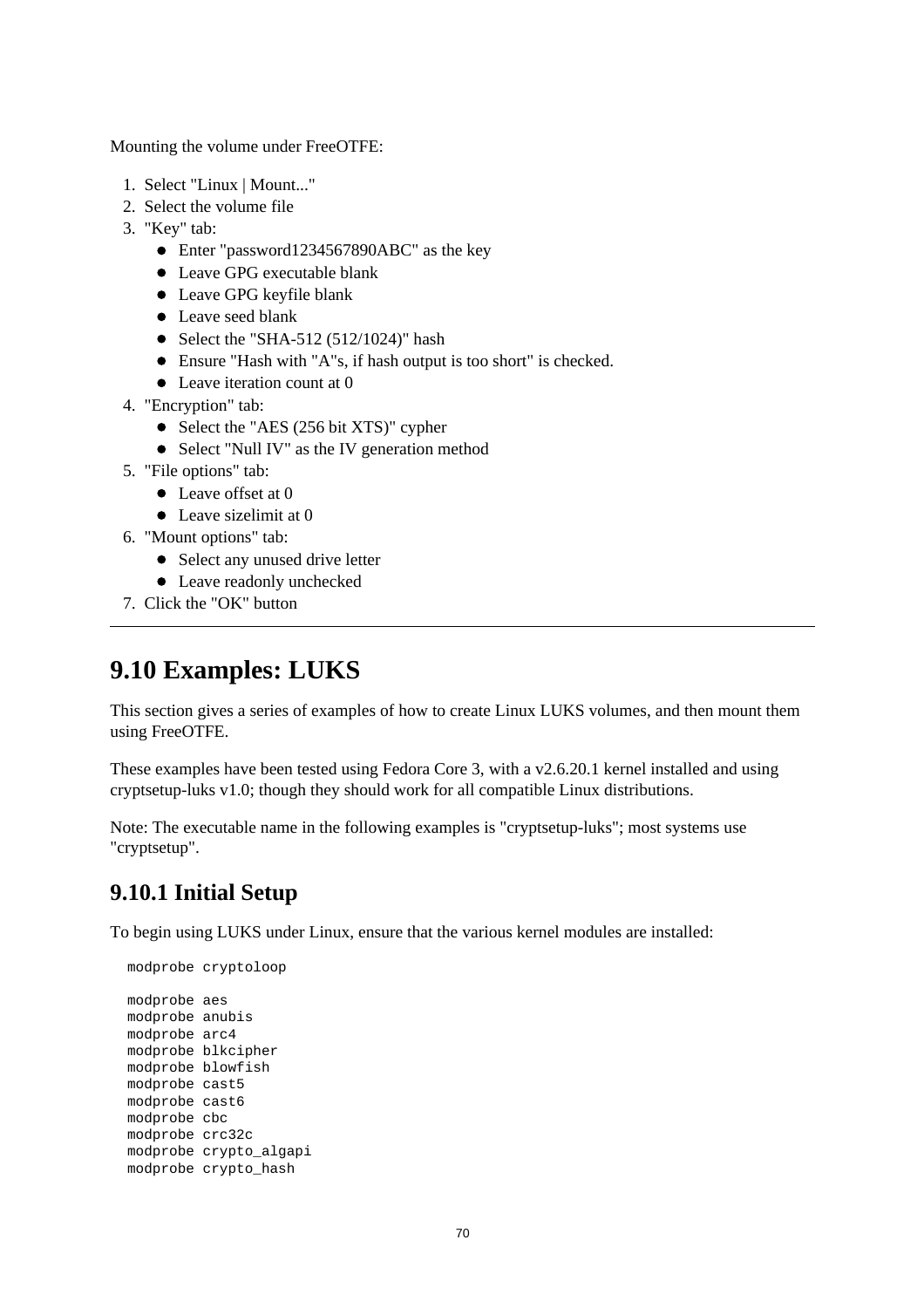|                   | modprobe cryptomgr                                           |
|-------------------|--------------------------------------------------------------|
|                   | modprobe crypto_null                                         |
| modprobe deflate  |                                                              |
| modprobe des      |                                                              |
| modprobe ecb      |                                                              |
| modprobe qf128mul |                                                              |
| modprobe hmac     |                                                              |
| modprobe khazad   |                                                              |
| modprobe lrw      |                                                              |
| modprobe md4      |                                                              |
| modprobe md5      |                                                              |
|                   | modprobe michael mic                                         |
| modprobe serpent  |                                                              |
| modprobe shal     |                                                              |
| modprobe sha256   |                                                              |
| modprobe sha512   |                                                              |
| modprobe tea      |                                                              |
| modprobe tgr192   |                                                              |
|                   | modprobe twofish common                                      |
| modprobe twofish  |                                                              |
| modprobe wp512    |                                                              |
| modprobe xcbc     |                                                              |
|                   |                                                              |
|                   | # dm_mod should give you dm_snapshot, dm_zero and dm_mirror? |
| modprobe dm mod   |                                                              |
| modprobe dm crypt |                                                              |

At this point, typing "dmsetup targets" should give you something along the lines of:

| crypt   | v1.0.0 |
|---------|--------|
| striped | v1.0.1 |
| linear  | v1.0.1 |
| error   | v1.0.1 |

Typing "lsmod" will show you which modules are currently installed.

### **9.10.2 Defaults**

If not overridden by the user, LUKS defaults to encrypting with:

| <b>Cypher:</b>          | AES       |
|-------------------------|-----------|
| Cypher keysize: 128 bit |           |
| <b>Cypher mode:</b>     | cbc-plain |
| Hash:                   | $SHA-1$   |

### **9.10.3 Example #1: Volume Encrypted Using LUKS's Default Encryption**

This example demonstrates use of a LUKS volume using the LUKS's default encryption system: AES128 with the user's password hashed with SHA1, using 32 bit sector IDs as encryption IVs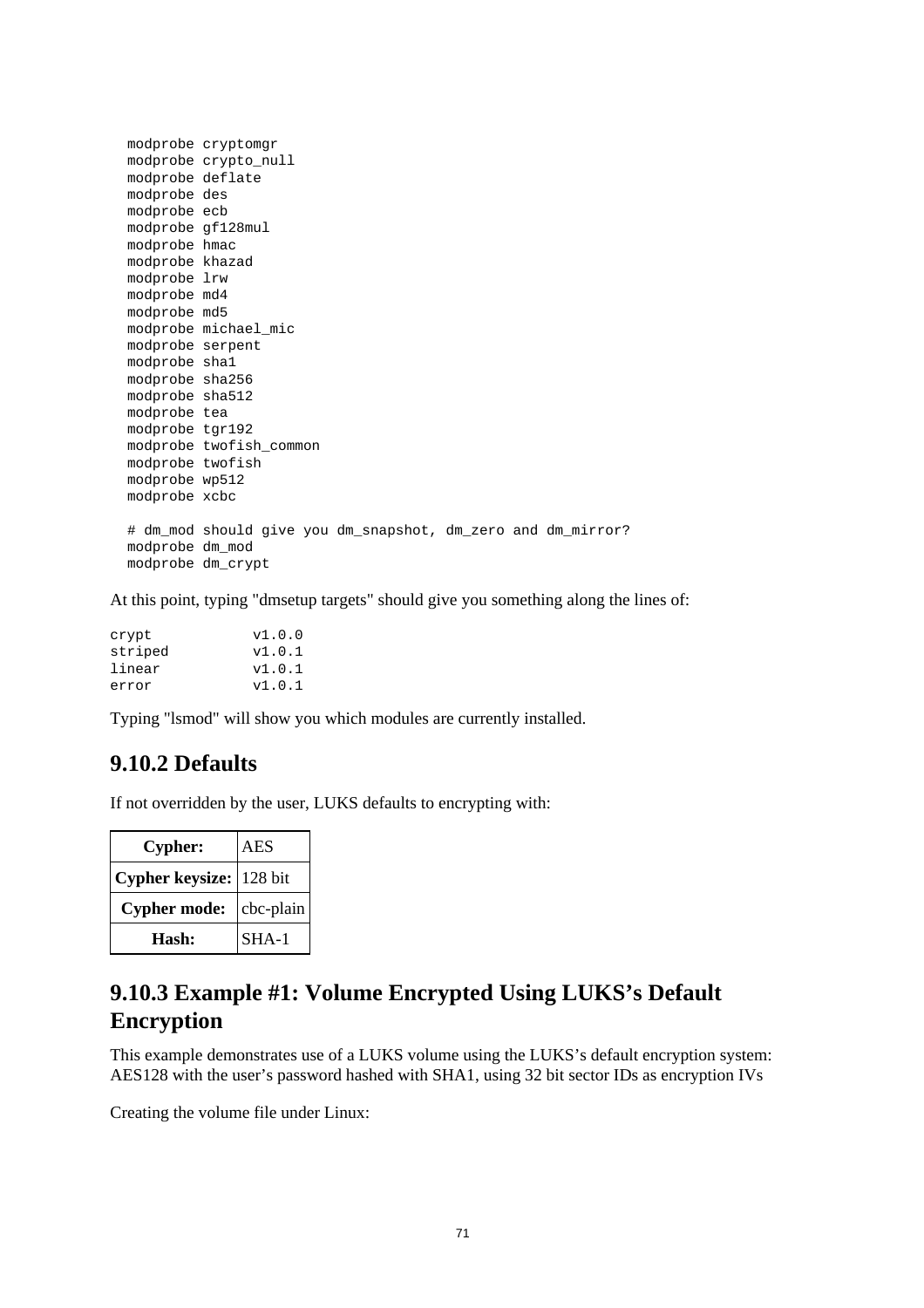```
dd if=/dev/zero of=./volumes/vol_default.vol bs=1M count=1
losetup /dev/loop0 ./volumes/vol_default.vol
echo password1234567890ABC | cryptsetup-luks luksFormat /dev/loop0
cryptsetup-luks luksDump /dev/loop0 
echo password1234567890ABC | cryptsetup-luks luksOpen /dev/loop0 myMapper
dmsetup ls
dmsetup table
dmsetup status
cryptsetup-luks status myMapper
losetup /dev/loop1 /dev/mapper/myMapper
mkdosfs /dev/loop1
mkdir ./test_mountpoint
mount /dev/loop1 ./test_mountpoint
cp ./test files/SHORT TEXT.txt ... /test mountpoint
cp ./test_files/BINARY_ZEROS.dat ./test_mountpoint
cp ./test_files/BINARY_ABC_RPTD.dat ./test_mountpoint
cp ./test_files/BINARY_00_FF_RPTD.dat ./test_mountpoint
umount ./test_mountpoint
losetup -d /dev/loop1
cryptsetup-luks luksClose myMapper
losetup -d /dev/loop0
rm -rf ./test_mountpoint
```
- 1. Select "Linux | Mount..."
- 2. Select the volume file
- 3. In the dialog shown, enter "password1234567890ABC" as the key, and set any of the options wanted.
- 4. Click the "OK" button

### **9.10.4 Example #2: Volume Encrypted Using 256 bit AES**

This example demonstrates use of a LUKS AES256 volume.

```
dd if=/dev/zero of=./volumes/vol_aes_256.vol bs=1M count=1
losetup /dev/loop0 ./volumes/vol_aes_256.vol
echo password1234567890ABC | cryptsetup-luks -c aes -s 256 luksFormat /dev/loop0
cryptsetup-luks luksDump /dev/loop0 
echo password1234567890ABC | cryptsetup-luks luksOpen /dev/loop0 myMapper
dmsetup ls
dmsetup table
dmsetup status
cryptsetup-luks status myMapper
losetup /dev/loop1 /dev/mapper/myMapper
mkdosfs /dev/loop1
mkdir ./test_mountpoint
mount /dev/loop1 ./test_mountpoint
cp./test_files/SHORT_TEXT.txt ./test_mountpoint
cp ./test_files/BINARY_ZEROS.dat ./test_mountpoint
cp ./test_files/BINARY_ABC_RPTD.dat ./test_mountpoint
cp ./test_files/BINARY_00_FF_RPTD.dat ./test_mountpoint
umount ./test_mountpoint
losetup -d /dev/loop1
cryptsetup-luks luksClose myMapper
losetup -d /dev/loop0
rm -rf ./test_mountpoint
```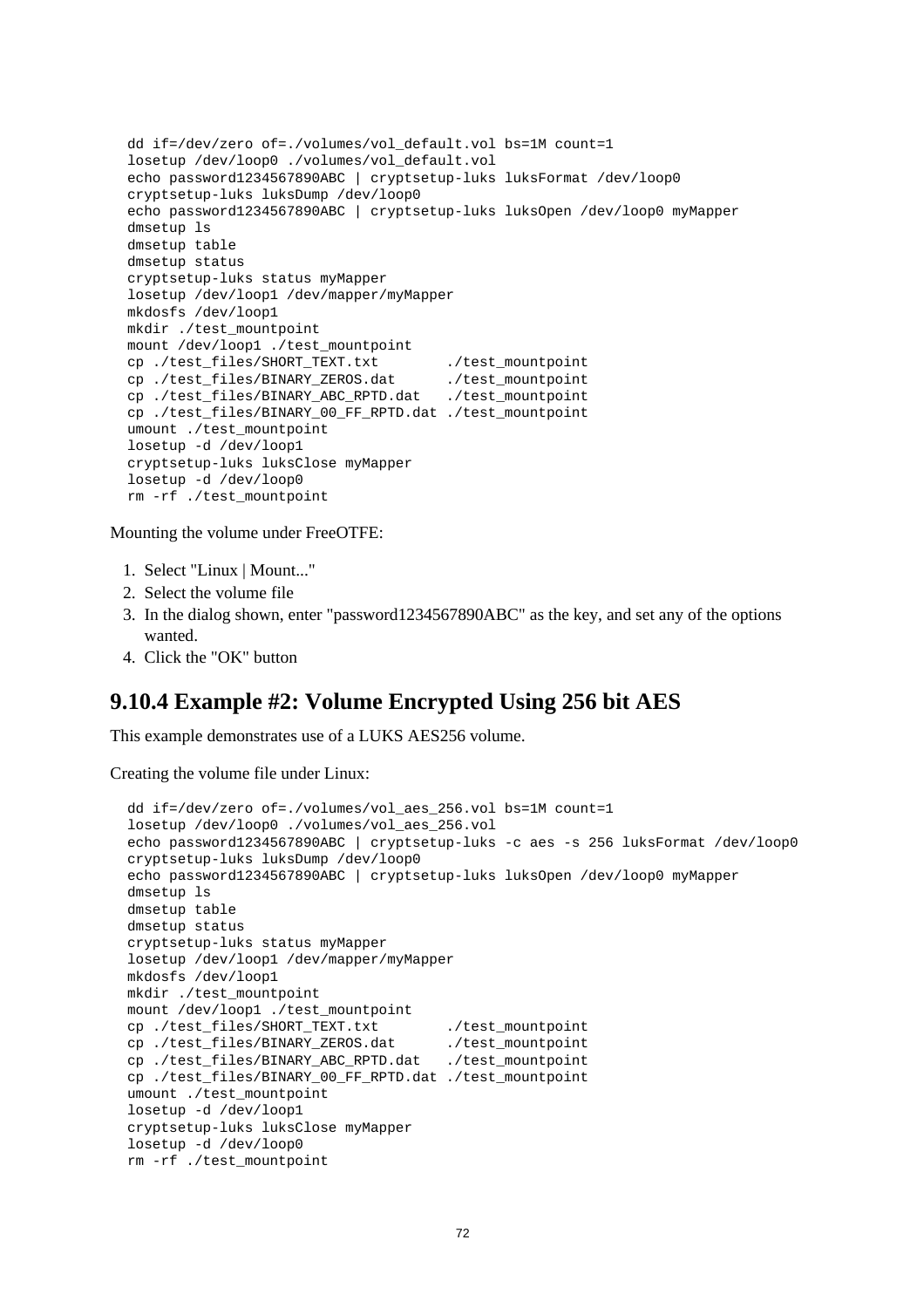- 1. Select "Linux | Mount..."
- 2. Select the losetup volume file
- 3. In the dialog shown, enter "password1234567890ABC" as the key, and set any of the options wanted.
- 4. Click the "OK" button

### **9.10.5 Example #3: Volume Encrypted Using 128 bit Twofish**

This example demonstrates use of a LUKS Twofish 128 volume.

Creating the volume file under Linux:

```
dd if=/dev/zero of=./volumes/vol_twofish.vol bs=1M count=1
losetup /dev/loop0 ./volumes/vol_twofish.vol
echo password1234567890ABC | cryptsetup-luks -c twofish luksFormat /dev/loop0
cryptsetup-luks luksDump /dev/loop0 
echo password1234567890ABC | cryptsetup-luks luksOpen /dev/loop0 myMapper
dmsetup ls
dmsetup table
dmsetup status
cryptsetup-luks status myMapper
losetup /dev/loop1 /dev/mapper/myMapper
#cat ./test_files/2MB_Z.dat > /dev/loop1
#cat ./test_files/2MB_0x00.dat > /dev/loop1
mkdosfs /dev/loop1
mkdir ./test_mountpoint
mount /dev/loop1 ./test_mountpoint
cp./test_files/SHORT_TEXT.txt ./test_mountpoint
cp ./test_files/BINARY_ZEROS.dat ./test_mountpoint
cp ./test_files/BINARY_ABC_RPTD.dat ./test_mountpoint
cp ./test_files/BINARY_00_FF_RPTD.dat ./test_mountpoint
umount ./test mountpoint
losetup -d /dev/loop1
cryptsetup-luks luksClose myMapper
losetup -d /dev/loop0
rm -rf ./test_mountpoint
```
Mounting the volume under FreeOTFE:

- 1. Select "Linux | Mount..."
- 2. Select the losetup volume file
- 3. In the dialog shown, enter "password1234567890ABC" as the key, and set any of the options wanted.
- 4. Click the "OK" button

### **9.10.6 Example #4: Volume Encrypted Using 256 bit AES-XTS**

This example demonstrates use of a LUKS AES 256 volume in XTS mode.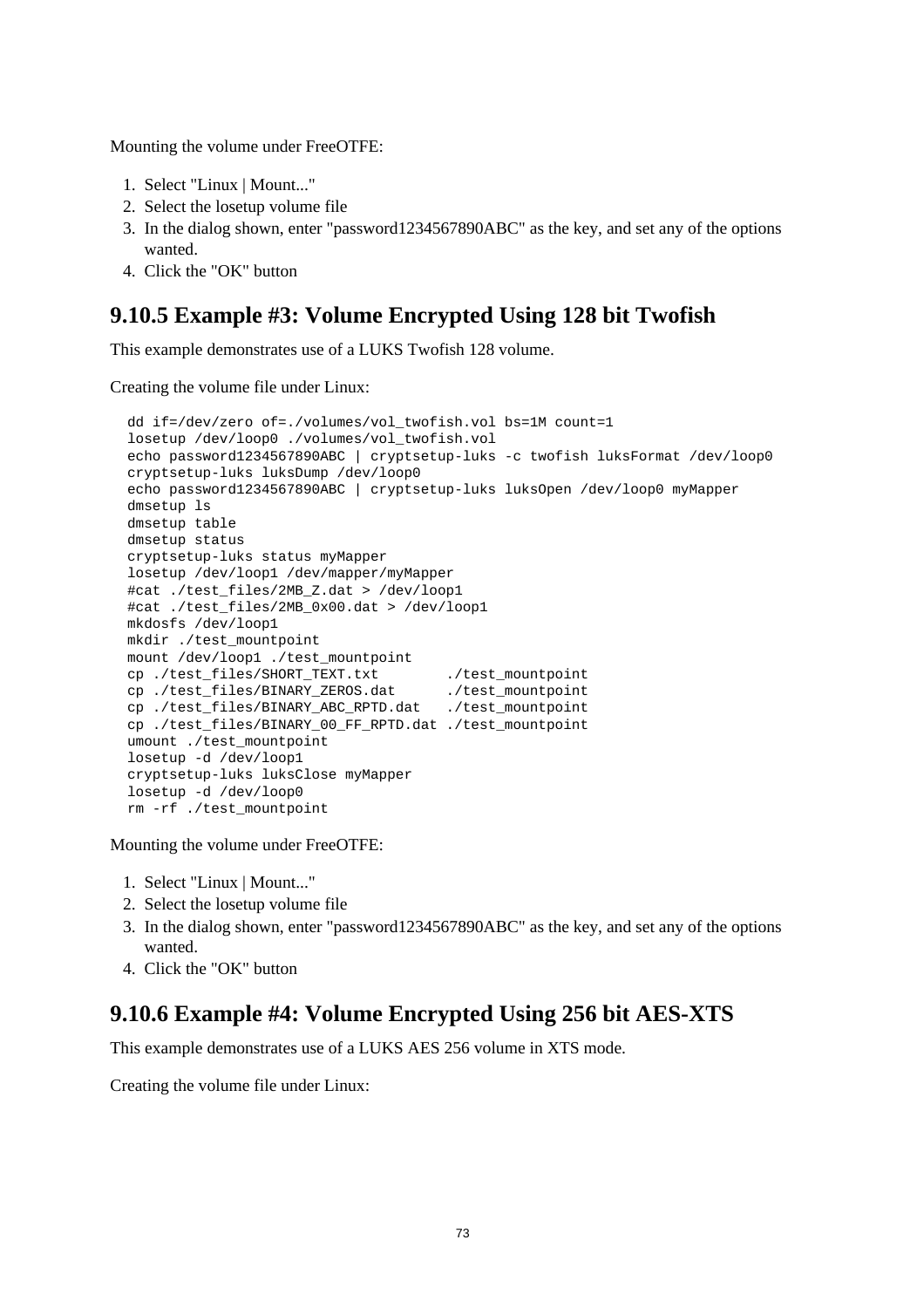```
dd if=/dev/zero of=./volumes/vol_aes_xts.vol bs=5M count=1
losetup /dev/loop0 ./volumes/vol_aes_xts.vol
echo password1234567890ABC | cryptsetup-luks -c aes-xts-plain -s 512 luksFormat /dev/loop0
cryptsetup-luks luksDump /dev/loop0 
echo password1234567890ABC | cryptsetup-luks luksOpen /dev/loop0 myMapper
dmsetup ls
dmsetup table
dmsetup status
cryptsetup-luks status myMapper
losetup /dev/loop1 /dev/mapper/myMapper
#cat ./test_files/2MB_Z.dat > /dev/loop1
#cat ./test_files/2MB_0x00.dat > /dev/loop1
mkdosfs /dev/loop1
mkdir ./test_mountpoint
mount /dev/loop1 ./test_mountpoint<br>cp ./test_files/SHORT_TEXT.txt ./test_mountpoint<br>cp ./test_files/BINARY_ZEROS.dat ./test_mountpoint
cp ./test_files/SHORT_TEXT.txt
cp ./test_files/BINARY_ZEROS.dat
cp ./test_files/BINARY_ABC_RPTD.dat ./test_mountpoint
cp ./test_files/BINARY_00_FF_RPTD.dat ./test_mountpoint
umount ./test_mountpoint
losetup -d /dev/loop1
cryptsetup-luks luksClose myMapper
losetup -d /dev/loop0
rm -rf ./test_mountpoint
```
- 1. Select "Linux | Mount..."
- 2. Select the losetup volume file
- 3. In the dialog shown, enter "password1234567890ABC" as the key, and set any of the options wanted.
- 4. Click the "OK" button

### **9.10.7 Example #5: Volume Encrypted Using 256 bit Serpent XTS**

This example demonstrates use of a LUKS Serpent 256 volume in XTS mode.

```
dd if=/dev/zero of=./volumes/vol_serpent_xts.vol bs=5M count=1
losetup /dev/loop0 ./volumes/vol_serpent_xts.vol
echo password1234567890ABC | cryptsetup-luks -c serpent-xts-plain -s 512 luksFormat /dev/loop0
cryptsetup-luks luksDump /dev/loop0 
echo password1234567890ABC | cryptsetup-luks luksOpen /dev/loop0 myMapper
dmsetup ls
dmsetup table
dmsetup status
cryptsetup-luks status myMapper
losetup /dev/loop1 /dev/mapper/myMapper
#cat ./test_files/2MB_Z.dat > /dev/loop1
#cat ./test_files/2MB_0x00.dat > /dev/loop1
mkdosfs /dev/loop1
mkdir ./test_mountpoint
mount /dev/loop1 ./test_mountpoint
cp ./test_files/SHORT_TEXT.txt ./test_mountpoint<br>cp ./test_files/BINARY_ZEROS.dat ./test_mountpoint
cp ./test_files/BINARY_ZEROS.dat
cp ./test_files/BINARY_ABC_RPTD.dat ./test_mountpoint
cp ./test_files/BINARY_00_FF_RPTD.dat ./test_mountpoint
umount ./test_mountpoint
losetup -d /dev/loop1
cryptsetup-luks luksClose myMapper
losetup -d /dev/loop0
rm -rf ./test_mountpoint
```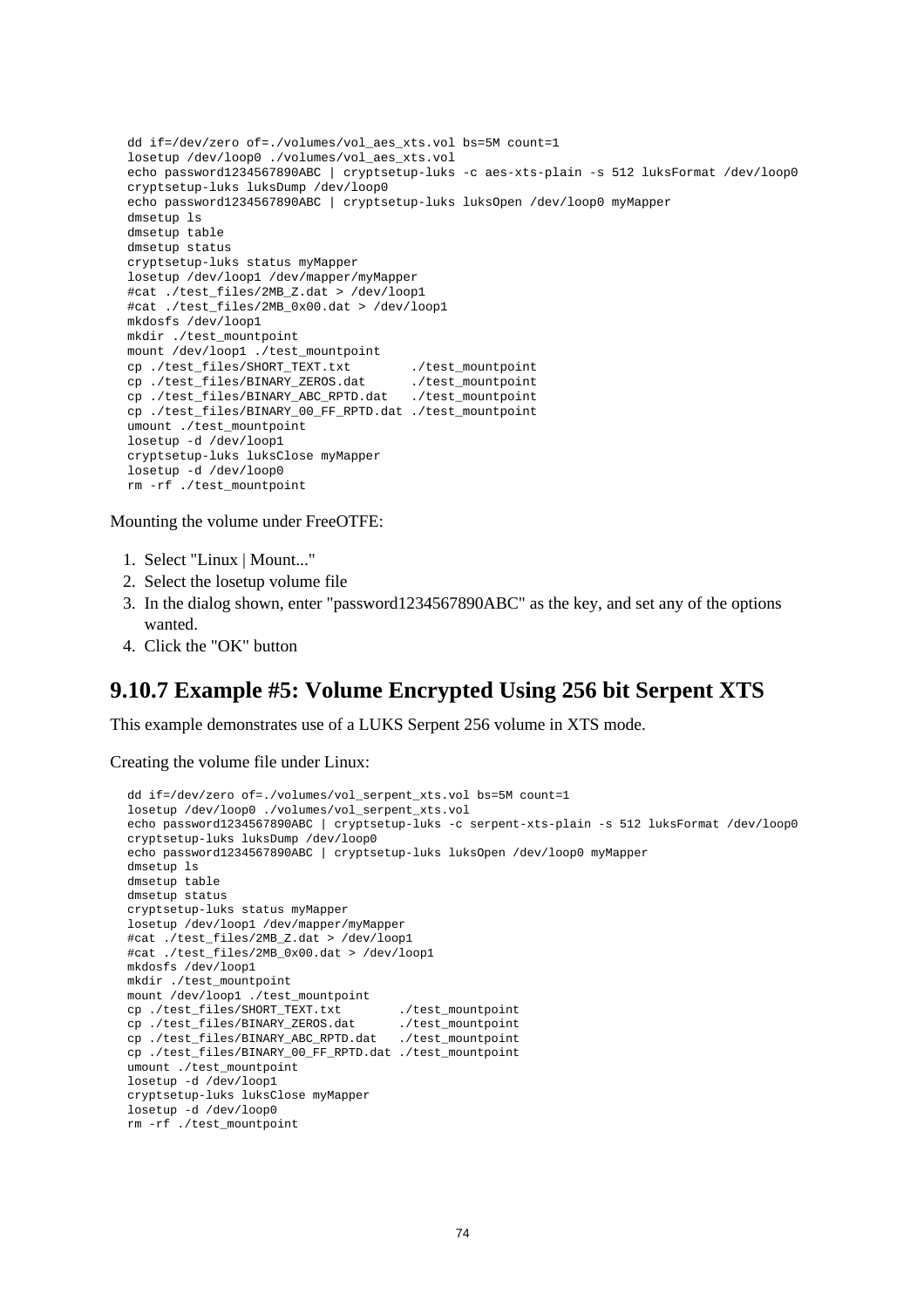- 1. Select "Linux | Mount..."
- 2. Select the losetup volume file
- 3. In the dialog shown, enter "password1234567890ABC" as the key, and set any of the options wanted.
- 4. Click the "OK" button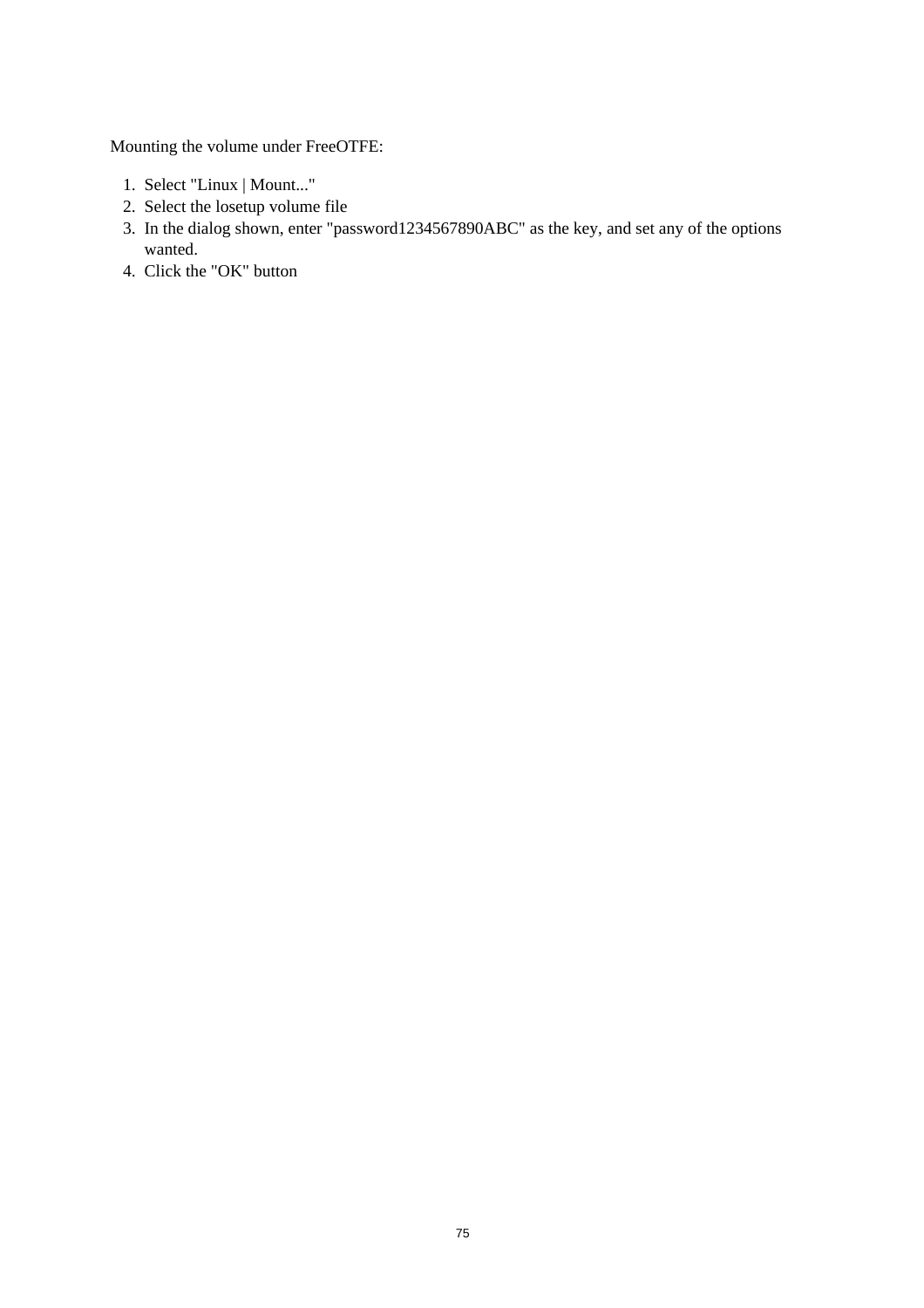# **10 Plausible Deniability**

# **10.1 Overview**

The subject of "plausible deniability" and OTFE systems is a lot more involved than "do my volume files have any kind of identifying signature?"

"Plausible deniability" in OTFE systems is largely based on the *theory* that you can claim that your volume files are not encrypted data; you don't know what they are - you can't be expected to know every operation that your OS carries out! Perhaps it's some corrupt data that the system recovered at some stage?

This *claim* is only possible with OTFE systems which do not embed any kind of "signature" into their encrypted data (typically an unencrypted critical data area). FreeOTFE volume files have no such signature.

However, this simplistic approach to plausible deniability has many drawbacks, and is *highly unlikely* to offer any significant form of protection; for example:

- 1. Encrypted data has relatively high entropy something "corrupt files, recovered automatically by the OS" are not likely to have. (Recovered data is likely to have some form of recognisable structure, or signature, somewhere within it)
- 2. Having several GB of high-entropy data stored on your HDD, together with an OTFE package, is likely to be viewed as "suspicious" at the very least...

# **10.2 Legal Issues**

Legally, the presence of large volume files (even without any form of signature) may very well be viewed as grounds for reasonable suspicion to be raised; in which case further action may be taken by an attacker (e.g. arrest, interrogation, beating, torture, and other rubber hose cryptanalysis techniques). Obviously, if reasonable suspicion can be raised, this simplistic approach provides very little in the way of *plausible* deniability!

Legally (in the US at least, and in theory) what it really boils down to is: does the fact that a prosecution cannot prove that the data held is encrypted data, together with a user's denial, produce reasonable doubt as to whether the data is not an OTFE volume or not? Raising reasonable doubt as to what your volumes files really are is the aim of "plausible deniability"; leaving it up to the prosecution to prove, beyond reasonable doubt, they store encrypted data.

In the UK (AIUI), things are slightly different with the "Regulation of Investigatory Powers Act (RIPA)" (see [http://www.legislation.hmso.gov.uk/acts/acts2000/20000023.htm\)](http://www.legislation.hmso.gov.uk/acts/acts2000/20000023.htm). Depending largely on how the courts may interpret it, a user (as defendant) may eventually find yourself in the position of effectively having to prove that the data found is not an OTFE volume (or any other form of encrypted data).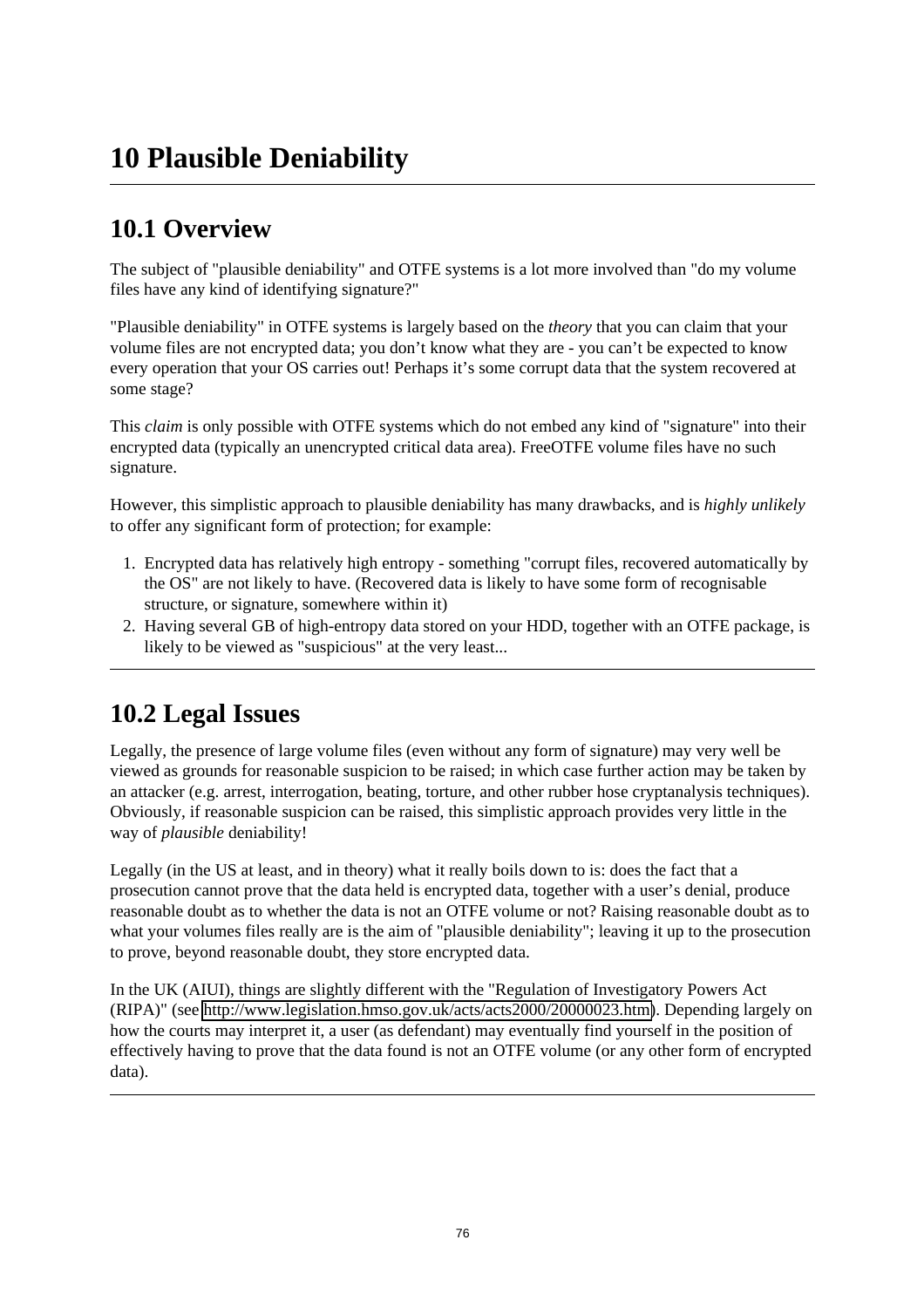# **10.3 Hidden Volumes**

More advanced OTFE systems go one step further: support for hidden volumes (as FreeOTFE does).

Here, you have a "normal" OTFE volume filled with data that you have no objection to disclosing to an attacker. Mounting the volume with a different password causes the OTFE system to read a different part of the "host" volume file; giving access to a separate "hidden" volume.

Here the concept of "plausible deniability" is much stronger; theoretically an attacker is not able to determine (let alone prove) whether or not such a hidden volume is present.

However, the implementation of such "hidden volumes" is not as trivial as it may seem at first.

In order for this approach to be successful, the host volume file must be initialized by writing random data to it. This is required since the host volume file may well have been created by simply writing 0x00's to your HDD in order to generate a large enough file. Any hidden volume stored within such a host volume file may well cause an attacker suspicion as to whether a hidden volume exists. (The hidden volume will appear as a large amount of high-entropy data, stuck in the middle of the volume file; interrupting the neat pattern of 0x00's!)

The "random data" used for this process cannot simply be pseudorandom data; given the size of a typical volume file (even ones as small as a MB), pseudorandom data can potentially be identified as such, and become predictable. In this case, your hidden volume will not appear as high-entropy data stuck in the middle of a series of 0x00 bytes, but as high-entropy data interrupting any pattern formed by the pseudorandom data!

Because truly random data can be difficult to rapidly generate in large quantities using a computer. Pseudorandom data can still be used though: by encrypting it before it is written to the host volume file. In principle, although not as good as a cryptographically secure RNG, this should give the data written to the volume file a suitable degree of entropy.

The easiest way of accomplishing this is, which will work with any OTFE system, is to mount the host volume as per normal and overwrite all of its free space with a single pass of pseudorandom data. The data written to the mounted volume will be encrypted as it is written to the host volume file.

# **10.4 More Advanced Hidden Volumes**

The technique described above for mounting and overwriting a volume before creating a hidden volume on it still isn't enough though.

If you were to be forced to hand over the key to the outer, "host", volume; an attacker could then apply the same analysis - but this time to the mounted (plaintext) version of your host volume. Again, any hidden volume may well stick out in any pattern within the pseudorandom data.

The solution suggested is to encrypt the pseudorandom data before it is used to overwrite the mounted volume's free space; any attacker attempting to identify a hidden volume, even with the key to the outer "host" volume, would not be able to differentiate between your encrypted pseudorandom data, and an encrypted hidden volume.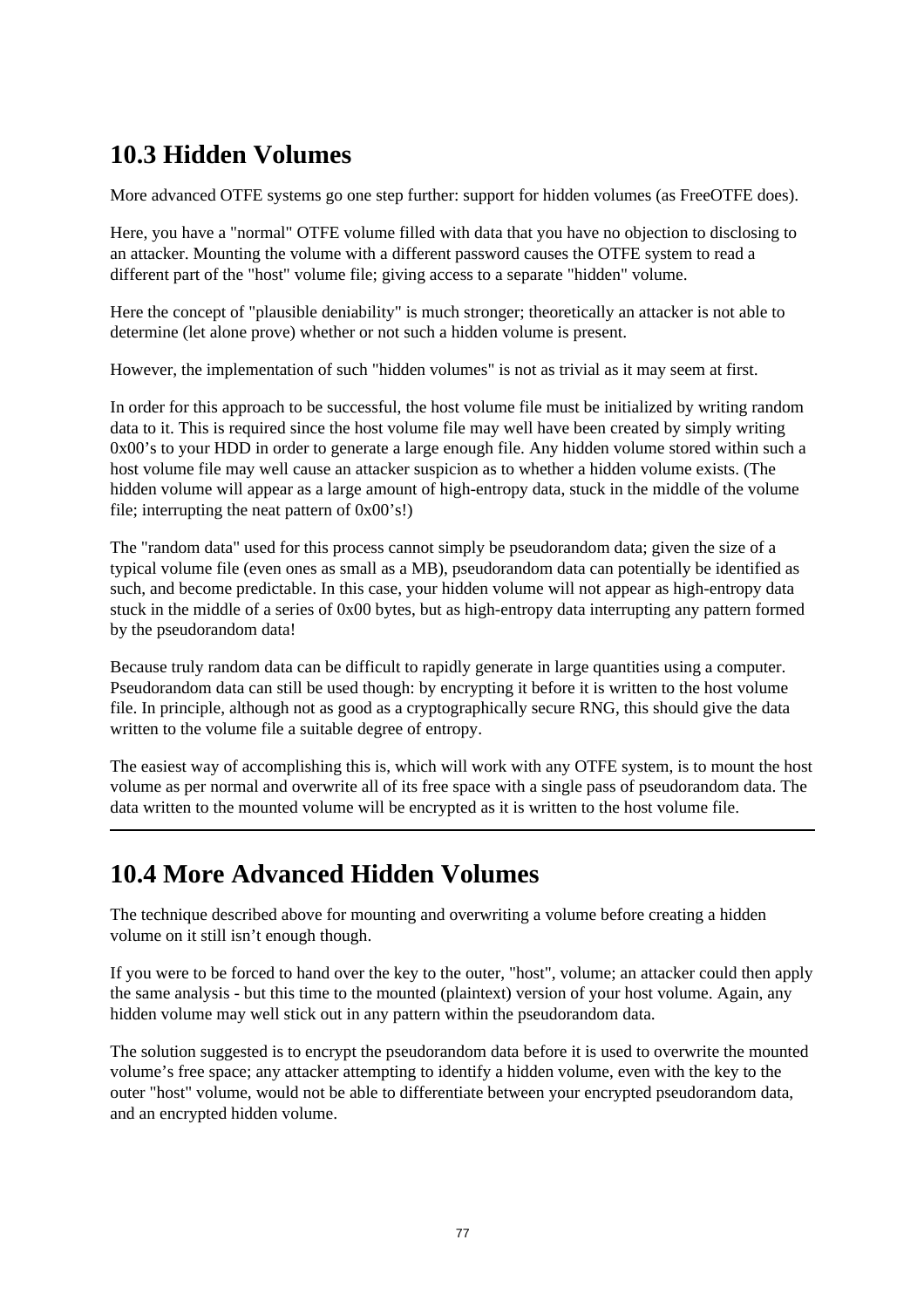This all assumes the cypher used is strong enough, of course...

For obvious reasons, all such overwriting must be carried out before the hidden volume is created (doing so afterwards would probably corrupt your hidden volume!)

# **10.5 In Practice**

Needless to say, FreeOTFE offers full functionalty with overwriting and the encryption of random data used.

To ensure the maximum security for your volumes, the following procedure is suggested after creating each new volume:

- 1. Mount the new volume
- 2. Select the new volume just mounted, and then select the "Tools | Overwrite entire drive..." menuitem. (Note: The "Overwrite free space..." option should *not* be selected for this purpose, as this will miss overwriting parts of the volume which the filesystem reserves)
- 3. Doublecheck that you have selected the right volume, and confirm your actions at the prompt displayed
- 4. Select "Encrypted data", and a suitable cypher from the dropdown list. Note that the cypher selected does not have to be the same as the one used to secure your volume.
- 5. Click "OK"
- 6. Generate some random data to be used as the key for the cypher by "waggling" the mouse pointer over the space shown on the dialog displayed
- 7. Click "OK"
- 8. Click "Yes" to confirm you wish to proceed

At this point, the volume will be overwritten. Depending on your hardware, *this process may take some time!* After the overwrite completes, format the drive. The new volume will then be ready for use. To create a hidden volume within the volume just created, dismount the drive and carry out the normal procedure for creating a hidden volume (see the Advanced Topics section for instructions on how to do this).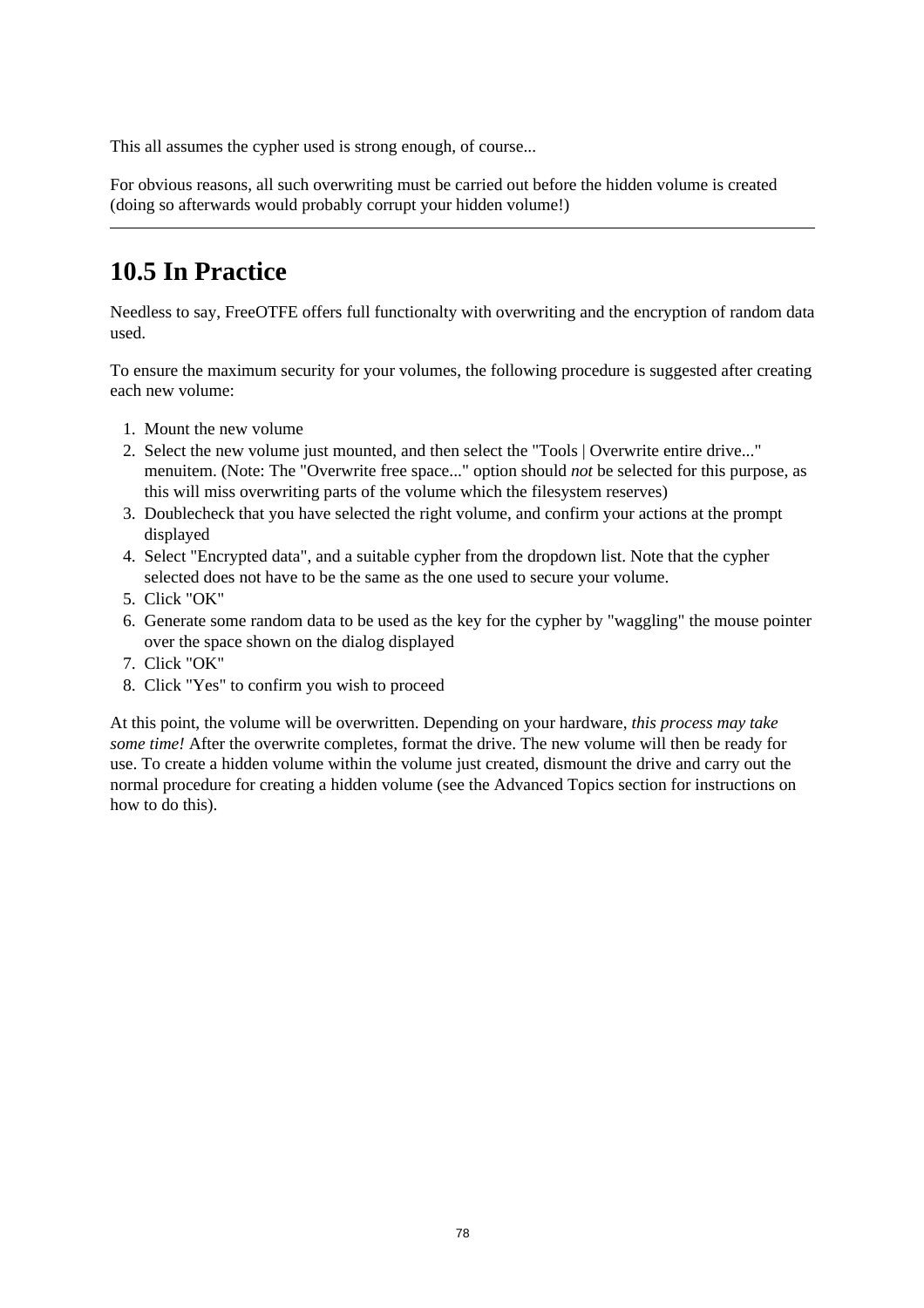# **11 Miscellaneous Notes**

- Please, do *read the documentation* (the FAQ section, in particular) *before* emailing questions! The FAQ section in particular may well have the answer you're looking for.
- Both the PC and PDA versions of FreeOTFE, and FreeOTFE Explorer, are fully compatible with one another.
- From the main window, doubleclicking on a mounted drive will launch explorer on that drive. Rightclicking brings up a context menu.
- After creating a new FreeOTFE volume it is recommended that you make a backup of the volume's CDB.
	- In the case of volume files which have their CDB stored as part of the volume file, this can be achieved by selecting "Tools | Critical data block | Backup..."
	- In the case of volume files where the CDB is stored in a separate keyfile, simply make a backup copy of this keyfile.
- A number of FreeOTFE volume properties can be changed via the "Tools | Change volume/keyfile password/details..." menuitem. Note that volumes must be *dismounted* first before they can be modified in this way.
- An option is included to dump out a human readable version of the volume's critical data block/keyfile's contents (select "Tools | Critical data block | Dump to human readable file..."). This option is primarily intended to assist developers, and to future-proof volumes file by giving you access to the actual master encryption/decryption key used by the volume it dumps out. It should be noted that the inclusion of this option does not present a security risk as it requires that the user to enter the volume/keyfile's password immediately before it can operate (obviously, the volume/keyfile's password is needed in order to decrypt the critical data block). If an attacker has your volume/keyfile's password, clearly this option will give no further information away.
- A "Revert timestamps" option is available from the "Options" dialog. If selected, on mounting a volume file its timestamps will be noted. When the volume is subsequently dismounted, these timestamps will be restored. By default, the PC version of FreeOTFE, and FreeOTFE Explorer, have this option switched on, and the PDA version (FreeOTFE4PDA) has it switched off. If you are going to use both the PC and PDA software with the same volume file, syncing between the two platforms, it is recommended that this option is turned off on both your PC and PDA installations, in order for ActiveSync to recognise when your volumes have been modified.
- A password is not needed when backing up a volume's CDB as the backup copy is not stored in plaintext; it is a literal backup copy of a volume's (encrypted) CDB.
- A password is needed when creating a keyfile as this requires that the volume's CDB is decrypted, before being re-encrypted with the keyfile's password and written out to the keyfile.

# **11.1 PC Version**



This section applies to the PC version of FreeOTFE *only*

- After creating a new volume, it must be mounted and formatted. After this, it is highly recommended that you overwrite all the free space on the drive ("Tools | Overwrite free space"...)
- Linux encryption settings files (".les") files are straightforward text files which contain the settings entered.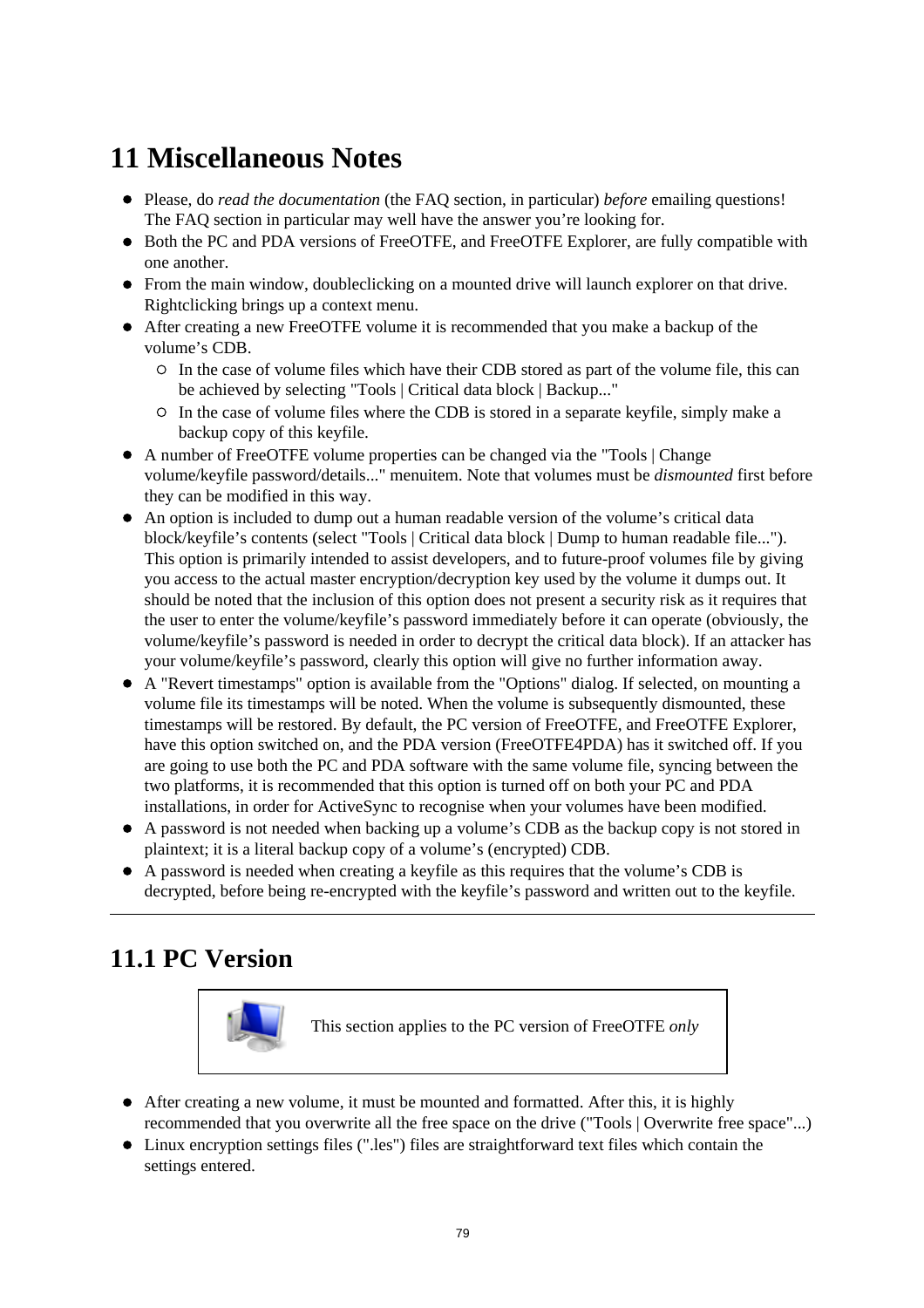- Peter Gutmann's "cryptlib" may (optionally) be used as an RNG, provided that it has been installed correctly. This may be downloaded from [http://www.cs.auckland.ac.nz/~pgut001/cryptlib/.](http://www.cs.auckland.ac.nz/%7Epgut001/cryptlib/) After installation, the "cryptlib" option will no longer be greyed out on RNG selection dialogs.
- User settings configured via the "View | Options" menu are stored within a configuration file (".ini" file) which is located in the same directory the FreeOTFE executable is launched from. User options are not stored within the registry, unless configured to store them in it. By storing user settings in a separate file, as opposed to the registry, FreeOTFE achieves two things:
	- 1. If FreeOTFE is stored on removable media (e.g. a USB flash drive, CDROM), your settings can be stored together with FreeOTFE; there is no need to configure FreeOTFE every time you use it on a different computer - this would not be possible to do if the registry was used.
	- 2. When user settings are stored in a flat file, as opposed to the registry, security is increased. It is trivial to overwrite a simple file if needed, but removing registry entries completely is another matter.
- Creating an encrypted partition/disk will overwrite whatever data was stored on the partition/disk you select. Be careful!
- An additional option is available to allow a program to be automatically executed:
	- After a volume has been mounted
	- $O$  Before a volume is dismounted
	- After a volume is dismounted

This functionality gives significantly more flexibility than the standard Windows "autorun" feature, and allows automated integrity checking, setup, cleanup to be carried out

- For security reasons, any file launched by the post-mount and pre-dismount options must reside on the encrypted volume; a path relative to the root directory of the mounted volume should be specified in the options dialog (e.g. "\MyFiles\start.bat"). For the post-dismount option, the absolute path to the file to be launched should be specified (e.g. "C:\volume\_just\_dismounted.bat")
- The pre-dismount executable must terminate before the dismount will be carried out.
- The pre-dismount executable will not be launched in case of a forced/emergency dismount

## **11.1.1 Windows Vista and Windows 7 Specific**

### **11.1.1.1 User Access Control (UAC)**

Windows Vista incorporates a [new security system](http://www.microsoft.com/windows/products/windowsvista/features/details/useraccountcontrol.mspx) called "User Access Control" (UAC), which is there to help prevent malicious software from doing things which could be harmful to your computer.

As part of this new security system, you will find a number of FreeOTFE's menuitems are marked with a "shield" icon - specifically, those which relate to installing or changing FreeOTFE's drivers, starting/stopping portable mode, and formatting.

Whenever you attempt to use functionality which is marked with one of these icons, Windows will display a dialog (the "consent/credential" dialog), asking for your permission to allow FreeOTFE to continue. This is for your protection, and is perfectly normal. You will be shown this dialog even if you are logged on as an Administrator

Although the FreeOTFE binaries are digitally signed using the Microsoft standard, Windows refuses to identify FreeOTFE, and as such this dialog will state that "An unidentified program wants access to your computer". Again, this is perfectly normal; if you would like to check that your copy of FreeOTFE is an unmodified, original copy, you may do so by checking the hashes/signatures available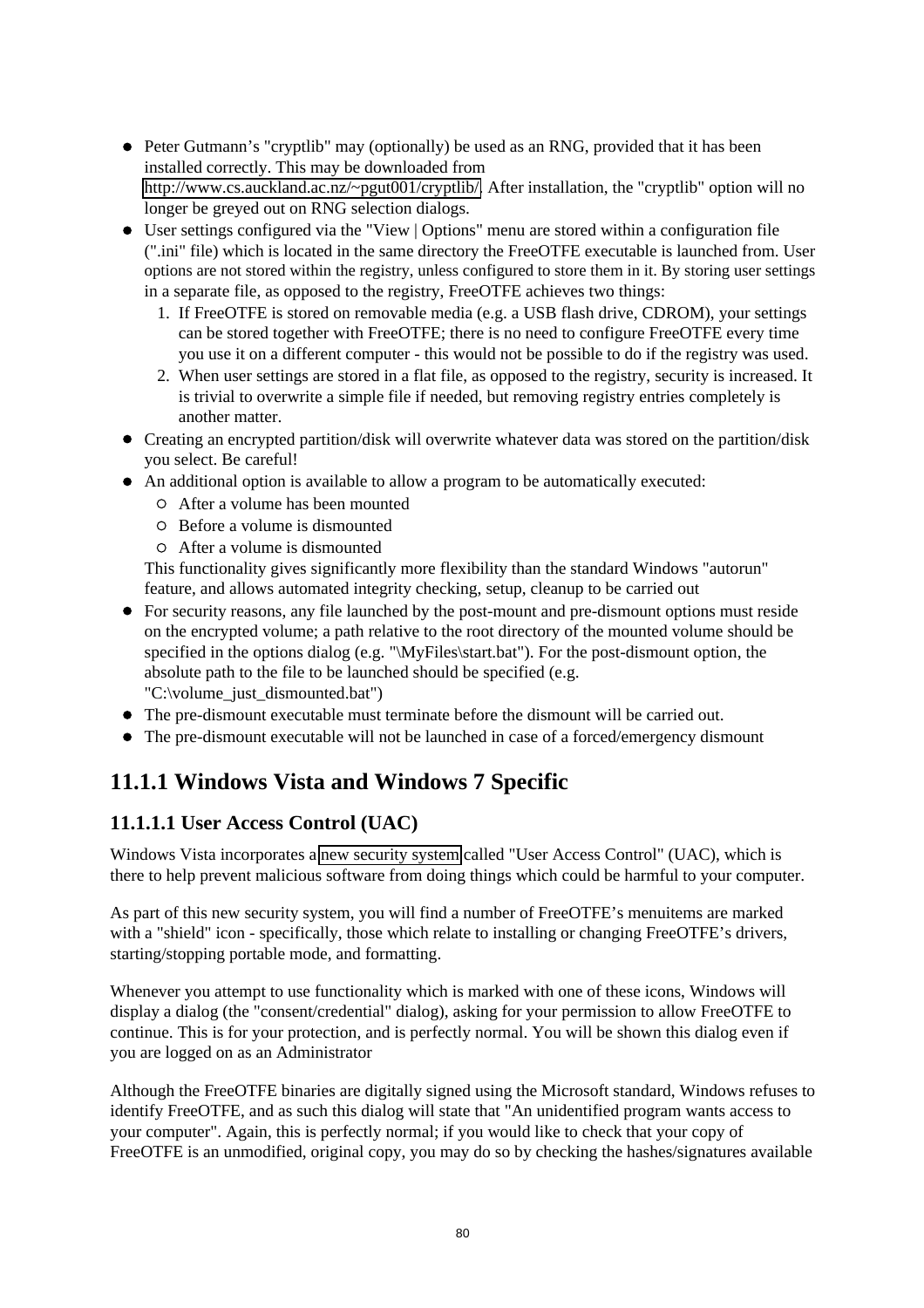from the [FreeOTFE WWW site.](http://www.FreeOTFE.org/)

If you are logged on as a "standard" (i.e. non-Administrator) user, the prompt you are shown will also ask for an Administrator's password. It should be emphasised that it is Windows Vista itself which is generating these prompts, and not FreeOTFE, which will have no access to the password you type in. The same type of warning dialogs will appear when you attempt to (for example) change the system time or dete by going to Window's Control Panel, selecting "Date and Time", and then changing the computer's time/date.

If you are happy for FreeOTFE to carry out the operation you requested of it, you should select the relevant option from the consent/credential dialog to allow FreeOTFE to proceed.

You can find out more about UAC from the [Microsoft WWW site.](http://technet.microsoft.com/en-us/windowsvista/aa906022.aspx)

## **11.2 PDA Version**



This section applies to the PDA version of FreeOTFE *only*

If you intend using your encrypted volumes with both PDAs and PCs, please ensure that you initially create and format them using the PC version to ensure that they can be read by either system. If a volume is created on a PDA, your PDA will format it in a slightly different manner (i.e. it will be include additional, unused, information at the start of the partition), which will prevent your PC from reading it correctly - even though it works correctly with a PDA. Volume files created on a PC can be used freely with both PDAs and PCs.

When mounting a volume under the PDA version, if you have more than one cypher/hash driver combination which can be used to decrypt the volume in question, the first valid combination will be used. This is unlike the PC version, which will prompt you to select which combination you wish to use. If you wish the PDA version to use a *specific* cypher/hash driver implementation when mounting volumes, please remove all other cypher/hash drivers which implement the same cypher/hash. See FAQ relating to duplicate drivers.

To reduce the time taken for FreeOTFE4PDA to mount volumes, please see the FAQ "How can I speed FreeOTFE up when mounting my volumes?"

To reduce the amount of storage space FreeOTFE4PDA takes up on your PDA (i.e. its installed "footprint"), please see the FAQ "How can I reduce the amount of storage space FreeOTFE4PDA takes up when installed?"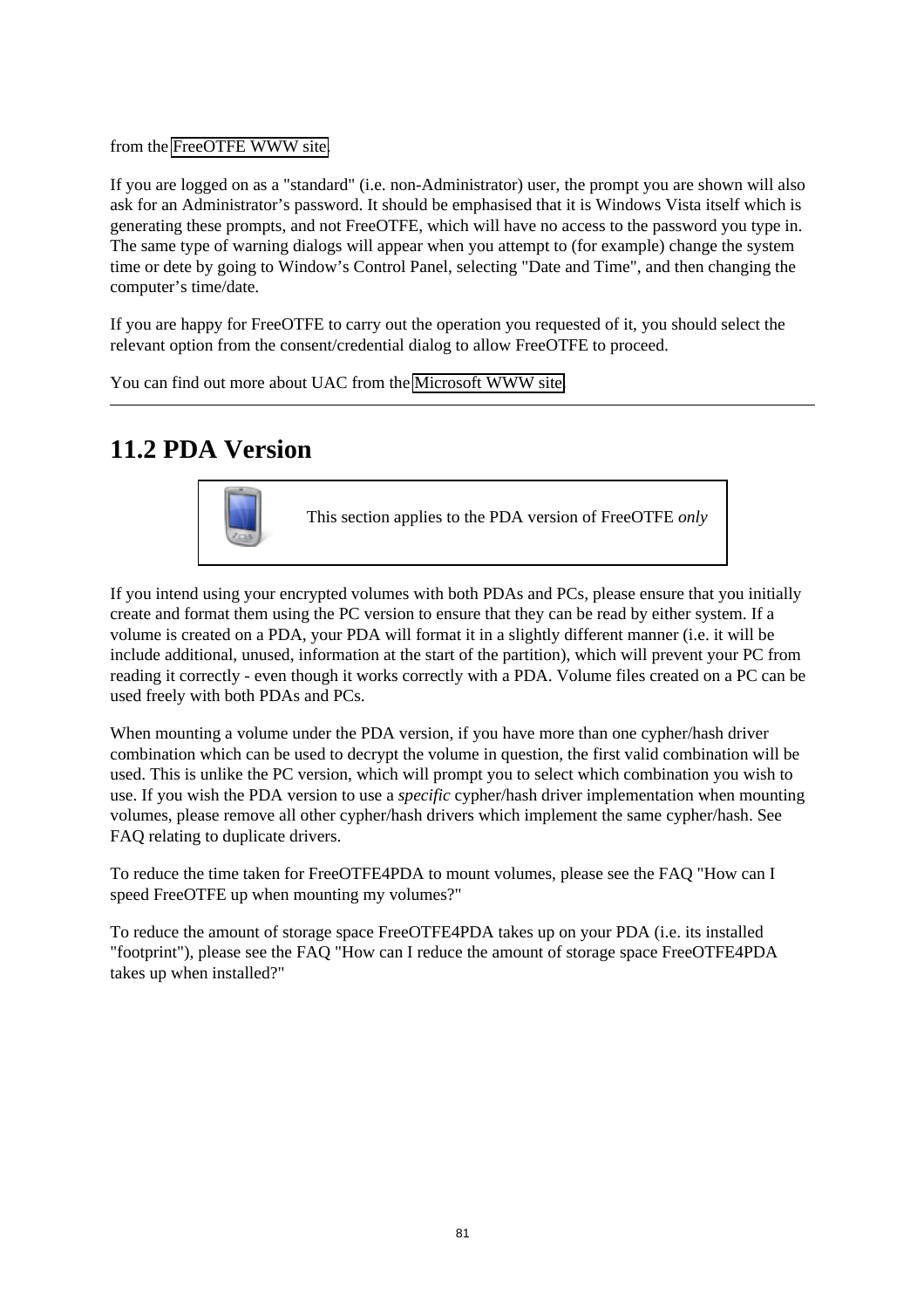# **12 FAQ**



The latest version of this FAQ, along with the latest FreeOTFE user manual, can be found online at the [FreeOTFE WWW site](http://www.FreeOTFE.org/) 

# **12.1 FAQ Contents**

### **12.1.1 General**

- Whare are the differences between FreeOTFE and FreeOTFE Explorer?
- How can I help the FreeOTFE project?
- Which of the hash/cypher algorithms should I use?
- Which of the random number generators (RNGs) should I use?
- Is FreeOTFE based on CrossCrypt?
- Is FreeOTFE based on Linux's "losetup"?
- Right now, FreeOTFE supports losetup volumes; do you have any plans to include support for DriveCrypt, BestCrypt, etc volumes?
- When I mount a FAT/FAT32 formatted Linux volume under FreeOTFE everything works perfectly. When I do the same with myext2/ext3/RiserFS/etc volume, I can't see my files!
- Why do the Linux examples for LUKS/dm-crypt volumes show "losetup" being used twice?
- FreeOTFE comes with a set of command line decryption utilities! Can't anyone can just decrypt my data!
- When I mount a volume and then view its properties under FreeOTFE, it states that the hash algorithm used is " $n/a$ " - but I used a hash algorithm!
- FreeOTFE is currently available for free are you intending to "sell out" later, and start charging for it once enough users have been "hooked" on it?
- FreeOTFE may always be free, but will an "enhanced" version (which is charged for) with extra features be released (perhaps under a different name)?
- What about klonsoft's "LockDisk" and WinCrypto LLC's "CryptoDisk"? Aren't they paid-for packages which are based on FreeOTFE?
- How can I be sure that there are no backdoors in FreeOTFE?
- Do FreeOTFE volumes have any kind of identifying "signature"?
- By examining a FreeOTFE/encrypted Linux volume file, can anyone tell what it is?
- What is "plausible deniability?"
- What do the numbers and letters after a hash name mean?
- What do the numbers and letters after a cypher name mean?
- When creating a new volume file, why do I get a message asking me to ensure I have XX.XX GB free on the relevant drive?
- I tried to create a large volume (> 4GB), and FreeOTFE stopped halfway through with an error why?
- What is the largest volume that I can create?
- Can I store an encrypted volume on a compressed NTFS drive?
- What hash algorithms does FreeOTFE use?
- What encryption algorithms does FreeOTFE use?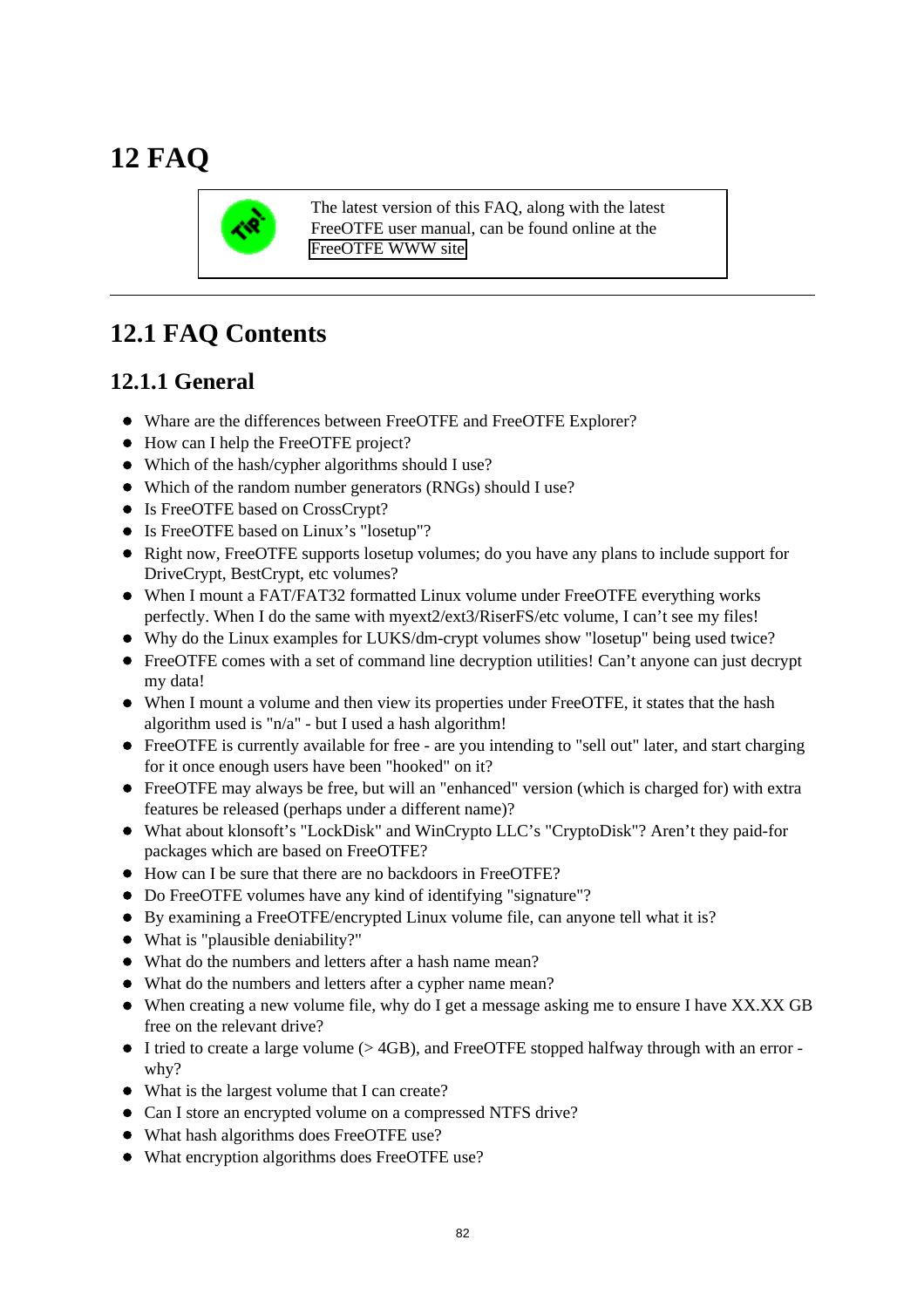- Which cypher modes does FreeOTFE support?
- Help! I forgot my password! I know it was something like...
- Which is the best encryption algorithm to use?
- $\bullet$  How safe is FreeOTFE?
- What happens if my volume file is corrupted or damaged in some way? Will I lose all my data?
- If someone steals my keyfile, will they be able to decrypt by data and read it?
- How do I know FreeOTFE is encrypting my data, and with the encryption algorithm I choose?
- When selecting a cypher to use, why do the some cyphers appear multiple times?
- Why are there duplicated cypher drivers?
- Which of the duplicated drivers should I use?
- Can FreeOTFE generate keyfiles which only allow read only access?
- Can I use the same encrypted volumes on *both* my PC and PDA?
- When creating a new volume, how do I enable the sector IV options?
- Is FreeOTFE vulnerable to "watermarking" attacks?
- Is FreeOTFE vulnerable to "Cold Boot Attacks on Encryption Keys" (aka "DRAM attacks")?
- Does FreeOTFE have any form of password recovery?
- Isn't FreeOTFE's "keyfile" functionality a security risk?
- What happened to the NULL hash and NULL/XOR cypher drivers?
- How do I resize an encrypted volume?
- How do I delete an encrypted volume?
- How do I backup an encrypted volume?
- Can I use *any* filename/file extension for my FreeOTFE volume?
- Does FreeOTFE support LVM2?
- Is it worth running file overwriter ("shredder") programs to securely delete existing data stored on my encrypted drive?
- What is the difference between the main FreeOTFE/FreeOTFE Explorer release and the PortableApps.com version?
- What is the difference between the main FreeOTFE/FreeOTFE Explorer release and the U3 version?
- When dismounting a file based volume, what does FreeOTFE do with the file timestamps?
- What is volume "padding", and why would I want it?
- Why *wouldn't* I want to use padding?

## **12.1.2 FreeOTFE Specific (PC)**

- When creating a FreeOTFE volume, the wizard shows me which stage of volume creation I am currently on - but it goes haywire, and the number of stages to complete keeps changing!
- Is it possible to dismount my FreeOTFE volumes when I hit a certain "hotkey"?
- Why can't I dismount my volume $(s)$ ?
- Why are the drivers written in C, but the GUI in Delphi?!
- Why aren't I prompted to enter a password when creating a Linux volume?
- Can I burn my volumes on a CD (or CDRW, or DVD), and mount them from there?
- Can I use FreeOTFE over a network?
- Why do I get "Unable to connect to the FreeOTFE driver" errors?
- Why do I get prompted to select a driver whenever I attempt to mount some of my FreeOTFE volume?
- Do I need Administrator privileges to use FreeOTFE on my computer?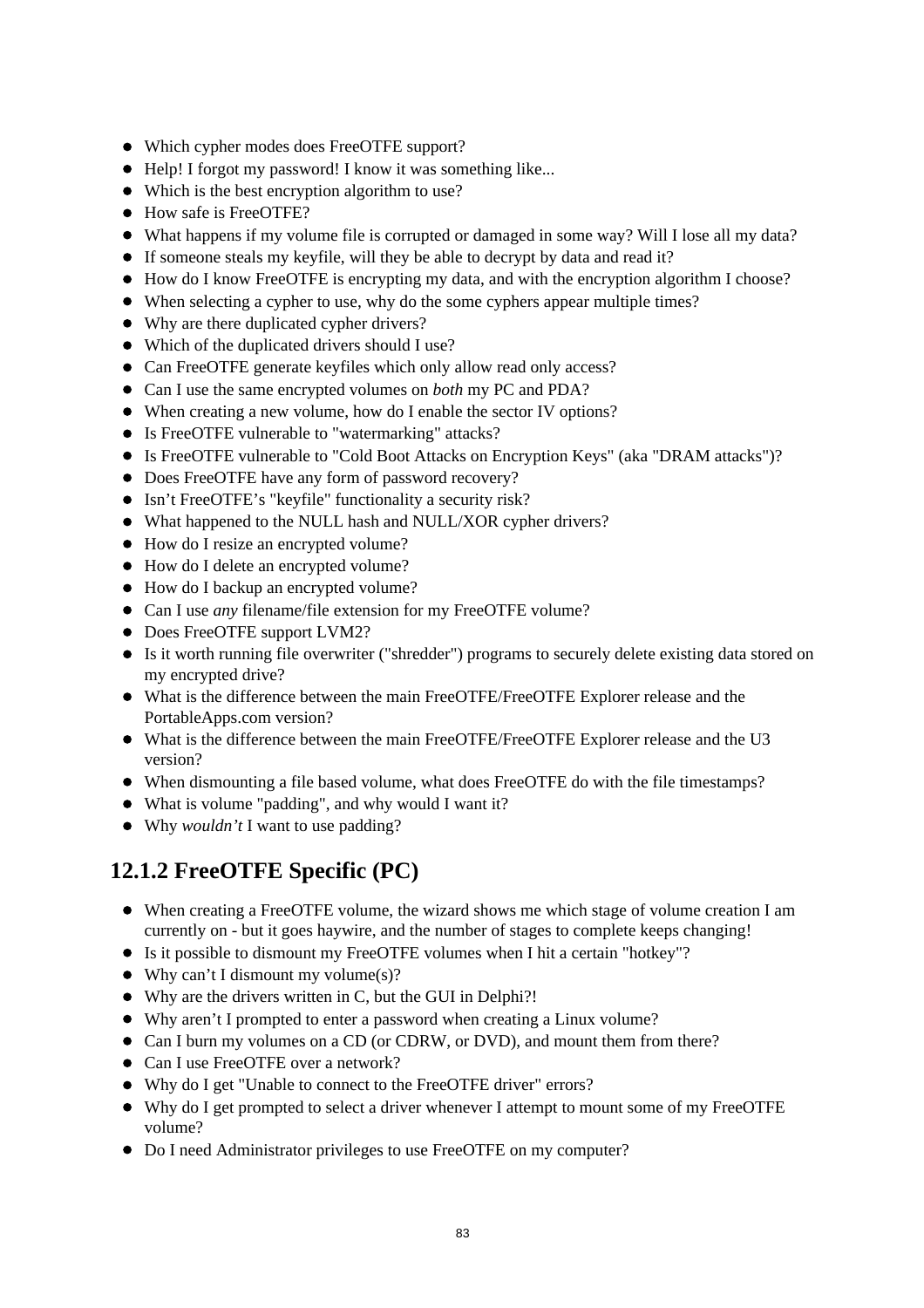- Why do I need Administrator rights to install FreeOTFE?
- Why do I need Administrator rights to start "portable mode"?
- Can FreeOTFE run under MS Windows 95/98/Me?
- Can FreeOTFE run under Linux?
- How can I get FreeOTFE to mount my volumes at startup/when I login?
- On the options dialog, what does the "Save above settings to" option do?
- Can I save my settings in the same directory as my FreeOTFE executable?
- Where, and in what order does FreeOTFE search for my settings?
- After associating FreeOTFE with ".vol" files from the options dialog, I doubleclicked my ".vol" volume file, and nothing happened!
- Why do volumes created with the FreeOTFE v2.00 and later have the extension ".vol"?
- What is the difference between the "Overwrite free space..." and "Overwrite entire drive..." options under the "Tools" menu?
- Does FreeOTFE support encrypting data with multiple cyphers (aka "cascaded" cyphers, or "superencryption")
- FreeOTFE supports different languages, but why isn't mine listed?
- How do I translate FreeOTFE into a different language?
- Can I defragment encrypted volumes?
- Can I use FreeOTFE with my USB flash drive?
- Why doesn't FreeOTFE run automatically when I insert my USB drive?
- Can I use FreeOTFE with "MojoPac"?
- Can FreeOTFE be used with RAID arrays?
- Does FreeOTFE try to connect to the internet?
- How do I check FreeOTFE's exit code when passing parameters via the command line?
- Why won't FreeOTFE accept my password when supplied via the command line parameter?
- Partition based volumes
	- Do I have to partition my drive to use FreeOTFE?
	- $\circ$  I want to create a FreeOTFE partition on my unallocated space, but can't see it in the partition display - where is it?
	- When I'm prompted to select a partition, some of the partitions on my USB drive are shown in red (or not at all) - why?
	- Why can't I use encrypted partitions on a USB drive, unless it's the first partition?
	- After creating an encrypted partition, MS Windows reports that partition I used as being type "RAW" and prompts me to format it - why?
	- $\circ$  How do I "hide" an encrypted partition such that MS Windows doesn't allocate it a drive letter?
	- Why does the partition/disk selection display sometimes display less information?
	- $\circ$  I accidentally selected the wrong disk/partition when creating a new volume and now can't see my files! How can I get my data back?
	- Does FreeOTFE offer whole disk encryption?
- Security Token/Smartcard Support (PKCS#11)
	- Do I *have* to use a security token/smartcard with FreeOTFE?
	- What is the difference between PKCS#11, Cryptoki, and "tokens"?
	- Does FreeOTFE encrypt my *entire* encrypted volume using my PKCS#11 token?
	- I've inserted my PKCS#11 (Cryptoki) token, but why is the "PKCS#11 token management..." menuitem disabled?
	- $\circ$  How do I change the password on a volume/keyfile which is secured with a PKCS#11 secret key?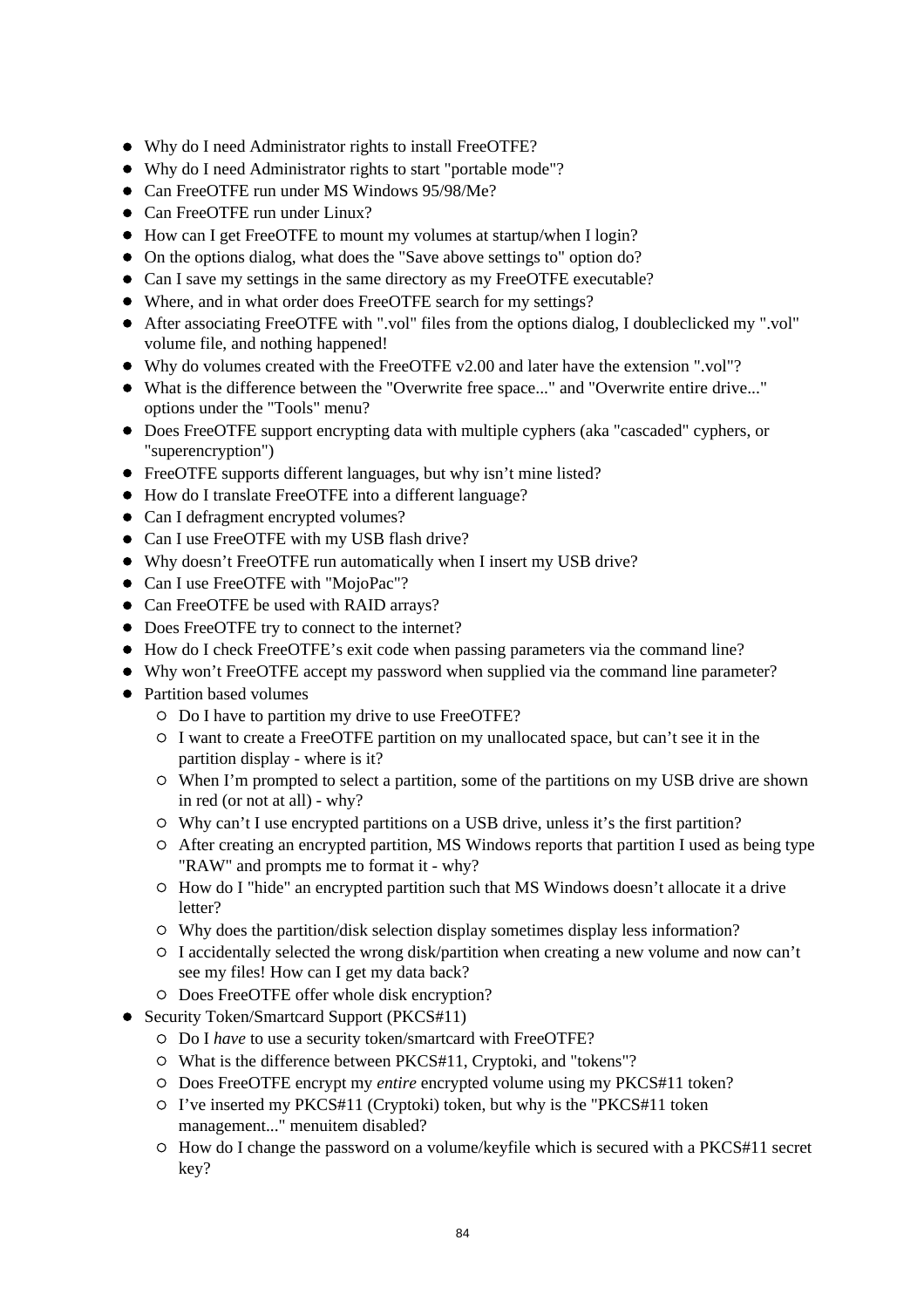- $\circ$  Can I use more than one security token with FreeOTFE?
- Why don't all of my volumes automatically dismount when I remove my security token?
- Windows Vista specific
	- Why do I get "unidentified program wants access to your computer" prompts when using FreeOTFE?
	- Why does FreeOTFE prompt me to enter my Administrator's password?
	- $\circ$  How do I stop the Windows Vista "consent/credential" (UAC) dialog from being displayed?
	- What are the little "shield" icons shown next to some menuitems?
	- $\circ$  I have problems starting any of the drivers under the 64 bit version of Windows Vista/Windows 7 - what's wrong?

### **12.1.3 FreeOTFE4PDA Specific (PDA)**

- I created my volume file using the PDA version of FreeOTFE and can mount it on my PC but why does it keep asking if I want to format it?
- I created a volume on my PC, and can mount it successfully on my PDA but can't see any of my files!
- How can I speed FreeOTFE up when mounting my volumes?
- Does the PDA version support Linux volumes?
- Why does FreeOTFE4PDA's version numbering skip from v0.55 to v2.00; what happened to v1.00?
- Why does FreeOTFE4PDA's version numbering skip from v3.76 to v5.00; what happened to v4.00?
- When I use the "open" dialog to select my volume file/keyfile, it doesn't list the file I'm trying to specify - even when I select "All files" - where is it?
- How can I reduce the amount of storage space FreeOTFE4PDA takes up when installed?
- Why do I get the message "Unable to locate local copy of user guide; would you like to see the latest version on the Internet?" when I try to view the user guide by selecting "Help | User guide"?
- When I try to mount a volume, I sometimes the error: "Mount failed; the virtual storage device could not be activated at this time"
- Which PDAs will FreeOTFE4PDA work with?
- What does the "Support WM 5.0 soft keys" option do?
- I don't like the new two-item menus at the bottom of my display how do I change them back to the older toolbar style menu?
- I don't like the multi-item menubar/toolbar at the bottom of FreeOTFE4PDA's display how do I get it to use the newer two-item style (softkey) menus instead?
- Can I use my PC volumes with the PDA version?
- I upgraded to the lastest version of FreeOTFE4PDA, can I still mount my old volumes?
- I would like to use hash/cypher *XYZ*, why doesn't it appear as an option?
- How to I enable hash/cypher *XYZ*?

### **12.1.4 FreeOTFE Explorer Specific**

- Does FreeOTFE Explorer support drag and drop with MS Windows Explorer?
- Can Does FreeOTFE Explorer support drag and drop with MS Windows Explorer?
- What filesystems does FreeOTFE Explorer support?
- Does FreeOTFE Explorer try to connect to the internet?
- How do I securely overwrite files stored on a flash drive?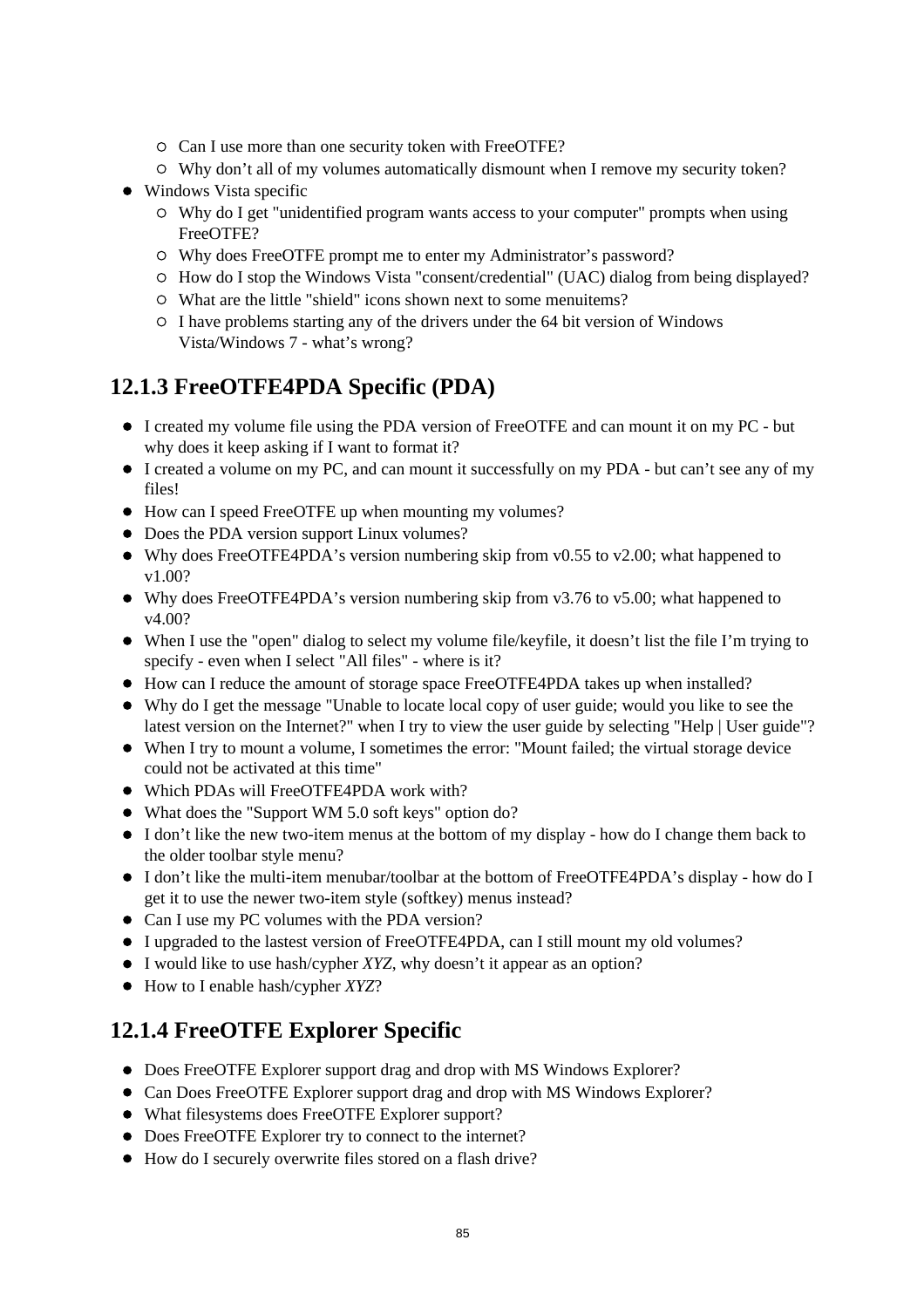- How do I get FreeOTFE Explorer to display filename extensions for all files?
- Can FreeOTFE Explorer run under Linux?

# **12.2 General**

#### **Q: Whare are the differences between FreeOTFE and FreeOTFE Explorer?**

**A:** Please see the [FreeOTFE v. FreeOTFE Explorer Comparison](http://www.FreeOTFE.org/main_explorer_differences.html) 

#### **Q: How can I help the FreeOTFE project?**

A: If you are a native speaker of a language other than English, please take a look at [translating](http://www.FreeOTFE.org/translations.html)  [FreeOTFE](http://www.FreeOTFE.org/translations.html) page. FreeOTFE v4.3 introduced support for translating the user interface into different languages, though at present the actual number of translations into other languages is fairly limited.

Alternativly, *FEEDBACK!* If you have any comments or suggestions for how FreeOTFE can be improved - get in touch!

#### **Q: Which of the hash/cypher algorithms should I use?**

**A:** This decision is left up to the user.

Most users can simply accept the default algorithms offered, which provides a fairly high degree of security.

#### **Q: Which of the random number generators (RNGs) should I use?**

**A:** This decision is left up to the user.

Using more than one RNG increases the security offered by FreeOTFE as the combined random data generated will be at least as random as the most random RNG selected. Should one of the RNGs subsequently be found to be weak (i.e. producing data that is not as random as it should be), the random data used will still be as strong as the strongest RNG used.

See the Technical Details: Random Number Generators (RNGs) section for further information.

#### **Q: Is FreeOTFE based on CrossCrypt?**

A: The answer to that is an emphatic NO! FreeOTFE and CrossCrypt are two completely separate projects, written by completely different people.

It's easy to see why users may get the idea that FreeOTFE is based on CrossCrypt; CrossCrypt was released first, and the CrossCrypt's GUI (CrossCryptGUI) looks practically identical to FreeOTFE's interface.

The reality is that *CrossCrypt* itself is a command line based OTFE system; it has no GUI. *CrossCryptGUI* was a project I created to provide a GUI to CrossCrypt to improve its ease of use.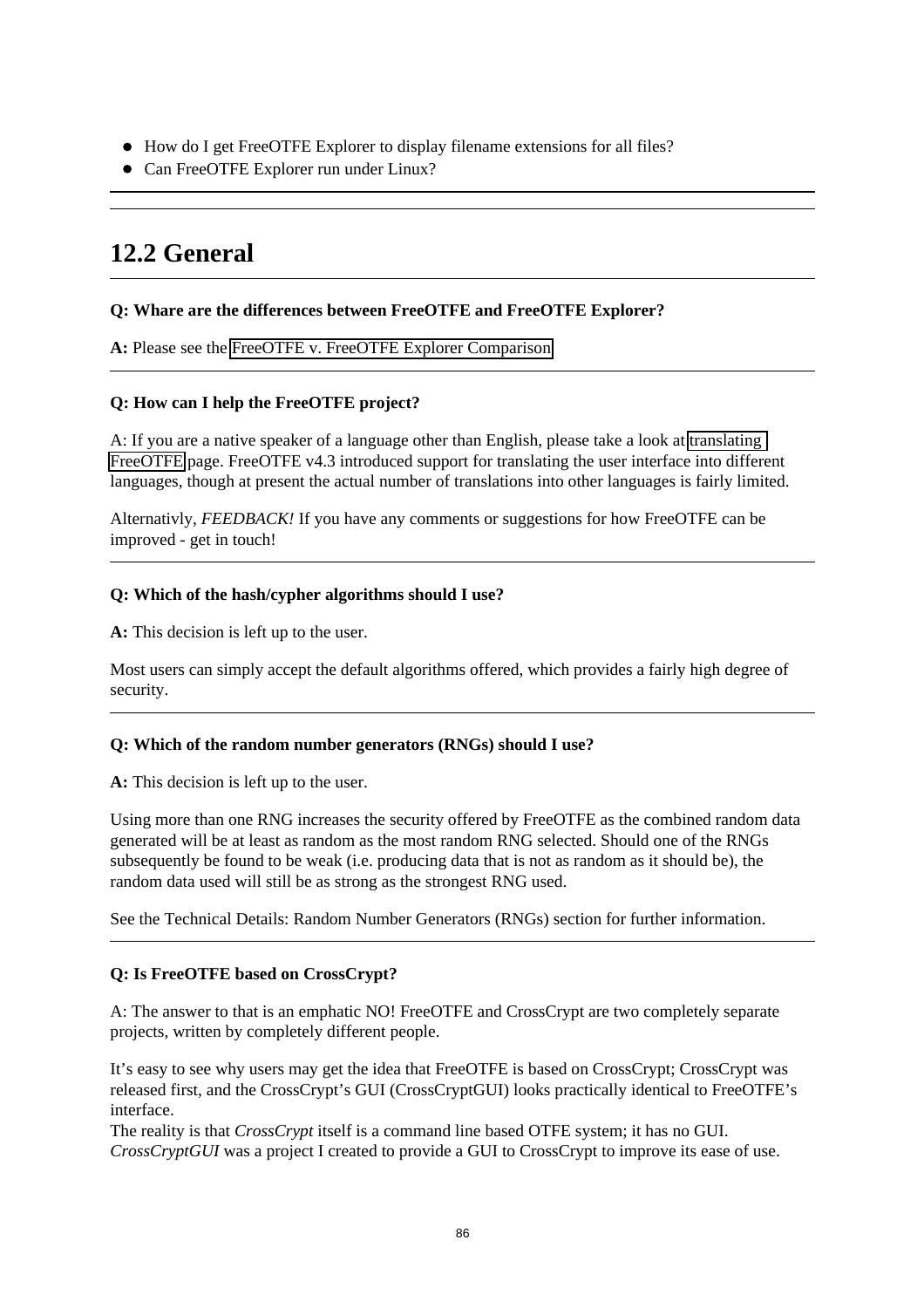In actual fact, far from FreeOTFE looking a lot like CrossCryptGUI, it's actually the other way around - CrossCryptGUI looks a lot like FreeOTFE! The Delphi GUI to FreeOTFE was already developed before CrossCrypt was released. For the sake of expediency, I dropped the CrossCrypt Delphi component I wrote into FreeOTFE's GUI, hijacking it to produce CrossCryptGUI; a cannibalized version of the FreeOTFE interface.

The cyphers supplied with the first public release of FreeOTFE (v00.00.01) were the same as those used by CrossCrypt. Originally I had planned to release the first beta of FreeOTFE for compatibility testing with only the NULL, XOR, DES and AES cyphers; these apparently being the most common cyphers used with Linux volumes. After CrossCrypt was released (which uses AES and Twofish) DES was the only cypher in the above list I had not implemented. I decided to switch from DES to Twofish in order that people without Linux could easily use CrossCrypt to verify that FreeOTFE was operating correctly with AES and Twofish volumes (and vice versa; benefiting both systems).

Since its initial release, FreeOTFE has seen significant developments, including support for many more hashes, cyphers, and other options.

Q: Is FreeOTFE based on Linux's "losetup"?

A: No, FreeOTFE is a completely separate project in its own right. It was only after I realised how "simple" Linux encrypted losetup volumes are (they are nothing more than an encrypted partition image), that I added support for them into FreeOTFE.

Having said that the format of losetup volumes are "simple" - have you any idea how many different options, combinations, etc it has?! Each option on its own may be relatively simple, but there are a fair number of them...! (See the relative complexity of the FreeOTFE's Linux mount dialog - you have to tell it everything!)

Q: Right now, FreeOTFE supports losetup volumes; do you have any plans to include support for DriveCrypt, BestCrypt, etc volumes?

A: This is unlikely to happen as there is no standard for OTFE volume files (each system uses its own layout). Since adding support for other OTFE systems is non-trivial, and few OTFE systems have released proper technical documentation into the public domain, it may be awhile before such support is added

Q: When I mount a FAT/FAT32 formatted Linux volume under FreeOTFE everything works perfectly. When I do the same with my ext2/ext3/RiserFS/etc volume, I can't see my files!

A: FreeOTFE does one thing: when a volume file is mounted, FreeOTFE presents a new storage device to the operating system.

Like all OTFE systems, it has no comprehension at all of what FAT/FAT32/NTFS, let alone ext2/ext3/etc - this understanding lies well outside the scope of an OTFE system, and is the responsibility of the filesystem drivers installed.

Although MS Windows does come with filesystem drivers for FAT/FAT32/NTFS, it does not (natively) support other filesystems such as ext2.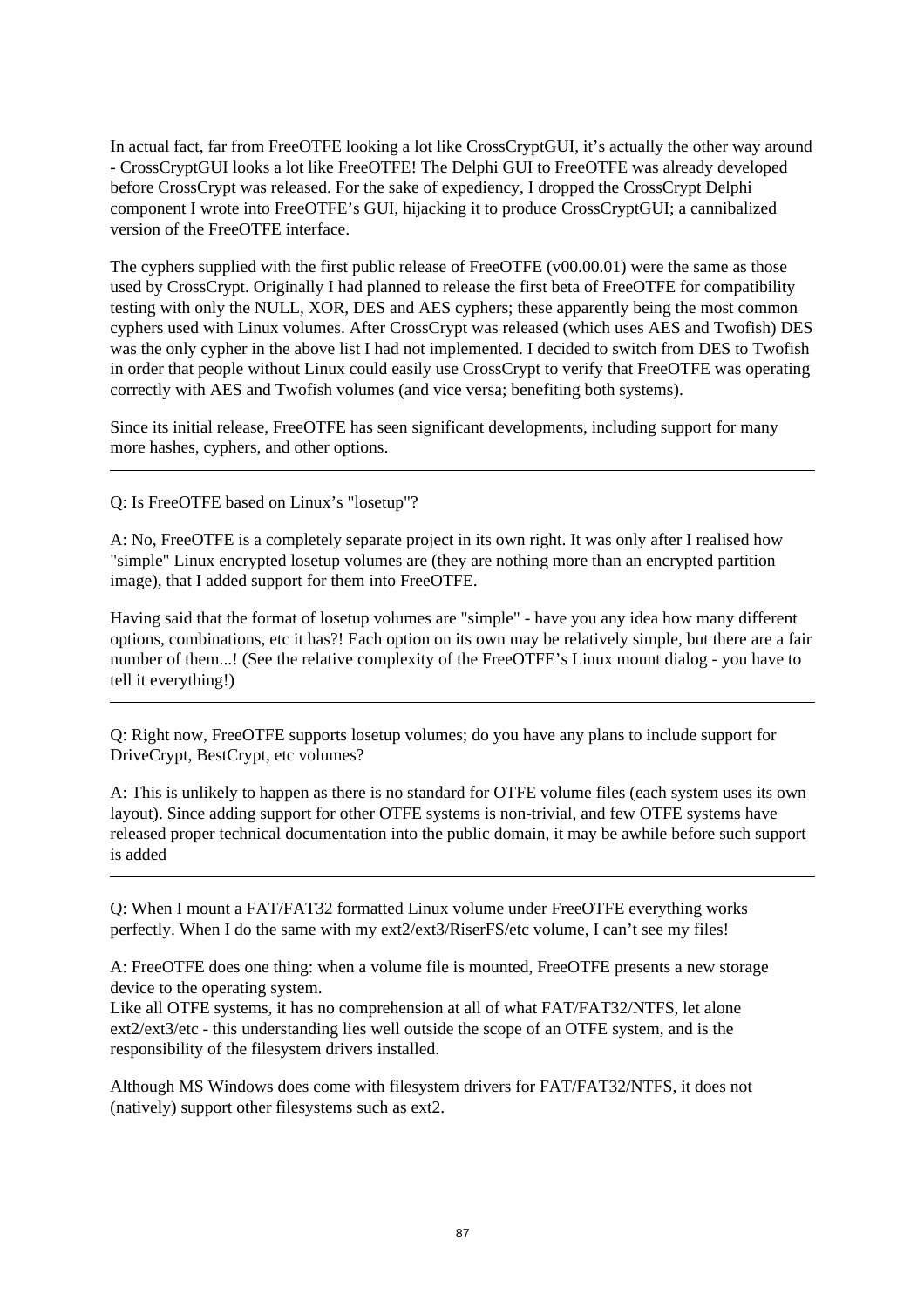As a result, in order to read/write to your encrypted Linux volumes under MS Windows, you will need to either:

- 1. Format the volume under Linux using one of the filesystems MS Windows understands (e.g. FAT), or
- 2. Install 3rd party software on your MS Windows system, which provides the filesystem (e.g. ext2) that you wish to use

#### **Q: Why do the Linux examples for LUKS/dm-crypt volumes show "losetup" being used twice?**

**A:** This actually has *nothing* to do with FreeOTFE(!), but appears to be an oddity with "mkdosfs"/dm-crypt.

Although this section of the documentation shows:

losetup /dev/loop1 /dev/mapper/myMappermkdosfs /dev/loop1

you should be able to simply use:

mkdosfs /dev/mapper/myMapper

However, when this section of the documentation was written and tested (under Fedora Core 3, with a v2.6.11.7 kernel installed and using cryptsetup-luks v1.0), this shorter (and more sensible) version resulted in mkdosfs generating the following error:

# mkdosfs /dev/mapper/myMappermkdosfs 2.8 (28 Feb 2001)mkdosfs: unable to get drive geometry for '/dev/mapper/myMapper'

YMMV, though you may well find that formatting the volume with a different filesystem will remove the "double loop" issue. (Please note though, that if you are intending to encrypted volumes which don't use FAT/NTFS under MS Windows, you will need a suitable filesystem driver)

Q: FreeOTFE comes with a set of command line decryption utilities! Can't anyone just decrypt my data?

A: The decryption software included with FreeOTFE is completely useless without the password used to encrypt your data. And anyone with that information can decrypt your data anyway!

The command line decryption utilities are not some form of "password cracking" tool - far from it; they actually act to increase your security by allowing you to verify that encryption is actually taking place.

Q: When I mount a volume and then view its properties under FreeOTFE, it states that the hash algorithm used is "n/a" - but I used a hash algorithm!

A: The hash algorithm shown is the one used to generate sector IVs. If the sector IV generation method used does not require the use of a hash algorithm (see the "Sector IVs" item on this dialog), "n/a" will be displayed for the hash algorithm.

This is separate from any hash algorithm used to process your password, which in the case of FreeOTFE volumes can be seen in the output file of a CDB dump (select "Tools | Critical data block | Dump to human readable file..."), or in the case of Linux volumes, is specified at time of mounting.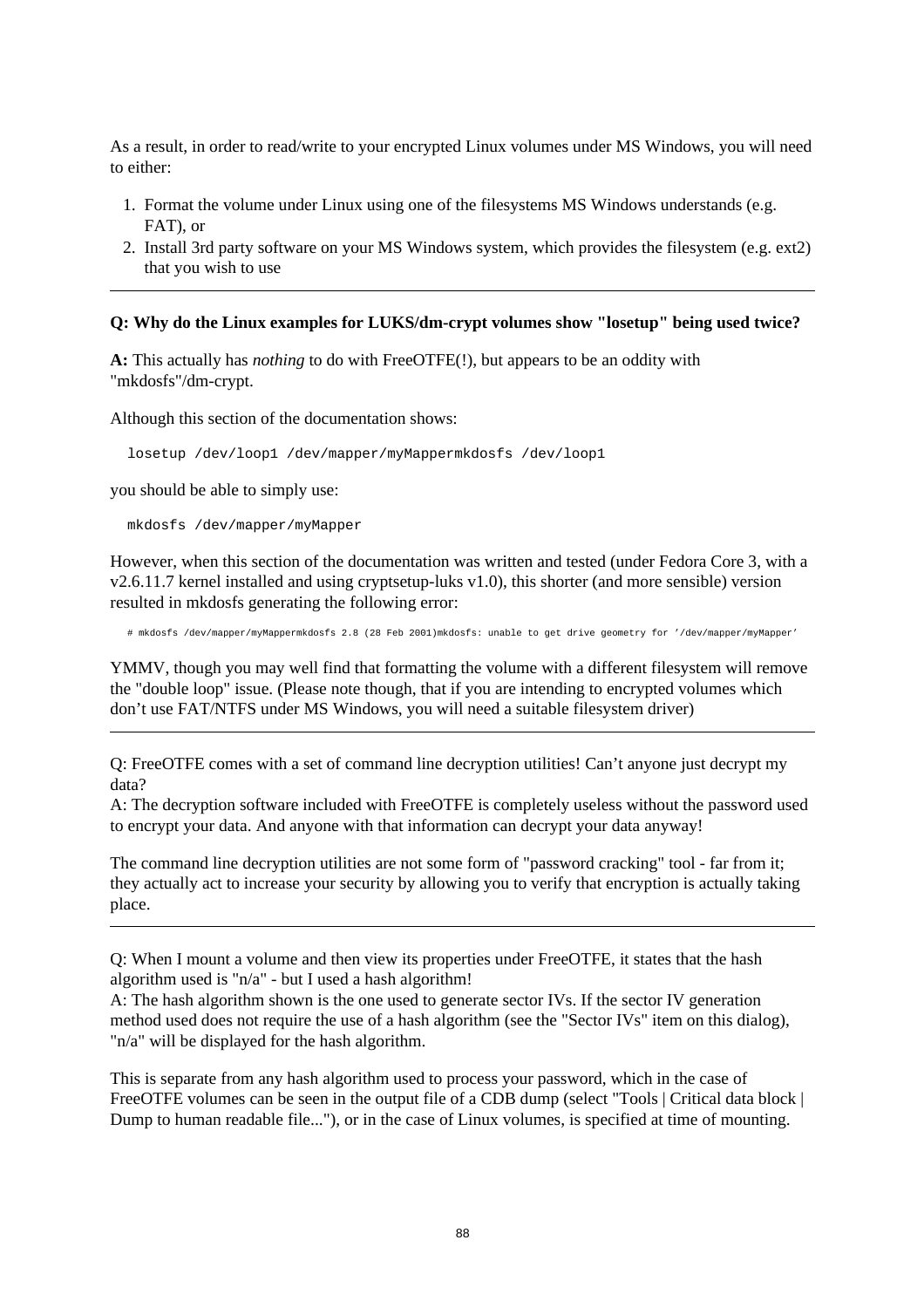Q: FreeOTFE is currently available for free - are you intending to "sell out" later, and start charging for it once enough users have been "hooked" on it?

A: NO! ABSOLUTELY NOT! FreeOTFE is free, and will always be free. As much as anything else, it would look a little silly if people had to pay for "FreeOTFE"! ;)

Seriously though, I have no intention in turning FreeOTFE into a commercial product.

The nearest that I may do is request donations. This would, of course, be fully voluntary.

Q: FreeOTFE may always be free, but will an "enhanced" version (which is charged for) with extra features be released (perhaps under a different name)?

A: Personally, this sounds a lot like the "selling out" idea above - if such a "paid for" version was to be released, FreeOTFE development may become at risk of stalling, ceasing completely, or omitting particularly useful features. This would have practically the same effect as making FreeOTFE a paid-for commercial system.

Q: What about klonsoft's "LockDisk" and WinCrypto LLC's "CryptoDisk"? Aren't they paid-for packages which are based on FreeOTFE?

A: Both "LockDisk" and "CryptoDisk" are unlicensed (and unlicensable) commercial rip-offs of FreeOTFE. They are based on FreeOTFE's source code (and only a beta version at that in the case of "LockDisk") and, because they are closed-source, are in direct violation of FreeOTFE's licence.

I have nothing to do with either "LockDisk" or "CryptoDisk", nor any involvement in their creation.

Personally, I would strongly recommend against using these products:

- They have less functionality than FreeOTFE
- They're closed source; there's no way of knowing how secure it is, or what it does
- It is not possible to (legally) obtain a licence for these products
- In the case of "LockDisk" the so-called "free" version is *severely* crippled (only permitting 35MB volumes)
- In the case of "LockDisk", it's based on a pretty old and now obsolete (v0.59 BETA) version of FreeOTFE
- And for all this, you have to pay for them?!!

I could list another few dozen reasons for not using these products, but I think you get the picture - FreeOTFE is simply better!

Q: How can I be sure that there are no backdoors in FreeOTFE?

A: Review the source code to your satisfaction, and build your own (see section Building FreeOTFE)

This is strongly recommended, and the best way of ensuring that the software is not compromised.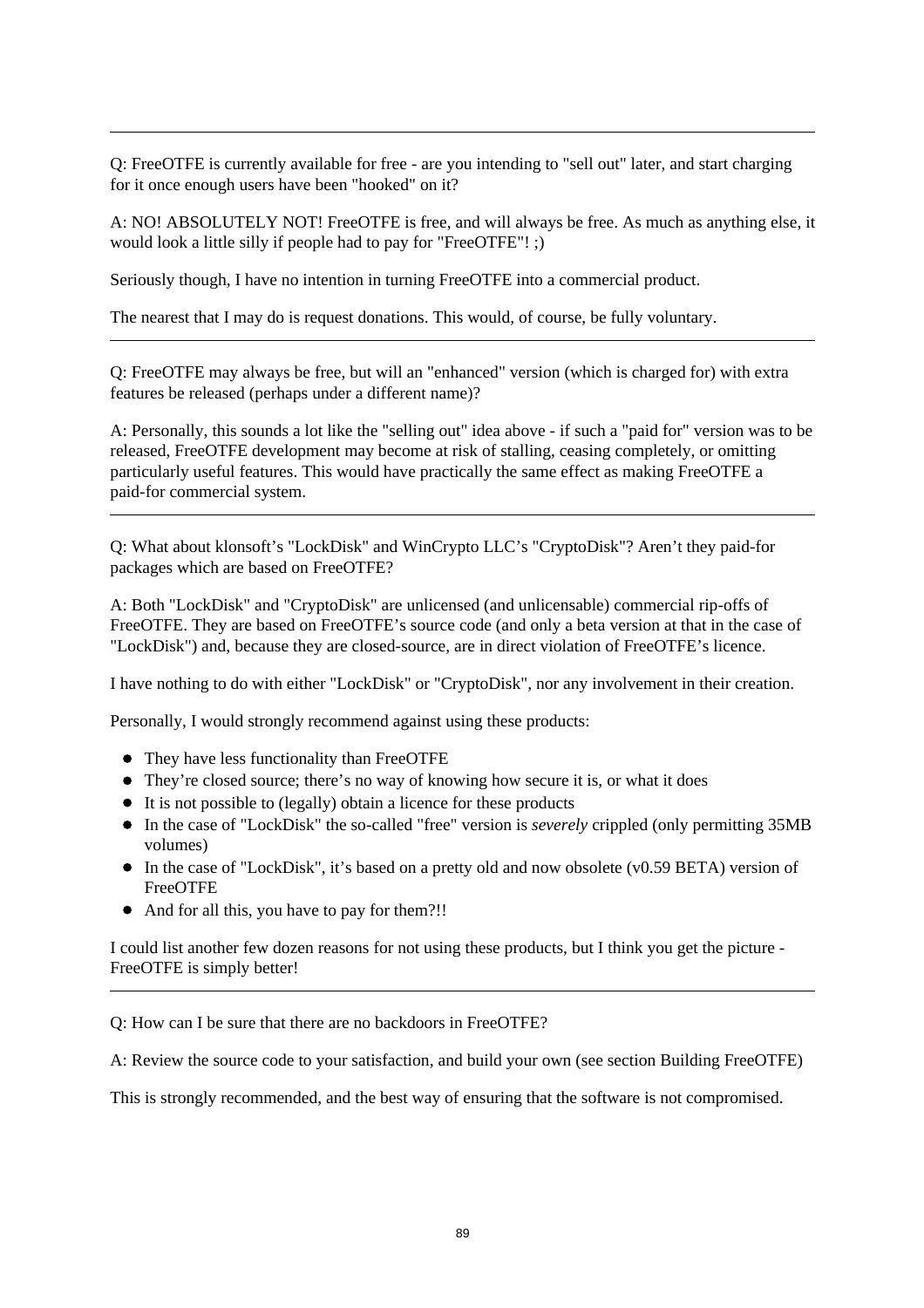However, this is not always practical (many people are not familiar with how to read source code, or lack the required tools to build their own). In which case, if you trust the author, and the system on which the release was built on, then you may prefer to simply check the SHA-1 and PGP signatures associated with the binary release.

#### **Q: Do FreeOTFE volumes have any kind of identifying "signature"?**

**A:** No!

Please see the FAQ: [By examining a FreeOTFE/encrypted Linux volume file, can anyone tell what it](#page-95-0)  [is?](#page-95-0) for further information.

<span id="page-95-0"></span>Q: By examining a FreeOTFE/encrypted Linux volume file, can anyone tell what it is?

A: Neither FreeOTFE nor encrypted Linux volumes have any kind of "signature" that would allow an attacker to identify them for what they are.

In particular, the "critical data block" in every FreeOTFE volumes is encrypted, and as such it is not possible to identify it for what it is

Q: What is "plausible deniability?"

A: See the documentation section on "Plausible Deniability" for details.

Q: What to the numbers and letters after a hash name mean?

A: When required to choose which hash you wish to use, FreeOTFE will present you with a list of all hashes that are provided by the FreeOTFE drivers installed. These lists will display hash names in the format:

 $\langle$ hash name $\rangle$  ( $\langle$ hash length $\rangle$  $\langle$ block size $\rangle$ )

Note: The hash length and block sizes shown are in bits, not bytes.

For example:

SHA-512 (512/1024)

This indicates that the hash used is SHA-512, which generates 512 bit hash values, and processes data in 1024 bit blocks.

If the hash length shown is zero, then the hash generates no output. If the hash length shown is "-1", then the length of the hash values returned can vary.

If the block size is "-1", then the hash processes data using a variable block size.

Typically, when presented with a selection of different hashes to choose from, you will see a "?" or "..." button next to the list; clicking this button will display full details on the driver.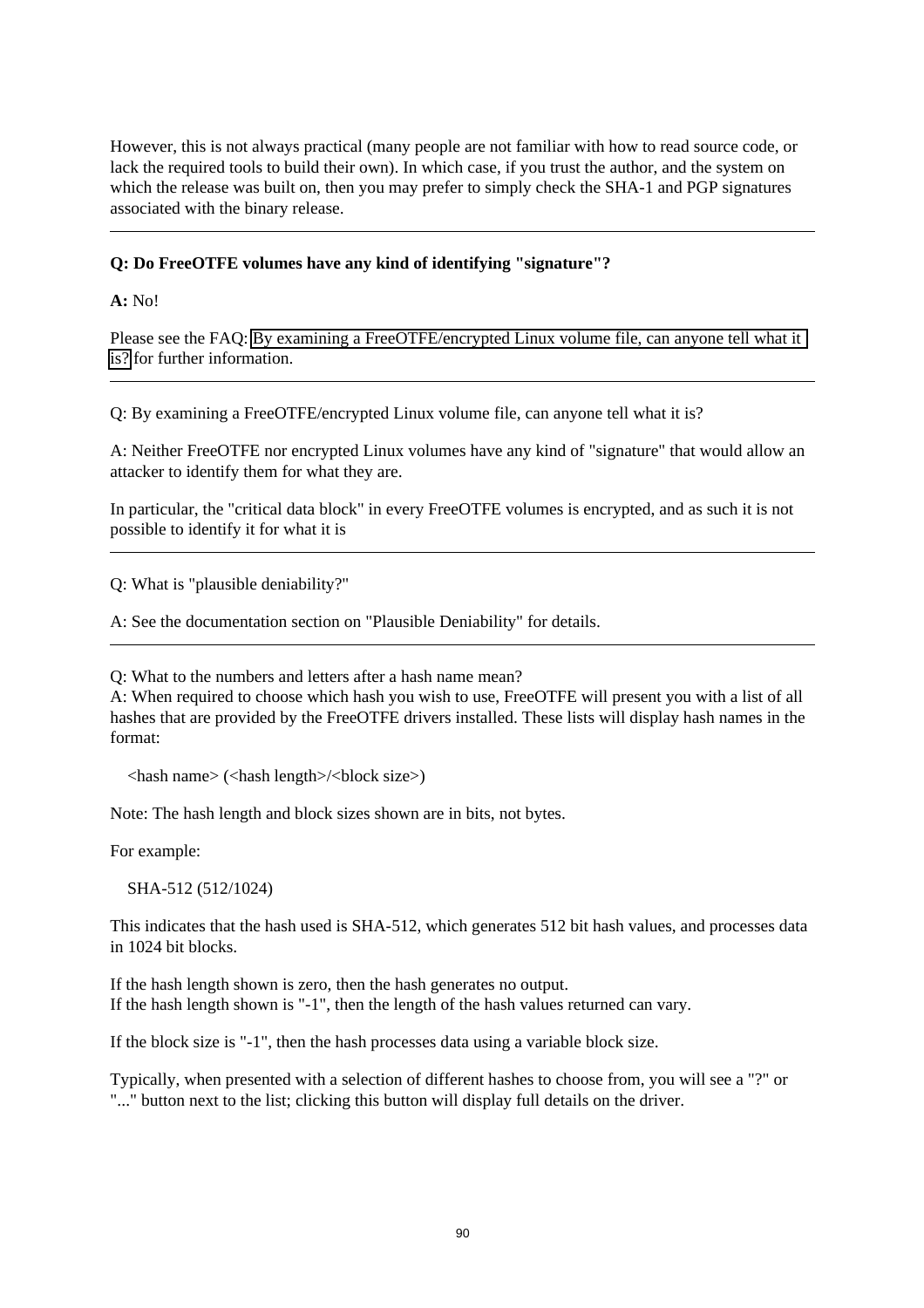Q: What to the numbers and letters after a cypher name mean?

A: When required to choose which cypher you wish to use, FreeOTFE will present you with a list of all cyphers that are provided by the FreeOTFE drivers installed. These lists will display cypher names in the format:

<cypher name> ([<mode>; ] <key size>/<block size>)

Note: The key and block sizes shown are in bits, not bytes.

For example:

AES (XTS; 256/128)

This indicates that the cypher is AES, operating in XTS mode with a key size of 256 bits and a block size of 128 bits.

If the key size shown is zero, then the cypher does need take a key (password) to carry out encryption (e.g. the "Null" test cypher).

If the key size shown is "-1", then the cypher can accept keys of arbitrary size.

If the block size is "-1", then the cypher encrypts/decrypts arbitrary block size.

Typically, when presented with a selection of different cyphers to choose from, you will see a "?" or "..." button next to the list; clicking this button will display full details on the driver.

#### **Q: When creating a new volume file, why do I get a message asking me to ensure I have XX.XX GB free on the relevant drive?**

**A:** If you get an error stating that:

Unable to create volume file; please ensure you have XX.XX GB free on the relevant drive

during volume creation, this is probably because the drive you are trying to create the volume on is formatted as FAT/FAT32 - both of which have a file size limit of 4GB.

Please see the FAQ "I tried to create a large volume ( $>$ 4GB), and FreeOTFE stopped halfway through [with an error - why?"](#page-96-0)

<span id="page-96-0"></span>Q: I tried to create a large volume (> 4GB), and FreeOTFE stopped halfway through with an error why?

A: The most probable cause for this is that you were creating a volume file on a FAT/FAT32 filesystem, however FAT/FAT32 filesystems cannot support files larger than (4 GB - 1 byte).

See the FAQ: [What is the largest volume that I can create?](#page-96-1) for further information and how to resolve this.

<span id="page-96-1"></span>Q: What is the largest volume that I can create?

A: On a PC, FreeOTFE has a theoretical maximum volume size of 2^64 bytes (16777216 TB; 17179869184 GB). For fairly obvious reasons, I have not had the opportunity to test a volume this size!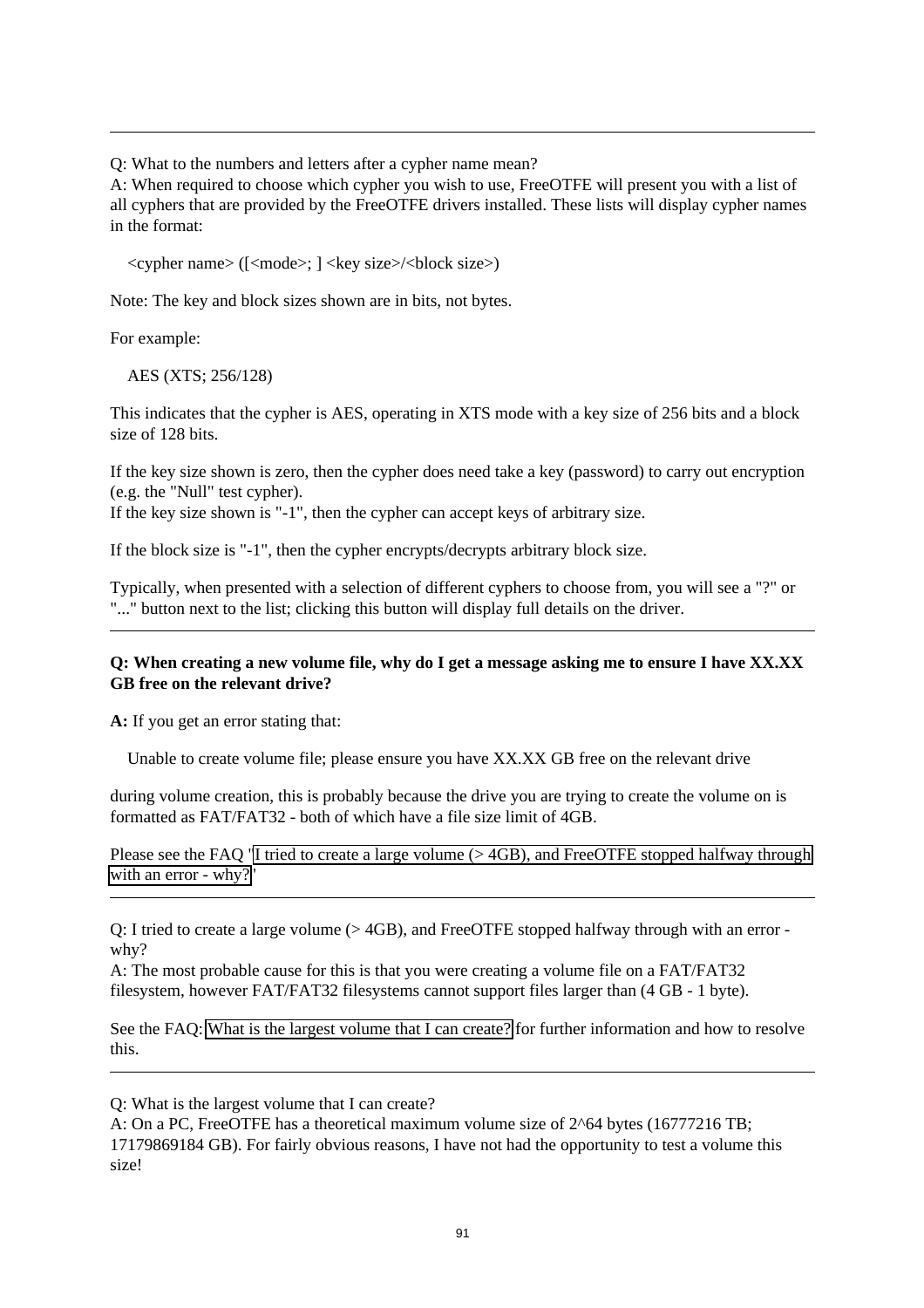In practice however, although partition based volumes may be able to realise volumes as large as this, file-based volumes may find that limitations with the filesystem that the volume file is to be stored upon may prevent this limit from being reached.

For example, a FAT32 drive cannot store a volume file which is 4GB or larger. In practical terms, this means that the largest volume you can create on a FAT32 filesystem is 3999 MB. An NTFS formatted drive *can* store volume files *much* larger; in excess of FAT32's 4GB limit, and up to FreeOTFE's maximum size stated above.

On a PDA, the largest volume supported is 2^32 (4GB). This is due to limitations with Windows Mobile.

Q: Help! I forgot my password! I know it was something like... A: Oops. That was silly of you, wasn't it?

If you've secured your volume with something like AES, then you can pretty much kiss goodbye to your data.

If you know what most of your password is though, then you could certainly write an application which would carry out a brute force attack on your volume, assuming those known characters. How long this would take to run would depend on the cypher used, the strength of your password, and how much you remember of it.

Note: This is not a security risk; that last comment equally applies to pretty much any OTFE system which has been implemented correctly.

#### **Q: Can I store an encrypted volume on a compressed NTFS drive?**

**A:** Yes, though there is nothing to be gained from compressing encrypted data, as it is unlikely to compress by any significant amount (if at all)

#### **Q: What hash algorithms does FreeOTFE use?**

**A:** A full list of the hash algorithms used by FreeOTFE can be found on the introduction page

#### **Q: What encryption algorithms does FreeOTFE use?**

**A:** A full list of the cyphers and cypher modes used by FreeOTFE can be found on the introduction page

#### **Q: Which cypher modes does FreeOTFE support?**

**A:** With the exception of the NULL and XOR cyphers, FreeOTFE offers CBC, LRW and XTS modes, and has the flexibility for other modes to be easily added by simply changing drivers.

A full list of the cyphers and cypher modes used by FreeOTFE can be found on the introduction page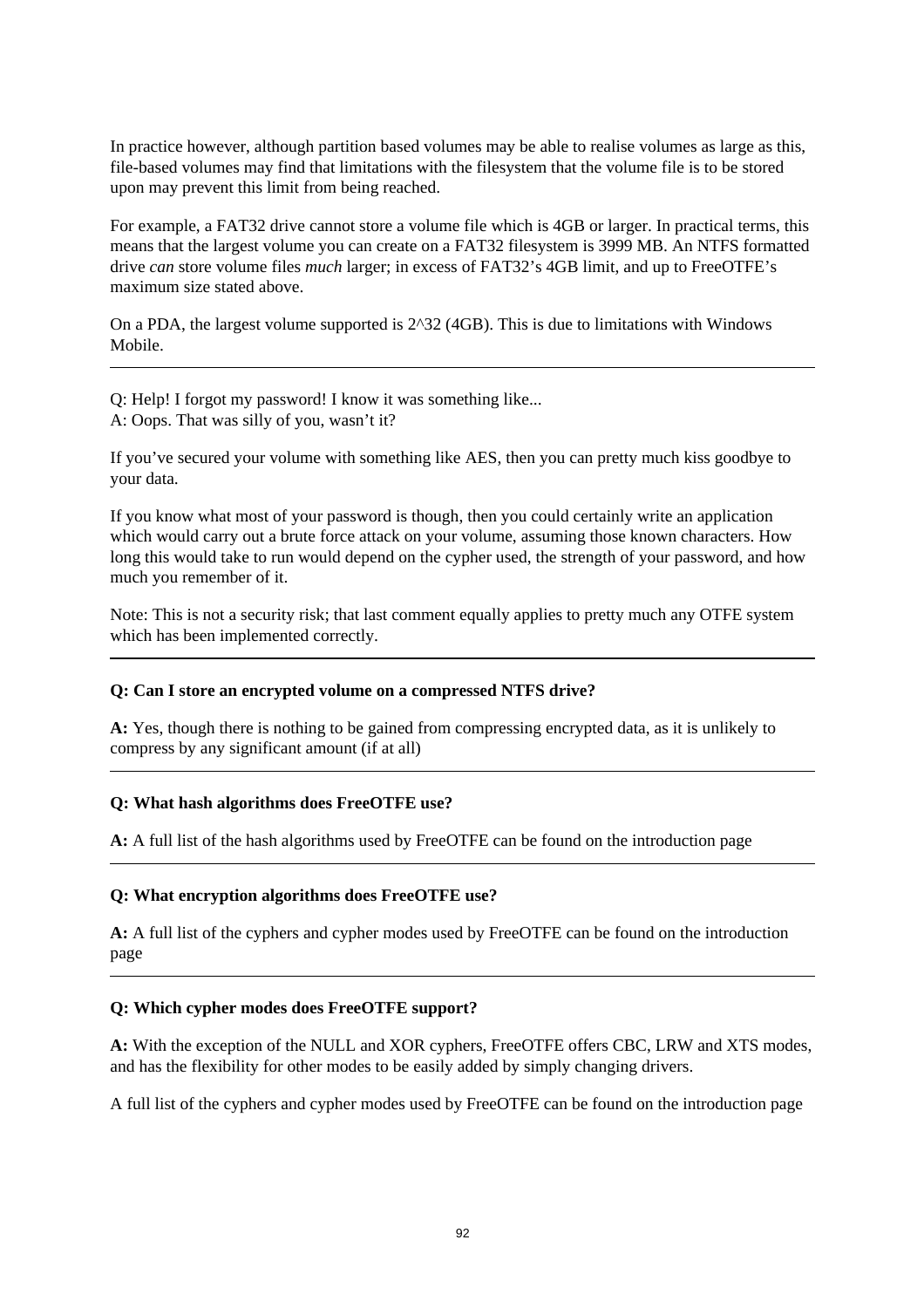#### **Q: Which is the best encryption algorithm to use?**

**A:** *That* is a difficult question to answer!

The best advice that can be given here is to research the cyphers available, and make your own decision based on your particular security requirements.

FreeOTFE defaults to using the AES-256 cypher in XTS mode together with SHA-512 for hashing. This should prove more than enough for the overwhelming majority of users.

#### Q: How safe is FreeOTFE?

A: FreeOTFE is about as pretty much just as safe as writing directly data to your hard drive, without FreeOTFE encrypting it (see also the FAQ: "What happens if my volume file is corrupted or damaged in some way? Will I lose all my data?")

If you forget your password however, then by definition you will not be able to recover your data (see also the FAQ: "Help! I forgot my password! I know it was something like...")

Q: What happens if my volume file is corrupted or damaged in some way? Will I lose all my data?

A: As with pretty much all OTFE systems, if you were to corrupt a FreeOTFE volume is some way, the damage your data would receive would be about the same as if you had stored it directly on your hard drive, without FreeOTFE encrypting it.

For example: If you mount a FreeOTFE volume file and then write a byte of data, at random, to somewhere on that mounted drive, the effect would be exactly the same as if you had randomly written the same byte to a real hard drive.

On the other hand, if you were to write a byte to data to a random location within an umounted FreeOTFE volume, then the amount of damage caused would dependant on where that byte was written:

- 1. If the volume file was created with a critical data block (CDB) at the start of it, and the byte was written to the first 512 bytes of the volume file (where the CDB is located), then the volume would be unmountable, unless you had made a backup of this area of your volume, or created a keyfile - in which case, you could restore from your backup/mount from your keyfile, and continue as if nothing had happened.
- 2. If the volume file was created without a critical data block, or the byte was written to any other part of your volume file, then the sector that corresponded to the location that the byte was written to would be corrupted from approximately the point the byte was written, to the end of that sector; a maximum of 512 bytes.

To protect against (1), FreeOTFE included functionality to backup a volume's CDB (see "Tools | Critical data block... | Backup..."), and to create keyfiles (see "Tools | Create keyfile...") Should case (2) occur, the damage to your volume would be minimal (up to a maximum of 512 bytes), and restricted to the sector that was corrupted.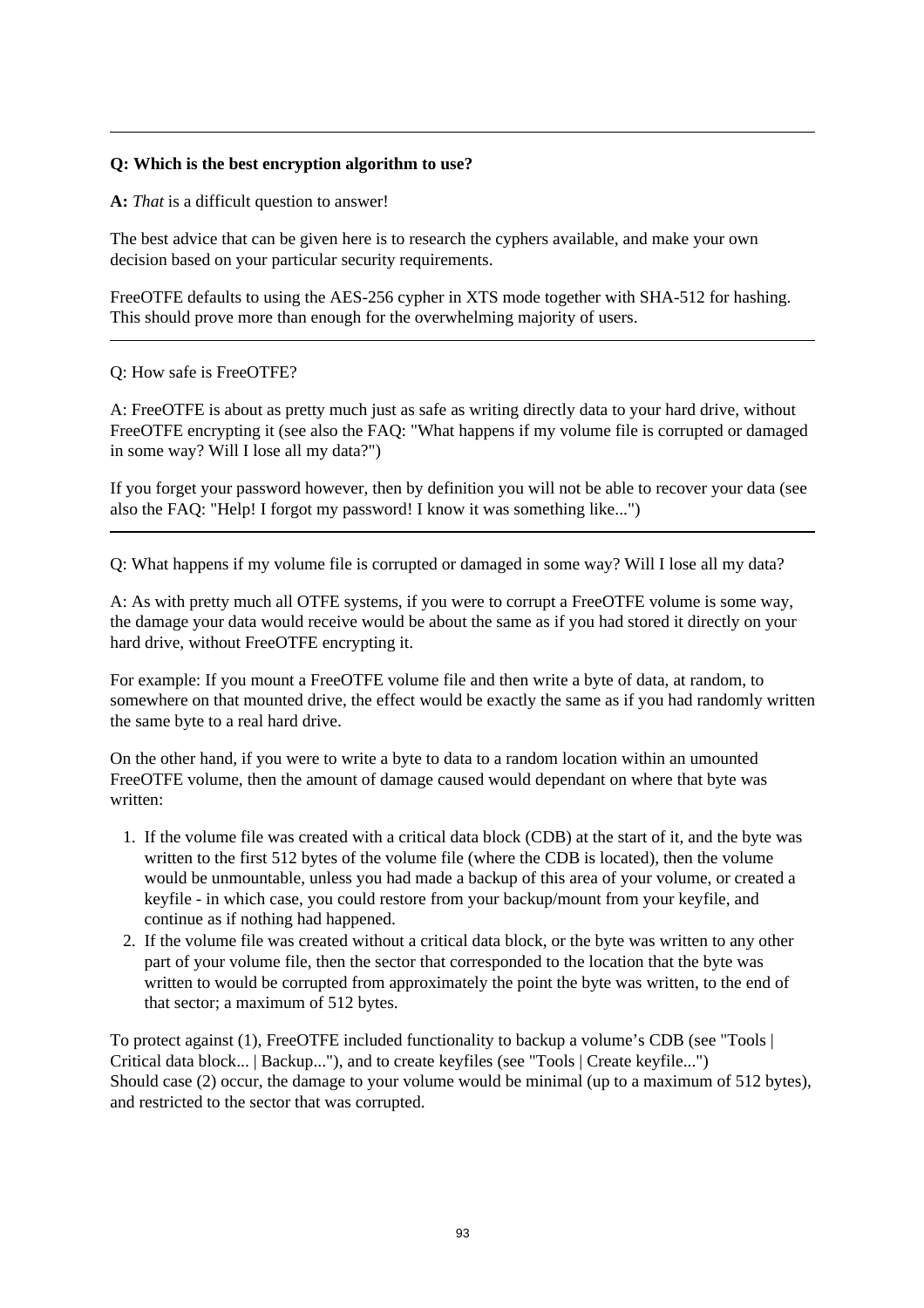Q: If someone steals my keyfile, will they be able to decrypt my data and read it?

A: No, not unless they have the keyfile's password as well.

Keyfiles are encrypted. Without the password used to encrypt it, a keyfile is pretty much just a useless block of random data.

#### **Q: How do I know FreeOTFE is encrypting my data, and with the encryption algorithm I choose?**

**A:** To verify that encryption/decryption is taking place for Linux volumes, create an encrypted volume using Linux; then mount it using FreeOTFE.

The encrypted Linux volume will be fully readable (and writable) using FreeOTFE - confirming that the same encryption is taking place under FreeOTFE as Linux.

For FreeOTFE volumes, the critical data block can be dumped out (see "Tools | Dump to human readable file..." menu), and the master encryption key used to mount the same volume under Linux (offsetting for the CDB) - again proving that encryption is taking place.

**WARNING:** *Contrary to popular belief*, a user interface which accepts and processes encryption test vectors does *not prove anything!* It is a trivial task to take a secure cypher, and use it to process test vectors provided by the user, while actually using a very weak and insecure cypher to carry out encryption/decryption on the data being stored!

Q: When selecting a cypher to use, why do the same cyphers appear multiple times?

A: This is because you have more than one version of a particular cypher driver installed. See also: [Why are there duplicated cypher drivers?](#page-99-0) 

<span id="page-99-0"></span>Q: Why are there duplicated cypher drivers?

A: The "duplicated" drivers implement the same algorithms, but are built from different crypt libraries. For example, there are three Twofish drivers; one based on the Hi/fn and Counterpane Systems Twofish implementation, another which uses the libtomcrypt implementation, and a third which relies on the Gladman implementation.

They redundant drivers are primarily intended to allow verification of the implementations and increase confidence that they're actually doing what it's supposed to do.

These duplicated drivers do exactly the same thing. It is recommended that if you wish to use a cypher which has multiple supplied drivers, that you uninstall one of them. (See also: [Which of the duplicated](#page-99-1) [drivers should I use?\)](#page-99-1)

<span id="page-99-1"></span>Q: Which of the duplicated drivers should I use?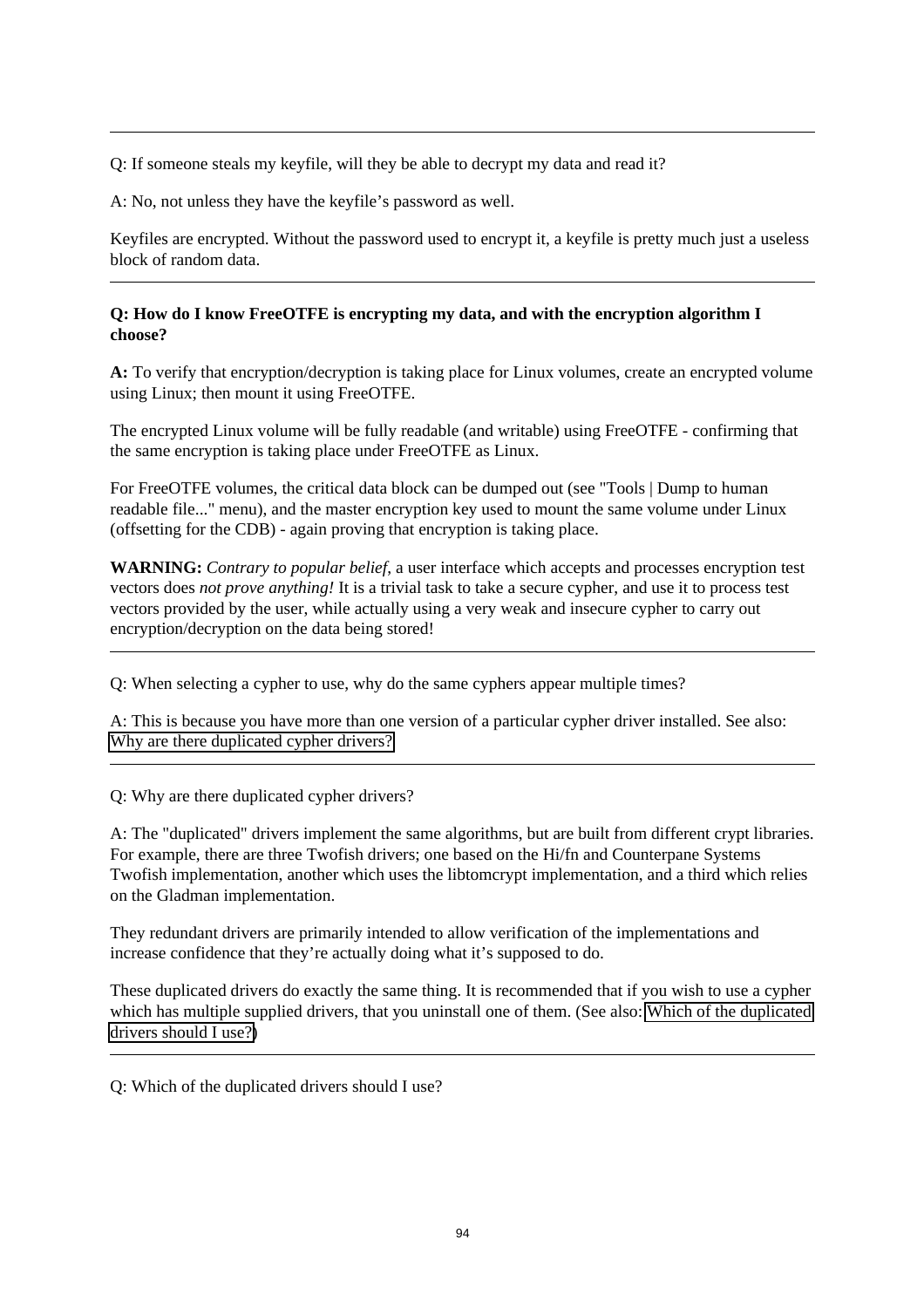A: It doesn't particularly matter too much; they both do exactly the same thing, but are based on different implementations.

Simply choose one and uninstall the other.

Q: Can FreeOTFE generate keyfiles which only allow read only access?

A: Not at present, though if I receive enough requests for it, I may add this functionality.

Until then, it should be borne in mind that anyone with a "read only" keyfile has, pretty much by definition, a copy of your master key and so has the potential to modify their "read only" keyfile, turning it into a "read-write" keyfile.

i.e. It is debatable how much use this functionality has; certainly it should not be relied upon to prevent users from gaining write access to your volume files.

Q: Can I use the same encrypted volumes on *both* my PC and PDA?

**A:** Yes - you can! Both the PC and PDA versions of FreeOTFE are *fully* compatible with each other.

However, please create your volume using the PC version of FreeOTFE. Volumes created using the PDA version will include additional partition information which will not be understood by your PC.

Make sure that before attempting to mount your volume using the PDA version, you have enabled the relevant hash/cypher drivers used in securing the volume. By default, FreeOTFE4PDA only has the SHA-*xxx* and AES algorithms enabled. See Advanced Topics, "Enabling/Disabling Hash/Cypher Algorithms" section, for how to enable/disable other hash/cypher algorithms.

Q: When creating a new volume, how do I enable the sector IV options?

**A:** Sector IVs are only used with cyphers using CBC mode; to enable the sector IV options, select an encryption algorithm which operates in CBC mode.

If you select a cypher which uses either LRW or XTS, the IV options are automatically disabled as these algorithms don't use them.

#### **Q: Is FreeOTFE vulnerable to "watermarking" attacks?**

**A:** FreeOTFE volumes are *not* vulnerable to watermarking attacks, as long as they are created with a cypher using:

- XTS mode
- $\bullet$  LRW mode
- **CBC** mode with **ESSIV**

(see the "Create new volume" wizard, encryption settings step).

By default, FreeOTFE creates volumes using XTS mode. Users would have to *deliberatly* create their volumes using CBC mode with predictable IVs in order to be vulnerable to this type of attack.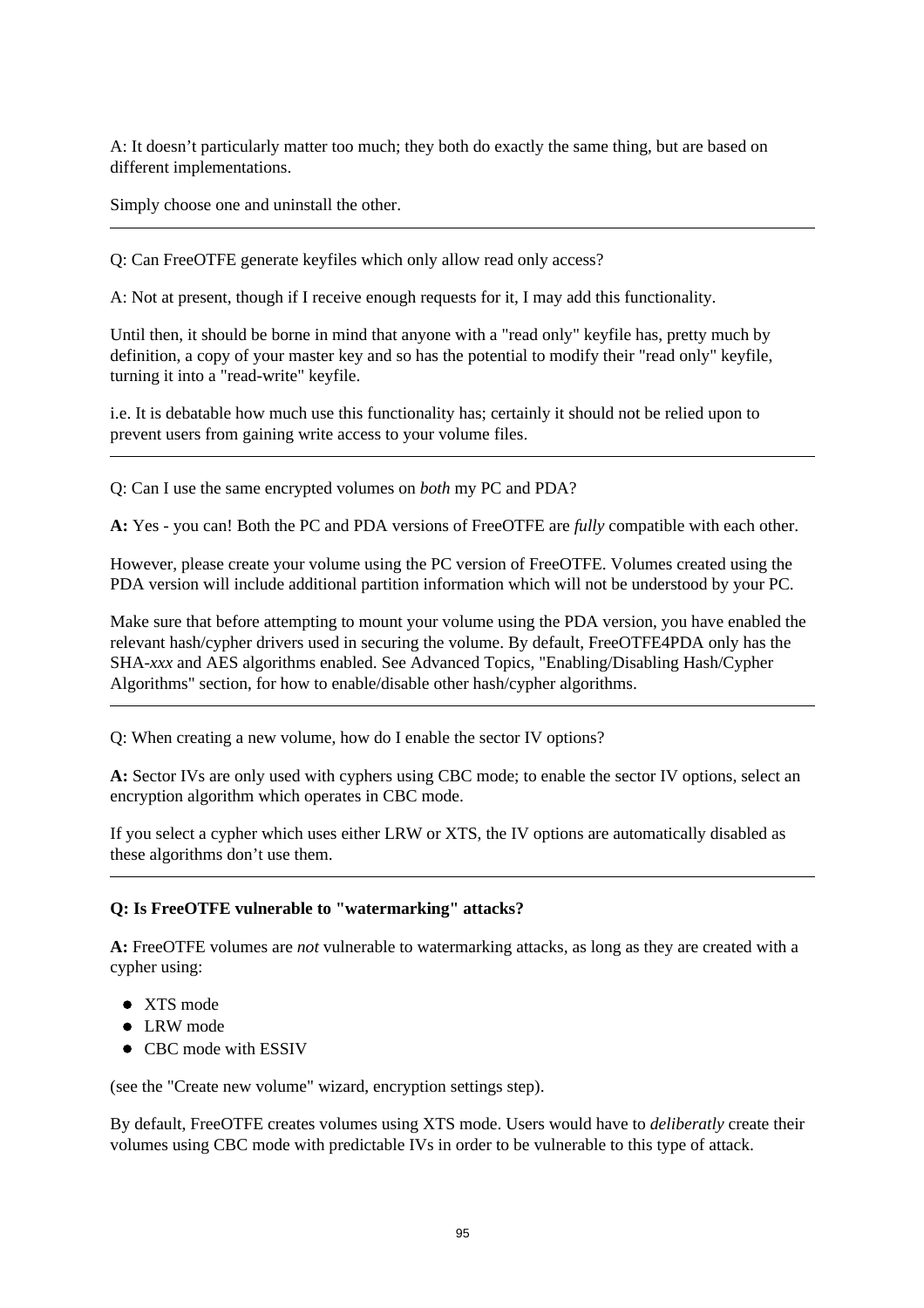Q: Is FreeOTFE vulnerable to "Cold Boot Attacks on Encryption Keys" (aka "DRAM attacks")?

**A:** No, it isn't - assuming common sense is used.

#### *Description*

A "cold boot attack" involves rebooting a computer which has been handling sensitive information, and dumping contents of its memory out to a disk in order to try to examine information stored in memory immediately prior to rebooting. This form of attack is detailed at [http://citp.princeton.edu/memory/](http://citp.princeton.edu/memory/faq/) 

This attack is *nothing new*, and has been well known for a *long* time; despite the disproportionate amount of attention it's now getting.

#### *Solution*

If you mount an OTFE volume, and simply walk away from your computer, the encryption keys used to secure your volume will be held in your computer's physical memory (obviously). If someone reboots your computer at that point, there is a risk they could successfully recover your encryption key.

However, it is not generally recommended that you simply *walk away from your computer while you have volumes mounted* - if anyone can come along and attempt to launch the above attack, THEY CAN SIMPLY READ THE CONTENTS OF YOUR ENCRYPTED VOLUME DIRECTLY ANYWAY!

If you dismount your volumes after using them, the FreeOTFE driver overwrites all sensitive data (key information, etc) that it holds before releasing it - which should prevent the above attack.

If you suddenly press your computer's power off button or reset it (i.e. using the physical "power off" button on the front of its case) *while a volume is mounted*, then an attacker could theoretically dump out your encryption keys using this attack. Please note that:

- 1. *All* encryption systems are susceptible to this attack, since they have to store encryption keys in memory in order to use them
- 2. *Regardless of whether you use any form of disk encryption or not*, it is not recommended that you do power off/reset your computer without first shutting down cleanly via the "Start -> Turn off computer"!

To prevent this attack in the situation described above, ensure that the computer remains powered off for several minutes after it is turned off in order for the contents of RAM to effectively "bleed away"

#### *Summary*

In summary, to completely remove the threat of this attack against your encryption keys:

- 1. Dismount volumes after you have used them
- 2. If you must power off your computer *while one or more volumes are mounted*: prevent anyone from powering it back on and dumping it's memory out for at least the first few minutes after it was powered off (or the first 15-20 minutes if they open up the case and spray coolant on the memory chips)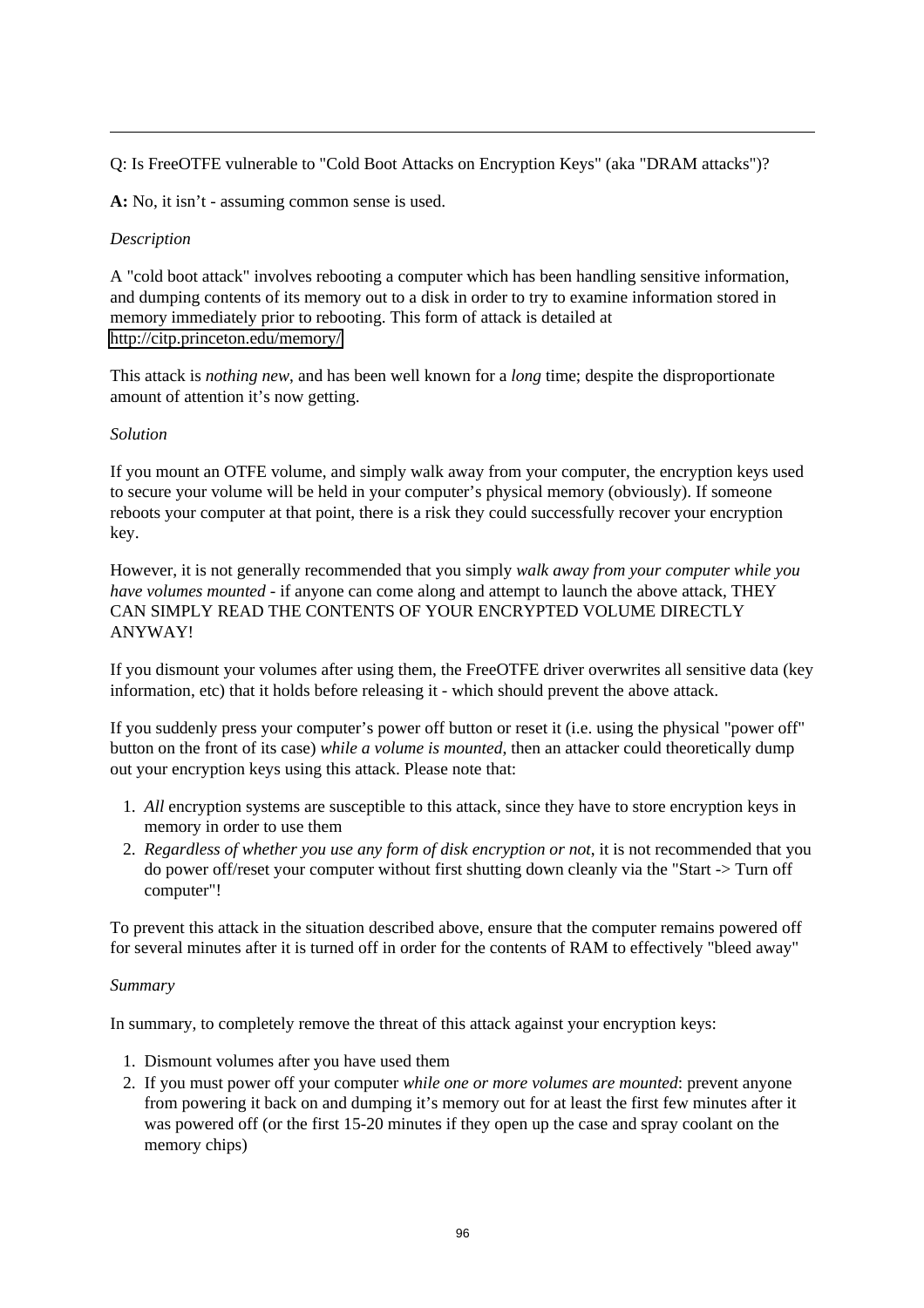In short - just use common sense.

#### *Notes*

It should be noted that this attack is *not limited in any way to disk encryption systems*. The focus on these systems by the authors of the above paper is a red herring. Essentially the attack consists of attempting to take a snapshot of the PC's memory at the time it was reset, which can then be picked over at leisure. *Any* encryption system can be attacked in this way.

Furthermore, because this attack may allow whatever was in the computer's memory at the point it was rebooted to be recovered, it should also be noted that any information that applications had in memory at the time the computer is reset (e.g. a document open in MS Word, or image being displayed on the screen) may potentially be recovered. Disk encryption systems encrypt data stored on disks - not in RAM.

#### **Q: Does FreeOTFE have any form of password recovery?**

**A:** Yes; FreeOTFE keyfiles can be used to provide a form of password recovery; see the Getting Started Guide

#### **Q: Isn't FreeOTFE's "keyfile" functionality a security risk?**

**A:** No. In order to create a keyfile, both the volume and the volume's password (or an existing keyfile, and that keyfiles password) are required.

If an attacker already has this information, your security has already been compromised anyway.

Q: What happened to the NULL hash and NULL/XOR cypher drivers?

**A:** To improve performance, these drivers have been moved into a "weak drivers" directory in the PDA release. Really, you shouldn't be using these drivers at all; they are of little use from a security perspective, and are only really included to allow testing. They're still included with the release though, if you *really* need them...

#### **Q: How do I resize an encrypted volume?**

**A:** To change the size of an encrypted volume:

- 1. Mount your existing volume
- 2. Create a new FreeOTFE volume of the size required
- 3. Mount the new volume (overwriting and formatting it if needed)
- 4. Copy all data from the old volume to the new one
- 5. Dismount both volumes
- 6. Delete the old volume

Obviously, this procedure requires enough storage space to hold both the old and newly created volumes.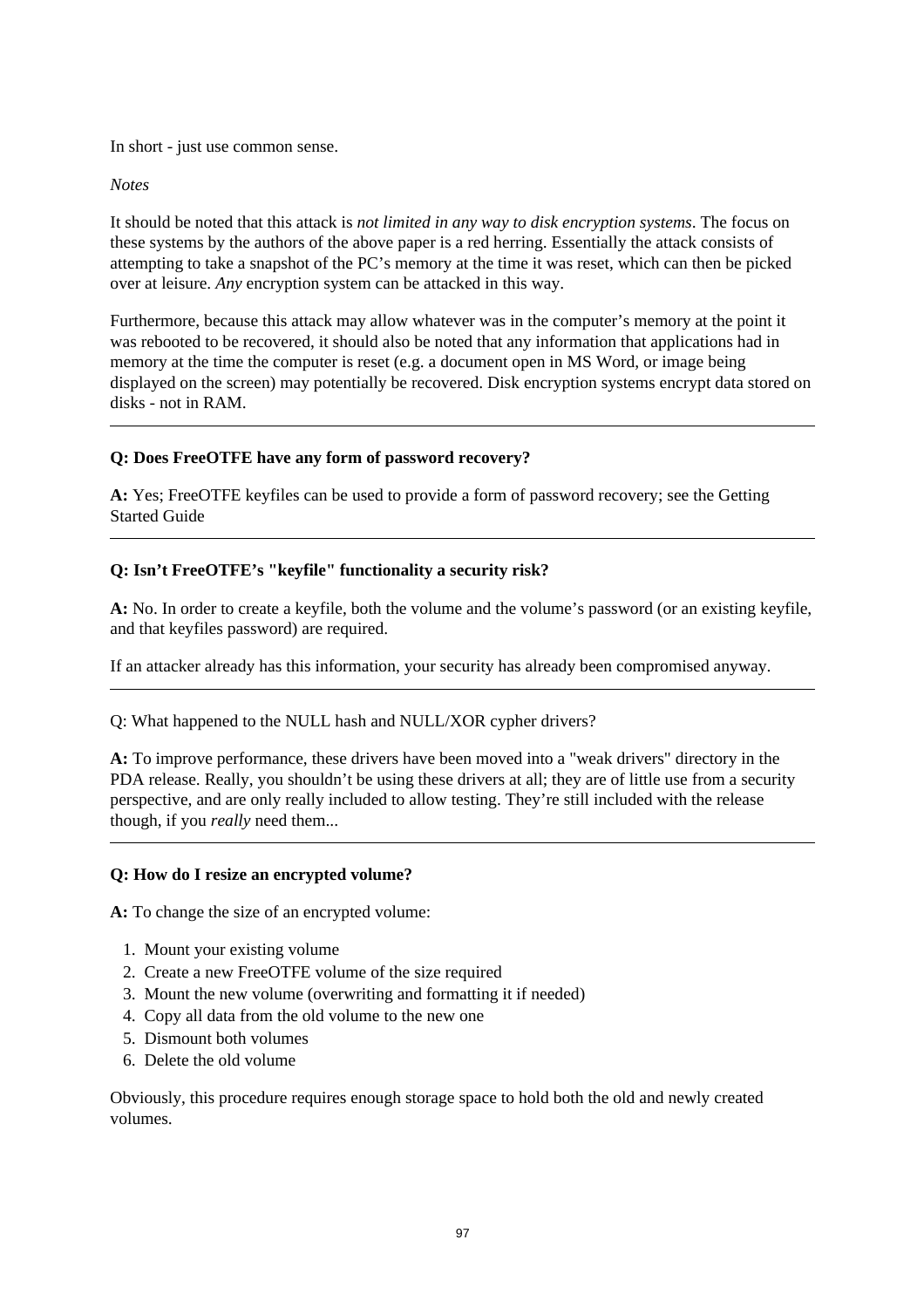It should be noted that, although a number of *other* disk encryption systems *claim* to offer volume resizing functionality, they typically either carrying out the procedure above "behind the scenes" (often failing completely if insufficient storage is available to hold the new volume), or by storing the volume in a "sparse" files - which can lead to security leaks.

#### **Q: How do I delete an encrypted volume?**

**A:** If your volume is stored within a file, simply dismount the volume if already mounted, and delete the file.

IMPORTANT: Before deleting a volume file, make sure that you mount it first and copy any information stored in it to somewhere safe! Once deleted, you will lose access to your encrypted volume, and anything it contains!

#### <span id="page-103-0"></span>**Q: How do I backup an encrypted volume?**

**A:** How you backup an encrypted volume depends on whether it is a file or partition based volume. In both cases however, volumes should be *dismounted* before being backed up.

#### **For file based volumes**

A file based volume is a file just like any other (albeit a fairly big one); simply let your backup software backup the volume as it chooses, and your data should be safe.

This will work regardless of what backup software you use, though you may wish to turn off FreeOTFE's timestamp reverting functionality in order for your backup software to identify when volumes have been changed. (See "View | Options..." dialog, "General" tab, "Revert volume timestamps on dismount")

#### **For disk/partition based volumes**

Whether you can backup disk/partition based volumes depends on the backup software being used. If your backup software takes a *literal* backup image of a disk/partition, then it should successfully backup FreeOTFE volumes (even if the backup copy is compressed). However, not all backup systems do this, and instead try to be "smart" about what they store to backup - and fail to backup everything they need to.

(This issue is true for all disk encryption systems, not just FreeOTFE)

For example, with [Paragon Drive Backup,](http://www.paragon-software.com/) if you create an encrypted volume using an *entire disk* (i.e. without creating a partition on the disk, and encrypting that partition), Paragon Drive doesn't appear to think there's anything worth backing up (i.e. it doesn't see any partitions *to* backup) and therefore backs up practically nothing. As a result, it will *not* back up your volume correctly.

However! If you create an encrypted volume on a *partition* (even one filling the entire drive), and back that partition up, Paragon Drive Backup does what it *should* do - generates a compressed backup copy of the *entire* partition, which can then be restored back later.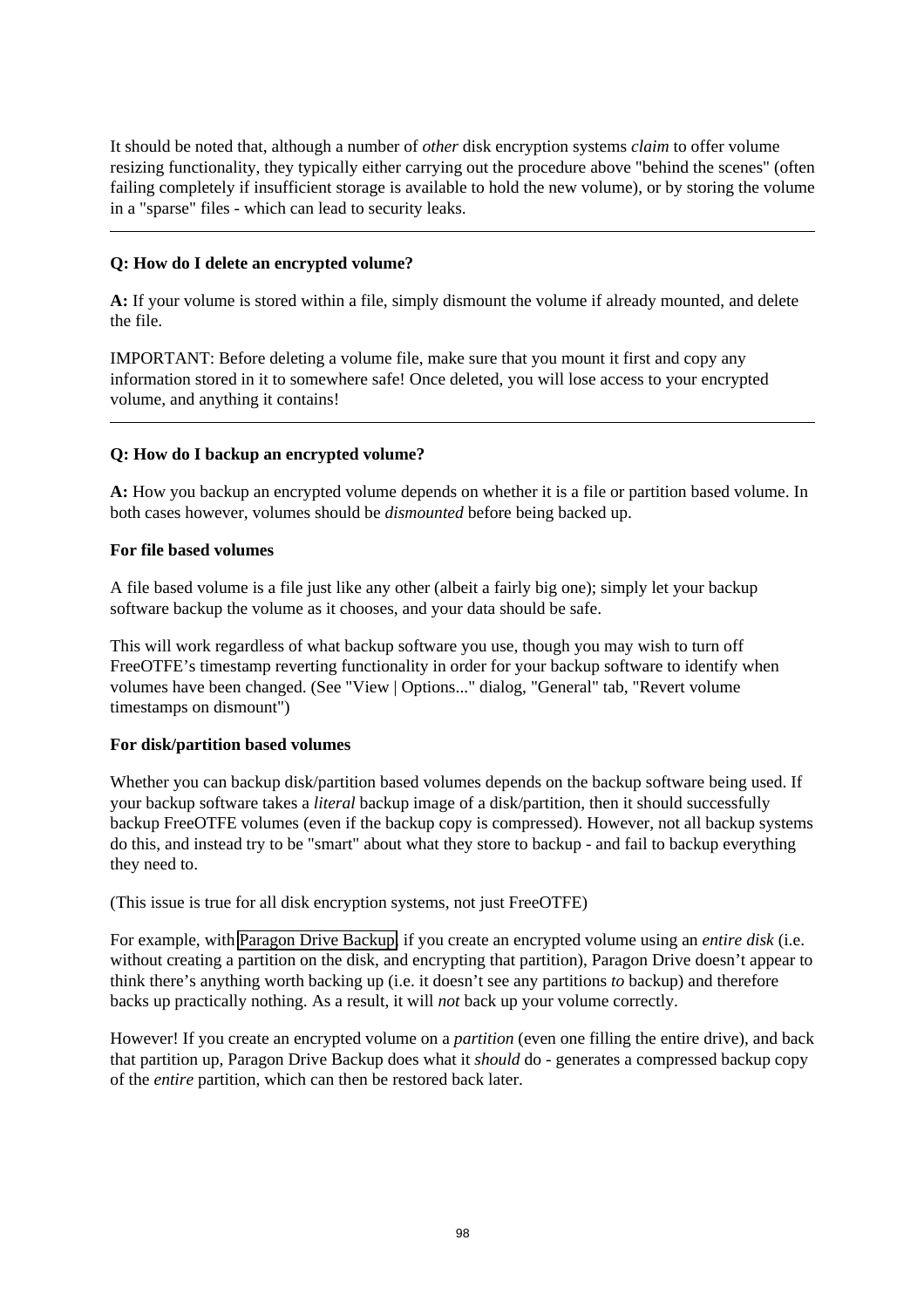

#### **Q: Can I use** *any* **filename/file extension for my FreeOTFE volume?**

#### **A:** Yes!

Filenames and file extensions have no special meaning to FreeOTFE, which means any filename can be used.

#### **Q: Does FreeOTFE support LVM2?**

**A:** Yes - it certainly can!

FreeOTFE fully supports Linux LVM2 volumes, provided that you have a suitable Windows driver which allows access to LVM2 volumes, this will allow FreeOTFE to carry out disk encryption either above or below the LVM management system (i.e. on physical or logical volumes)

(It should be noted however that LVM2 is *not* a disk encryption issue!)

#### **Q: Is it worth running file overwriter ("shredder") programs to securely delete existing data stored on my encrypted drive?**

**A:** For most users, no - it would only have the effect of replacing encrypted files with encrypted garbage; neither is particularly useful to an attacker.

However, if you have concerns of an attacker being able to gain your password (and other details required to decrypt your encrypted volume), it may still be wise to overwrite data before its deletion. This way, should an attacker be able to decrypt your volume(s), they will not be able to use data recovery tools to retrieve sensitive data.

#### **Q: What is the difference between the main FreeOTFE/FreeOTFE Explorer release and the PortableApps.com version?**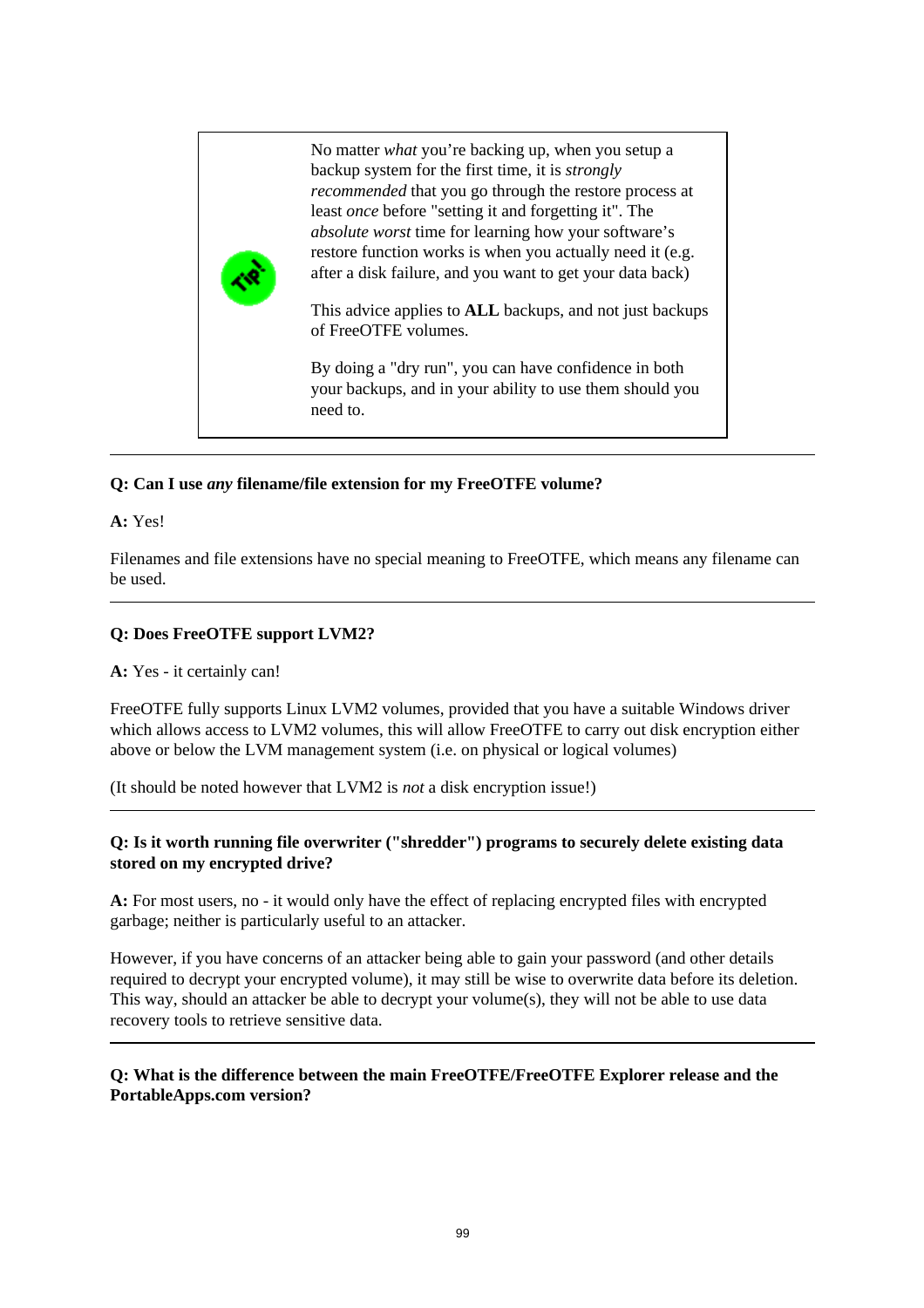**A:** The PortableApps.com version is identical to the main FreeOTFE/FreeOTFE Explorer release, but includes an additional:

- "Launcher" executable, which simply starts FreeOTFE.exe/FreeOTFEExplorer.exe
- Directory structure required to integrate it into the PortableApps.com menu software.
- Configuration files required to integrate it into the PortableApps.com menu software.

Further, the installer has been created using the PortableApps.com installer-creator software instead of the standard FreeOTFE NSIS installer, and the translation source files (".po" files, which aren't needed to use the software) have been removed.

#### **Q: What is the difference between the main FreeOTFE/FreeOTFE Explorer release and the U3 version?**

**A:** The U3 version is identical to the main FreeOTFE/FreeOTFE Explorer release with the exception that a slightly different directory structure is used to support the U3 platform, and the translation source files (".po" files, which aren't needed to use the software) have been removed.

The ".u3p" file is simply a ZIP archive which has been renamed; it may be renamed to have a ".zip" file extension and uncompressed to verify its contents.

#### **Q: When dismounting a file based volume, what does FreeOTFE do with the file timestamps?**

**A:** By default, when mounting file based volumes, FreeOTFE stores the volume file's timestamps, and resets them back again after dismounting. This is carried out for security reasons (see section on plausible deniability).

This functionality can be turned off if needed (e.g. to assist backup processes; see FAQ ["How do I](#page-103-0) [backup an encrypted volume?"](#page-103-0)) by turning off the "Revert volume timestamps on dismount" option on the Options dialog ("View | Options").

#### **Q: What is volume "padding", and why would I want it?**

**A:** A number of tools are available to "detect" encrypted volumes. These typically operate by detecting large files with a high amount of entropy and a file size that is a multiple of 512 bytes, or which is a certain "signature size" greater than the last 1MB boundary.

"Padding" is additional (random) data added to the end of the volume, and is used to prevent detection of FreeOTFE volumes by automated volume-finding tools which only carry out a cursory search for volumes, and rely on the size of files found.

Furthermore, padding also reduces the amount of information an attacker has about a volume, by preventing reliable detection of the size of the mounted volume (subject to the mounted volume being overwritten as described in the Plausible Deniability section).

Padding will not prevent a reasonably knowledgeable IT person from being able to reasonably identify an encrypted volume as such - like any security mechanism, padding is simply another tool which would be employed from a larger toolbox. For this reason, it is *not* recommended that padding be relied upon to help secure data against an attacker, and users considering using padding may benefit from reading the section on "Plausible Deniability"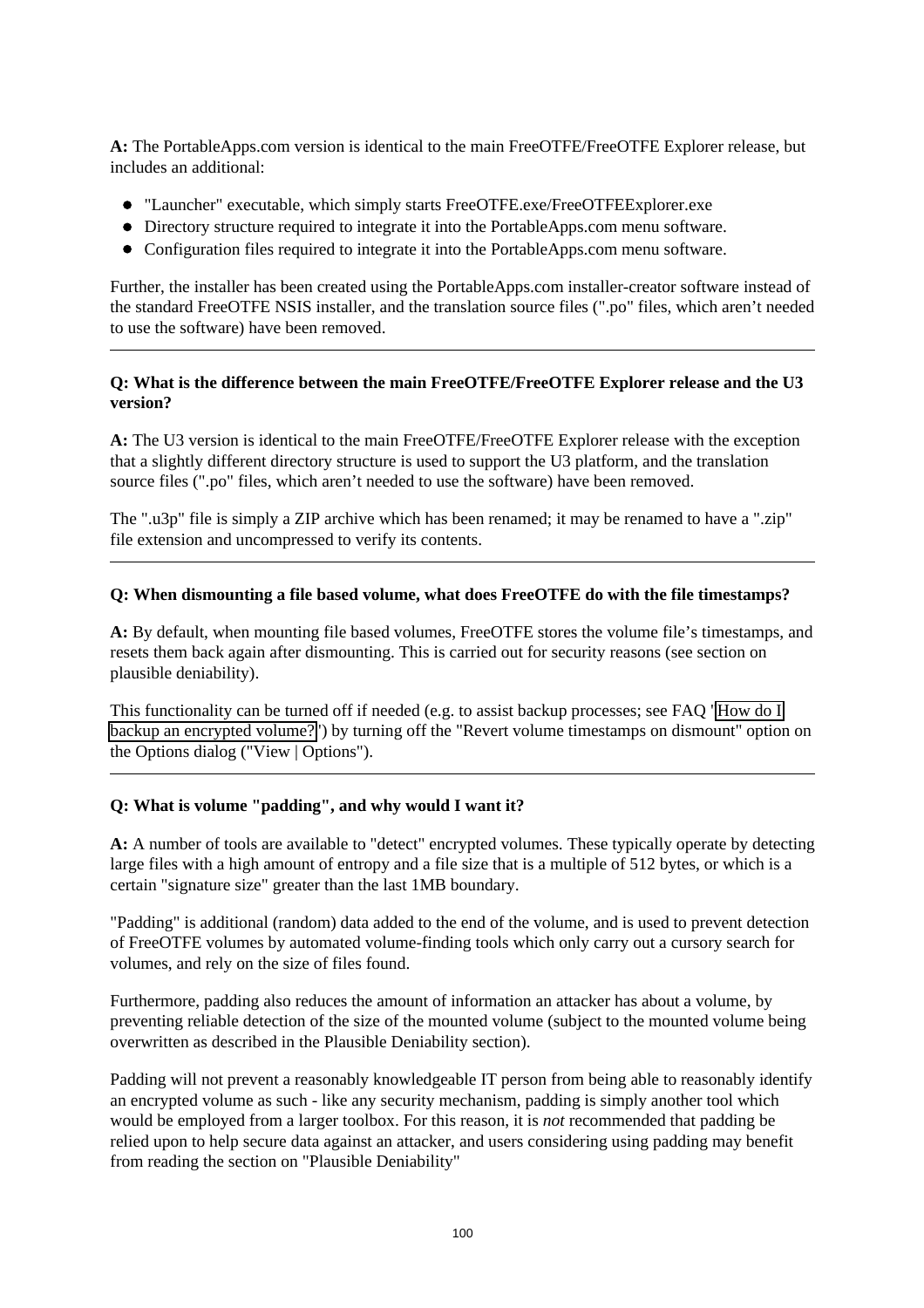#### **Q: Why** *wouldn't* **I want to use padding?**

**A:** Padding takes up additional storage on your hard drive beyond that required by the volume file.

# **12.3 FreeOTFE Specific (PC)**

Q: When creating a FreeOTFE volume, the wizard shows me which stage of volume creation I am currently on - but it goes haywire, and the number of stages to complete keeps changing! A: The number of different stages to creating a new FreeOTFE volume varies, depending on what options you choose - for example, if you elect to the mouse movement to generate random data, then you will have to complete an extra step to actually generate this random data; if you switch to using the Microsoft CryptoAPI for generating random data, you can skip that step, as it is done for you automatically.

Q: Is it possible to dismount my FreeOTFE volumes when I hit a certain "hotkey"?

A: Yes; see under "View | Options..." - the "Hotkeys" tab

Q: Why can't I dismount my volume(s)?

A: The most common reason for this is because FreeOTFE cannot gain an exclusive lock on the associated drive. This is normally caused by one or more files being open on the encrypted volume.

"Normal" (non administrator) users may also have problems dismounting drives (see the TODO list this documentation)

If a volume cannot be dismounted "normally", you will be prompted if you want to forcefully dismount it; it is only recommended that volumes are dismounted in this way if all open files and documents are closed.

Q: Why are the drivers written in C, but the PC versions GUI in Delphi?!

A: Good question. The drivers are written in C as the DDK pretty much requires it. The PC GUI is in Delphi as this was the easiest for me to implement.

The PDA version of the GUI was written in C; this may be ported to the PC platform at a later date

Q: Why aren't I prompted to enter a password when creating a Linux volume?

A: This is covered in the documentation; see section relating to creating Linux volumes.

In a nutshell, creating a Linux volume only requires a file to be created of the appropriate size. It is when the volume is subsequently mounted that a password is required; the same process as when creating an encrypted Linux volume under Linux.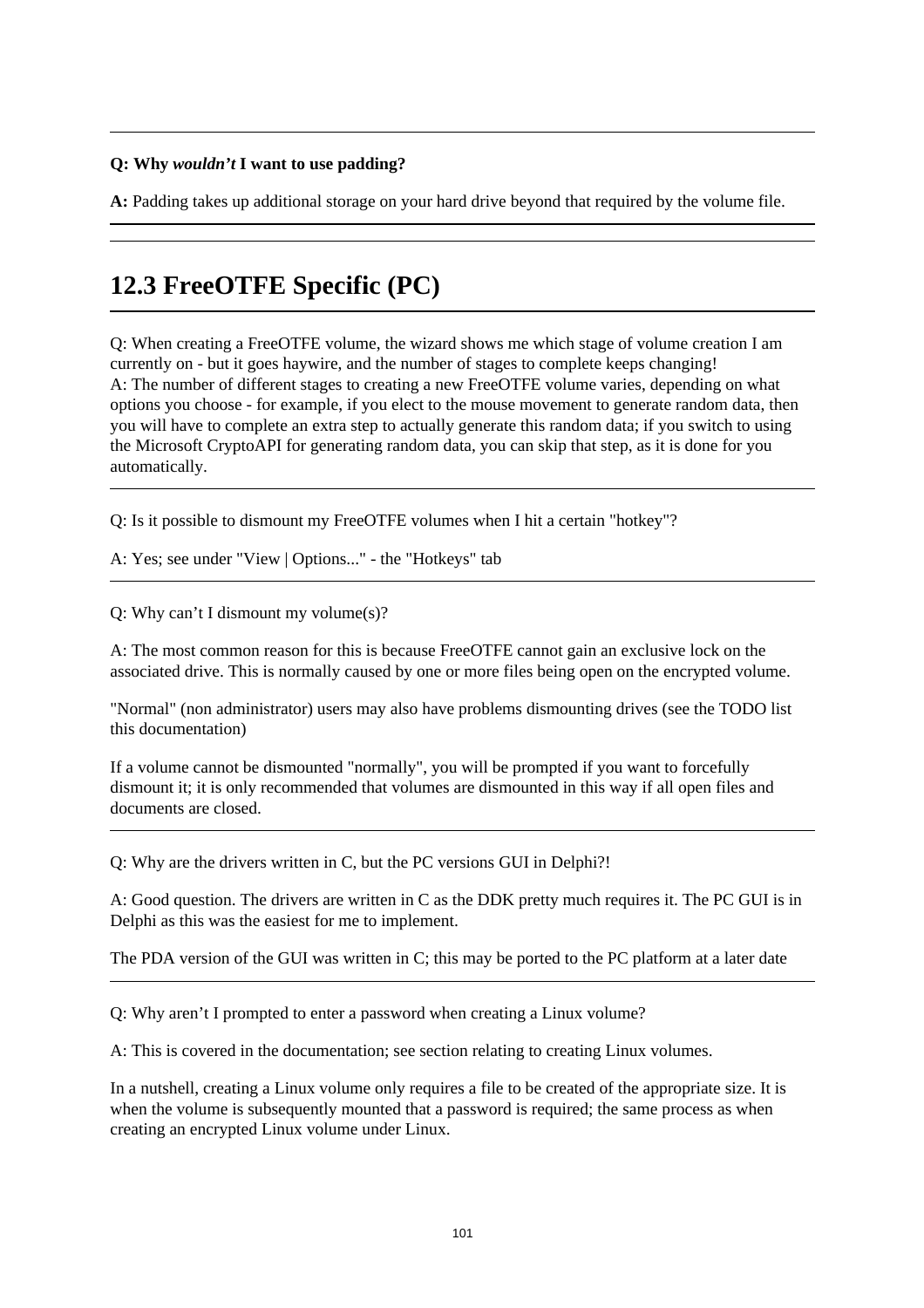Q: Can I burn my volumes on a CD (or CDRW, or DVD), and mount them from there?

A: Yes; at the end of the day, volume files are just plain straight (albeit very large) files. Just ensure that when you mount them, you mount them as read only volumes, (for obvious reasons - even with CDRWs).

It is recommended that volumes which are to be written to CD are formatted using either the FAT or FAT32 filesystem. NTFS volumes will work (under Windows XP), though AFAIR Windows 2000 is unable to mount NTFS volumes read only (meaning the volume must be copied back to your HDD, the file set to read/write, and then mounted).

Q: Can I use FreeOTFE over a network?

A: Yes. By installing FreeOTFE on the computers you wish to access your data from, you can mount a volume file located on a networked server.

When mounting over a network, simply specify the UNC path (e.g. \\servername\sharename\path\volumefilename) to the volume file begin mounted.

When a volume is mounted over a network in this way, all data read/written to that volume will be sent over the network in encrypted form.

If you wish to mount a networked volume file by more than one computer at the same time, you may do so provided that they all mount the volume read only. If any computer has a volume file mounted as read/write, you should dismount all other computers (even if they were accessing the volume as read only), and ensure no other computer mounts the volume until the computer mounted as read/write has dismounted.

Q: Why do I get "Unable to connect to the FreeOTFE driver" errors?

**A:** This message indicates that you have either not installed the main FreeOTFE driver ("FreeOTFE.sys"), or you have not started it yet.

It is normal to see this message in the following circumstances:

- 1. The first time you run FreeOTFE, when no drivers have been installed
- 2. When exiting the driver installation dialog, if the main FreeOTFE driver hasn't been both installed and started.
- 3. When starting FreeOTFE after installing the main FreeOTFE driver, if the driver has not been started (e.g. you rebooted, and the driver was set for manual start, as opposed to at system startup)
- 4. When stopping all portable mode drivers, where the main FreeOTFE driver was started in portable mode.
- 5. When exiting FreeOTFE and stopping all portable mode drivers, where the main FreeOTFE driver was started in portable mode.

To eliminate this error message, ensure that that the main FreeOTFE driver is installed and started.

To prevent this error message from being displayed when FreeOTFE is run after rebooting, set the main FreeOTFE driver to start at system startup.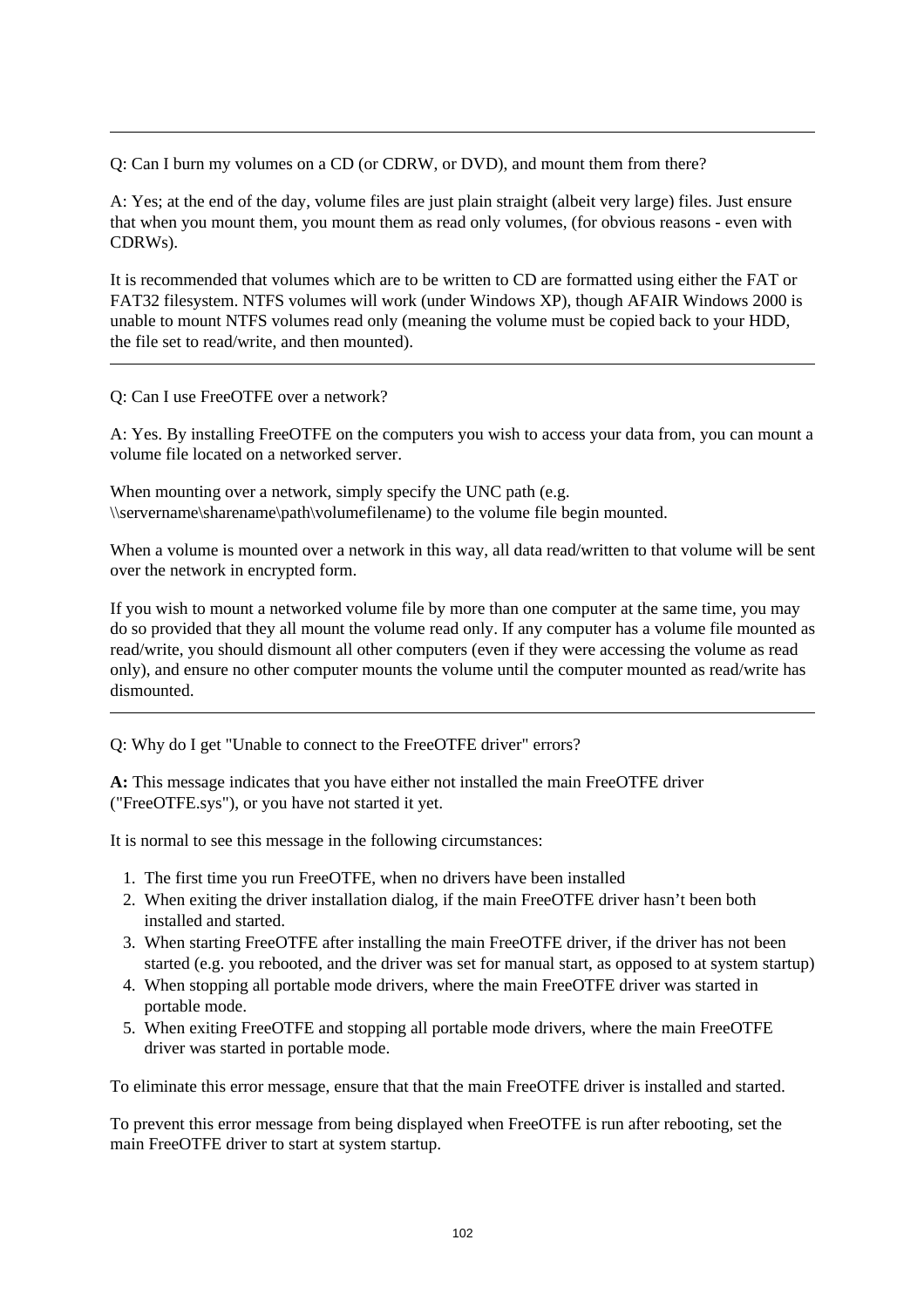The status of all installed drivers can be checked by selecting "File | Drivers..."

Q: Why do I get prompted to select a driver whenever I attempt to mount some of my FreeOTFE volume?

**A:** If your volume looks as though it can be decrypted by using more than one cypher/hash driver combination, you will be prompted to select which combination you wish to use.

This happens, for example, if you used Twofish or AES to encrypt your data as FreeOTFE comes supplied with a choice of drivers for these cyphers (see also: Which of the duplicated drivers should I [use?\)](#page-99-0)

To prevent the prompt appearing, please uninstall one of the offending drivers.

#### **Q: Do I need Administrator privileges to use FreeOTFE on my computer?**

**A:** No - Although Administrator privileges are needed to install the FreeOTFE drivers, or start/stop portable mode.

To allow "standard" (non Administrator) users to use FreeOTFE, please install the FreeOTFE drivers by following the instructions in the Installation and Upgrading section. After which, any user will be free to use FreeOTFE (e.g. to create, mount, dismount and use encrypted volumes)

To access an encrypted volume on a PC which *doesn't* have FreeOTFE installed, and on which you *don't* have Administrator privileges, please use FreeOTFE Explorer.

<span id="page-108-0"></span>Q: Why do I need Administrator rights to install FreeOTFE?

**A:** This is probably the most common FAQ with respect to OTFE systems.

In order for most (if not all) OTFE systems to operate, they require the use of "kernel mode drivers" to carry out drive emulation.

A "kernel mode driver" is special piece of software which operates at a very low-level within your computer's operating system. As such, it can do pretty much anything to your system - including carrying out privileged actions that normal users are not allowed to do (e.g. formatting your HDD). Because of this, MS Windows only allows users with Administrator rights to install such drivers.

NOTE: Administrator rights are not required in order to use FreeOTFE once installed.

To access an encrypted volume on a PC which *doesn't* have FreeOTFE installed, and on which you *don't* have Administrator privileges, please use FreeOTFE Explorer.

Q: Why do I need Administrator rights to start "portable mode"?

**A:** Administrator rights are required to start "portable mode" starting portable mode implicitly registers the FreeOTFE drivers on the computer it's running on. When portable mode is stopped, they are unregistered.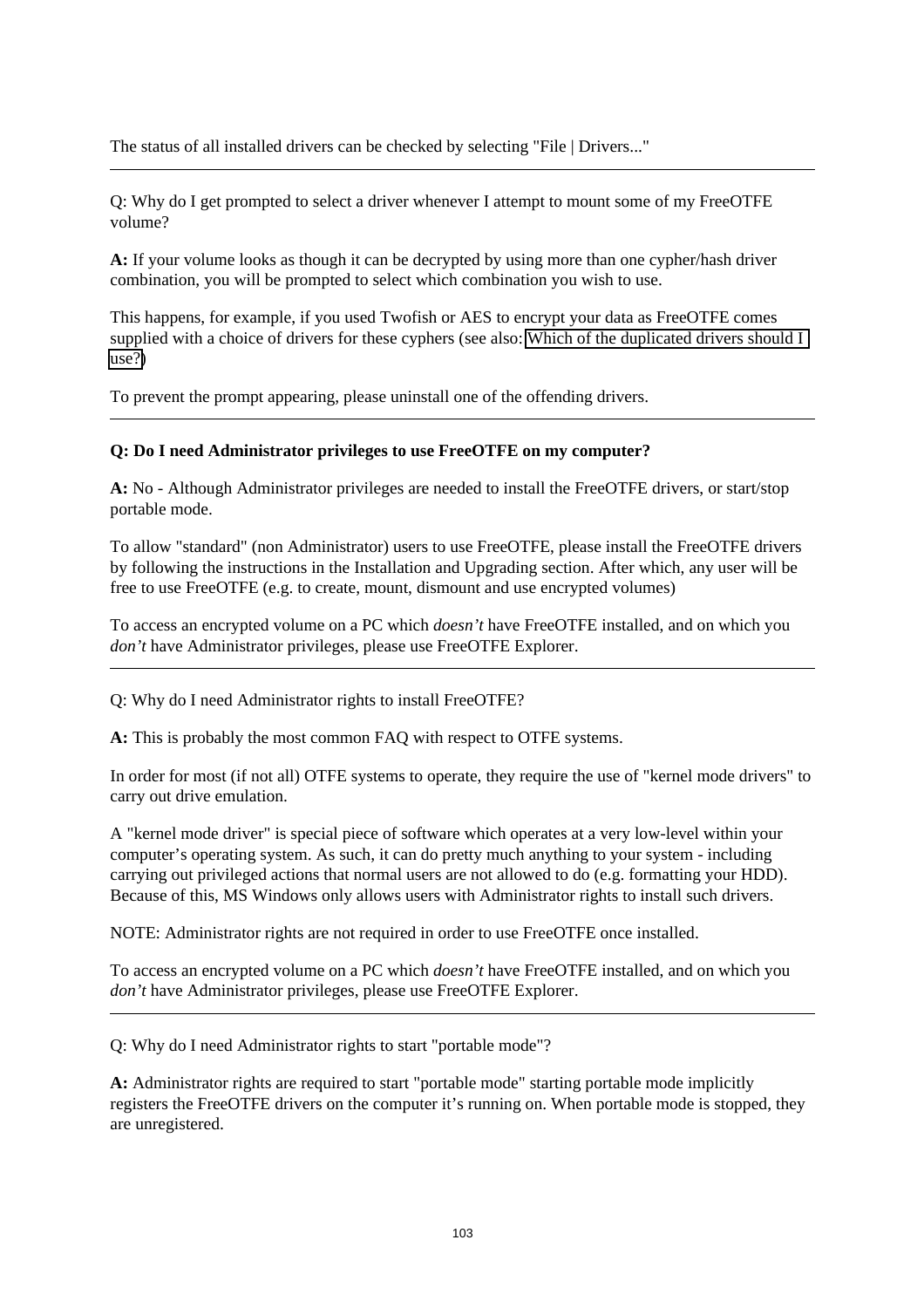Administrator rights are required for this operation, for the same reasons as given for the answer to ["Why do I need Administrator rights to install FreeOTFE?"](#page-108-0)

To access an encrypted volume on a PC which *doesn't* have FreeOTFE installed, and on which you *don't* have Administrator privileges, please use FreeOTFE Explorer.

Q: Can FreeOTFE run under MS Windows 95/98/Me?

**A:** No - and there are currently no plans to port FreeOTFE to Windows 9x based systems due to the different driver model used.

Q: Can FreeOTFE run under Linux?

**A:** No - although FreeOTFE can read, write and create volumes which can be used under Linux.

FreeOTFE Explorer however, can be used under Linux when run under [Wine.](http://www.winehq.org/)

Q: How can I get FreeOTFE to mount my volumes at startup/when I login?

**A:** By creating a shortcut with suitable command line parameters in your "Startup" directory (click the MS Windows "Start" button, then go to "Programs | Startup"), FreeOTFE can mount volume files after your system starts up/you login.

See the Command Line Interface section for full details of FreeOTFE's command line options.

#### **Q: On the options dialog, what does the "Save above settings to" option do?**

**A:** This allows you to change where your FreeOTFE settings are stored; in your user profile (only accessible to you), or with the FreeOTFE executable (which is useful if you want to take FreeOTFE with you; on a USB drive, for example).

You may also choose to not save your settings; in which case, the next time you start FreeOTFE, you will begin again with the default options.

#### **Q: Can I save my settings in the same directory as my FreeOTFE executable?**

**A:** Yes, you can - and this makes FreeOTFE more portable, and easier to use, if you want to take it with you on (for example) a USB drive.

There is only one exception though; if you are using Windows Vista, and have User Account Control (UAC) switched on, you will not be allowed to store your settings with the FreeOTFE executable *if it is stored under your "Program Files" directory*. This is due to one of the limitations imposed by Windows Vista's security system; though you are still free to store FreeOTFE's settings in your user profile.

#### **Q: Where, and in what order does FreeOTFE search for my settings?**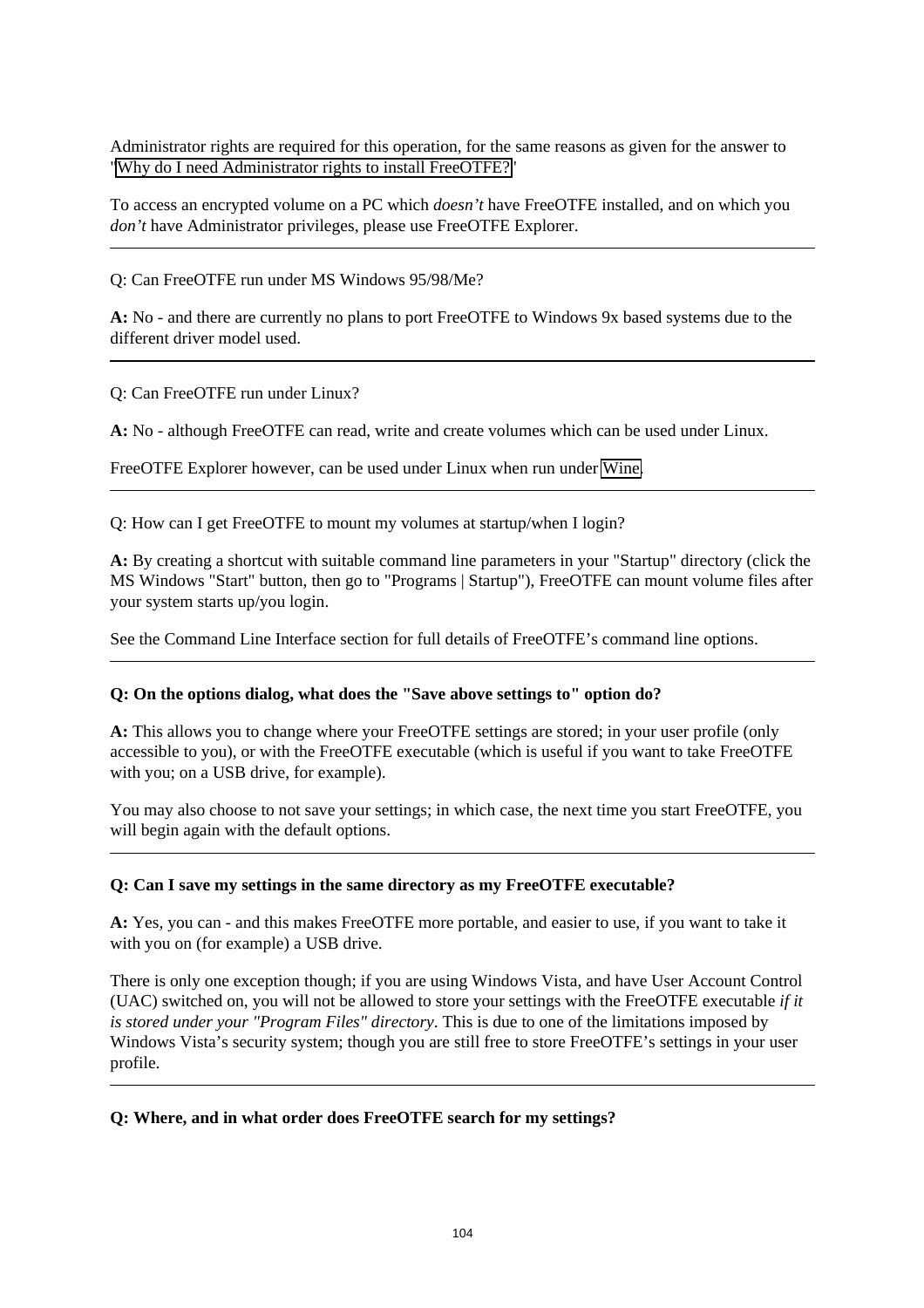**A:** If you have chosen to save your settings, FreeOTFE will store them un a "FreeOTFE.ini" file stored on your computer at your chosen location

When it starts up, FreeOTFE will attempt to locate this file and read in your settings, by first checking for it in the same directory the executable (FreeOTFE.exe) was located in. If a settings file cannot be found in this location, it will try and look for the same file in your user's profile. If a settings file still cannot be found, FreeOTFE will fallback to using configured default values for all settings.

#### **Q: After associating FreeOTFE with ".vol" files from the options dialog, I doubleclicked my ".vol" volume file, and nothing happened!**

**A:** The FreeOTFE drivers must be running in order for you to mount a volume by doubleclicking on it. Please either install the FreeOTFE drivers (see the installation section), or start FreeOTFE's portable mode (see portable mode section).

#### **Q: Why do volumes created with the FreeOTFE v2.00 and later have the extension ".vol"?**

**A:** This is purely to maintain consistency with the PDA version (see other FAQ for an explanation as to why the PDA version uses filename extensions). FreeOTFE gives you complete freedom over what you name your volume files.

#### **Q: What is the difference between the "Overwrite free space..." and "Overwrite entire drive..." options under the "Tools" menu?**

**A:** These options are largely self-explanatory.

The "Overwrite free space.." option will simply overwrite all *unused* storage on the selected volume.

The "Overwrite entire drive.." option is more destructive - it will overwrite *all* storage on the selected volume - including overwriting (destroying) any data that may have been present on it.

Because the latter option is more destructive, it may only be used when a single mounted volume has been selected within the FreeOTFE user interface.

#### **Q: Does FreeOTFE support encrypting data with multiple cyphers (aka "cascaded" cyphers, or "superencryption")**

**A:** Yes! FreeOTFE allows volumes to be nested one inside another, with *complete* flexibility as to which encryption options are used with each volume.

This means that you can (for example) have:

- An AES XTS (with SHA-512) encrypted volume, stored within
- A Blowfish LRW (using Tiger) encrypted volume, stored within
- A Serpent CBC-ESSIV (using RIPEMD-320)encrypted volume

In this example, any data stored within the "innermost" AES encrypted volume will be actually be triple-encrypted with AES, Blowfish and Serpent before written to disk.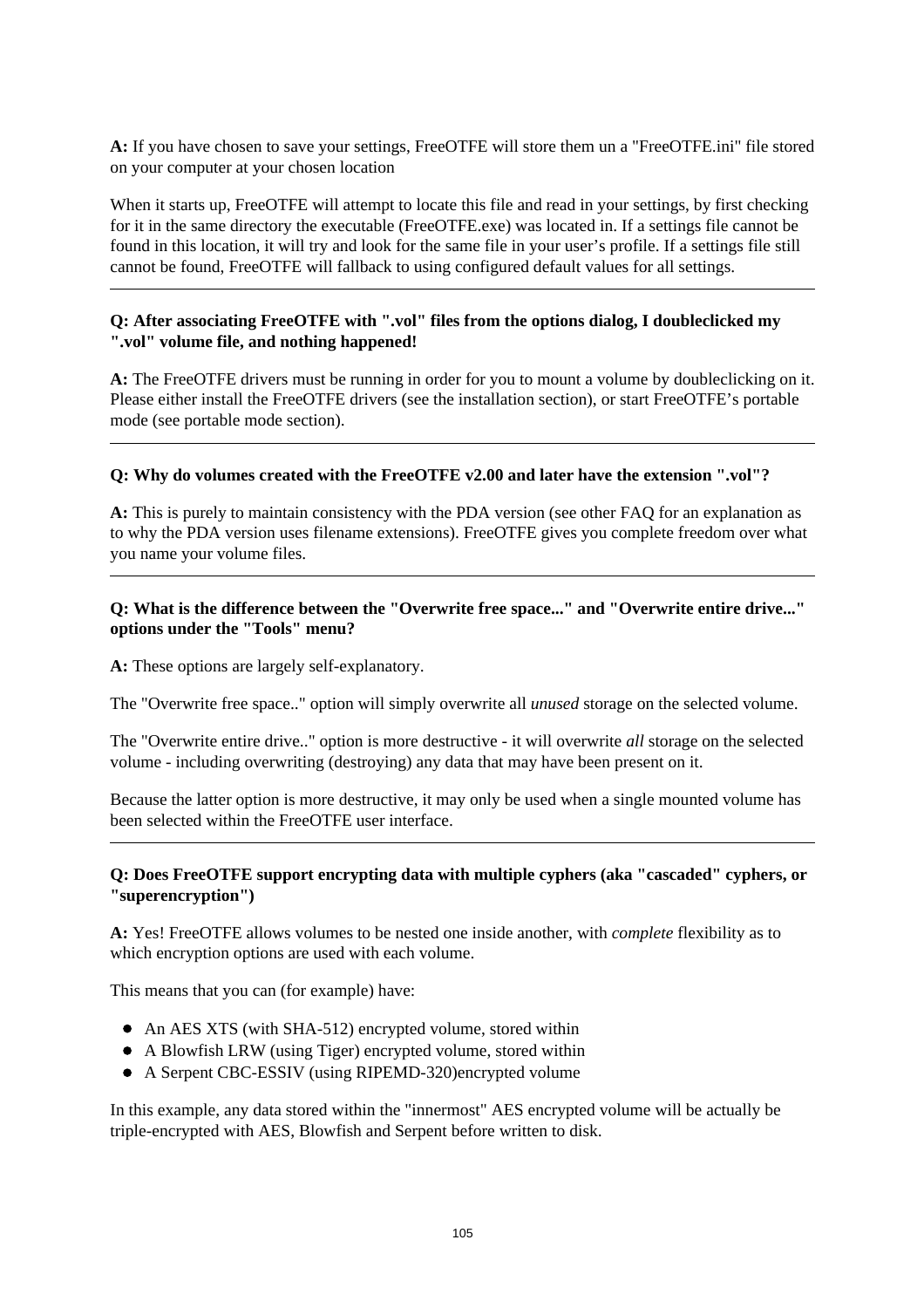Obviously, there is a performance impact in encrypting data more than once - as there would be in any system which encrypts data multiple times.

It's debatable how much this will increases security by, though in principle the "innermost" volume, in which sensitve files are stored, will be secured at least as strongly as the strongest cypher used. Should any of the cyphers be found to be weak at a later date, this will still hold true.

Note: Volumes nested in this manner must be dismounted in the *reverse* order to which they were mounted.

#### **Q: FreeOTFE supports different languages, but why isn't mine listed?**

**A:** Please see FreeOTFE's [translations page](http://www.FreeOTFE.org/translations.html) for up-to-date information on language translations.

#### **Q: How do I translate FreeOTFE into a different language?**

**A:** Please see FreeOTFE's [translations page](http://www.FreeOTFE.org/translations.html) for up-to-date information on language translations.

#### **Q: Can I defragment encrypted volumes?**

**A:** Yes! There are two things that you may wish to defragment:

1. (File based volumes only) The drive on which the volume file is stored (i.e. defragmenting a volume file)

Once dismounted, a volume file can be treated *just like any other file*. Volume files can be defragmented by then running *any* defragmentation tool on the drive it's stored on.

2. The filesystem stored within the encrypted volume (i.e. defragmenting the encrypted files stored within the volume)

By mounting a volume, you can defragment the encrypted data stored within it. Again, you can use any tool for this, with the exception of:

- Raxco's PerfectDisk 2008
- Diskeeper Corporation's "Diskeeper"
- The defragmentation tool which comes bundled with Windows (which is a simply a stripped down version of Diskeeper)

The above systems have limitations which prevent them from "seeing" mounted volumes, all other tools will work as normal. Examples of defragmentation tools which work with FreeOTFE volumes include:

- O&O Defrag
- Defraggler
- [Auslogics Disk Defrag](http://www.auslogics.com/disk-defrag)
- IObit Smart Defrag
- JkDefrag
- [Ultra Defragmenter](http://ultradefrag.sourceforge.net/)
- ...and the vast majority of other defragmentation tools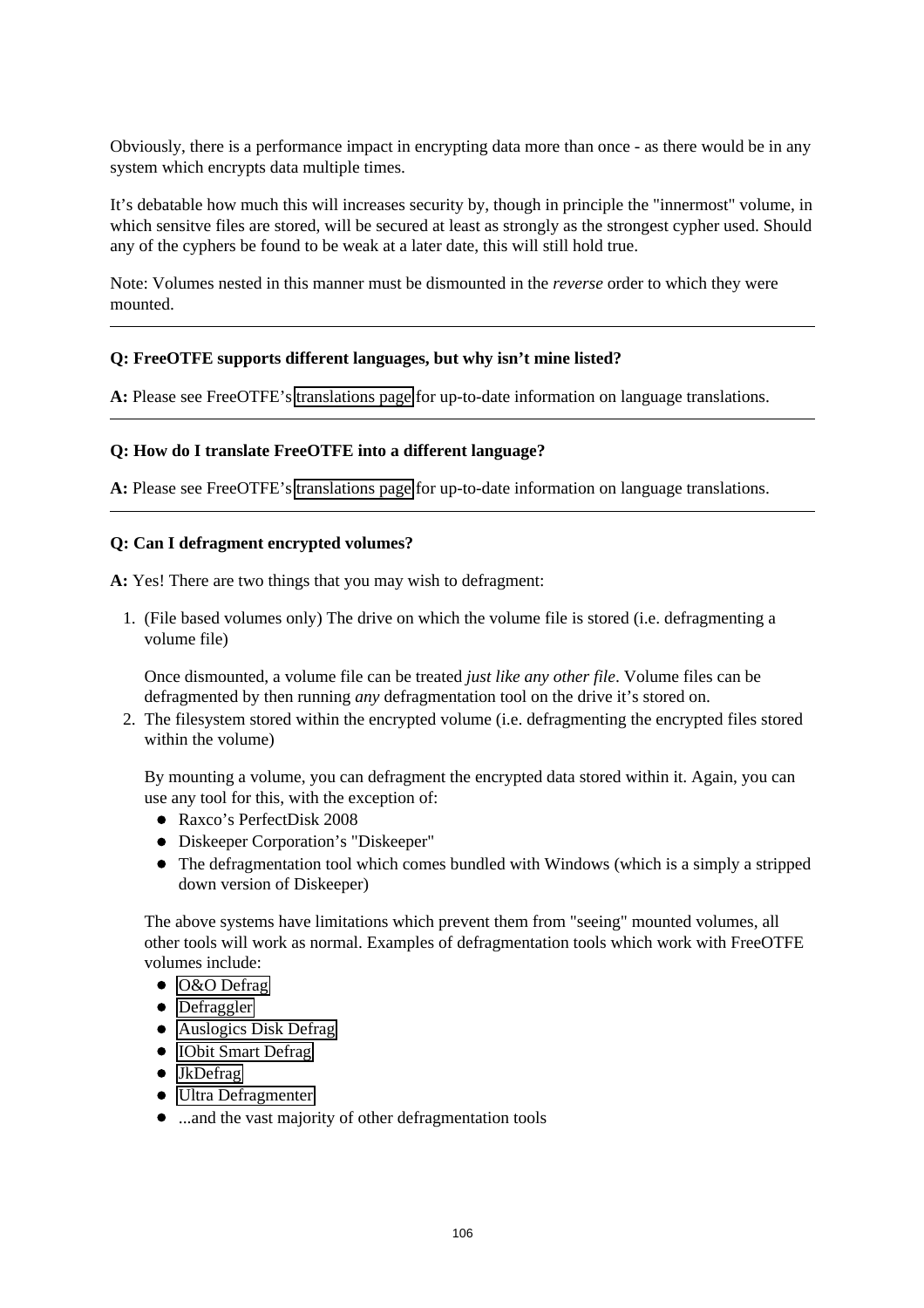#### **Q: Can I use FreeOTFE with my USB flash drive?**

**A:** Yes! FreeOTFE has been designed to be portable; see the section on Portable Mode for details on which files to copy onto your USB drive. Alternativly, insert your USB drive and select the "Tools | Copy FreeOTFE to USB drive..." menuitem to automatically copy FreeOTFE to your USB drive.

You can then use FreeOTFE on any PC - even if it doesn't have FreeOTFE installed.

#### **Q: Why doesn't FreeOTFE run automatically when I insert my USB drive?**

**A:** If you used the "Tools | Copy FreeOTFE to USB drive..." function, and selected the "Setup autorun.inf to launch FreeOTFE when drive inserted" option, FreeOTFE will normally run automatically whenever the drive is inserted (or prompt the user if they want to run it).

However, this does depend on your PC's configuration.

If FreeOTFE doesn't launch automatically (and you don't get prompted to launch FreeOTFE after inserting the drive), you probably have autorun turned off for removable disks.



To reset (enable) autorun functionality:

- 1. Click the windows "Start" button
- 2. Select "Run"
- 3. Type in "gpedit.msc" and click "OK"
- 4. Reset the setting for the local computer policy
	- 1. Select "Local Computer Policy \ Computer Configuration \ Administrative Template \ System"
	- 2. Double click the "Turn off Autoplay" entry
	- 3. Change the "Not configured"/"Enabled"/"Disabled" selection to any of the three options
	- 4. Click "Apply"
	- 5. Change the "Not configured"/"Enabled"/"Disabled" selection to either "Not configured" or "Disabled"
	- 6. Click "Apply"
- 5. Reset the setting for users
	- 1. Select "User Configuration \ Computer Configuration \ Administrative Template \ System"
	- 2. Double click the "Turn off Autoplay" entry
	- 3. Change the "Not configured"/"Enabled"/"Disabled" selection to any of the three options
	- 4. Click "Apply"
	- 5. Change the "Not configured"/"Enabled"/"Disabled" selection to either "Not configured" or "Disabled"
	- 6. Click "Apply"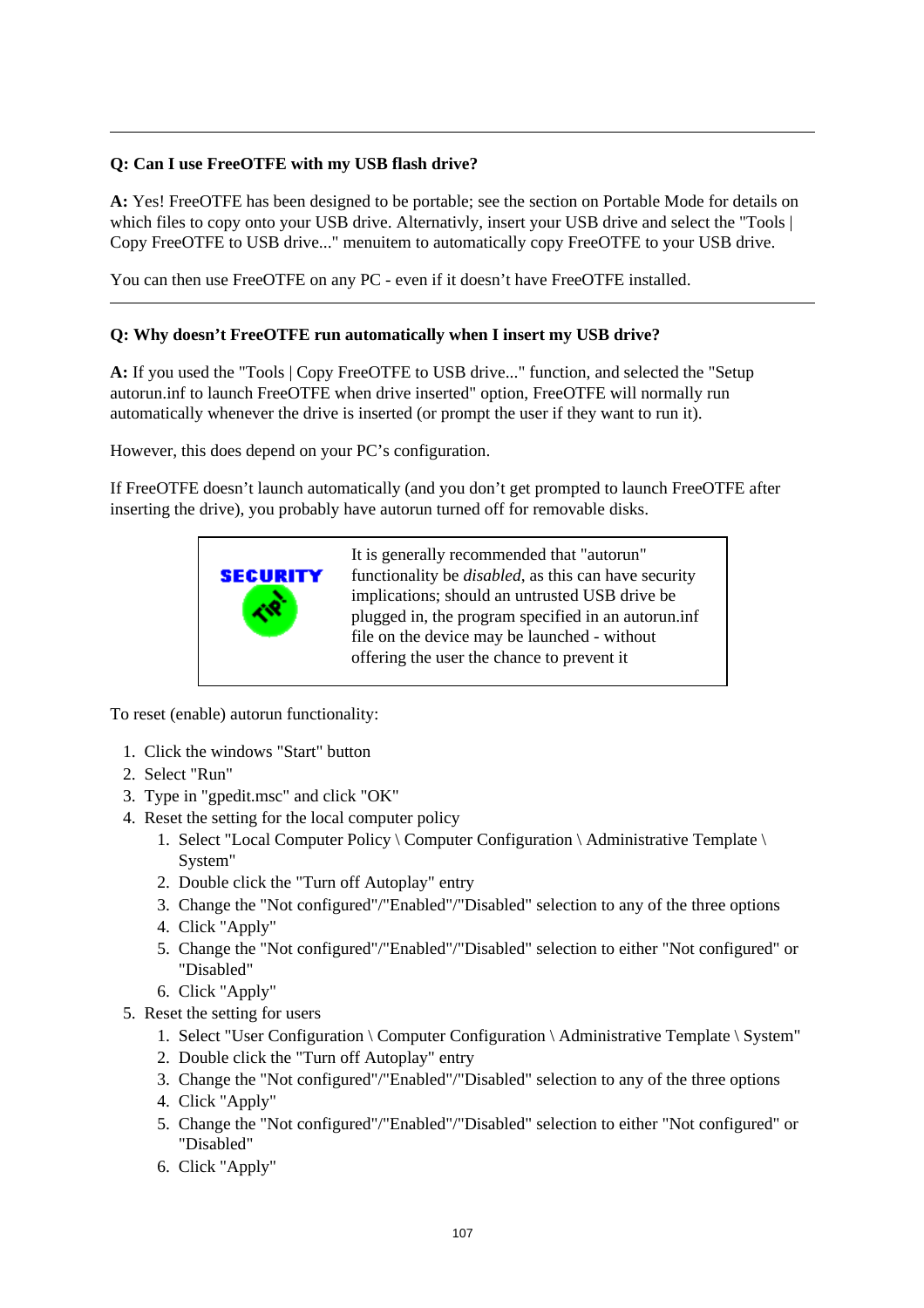#### **Q: Can I use FreeOTFE with "MojoPac"?**

#### **A:** Yes!

There are two basic ways of encrypting you data using FreeOTFE while using MojoPac:

- 1. By creating an encrypted volume and installing MojoPac onto it.
- 2. By installing MojoPac as normal (e.g. onto a USB drive), and running FreeOTFE from within MojoPac

#### **Method one: Installing onto a FreeOTFE volume**

The first method is probably the more secure, as your *entire* MojoPac setup is encrypted. Simply create a new FreeOTFE volume on your USB drive, mount it, and then install MojoPac onto the mounted volume.

In this way *everything* relating to your MojoPac system will be secured. Because of FreeOTFE's portable mode, MojoPac can be used as a fully mobile, secured, system by placing a copy of FreeOTFE onto your USB drive along with the volume file.

#### **Method two: Running within the MojoPac environment**

FreeOTFE can also be launched and used from within the MojoPac environment to create and use encrypted volumes in much the same way as on a normal PC.

In order to use FreeOTFE in this way, you must first either

- Start FreeOTFE's portable mode on the *host PC*, or
- Install and start the FreeOTFE drivers on the *host PC*

(See the Portable mode and Installation sections for further information)

When running MojoPac, your MojoPac device (i.e. your USB drive, iPod, etc) will appear as *both* the removable drive it is normally mounted as on the host PC (e.g. D:, E:), and as your MojoPac's C: drive.

To mount a FreeOTFE volume which is stored on your *MojoPac device*, you should select the volume file on the removable drive (e.g. D:, E:) and *not* the mirror copy which appears on you MojoPac's C: drive. Mounting volumes stored elsewhere should be unaffected.

Note that when a volume is mounted from within the MojoPac environment, it may also be accessed by the *host PC* by using the drive letter it is mounted as under the MojoPac session. Applications on the host PC will see the mounted volume as normal, with the exception of Windows Explorer which will not show a new drive icon for it - though even then, it can still be accessed by Windows Explorer on the host PC, by simply typing the drive letter the encrypted volume is mounted as, followed by a colon, into Windows Explorer's "Address" bar and pressing <ENTER>.

In the same manner, volumes mounted on the host PC will be accessible from within the MojoPac environment.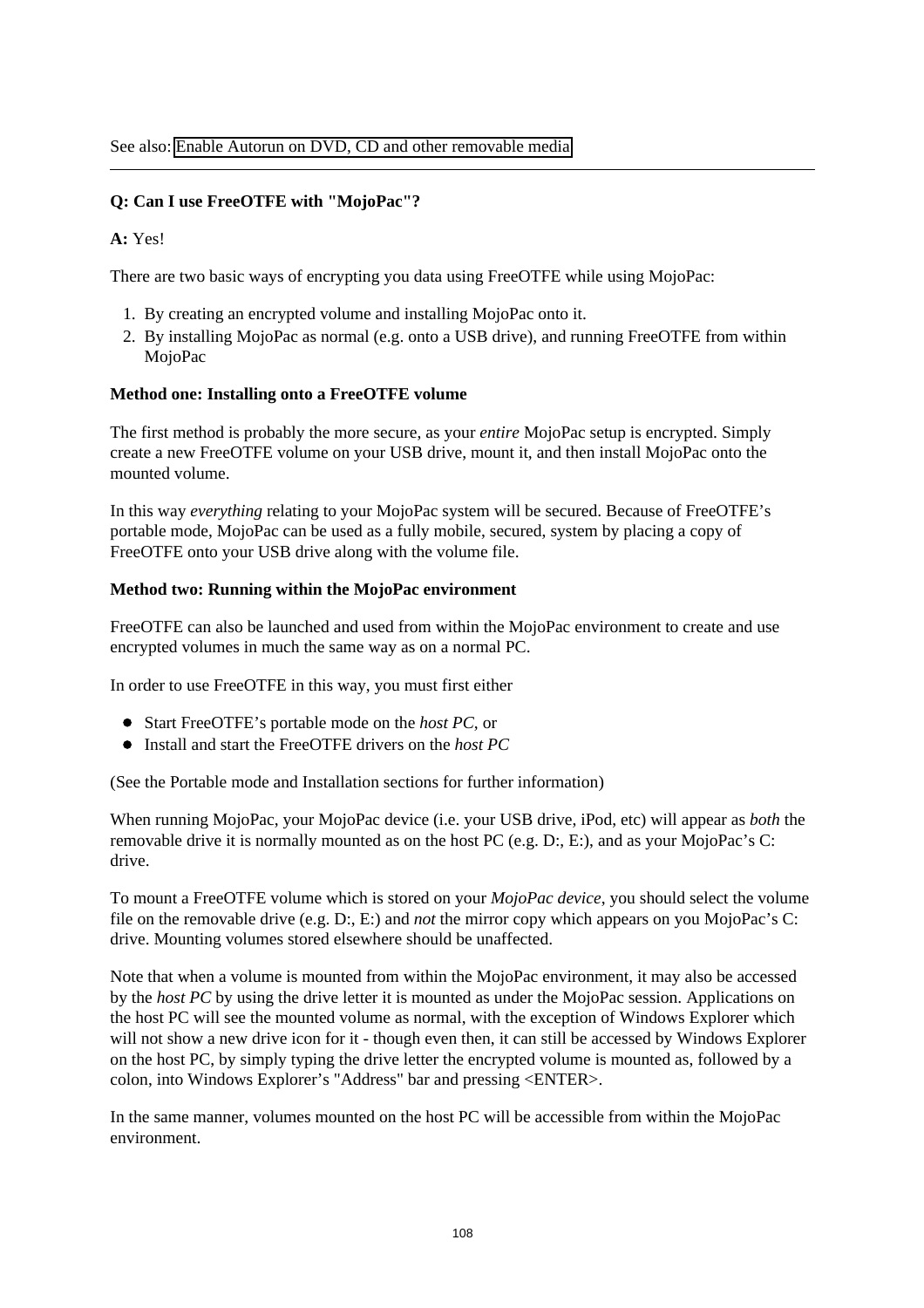#### **Q: Can FreeOTFE be used with RAID arrays?**

**A:** Yes! FreeOTFE has been tested with, and works with, RAID arrays

#### <span id="page-114-0"></span>**Q: Does FreeOTFE try to connect to the internet??**

**A:** No - not by default.

FreeOTFE and FreeOTFE Explorer will *only ever* try to connect to the internet if it has been configured to check for updates - and even then, they will only try to connect to the FreeOTFE WWW site to retrieve version information.

By default, both FreeOTFE and FreeOTFE Explorer are configured such that thtey will *not* check for updates - this functionality must be explicitly enabled by the user.

#### **Q: How do I check FreeOTFE's exit code when passing parameters via the command line?**

**A:** The easiest way is to check FreeOTFE's exit code is to run it via a batch file. For example, if you create a "FreeOTFE\_cmdline.bat" file containing the following:

FreeOTFE.exe %1 %2 %3 %4 %5 %6 %7 %8 %9 @echo Exit code: %ERRORLEVEL%

and use "FreeOTFE\_cmdline.bat" in places of "FreeOTFE.exe"

#### **Q: Why won't FreeOTFE accept my password when supplied via the command line parameter?**

**A:** If you're using the "/silent" switch, try removing it and just clicking "OK" on the password dialog to confirm that your password and other details have been entered correctly.

If FreeOTFE fails to mount, check your command line parameters carefully. If your password or volume filename have spaces in them, you'll need to surround them with doublequotes ("). Similarly "%" signs may be interpreted in batch files as batch file variables.

#### **Q: Do I have to partition my drive to use FreeOTFE?**

**A:** No. FreeOTFE volumes may be stored in files stored on your normal file system.

#### **Q: I want to create a FreeOTFE partition on my unallocated space, but can't see it in the partition display - where is it?**

**A:** For obvious reasons, the FreeOTFE only shows partitions which are reported to it by the OS.

Disk space which does not form any part of a partition (i.e. is not referenced in *any* partition table on the disk (primary or extended); reported as "Unallocated" by the Windows Disk Management tool) cannot be "seen" by FreeOTFE.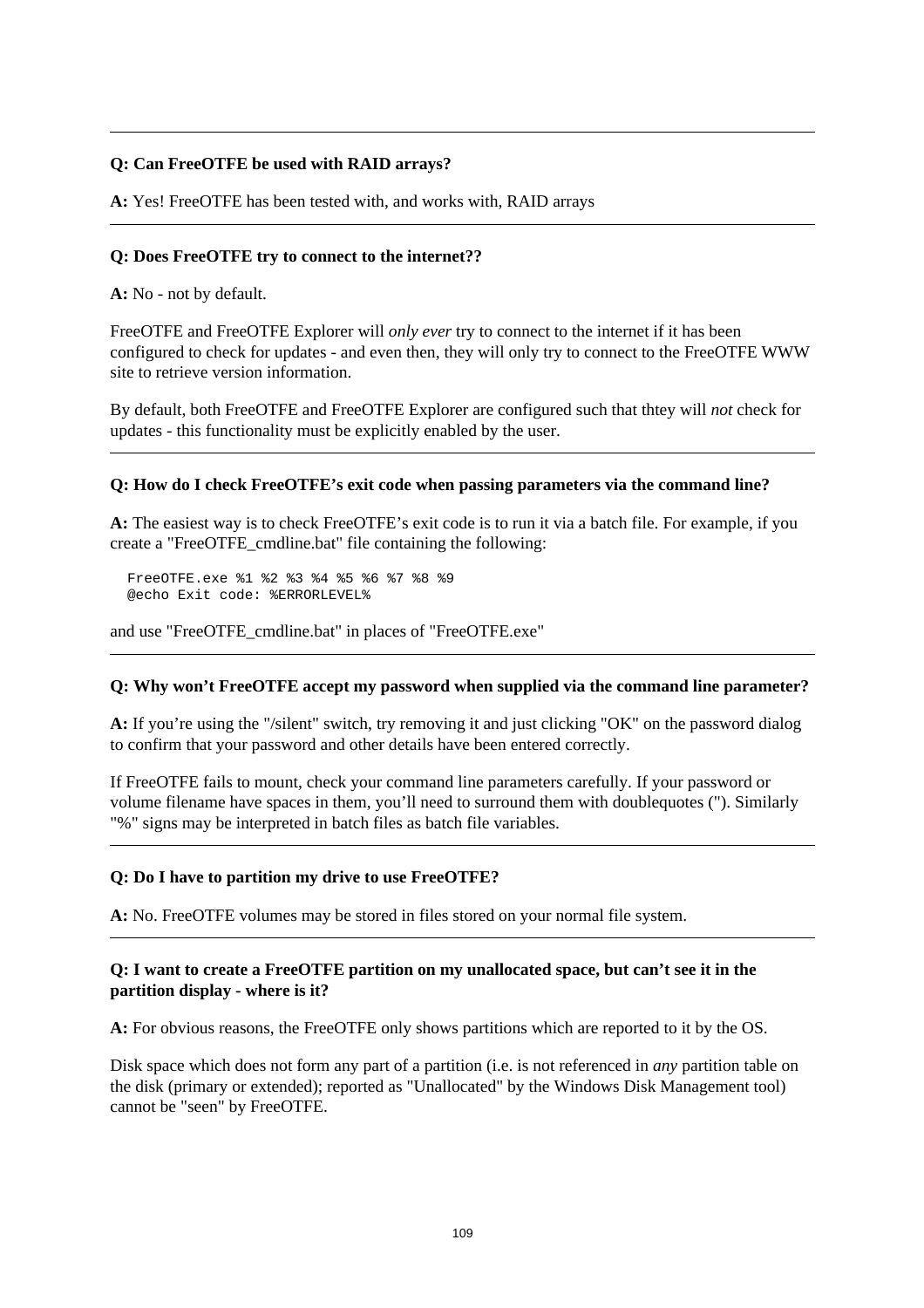To make use of such space, use the Windows Disk Management tool to create a new partition for it, and *then* use FreeOTFE to turn it into an encrypted partition.

Please note that FreeOTFE is *not* responsible for partitioning your hard drive - you should be using a partitioning tool for that!

#### **Q: When I'm prompted to select a partition, some of the partitions on my USB drive are shown in red (or not at all) - why?**

**A:** See: [Why can't I use encrypted partitions on a USB drive, unless it's the first partition?](#page-115-0) 

#### <span id="page-115-0"></span>**Q: Why can't I use encrypted partitions on a USB drive, unless it's the first partition?**

**A:** MS Windows has a limitation which prevents it from correctly using partitions on USB drives that are beyond the first one. As a result, the *current* version of FreeOTFE cannot use these partitions, and this is indicated by displaying such partitions in red (or not at all) in the partition selection display.

If you wish to use an encrypted partition on a USB drive under both Windows and Linux, please ensure that the encrypted partition is the *first* partition on the USB drive.

#### *It should be noted that this limitation only applies to USB drives, and not physical disks installed inside the PC*

A solution which will allow FreeOTFE to use second (and other) partitions on USB drives is currently under development.

Other possible solutions/information may be found at:

- [Why is it not possible to partition a USB Flash Stick?](http://www.techspot.com/vb/topic18736.html)
- [Multi partition a USB flash drive in Windows](http://www.lancelhoff.com/2008/05/01/multi-partition-a-usb-flash-drive-in-windows/)
- [Removable Media Bit](http://www.911cd.net/forums//index.php?showtopic=21572/)

Q: After creating an encrypted partition/disk, MS Windows reports that partition I used as being type "RAW" and prompts me to format it - why?

**A:** After creating an encrypted partition/disk, if you have a drive letter associated with the physical partition used, MS Windows will report that drive as being "RAW" since it cannot understand what is stored on it (for obvious reasons, it can't understand what the encrypted data means).

WARNING: Do not let MS Windows format this partition! Although formatting the "virtual drive" FreeOTFE creates after mounting your encrypted partition is certainly a requirement before it can be used, formatting the partition it resides on could destroy your encrypted data!

The safest course of action is to prevent MS Windows from allocating a drive letter to the encrypted partition. By doing so:

- MS Windows will not prompt you every time this drive is accessed, since you will not be able to accidentally access it
- You'll be less likely to hit "OK" and format the partition, overwriting your encrypted data!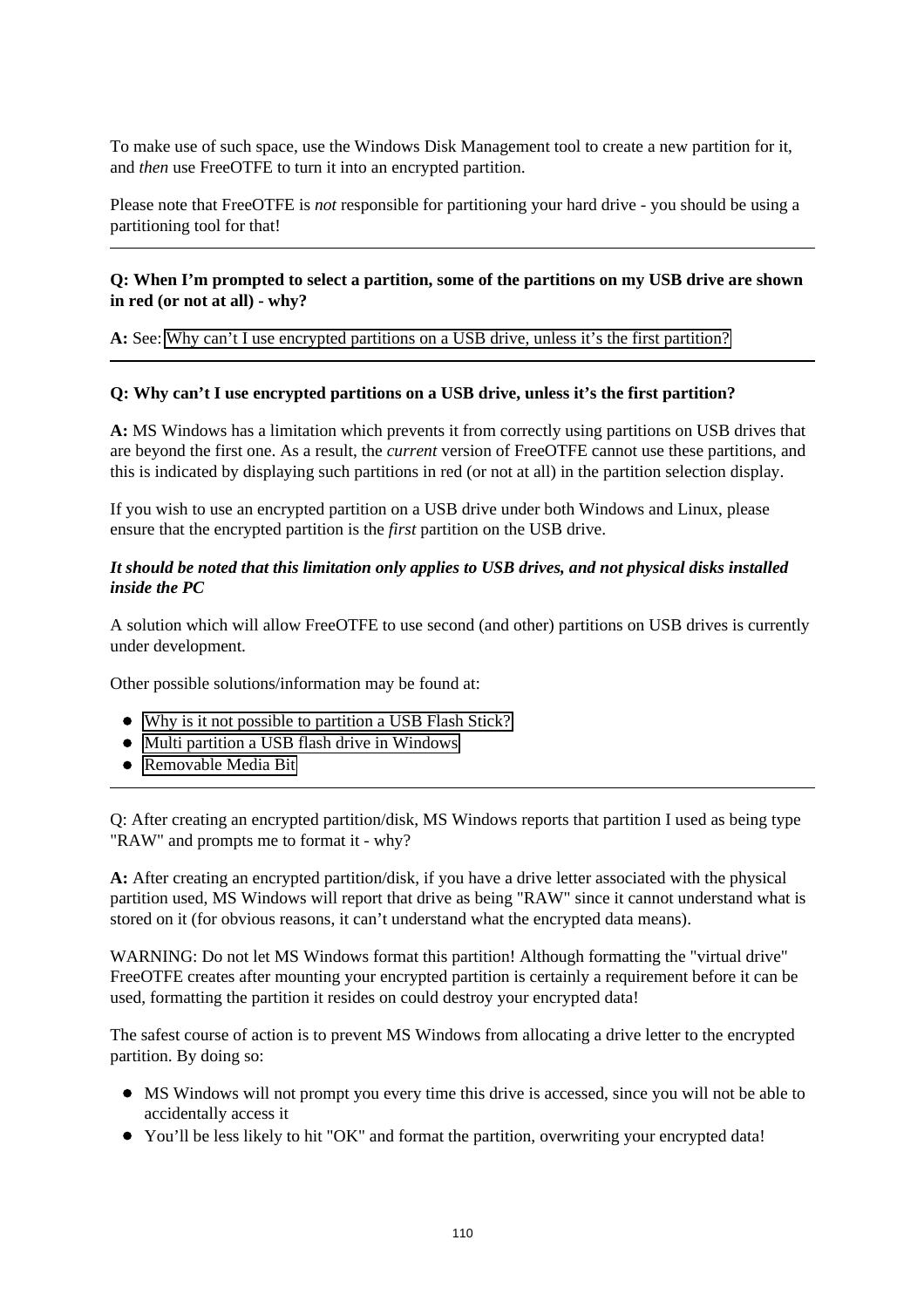To do this, see the FAQ ["How do I "hide" an encrypted partition such that MS Windows doesn't](#page-116-0) [allocate it a drive letter?"](#page-116-0)

#### <span id="page-116-0"></span>**Q: How do I "hide" an encrypted partition such that MS Windows doesn't allocate it a drive letter?**

**A:** Carry out the following steps:

- 1. Go to "Start -> Settings -> Control Panel -> Administrative tools -> Computer Management"
- 2. Select "Disk Management"
- 3. Rightclick on the partition you have setup an encrypted and select "Change Drive Letter and Paths"
- 4. Remove any drive letters associated with the partition

Windows should then remove any drive letters associated with the encrypted partition.

#### **Q: Why does the partition/disk selection display sometimes display less information?**

**A:** Depending on the user's access rights, FreeOTFE may only be able to obtain limited information about the various disk partitions.

When this happens, FreeOTFE will fallback to displaying a more restricted set of information (e.g. no partition sizes)

Because more information can be displayed if the user is an administrator (or under Windows Vista, the FreeOTFE process has been started with escalated under UAC), it is *highly* recommended that any partition based volumes are created when logged in as an administrator. (Under Vista, FreeOTFE should be launched by rightclicking on the executable, "FreeOTFE.exe", and selecting "Run as administrator".)

By displaying additional information, there is less likelihood of creating a volume on the wrong partition.

| 8<br><b>Select Partition</b>                                             |                                    |                    |             |
|--------------------------------------------------------------------------|------------------------------------|--------------------|-------------|
| Please select from the following disks/partitions:<br>Disk #1<br>Disk #0 |                                    |                    |             |
| 39.19 MB<br>J:<br><b>HPFS/NTFS</b>                                       | 47.06 MB<br>K:<br><b>HPFS/NTFS</b> |                    |             |
| Doubleclick partition to display properties                              |                                    | Show CD/DVD drives | Entire disk |
|                                                                          | 0K                                 | Cancel             |             |

*Partition selection dialog; full information shown*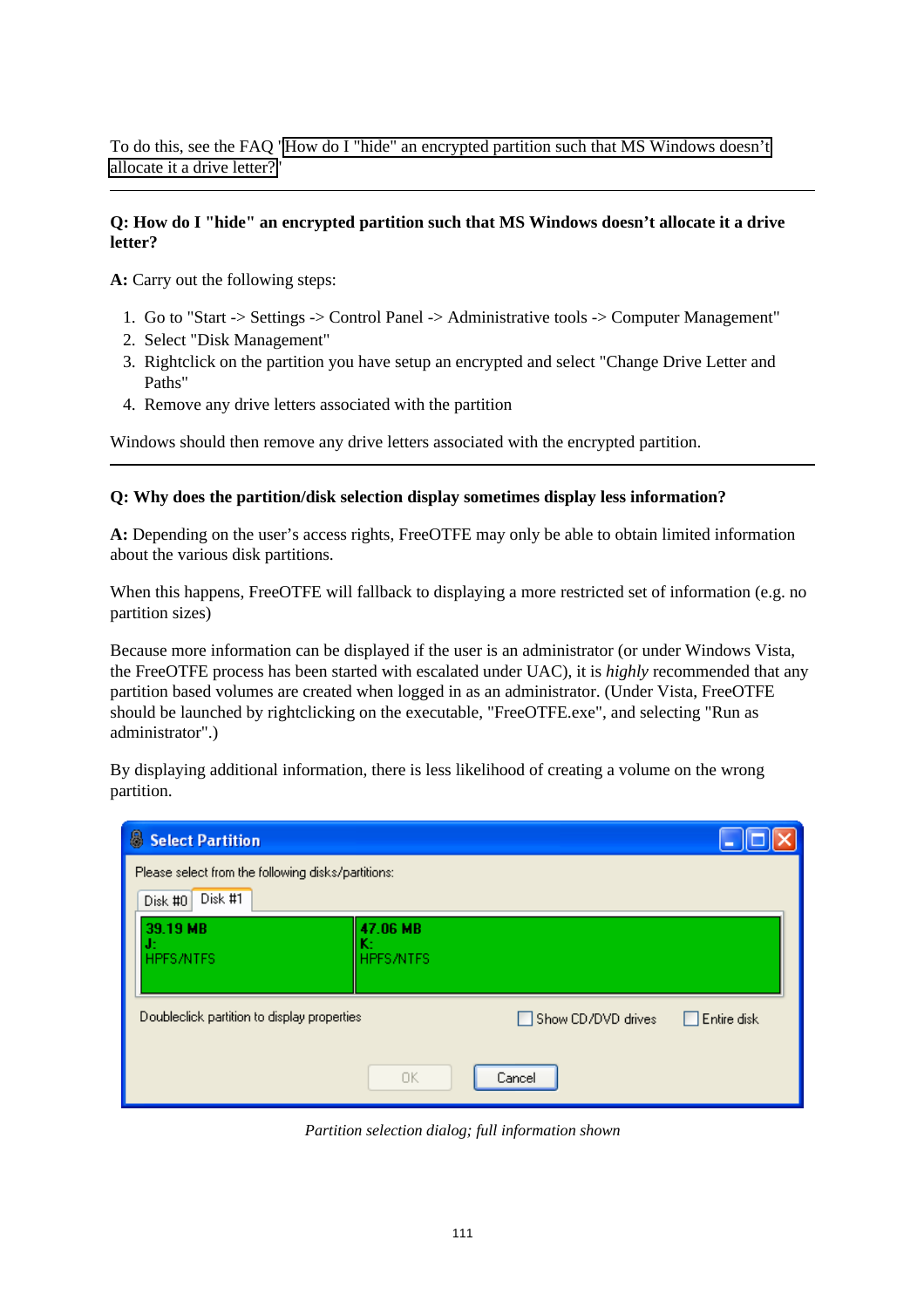| Select Partition                                   |                                          |
|----------------------------------------------------|------------------------------------------|
| Please select from the following disks/partitions: |                                          |
| Disk #1<br>Disk #0                                 |                                          |
| <b>Partition #1</b>                                | Partition #2                             |
|                                                    |                                          |
|                                                    | $\Box$ Entire disk<br>Show CD/DVD drives |
| 0K                                                 | Cancel                                   |

*Partition selection dialog; restricted information shown*

#### **Q: I accidentally selected the wrong disk/partition when creating a new volume and now can't see my files! How can I get my data back?**

**A:** The more important thing to do in this kind of situation is **STOP** and **THINK**. Before attempting any kind of recovery, understand what you are going to do and how you are going to do it - *before* doing anything.

For safety reasons, FreeOTFE only writes the initial 512 byte CDB to the start of the disk/partition when creating a new disk/partition based volume (see the Plausible Deniability section for how to initialize a volume by overwriting it). If you haven't yet mounted the volume and started writing data to it, or overwriting it, you have a good chance of getting your files back.

Obviously, if you have written data to the encrypted volume (e.g. by selecting one of the overwrite options or copying files to it), the amount you will be able to recover will decrease.

The recommended approach to recovering the data originally stored on the disk/partition is to:

- 1. Dismount all mounted volumes.
- 2. Take an image of the disk/partition the volume was created on (e.g. by using a tool such as [USB](http://www.sdean12.org/USBFlashTools.htm) [Flash Tools,](http://www.sdean12.org/USBFlashTools.htm) or any disk imaging/cloning tool)
- 3. Use any standard recovery software (e.g. [Restorer 2000 Pro\)](http://www.restorer2000.com/) on the *image taken* not the disk/partition itself - to try to recover your data.

#### **Q: Does FreeOTFE offer whole disk encryption?**

**A:**Yes! FreeOTFE *does* support whole disk encryption, although it does not yet support encrypting the system partition (i.e. the entire disk or partition that the OS boots from)

To encrypt a whole disk, proceed as though creating an encrypted partition and select the "entire disk" checkbox after selecting the drive to be used.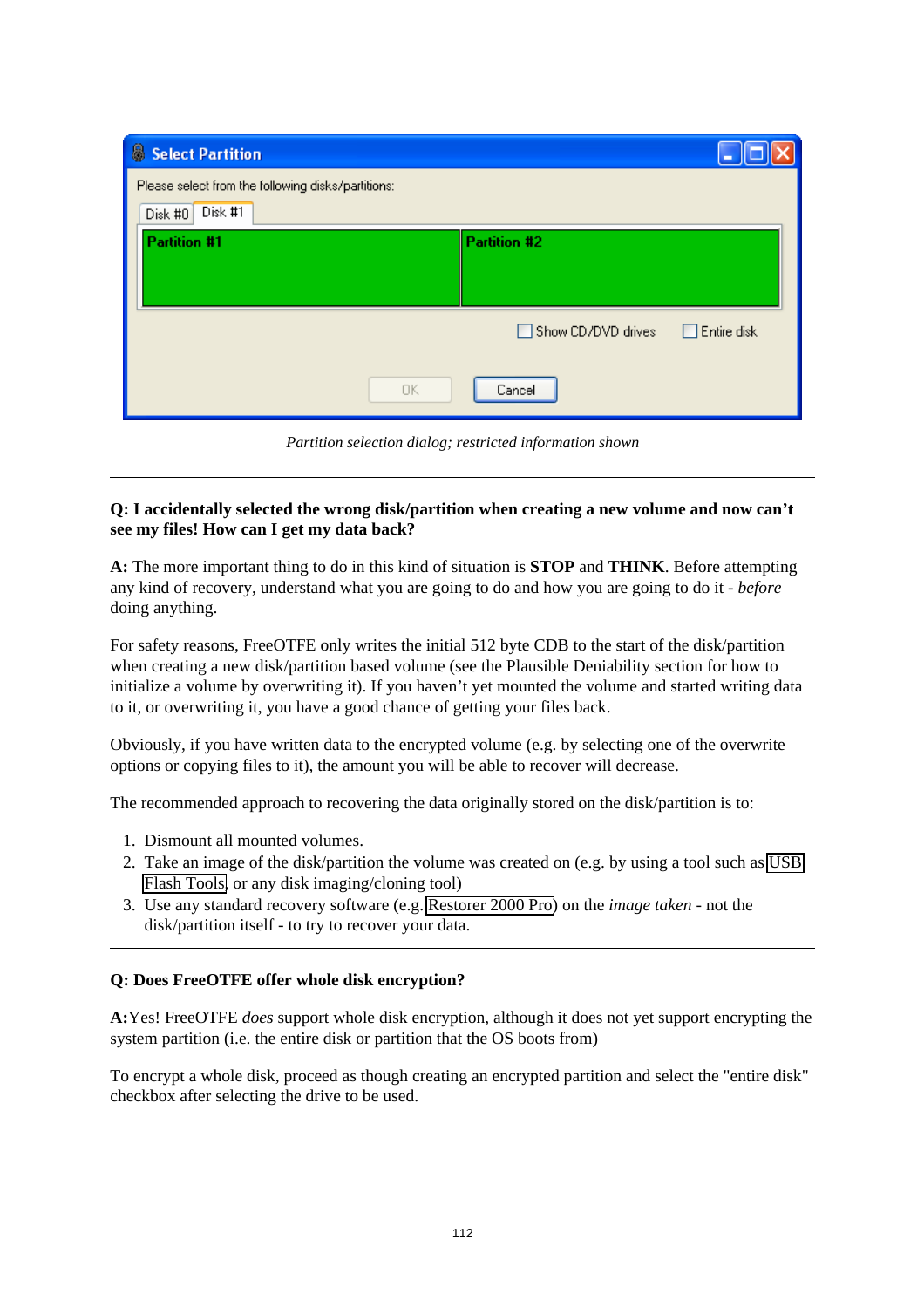#### **Q: Do I** *have* **to use a security token/smartcard with FreeOTFE?**

**A:** No! FreeOTFE offers security token/smartcard as an option to provide additional security, they are not necessary to use FreeOTFE.

#### **Q: What is the difference between PKCS#11, Cryptoki, and "tokens"?**

**A:** PKCS#11 and Cryptoki are the same thing; an API for accessing security tokens/smartcards.

"Token" is a generic term to refer to a security token or smartcard.

#### **Q: Does FreeOTFE encrypt my** *entire* **encrypted volume using my PKCS#11 token?**

**A:** No, just the volume's CDB/keyfile. Encrypting the entire volume would incur significant performance penalties due to the relatively low power of security tokens when compared to a PC, and need to transfer data *twice* over the USB connection (once to sending the encrypted/plaintext data, and again to receive the plaintext/cyphertext)

#### **Q: I've inserted my PKCS#11 (Cryptoki) token, but why is the "PKCS#11 token management..." menuitem disabled?**

**A:** Please ensure that you have configured FreeOTFE to use your token via the "PKCS#11" tab on the Options dialog ("View | Options...")

See the section on Security Token/Smartcard Support for further details

#### **Q: How do I change the password on a volume/keyfile which is secured with a PKCS#11 secret key?**

**A:** To change the password on a volume/keyfile which is secured with a PKCS#11 secret key:

- 1. Decrypt the volume's CDB/keyfile using the token's secret key:
	- 1. Go to "Tools | PKCS#11 token management..."
	- 2. Select the "Secret keys" tab
	- 3. Select the appropriate secret key
	- 4. Click "Decrypt", and select your volume/keyfile
- 2. Change the password on it
- 3. Re-encrypt the keyfile/volume's CDB using the token's secret key, using the "encrypt" function on the PKCS#11 token management dialog

#### **Q: Can I use more than one security token with FreeOTFE?**

**A:** Yes! FreeOTFE supports as many security tokens as you've got!

You can even use different tokens to mount different volumes, or the same token to mount multiple volumes, all at the same time if you wish!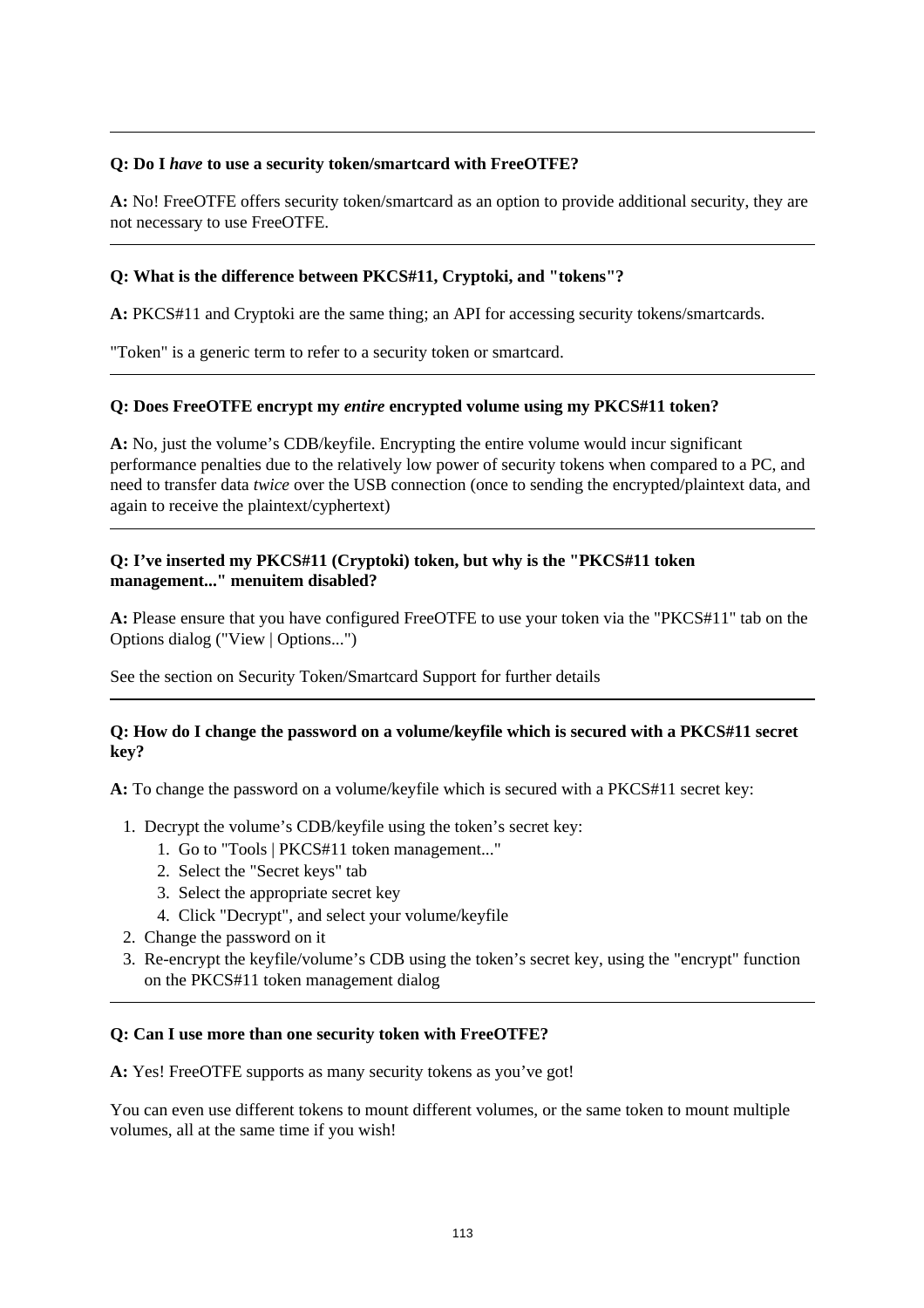The only caveat being that your PKCS#11 library provider may only support up to a certain number of security tokens being plugged in *at the same time* (typically this may allow up to 16 tokens to be used simultaneously)

#### **Q: Why don't all of my volumes automatically dismount when I remove my security token?**

**A:** First, please check that you have configured FreeOTFE to autodismount volumes on token removal by:

- 1. Go to "View | Options..."
- 2. Select the PKCS#11 tab
- 3. Ensure that the "Auto dismount PKCS#11 volumes when associated token is removed" is checked

If you dismount, then remount, your volumes with your PKCS#11 token, they should be dismounted when it is removed.

Please note that *only those volumes which were mounted with the removed token* will be automatically dismounted.

More than one token may be used at the same time; again, only those volumes mounted with the removed token will be automatically dismounted.

Q: (Windows Vista only) Why do I get "unidentified program wants access to your computer" prompts when using FreeOTFE?

(This FAQ is only applicable when running under Windows Vista and later; it is not relevant for other operating systems)

**A:** Windows Vista incorporates a new security system called "User Access Control" (UAC), which is there to help prevent malicious software from doing things which could be harmful to your computer.

Whenever you attempt to use any part of FreeOTFE's functionality which Windows considers a malicious program could use to cause harm, Windows displays this dialog (called the "consent/credential" dialog), and asks you if you would give your permission for it to continue. You will be shown this dialog even if you are logged on as an Administrator.

The same type of dialog will appear when you attempt to (for example) go to Window's Control Panel, selecting "Date and Time", and then attempting to change the computer's time or date.

Because the FreeOTFE executable does not have a digital signature that Windows recognises, this dialog claims that "An unidentified program wants access to your computer". This is perfectly normal, and part of Vista's system to help protect you. If you would like to check that your copy of FreeOTFE is an original, you may do so by checking the hashes/signatures available from the [FreeOTFE WWW](http://www.FreeOTFE.org/)  [site.](http://www.FreeOTFE.org/)

These prompts form part of Windows Vista's "User Access Control" (UAC) system, which you can find out more about from the [Microsoft WWW site.](http://technet.microsoft.com/en-us/windowsvista/aa906022.aspx)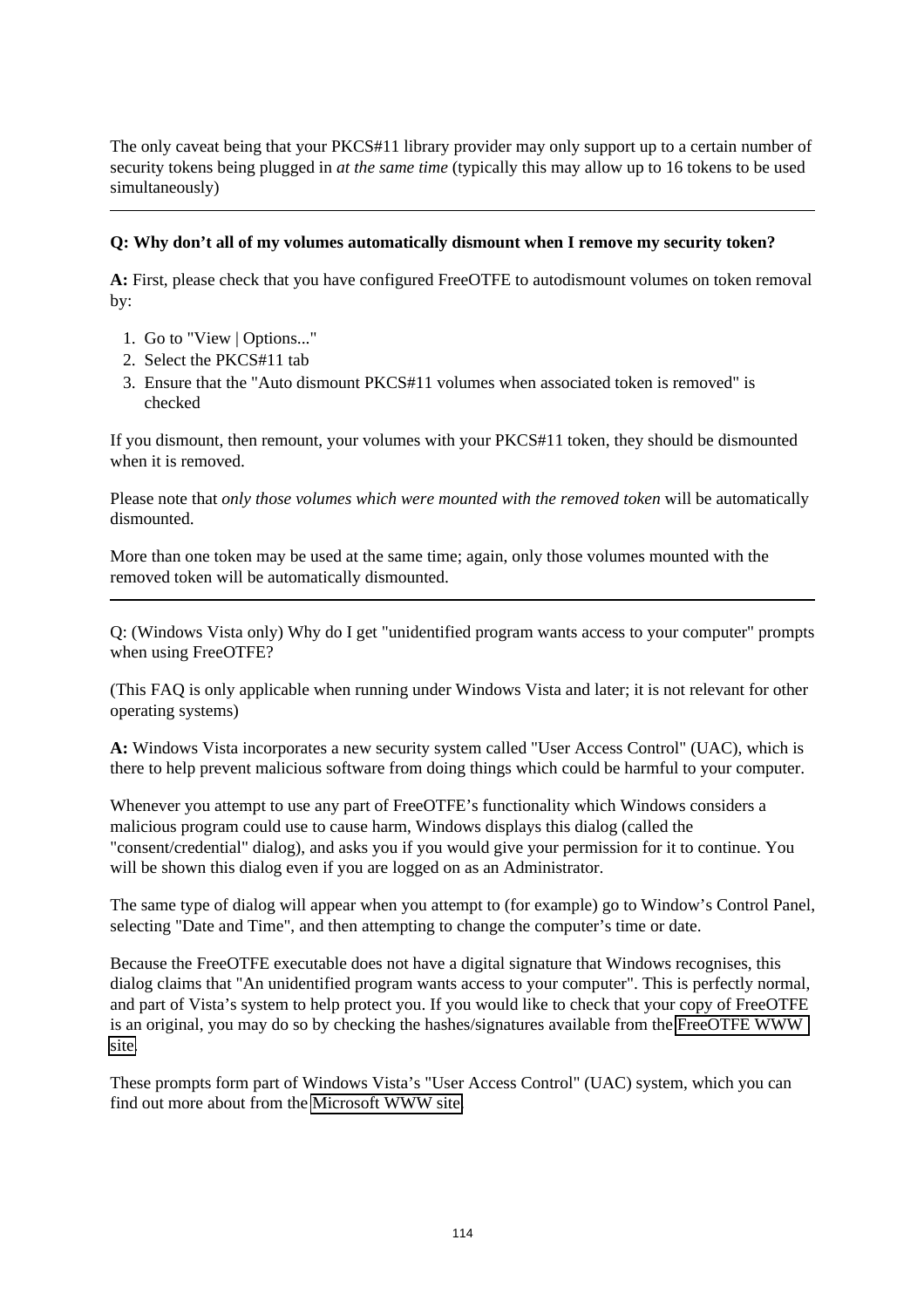Q: (Windows Vista only) Why does FreeOTFE prompt me to enter my Administrator's password?

(This FAQ is only applicable when running under Windows Vista and later; it is not relevant for other operating systems)

**A:** FreeOTFE doesn't ask you to enter an Administrator's password; it has no use or need for this information. Windows Vista, however, will prompt you to enter an Administrator's password whenever you are logged in as a "standard" (i.e. non-Administrator) user, and attempt to carry out any operation which it deems could be harmful to your computer.

If you are happy for FreeOTFE to carry out the operation you requested of it, you should select the relevant option from the consent/credential dialog, and enter the appropriate Administrator's password to allow FreeOTFE to proceed.

Those operations which require Administrator's explicit approval before Windows Vista will permit you to carry them out are marked in FreeOTFE with a "shield icon".

It should be emphasised that it is Windows Vista itself which is generating these prompts, and not FreeOTFE, which will have no access to the password you type in.

These prompts form part of Windows Vista's "User Access Control" (UAC) system, which you can find out more about from the [Microsoft WWW site.](http://technet.microsoft.com/en-us/windowsvista/aa906022.aspx)

#### **Q: (Windows Vista only) How do I stop the Windows Vista "consent/credential" (UAC) dialog from being displayed?**

*(This FAQ is only applicable when running under Windows Vista and later; it is not relevant for other operating systems)*

**A:** To prevent the UAC dialogs from being shown when using FreeOTFE (and all other applications), you can disable it by carrying out the following steps:

- 1. Click on the "Start" button, and then select "Control Panel"
- 2. Doubleclick "User Accounts"
- 3. Click on "Turn User Account Control on or off"
- 4. Make sure that the "Use User Account Control (UAC)" checkbox is unchecked
- 5. Click "OK"
- 6. Restart your computer

Q: (Windows Vista only) I have problems starting any of the drivers under the 64 bit version of Windows Vista/Windows 7 - what's wrong?

(This FAQ is only applicable when running under Windows Vista and later; it is not relevant for other operating systems)

**A:** The 64 bit versions of MS Windows Vista and MS Windows 7 both use driver signing; please see the section on installing FreeOTFE on Windows Vista x64 and Windows 7 x64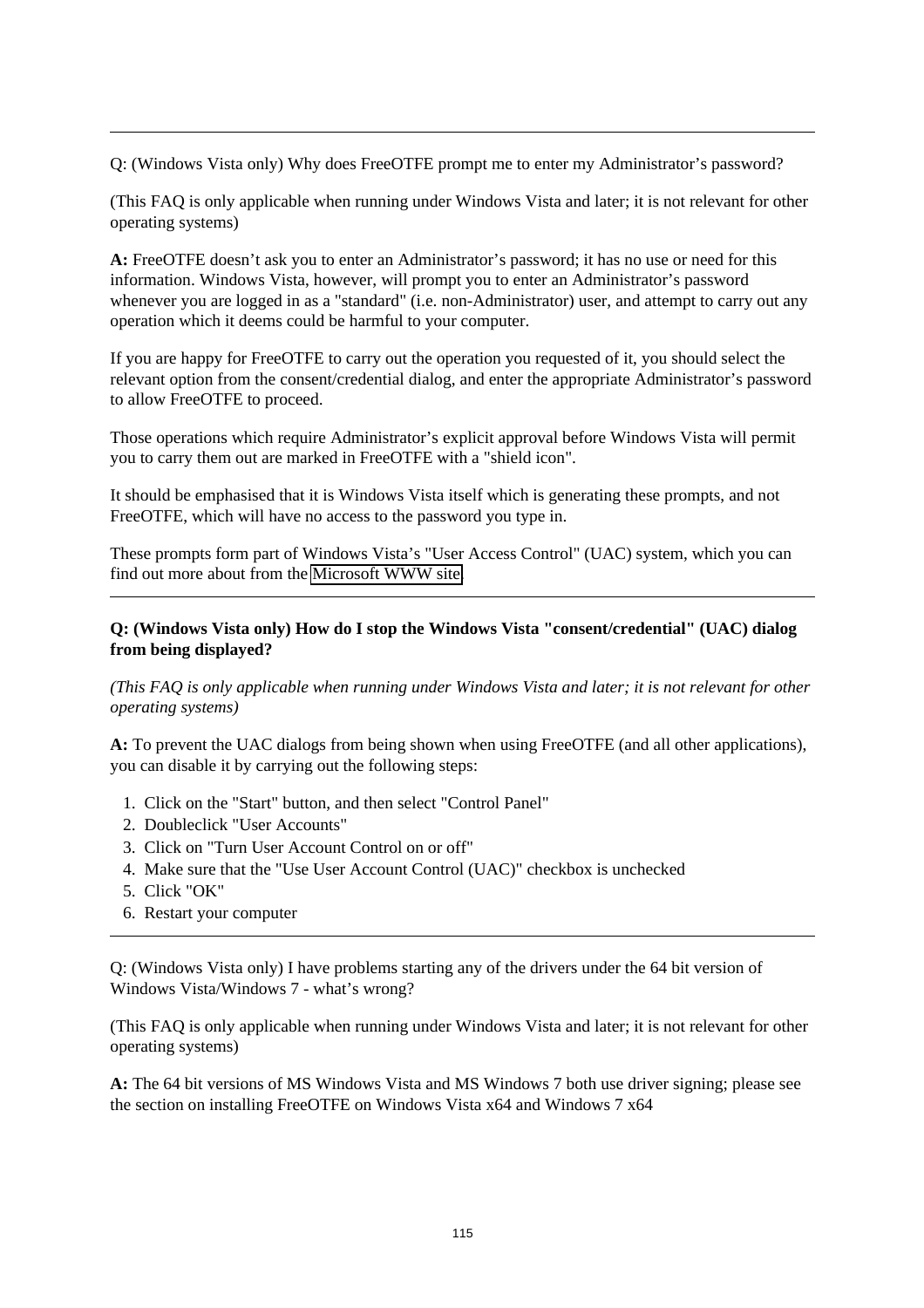Q: (Windows Vista only) What are the little "shield" icons shown next to some menuitems?

(This FAQ is only applicable when running under Windows Vista and later; it is not relevant for other operating systems)

**A:** Functions marked with a "shield" icon require Administrator privileges in order to use them, for security reasons. This is for your security, and more information can be found on the [Microsoft WWW](http://technet.microsoft.com/en-us/windowsvista/aa906022.aspx)  [site.](http://technet.microsoft.com/en-us/windowsvista/aa906022.aspx)

# **12.4 FreeOTFE4PDA Specific (PDA)**

<span id="page-121-0"></span>Q: I created my volume file using the PDA version of FreeOTFE and can mount it on my PC - but why does it keep asking if I want to format it?

**A:** When you created your volume on your PDA, your PDA fully formatted the volume as though it was a new device - not just a partition on a device.

In order for a volume to be mounted and used correctly on both a PDA and PC, it should be created and formatted using a PC as a FAT volume, and subject to the maximum volume size your PDA can support (see FAQ on volume sizes). This will ensure it can be read on all systems.

Q: I created a volume on my PC, and can mount it successfully on my PDA - but can't see any of my files!

**A:** The chances are that you formatted your volume on your PC using NTFS, and your PDA doesn't support this filesystem.

Volumes which are to be used on a PDA should normally be formatted as FAT or FAT32; this should be carried out on a PC, not a PDA (see [related FAQ\)](#page-121-0).

Please note also that FAT32 can only support volumes up to (4GB less one byte)

<span id="page-121-1"></span>Q: How can I speed FreeOTFE up when mounting my volumes?

**A:** For security reasons, FreeOTFE doesn't store any information relating to which hash/cypher combination was used to encrypt a FreeOTFE volume.

As a result, FreeOTFE is forced to cycle through all of its possible hash/cypher combinations in order to determine which one to use. Reducing the number of combinations it has to check can significantly reduce the time this takes.

To reduce the number of combinations, without making any difference to the level of security FreeOTFE offers, simply disable any redundant cypher/hash implementation drivers such as either one of: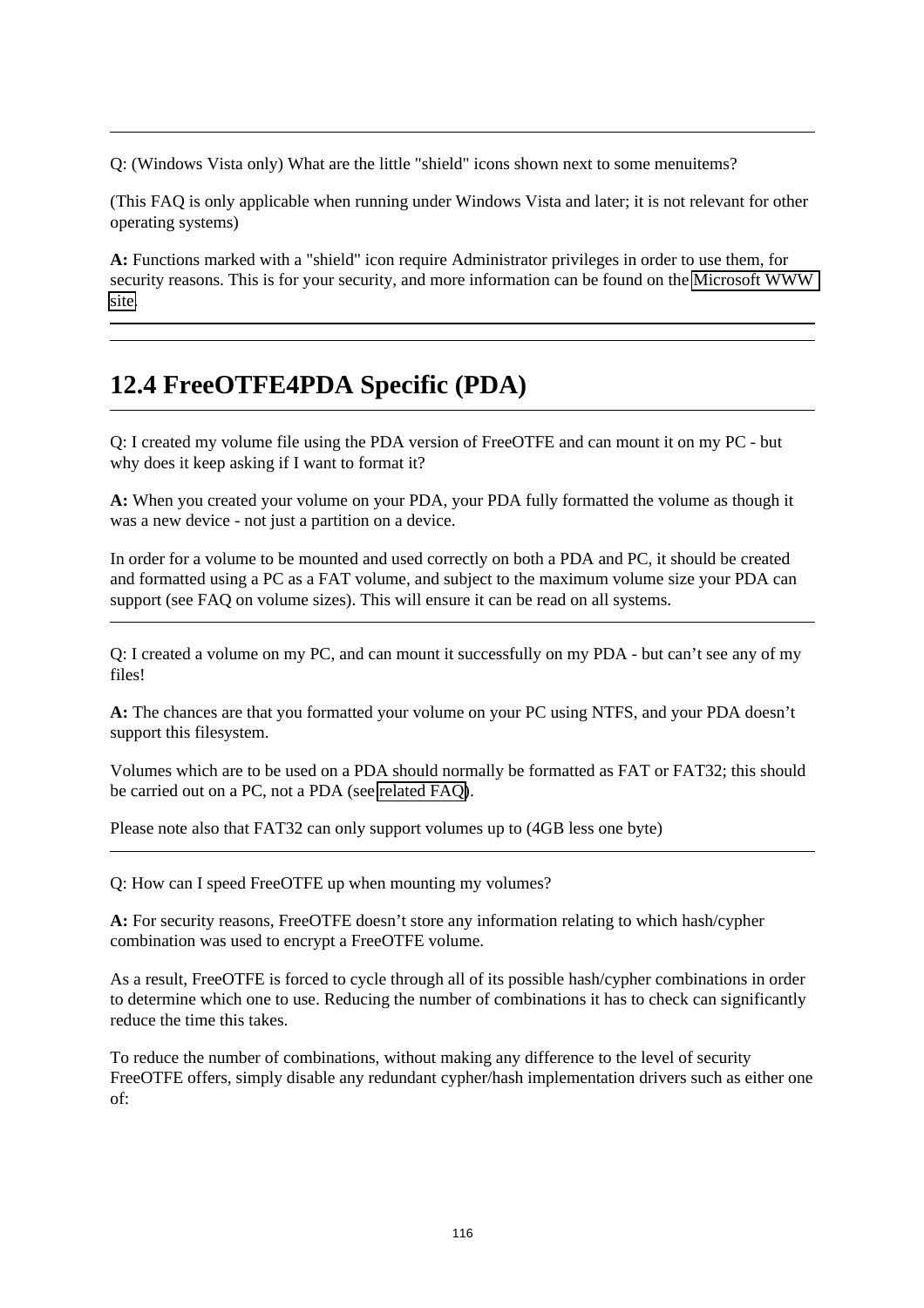- FreeOTFE4PDACypherAES\_Gladman.dll
- FreeOTFE4PDACypherAES ltc.dll

and any two of:

- FreeOTFE4PDACypherTwofish\_Gladman.dll
- FreeOTFE4PDACypherTwofish HifnCS.dll
- FreeOTFE4PDACypherTwofish ltc.dll

Please see Advanced Topics, "Enabling/Disabling Hash/Cypher Algorithms" section, for instructions on how to enable/disable hash/cypher drivers.

(Please see the [FAQ on duplicated drivers](#page-99-1) for an explanation as to why multiple implementations are included in the release)

The mount time can be reduced even more dramatically by disabling all of the hash/cypher drivers *except* for the ones which you have secured your data with. This however could decrease the level of security offered, as doing so would make it pretty clear to any attacker which combination you've used - though it's debatable whether this loss in security will actually be of any practical value to an attacker.

To speed things up even further, you could drop the number of key iterations your volume is secured with. This isn't particularly recommended, but might help some users...

#### **Q: Does the PDA version support Linux volumes?**

**A:** Yes!

FreeOTFE4PDA v4.0 and later support LUKS volumes.

A front-end interface to allow support for other Linux encrypted volumes is currently being implemented, and will appear in a later release.

#### **Q: Why does FreeOTFE4PDA's version numbering skip from v0.55 to v2.00; what happened to v1.00?**

**A:** FreeOTFE4PDA's version number was incremented to v2.00 in order to match the PC version of FreeOTFE, with which FreeOTFE4PDA shares a fair amount of common code.

A specific "v1.00" was never released, although there were a fair number of non-public versions released between v0.55 and v2.00 to various people to help with testing and confirm compatibility.

#### **Q: Why does FreeOTFE4PDA's version numbering skip from v3.76 to v5.00; what happened to v4.00?**

**A:** FreeOTFE4PDA's version number was incremented to v5.00 in order to better reflect that its level of functionality was on a par with the PC version with the same version number, after support for encrypted Linux volumes and language translations were added in v5.00.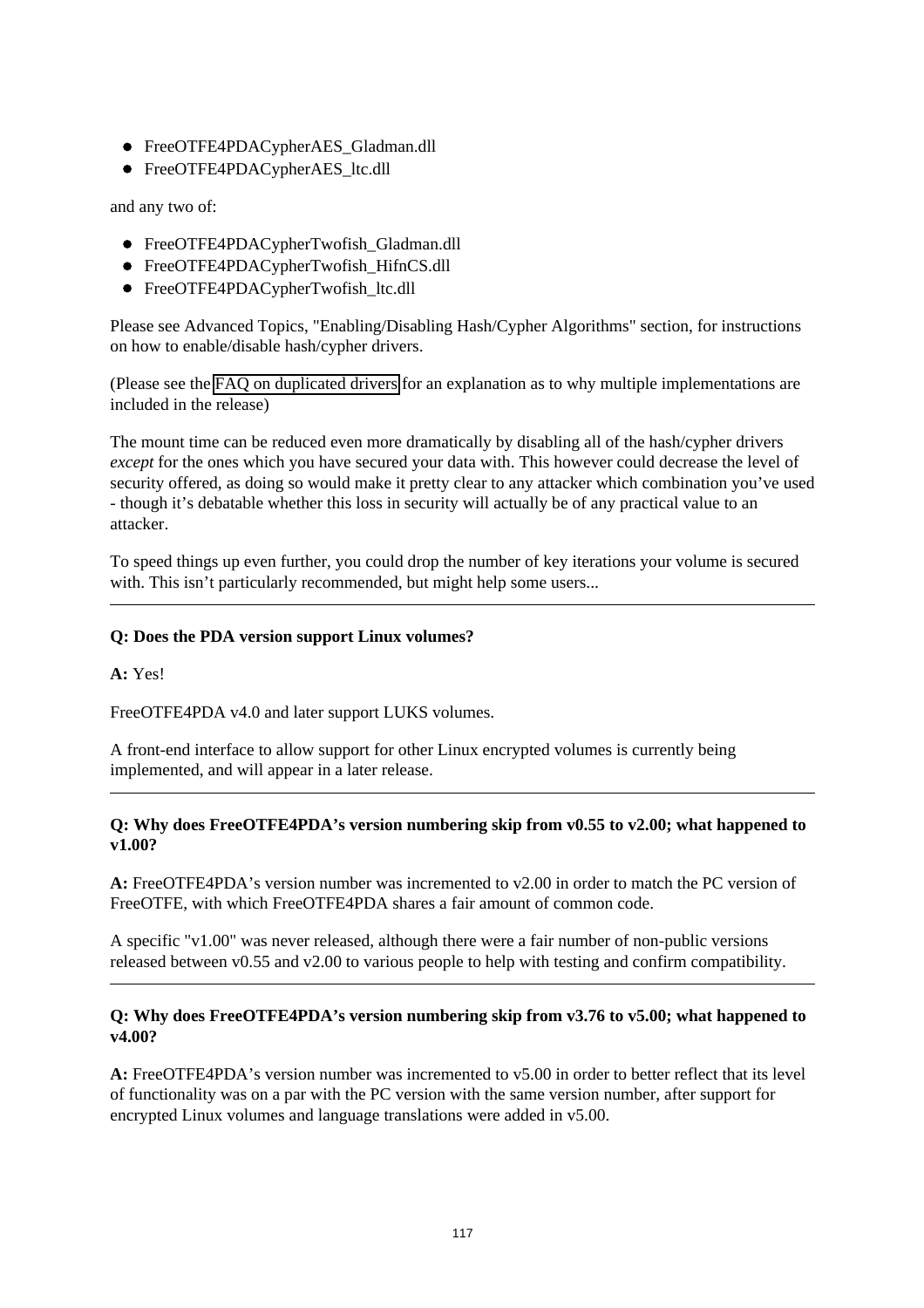A specific "v4.00" was never released, although there were a fair number of non-public versions released between v3.76 and v5.00 to various people to help with testing and confirm compatibility.

#### **Q: When I use the "open" dialog to select my volume file/keyfile, it doesn't list the file I'm trying to specify - even when I select "All files" - where is it?**

**A:** The standard Windows Mobile "open file" dialog is a little odd; this isn't just restricted to FreeOTFE!

Although FreeOTFE allows you the freedom to use *any* filename you wish, only files which have a filename extension (i.e. the volume's filename has a full stop followed by one or more letters) will be listed in the "open file" dialog; even if you selected the display "All files" option.

Furthermore, this dialog will only display those files located in the following places:

- Any subdirectory on a storage card which is located from the root directory of that storage card.
- Files in the "My Documents" directory on your PDA
- Files in any subdirectory immediately underneath your "My Documents" directory

The simplest solution is to rename your file, and move it into one of the directories indicated above.

Alternatively, you can still specify your file by simply typing its full path and filename into the relevant entry box, instead of clicking "..." and using the "open file" dialog to select it.

Note that you don't *need* a filename extension, and can store volume/key files *anywhere* on your PDA. Conforming to the above restrictions allows you to use the "open file" dialog to select your files, and does not affect FreeOTFE's operation in any way.

#### **Q: How can I reduce the amount of storage space FreeOTFE4PDA takes up when installed?**

**A:** The easiest way of reducing FreeOTFE4PDA's installed "footprint" is to delete its user documentation from your PDA (i.e. everything in the "docs" subdirectory).

You don't (or at least, shouldn't!) *really* need this documentation as FreeOTFE4PDA is a pretty straightforward application to use - and if you do find you want to refer to it occasionally, tapping on "Help | User guide" will take you to the online version if a local copy cannot be found.

It is recommended that you keep a copy *somewhere* though; on your desktop PC, if nowhere else.

You can further reduce the amount of storage taken up by deleting any unused cypher and hash drivers; this will also increase the speed at which FreeOTFE4PDA will mount volumes. (See FAQ: ["How can I speed FreeOTFE up when mounting my volumes?"](#page-121-1) for further details on how to do this)

If you don't need any of the language translations (or only one of them), deleting those translations you *don't* need from the "locale" subdirectory can free off a small amount more storage.

**Q: Why do I get the message "Unable to locate local copy of user guide; would you like to see the latest version on the Internet?" when I try to view the user guide by selecting "Help | User guide"?**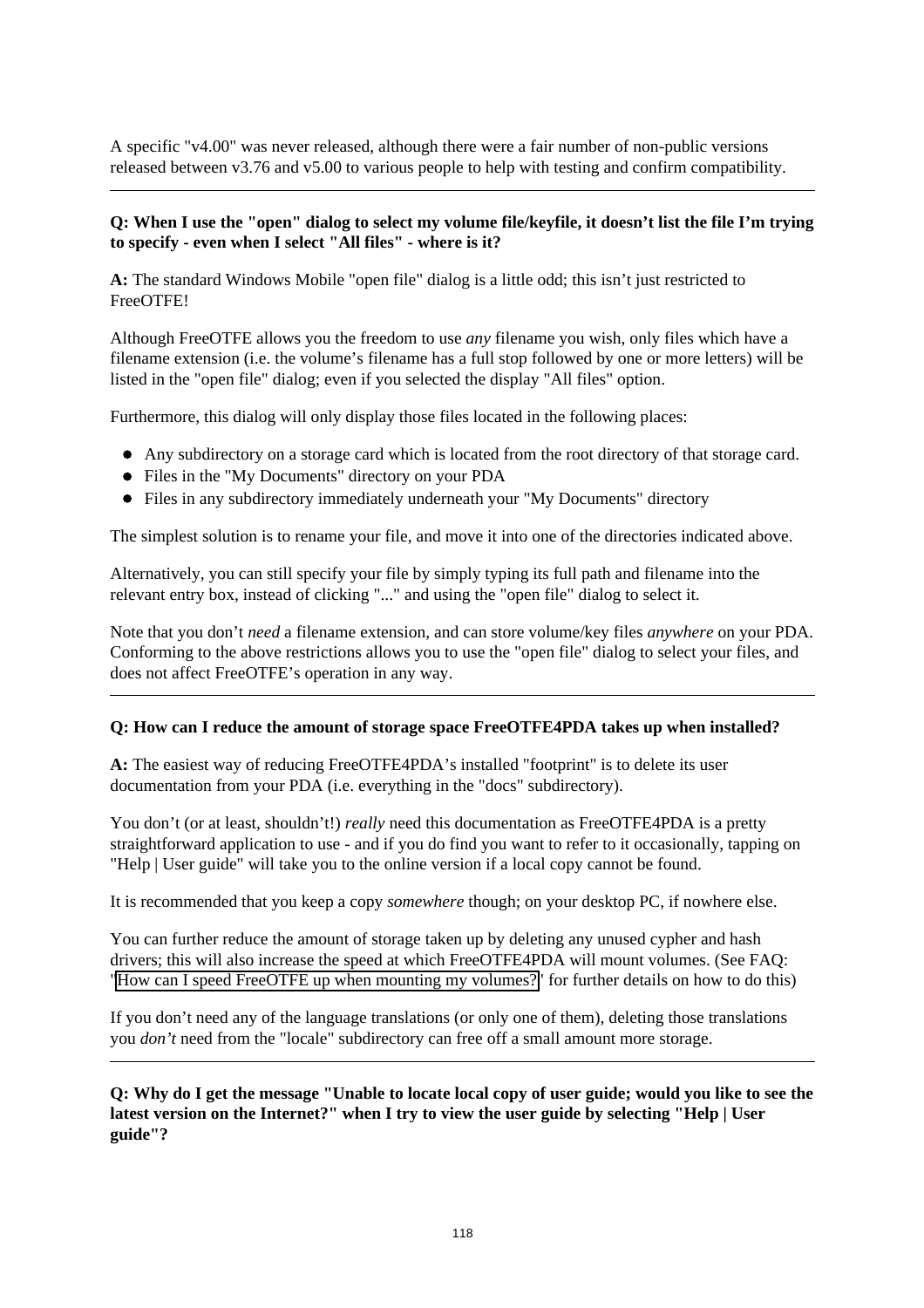**A:** FreeOTFE4PDA attempts to locate a local copy of the user guide stored with the executable. If this is not found, it will fallback to trying to show you the latest version found on the FreeOTFE WWW site.

To prevent this, please place a copy of the "docs" directory included with the release into the same directory as your "FreeOTFE4PDA.exe" executable. (i.e. Such that you have a "docs" subdirectory in the same directory as the "FreeOTFE4PDA.exe" executable on your PDA)

#### **Q: When I try to mount a volume, I sometimes the error: "Mount failed; the virtual storage device could not be activated at this time"**

**A:** If you see this error message, you have correctly entered all details to allow FreeOTFE4PDA to mount your encrypted volume, however Windows Mobile has failed to activate the FreeOTFE4PDA virtual storage device.

This error appears to be related to the wireless functions (mobile phone/wifi/bluetooth) of these particular devices; turning off wireless functionality (and possibly carrying out a soft-reset of the device) can resolve this issue.

This issue has been reported to affect the following devices:

- T-Mobile Vario (WM v5.1.195 (Build 14847.2.0.0))
- MDA Vario II/HTC TyTn (WM v5.1.195 (Build 14955.2.3.0)
- O2 Exec/QTEK 9000 (WM v5.1.195 (Build 1487.2.0.0))
- Fujitsu Siemens Loox T830 (WM v5.1.195)

A version of FreeOTFE4PDA which should resolve this issue is currently under development and will appear in a later release

#### **Q: Which PDAs will FreeOTFE4PDA work with?**

**A:** FreeOTFE4PDA has been tested with various Windows Mobile 2003/2005 and Windows Mobile 6 devices, and should work with all Windows Mobile 2003 and later PDAs.

Smartphones *which do not have a touchscreen* may not display FreeOTFE4PDA's interface correctly though. Smartphones which *do* have a touchscreen *can* use FreeOTFE4PDA.

#### **Q: What does the "Support WM 5.0 soft keys" option do?**

**A:** Under Windows Mobile 5.0 and later, you have the option of displaying FreeOTFE's menus and Wizard navigation using the new style two-item "softkey" menus. This is the "Microsoft standard" for Windows Mobile 5 (and later) applications, and is designed to allow users with "softkeys" (i.e. smartphones with two buttons, left and right, below their display) to navigate more quickly and easily.

Alternatively, you can still opt to use the older "menu and toolbar" style used with Windows Mobile 2003 (second edition) and earlier.

Here is a sample of what the different menus look like: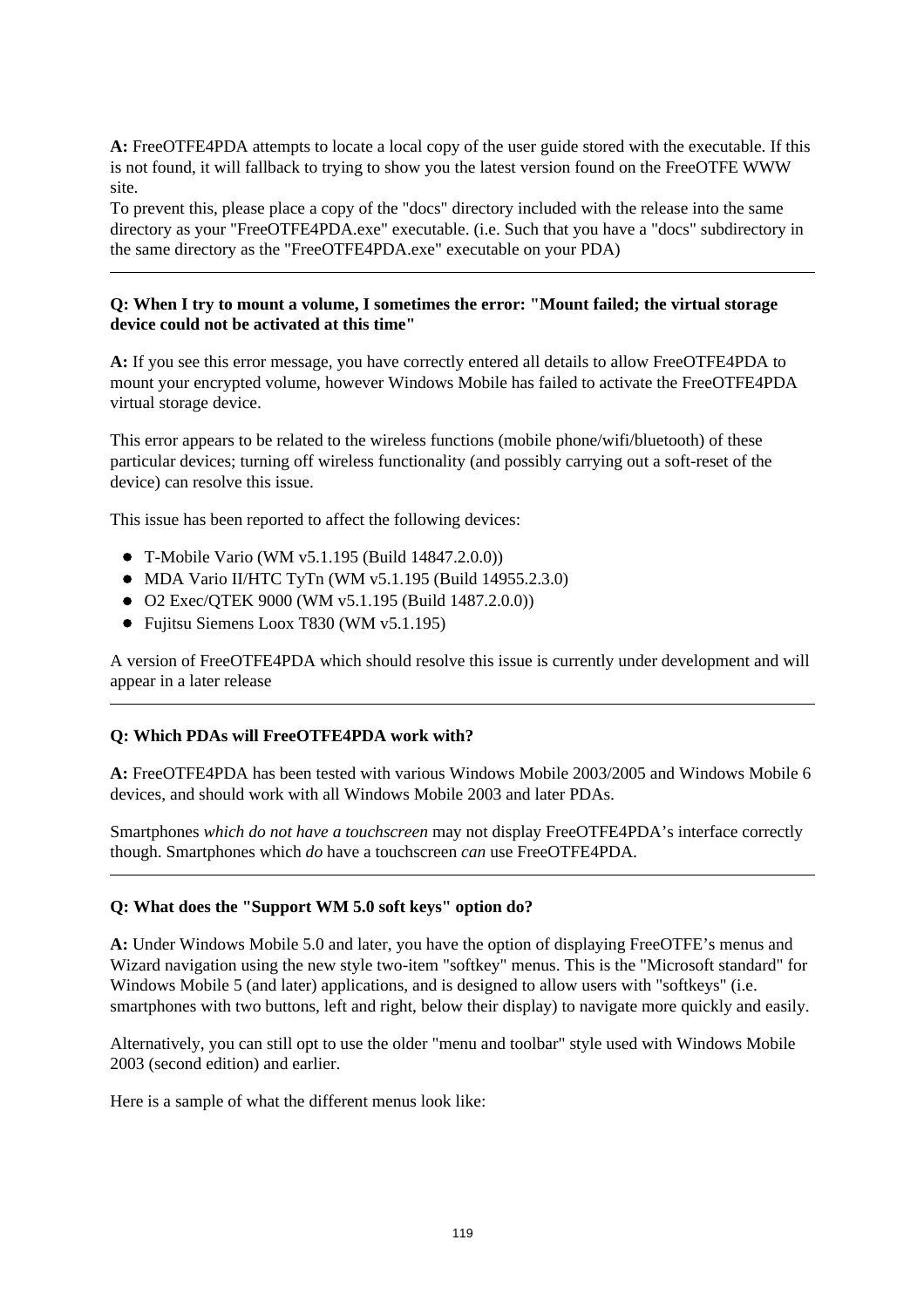| Menu and toolbar style menus                                                             |              | WM 5.0 soft key menus |                     |
|------------------------------------------------------------------------------------------|--------------|-----------------------|---------------------|
| File View Tools Help $\bigcap \mathcal{L} \oplus \emptyset \mathcal{Z} \cong \mathbb{Z}$ | <b>Mount</b> | 圏                     | <b>Menu</b>         |
|                                                                                          |              |                       |                     |
| New                                                                                      | New          |                       | <b>File</b>         |
| Mount                                                                                    | Mount        |                       | View                |
| Dismount                                                                                 | Dismount     |                       | Tools $\rightarrow$ |
| Dismount all                                                                             |              | Dismount all          | $Help \rightarrow$  |
| Exit                                                                                     |              |                       | Exit                |
| File View Tools Help $\Box$ $\mathfrak{S} \oplus \mathfrak{F}$                           | <b>Mount</b> | <b>PHE</b>            | <b>Menu</b>         |

You can change this setting by going to "Tools | Options".

If you have a PDA which runs Windows Mobile 2003 (second edition) or earlier, your PDA does not support this new style menu.

#### **Q: I don't like the new two-item menus at the bottom of my display - how do I change them back to the older toolbar style menu?**

**A:** The "Microsoft standard" for Windows Mobile 5 (and later) applications is to employ a two-item menu at the bottom of the display, as opposed to using a similar style menu as is found on desktop PCs running MS Windows.

This is to allow users with "softkeys" (i.e. smartphones with two buttons, left and right, below their display) to navigate more quickly and easily.

Of course, as with all user interfaces, there's always someone who doesn't like it! FreeOTFE4PDA does give you the option to change back the older style though; simply tap "Menu | View | Options" and *uncheck* the "Support WM 5.0 soft keys" option.

(See also FAQ: What does the "Support WM 5.0 soft keys" option do?)

#### **Q: I don't like the multi-item menubar/toolbar at the bottom of FreeOTFE4PDA's display - how do I get it to use the newer two-item style (softkey) menus instead?**

**A:** The two-item menu at the bottom of the display is the "Microsoft standard" for Windows Mobile 5 (and later) applications, and is designed to allow users with "softkeys" (i.e. smartphones with two buttons, left and right, below their display) to navigate more quickly and easily.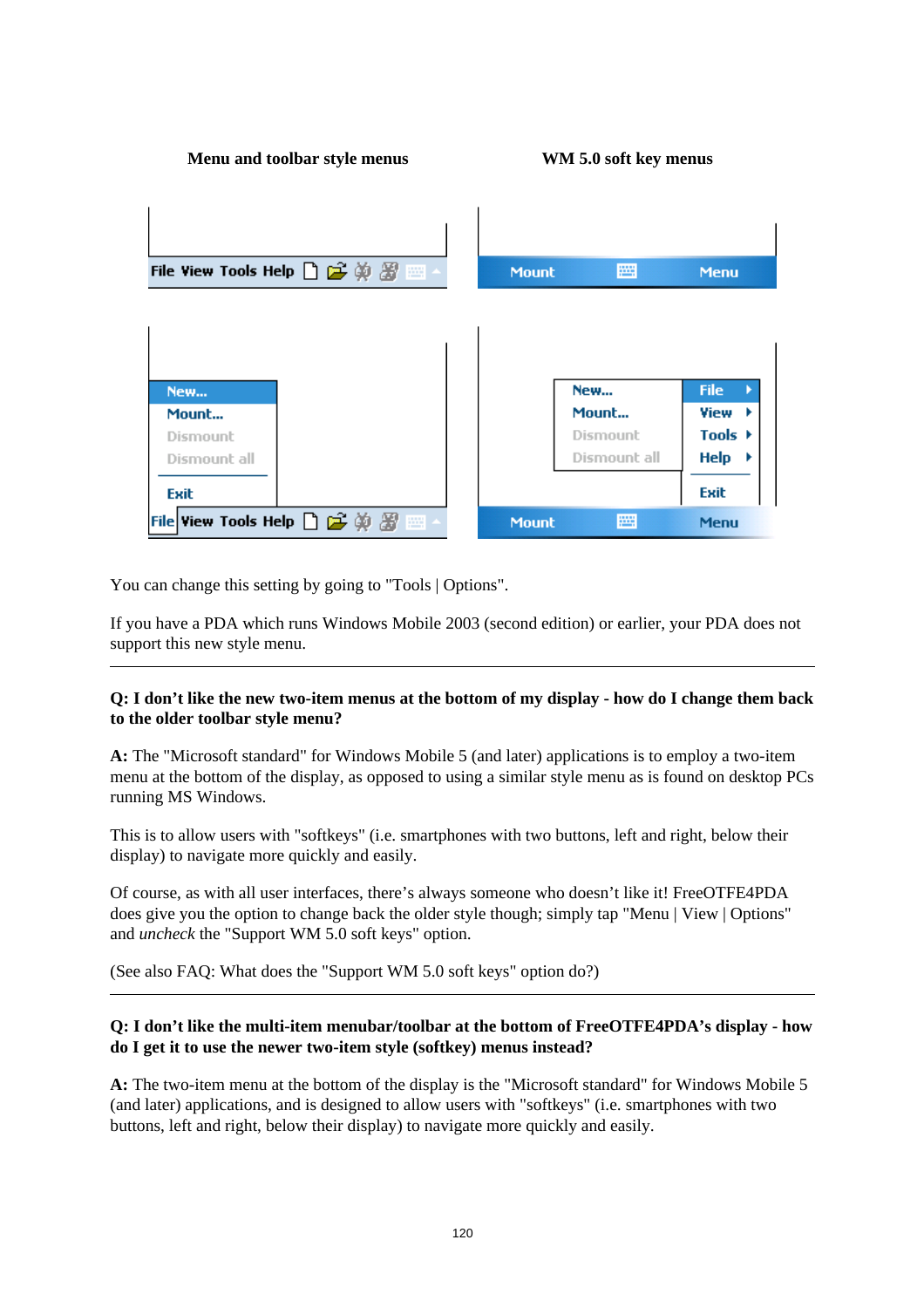If you have a PDA which runs Windows Mobile 2003 (second edition) or earlier, your PDA does not support this new style menu.

However, if you are running Windows Mobile 2005 or later, you can enable the two-item style menu by simply tapping "Menu | View | Options" and making sure the "Support WM 5.0 soft keys" option is checked.

(See also FAQ: What does the "Support WM 5.0 soft keys" option do?)

#### **Q: Can I use my PC volumes with the PDA version?**

**A:** Yes!

See FAQ Can I use the same encrypted volumes on *both* my PC and PDA?

#### **Q: I upgraded to the lastest version of FreeOTFE4PDA, can I still mount my old volumes?**

**A:** Yes, you can!

It should be noted that v3.75 and later only have the SHA hash and AES cypher drivers enabled by default. If your volume was secured using a different hash/cypher algorithm, please enable the required drivers by following the procedure described in Advanced Topics, under "Enabling/Disabling Hash/Cypher Algorithms".

#### **Q: I would like to use hash/cypher** *XYZ***, why doesn't it appear as an option?**

**A:** The most likely reason is that *XYZ* has been disabled within FreeOTFE4PDA; please see Advanced Topics, "Enabling/Disabling Hash/Cypher Algorithms" section, for how to enable/disable hash/cypher algorithms, and show *XYZ* as an option.

#### **Q: How to I enable hash/cypher** *XYZ***?**

**A:** See Advanced Topics, "Enabling/Disabling Hash/Cypher Algorithms" section.

# **12.5 FreeOTFE Explorer Specific**

#### **Q: Does FreeOTFE Explorer support drag and drop with MS Windows Explorer?**

**A:** Yes - FreeOTFE Explorer supports dragging files and folders *from* MS Windows Explorer *to* FreeOTFE Explorer, but doesn't currently support dragging files *from* FreeOTFE Explorer *to* MS Windows Explorer.

#### **Q: What filesystems does FreeOTFE Explorer support?**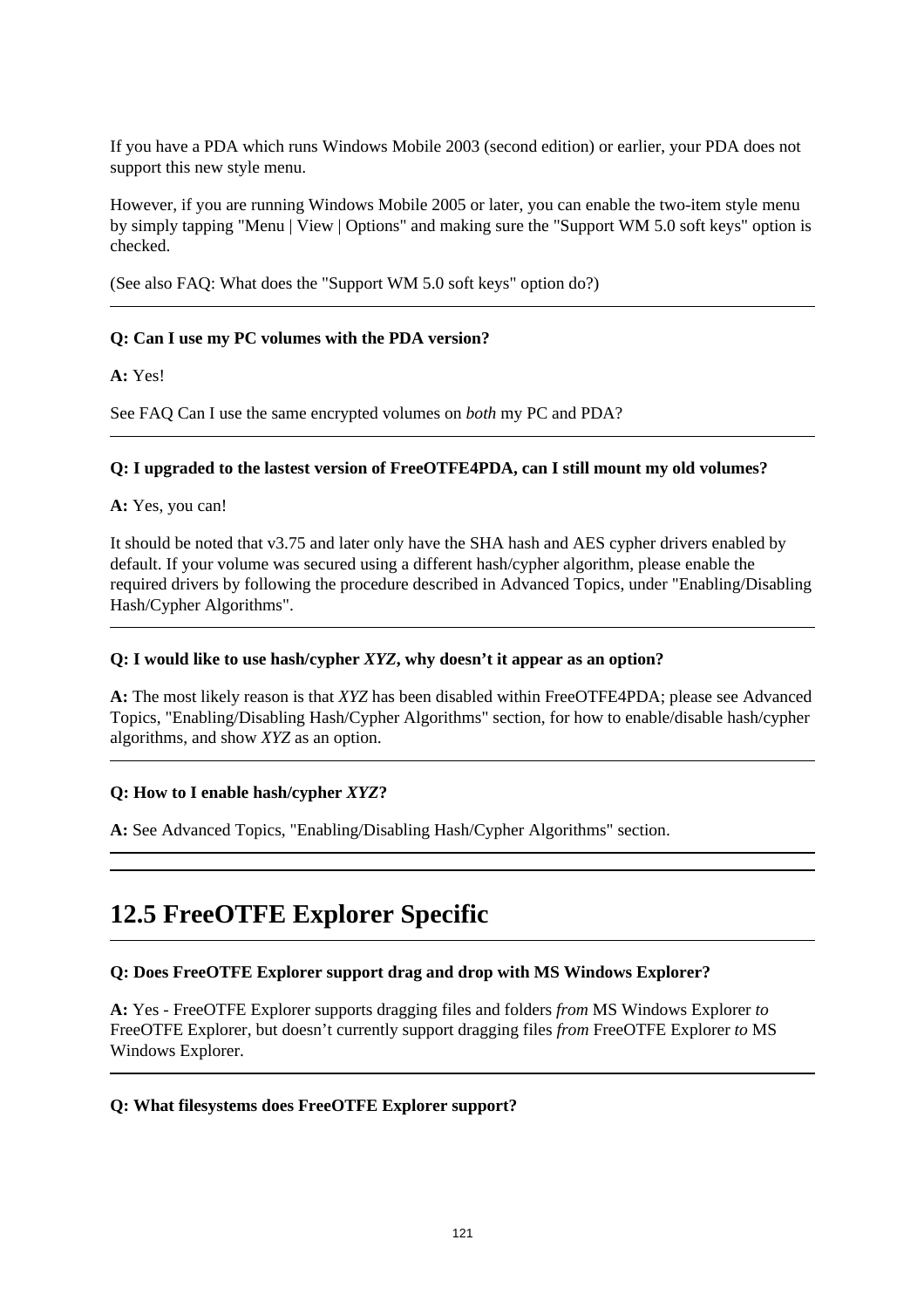**A:** FreeOTFE Explorer supports volumes using the FAT12, FAT16 and FAT32 filesystems. Support for other filesystems is currently under development.

#### **Q: Does FreeOTFE Explorer try to connect to the internet?**

**A:** No - not unless you configure it to do so; see the FAQ ["Does FreeOTFE try to connect to the](#page-114-0)  [internet?"](#page-114-0)

#### **Q: How do I securely overwrite files stored on a flash drive?**

**A:** FreeOTFE Explorer includes (optional) functionality to overwrite files as they are moved into an encrypted volume, or on demand, to destroy plaintext (non-secured) copies.

This works well for destroying files stored on a normal (magnetic) hard drives, however many flash drives employ "wear levelling" to reduce wear and prolong their useful life. This can cause overwrite data to be written to locations on the disk *other* than where the data to be overwritten is stored.

As a consequence, most (if not all) file overwrite tools are not be able to overwrite files stored on such flash drives - even though it may report that they have operated successfully.

To securely overwrite files on flash drives, please delete them as normal - and then overwrite all remaining free space available on the device.

This will prevent any form of wear levelling from redirecting overwrite data to other parts of the disk, and guarantee a successful overwrite.

#### **Q: How do I get FreeOTFE Explorer to display filename extensions for all files?**

**A:** Like MS Windows Explorer, FreeOTFE Explorer default to hiding filename extensions for "known file types".

To configure FreeOTFE Explorer to display filename extensions for *all* files, please set your options as follows:

- Select the "View | Options..." menuitem.
- Select the "Advanced" tab
- *Unselect* the "Hide extensions of known file types" option

Q: Can FreeOTFE Explorer run under Linux?

**A:** Yes - FreeOTFE Explorer can be used under Linux when run under [Wine.](http://www.winehq.org/)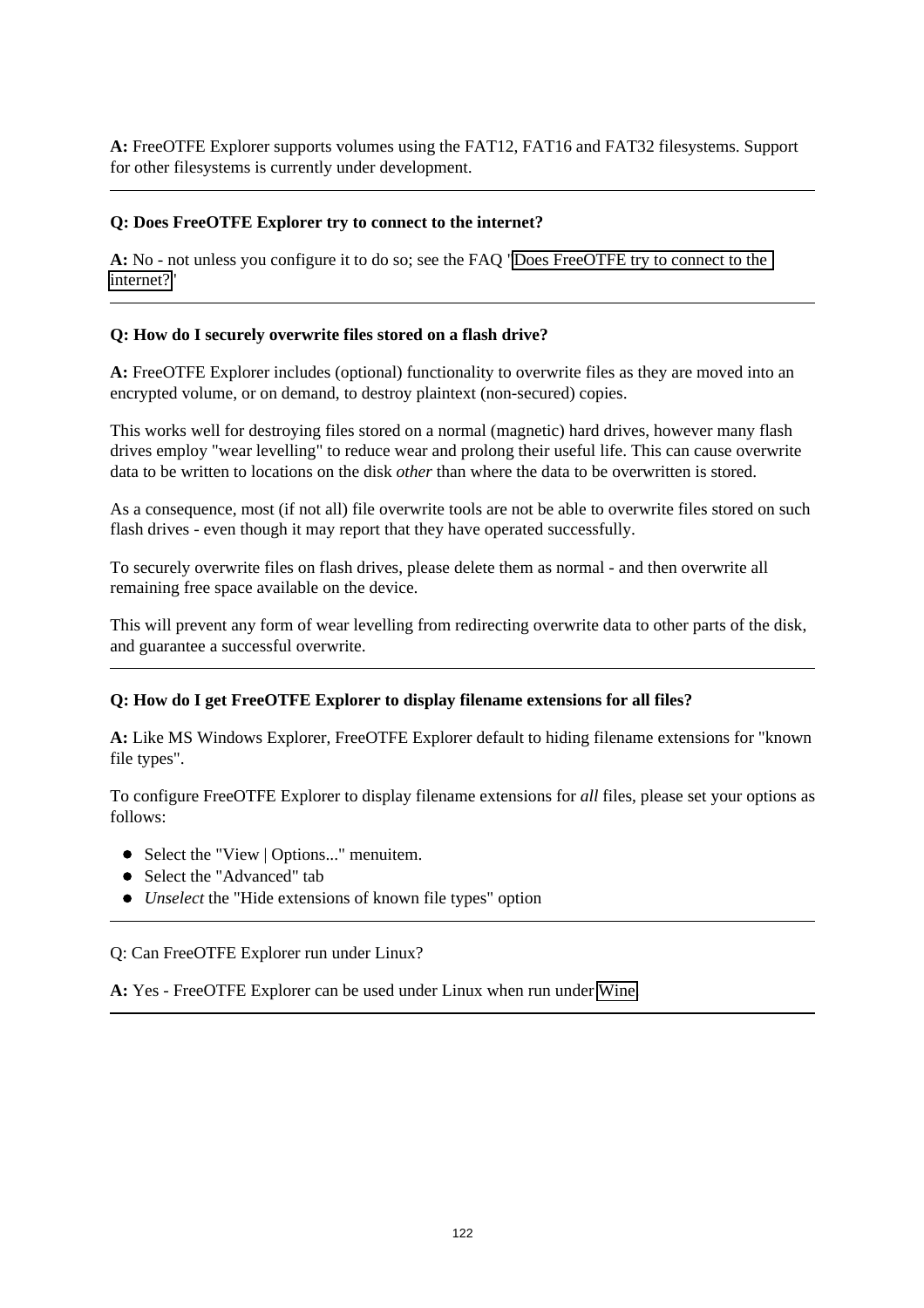# **13 Technical Details**

# **13.1 FreeOTFE Volumes and Keyfiles**

A FreeOTFE volume (regardless of whether its stored in a file or partition) consists of two things:

- 1. A critical data block (CDB)
- 2. An encrypted partition image

The CDB may either form part of the volume, in which case it is prepended to the encrypted partition image, or it may be stored as a separate file, in which case it is referred to as a "keyfile".

Users may create any number of keyfiles for any given volume. To create a new keyfile, the user must supply either:

- 1. An existing keyfile, and its password, etc
- 2. A volume file which has a CDB

together with its password, salt length, etc. The keyfile or volume CDB supplied will then be read in, decrypted, and re-encrypted with a new password, salt length, etc (all supplied by the user) before being written out as the new keyfile.

A full definition of the contents of a CDB/keyfile is supplied in this documentation.

## **13.1.1 Notes**

- A FreeOTFE keyfile is nothing more than a CDB, the "volume details block" of which contains the encryption details used for securing the volume it relates to
- A volume may have one or more keyfiles, in which case they all share the same data stored within their respective "volume details block", but each one is encrypted with a different user password, salt, random padding, etc - making each keyfile unique.
- Keyfiles are encrypted with the same cypher/hash that the encrypted partition image they relate to is encrypted with.

# **13.2 Technical Details: Critical Data Block Layouts**

Please select which CDB Format you would like information on:

- CDB Format ID 1 *(obsolete)*
- CDB Format ID 2 *(obsolete)*
- CDB Format ID 3 *(obsolete)*
- **CDB** Format ID 4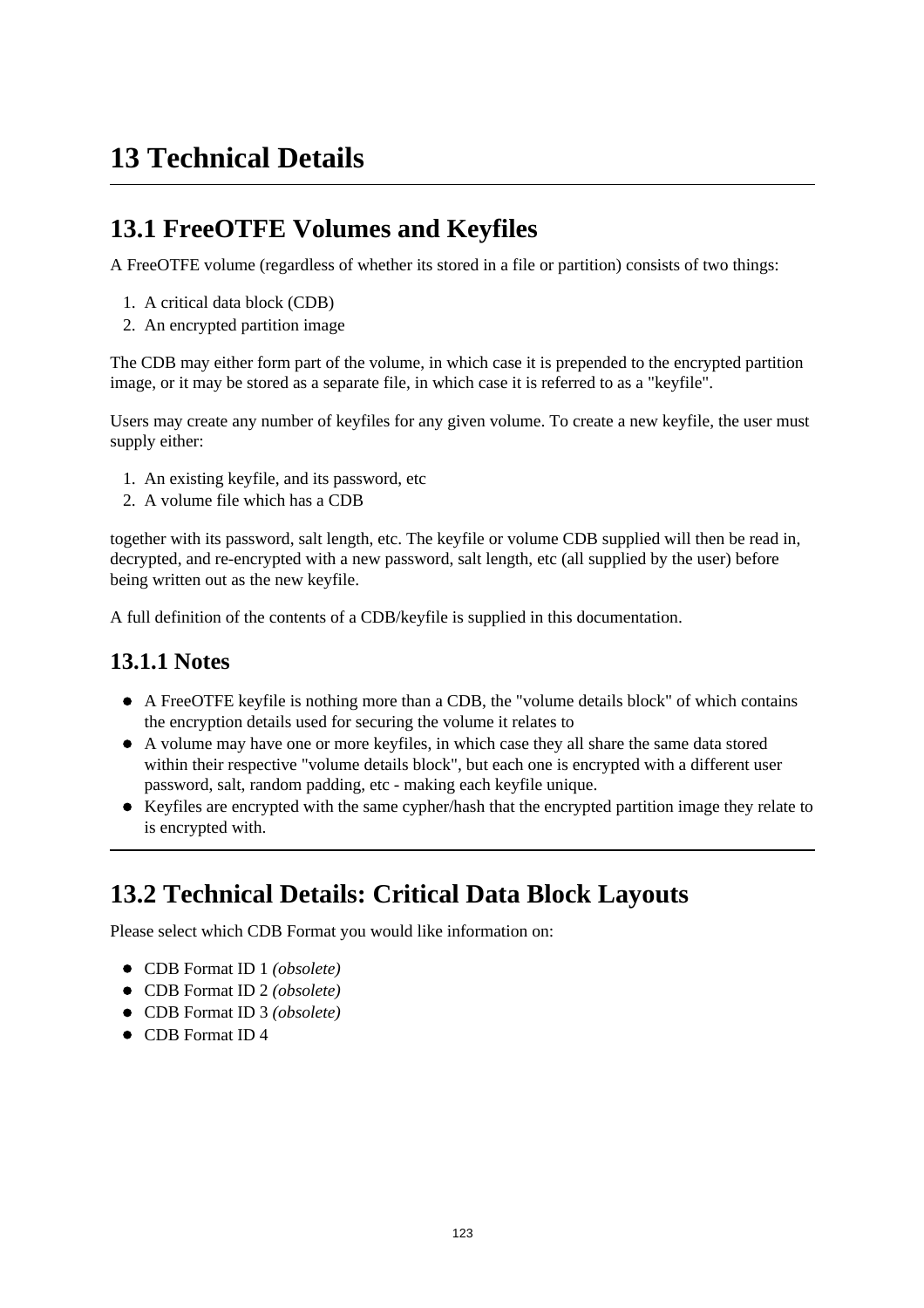# **13.2.1 CDB Format ID 1**

NOTE: This CDB layout is obsolete; all new volumes should use the latest CDB format.

## **13.2.1.1 Overview**

The following table describes the high-level layout of all FreeOTFE (not Linux) volume files:

| Critical data block: |                            |                                          |                 |                                           |                         |               |                              |                         |               |                    |
|----------------------|----------------------------|------------------------------------------|-----------------|-------------------------------------------|-------------------------|---------------|------------------------------|-------------------------|---------------|--------------------|
| Encrypted block:     |                            |                                          |                 |                                           |                         |               |                              |                         |               |                    |
|                      |                            | Volume details block:                    |                 |                                           |                         | Random        | Encrypted                    |                         |               |                    |
| Password<br>salt     | Check <sup> </sup><br>hash | Critical <sup>1</sup><br>data<br>version | Volume<br>flags | Encrypted<br>partition<br>image<br>length | Master<br>key<br>length | Master<br>key | Requested<br>drive<br>letter | Random<br>padding<br>#2 | padding<br>#1 | partition<br>image |
|                      |                            |                                          |                 |                                           |                         |               |                              |                         |               |                    |

Color key:

| <b>Color</b> | <b>Encryption used</b>                                                                                                                    |
|--------------|-------------------------------------------------------------------------------------------------------------------------------------------|
|              | Red items are not encrypted                                                                                                               |
|              | Blue items are encrypted with the user's password, password salt, and user's chosen<br>hash/cypher algorithms                             |
|              | Green items are encrypted with the master key and the user's chosen cypher, with IVs<br>generated with the user's chosen sector IV method |

Seem intimidating? Read on, and all will become clear... When broken down into its component parts, the volume structure is reasonably straightforward to understand.

### **13.2.1.2 Breakdown: Top level**

| l Critical data block | Encrypted partition image |
|-----------------------|---------------------------|
|-----------------------|---------------------------|

At the highest level, volume files can be broken down into just two basic parts: A critical data area, and the encrypted partition itself.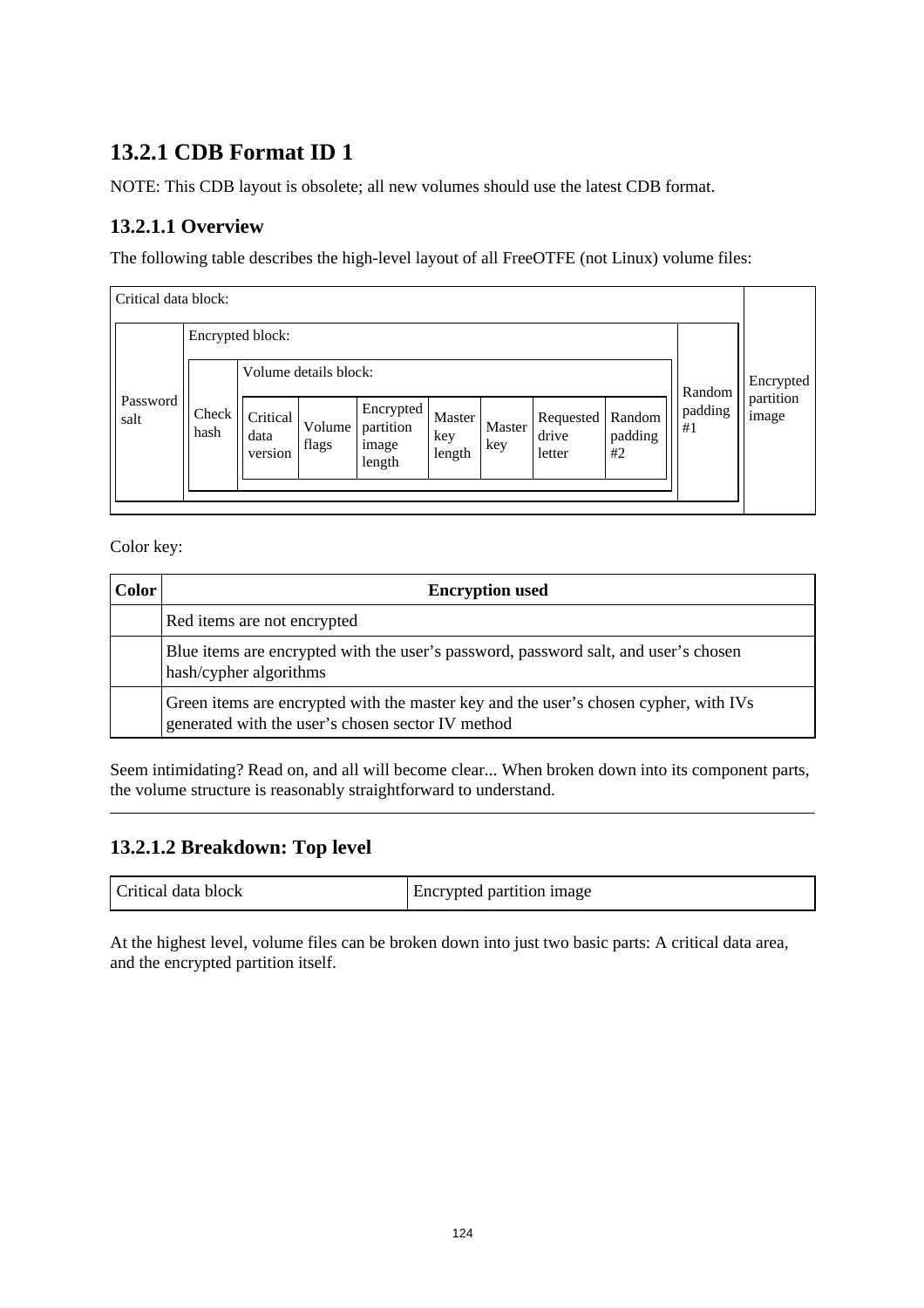| Item name                       | Size (in bits)                                               | <b>Description</b>                                                                                                                                                                                                                              |
|---------------------------------|--------------------------------------------------------------|-------------------------------------------------------------------------------------------------------------------------------------------------------------------------------------------------------------------------------------------------|
| Critical data<br>block          | 4096                                                         | This part of the volume file contains "critical data", including<br>the master en/decryption key used for the encrypted partition<br>image, the method used for generating sector IDs, and a check<br>hash.<br>See below for further breakdown. |
| Encrypted<br>partition<br>image | User defined.<br>$(max 2^64 bytes;$<br>circa 16777216<br>TB) | This is a literal partition image which represents the volume.<br>This image is encrypted with:<br>1. The master key<br>2. The user's chosen cypher<br>3. The user's chosen method for generating different sector<br><b>IVs</b>                |
| Total size:                     | $4096 +$ Encrypted<br>partition image<br>size                |                                                                                                                                                                                                                                                 |

# **13.2.1.3 Breakdown: Critical data block layout**

| Password | Encrypted | Random padding |
|----------|-----------|----------------|
| salt     | block     | #1             |

| <b>Item name</b>     | Size (in bits)                                                                                                        | <b>Description</b>                                                                                                                                      |
|----------------------|-----------------------------------------------------------------------------------------------------------------------|---------------------------------------------------------------------------------------------------------------------------------------------------------|
| Password salt        | sl<br>(User specified to<br>a max $512$                                                                               | This data is appended onto the user's password, before it's<br>hashed. The resulting hash may then be used to encrypt/decrypt<br>the "Encrypted block". |
| Encrypted<br>block   | If $bs>0$ then:<br>$((4096 - salt$<br>length) div bs) $*$<br>bs<br>If $bs \leq 0$ then:<br>$(4096 - salt)$<br>length) | This block contains the actual key which is used to<br>encrypt/decrypt the encrypted partition image.<br>See below for further breakdown.               |
| Random<br>padding #1 | $((4096 - s1)$ % bs)                                                                                                  | Random "padding" data. Required to pad out any remaining,<br>unused, bits in the "critical data block"                                                  |
| Total size:          | 4096                                                                                                                  |                                                                                                                                                         |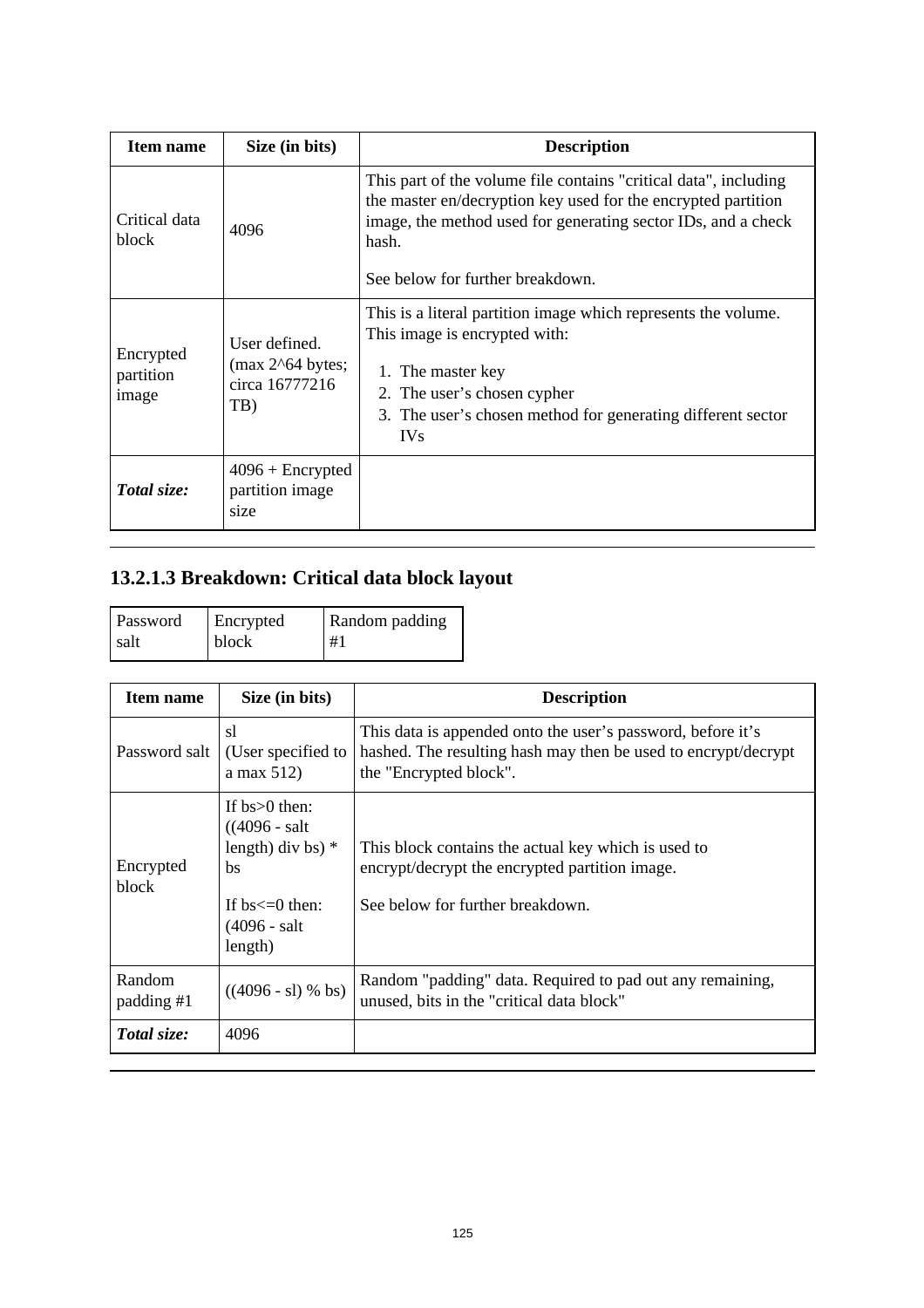### **13.2.1.4 Breakdown: Encrypted block layout**

Check hash Volume details block

As described above, this entire block is encrypted using the user's password, salt, and chosen hash and cypher algorithms.

As this block is encrypted, its length (in bits) must be a multiple of the cypher's blocksize.

| <b>Item name</b>  | Size (in bits)                                                                           | <b>Description</b>                                                                                                                                                                                         |
|-------------------|------------------------------------------------------------------------------------------|------------------------------------------------------------------------------------------------------------------------------------------------------------------------------------------------------------|
| Check hash        | hk                                                                                       | This is the hash of the plaintext version of the "Volume details block".<br>If hk is zero, then this hash will be either truncated to 512 bits, or<br>right-padded with 0 bits up to a maximum of 512 bits |
| Volume<br>details | Total size - $hk$                                                                        | This stores the details of how to encrypt/decrypt the encrypted<br>partition.                                                                                                                              |
| Total size:       | If $bs > 8$ then:<br>$((4096 - s))$<br>$bs)*bs$<br>If $bs \leq 8$ then:<br>$(4096 - s1)$ | Note: "/" represents integer division                                                                                                                                                                      |

### **13.2.1.5 Breakdown: Volume details block layout**

Finally, we reach the details that the critical data block was designed to protect: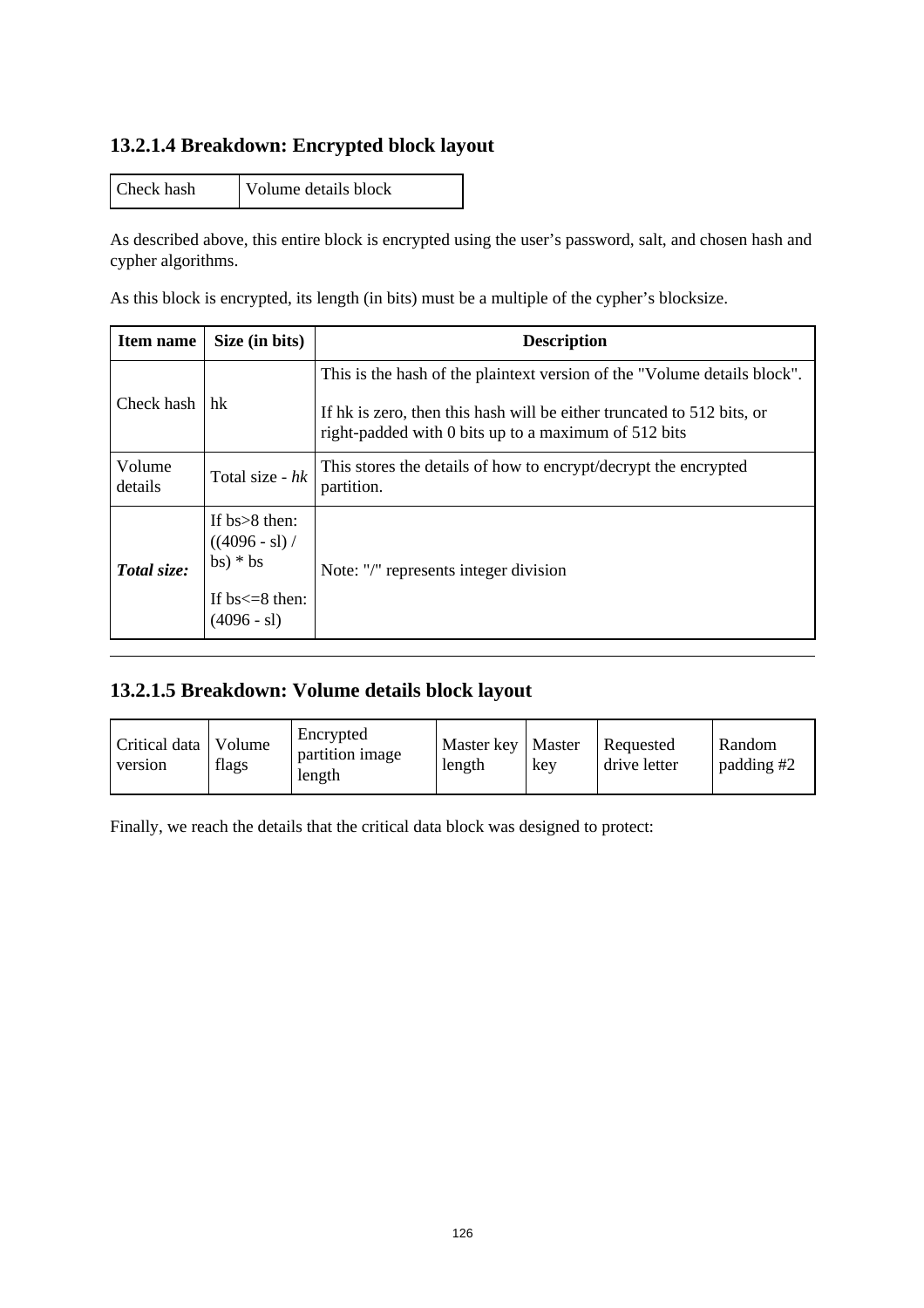| <b>Item name</b>                       | Size (in bits)                                    | <b>Description</b>                                                                                                                                                                                                                                                                                                                                                                                                                                         |
|----------------------------------------|---------------------------------------------------|------------------------------------------------------------------------------------------------------------------------------------------------------------------------------------------------------------------------------------------------------------------------------------------------------------------------------------------------------------------------------------------------------------------------------------------------------------|
| Critical data<br>version               | 8                                                 | This is a version ID which identifies the layout of the<br>remainder of the volume details block                                                                                                                                                                                                                                                                                                                                                           |
|                                        |                                                   | When this layout format is used, this will always be set to 1.                                                                                                                                                                                                                                                                                                                                                                                             |
|                                        |                                                   | Bitmap flagging various items.<br>Currently, this only identifies which method is used in<br>generating sector IVs, used in encrypting/decrypting the<br>encrypted partition image.                                                                                                                                                                                                                                                                        |
| Volume flags                           | 32                                                | Bit - Description<br>0 - Use different IVs for each sector<br>$0 = Use NULL IV$<br>$1 = Use sector ID (possibly hashed) as IV$<br>1 - Sector ID zero is at the start of the file<br>$0 =$ Sector ID zero is at the start of the encrypted data<br>$1 =$ Sector ID zero is at the start of the host volume file<br>$2 - \langle$ unused $>$<br>3 - Hash sector ID before use<br>$0 =$ Sector ID used as IV<br>$1 =$ Hash sector ID before using is as an IV |
| Encrypted<br>partition image<br>length | 64                                                | This stores the length (in bytes) of the encrypted partition<br>image                                                                                                                                                                                                                                                                                                                                                                                      |
| Master key<br>length                   | 32                                                | This will be set to the length of the master key in bits. Not<br>strictly needed, but used as a sanity check.                                                                                                                                                                                                                                                                                                                                              |
| Master key                             | k <sub>S</sub><br>(max 1536)                      | This is set to the random data generated when the volume was<br>created; it represents the en/decryption key used to encrypt the<br>encrypted partition image                                                                                                                                                                                                                                                                                              |
| Requested<br>drive letter              | 8                                                 | The drive letter the volume should be typically be mounted as.<br>Set to 0x00 if there is no particular drive letter the volume<br>should be mounted as; mount using the first available drive<br>letter.                                                                                                                                                                                                                                                  |
| Random<br>padding #2                   | All remaining<br>bits to pad out to<br>Total size | Random "padding" data. Required to pad out the encrypted<br>block to a multiple of bs, and to increase the size of this block<br>to the maximum length that can fit within the "critical data<br>block".                                                                                                                                                                                                                                                   |
| Total size:                            | $(((4096 - s1) / bs)$<br>$*$ bs) - $hk$           | Note: "/" represents integer division                                                                                                                                                                                                                                                                                                                                                                                                                      |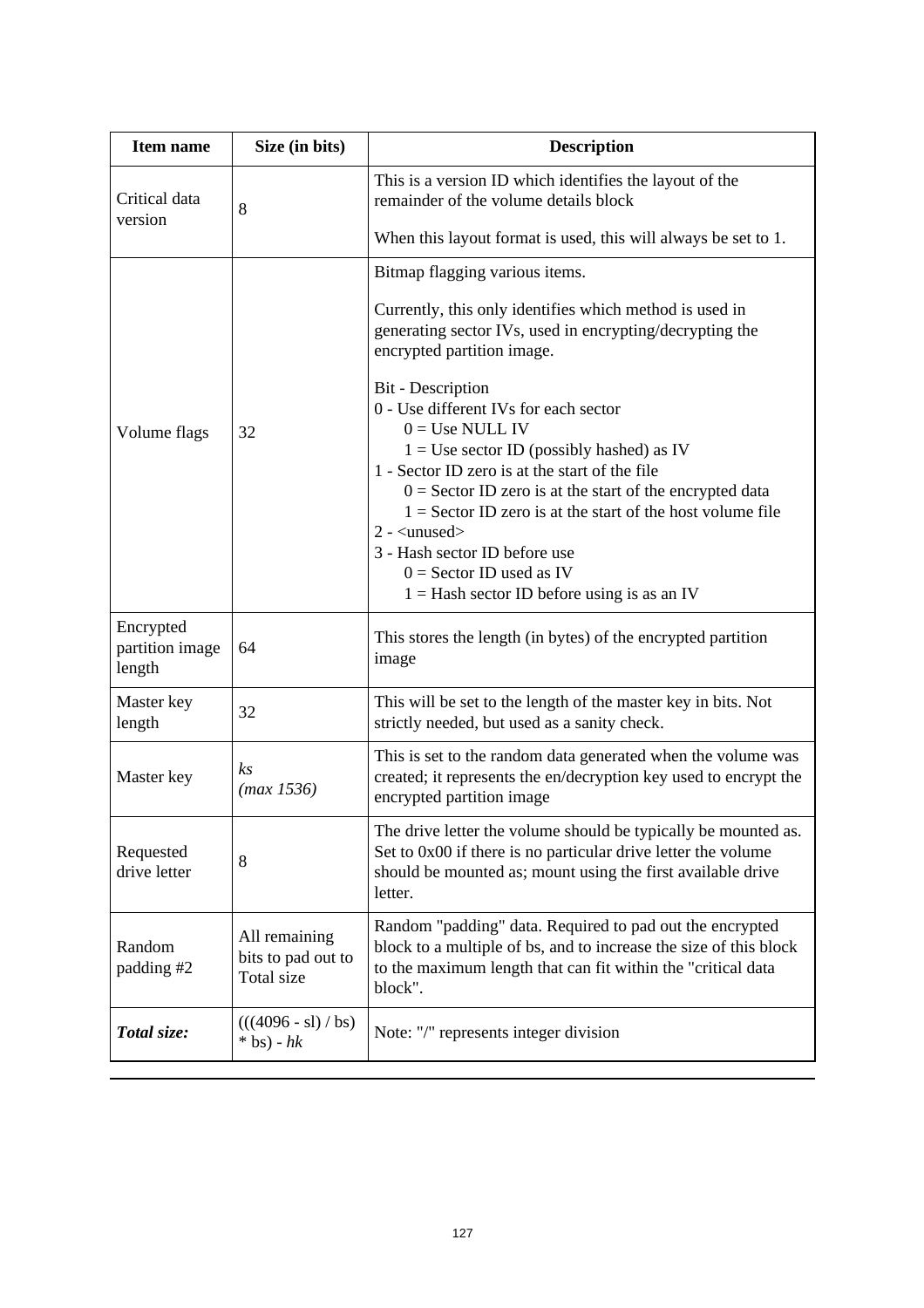### **13.2.1.6 Miscellaneous Comments Regarding the FreeOTFE Volume File Layout**

The design of the critical data layout eliminates the need for the cypher/hash used to be stored anywhere, denying an attacker this information and increasing the amount of work required to attack a volume file.

The "critical data block" is encrypted.

The "password salt" appears before the "encrypted block", and no indication of the length of salt used is stored anywhere in order to prevent an attacker from even knowing where the "encrypted block" starts within the "critical data block".

The "Check hash" appears before the volume details block. This may seem a little strange since the size of "Check hash" is variable (its actual length is dependant on the hash algorithm chosen), but appears first in order to reduce the amount of "known" (or predictable) data early on in the volume. Theoretically this is desirable as (for example) cyphers operating in CBC (or similar) modes which "whiten" data will do so with data that is less predictable than would occur if the hash appeared towards the end of the block it appears in.

The "Check hash" is limited to 512 bits. This is limited as, in practical terms, some kind of limit is required if the critical data block is to be of a predetermined size. See section on mounting volume files for how multiple matching check hashes is handled.

The "Password salt" is (fairly arbitrarily) limited to 512 bits. Again, this is primarily done for practical reasons.

Although at time of writing (2004) this limit to the length of salt used should be sufficient, the format of the critical data block (with included layout version ID) does allow future scope for modification in order to allow the critical data block to be extended (e.g. from 4096 to 8192 bits), should this limit be determined as insufficient.

The "Encrypted block" does contain a certain amount of data that may be reasonably guessed by an attacker (e.g. the critical data version), however this would be of very limited use to an attacker launching a "known plaintext" attack as the amount of this data is minimal, and as with pretty much any OTFE system, the "Encrypted partition image" can reasonably expected to contain significantly more known plaintext anyway (e.g. the partition's boot sector)

### **13.2.1.7 Creating FreeOTFE Volumes**

To create a FreeOTFE volume file, a fairly significant amount of information is required due to freedom that FreeOTFE gives you in creating volume files.

Broadly speaking, creating a FreeOTFE volume consists of three distinct stages:

- 1. Creating a file large enough on the local filesystem
- 2. Writing the critical data block to the volume file
- 3. Mounting the volume, formatting it, and "shredding" (overwriting) all free space

Stage 1 is straightforward; write data to the file until is has gained the required size. This stage is skipped in the case of creating a hidden volume.

Stage 2 is more complex; and will be described below.

Stage 3 is required in set the volume up for use, and increase security.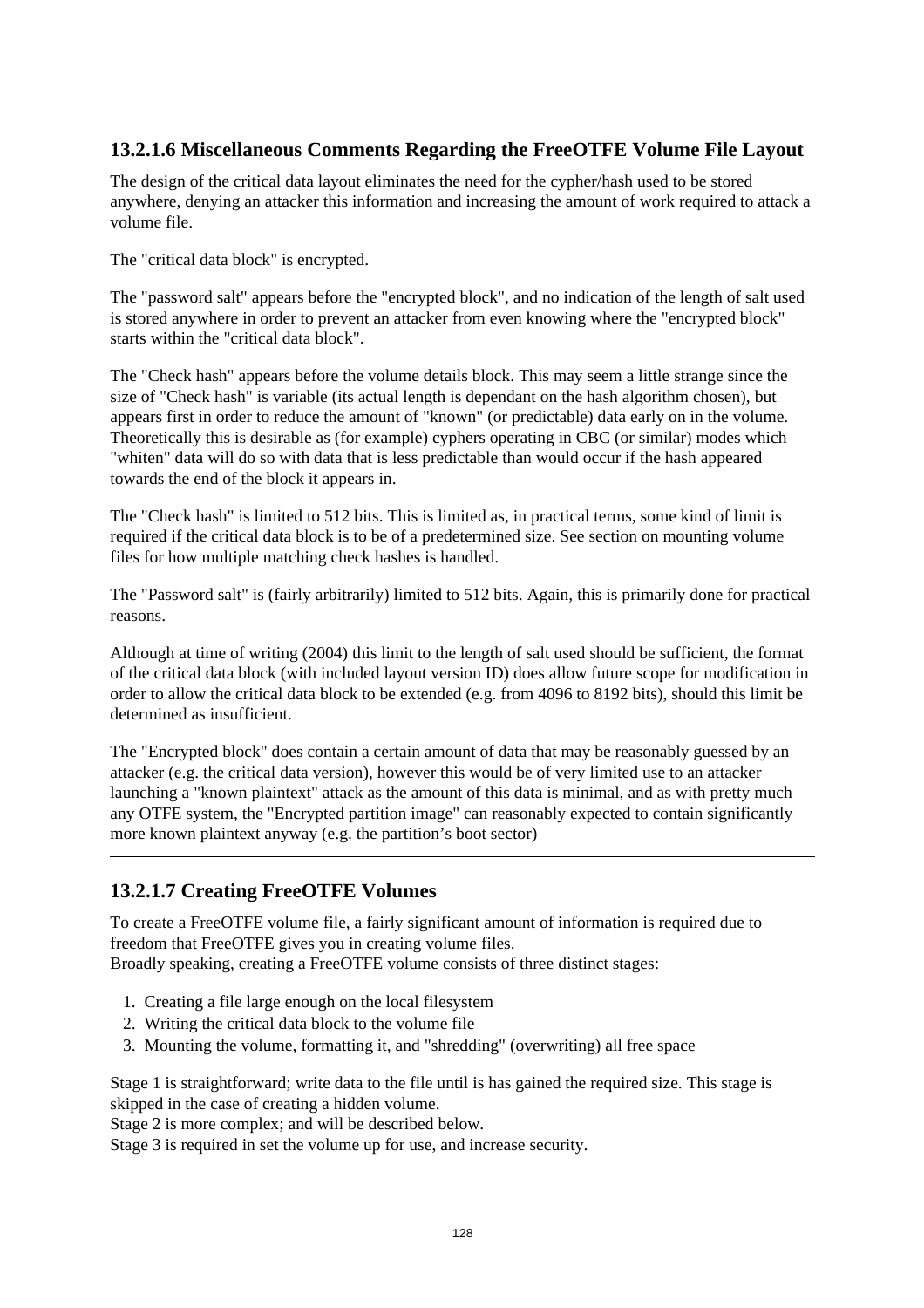### **13.2.1.8 Writing the critical data block.**

The following procedure is used to build up a FreeOTFE's critical volume block:

- 1. Obtain all the information which will be stored within the volume's "Volume details block"
- 2. The following information is determined:
	- 1. "sl" The number of "salt" bits required by the user
	- 2. "ks" The keysize (in bits) of the user's chosen cypher. If the cypher driver reports that this value is "-1", then "ks" should be assumed to be 8 bits.
	- 3. "bs" The blocksize (in bits) of the user's chosen cypher. If the cypher driver reports that this value is "-1", then "bs" should be assumed to be 8 bits.
	- 4. "hk" The length (in bits) of hashes generated by the user's chosen hash algorithm. If the hash driver reports that this value is "-1", then "hk" should be assumed to be 512 bits.
- 3. Build the "Volume details block" in memory. The length of this block (in bits) is calculated as:

 $(((4096 - s1) / bs) * bs) - hk$ 

(See the layout breakdown diagrams of the "Critical data area" to understand where this algorithm comes from.)

- 4. With the user's selection of hash algorithm, hash the "Volume details block" to generate the "Check hash".
- 5. If the "Check hash" generated has less than "hk" bits, it should be right-padded with zero bits until it is "hk" bits long.
- 6. If the "Check hash" generated has more than "hk" bits, it should be truncated to the first "hk" bits.
- 7. Prepend the "Check hash" onto the "Volume details block" to build the plaintext version of the "Encrypted block"
- 8. Append the salt onto the user's password
- 9. Hash the salted password with the user's chosen hash algorithm
- 10. If the hash generated has less than "ks" bits, it should be right-padded with zero bits until it is "ks" bits long.
- 11. If the hash generated has more than "ks" bits, it should be truncated to the first "ks" bits. The truncated/padded hash will be used as the "critical data key"
- 12. Encrypt the plaintext "Encrypted block" with the user's selection of cypher, an IV of "bs" zeroed bits, and the "critical data key"
- 13. Prepend the salt onto the cyphertext version of the "Encrypted block"
- 14. Append "Random padding #1" to the "Encrypted block" in order to pad it out to 4096 bits (512 bytes) and form the complete "Critical data block"
- 15. Write the "Critical data block" to the volume file, beginning from the start of the file for normal FreeOTFE volumes, or from the user's offset in the case of a hidden volume.

#### **13.2.1.9 Mounting FreeOTFE Volumes**

IMPORTANT: Versions of FreeOTFE (v00.00.0x) that used this CDB format had an implementation fault that caused the Volume Details Block to be incorrectly parsed when it was read in. It incorrectly used the 32 bits starting from offset byte 10 within the Volume Details Block (i.e. data storing the part of the encrypted partition image length) as the VolumeFlags. This has been compensated for in later versions of FreeOTFE, which use a later CDB layout in any case.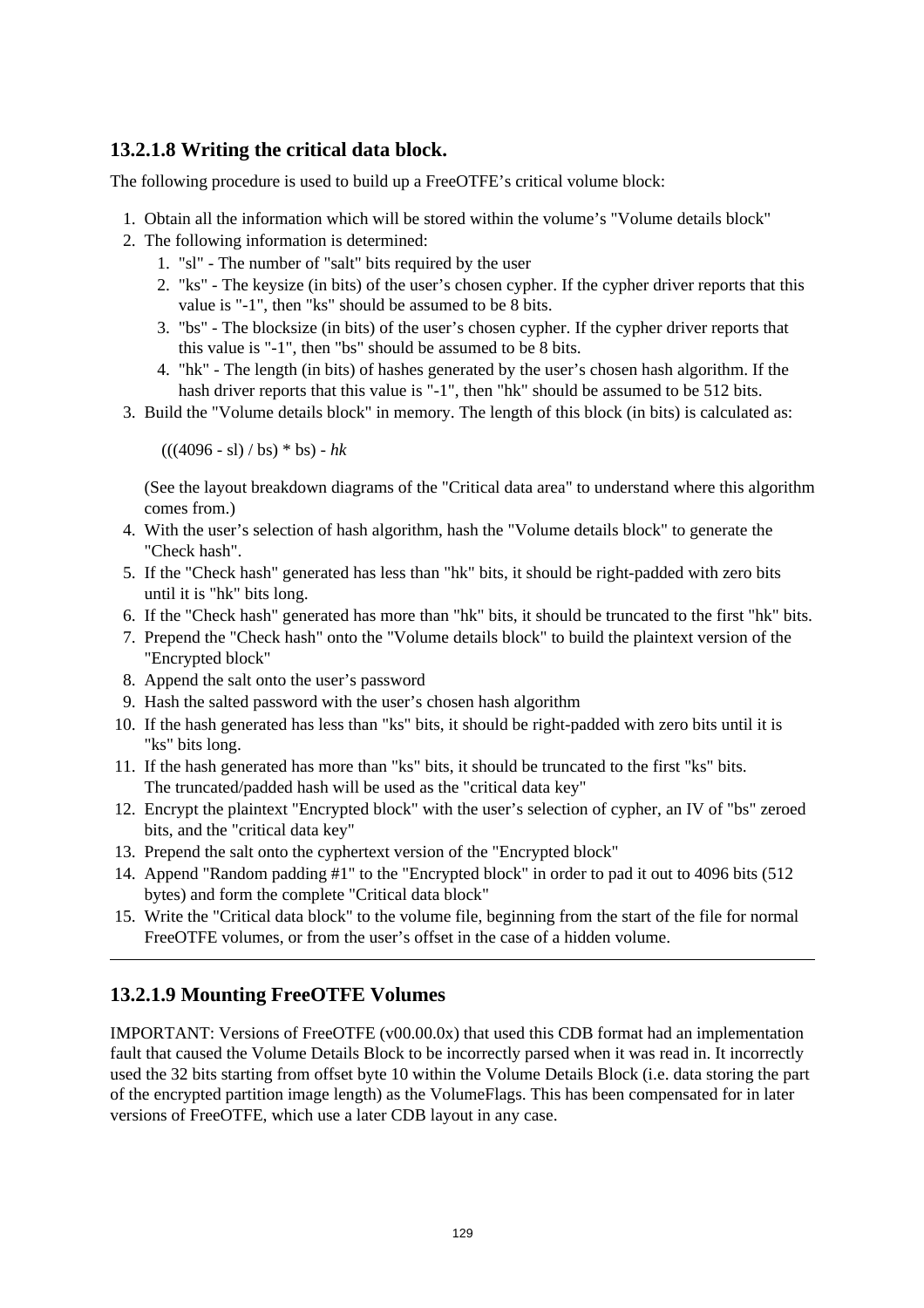To mount a FreeOTFE volume, the following information must be determined:

- 1. The location of the critical data block within the volume file
- 2. The user's password
- 3. The length of salt used, in bits (sl)
- 4. The algorithm used to hash the user's password and salt
- 5. The cypher used for all en/decryption operations
- 6. The master key to be used to en/decrypt the encrypted partition image
- 7. The method used to generate the different IVs for each sector of the encrypted partition image
- 8. The length of the encrypted partition image

Items 1-3 are obtained by asking the user.

Items 3 and 4 are determined by brute force; by hashing the user's password with the first sl bits of the critical data block with each of the hash algorithms installed, then using that information to decrypt the remainder of the critical data block using each of the installed cyphers in turn. After each decryption, the decrypted critical data block is hashed, and this hash value is compared to the decrypted version of the check hash.

Items 6-8 are then taken from the successfully decrypted critical data block, and the volume is mounted.

In detail, the following procedure is used:

- 1. The user is prompted for the following information:
	- The volume's password
	- The drive letter they wish to mount the volume as.
	- In case the user opted to change the default amount of "salt" used during volume creation, the user is also be prompted to enter the size of the salt used, in bits (Call this value "sl").
	- The offset within the file where the critical data block is located. Typically this will be zero, unless a hidden volume is to be accessed (see information on "hidden volumes").
- 2. The first 512 bytes (4096 bits) of the file are read in, beginning from the user specified offset.
- 3. The first "sl" bits of which are assumed to be the salt, and are appended to the user's password.
- 4. For each hash algorithm installed on the user's computer:

*Note: We will use "*hk*" to describe the length of hash values generated by each hash algorithm as it is used in turn. This value is as reported by the hash driver. If the hash driver reports that the hash length "-1", we will use the smaller of 512 bits, and the length of the data that the hash algorithm actually returns, as "*hk*".*

- 1. The combined user's password and salt previously generated is hashed, giving an hk bit "critical key".
- 2. For each cypher installed on the user's computer:

*Note: We will use "*ks*" to describe the keysize of each cypher as it is used in turn, the keysize being as reported by the cypher driver. If the cypher driver reports that the cypher's keysize is "-1" (no specific keysize), we will use "*hk*" as "*ks*".*

*Note: We will use "*bs*" to describe the blocksize of the cypher, as reported by the cypher driver. If the cypher driver reports that the cypher's keysize is "-1" (no blocksize), we will use 8 bits (1 byte) as "*bs*".*

1. The "Encrypted block" is extracted from the critical data block. The length of the "Encrypted block" is calculated as: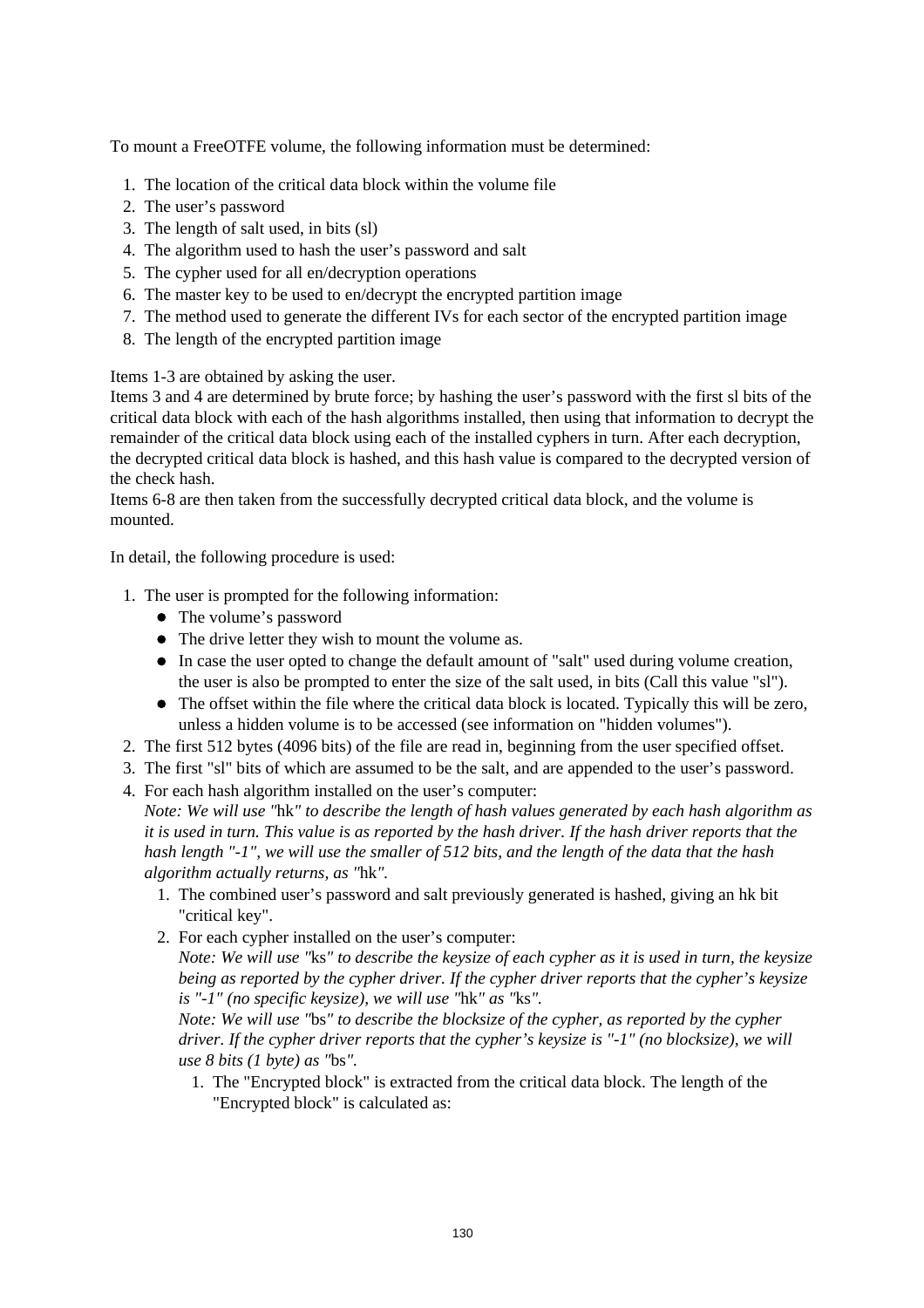$((4096 - s1) / bs) * bs$ 

Alternatively, the length of "Random padding #1" can be viewed as being:

 $((4096 - s1)$  % bs)

Where % represents the modulus, and / integer division

- 2. The "Encrypted block" is decrypted using:
	- 1. The first "*ks*" bits of the hash value previously generated as the decryption key; if "*hk*" is less than "*ks*", then the hash will have extra zero bits appended to it in order to pad it out to "*ks*"
	- 2. An IV consisting of a block of "*bs*" bits, all set to 0.
- 3. Next, the "Check hash" and "Volume details block" are extracted from the decrypted data. In order to do this, the length of the check hash must be known; if the hash algorithm used on the salted user's password is reported to generate hashes "-1" bits long, then the check hash is assumed to be 512 bits long. Otherwise, the actual hash length is used.
- 4. The "Volume details block" is hashed and right padded with zero bits to make it the same length as the "Check hash", which it is then compared with. If the hash generated matches the "Check hash", then the "Encrypted block" is deemed to have been successfully decrypted; a note will be made of the cypher and hash used, together with the contents of the decrypted "Volume details block". In either case, all remaining hash/cypher combinations will be processed in the same manner.
- 5. After all possible hash/cypher combinations have been exhausted:
	- If no cypher/hash combination successfully decrypted the "Volume details block", the user will be informed that they have entered incorrect details.
	- If more than one cypher/hash combination successfully decrypted the "Volume details block", the user should be prompted to choose which of the combinations they wish to use. The system will proceed as if only the user selected combination had been successful in decrypting.
	- If exactly one cypher/hash combination successfully decrypted the "Volume details block", then the "Encrypted partition image" will be decrypted as necessary using this cypher/hash combination, together with the information obtained from the decrypted "Volume details block".

As a result of the volume's layout, it is not necessary to store the cypher or hash algorithm used for en/decryption anywhere. Nor is it necessary to prompt the user for this information since during mounting a FreeOTFE formatted volume, this information can be determined dynamically by attempting the mount using all possible combinations of installed hash/cypher in conjunction with the check hash.

# **13.2.2 CDB Format ID 2**

NOTE: This CDB layout is obsolete; all new volumes should use the latest CDB format.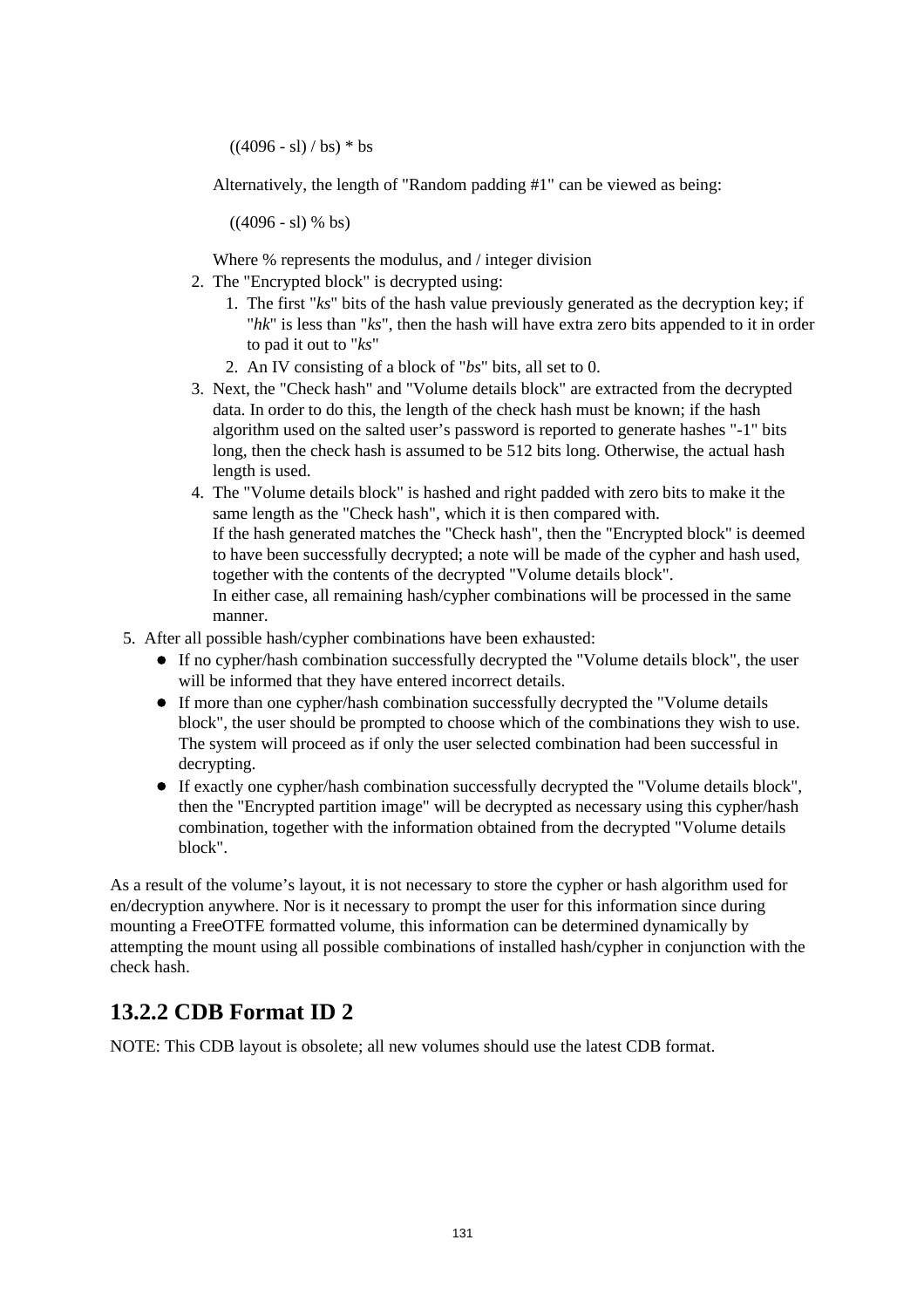## **13.2.2.1 Overview**

A FreeOTFE critical data block consists of "CDL" bits of data. The following table describes the high-level layout of a FreeOTFE CDB:

| Critical data block: |                     |                         |                     |                       |                                           |                         |               |                              |                        |              |                         |               |
|----------------------|---------------------|-------------------------|---------------------|-----------------------|-------------------------------------------|-------------------------|---------------|------------------------------|------------------------|--------------|-------------------------|---------------|
|                      |                     | Encrypted block:        |                     |                       |                                           |                         |               |                              |                        |              |                         |               |
|                      |                     |                         |                     | Volume details block: |                                           |                         |               |                              |                        |              |                         | Random        |
| Password<br>salt     | Check<br><b>MAC</b> | Random<br>padding<br>#3 | CDB<br>format<br>ID | Volume<br>flags       | Encrypted<br>partition<br>image<br>length | Master<br>key<br>length | Master<br>key | Requested<br>drive<br>letter | Volume<br>IV<br>length | Volume<br>IV | Random<br>padding<br>#2 | padding<br>#1 |
|                      |                     |                         |                     |                       |                                           |                         |               |                              |                        |              |                         |               |

Color key:

| Color | <b>Encryption used</b>                                                                                                                                                     |
|-------|----------------------------------------------------------------------------------------------------------------------------------------------------------------------------|
|       | Red items are not encrypted                                                                                                                                                |
|       | Blue items are encrypted with the user's chosen cypher together with a "critical data key"<br>derived from the user's password, salt, and the user's chosen hash algorithm |

Seem intimidating? Read on, and all will become clear... When broken down into its component parts, the CDB structure is reasonably straightforward to understand.

Note: Throughout this document, the following definitions apply:

| <b>Variable</b> | <b>Definition</b>                                                                                                                                                                                       |
|-----------------|---------------------------------------------------------------------------------------------------------------------------------------------------------------------------------------------------------|
| <b>CDL</b>      | Critical Data Length (in bits)<br>This is defined as 4096 bits.                                                                                                                                         |
| <b>MML</b>      | Maximum MAC Length (in bits)<br>This is defined as 512 bits.                                                                                                                                            |
| sl              | Salt length (in bits)<br>This is the user specified salt length, as specified by the user when the CDB is created                                                                                       |
| cbs             | Cypher Block Size (in bits)<br>The block size of the cypher used to encrypt the volume                                                                                                                  |
| cks             | Cypher Key Size (in bits)<br>The key size of the cypher used to encrypt the volume.<br>If the cypher accepts variable length keysizes, this is set to a user-specified value up to a<br>maximum of 512. |
| ml              | MAC length (in bits)<br>This is the length of MAC generated                                                                                                                                             |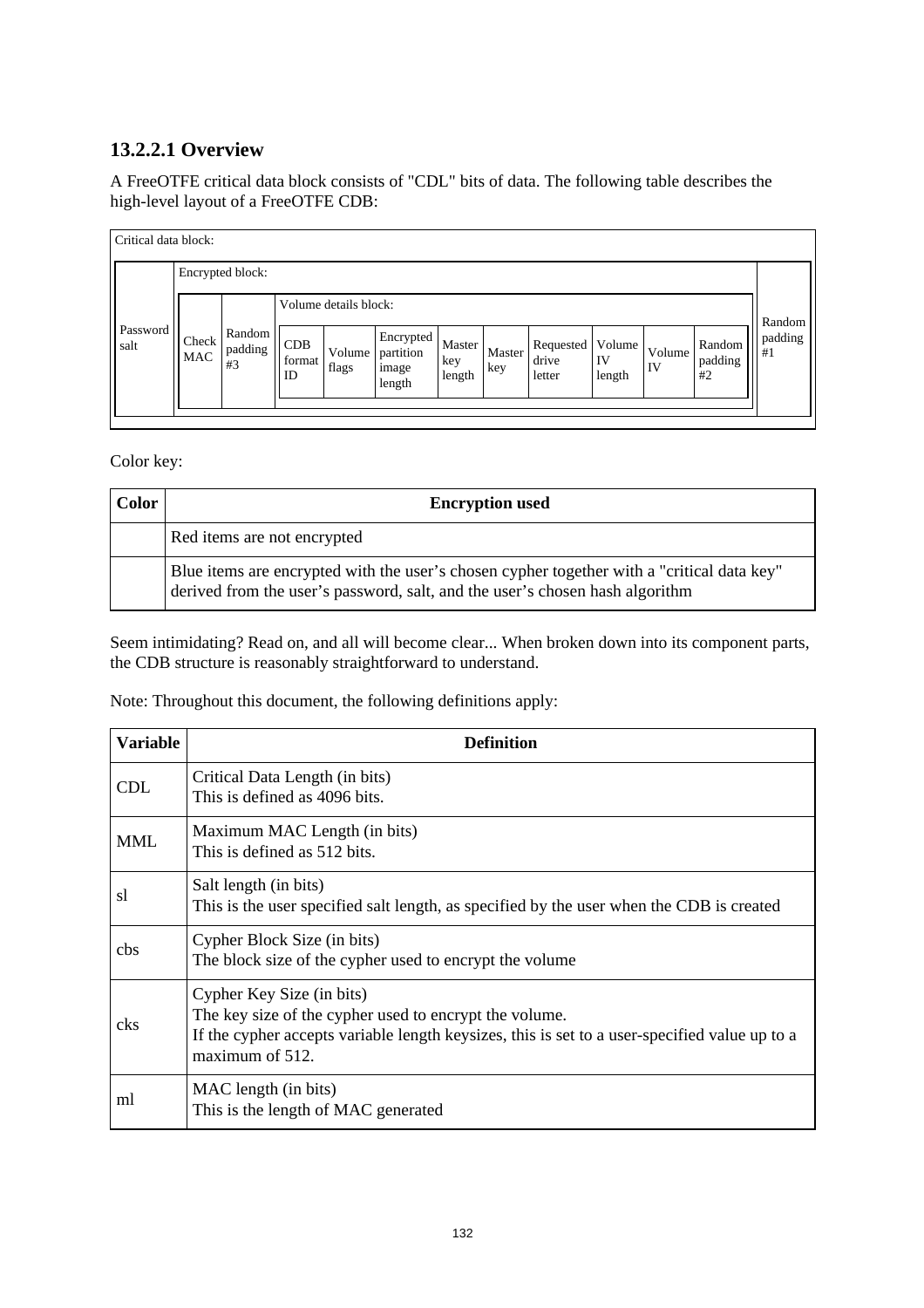# **13.2.2.2 Breakdown: CDB layout**

| Item name            | Size (in bits)                                                                                                                                                             | <b>Description</b>                                                                                                                                           |
|----------------------|----------------------------------------------------------------------------------------------------------------------------------------------------------------------------|--------------------------------------------------------------------------------------------------------------------------------------------------------------|
| Password salt        | s1<br>(User specified)<br>to a max $512$ )                                                                                                                                 | This data is used together with the user's password to derive the<br>"critical data key". This key is then used to encrypt/decrypt the<br>"Encrypted block". |
| Encrypted<br>block   | If $\text{chs} > 8$ then:<br>$((CDL - sI)$ div<br>$\text{cbs}$ $*$ $\text{cbs}$<br>If $\text{chs} \leq 8$ then:<br>$(CDL - sI)$<br>This size is<br>referred to as<br>"leb" | This block contains the actual key which is used to<br>encrypt/decrypt the encrypted partition image.<br>See below for further breakdown.                    |
| Random<br>padding #1 | $((CDL - s) - leb)$                                                                                                                                                        | Random "padding" data. Required to pad out any remaining,<br>unused, bits in the "critical data block"                                                       |
| Total size:          | CDL.                                                                                                                                                                       |                                                                                                                                                              |

## **13.2.2.3 Breakdown: Encrypted block layout**

| Check MAC   Random padding #3   Volume details block |  |  |  |
|------------------------------------------------------|--|--|--|
|------------------------------------------------------|--|--|--|

As described above, this entire block is encrypted using the user's password, salt, and chosen hash and cypher algorithms.

As this block is encrypted, its length (in bits) must be a multiple of the cypher's blocksize.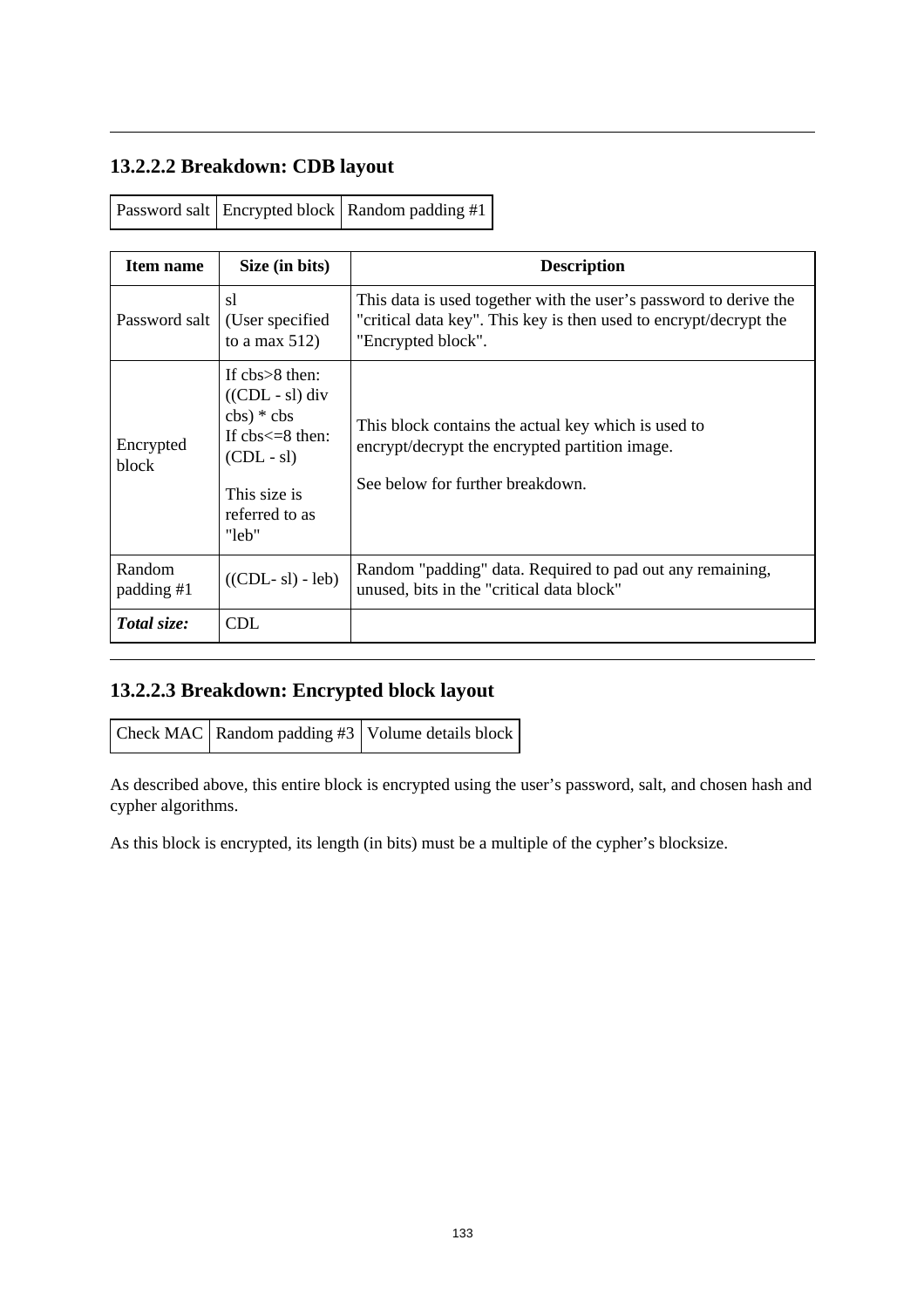| <b>Item name</b>     | Size (in bits)                       | <b>Description</b>                                                                                                                                                                                                            |
|----------------------|--------------------------------------|-------------------------------------------------------------------------------------------------------------------------------------------------------------------------------------------------------------------------------|
| Check MAC            | ml<br>Up to a maximum<br>of MML bits | This is the MAC of the plaintext version of the "Volume details"<br>block".<br>If hk is zero or undefined, then this hash will be either truncated<br>to MML bits, or right-padded with 0 bits up to a maximum of<br>MML bits |
| Random<br>padding #3 | $MML - ml$                           | Random "padding" data. Required to pad out the check MAC to<br>a predetermined number of bits.                                                                                                                                |
| Volume<br>details    | $1eh - MML$                          | This stores the details of how to encrypt/decrypt the encrypted<br>partition.                                                                                                                                                 |
| Total size:          | leb                                  |                                                                                                                                                                                                                               |

# **13.2.2.4 Breakdown: Volume details block layout**

| <b>CDB</b><br>Volume<br>format<br>flags<br>ID | Encrypted<br>partition<br>key<br>image length<br>length | Master<br>Master<br>key | Requested<br>drive letter | Volume<br>$IV$ length $IV$ | Volume | Random<br>padding<br>#2 |
|-----------------------------------------------|---------------------------------------------------------|-------------------------|---------------------------|----------------------------|--------|-------------------------|
|-----------------------------------------------|---------------------------------------------------------|-------------------------|---------------------------|----------------------------|--------|-------------------------|

Finally, we reach the details that the critical data block was designed to protect. All of the items within this block have bit order: MSB first.

| Item name     | Size (in<br>bits) | <b>Description</b>                                                                                                                                                                                                                                                                                                                                                                                                                                                                                                                                                                  |
|---------------|-------------------|-------------------------------------------------------------------------------------------------------------------------------------------------------------------------------------------------------------------------------------------------------------------------------------------------------------------------------------------------------------------------------------------------------------------------------------------------------------------------------------------------------------------------------------------------------------------------------------|
| CDB format ID | 8                 | This is a version ID which identifies the layout of the remainder of the<br>volume details block<br>When this layout format is used, this will always be set to 2.                                                                                                                                                                                                                                                                                                                                                                                                                  |
| Volume flags  | 32                | Bitmap flagging various items.<br><b>Bit</b> - Description<br>0 - Use different IVs for each sector<br>$0 = Use NULL IV$ for all sectors<br>$1 = Use sector ID (possibly hashed; see bit 3) as IV$<br>1 - Sector ID zero is at the start of the file<br>$0 =$ Sector ID zero is at the start of the encrypted data<br>$1 =$ Sector ID zero is at the start of the host volume file<br>$2 -$ (unused)<br>3 - Hash sector ID before use (only valid if bit 0 is set)<br>$0 = Use sector ID$ as sector IV - do not hash before using<br>$1 =$ Hash sector ID before using as sector IV |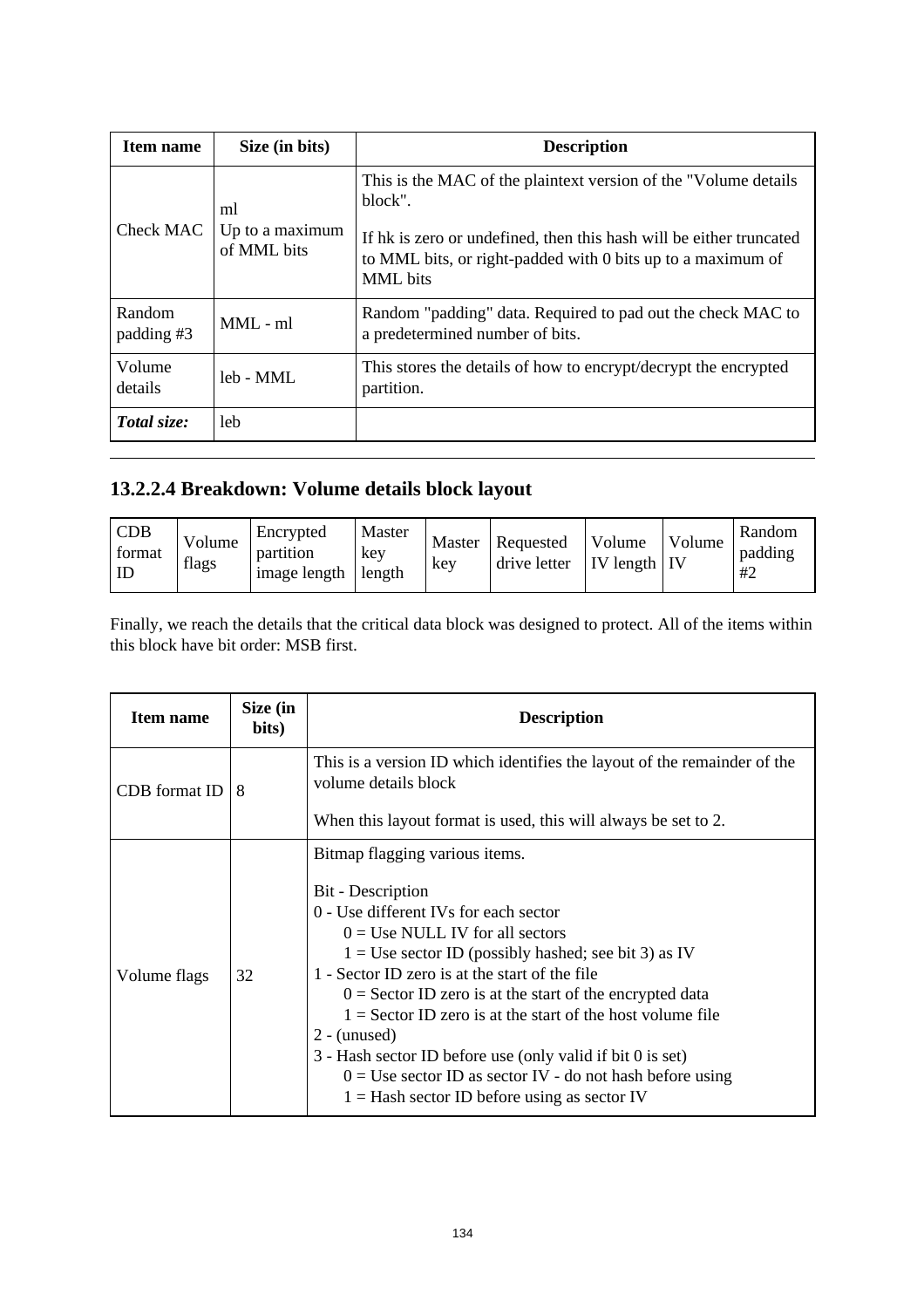| Encrypted<br>partition image<br>length | 64                                                                         | This stores the length of the encrypted partition image in bytes.                                                                                                                                                                                                                                                                                        |
|----------------------------------------|----------------------------------------------------------------------------|----------------------------------------------------------------------------------------------------------------------------------------------------------------------------------------------------------------------------------------------------------------------------------------------------------------------------------------------------------|
| Master key<br>length                   | 32                                                                         | This will be set to the length of the master key in bits.                                                                                                                                                                                                                                                                                                |
| Master key                             | $\mathfrak{c}\mathfrak{k}\mathfrak{s}$                                     | This is set to the random data generated when the volume was created;<br>and is the en/decryption key used to encrypt the encrypted partition<br>image                                                                                                                                                                                                   |
| Requested<br>drive letter              | 8                                                                          | The drive letter the volume should be normally be mounted as.<br>Set to 0x00 if there is no particular drive letter the volume should be<br>mounted as (i.e. mount using the first available drive letter).                                                                                                                                              |
| Volume IV<br>length                    | 32                                                                         | This will be set to the length of the Volume IV in bits.<br>If the cypher's blocksize is $\ge$ = 0, this will be set to the cypher's<br>blocksize.<br>Otherwise, this will be set to 0.                                                                                                                                                                  |
| Volume IV                              | If $(cbs >$<br>$(0)$ , then:<br>cbs<br>If (cbs<br>$\leq 0$ ),<br>then<br>0 | This is set to the random data generated when the volume was created.<br>When each sector of the encrypted partition is encrypted/decrypted, this<br>value will be XORd with any (hashed or unhashed) sector ID before<br>being used as the sector IV.<br>This guarantees that every sector within the encrypted partition has a<br>non-predictable IVs. |
| Random<br>padding #2                   |                                                                            | Random "padding" data. Required to pad out the encrypted block to a<br>multiple of bs, and to increase the size of this block to the maximum<br>length that can fit within the "critical data block".                                                                                                                                                    |
| Total size:                            | $($ leb -<br>MML)                                                          |                                                                                                                                                                                                                                                                                                                                                          |

### **13.2.2.5 Miscellaneous Comments Regarding the CDB Layout**

The design of the critical data layout eliminates the need for the cypher/hash used to be stored anywhere, denying an attacker this information and increasing the amount of work required to attack a volume file.

The "password salt" appears before the "encrypted block", and no indication of the length of salt used is stored anywhere in order to prevent an attacker from even knowing where the "encrypted block" starts within the CDB.

The "Check MAC" is limited to 512 bits. This is limited for practical reasons as some kind of limit is required if the critical data block is to be of a predetermined size. See section on mounting volume files for how multiple matching MACs are handled.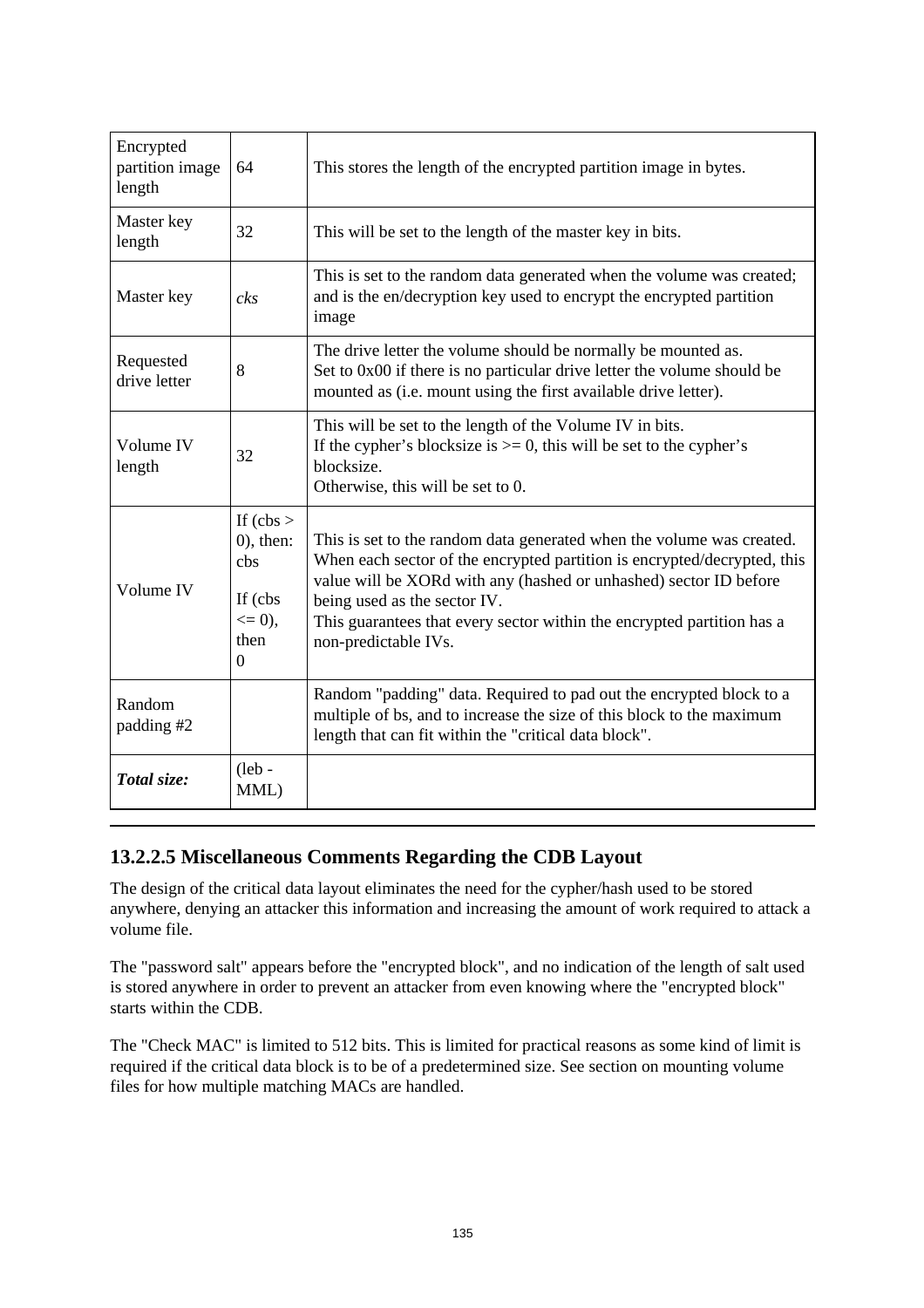The "Password salt" is (fairly arbitrarily) limited to 512 bits. Again, this is primarily done for practical reasons.

Although at time of writing (March 2005) this limit to the length of salt used should be sufficient, the format of the critical data block (with included layout version ID) does allow future scope for modification in order to allow the critical data block to be extended (e.g. from 4096 to 8192 bits), should this limit be deemed inadequate..

The "Encrypted block" does contain a certain amount of data that may be reasonably guessed by an attacker (e.g. the CDB format ID), however this would be of very limited use to an attacker launching a "known plaintext" attack as the amount of this data is minimal, and as with pretty much any OTFE system the encrypted partition image can reasonably expected to contain significantly more known plaintext than the CDB anyway (e.g. the partition's boot sector)

#### **13.2.2.5.1 CDB Encryption**

The encrypted data block within a CDB is encrypted using:

- A key derived from the user's password
- **•** A NULL IV

The key used for this encryption/decryption depends on the CDB format used to create the CDB.

For older (CDB format 1) volumes, the key is derived as follows:

- 1. The user's password is appended to the salt bits
- 2. The result is hashed with the user's choice of hash algorithm
- 3. If the cypher used has a fixed keysize, this hash value generated is truncated/right padded with NULLs until it is the same length as the cypher's keysize

For newer (CDB format 2) volumes, the key is derived as follows:

1. The user's password is passed through "n" iterations (where "n" is user specified) of PKCS#5 PBKDF2 using HMAC as the PRF, which is turn employs the user's choice of hash algorithm. In doing so, the user's password is supplied as the password to PBKDF2, and the salt bits are used as the PBKDF2 salt.

#### **13.2.2.5.2 Check MAC**

The manner in which the check bytes within a CDB are calculated depends on the CDB format used.

For older (CDB format 1) volumes, the check bytes are calculated by simply hashing the volume details block with the user's choice of hash algorithm.

For newer (CDB format 2) volumes, the check bytes are calculated by passing the volume details block through HMAC with the user's choice of hash algorithm. In doing so, the derived key used to encrypt/decrypt the CDB is used as the HMAC key.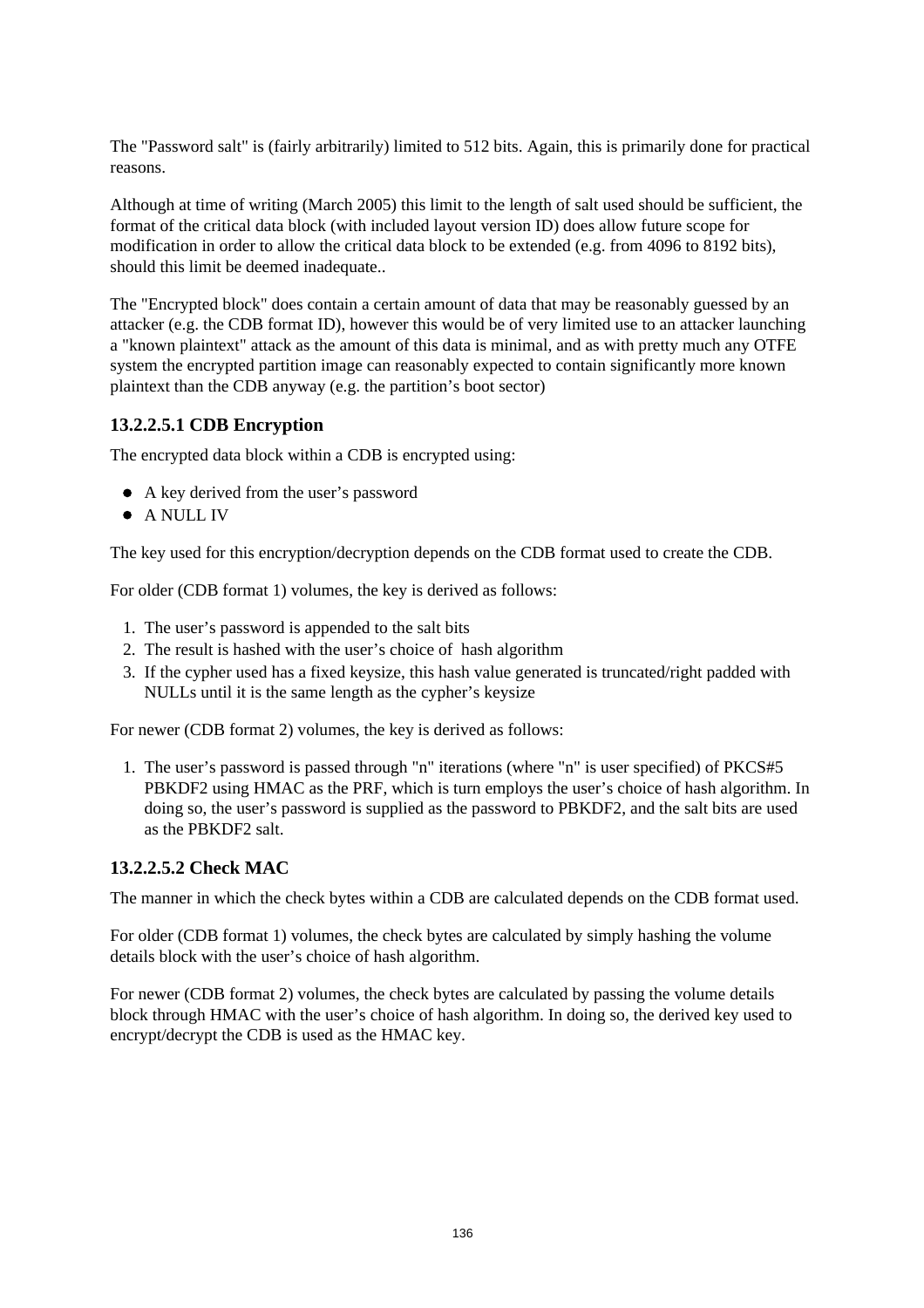# **13.2.3 CDB Format ID 3**

## **13.2.3.1 Overview**

A FreeOTFE critical data block consists of CDL bits of data. The following table describes the high-level layout of a FreeOTFE CDB:

| Critical data block: |              |                         |                       |                       |                                           |                         |               |                                         |              |              |                                   |                         |               |
|----------------------|--------------|-------------------------|-----------------------|-----------------------|-------------------------------------------|-------------------------|---------------|-----------------------------------------|--------------|--------------|-----------------------------------|-------------------------|---------------|
|                      |              | Encrypted block:        |                       |                       |                                           |                         |               |                                         |              |              |                                   |                         |               |
|                      |              |                         |                       | Volume details block: |                                           |                         |               |                                         |              |              |                                   |                         | Random        |
| Password<br>salt     | Check<br>MAC | Random<br>padding<br>#3 | CDB<br>format  <br>ID | Volume  <br>flags     | Encrypted<br>partition<br>image<br>length | Master<br>key<br>length | Master<br>key | Requested   Volume  <br>drive<br>letter | IV<br>length | Volume<br>IV | Sector IV<br>generation<br>method | Random<br>padding<br>#2 | padding<br>#1 |
|                      |              |                         |                       |                       |                                           |                         |               |                                         |              |              |                                   |                         |               |

Color key:

| <b>Color</b> | <b>Encryption used</b>                                                                                                                                                                                            |
|--------------|-------------------------------------------------------------------------------------------------------------------------------------------------------------------------------------------------------------------|
|              | Red items are not encrypted                                                                                                                                                                                       |
|              | Blue items are encrypted with the user's chosen cypher together with a "critical data key"<br>generated using PKCS#5 PBKDF2 (with HMAC PRF) together with the user's password,<br>salt, and chosen hash algorithm |

Seem intimidating? Read on, and all will become clear... When broken down into its component parts, the CDB structure is reasonably straightforward to understand.

Note: Throughout this document, the following definitions apply: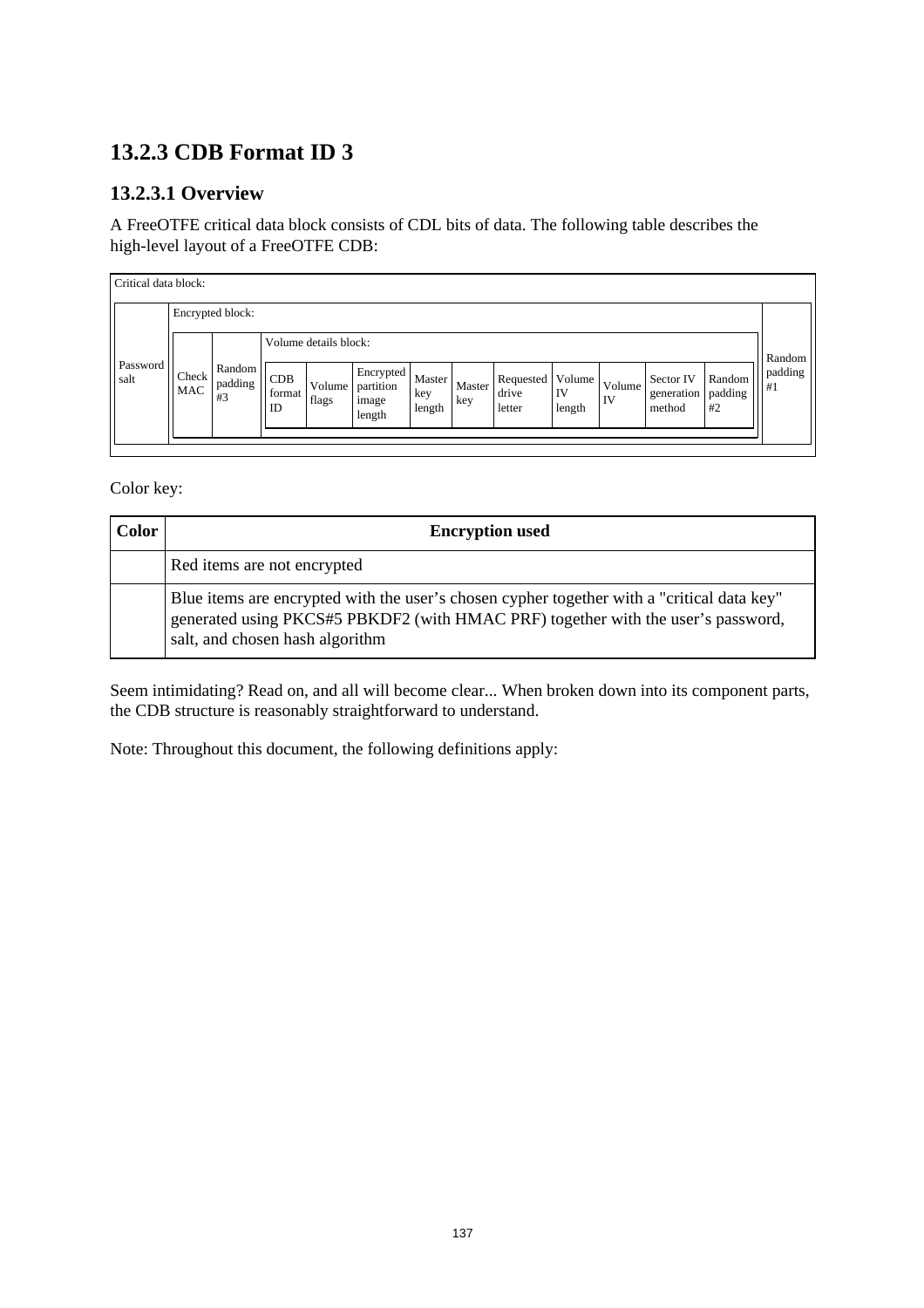| <b>Variable</b> | <b>Definition</b>                                                                                                                                                                                       |  |
|-----------------|---------------------------------------------------------------------------------------------------------------------------------------------------------------------------------------------------------|--|
| <b>CDL</b>      | Critical Data Length (in bits)<br>This is defined as 4096 bits.                                                                                                                                         |  |
| <b>MML</b>      | Maximum MAC Length (in bits)<br>This is defined as 512 bits.                                                                                                                                            |  |
| sl              | Salt length (in bits)<br>This is the user specified salt length, as specified by the user when the CDB is created                                                                                       |  |
| cbs             | Cypher Block Size (in bits)<br>The block size of the cypher used to encrypt the volume                                                                                                                  |  |
| cks             | Cypher Key Size (in bits)<br>The key size of the cypher used to encrypt the volume.<br>If the cypher accepts variable length keysizes, this is set to a user-specified value up to a<br>maximum of 512. |  |
| ml              | MAC length (in bits)<br>This is the length of MAC generated                                                                                                                                             |  |

# **13.2.3.2 Breakdown: CDB layout**

|  |  | <b>Password salt</b> Encrypted block   Random padding #1 |
|--|--|----------------------------------------------------------|
|--|--|----------------------------------------------------------|

| <b>Item name</b>     | Size (in bits)                                                                                                                                                            | <b>Description</b>                                                                                                                                           |
|----------------------|---------------------------------------------------------------------------------------------------------------------------------------------------------------------------|--------------------------------------------------------------------------------------------------------------------------------------------------------------|
| Password salt        | sl<br>(User specified)<br>to a max $512$ )                                                                                                                                | This data is used together with the user's password to derive the<br>"critical data key". This key is then used to encrypt/decrypt the<br>"Encrypted block". |
| Encrypted<br>block   | If $\text{chs} > 8$ then:<br>$((CDL - s1)$ div<br>$\text{cbs}$ $*$ $\text{cbs}$<br>If $\text{obs}\leq 8$ then:<br>$(CDL - sI)$<br>This size is<br>referred to as<br>"leb" | This block contains the actual key which is used to<br>encrypt/decrypt the encrypted partition image.<br>See below for further breakdown.                    |
| Random<br>padding #1 | $((CDL - s1) - leb)$                                                                                                                                                      | Random "padding" data. Required to pad out any remaining,<br>unused, bits in the "critical data block"                                                       |
| Total size:          | <b>CDL</b>                                                                                                                                                                |                                                                                                                                                              |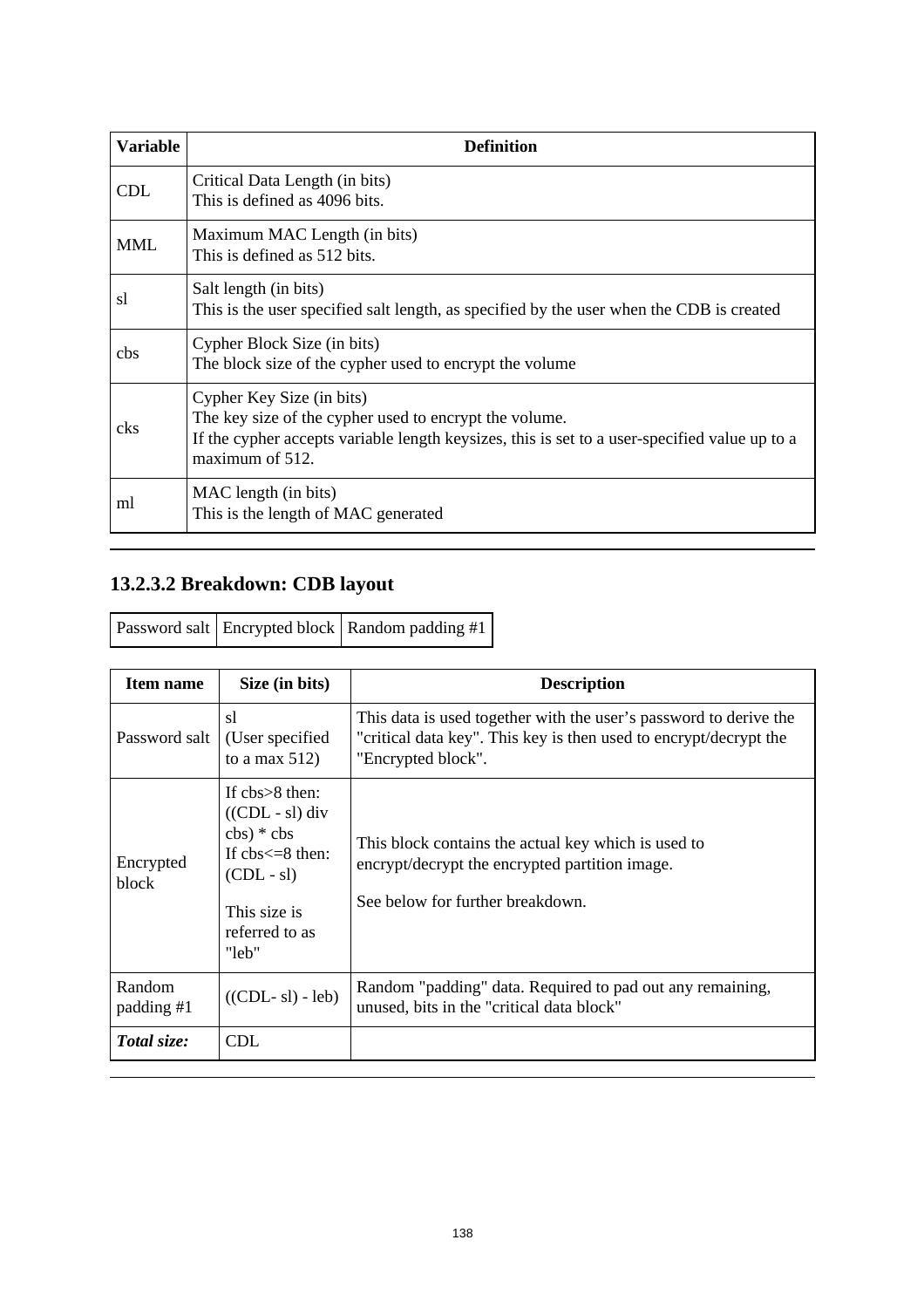#### **13.2.3.3 Breakdown: Encrypted block layout**

| Check MAC   Random padding #3   Volume details block |  |
|------------------------------------------------------|--|
|------------------------------------------------------|--|

As described above, this entire block is encrypted using the user's password, salt, and chosen hash and cypher algorithms.

As this block is encrypted, its length (in bits) must be a multiple of the cypher's blocksize.

| Item name            | Size (in bits)                       | <b>Description</b>                                                                                                                                                                                                            |
|----------------------|--------------------------------------|-------------------------------------------------------------------------------------------------------------------------------------------------------------------------------------------------------------------------------|
| Check MAC            | ml<br>Up to a maximum<br>of MML bits | This is the MAC of the plaintext version of the "Volume details"<br>block".<br>If hk is zero or undefined, then this hash will be either truncated<br>to MML bits, or right-padded with 0 bits up to a maximum of<br>MML bits |
| Random<br>padding #3 | $MML - ml$                           | Random "padding" data. Required to pad out the check MAC to<br>a predetermined number of bits.                                                                                                                                |
| Volume<br>details    | $1eh - MMI$ .                        | This stores the details of how to encrypt/decrypt the encrypted<br>partition.                                                                                                                                                 |
| Total size:          | leb                                  |                                                                                                                                                                                                                               |

## **13.2.3.4 Breakdown: Volume details block layout**

| <b>CDB</b><br>format<br>ID | flags | Encrypted<br>Volume   partition<br>1 <sub>mage</sub><br>length | Master<br>key<br>length | Master<br>key | Requested   Volume  <br>drive<br>letter | length | Volume,<br>$\mathbf{I}$ | Sector IV<br>generation<br>method | Random I<br>padding<br>#2 |
|----------------------------|-------|----------------------------------------------------------------|-------------------------|---------------|-----------------------------------------|--------|-------------------------|-----------------------------------|---------------------------|
|----------------------------|-------|----------------------------------------------------------------|-------------------------|---------------|-----------------------------------------|--------|-------------------------|-----------------------------------|---------------------------|

Finally, we reach the details that the critical data block was designed to protect. All of the items within this block have bit order: MSB first.

| Item name        | Size (in<br>bits) | <b>Description</b>                                                                                                                                                                                                            |
|------------------|-------------------|-------------------------------------------------------------------------------------------------------------------------------------------------------------------------------------------------------------------------------|
|                  |                   | This is a version ID which identifies the layout of the remainder of the<br>volume details block                                                                                                                              |
| CDB format<br>ID | 8                 | When this layout format is used, this will always be set to 3.<br>Later volume file layouts may have different items in this section, or the<br>layout may change; in which case a different version ID will be used<br>here. |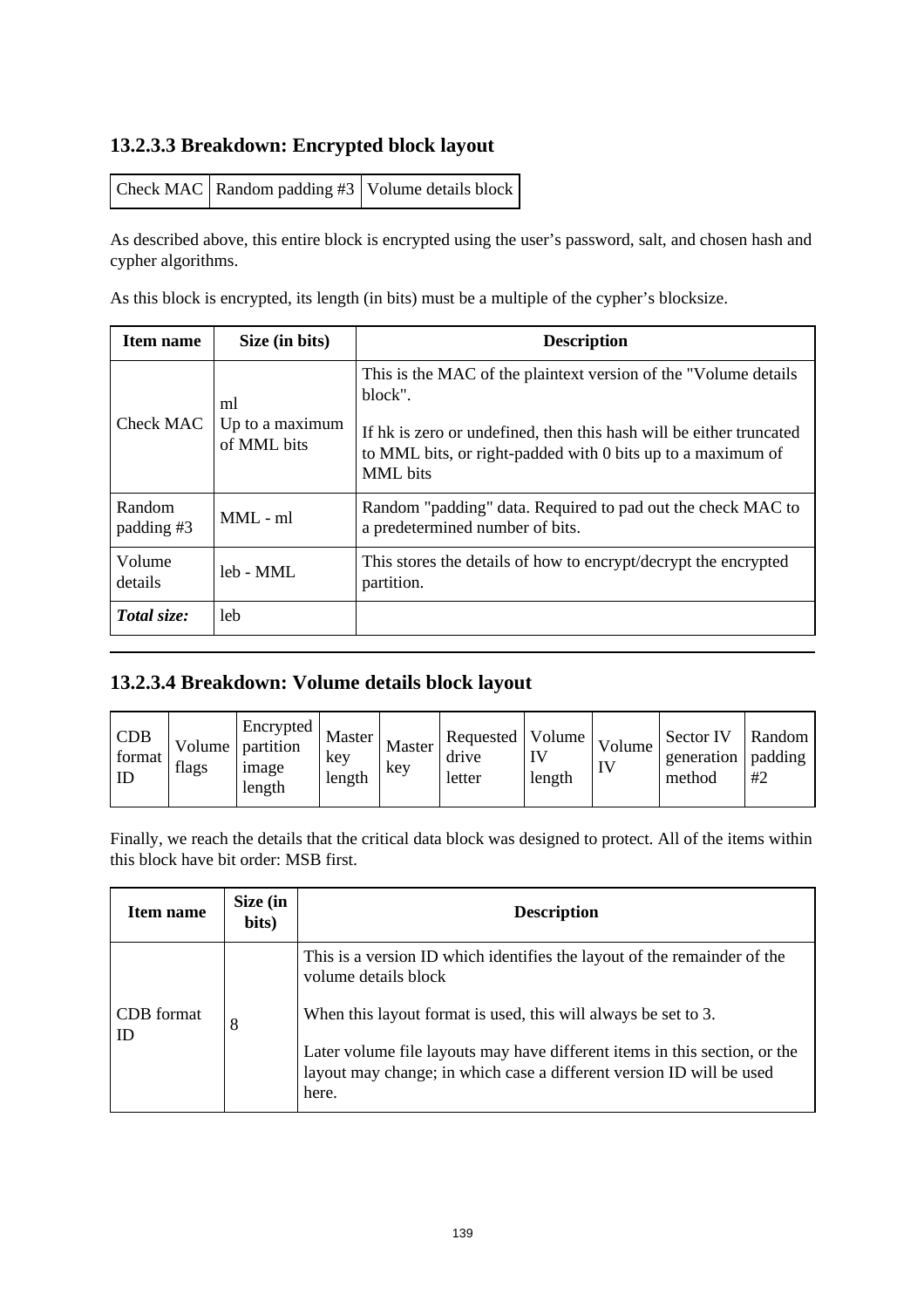|                                        |                                                                                    | Bitmap flagging various items.                                                                                                                                                                                                                                                                                                                                                                                                                                                                                                                                                                                                                                                                              |  |
|----------------------------------------|------------------------------------------------------------------------------------|-------------------------------------------------------------------------------------------------------------------------------------------------------------------------------------------------------------------------------------------------------------------------------------------------------------------------------------------------------------------------------------------------------------------------------------------------------------------------------------------------------------------------------------------------------------------------------------------------------------------------------------------------------------------------------------------------------------|--|
| Volume flags                           | 32                                                                                 | <b>Bit</b> - Description<br>$0 - ($ unused $)$<br>1 - Sector ID zero is at the start of the file<br>$0 =$ Sector ID zero is at the start of the encrypted data<br>$1 =$ Sector ID zero is at the start of the host volume file/partition<br>$2 - (unused)$<br>$3 -$ (unused)<br>4 - Volume file timestamps normal operation<br>$0 =$ On dismount, volume file timestamps will be reset to the values<br>they were when mounted<br>$1 =$ On dismount, volume file timestamps will be left as-is (i.e. will<br>indicate the date/time the volume was last written to)<br>Note: This bit gets ignored by the GUI, which will operate it according<br>to the user options set at the time the volume is mounted |  |
| Encrypted<br>partition<br>image length | 64                                                                                 | This stores the length of the encrypted partition image in bytes.                                                                                                                                                                                                                                                                                                                                                                                                                                                                                                                                                                                                                                           |  |
| Master key<br>length                   | 32                                                                                 | This will be set to the length of the master key in bits.                                                                                                                                                                                                                                                                                                                                                                                                                                                                                                                                                                                                                                                   |  |
| Master key                             | $_{cks}$                                                                           | This is set to the random data generated when the volume was created;<br>and is the en/decryption key used to encrypt the encrypted partition<br>image                                                                                                                                                                                                                                                                                                                                                                                                                                                                                                                                                      |  |
| Requested<br>drive letter              | 8                                                                                  | The drive letter the volume should be normally be mounted as.<br>Set to 0x00 if there is no particular drive letter the volume should be<br>mounted as (i.e. mount using the first available drive letter).                                                                                                                                                                                                                                                                                                                                                                                                                                                                                                 |  |
| Volume IV<br>length                    | 32                                                                                 | This will be set to the length of the Volume IV in bits.<br>If the cypher's blocksize is $>= 0$ , this will be set to the cypher's<br>blocksize.<br>Otherwise, this will be set to 0.                                                                                                                                                                                                                                                                                                                                                                                                                                                                                                                       |  |
| Volume IV                              | If $(cbs >$<br>$(0)$ , then:<br>cbs<br>If (cbs)<br>$\leq 0$ ),<br>then<br>$\theta$ | This is set to the random data generated when the volume was created.<br>When each sector of the encrypted partition is encrypted/decrypted, this<br>value will be XORd with any (hashed or unhashed) sector ID before<br>being used as the sector IV.<br>This guarantees that every sector within the encrypted partition has a<br>non-predictable IVs.                                                                                                                                                                                                                                                                                                                                                    |  |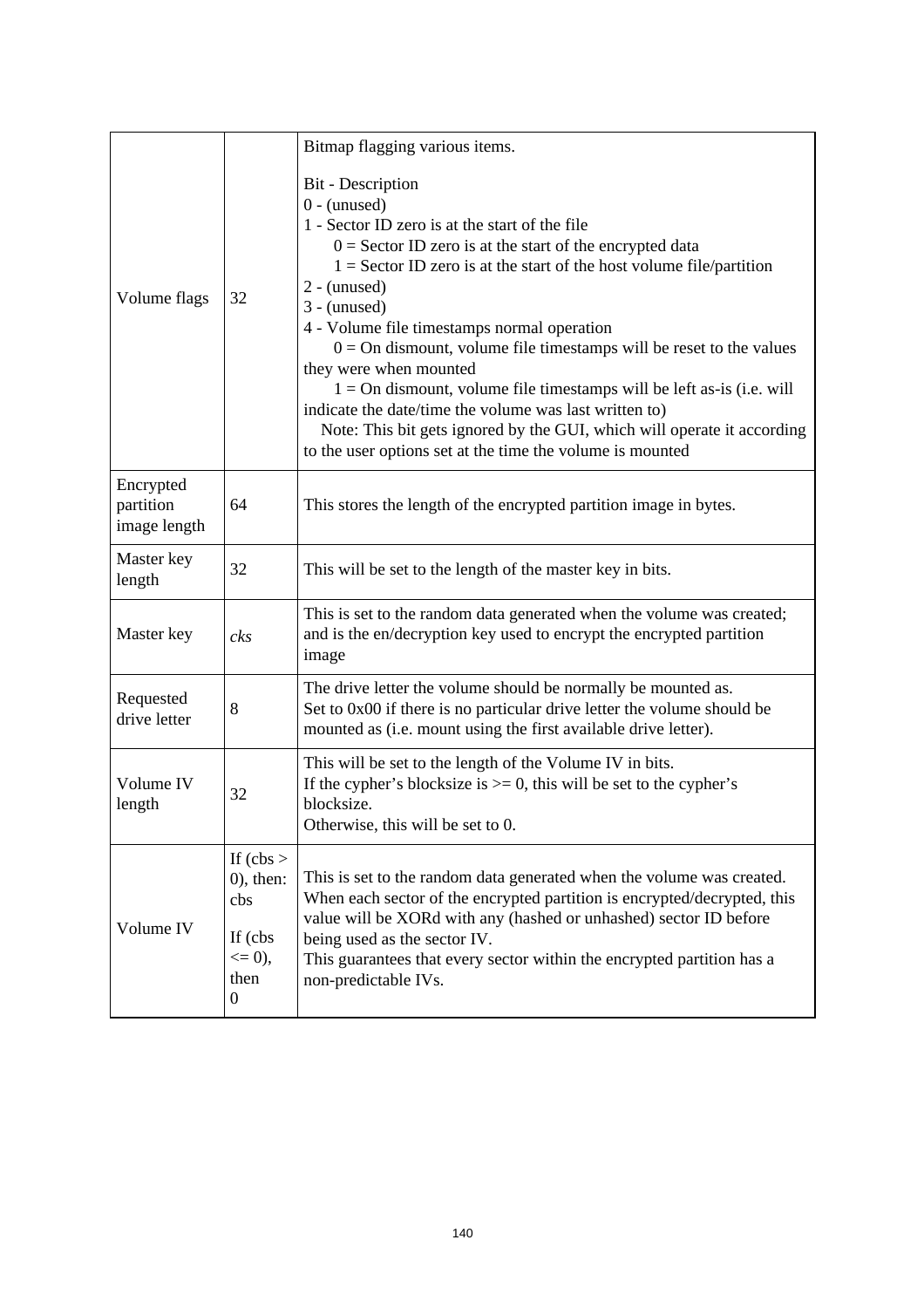| Sector IV<br>generation<br>method | 8                 | This is set to indicate the method of generating sector IVs. Note that if a<br>volume IV is present, then it will be XORd with the IV generated using<br>this method, before it is used for encryption/decryption. In all cases, the<br>sector IV generated will be right-padded/truncated to the cypher's<br>blocksize.<br>If the cypher's blocksize is $\leq$ 0, then this must be set to 0.<br>$0$ - No sector IVs (Null sector IV)<br>1 - Sector IV is the 32 bit sector ID (LSB first)<br>2 - Sector IV is the 64 bit sector ID (LSB first)<br>3 - Hash of the 32 bit sector ID (sector ID is LSB first)<br>4 - Hash of the 64 bit sector ID (sector ID is LSB first)<br>5 - ESSIV<br>The "Volume flags" item is used to determine the location of sector zero<br>(start of encrypted data, or start of host file/partition) |
|-----------------------------------|-------------------|-----------------------------------------------------------------------------------------------------------------------------------------------------------------------------------------------------------------------------------------------------------------------------------------------------------------------------------------------------------------------------------------------------------------------------------------------------------------------------------------------------------------------------------------------------------------------------------------------------------------------------------------------------------------------------------------------------------------------------------------------------------------------------------------------------------------------------------|
| Random<br>padding #2              |                   | Random "padding" data. Required to pad out the encrypted block to a<br>multiple of bs, and to increase the size of this block to the maximum<br>length that can fit within the "critical data block".                                                                                                                                                                                                                                                                                                                                                                                                                                                                                                                                                                                                                             |
| Total size:                       | $($ leb -<br>MML) |                                                                                                                                                                                                                                                                                                                                                                                                                                                                                                                                                                                                                                                                                                                                                                                                                                   |

#### **13.2.3.5 Miscellaneous Comments Regarding the CDB Layout**

The design of the critical data layout eliminates the need for the cypher/hash used to be stored anywhere, denying an attacker this information and increasing the amount of work required to attack a volume file.

The "password salt" appears before the "encrypted block", and no indication of the length of salt used is stored anywhere in order to prevent an attacker from even knowing where the "encrypted block" starts within the CDB.

The "Check MAC" is limited to 512 bits. This is limited for practical reasons as some kind of limit is required if the critical data block is to be of a predetermined size. See section on mounting volume files for how multiple matching MACs are handled.

The "Password salt" is (fairly arbitrarily) limited to 512 bits. Again, this is primarily done for practical reasons.

Although at time of writing (March 2005) this limit to the length of salt used should be sufficient, the format of the critical data block (with included layout version ID) does allow future scope for modification in order to allow the critical data block to be extended (e.g. from 4096 to 8192 bits), should this limit be deemed inadequate..

The "Encrypted block" does contain a certain amount of data that may be reasonably guessed by an attacker (e.g. the CDB format ID), however this would be of very limited use to an attacker launching a "known plaintext" attack as the amount of this data is minimal, and as with pretty much any OTFE system the encrypted partition image can reasonably expected to contain significantly more known plaintext than the CDB anyway (e.g. the partition's boot sector)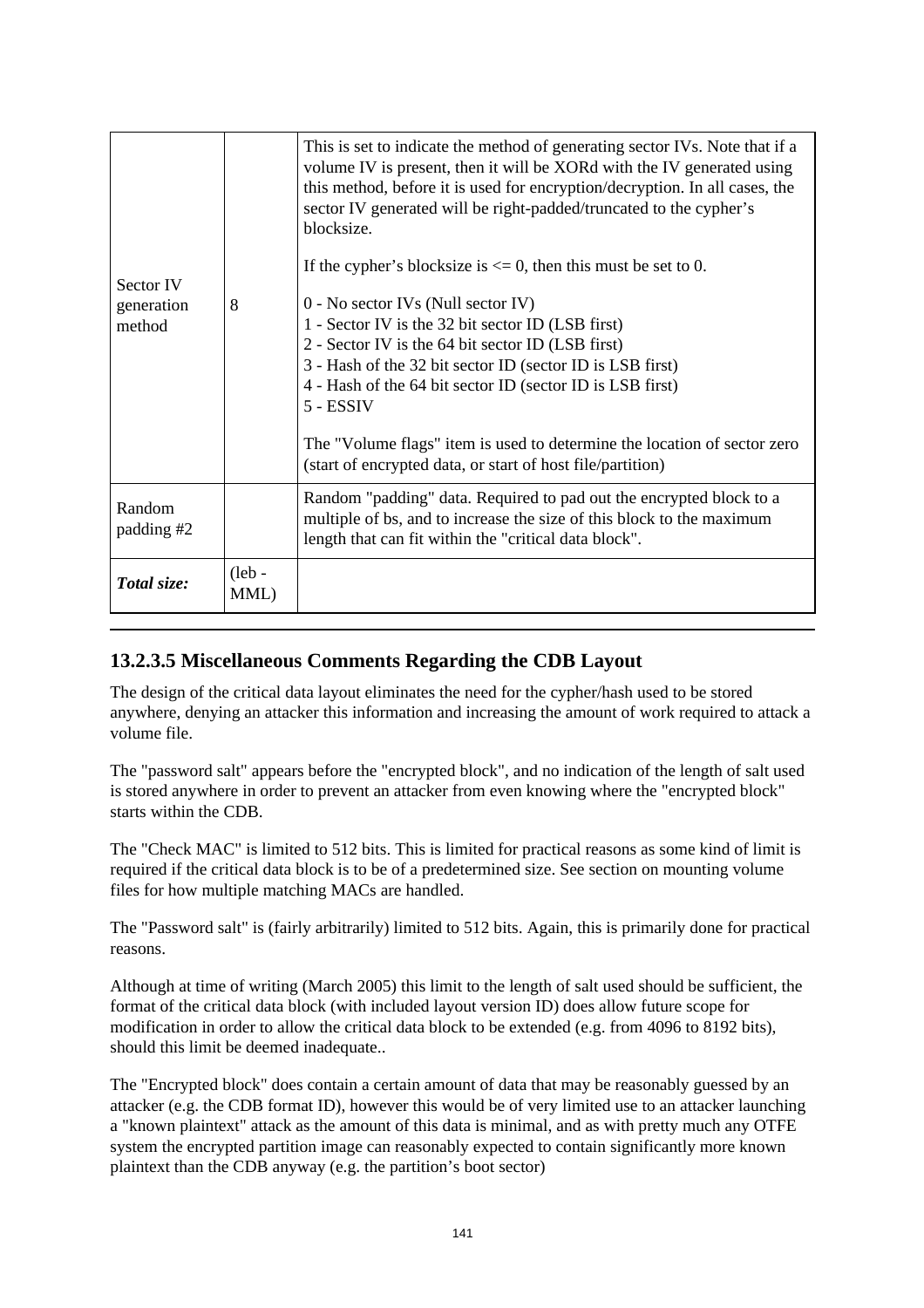#### **13.2.3.5.1 CDB Encryption**

The encrypted data block within a CDB is encrypted using:

- A key derived from the user's password
- A NULL IV

The key used for this encryption/decryption depends on the CDB format used to create the CDB.

For older (CDB format 1) volumes, the key is derived as follows:

- 1. The user's password is appended to the salt bits
- 2. The result is hashed with the user's choice of hash algorithm
- 3. If the cypher used has a fixed keysize, this hash value generated is truncated/right padded with NULLs until it is the same length as the cypher's keysize

For newer (CDB format 2) volumes, the key is derived as follows:

1. The user's password is passed through "n" iterations (where "n" is user specified) of PKCS#5 PBKDF2 using HMAC as the PRF, which is turn employs the user's choice of hash algorithm. In doing so, the user's password is supplied as the password to PBKDF2, and the salt bits are used as the PBKDF2 salt.

#### **13.2.3.5.2 Check MAC**

The manner in which the check bytes within a CDB are calculated depends on the CDB format used.

For older (CDB format 1) volumes, the check bytes are calculated by simply hashing the volume details block with the user's choice of hash algorithm.

For newer (CDB format 2) volumes, the check bytes are calculated by passing the volume details block through HMAC with the user's choice of hash algorithm. In doing so, the derived key used to encrypt/decrypt the CDB is used as the HMAC key.

## **13.2.4 CDB Format ID 4**

CDB layout format 4 is identical to CDB layout format 3, with the one exception that the Master key stored within the Volume details block may include multiple keys, one after the other

For example:

- An LRW encrypted volume's "Master key" will be the encryption key, followed immediately by the tweak key.
- An XTS encrypted volume's "Master key" will be the two XTS encryption keys, one after the other

In all cases, the Master key length will indicate the total length of all keys. It is the responsibility of the cypher driver to determine how the key material is used.

FreeOTFE v3.0 (and later) and FreeOTFE4PDA v3.0 (and later) create volumes using this layout.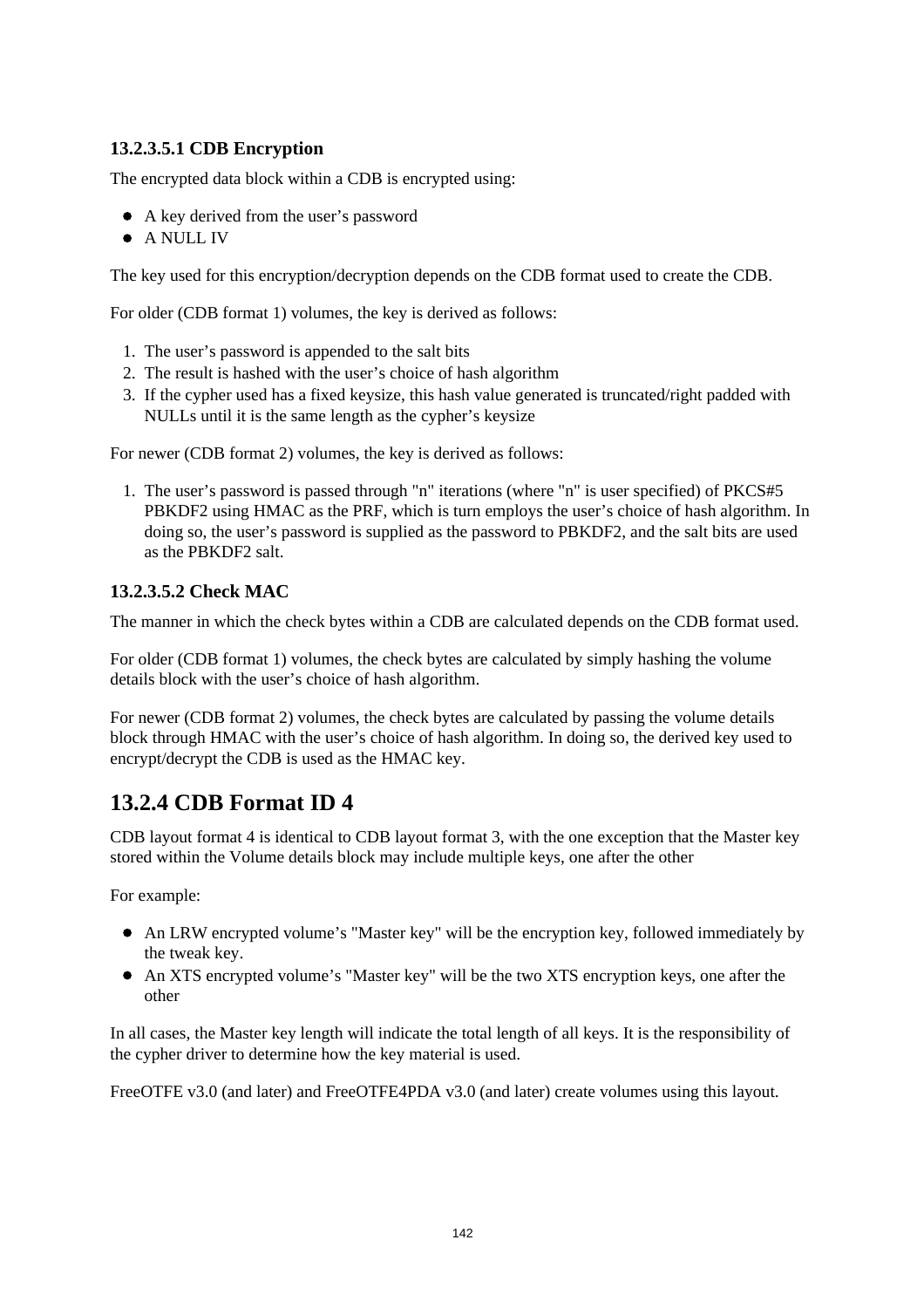# **13.3 Creating FreeOTFE Volumes**

To create a FreeOTFE volume file, a fairly significant amount of information is required due to freedom that FreeOTFE gives you in creating volume files.

Broadly speaking, creating a FreeOTFE volume consists of three distinct stages:

- 1. Creating a file large enough on the local filesystem to store the encrypted partition image (and CDB, if included as part of the volume).
- 2. Writing a CDB either to the volume file or a separate keyfile, depending on the user's choice.
- 3. Mounting the volume, formatting it, and "shredding" (overwriting) all free space.

Stage 1 is straightforward; write data to the file until is has gained the required size. This stage is skipped in the case of creating a hidden volume or volume based on a partition. Stage 2 is more complex; and is described below.

Stage 3 is required in set the volume up for use, and increase security. This is largely a manual process carried out by the user, depending on their needs.

## **13.3.1 Writing the CDB/keyfile**

The following procedure is used to build up a FreeOTFE CDB/keyfile:

- 1. Obtain all the information which will be stored within the volume's "Volume details block"
- 2. Derive the "critical data key" by processing the user's password and salt with PKCS #5 PBKDF2 (using HMAC with the user's choice of hash algorithm). The derived key should be ks bits long (i.e. the cypher's keysize). If ks is undefined, then 512 bits will be used. (Note: In this case, the keysize used for encrypting/decrypting the encrypted partition image must be specified by the user. The keysize for the critical data block is fixed at 512 bits if ks is undefined in order to simplify the "mount volume" dialog, and to reduce the potential for user confusion as most cyphers have a fixed ks, and asking users for this information may cause them to think this is more information they have to memorise, which it wouldn't be)
- 3. Create the plaintext version of the "Volume details block" in memory, including padding the end with random data as appropriate
- 4. Calculate the check MAC using HMAC, together with the derived key and user's choice of hash algorithm
- 5. Truncate the MAC to 512 bits if it is longer, or right-pad to 512 bits with random data to if less.
- 6. Prepend the check MAC (and any random data appended to it) onto the beginning of the volume details block to form a plaintext version of the "Encrypted block"
- 7. Encrypt the plaintext "Encrypted block" using a null IV and the critical data key.
- 8. Prepend the salt bytes onto the end of the "Encrypted block", and pad out the end with random data to form the complete CDB
- 9. Write the CDB to either:
	- The start of the user's volume
	- A keyfile
	- The user specified offset within the host volume, if creating a "hidden volume" which includes a CDB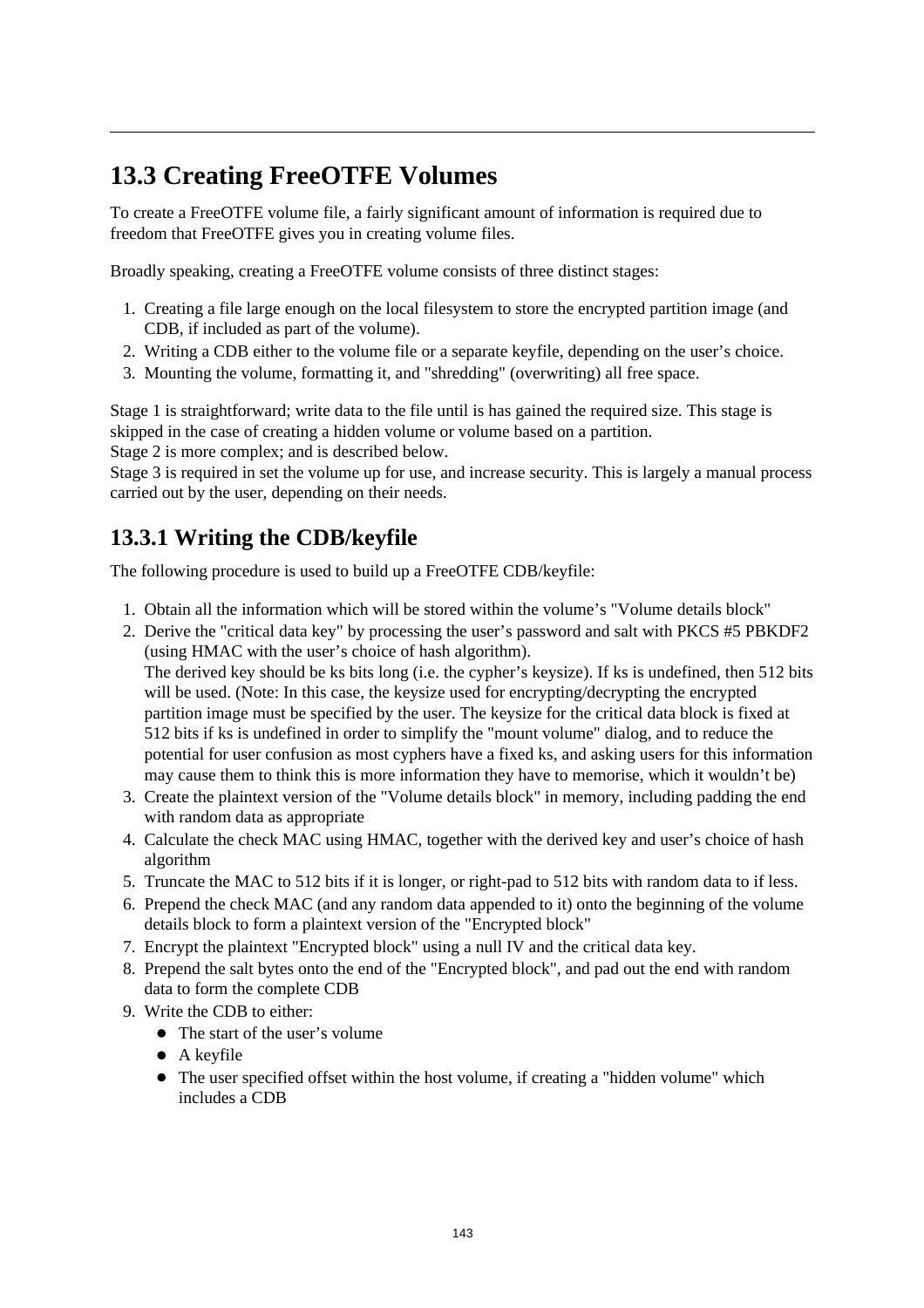# **13.4 Mounting FreeOTFE Volumes**

To mount a FreeOTFE volume, the following information must be obtained from the user:

- 1. The volume to be mounted
- 2. The user's password
- 3. If the CDB to be used for mounting is stored in a keyfile, the location of the keyfile
- 4. The length of salt used in the CDB (sl)
- 5. The number of key iterations
- 6. When mounting a hidden volume, the following information is also required:
- 7. The offset within the host file/volume that the hidden volume resides at
- 8. If the offset specified gives the location of a CDB, or the "Encrypted partition image"

Although this list may sound as though it places a significant burden on the user to remember a significant amount of information. However, for most users the only information required will be the volume the wish to mount, and their password; all of the other details may be defaulted to sensible values unless the user chooses to take advantage of the more advanced features of FreeOTFE.

From the information supplied by the user, the following can be determined automatically:

- 1. The cypher used
- 2. The hash algorithm used
- 3. All of the details stored within "Volume details block" of the CDB used for mounting

The first two items are determined by brute force; by decrypting the CDB with every possible combination of hash/cypher installed on the user's system until the CDB's "Check MAC" is decrypted successfully.

In detail, the following procedure is used:

- 1. The information listed above is obtained from the user.
- 2. The 512 bytes (4096 bits) CDB is read in.

This will be taken from one of:

- 1. The start of the volume being mounted (provided the volume includes a CDB)
- 2. A host file, starting from a user specified offset, if mounting a hidden volume (provided the hidden volume includes a CDB)
- 3. A keyfile relating to the volume being mounted
- 3. The first "sl" bits are stripped off the CDB, and are assumed to be the salt
- 4. For each hash algorithm installed on the user's computer:
	- 1. For each cypher algorithm installed on the user's computer:
		- 1. A "critical data key" is derived by processing the user's password and salt with PKCS #5 PBKDF2. The PRF used with PBKDF2 will be HMAC, with the current hash algorithm.

The derived key should be ks bits long (i.e. the cypher's keysize). If ks is undefined, then 512 bits will be used.

- 2. The number of "Random padding #1" bytes is determined, based on the cypher's blocksize. This random padding is then stripped off the CDB to give an "Encrypted block".
- 3. The "Encrypted block" is decrypted using the "critical data key" generated above and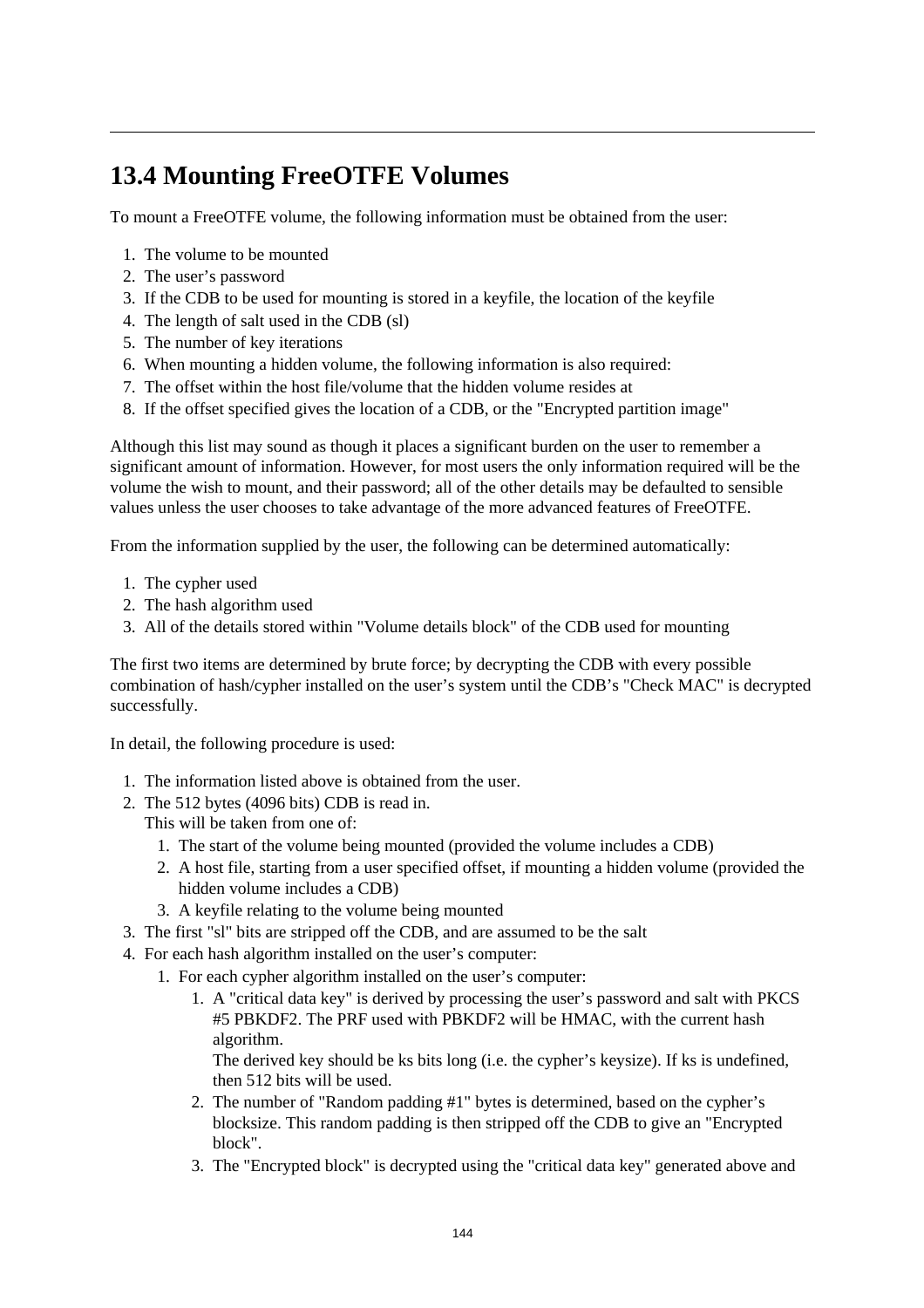the current cypher.

- 4. The first 512 bytes of the decrypted "Encrypted block" are split off and retained as a plaintext check MAC and "Random padding #3".
- 5. The remainder of the decrypted "Encrypted block" is assumed to be a "Volume details block". The HMAC of this "Volume details block" is generated, using the current hash algorithm and the "critical data key" just used for decryption.
- 6. The generated MAC is truncated to its first 512 bytes, if it's longer than this.
- 7. The resulting "n" bit MAC is compared with the first "n" bits of the "Check MAC"/"Random padding #3"
- 8. If the MAC is identical to the "Check MAC", it is assumed that a valid cypher/hash combination has been found - the "Volume details block" is parsed and stored together with the hash/cypher combination.
- 9. Regardless of whether the generated MAC is identical to the "Check MAC", all remaining hash/cypher combinations will be processed in the same manner, to check if there are any other matching hash/cypher combinations.

After all possible hash/cypher combinations have been exhausted:

- If no cypher/hash combination successfully decrypted the "Volume details block", the user will be informed that they have entered incorrect details.
- If more than one cypher/hash combination successfully decrypted the "Volume details block", the user should be prompted to choose which of the combinations they wish to use. The system will proceed as if only the user selected combination had been successful in decrypting.
- If exactly one cypher/hash combination successfully decrypted the "Volume details block", then the "Encrypted partition image" will be decrypted as necessary using this cypher/hash combination, together with the information obtained from the decrypted "Volume details block".

As a result of the CDB layout, it is not necessary to store either the cypher or hash algorithm used for en/decryption anywhere. Nor is it necessary to prompt the user for this information as this information can be determined dynamically by attempting the mount using all possible combinations of installed hash/cypher and testing if the same check MAC can be generated using the decrypted data.

## **13.4.1 Additional information**

The driver API supports passing volume "metadata" to the driver when mounting a volume. Information passed in this way to the driver is simply stored by the driver against the mounted volume, and is not processed in any way.

When a user application calls DeviceIOControl with

IOCTL\_FREEOTFE\_GET\_DISK\_DEVICE\_STATUS, the number of bytes of volume metadata is returned. By calling with IOCTL\_FREEOTFE\_GET\_DISK\_DEVICE\_METADATA, the actual data that was stored when mounting can be retrieved.

This is intended for future development; to enable user applications to store information against volumes they mount (e.g. "This is a Linux volume", "This is a FreeOTFE volume"), which can later be retrieved for display to the user.

Volume metadata passed to the driver in this way should be kept to the absolute minimum possible.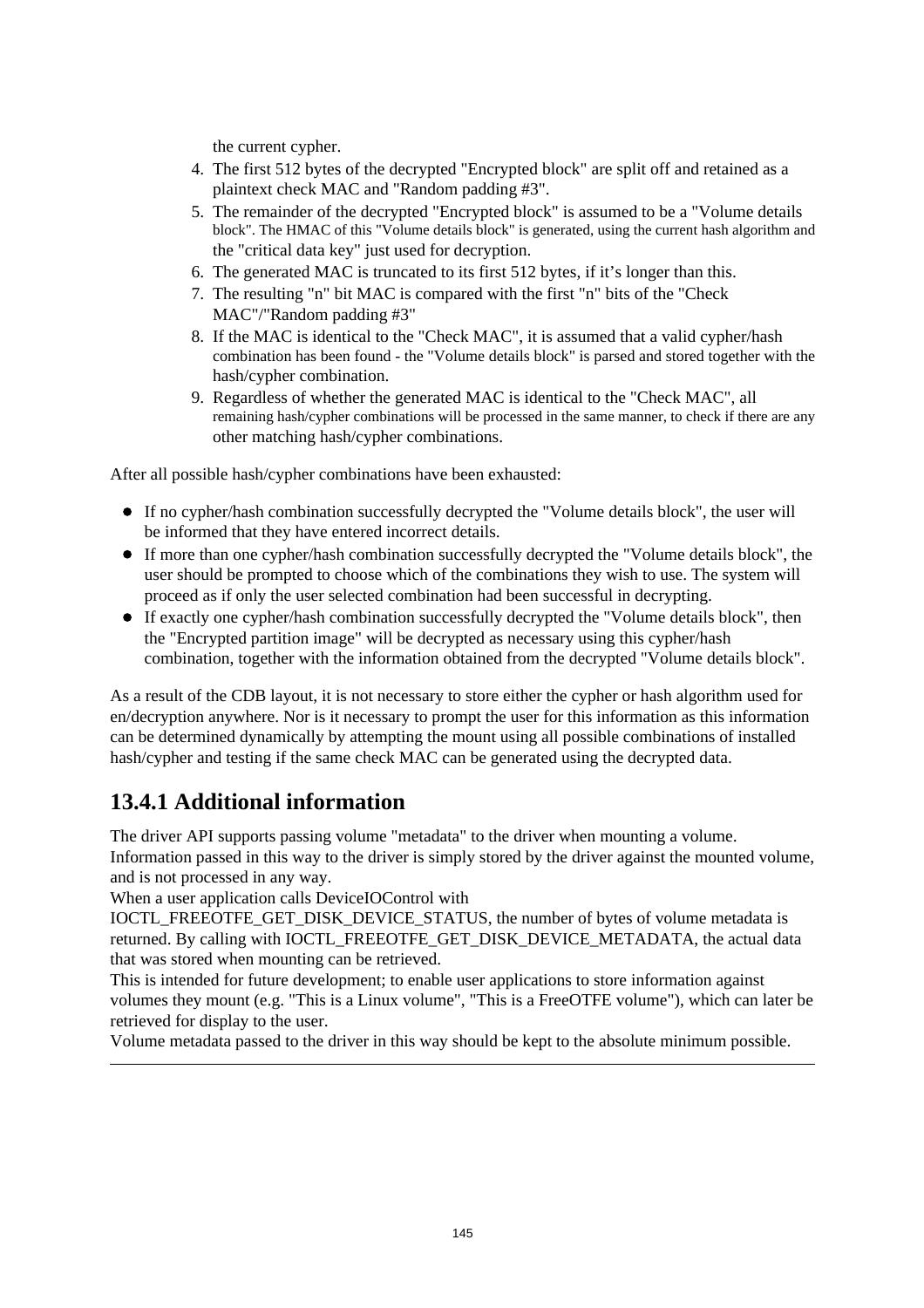# **13.5 Encrypted Partition Image Encryption/Decryption**

The encrypted partition that forms the bulk of an encrypted volume is encrypted on a 512 byte, sector-by-sector basis using:

- The master key stored within the volume's CDB (or keyfile)
- A per-sector IV (provided that the cypher used has a fixed blocksize, greater than zero)

## **13.5.1 Per-Sector IV Generation**

The manner in which per-sector IVs are generated depends on the IV generation method the user selected when creating the volume:

| IV<br><b>Generation</b><br><b>Method</b> | <b>Description</b>                                                                                                                                                                                                                                                                                                                                                                                                                                                                                                                                                                                                                                                                                                                                                               |  |  |  |
|------------------------------------------|----------------------------------------------------------------------------------------------------------------------------------------------------------------------------------------------------------------------------------------------------------------------------------------------------------------------------------------------------------------------------------------------------------------------------------------------------------------------------------------------------------------------------------------------------------------------------------------------------------------------------------------------------------------------------------------------------------------------------------------------------------------------------------|--|--|--|
| Null IV                                  | No IV is used/a null IV is used.<br>i.e. A block of data consisting of with 0x00 (null) characters is used as the IV                                                                                                                                                                                                                                                                                                                                                                                                                                                                                                                                                                                                                                                             |  |  |  |
| 32 bit sector<br>ID                      | The least significant 32 bits of the sector ID is right-padded with 0x00 characters,<br>and used as the IV.<br>These bits are ordered MSBLSB.                                                                                                                                                                                                                                                                                                                                                                                                                                                                                                                                                                                                                                    |  |  |  |
| 64 bit sector<br>ID                      | As the 32-bit sector ID method, but a 64 bits sector ID is used.<br>Note: This is unlikely to offer any security advantage over using 32 bit sector IDs,<br>unless used with a volume file $((2^{32}) * 512)$ bytes long (2048GB), or greater                                                                                                                                                                                                                                                                                                                                                                                                                                                                                                                                    |  |  |  |
| Hashed 32 bit<br>sector ID               | The least significant 32 bits of the sector ID is hashed with the user's choice of hash<br>algorithm.<br>The resulting hash value will be truncated/right padded with 0x00 characters until it<br>is the same length as the cypher's blocksize.                                                                                                                                                                                                                                                                                                                                                                                                                                                                                                                                  |  |  |  |
| Hashed 64 bit<br>sector ID               | As the hashed 32-bit sector ID method, but a 64 bits sector ID is used.<br>Note: This is unlikely to offer any security advantage over using 32 bit sector IDs,<br>unless used with a volume file $((2^{32}) * 512)$ bytes long (2048GB), or greater                                                                                                                                                                                                                                                                                                                                                                                                                                                                                                                             |  |  |  |
| <b>ESSIV</b>                             | This option offers the most security.<br>On mounting the FreeOTFE volume, the master key used for encrypting/decrypting<br>the volume is hashed with the hash algorithm chosen by the user when the volume<br>was created.<br>If the cypher used for encryption/decryption has a fixed keysize, this hash output is<br>truncated/right padded with 0x00 characters until it matches the cypher's keysize and<br>stored as the "ESSIV key" (or "salt"). If the cypher doesn't have a fixed keysize, the<br>full hash output is stored as this key ("salt").<br>When a per-sector IV is required, the 64 bit sector ID is encrypted using the "ESSIV"<br>key". This encrypted sector ID is truncated/right-padded with 0x00 characters until it<br>matches the cypher's blocksize. |  |  |  |

In all cases, the sector ID is calculated as: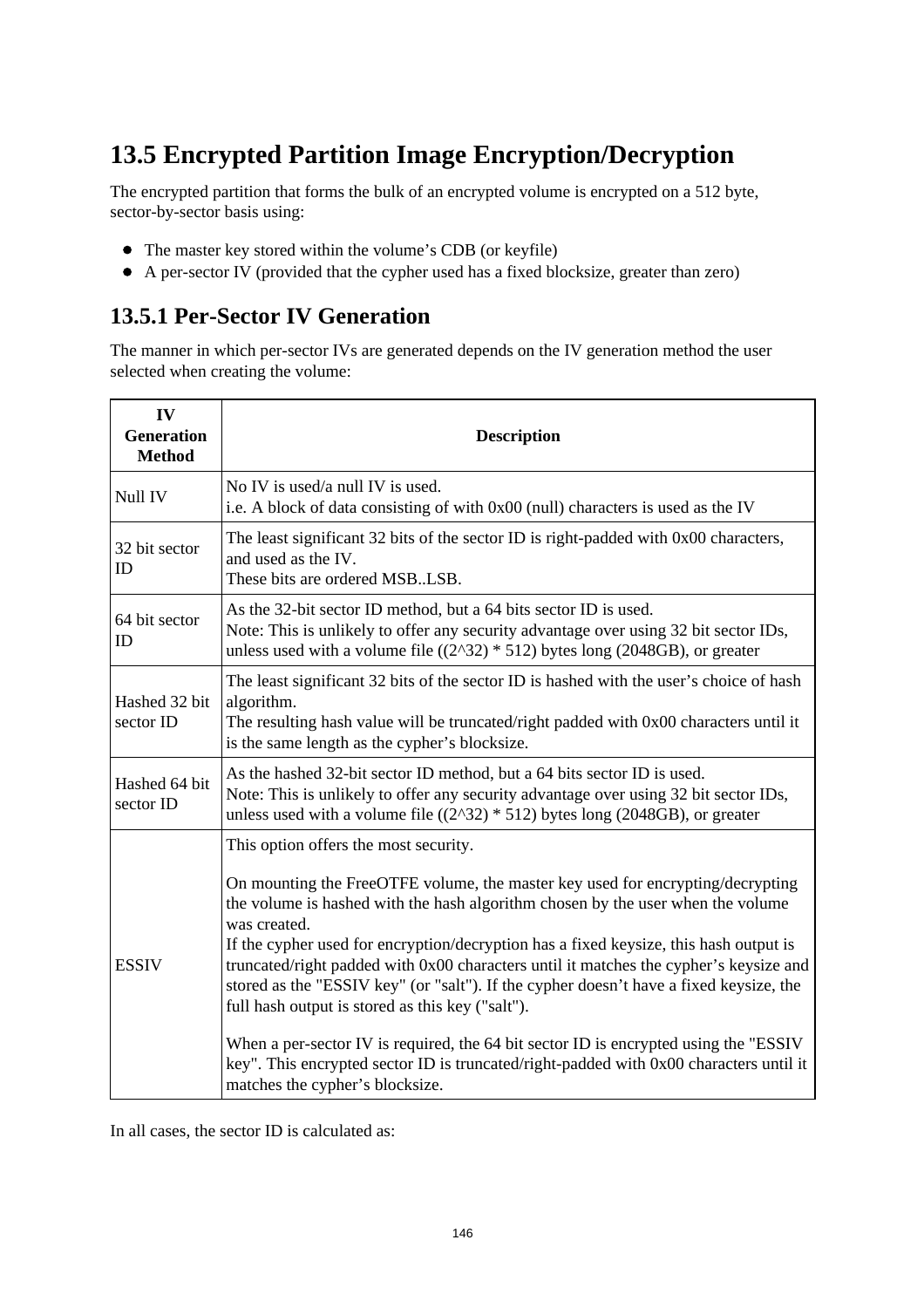#### Sector  $ID = (Ostart - Softset)$  % Ssize

where:

| Ostart | The offset within the host volume/partition from where the encrypted partition begins (i.e.<br>after any CDB) |
|--------|---------------------------------------------------------------------------------------------------------------|
|        | Soffset The offset from within the encrypted partition from where the sector begins                           |
| Ssize  | The sector size of the emulated drive ( <i>i.e.</i> 512 bytes)                                                |
| %      | is the modulus operator                                                                                       |

Putting it another way, this is the sector ID (starting from zero) of the partition as it appears to the host OS after mounting.

If the user opted to additionally use per-volume IVs when the volume was created, IVs generated using the method selected by the user when the volume was created are XORd with a "per-volume" IV. This "per-volume" IV consists of a block of data equal to the blocklength of the cypher used to encrypt the volume and consists of random data generated when the volume was created, and stored within the volume's CDB (or keyfile).

# **13.6 Registry Entries**

The PC version of FreeOTFE doesn't create any registry entries for itself unless the user chooses to associate ".vol" files with the application, in which case only those registry entries which are required to associate the FreeOTFE executable with the filename extension are created. All user options and settings are stored in a ".ini" file, unless the user *explicitly* configures them to be stored in the registry.

In addition to this, MS Windows does create a registry entry for each FreeOTFE driver used. This is inevitable; all OTFE systems running under MS Windows are required to do this in order to function correctly.

The following detail the registry entries are typically created by MS Windows:

Registry key: HKEY\_LOCAL\_MACHINE\SYSTEM\CurrentControlSet\Services\<driver name>

These keys may have the following values under them:

| <b>Value</b> | <b>Type</b>  | <b>Meaning</b>                                                                                                                                                    |  |
|--------------|--------------|-------------------------------------------------------------------------------------------------------------------------------------------------------------------|--|
|              |              | ErrorControl   DWORD   0x00000001 - Normal error handling                                                                                                         |  |
| <b>Start</b> | <b>DWORD</b> | 0x00000001 - Driver started at system<br>0x00000003 - Driver started manually                                                                                     |  |
| Type         |              | DWORD 0x00000001                                                                                                                                                  |  |
| Portable     | DWORD        | This value is optional, but set to 0x00000001 if present.<br>This value flags that the relevant driver was installed in "portable mode",<br>and should be removed |  |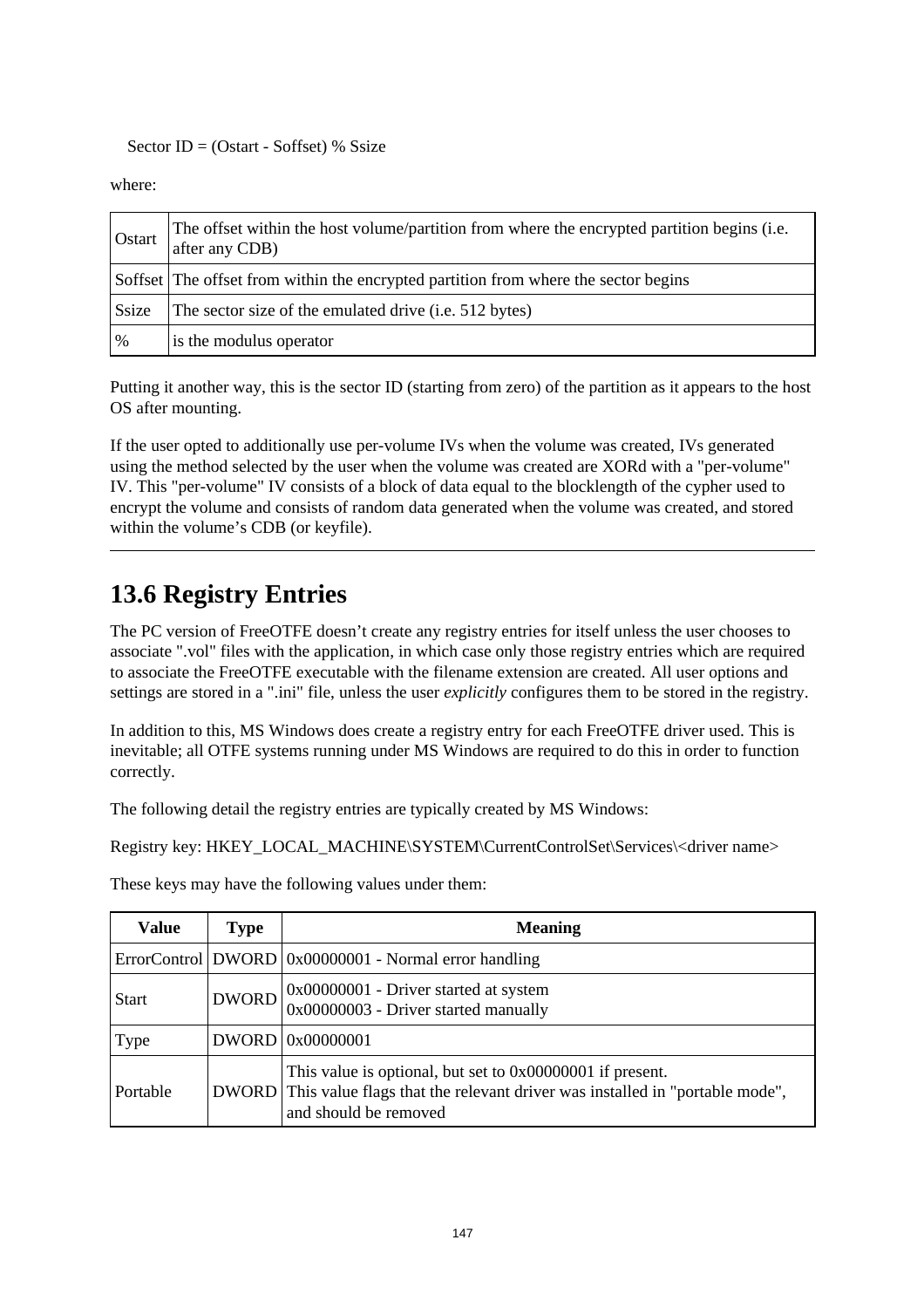The PDA version operates in a similar manner, though no registry entries are created automatically by the OS for the drivers used. Instead, FreeOTFE4PDA is required to create a sequence of registry entries when a volume is mounted. These registry entries are deleted once the volume is dismounted.

# **13.7 Portable Mode Impact**



Although no files are copied to your computers hard drive when using portable mode, because part of the manner in which MS Windows manages device drivers, Windows still writes certain details about the portable mode drivers to the registry. Specifically, the full path and filename of the drivers used together with other basic information on the drivers as detailed above.

When portable mode is stopped, most of this information is deleted by Windows automatically. However:

- 1. Because of the way in which the registry stores data, an attacker may be able to recover that information which has been deleted (this is analogous to deleting a file on your filesystem; although its directory entry may have been marked as "deleted", the data may still be recoverable)
- 2. When Windows deletes its registry entries, it doesn't delete all of them (e.g. HKLM\SYSTEM\CurrentControlSet\Enum\Root\LEGACY\_...)

It is not possible to securely delete the relevant registry entries without "going behind Windows' back" - not exactly recommended when working with kernel mode device drivers!

*It should be noted that this applies equally to all disk encryption systems that support any kind of "portable mode".*

Should it be a concern that an attacker may discover which FreeOTFE drivers were being used, it is suggested that you either:

- 1. Change the filenames of the FreeOTFE drivers you will be using in portable mode (e.g. rename "FreeOTFECypherAES.sys" to "FreeOTFECypherTwofish.sys"). This will cause the data written to the registry to reflect this new filename, hopefully convincing an attacker that the driver used was a different one.
- 2. If you only use one cypher and hash driver in portable mode, store a number (or all) of the other cypher/hash drivers with your "portable" version of FreeOTFE. Even if an attacker can determine which drivers you were using in portable mode, that attacker will not be able to determine which of the portable drivers you were actually using to encrypt/decrypt your data with.

# **13.8 Random Number Generators (RNGs)**

FreeOTFE offers a choice of four different random number generators (RNGs) for use when creating new FreeOTFE volumes: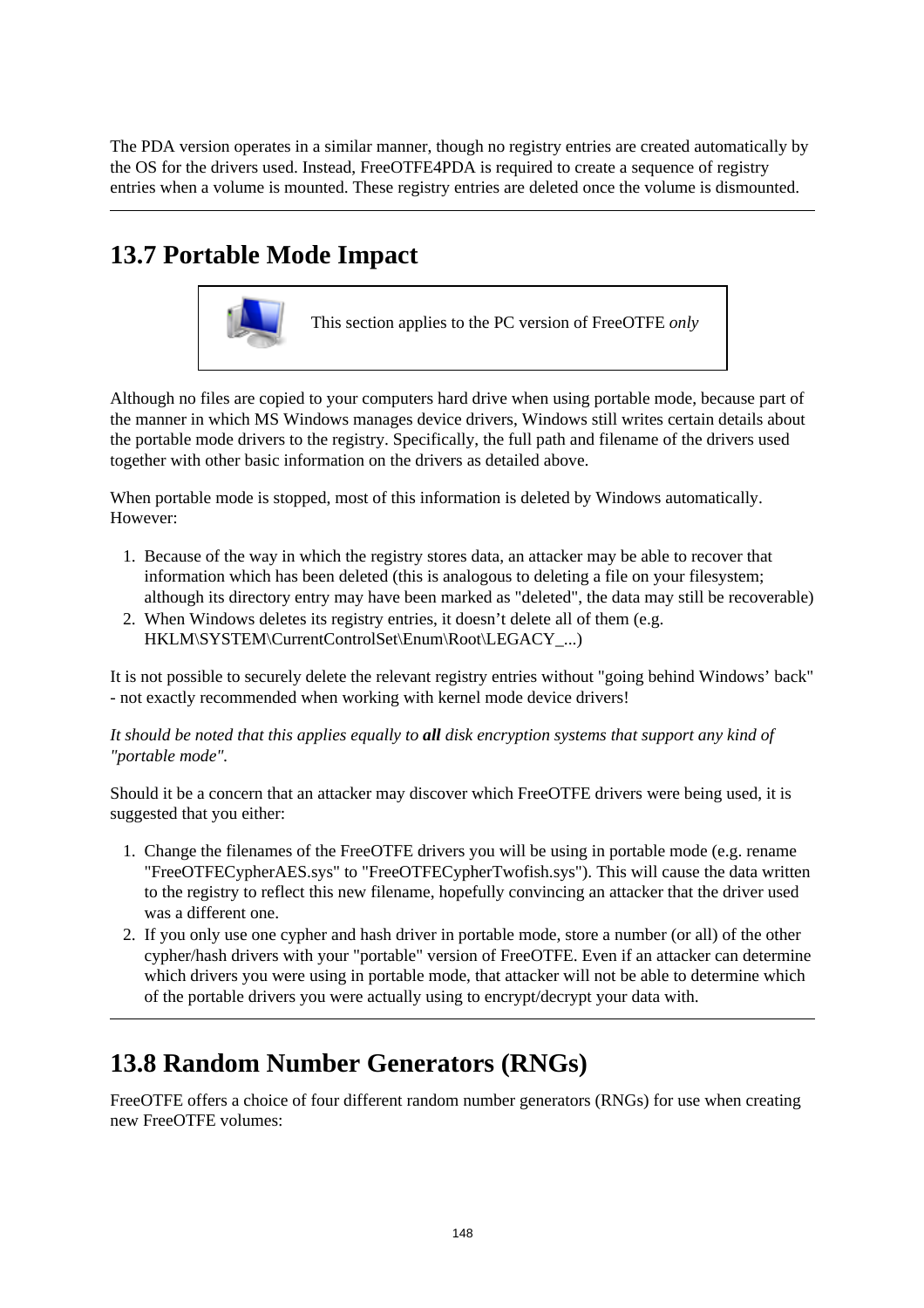- 1. Microsoft CryptoAPI
- 2. Mouse movement
- 3. cryptlib
- 4. PKCS#11 tokens

Whichever one is selected must produce 4096 bits (512 bytes) of cryptographically secure random numbers. This random data is used in three ways:

- 1. As the master key used for encrypting/decrypting your data
- 2. For salting
- 3. As random "padding" to make up otherwise unused space within the FreeOTFE volume's critical data block. (See volume layout documentation for further details)

If more than one RNG is selected, their output will be combined (XOR'd together) and the resulting data used. In this way, the random data generated will never be weaker than the strongest selected RNG.

## **13.8.1 Microsoft CryptoAPI**

The Microsoft CryptoAPI is used to generate random data.

## **13.8.2 Mouse Movement**

This relies on the user "waggling" the mouse in a random fashion to generate random data.

Every 100ms the mouse pointer is checked. If it has moved significantly, then the X and Y coordinates of the mouse pointer are sampled, and the LSB of each is added to the random data collected.

Due to the volume of random data required, and the fact that only 2 bits of random data are collected for each mouse position sampled, this is a relatively slow process.

## **13.8.3 cryptlib**

cryptlib is used to generate random data.

Note: This option is only available if cryptlib (cl32.dll) is installed; see the [cryptlib](http://www.cs.auckland.ac.nz/%7Epgut001/cryptlib/) WWW site for further details and download.

## **13.8.4 PKCS#11 Tokens**

If you have a security token or smartcard, this may be used as a RNG.

See the Security Token/Smartcard Support section for more information on setting up and using PKCS#11 tokens.

## **13.9 Building the Software**

FreeOTFE/FreeOTFE4PDA/FreeOTFE Explorer come in a number parts: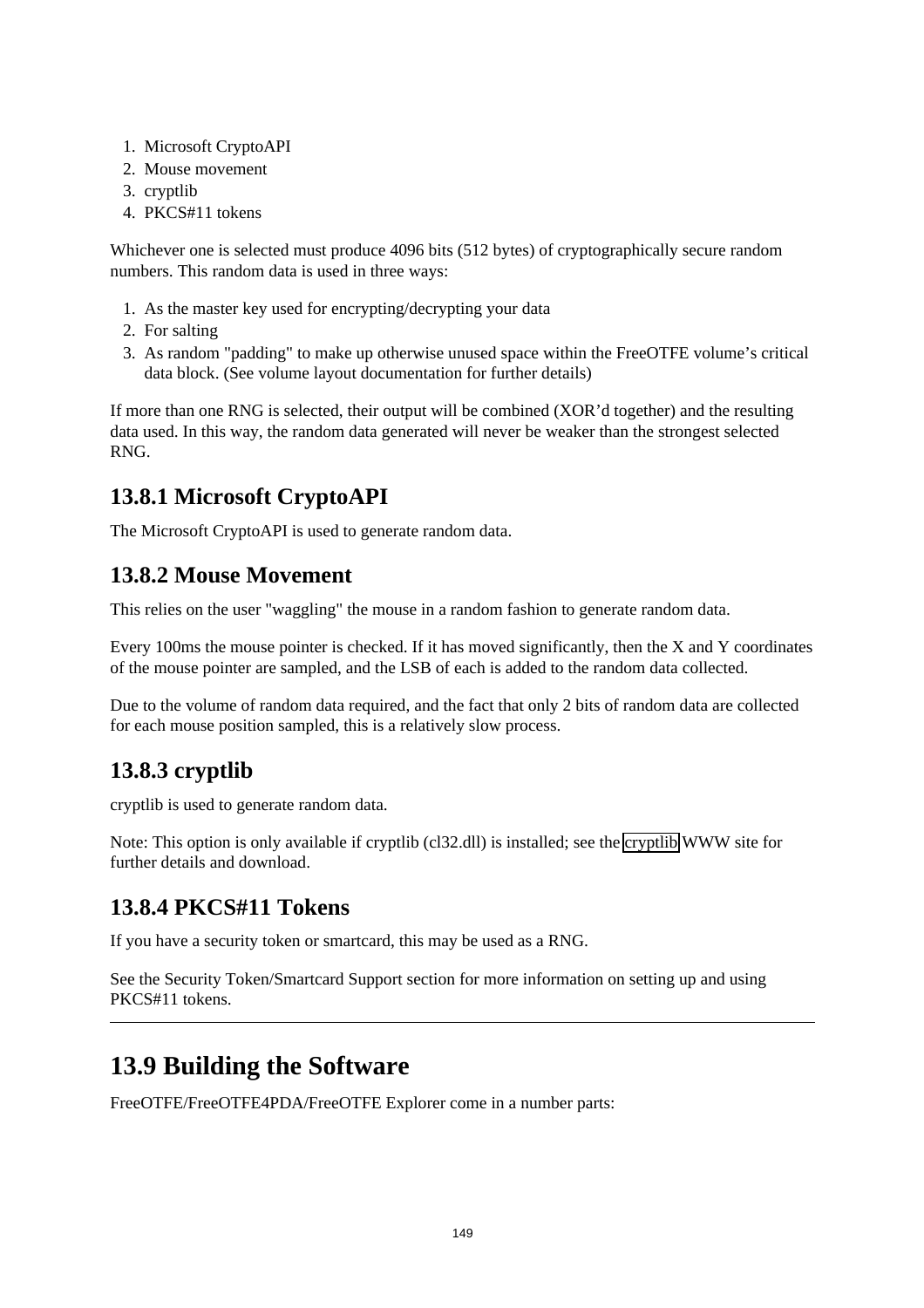- FreeOTFE:
	- 1. A front-end GUI, written in Delphi
	- 2. A number of kernel drivers, written in C
- FreeOTFE4PDA:
	- 1. A front-end GUI, written in C
	- 2. A number of drivers, written in C
- FreeOTFE Explorer:
	- 1. A front-end GUI, written in Delphi
	- 2. The same drivers as FreeOTFE4PDA, but built for Win32
- A number of command line decryption utilities, also written in C.

## **13.9.1 FreeOTFE**

#### **13.9.1.1 Building the GUI**

This is a description for Delphi newbies of the basic steps involved in compiling the FreeOTFE GUI.

To build the GUI, the following software is required:

- $\bullet$  Delphi (CodeGear Delphi 2007 or later, though Delphi 2006 should just as well. Delphi v5 v7 can probably be used with minimal changes, though wouldn't look as nice under Windows Vista)
- The SDeanComponents package (v2.00.00 or later)
- (Optional) GNU gettext for Delphi (dxgettext), available (free) from:<http://dybdahl.dk/dxgettext/> (This package adds support for language translations)

The binary release of this software was built with CodeGear Delphi 2007.

- 1. With each of the packages in the SDeanComponents archive,
	- 1. Build each package
	- 2. Install each package
	- 3. Ensure that the correct path to each package is added to your Delphi environment ("Tools | Environment Options...", "Library" tab)
- 2. Add the path to the modified Delphi files included in SDeanComponents to fix various bugs relating to Delphi 2006's Windows Vista support to the top of Delphi's standard library paths. (This step probably won't be needed with later versions of Delphi, and shouldn't be carried out with older versions of Delphi, which will have different source)
- 3. Open the FreeOTFE project ("FreeOTFE.dpr")
- 4. If you have the dxgettext software installed (see above), ensure that the compiler directive "\_DXGETTEXT" is set. Otherwise, make sure that this compiler directive is *not* set.
- 5. Build the application.
- 6. You should now find a file called "FreeOTFE.exe" in the directory above the "src" directory

You have now successfully built the GUI frontend!

If required, the compiler definition "FREEOTFE\_TIME\_CDB\_DUMP" may be set, in which case the time taken to dump a CDB ("Tools | Critical data block | Dump to human readable file...") will be shown after the dump completes.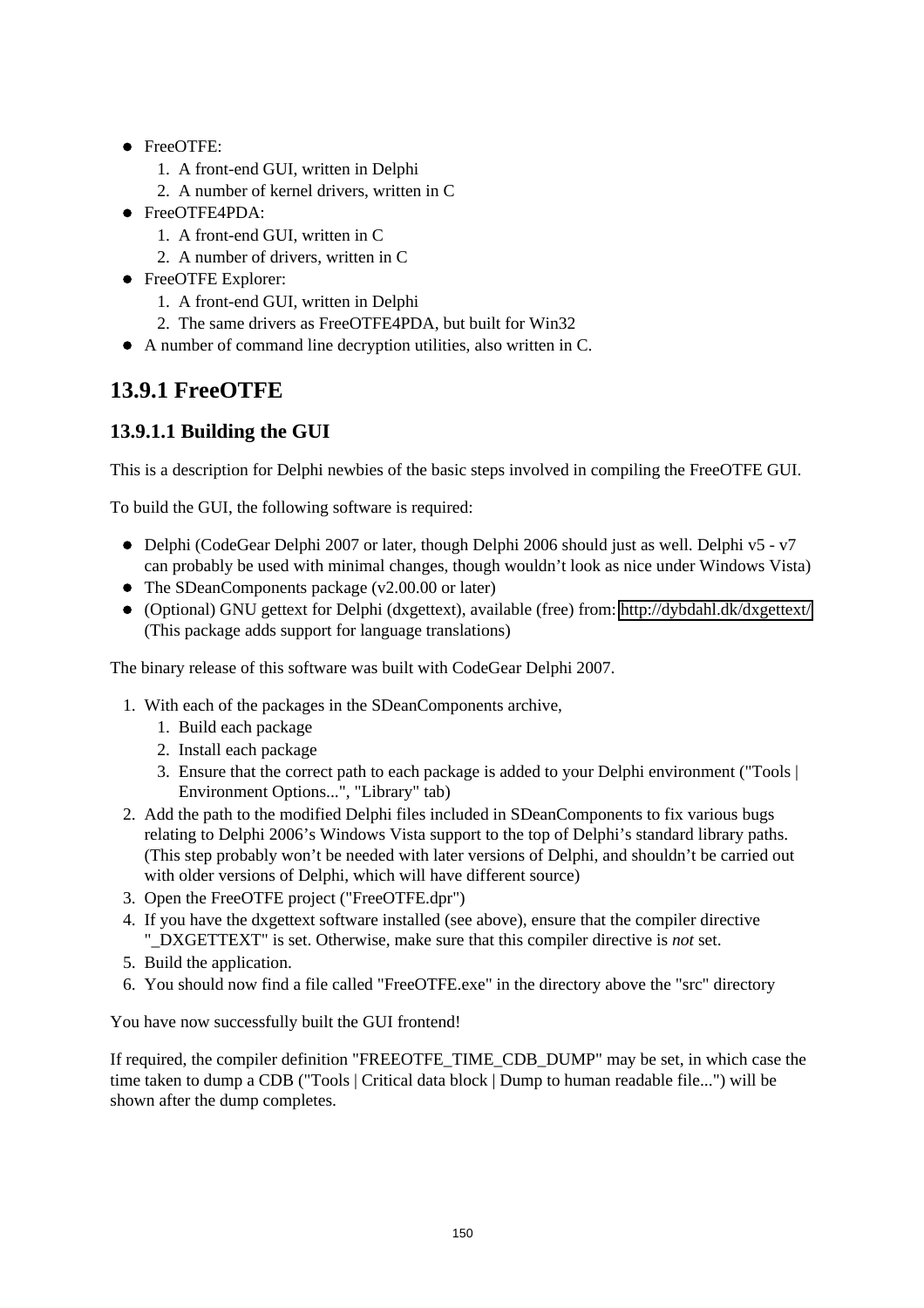#### **13.9.1.2 Building the Kernel Drivers**

The kernel mode drivers implement the actual hash, encryption/decryption and main FreeOTFE drivers.

To build these drivers, the following software is required:

- Microsoft Visual Studio 2008 (older versions may well be used, changing "vcvarsall" to "vcvars32", and similar changes)
	- If using an older version of MS Visual Studio, the MS Windows SDK (February 2003 version) is also needed
- The MS Windows WDK (WDK for Server 2008 v6001.18001)

The binary release of this software was built with Microsoft Visual Studio 2005 Professional Edition.

At time of writing, the MS Windows SDK can be downloaded from the Microsoft WWW site. The MS Windows DDK is not available as a download, but can be ordered from the Microsoft WWW site as a free CD, for the cost of delivery.

It should be noted that if you are unable to source the exact versions listed above, earlier versions may well be substituted, although I cannot guarantee success. Later versions should operate correctly. The above list describes the development environment as used to build the binary release of FreeOTFE.

#### **13.9.1.2.1 Setting up the Build Environment**

#### **13.9.1.2.1.1 Installation and Configuration of MS Build Environment**

The following list comprehensively describes the configuration used to build the binary release of FreeOTFE. Feel free to adjust according to taste - a number of the options listed are not necessary, and are only included for completeness...

- 1. Install VC++
- 2. Put a copy of "vcvarsall.bat" into one of the directories in your path
- 3. Configure the VC++ editor:
	- To use spaces, not tabs
	- To indent braces
- 4. Install the MS Windows SDK with the following options:
	- Install in C:\MSSDK
	- $\bullet$  Install the "Core SDK"
	- Then install the debugging tools for windows
	- Do not register environment variables (we'll use "Setenv.bat" from the command line)
- 5. Install the MS Windows DDK with the following options:
	- $\bullet$  Install in C:\WINDDK\3790
	- Include the "Illustrative Driver Samples"
	- Include the "Input Samples"
	- Include the "Storage Samples"
	- Include the "Virtual Device Driver Samples"
	- Include the "WDM Samples"
	- Build Environment\Windows Driver Development Kit AMD64 Additional Build Tools
	- Build Environment\Windows Server 2003 AMD64 Libraries
	- Build Environment\Windows XP Headers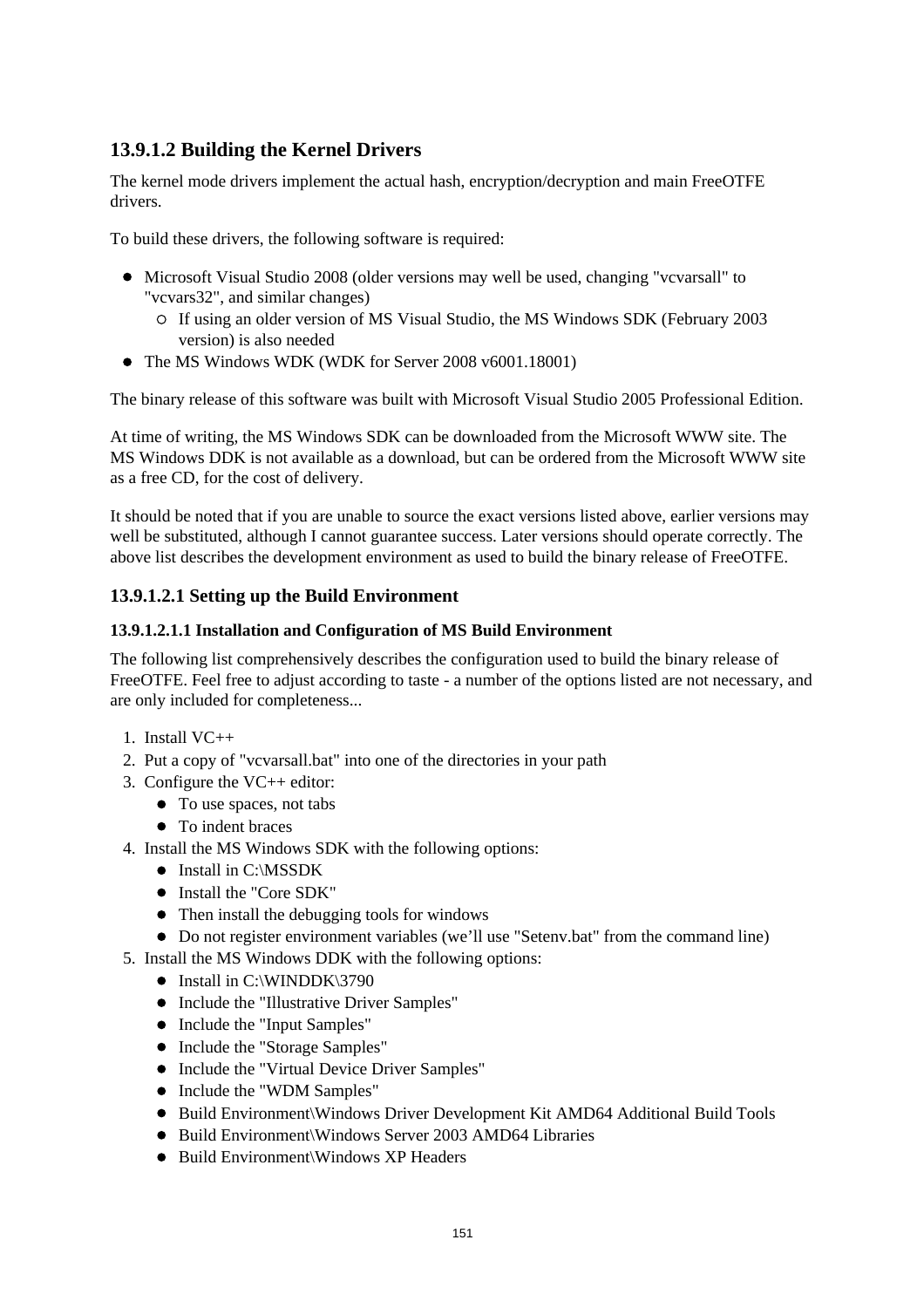- Build Environment\Windows XP x86 Libraries
- Build Environment\Windows XP IA86 Libraries
	- Needed if the build .BAT files (see later) use "chk WXP" if that's skipped it'll default to WNET (windows .NET)
- Build Environment\Windows 2000 Headers
- Build Environment\Windows 2000 Build Environment
	- Needed if the build .BAT files (see later) use "chk <something>" if that's skipped it'll default to WNET (windows .net)

#### **13.9.1.2.1.2 FreeOTFE Build Configuration**

1. Edit "setup\_env\_common.bat" (located under src\drivers\Common\bin), and ensure that the following variables are set appropriately:

| <b>Variable</b>                                                     | <b>Description</b>                                                                                                                                   |                                       |
|---------------------------------------------------------------------|------------------------------------------------------------------------------------------------------------------------------------------------------|---------------------------------------|
| FREEOTFE DEBUG                                                      | Build type flag; set to 1 for debug build, or 0 for<br>release                                                                                       | 0                                     |
| FREEOTFE_TARGET                                                     | Target OS to build for; e.g. WXP/W2K/WNET;<br>note that W2K builds will not operate correctly<br>under Windows XP (e.g. when formatting a<br>volume) | <b>WXP</b>                            |
| PROJECT DRIVE                                                       | The drive on which you have stored the FreeOTFE<br>source                                                                                            | E:                                    |
| PROJECT DIR                                                         | The full drive and path where the "drivers"<br>directory is located                                                                                  | $\epsilon$ <see file<="" td=""></see> |
| <b>MSSDK_DIR</b><br>The directory in which you installed the MS SDK |                                                                                                                                                      | C:\MSSDK                              |
| <b>MSDDK DIR</b><br>The directory in which you installed the MS DDK |                                                                                                                                                      | C:\WINDDK\3790                        |

2. Edit "setup\_env\_driver.bat" (in the same directory), and ensure that "SETENV.BAT" is called with the parameters appropriate to the type of build you wish to create, and that "FREEOTFE\_OUTPUT\_DIR" is set to the appropriate directory under the source directories where the build executable places the files it creates (this shouldn't be needed as it will happen automatically if the above are configured correctly)

#### **13.9.1.2.1.3 3rd Party Source Code**

Some of the FreeOTFE drivers (the hash/encryptions drivers in particular) are dependant on certain 3rd party software being installed. FreeOTFE's source code comes complete with 3rd party included in the "src\3rd\_party" directory and should be preconfigured, ready for use.

Alternatively, you may wish to download this 3rd party source from the original authors in order to verify the integrity of this software. For this reason, details of where this software was obtained from are included in the above directory.

Please note that should choose the latter option, it is important that you review the individual driver notes (see separate driver directories; "\_notes.txt" files) to ensure that this software is configured correctly. Additionally, you may well have to modify the "my\_build\_sys.bat" files, directing them to the location where you installed said 3rd party source code, as the build process requires that certain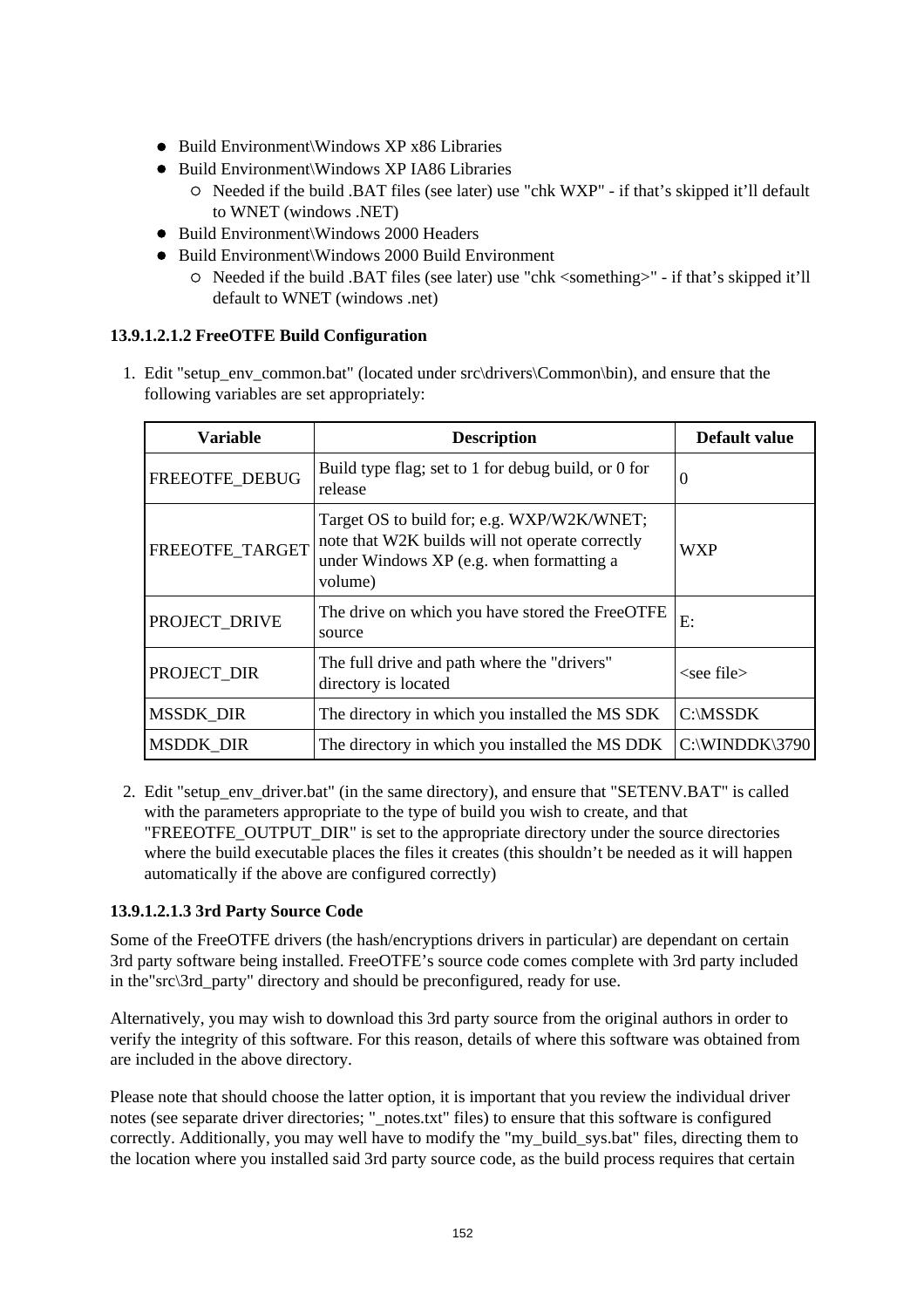files are copied over into the FreeOTFE src directories. (Annoying, but this is a requirement of the MS "build.exe" command)

The LibTomCrypt source in particular had minor configuration changes to tomcrypt\_cfg.h and tomcrypt custom.h; please compare the original source (a copy of its release ZIP file is stored under src\3rd\_party\libtomcrypt) with the modified version (uncompressed in a directory under this one)

#### **13.9.1.2.2 Building the FreeOTFE Drivers**

Either:

- 1. Open "FreeOTFE.sln" using Visual C++
- 2. Rightclick on each project in turn, and select "Build"

or:

1. Enter each of the separate driver directories in turn and launch each project's "my\_build\_sys.bat"

In either case, a copy of the binary which is built will be copied into the directory above your "src" directory.

After reaching this stage, you should have successfully built your own version of the FreeOTFE drivers!

Notes:

- 1. If FREEOTFE\_TARGET is set to W2K, the resulting binary may not operate correctly under MS Windows XP as a number of functions what are only needed under Windows XP and later are #ifdef'd out. As a result, a "W2K" binary may not operate correctly under Windows XP (e.g. trying to format a volume may result in... Nothing happening). If you want a binary which will operate under both Windows 2000 and Windows XP, set this to WXP.
- 2. Windows XP migrated a couple of the previous Windows 2000 macros to be functions. In order to allow the above "WXP" builds to work under Windows 2000, "IFSRelated.h" includes a copy of these macros, and uses them regardless - see comments in code for an explanation.

## **13.9.2 FreeOTFE4PDA**

To build FreeOTFE4PDA (both the drivers and GUI):

- 1. Open "FreeOTFE4PDA.sln" using Visual C++
- 2. Set the build configuration within Visual C++ to "Release" "Pocket PC 2003 (ARM4)"
- 3. Rightclick on each project in turn, and select "Rebuild"

A copy of the binary which is built will be copied into the directory above your "src" directory.

## **13.9.3 FreeOTFE Explorer**

#### **13.9.3.1 Building the GUI**

This is a description for Delphi newbies of the basic steps involved in compiling the FreeOTFE Explorer GUI.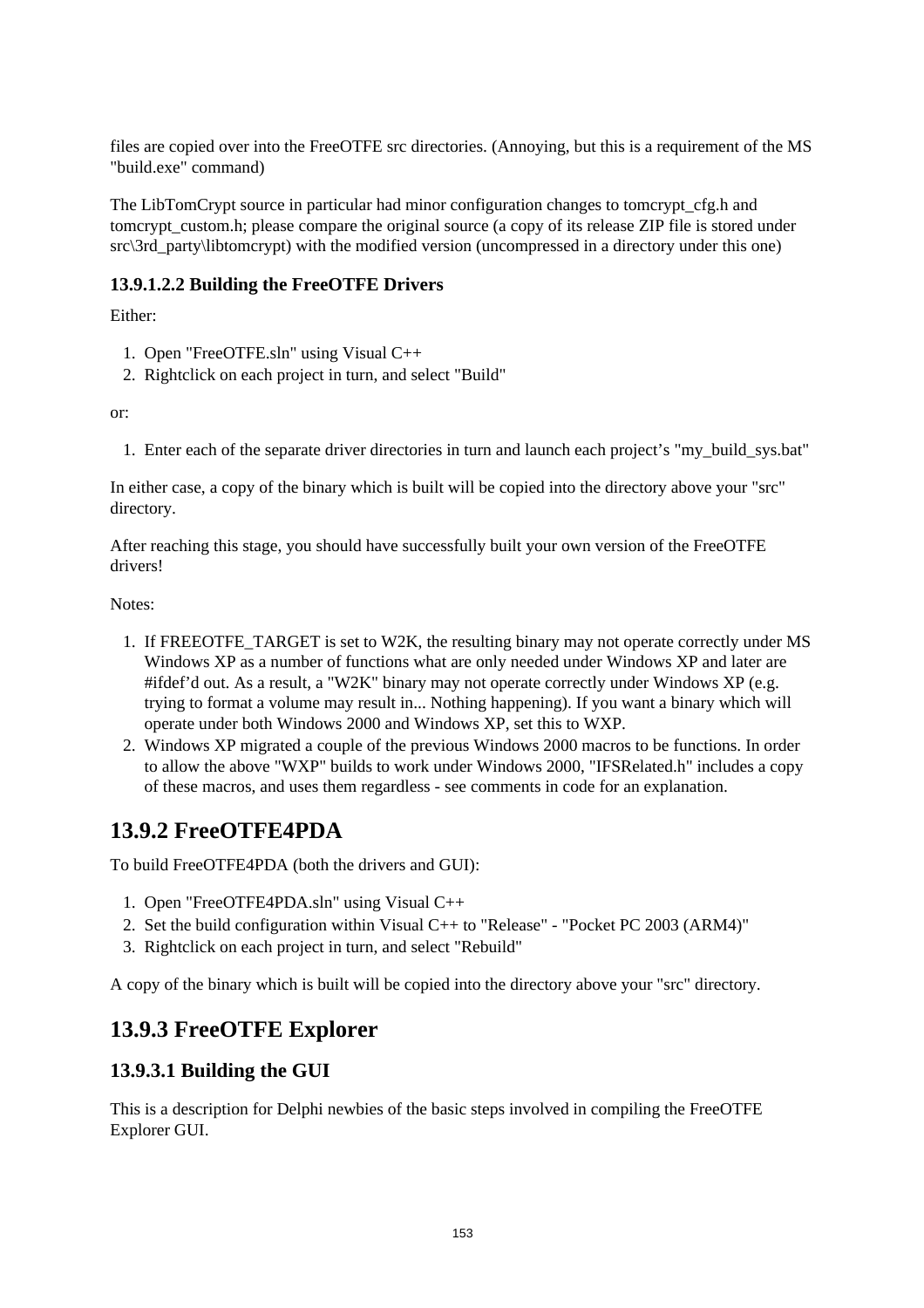To build the GUI, the following software is required:

- Delphi (CodeGear Delphi 2007 or later, though Delphi 2006 should just as well. Delphi v5 v7 can probably be used with minimal changes, though wouldn't look as nice under Windows Vista)
- The SDeanComponents package (v2.00.00 or later)
- (Optional) GNU gettext for Delphi (dxgettext), available (free) from:<http://dybdahl.dk/dxgettext/> (This package adds support for language translations)

The binary release of this software was built with CodeGear Delphi 2007.

- 1. With each of the packages in the SDeanComponents archive,
	- 1. Build each package
	- 2. Install each package
	- 3. Ensure that the correct path to each package is added to your Delphi environment ("Tools | Environment Options...", "Library" tab)
- 2. Add the path to the modified Delphi files included in SDeanComponents to fix various bugs relating to Delphi 2006's Windows Vista support to the top of Delphi's standard library paths. (This step probably won't be needed with later versions of Delphi, and shouldn't be carried out with older versions of Delphi, which will have different source)
- 3. Open the FreeOTFE Explorer project ("FreeOTFEExplorer.dpr")
- 4. If you have the dxgettext software installed (see above), ensure that the compiler directive "\_DXGETTEXT" is set. Otherwise, make sure that this compiler directive is *not* set.
- 5. Build the application.
- 6. You should now find a file called "FreeOTFEExplorer.exe" in the directory above the "src" directory

You have now successfully built the GUI frontend!

#### **13.9.3.2 Building the DLL drivers**

To build the DLLs used by FreeOTFE Explorer:

- 1. Open "FreeOTFE4PDA.sln" using Visual C++
- 2. Set the build configuration within Visual C++ to "Release" "Win32"
- 3. Rightclick on each project in turn, and select "Rebuild". Note: Don't bother building the "GUI" project; at present, this can only be built for the Windows Mobile platform.

A copy of the binary which is built will be copied into the directory above your "src" directory.

## **13.9.4 Building the Command Line Decryption Utilities**

*Note: The development of the command line decryption utilities has ceased. This functionality has been superceded with the development of FreeOTFE Explorer*

To build the command line decryption utilities, the following software is required:

A C compiler (Visual C++ .NET was used to write and test this software)

Please follow the following steps: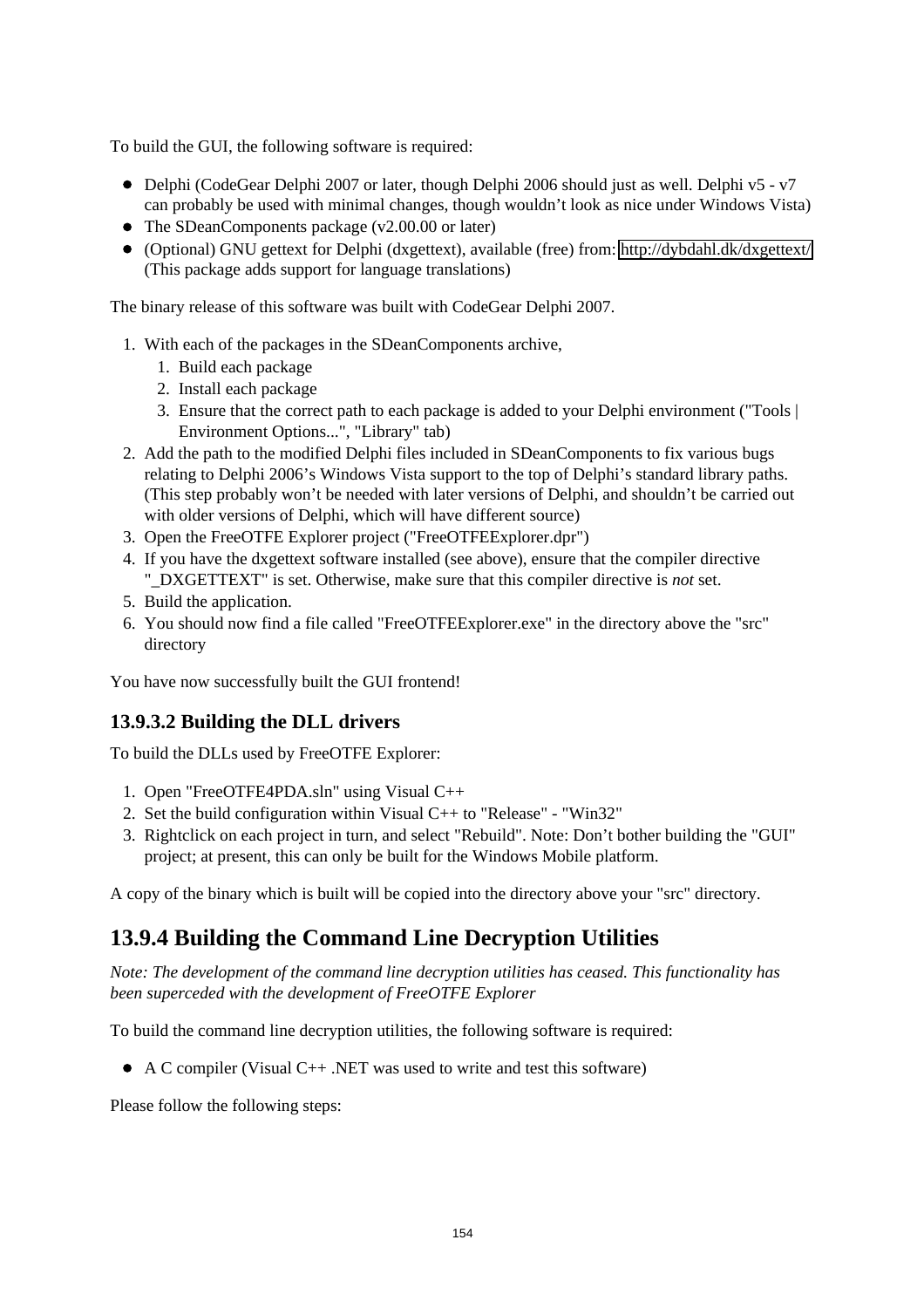- 1. Install and configure up the build environment, as described as per building the backend drivers, you may omit the SDK and DDK.
- 2. Modify the software as appropriate for your test
- Please see the command line decryption utility documentation
- 3. Launch the relevant "my\_build\_exe.bat" file

The executable should be built in the same directory.

### **13.9.5 Signing the Binaries**

To sign the FreeOTFE binary files (.exe, .dll and .sys files), the procedure is pretty much as described at: [Pantaray Research](http://www.pantaray.com/signcode.html#create_SPC) WWW site

At present, FreeOTFE is signed using a self-signed certificate; the full procedure used is as follows:

- 1. Install Visual Studio
- 2. From a command prompt, run "vcvarsall" (all commands detailed below should be executed from this command prompt)
- 3. Create a private certificate:

makecert.exe -sv sdean12.pvk -n "E=sdean12@sdean12.org,CN=Sarah Dean" sdean12.cer

this should create two files: sdean12.pvk and sdean12.cer

4. Create a test software publisher certificate (SPC):

cert2spc.exe sdean12.cer sdean12.spc

to create sdean12.spc. (This file would normally be supplied by a CA, if purchased)

5. Create a personal information file:

pvk2pfx -pvk sdean12.pvk -spc sdean12.spc -pfx sdean12.pfx -f /pi <pvk password> /po <pfx password>

Where:

- *<pvk password>* is the password used when generating the .pvk file with makecert.txt
- $\bullet$   $\lt$ *pfx password* $>$  is the password you wish to use for securing the new .pfx file
- 6. Sign each of binary files:

signtool.exe sign /f sdean12.pfx /p <pfx password> /v /t http://timestamp.verisign.com/scripts/timstamp.dll <filename>

Where:

*<pfx password>* is the password used when generating the .pfx file with pvk2pfx

The URL specified is a time stamping service (Verisign's in this case).

### **13.9.6 Additional Notes**

When building the C code, FreeOTFEPlatform.h automatically #defines one of the following:

- FreeOTFE\_PC\_DRIVER
- FreeOTFE\_PC\_DLL
- FreeOTFE\_PDA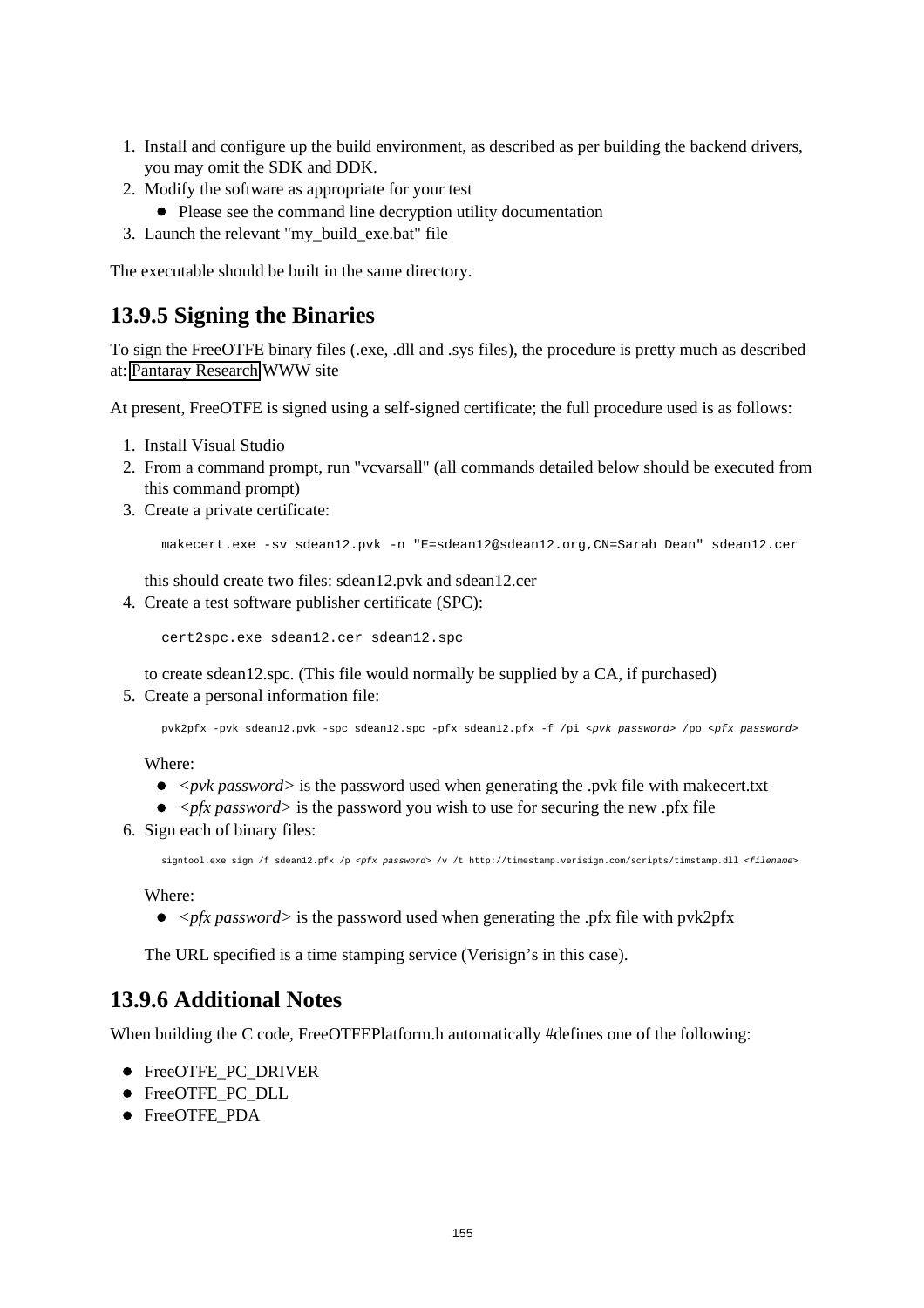depending on what is being built.

This header file should be #included at the start of *every* file which uses any of these defines. (Yes, this is obvious - but easily overlooked!)

# **13.10 Creating a New Hash/Cypher Driver**

These instructions specify in general terms, the steps in taking an existing cypher driver (Blowfish, in this case), and modifying it to create a new cypher driver. The procedure for creating a new hash driver is practically identical, but one of the existing hash drivers should be used as a base, instead of the Blowfish cypher.

- 1. Create a new directory to contain your new cypher driver
	- Make a copy of the directory containing the Blowfish cypher driver ("CYPHER\_BLOWFISH")
	- Rename this directory to reflect the new cypher's name
- 2. Modify "my\_build\_sys.bat"
	- Edit this file using a text editor to change:
		- All instances of "Blowfish" to reflect new cypher's name
		- The files needed
- 3. Modify "CYPHER\_BLOWFISH.vcproj"
	- Rename this file to reflect the new cypher's name
	- Edit this file using a text editor to change:
		- All instances of "Blowfish" to reflect new cypher's name
			- What files are needed, as per my\_build\_sys.bat
- 4. Modify "src/sources"
	- Edit this file using a text editor to change:
		- All instances of "Blowfish" to reflect new cypher's name
		- What files are needed, as per my\_build\_sys.bat
- 5. In the "src" directory, rename all the "\*Blowfish\*" files to reflect the new cypher's name
- 6. Start VC++ and load the "FreeOTFE.sln" Visual Studio Solution.
- 7. Add the "....vcproj" project file you modified above into the solution.
- 8. Within VC++, modify the new FreeOTFECypherXXX.rc file to change all instances of "Blowfish" to reflect new cypher's name
- 9. Within VC++, modify FreeOTFECypherXXX.h
	- Change:
		- All instances of "Blowfish" to reflect new cypher name
		- Add/remove any "DRIVER\_CIPHER\_TITLE\_XXX" entries as required
		- All of the GUID values (this is important! The FreeOTFE GUI uses these values to differentiate between the different cypher implementations)
		- Set the definition of "CYPHERS\_SUPPORTED" to reflect the number of different cyphers the driver will provide (i.e. the number of "DRIVER\_CIPHER\_TITLE\_XXX" definitions you have)
- 10. Within VC++, modify FreeOTFECypherXXX.c
	- Change:
		- The cipher descriptions returned
		- The initialization and encrypt/decrypt routines to check for, and use the correct cypher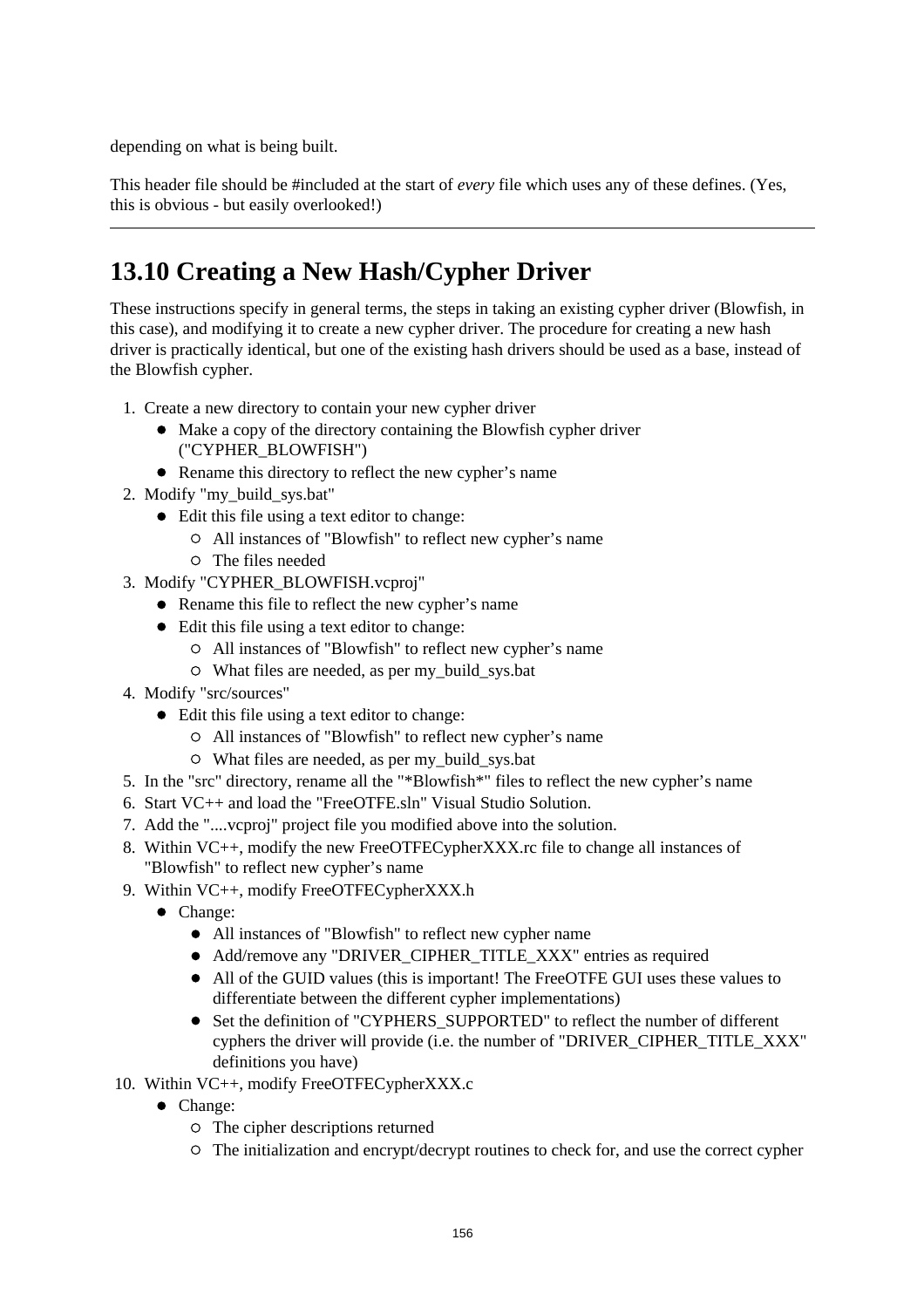- 11. Modify "clean.bat", in the top level "src" directory to clean up any object, garbage, etc files that are created when your driver is built
- 12. You should now be able to build your new cypher driver, which may then be installed as per any other cypher or hash driver.

## **13.10.1 Hash Length/Blocksize**

When your hash driver is asked for details of the hash algorithms it provides, the hash length returned for each hash algorithm must be one of the following:

| Hash<br>length      | <b>Validity</b> | <b>Meaning</b>                                                                                                                       | <b>Comments</b>                                                                                                                                                                                                         |
|---------------------|-----------------|--------------------------------------------------------------------------------------------------------------------------------------|-------------------------------------------------------------------------------------------------------------------------------------------------------------------------------------------------------------------------|
| I٥                  | Valid           | Hash values returned are 0 bits<br>long.                                                                                             | Hashes which return zero length hash values<br>cannot be used with FreeOTFE volumes.<br>(FreeOTFE volumes use PKCS#5 PBKDF2<br>(HMAC), which requires that the length of hash<br>values returned is greater than zero.) |
| Less<br>than $0$    | Valid           | Hash values returned are of<br>variable length (e.g. the<br>"NULL" hash, which returns<br>its input as the generated hash<br>value.) | Hashes which return variable length hash values<br>cannot be used with FreeOTFE volumes.<br>(FreeOTFE volumes use PKCS#5 PBKDF2)<br>(HMAC), which requires that the length of the<br>hash values used is fixed.)        |
| Greater<br>than $0$ | Valid           | Hash values returned have a<br>fixed, defined length (e.g.<br>SHA-512's hash length is 512<br>bits)                                  | Must be a multiple of 8.                                                                                                                                                                                                |

When your hash driver is asked for details of the hash algorithms it provides, the blocksize returned for each hash algorithm must be one of the following: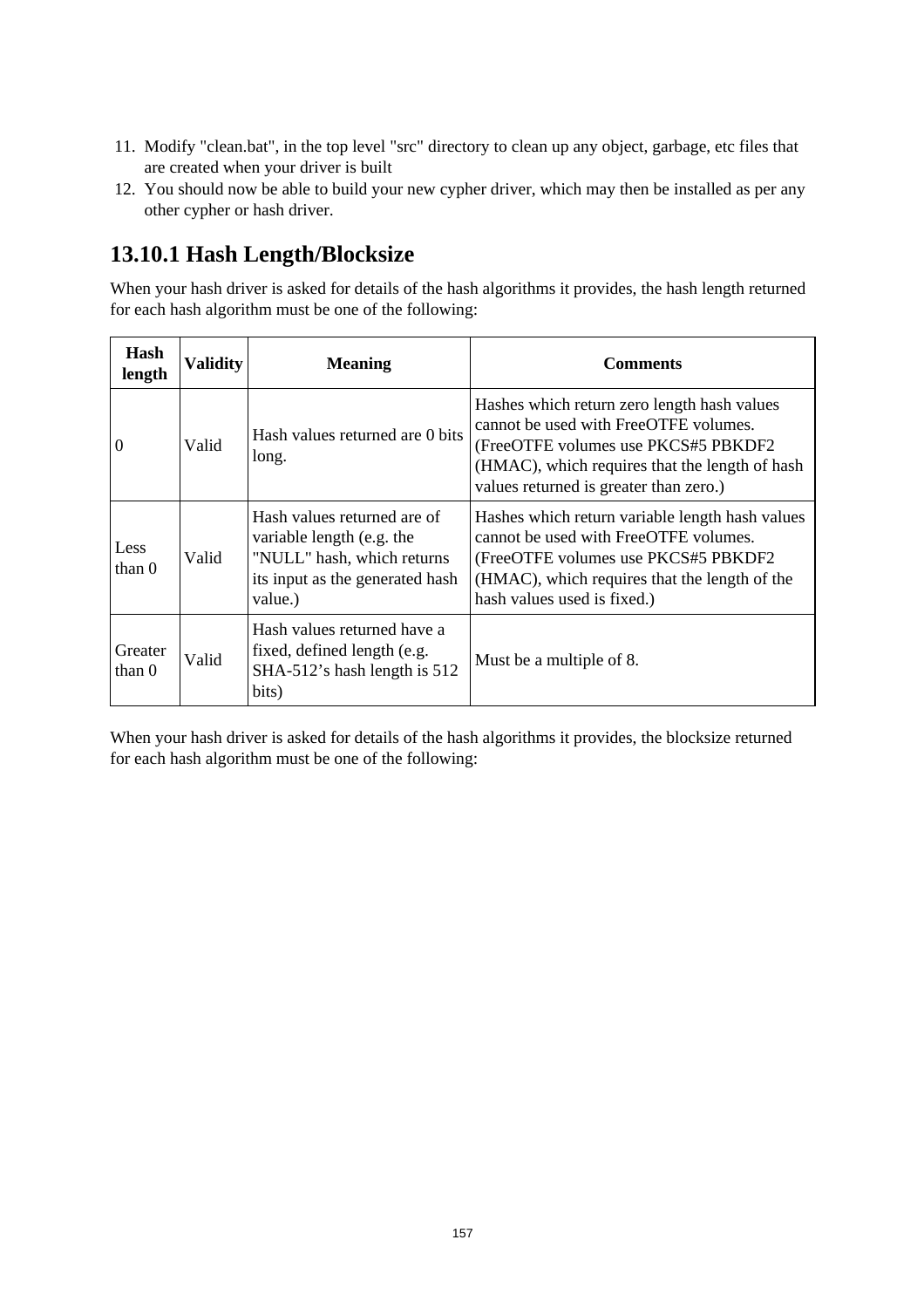| Hash<br>blocksize | <b>Validity</b> | <b>Meaning</b>                                                                                                 | <b>Comments</b>                                                                                                                                                                                                                                                                                                            |
|-------------------|-----------------|----------------------------------------------------------------------------------------------------------------|----------------------------------------------------------------------------------------------------------------------------------------------------------------------------------------------------------------------------------------------------------------------------------------------------------------------------|
| $\Omega$          | Valid           | Hash algorithm does not<br>process input data.                                                                 | Hashes may only have a blocksize of 0 bits if<br>the length of the hash values they output is<br>also 0 bits long, or if they ignore their input.<br>Hashes which use zero length blocksizes<br>cannot be used for FreeOTFE volumes.<br>(FreeOTFE volumes use HMAC, which<br>requires that the blocksize of hashes used is |
|                   |                 |                                                                                                                | greater than zero.)                                                                                                                                                                                                                                                                                                        |
| Less than<br>0    | Valid           | Hash algorithm processes input<br>data in variable-length blocks.                                              | Hashes which use variable length blocksizes<br>cannot be used for FreeOTFE volumes.<br>(FreeOTFE volumes use HMAC, which<br>requires that the blocksize of hashes is a<br>fixed size.)                                                                                                                                     |
| Greater<br>than 0 | Valid           | Hash algorithm processes input<br>data in defined, fixed blocks<br>(e.g. SHA-512's block size is<br>1024 bits) | Must be a multiple of 8.                                                                                                                                                                                                                                                                                                   |

## **13.10.2 Cypher Keysize/Blocksize**

When your hash driver is asked for details of the cyphers it provides, the keysize returned for each cypher must be one of the following:

| <b>Cypher</b><br>keysize | <b>Validity</b> | <b>Meaning</b>                                                                                                                                                        | <b>Comments</b>             |
|--------------------------|-----------------|-----------------------------------------------------------------------------------------------------------------------------------------------------------------------|-----------------------------|
| $\vert 0 \vert$          | Valid           | No key is used during encryption (e.g. if the cypher doesn't<br>encrypt data, just returns the plaintext as the cyphertext; or if<br>the cypher uses a hardcoded key) |                             |
| Less than<br>10          | Valid           | The cypher takes variable keylengths (e.g. the "XOR" cypher)                                                                                                          |                             |
| Greater<br>than 0        | Valid           | The cypher accepts only a specific keysize (e.g. full-strength<br>DES only accepts 64 bit keys)                                                                       | Must be a<br>multiple of 8. |

When your hash driver is asked for details of the cyphers it provides, the blocksize returned for each cypher must be one of the following: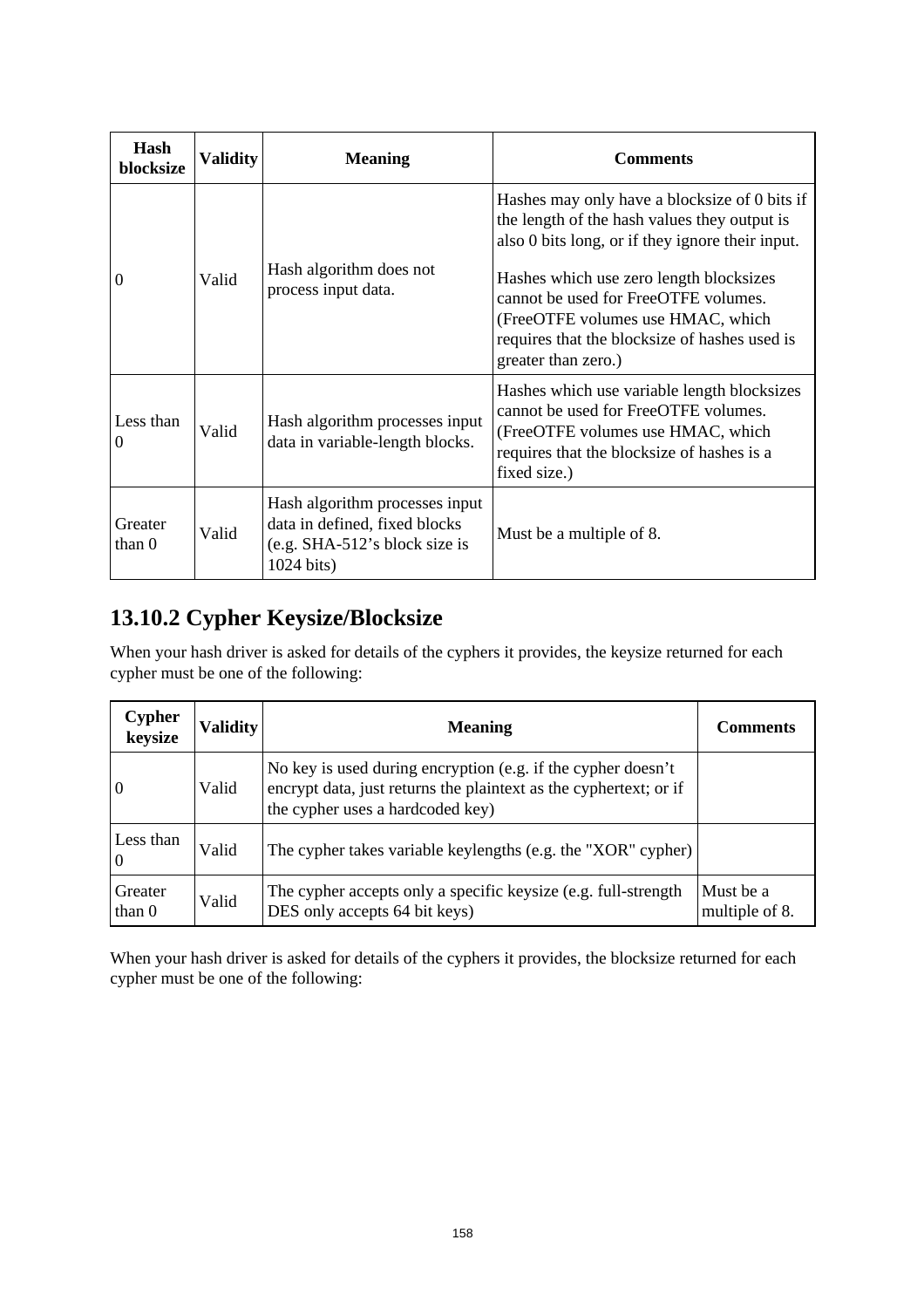| <b>Cypher</b><br>blocksize | <b>Validity</b> | <b>Meaning</b>                                                                                                                                 | <b>Comments</b>                                                                         |
|----------------------------|-----------------|------------------------------------------------------------------------------------------------------------------------------------------------|-----------------------------------------------------------------------------------------|
| $\theta$                   | Valid           | Cypher does not process input data. (e.g.<br>the "NULL" cypher, which just returns<br>the supplied plaintext as cyphertext)                    | If the blocksize is 0, then no IVs<br>will be used for<br>encrypting/decrypting.        |
| Less than $0$              | Valid           | Cypher processes input data in<br>variable-length blocks. (e.g. XOR<br>processes data in blocks with the same<br>length as the key being used) | If the blocksize isn't fixed, then no<br>IVs will be used for<br>encrypting/decrypting. |
| Greater<br>than $0$        | Valid           | Cypher processes input data in defined,<br>fixed blocks (e.g. AES has a block size is<br>128 bits)                                             | Must be a multiple of 8.                                                                |

## **13.10.3 Miscellaneous Comments: Cypher Drivers**

- When called upon to encrypt/decrypt data, if the "IVLength" passed in is 0, then "IV" should be ignored (it may be set to NULL)
- When writing a cypher driver, the encrypt/decrypt implementation should not write to the input buffer; only the output buffer (i.e. when encrypting, do not write to the plaintext buffer passed in; when decrypting, do not write to the cyphertext buffer). An optimisation in the driver involves the use of a single buffer for input/output. You may find that you'll need to create a temporary buffer equal to your blocksize when implementing some modes of operation (e.g. CBC)
- **Important:** Don't read/write to the *input* plaintext/cyphertext buffer! Only the *output* ones!

## **13.11 Filename Extensions**

Volume files, keyfiles, and all other files created and used by FreeOTFE can have *any* file extension you wish to give them (if any).

By default, FreeOTFE uses the following:

| <b>Extension</b> | <b>Description</b>                |
|------------------|-----------------------------------|
| .vol             | Volume file                       |
| .cdb             | Keyfile (aka Critical Data Block) |
| .cdbBackup       | <b>Critical Data Block Backup</b> |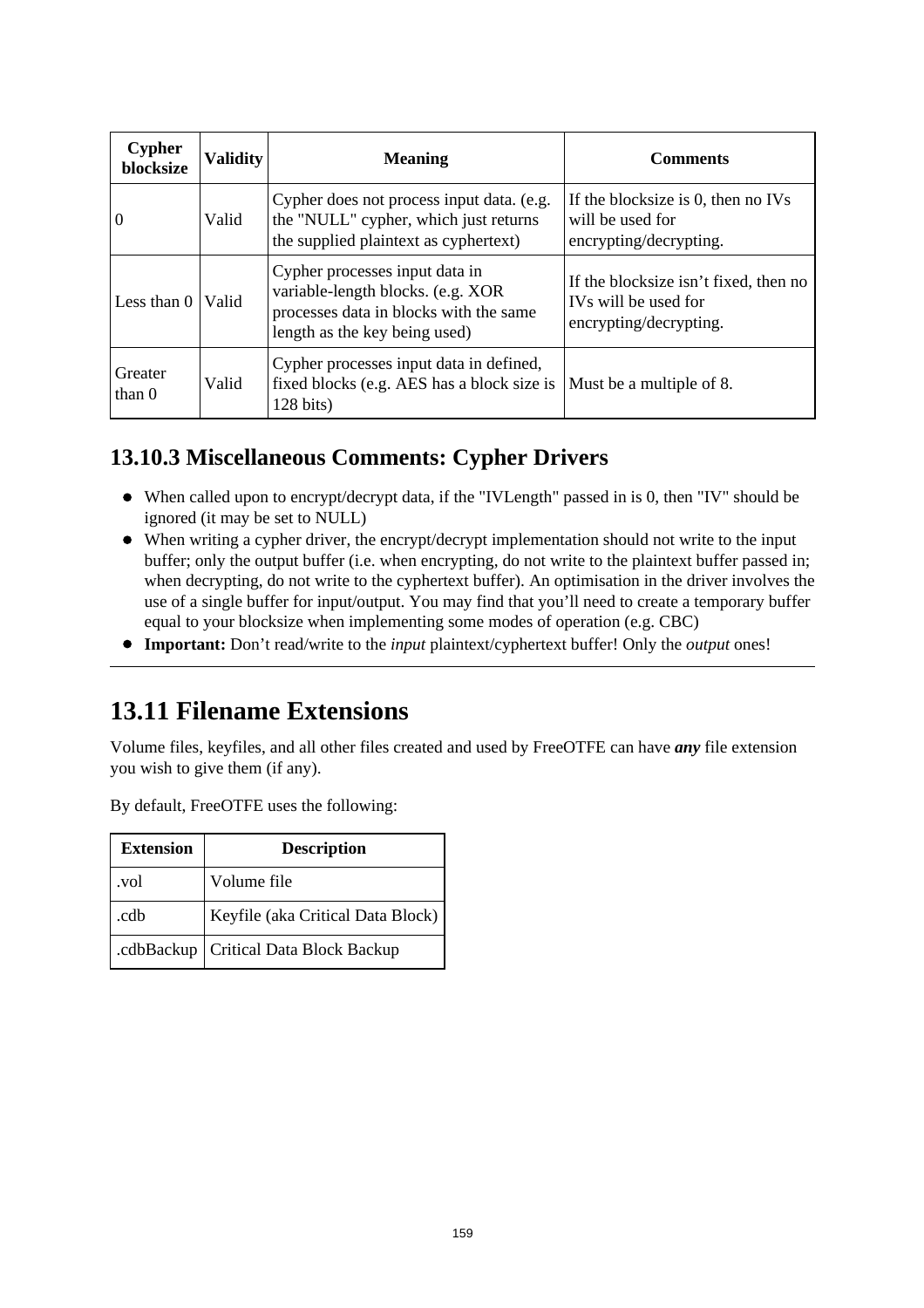# **14 Known Bugs**

- LUKS volumes which use the Tiger hash cannot be mounted correctly
- Certain combined mobile phone/PDA devices have issues mounting volumes. See FAQ for details of the specific models affected.

Both of the above issues are currently under investigation, and should be fixed in a later version

If you believe that you have found a bug in FreeOTFE, it would be very much appreciated if you could get in touch and report it; please see the section on: Fault/Bug Reporting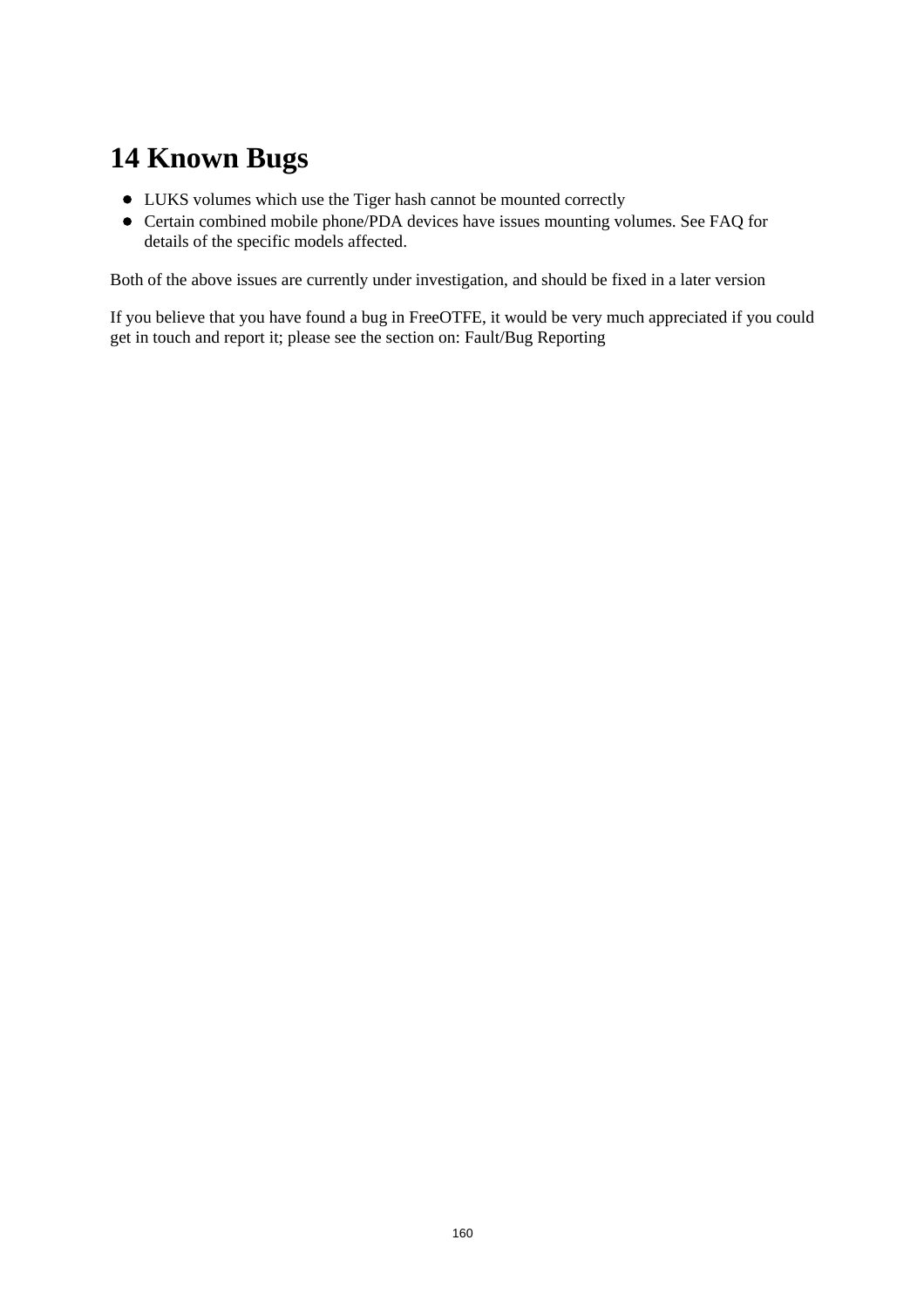# **15 Fault/Bug Reporting**

Although FreeOTFE should be pretty stable and have no faults, it's always possible that you may find something not quite right. In these cases, it would be very much appreciated if you could email a fault report the address shown in the contact details.

If you have recently upgraded to a newer version of FreeOTFE, please could you ensure that you have followed the upgrade procedure exactly before reporting a fault. (See Installation and Upgrading from a Previous Version section)

When reporting a fault with FreeOTFE, please include as much detail as possible, preferably including as much of the following as possible (Note: Not all of the following may apply):

- 1. What OS you're running under.
- 2. Any service packs which have been applied to your OS.
- 3. The FreeOTFE executable version (See the "Help | About..." dialog).
- 4. The main FreeOTFE driver version (See the "Help | About..." dialog).
- 5. Details of how the volume in question was created (e.g. the summary shown on the last stage of creating a FreeOTFE volume).
- 6. The size of any volume file/partition involved.
- 7. If using a volume file, the filesystem used on the drive the volume file is stored on (e.g. NTFS/FAT/FAT32).
- 8. The filesystem the volume is formatted as (e.g. NTFS/FAT/FAT32).
- 9. A copy of the CDB dump taken from any volume file involved (See "Tools | Critical Data Block | Dump to human readable file...").
- 10. If a keyfile is being used, a copy of the keyfile and password used.
- 11. A small test volume (e.g. 1MB) which can replicate the problem found (Note: Please do not email volume files, unless asked to! An FTP site is available for uploading these)

Some of the items listed above may include potentially sensitive data. In which case, feel free to omit that information - or better still, create a simple test case which replicates the problem, but doesn't include any such data.

Additionally, if you are having problems with the PDA version of FreeOTFE, please could you also include:

- 1. The make and model of device you are using
- 2. The exact version number of your OS, which can be found by:
	- 1. Tapping the "Start" button at the top left of your screen
	- 2. Tapping "Settings"
	- 3. Tapping on the "System" tab of the dialog displayed
	- 4. Tapping on the "About" icon; this will give full details of your OS version (e.g. v5.1.1702 (Build 14366.1.0.1))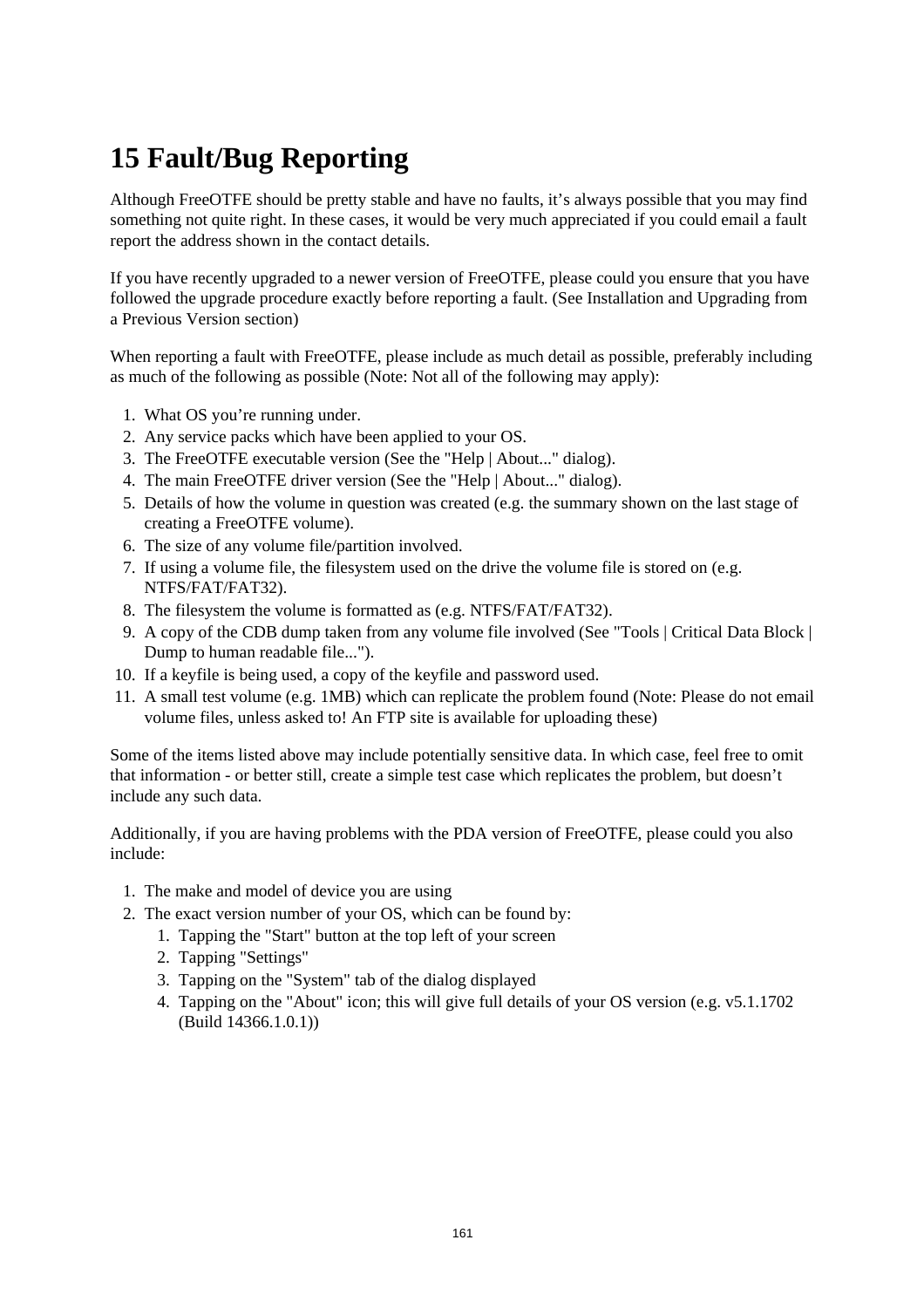# **16 TODO List**

- Additional hash and cypher drivers (suggestions welcome)
- GPG integration; support for using GPG to generate random data and Linux AES multikey support (this only really need the GPG interface finishing off)
- Support for Linux key iterations (-C option)
- Other MAC algorithms (e.g. PMAC, OMAC)
- Command line utility written in C to carry out the main functions of the GUI.
- The source code could do with a little tidying up...
- (Constructive) suggestions welcome.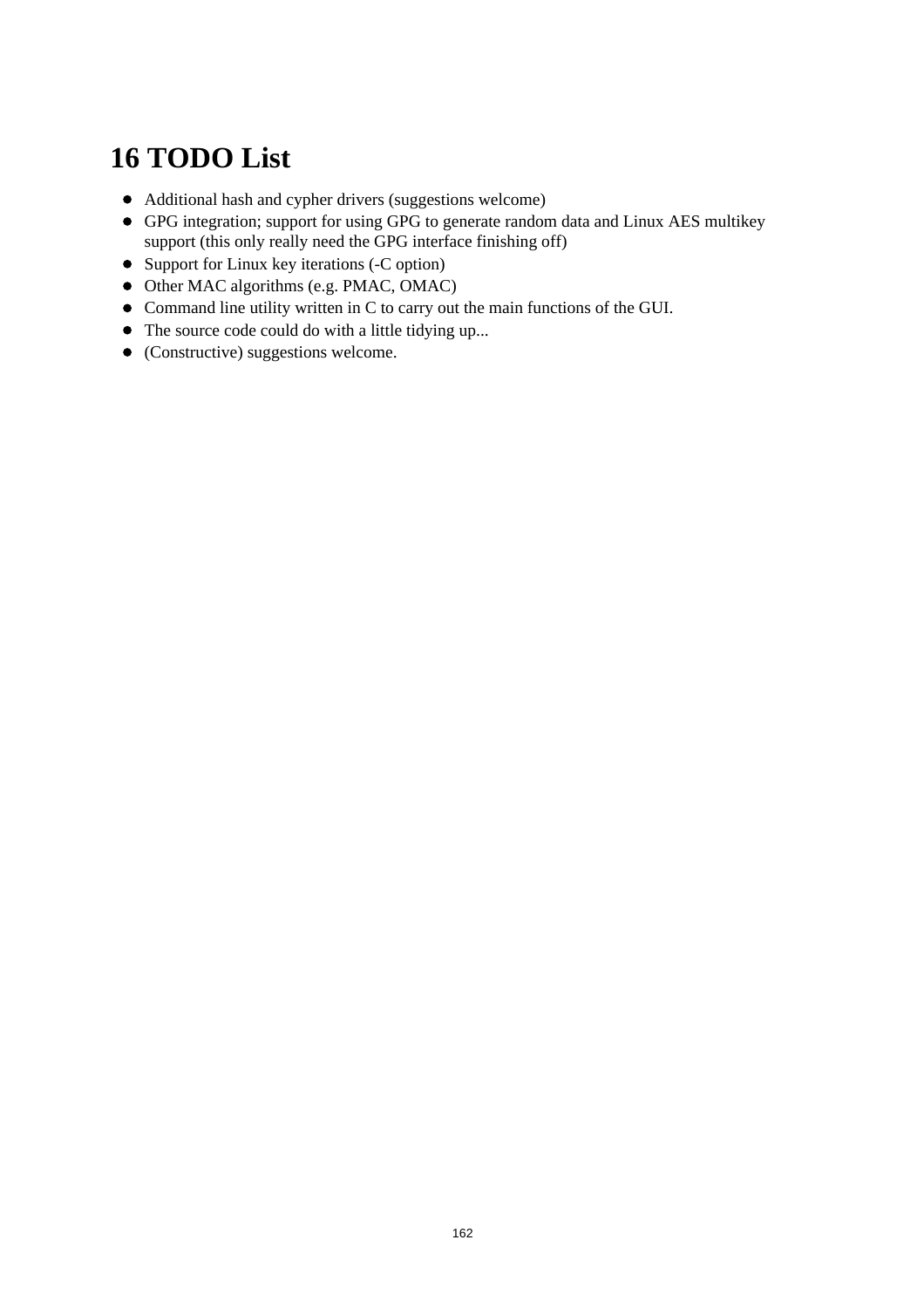## **17.1 PC Version**

- $\bullet$  v5.21 (7th February 2010)
	- Added Russian language translation
	- Added translator credit to "About..." dialog
	- Minor tweaks to portableapps .com launcher
- v5.20 (3rd January 2010)
	- Added support for using keyfiles with LUKS volumes (Hint: For ease of use, keyfiles may also be dragged and dropped onto the LUKS password entry dialog)
	- Changed disk/partition selection dialog to treat doubleclicking on a disk/partition as selecting it. Selected disk/partition properties can now be accessed via context menu item
	- When mounting a file based volume which is readonly, the readonly checkbox will automatically be selected
	- $\circ$  Change made such that if FreeOTFE's MRU list is disabled (this is the default), then volumes, keyfiles, etc will not appear on the MS Windows system MRU list either.
	- Added Greek language translation
	- Added Croatian language translation
	- Cosmetic display tweaks to better handle translations
- v5.10 (13th October 2009)
	- Added volume padding option when creating new volumes
	- Added Czech translation
	- Added Japanese translation
	- Updated German and Spanish translations
	- Added option to automatically start FreeOTFE on system startup
	- Added option to let user define action carried out on clicking/doubleclicking system tray icon
	- Added options to allow/prevent newlines and tabs in passwords
	- Added "/minimize" command line switch, and modified to honor "run minimized" option when launched via a shortcut
	- Fixed bug causing hotkeys to be registered even if run with commandline arguments.
	- Fixed bug causing emergency dismount hotkey to be treated as normal dismount hotkey
	- Various cosmetic improvements
- v5.00 (22nd July 2009)
	- Significant performance improvements made to driver code
	- Added XTS mode to Gladman cyphers (AES, MARS, RC-6, Serpent and Twofish)
	- Added RIPEMD-256 and RIPEMD-320 hash algorithms
	- Added support for dropping keyfiles onto the password entry dialog to simplify keyfile filename entry
	- Added automatic check for updates (turned *off* by default)
	- Allow option to change the default mount type used
	- Allow various options to turn on/off confirmation/warning messages
	- Allow users to mount volumes as A: or B: if these drive letters aren't in use. Note: Selecting "Use default" for the drive to mount as will still result in using the first unused drive letter after C: - A:/B: may only be used if explicitly selected by the user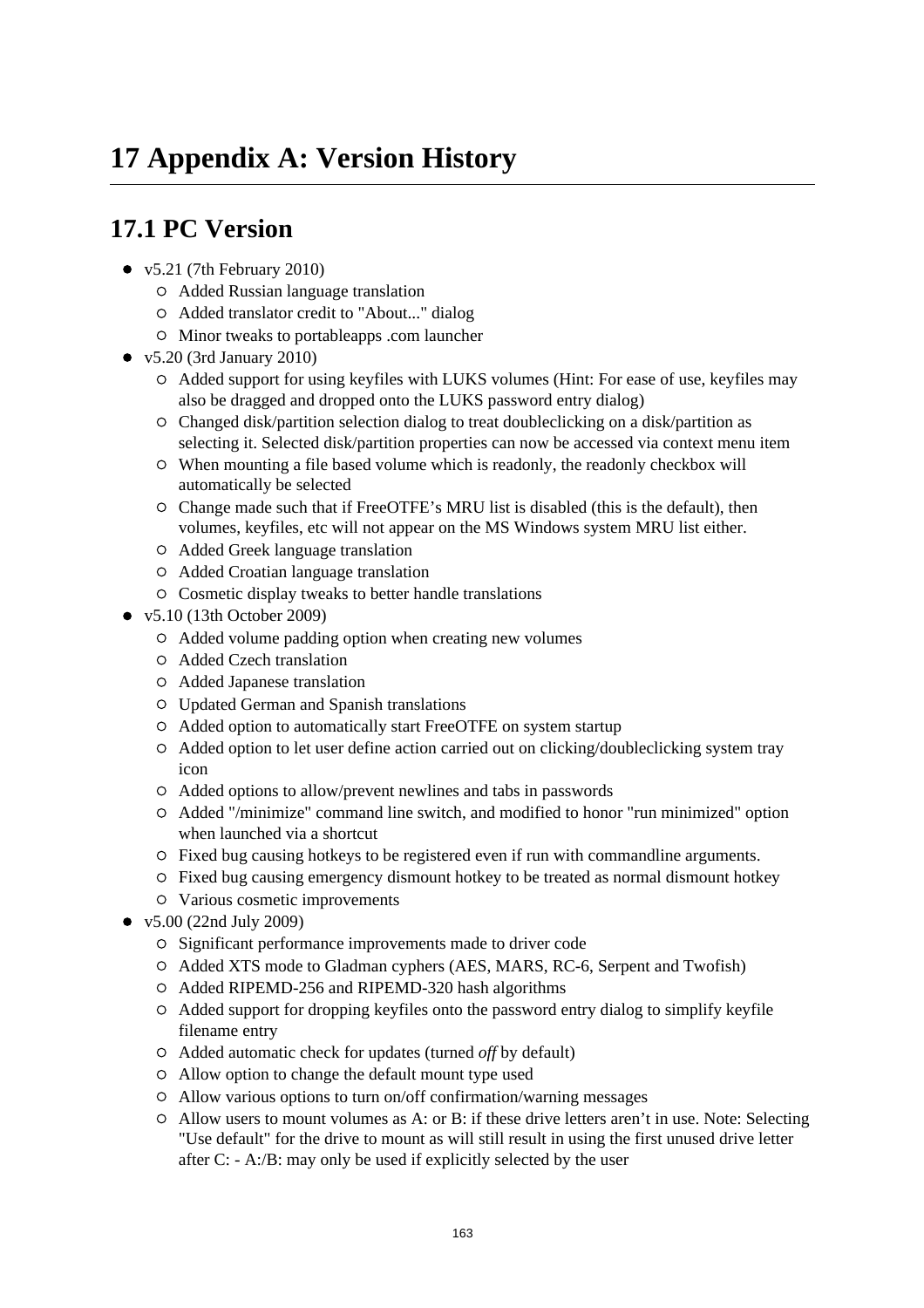- Added support for "refresh" multimedia key
- Added "/create" command line option for creating new volumes
- Added "/settings" command line parameter to read options from user specified location
- Created U3 and portableapps.com specific installers, simplifying installation for users of these particular systems
- Removed restriction requiring hidden volumes to begin at an offset which is a multiple of 512 bytes
- Allow mounting either Linux LUKS or FreeOTFE partitions via the "Partition" toolbar button and "File | Mount partition..." menuitem (previously only FreeOTFE partitions could be mounted this way)
- Fixed minor bug which prevented hidden volumes from being automatically mounted after being created
- $\circ$  Fixed minor bug with "minimise to system tray" functionality
- Fixed bug causing main window to resize continuously if toolbar not shown
- v4.71 (19th April 2009)
	- Added "/saltlength" and "/keyiterations" command line options
	- Added additional check on saltlength when creating new volumes
	- $\circ$  Fixed trivial bug introduced in v4.70, causing CDB dumps to report the hash driver used twice, instead of the hash driver and cypher driver used.
	- $\circ$  Fixed bug introduced in v4.70, which prevented per-volume IVs from being passed to the backend driver. Only affects CBC based (i.e. very old) volumes which use per-volume IVs.
- v4.70 (4th April 2009)
	- Spanish translation added
	- Added option to volume creation wizard to mount new volumes after creating them
	- Added support for Windows 7
	- Added autodetect functionality for PKCS#11 libraries
	- GUI and driver code refactored to allow common code to be shared between FreeOTFE and FreeOTFE Explorer
	- Fixed uninstaller bug which prevented it from cleaning out installation subdirectories
	- Fixed bug causing GUI to go into a tight loop when switching to a language for which the translation required certain specific controls to be resized
	- Fixed bug which could potentially cause FreeOTFE to crash on dismount
- $\bullet$  v4.60 (19th February 2009)
	- French translation added
	- $\circ$  Corrected fault causing exit status 102 to be returned when mounting volume from the command line with "/silent" specified
	- Various cosmetic improvements (mainly relating to translations)
- $\bullet$  v4.50 (1st January 2009)
	- Italian translation added
	- Added option to prevent message showing on successful mount
	- Added option to display large or small toolbar icons (Note: Large icons with captions now shown by default. This may be changed back to show small icons via the "Options" dialog)
	- Added option to save FreeOTFE settings to the Windows registry instead of a configuration file
	- Added MRU list to system tray icon's menu. (Note: The MRU list is disabled by default; enable via the "Options" dialog)
	- Added "/offset" command line option for mounting hidden volumes from the command line
	- Message catalog system to simplify translation and reduce risk of errors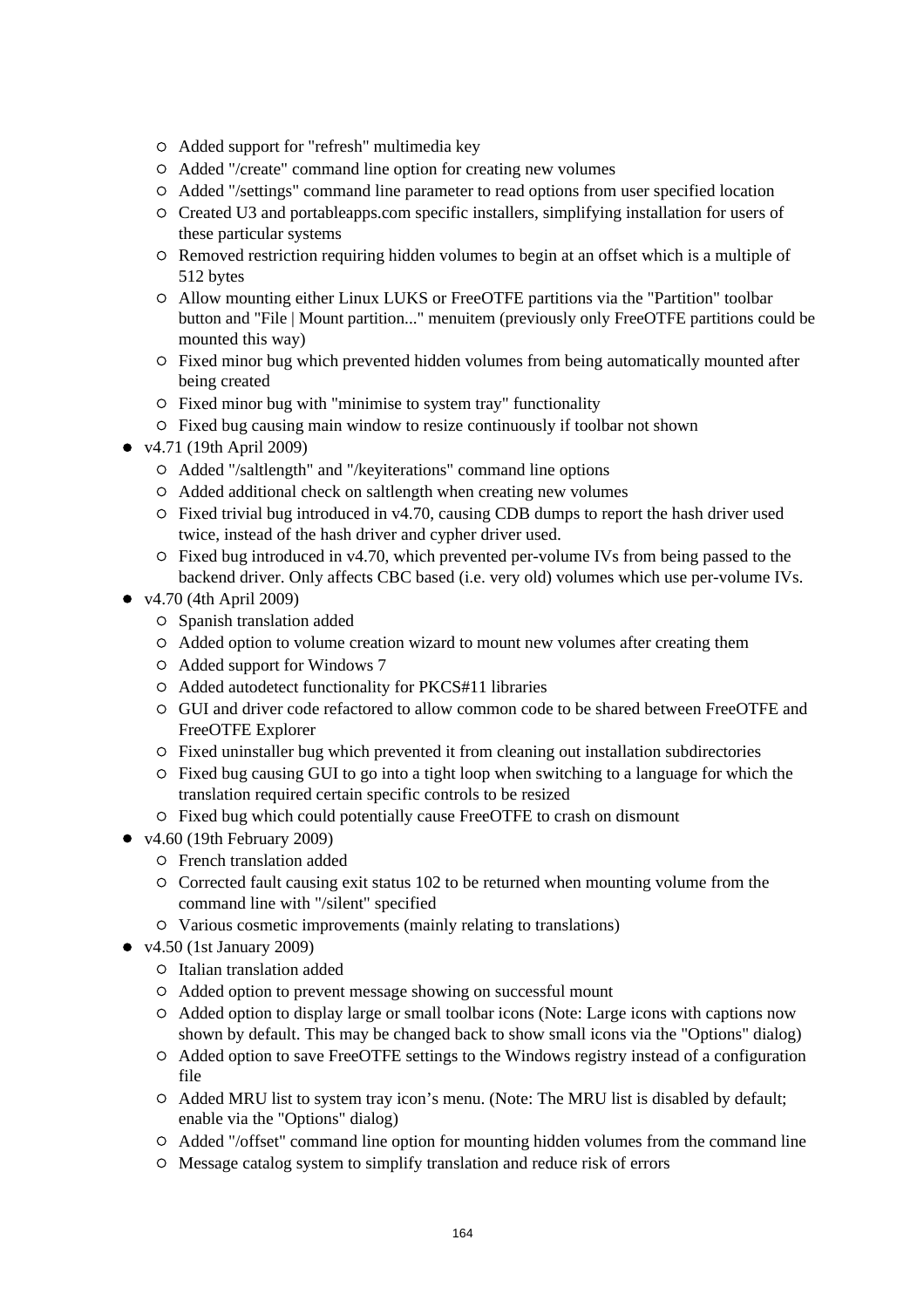- Change to prevent changing the CWD when browsing for files via the standard open/save dialogs. This should stop FreeOTFE preventing USB drive removal when keyfiles, etc are stored on USB drives.
- Changed the broadcast message system informing other windows of drives appearing/disappearing on mount/dismount
- Corrected fault causing drive overwrite to fail under some circumstances with volumes over 4GB
- Refactored some parts of the codebase to eliminate duplicated code
- Various cosmetic tweaks to improve display layout when translated into different languages
- $\bullet$  v4.40 (20th November 2008)
	- German translation added
	- Added "Tools" menu item to provide a straightforward user interface to allow the user to quickly and easily copy FreeOTFE to a USB drive, and optionally configure it to run automatically when the drive is plugged in.
	- Changed default settings to display system tray icon by default
	- Improved support for dismounting drives nested within each other
	- Added "/noexit" command line option
	- Added "/password" and "/silent" command line parameters for mounting Linux volumes
	- Added greater emphasis on the fact that when overwriting a partition with encrypted data, whatever was previously stored on that partition will be overwritten. (Yes, some people did email about this!)
	- Prevent FreeOTFE from exiting when the wrong password is entered
	- Various cosmetic improvements
- v4.30 (27th October 2008)
	- Added functionality to support language translations
	- Added "/password" and "/silent" command line parameters for mounting FreeOTFE volumes
	- Added additional option to overwrite an entire mounted volume, as well as its free space
	- Added support for optionally substituting the mounted drive letter as a parameter passed to any post-mount and pre/post-dismount autorun commands configured
	- Added support for post-mount and pre-dismount autorun commands with spaces in their paths
	- Added option to display passwords as they're entered
	- Driver development environment changed to Microsoft Visual Studio 2008 with WDK for Server 2008 v6001.18001 (although older versions can probably still be used)
	- Corrected intermittant fault causing FreeOTFE to crash on mounting some volumes
	- Corrected fault preventing hidden volumes being created on host volumes greater than 4GB
	- Corrected estimated time remaining shown on progress dialog
	- Hotkey options now saved correctly
	- $\circ$  Minor cosmetic improvements
- v4.00 (26th June 2008)
	- Added support for 64 bit versions of MS Windows
	- Added support for PKCS#11 (Cryptoki) security tokens/smartcards
	- $\circ$  Significantly improved partition selection system
	- Added "/drive", "/keyfile" and "/lesfile" command line parameters when mounting volumes
	- Added user configurable global setting for default drive letter
	- Extensive additions, changes and improvements made to documentation
	- Various cosmetic and usability improvements
- $\bullet$  v3.00 (16th December 2007)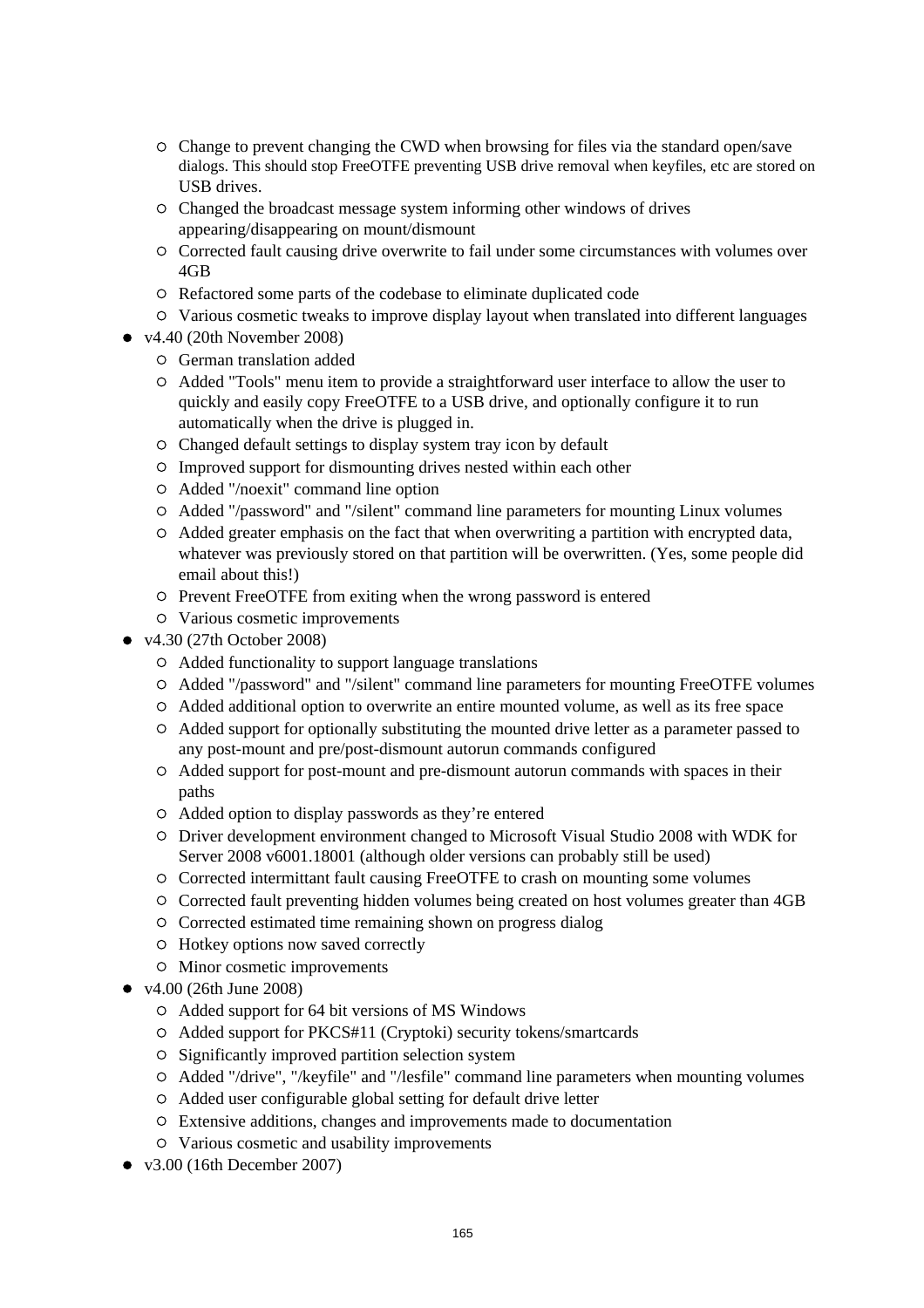- FreeOTFE is now available both as a full installation package, as well as standard ZIP version.
- Added LRW and XTS cypher mode support
- Added post mount/pre dismount/post dismount autorun option to allow automated integrity checking, cleanup, etc
- Added option to explore drive automatically after mounting
- $\circ$  Made volume file timestamp reversion optional (i.e. the timestamps on volume files are automatically set back to their pre-mount values on dismounting; previously it would always do this)
- Simplified password entry for mounting FreeOTFE volumes; advanced options can easily be displayed by clicking button. (Advanced mount options can be displayed by default by setting relevant option)
- Password entry dialog is now only dismissed when the volume is successfully mounted, or the user cancels the mount when mounting a FreeOTFE volume
- Multiple driver files can now be selected for installation when manually installing drivers
- "File | Mount" now also auto detects LUKS volumes, so they can be mounted via this menuitem as well as "File | Linux volume | Mount file...". Similarly, dragging and dropping files onto FreeOTFE will cause it to attempt to auto detect the type of volume used.
- Manually installed drivers will now start up as soon as they've been installed, and set to startup automatically on boot
- Removed short password warning when mounting a LUKS volume with less than 20 characters in its password
- Command line option to mount volumes will now accept relative paths to volume files
- Added command line options to install and uninstall drivers
- Added command line option to return the number of mounted volumes
- Added dialog to report all currently available hash/cyphers algorithms, together with their details (see under "Help" menu)
- Improved support for multimonitor systems
- Corrected fault with mouse RNG that would cause "insufficient random data" errors
- $\circ$  Main development environment changed to:
	- CodeGear Delphi 2007
	- Microsoft Visual Studio 2005 Professional Edition
	- (although older versions can probably still be used)
- Updated LibTomCrypt based cypher/hash drivers to use LibTomCrypt v1.17
- v2.00.00 (18th March 2007)
	- Implemented support for Windows Vista (although previous versions would work under Vista, they had a few minor cosmetic issues under this OS)
	- Added option to allow mounted volumes to be visible to all logged on users, or just the current user
	- Added option to associate ".vol" files with FreeOTFE, in line with the PDA version, and defaulted open/save dialog filters. (Note that you are still free to use any filename with any filename extension).
	- Added ability to store FreeOTFE settings in different places, or not at all if required
	- Updated to automatically prompt user if they want to start portable mode if the main FreeOTFE driver isn't installed/running
	- Added indicator to show portable mode activating
	- Added ability to combine random number generators (RNGs) when generating random data for new volumes/changing passwords
	- Added option to start FreeOTFE in portable mode without prompting if no installed drivers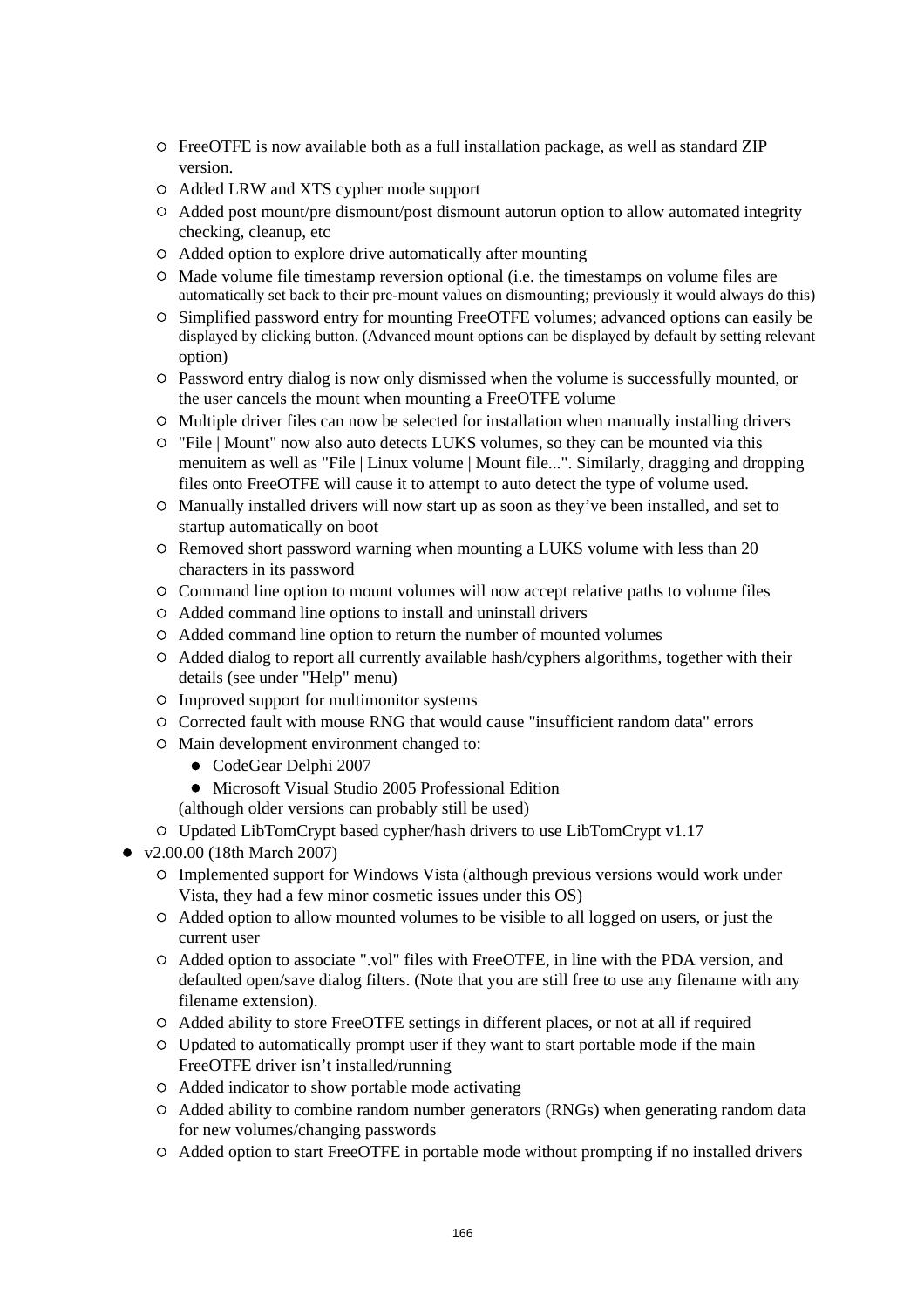are found

- Added option to suppress prompting for volume type when volume files are drag 'n' dropped onto FreeOTFE
- Added additional prompt when creating new volumes to make it clearer when the minimum amount of information required had been entered
- Added option to allow user to specify where their settings should be stored (if they are to be saved)
- Added extra support for "odd" LUKS volumes which don't use the same cypher keylength for IV generation as encrypting data (e.g. volumes which use Blowfish-448 for data encryption, and cbc-essiv:sha256 actually use Blowfish-256 for their ESSIV IVs - this is now supported)
- Added detection of (nonstandard) Tiger and Whirlpool hashes when using LUKS volumes
- Removed redundant warning about drivers not being started in portable mode when they had been manually installed
- $\circ$  Corrected minor cosmetic issue with status bar display
- Added OS version ID to human readable CDB dumps
- O Moved weaker drivers (FreeOTFE4PDAHashNull.dll, FreeOTFE4PDACypherNull.dll and FreeOTFE4PDACypherXOR.dll) into a "weak drivers" directory; most users shouldn't use these drivers, but they're still included in the release if needed
- v1.60.00 (28th January 2006)
	- Added the following cyphers:
		- CAST6 (Gladman library)
	- Fixed minor bug that prevented FreeOTFE from properly dismounting volumes under certain conditions.
	- Corrected build error that prevented previous version from operating correctly under MS Windows 2000
- v1.50.00 (8th January 2006)
	- Changed email address from sdean12@softhome.net to (finally!) sdean12@sdean12.org
	- Added the following cyphers:
		- Serpent
		- AES (Gladman library)
		- RC-6 (Gladman library)
		- Twofish (Gladman library)
		- MARS (Gladman library; source only pending licence clarification)
	- Updated to allow volumes to be mounted across networks
	- Added ability to resize the driver control dialog
	- Corrected fault that prevented LUKS partitions from being mounted
	- Added support for LUKS volumes which use ESSIV, subject to the hashlength of the ESSIV hash generating the same number or less bits as the cypher used. Note: Although LUKS can create volumes with ESSIV - ESSIV is not part of the LUKS specification!
	- Corrected errors that were displayed when a non-admin attempted to access the driver control dialog
- v1.00.00 (20th November 2005)
	- Added dismount hotkeys.
	- Added optional system tray icon (tasktray icon), together with ability to minimize/close FreeOTFE to the system tray.
	- Added optional toolbar and statusbar
	- Added command line support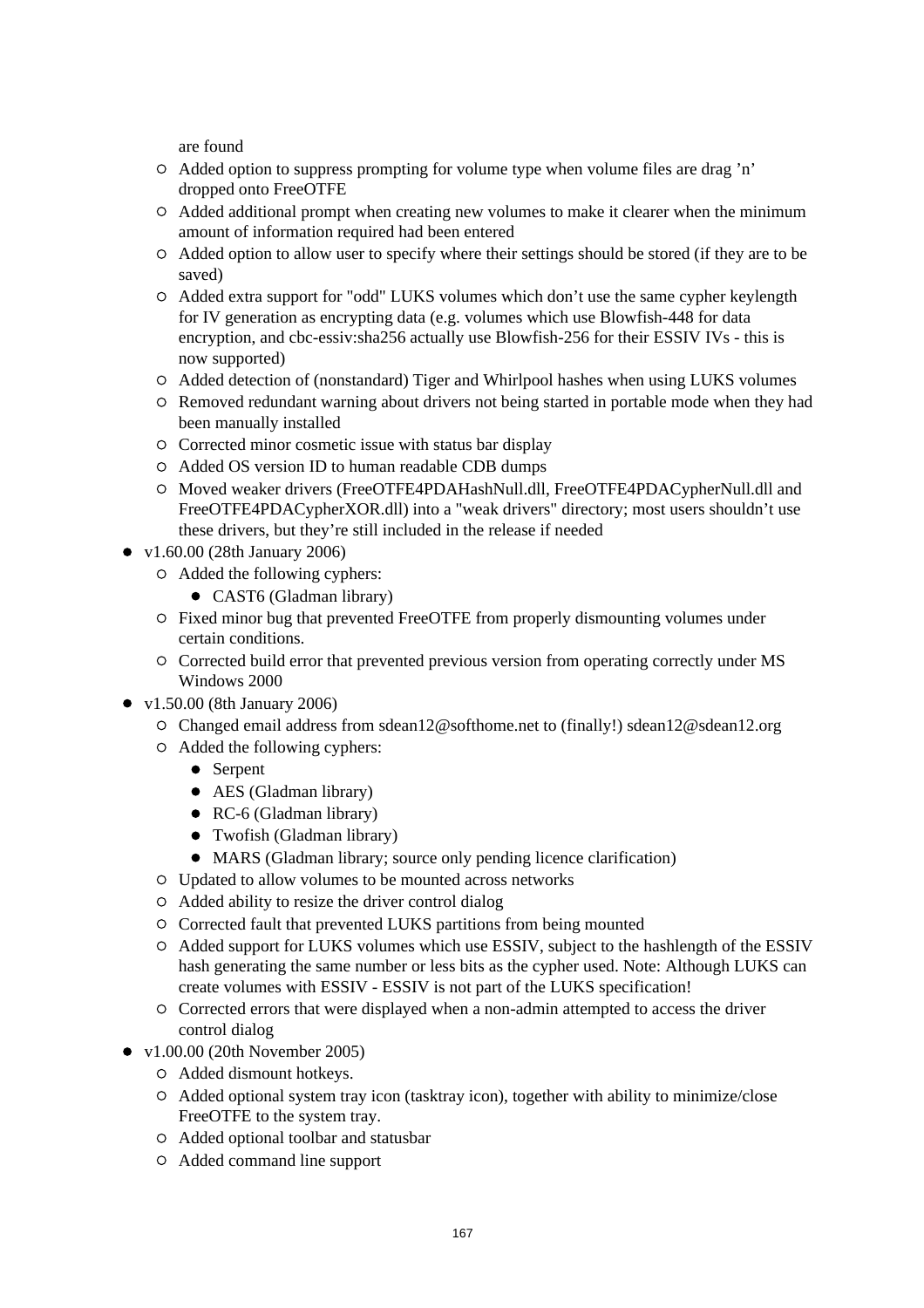- $\circ$  Improved support for MS Windows XP Themes
- Switched from Delphi 5 to Delphi 7
- v0.59.00 BETA (29th July 2005)
	- Minor change to FreeOTFE.sys device driver to fix error introduced by compiler. Specifically, debug builds work correctly, but for release builds the compiler handles the "%" (modulus) operator differently for 64 bit arithmetic; calling a kernel function ("\_alldvrm") that doesn't exist in Windows 2000, causing the driver to fail to load.
- v0.58.00 BETA (24th July 2005)
	- Added support for cryptlib (cl32.dll) as an RNG, if installed
	- Added support for Linux LUKS volumes
	- $\circ$  Removed redundant warnings when run by a user without Administrative privileges
- v0.57.9900 BETA (8th June 2005 restricted test release)
	- Added support for encrypted CDs/DVDs
	- Added support for encrypting disk devices, as well as partitions (i.e. You can now encrypt an entire disk, not just partitions held on it)
- v00.57.00 BETA (28th May 2005)
	- Compatibility with Linux volumes improved
	- Fixed bug found when creating a new volume and storing the volume's CDB separately. (The CDB file wasn't being created before the CDB was written to it, causing an "Unable to write critical data block" error.)
- v00.56.00 BETA (7th May 2005 restricted release)
	- Corrected issues relating to formatting volumes
- v00.54.00 BETA (7th May 2005 restricted release)
	- Now tested under Windows 2000, as well as Windows XP.
	- Removed buffering between data transfers to increase reliability.
	- Updated to fix "Format incomplete" problems when formatting as FAT/FAT32 while running under Windows 2000.
	- Added warning to user if an attempt is made to use a volume file created with a later volume format layout ID.
	- Corrected fault with Windows XP/Windows 2000 differing QueryDosDevice behaviour that sometimes prevented FreeOTFE listing all cyphers/hash algorithms installed.
	- Updated to only accept drag 'n dropped files when the drivers are active.
	- Extra checks included to ensure user has at least one hash and cypher driver installed and running.
	- Fixed MB/GB selection in new volume creation.
	- More sensible saving/loading of Linux encryption settings.
	- Added prompt when exiting if volumes are still mounted.
- v00.53.00 BETA (24th April 2005 restricted release)
	- Fixed major bug causing the main driver to ignore its queue when large amounts of data were written to an encrypted volume.
	- Improved emergency dismount (dismounts faster by cancelling all queued requests to the driver).
	- Improved progress dialog's responsiveness when overwriting free space, preventing it from appearing frozen and giving user a better indication of progress.
	- Fixed minor cosmetic fault on the keyfile creation dialog.
	- FreeOTFE volume creation wizard now gives user more flexibility to specify the sector IV generation method used.
	- Added support for Linux dm-crypt volumes (e.g. ESSIV).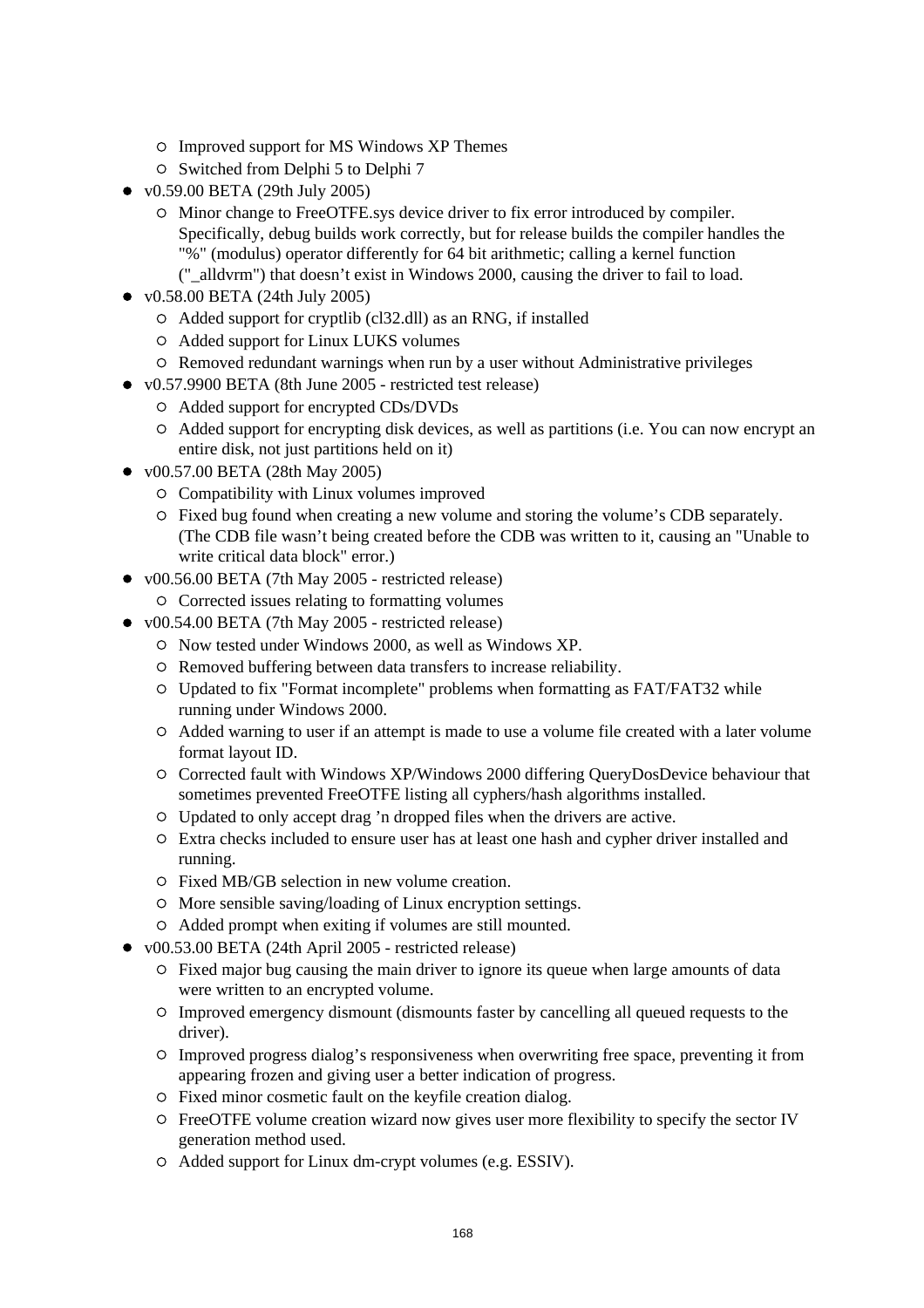- Added progress dialog when creating volume files.
- Message shown when FreeOTFE exits and stops portable mode no longer displayed, unless there was a problem stopping portable mode.
- $\bullet$  v00.50.00 BETA 1 (4th April 2005)
	- Implementation of "portable mode"
	- Added support for keyfiles
	- User passwords are no longer displayed; they are blanked out with "\*" characters
	- Added option to backup and restore the CDB from volumes with a CDB
	- Added option to dump critical data block to a human readable file
	- Driver control dialog now indicates state of drivers making it a lot clearer what's happening!
	- Added support for encrypted partitions
	- User can now change their passwords, and many other FreeOTFE volume properties.
	- When volume files are mounted and used, their timestamps (created, last accessed and last modified) and attributes are recorded. They are then reset on dismount.
	- Volume file timestamps and attributes are reset after dismounting, improving "plausible deniability"
	- Added ability to save settings when mounting Linux volumes
	- Volumes can now be mounted as removable drives (no recycle bin, files deleted directly)
	- User's password is now processed with PKCS#5 PBKDF2 (HMAC), instead of being salted and hashed.
	- Improved handling if more than one hash/cypher can be used for encryption/decryption.
	- Added the following cyphers:
		- **•** DES
		- 3DES
		- Blowfish
		- $\bullet$  RC6
		- CAST5
		- $\bullet$  libtomcrypt version of Twofish
	- Added the following hash algorithms:
		- Tiger
		- Whirlpool
	- Added per-volume IVs
	- Rewrote most of the driver control dialog
	- Critical data block checksum now uses the HMAC of the volume details block, instead of its hash
	- Fixed bug that could cause new volumes to be created with an extra newline tacked onto the end of the user's password. If you have problems mounting volumes created like this, you should still be able to mount them by entering an extra newline (just press <ENTER>) at the end of your password.
	- Fixed bug that caused VolumeFlags to be read back from the volume incorrectly. In order to continue support for older (CDB format 1) volumes, these volumes will still be read incorrectly, but newer (CDB format 2) volumes are processed correctly. To update older volumes to use the later CDB format, simply change your password via the "Tools | Change volume/keyfile password/details..." menuitem. It is highly recommended that you do this anyway, in order to better ensure future compatibility
- $\bullet$  v0.00.02 BETA 1 (11th October 2004)
	- Fix to correct bug with salt handling which prevented FreeOTFE volumes from being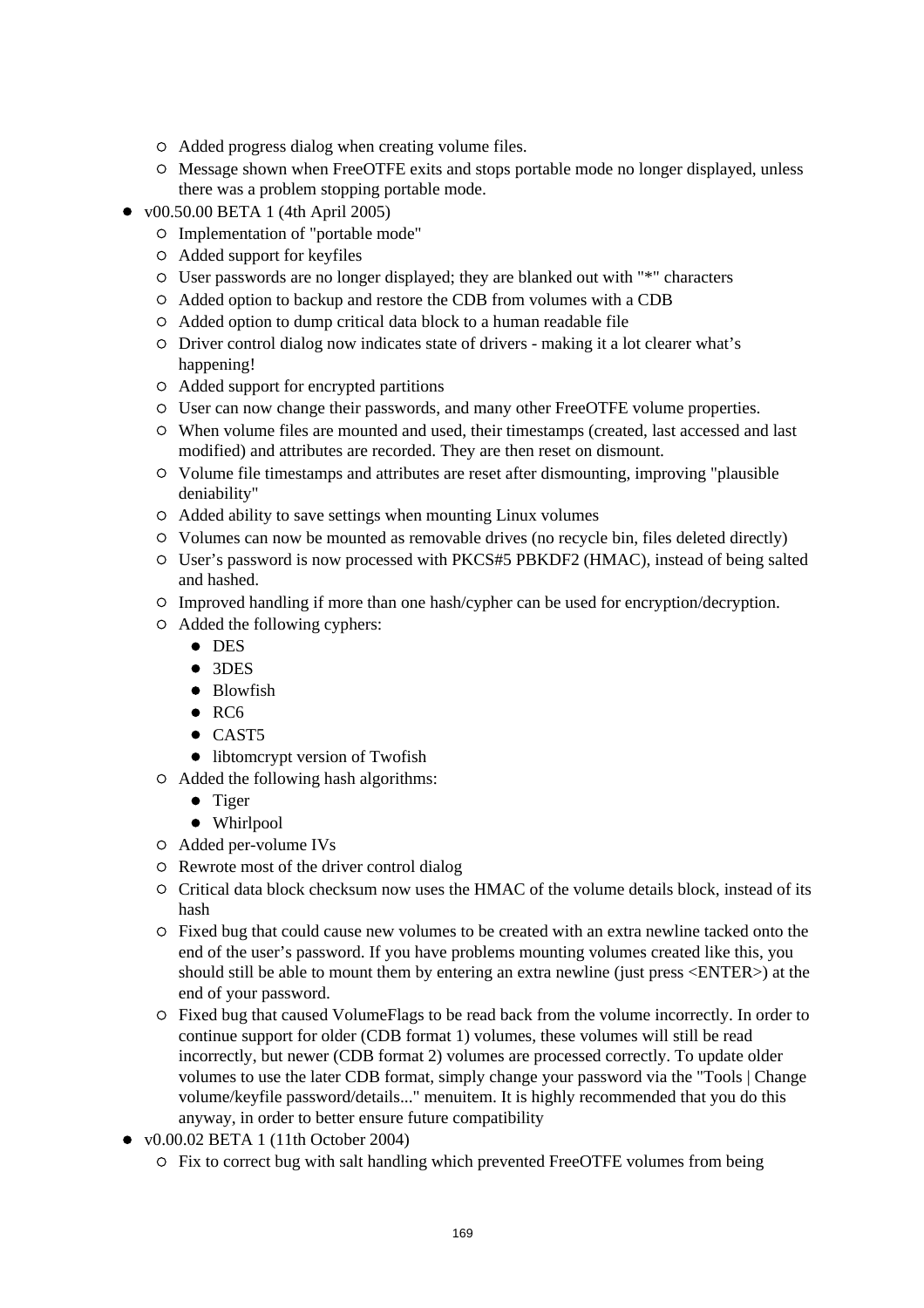mounted.

- v0.00.01 BETA 1 (10th October 2004)
	- $\circ$  First public release for compatibility testing

# **17.2 PDA Version**

- $\bullet$  v5.21 (7th February 2010)
	- Added Russian language translation
	- Added translator credit to "About..." dialog
	- Fix bug in tap 'n' scribble RNG causing error message to be displayed
- $\bullet$  v5.20 (3rd January 2010)
	- Display layout changes made to better support translated interface
	- Added Greek language translation
	- Added Croatian language translation
	- Added language translator credits dialog
	- Added hash/cypher details dialogs
	- Changed password reading routines to better support Windows Mobie 6.5 (Microsoft changed the manner in which WM65 accepted passwords entered by the user)
- v5.10 (13th October 2009)
	- Added Czech translation
	- Added Japanese translation
	- Updated German and Spanish translations
	- $\circ$  Fix bug in release procedure causing only Spanish translation to be included (Caused by longstanding fault in cabwiz.exe. Thanks a lot Microsoft :( )
- v5.00 (22nd July 2009)
	- Optimised mount performance
	- Added functionality to support language translations
	- Added support for Linux LUKS volumes
	- Added XTS mode to Gladman cyphers (AES, MARS, RC-6, Serpent and Twofish)
	- Added RIPEMD-256 and RIPEMD-320 hash algorithms
	- Added option to volume creation wizard to mount new volumes after creating them
	- Added "/create", "/noexit" and "/silent" command line options
	- Add confirmation message when exiting "Options" dialog with "Save settings" option turned off
	- Removed redundant message shown on dismounting volumes
	- $\circ$  Corrected fault requiring hidden volumes to begin at an offset which is a multiple of 512 bytes
- v3.76 (19th April 2009)
	- Corrected minor fault in locking protecting FreeOTFE4PDA's internal list of device handles
- v3.75 (4th April 2009)
	- Added option to enable/disable hash/cypher drivers from the user interface
	- By default, the SHA and AES drivers are enabled, but all others are disabled to improve performance. (The user can easily enable others if required)
	- Driver code refactored to allow common code to be shared between FreeOTFE and FreeOTFE Explorer (no functional changes)
	- Drivers moved into "DLL" subdirectory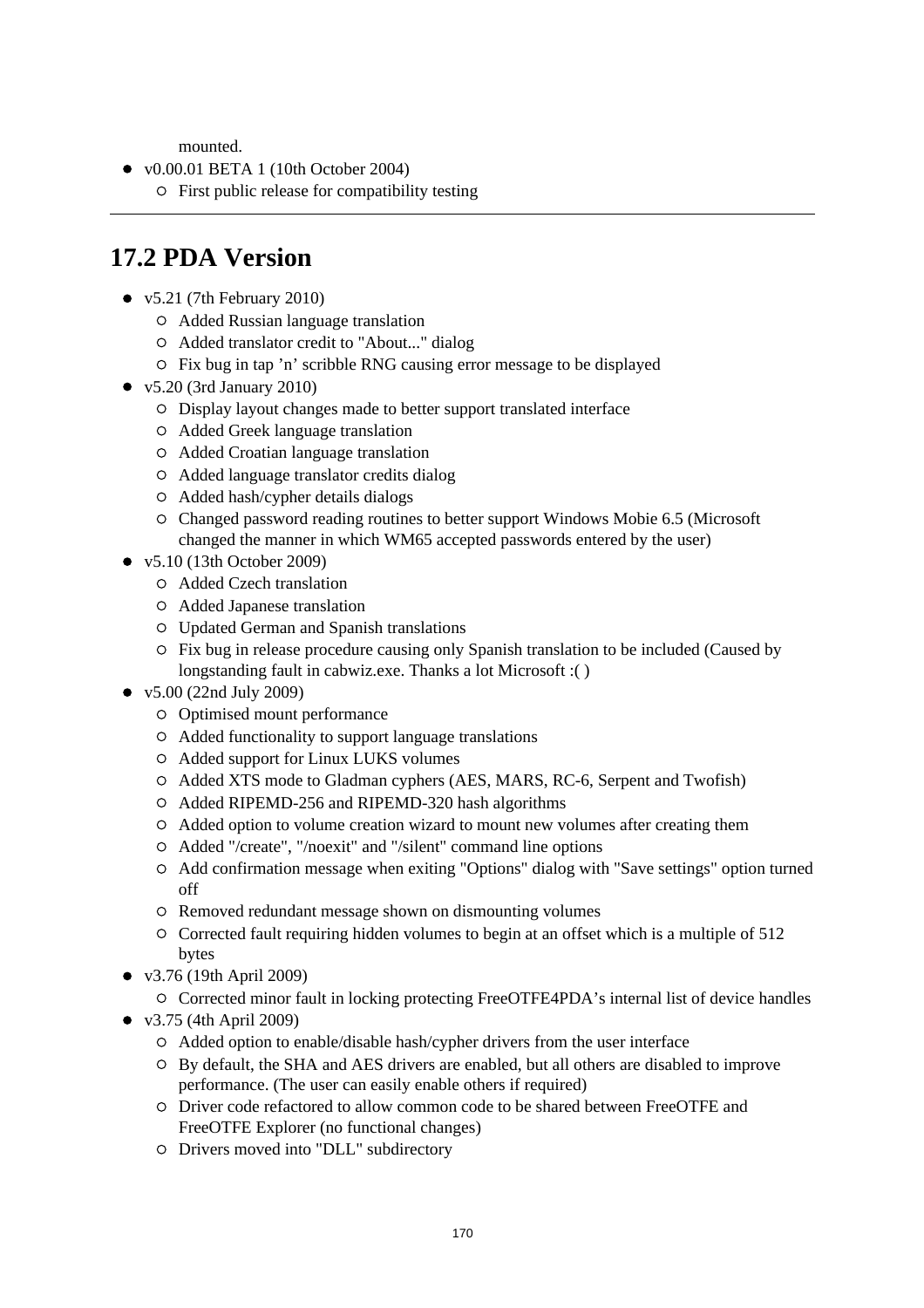- v3.05 (27th October 2008)
	- $\circ$  Resolved issue that causing "Mount failed; the virtual storage device could not be activated at this time" error on some PDAs when mounting
	- Updated documentation
	- Development environment changed to Microsoft Visual Studio 2008 (although older versions can probably still be used)
- $\bullet$  v3.00 (16th December 2007)
	- FreeOTFE4PDA is now available as a single .CAB file and ActiveSync installer, as well as a standard .ZIP file, making installation to a PDA even simpler
	- Added LRW and XTS cypher mode support
	- Tested under Windows Mobile 6 (Note: earlier versions of FreeOTFE4PDA should also work with this OS)
	- Added option to revert volume file timestamps/attributes to their pre-mount values on dismounting
	- Optimised order of cypher/hash details returned from drivers to improve time to mount on PDA version
	- Updated LibTomCrypt based cypher/hash drivers to use LibTomCrypt v1.17
- v2.11.00 (29th June 2007)
	- Added "\" prefix to mountpoint passed to configured explorer application when exploring mounted volumes in order to better support 3rd party software (e.g. Resco Explorer)
	- Added automatic refresh of FreeOTFE's display if already running when a volume is mounted via the commandline/tapping on a ".vol" file.
	- Updated to correct minor bug preventing commandline options from mounting correctly if no mountpoint is supplied on the commandline.
- v2.10.00 (27th May 2007)
	- Added (optional) support for Windows Mobile 5.0 softkeys
	- Documentation layout revamped
	- Added link to user guide from "Help" menu
	- $\circ$  Made it clearer to the user at which point they can create their new volume, and which advanced/optional steps
- v2.00.00 (18th March 2007)
	- Added option to change the default mountpoint, or default it based on the volume's filename. Mount dialog "mountpoint" control moved to "Advanced" tab on mount dialog
	- Added option to specify a different "File explorer" application
	- Added option to associate FreeOTFE4PDA with volume files
	- Added context menu option to explore mounted volumes, in addition to existing doubletap explore
	- Added option to backup and restore the CDB from volumes with a CDB
	- Added option to dump critical data block to a human readable file
	- Added command line support
	- Added OS version ID to human readable CDB dumps
	- Moved weaker drivers (FreeOTFE4PDAHashNull.dll, FreeOTFE4PDACypherNull.dll and FreeOTFE4PDACypherXOR.dll) into a "weak drivers" directory; most users shouldn't use these drivers, but they're still included in the release if needed
- $\bullet$  v0.55.00 BETA (4th December 2006)
	- $\circ$  Corrected error preventing volumes encrypted with the XOR and NULL encryption drivers operating properly
	- Corrected problem with opening files on some PDAs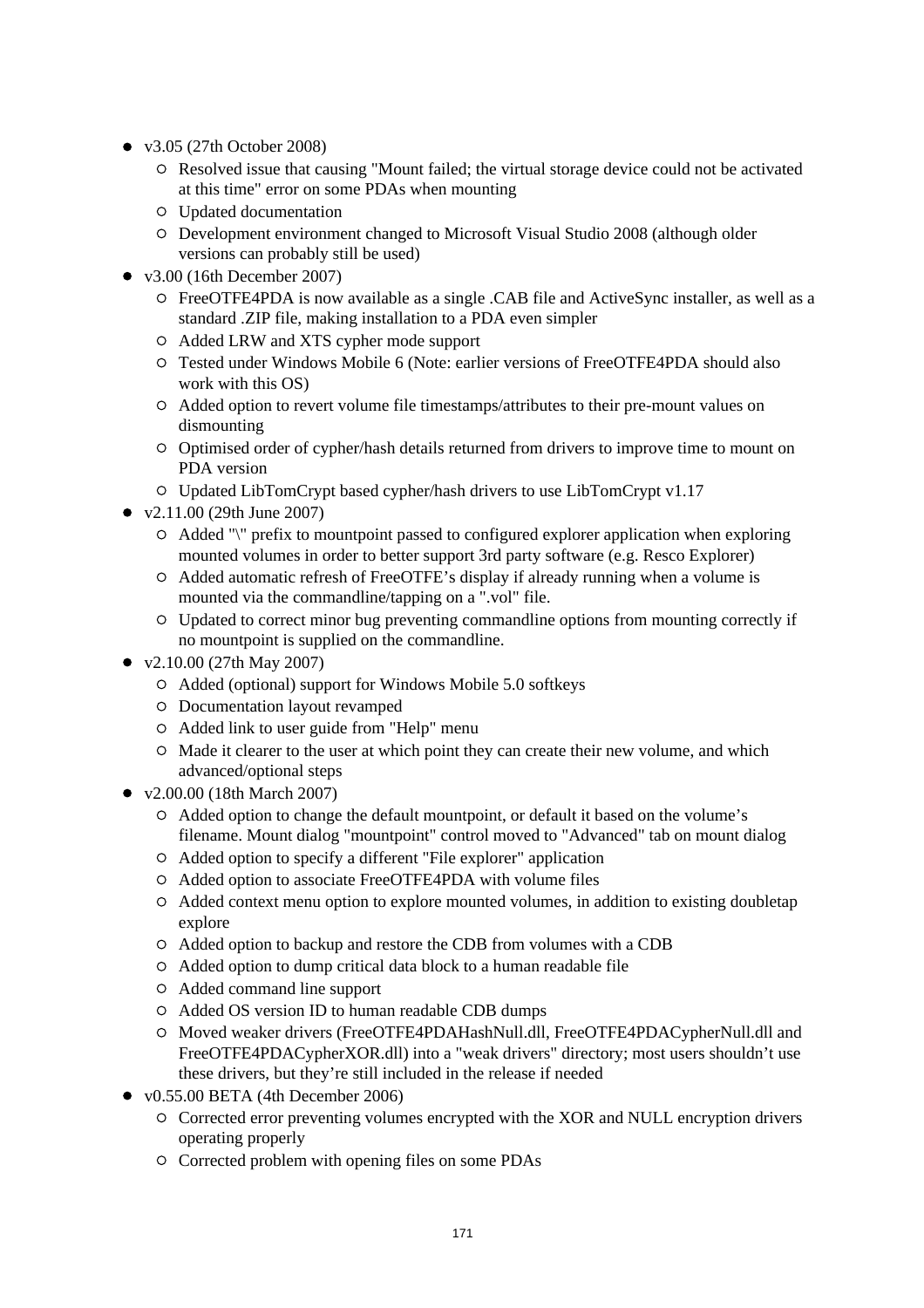- Redundant drivers moved into separate directory
- Added further information to documentation with respect to redundant drivers/speeding up the time taken to mount
- Added stats report for drivers (developer use only)
- FreeOTFE4PDACypherTwofish\_HifnCS.dll driver removed from PDA binary distribution (driver fails to init correctly). Note: Existing volumes can still be mounted and used with the remaining two Twofish implementations
- v0.50.00 BETA (11th November 2006)
	- First public release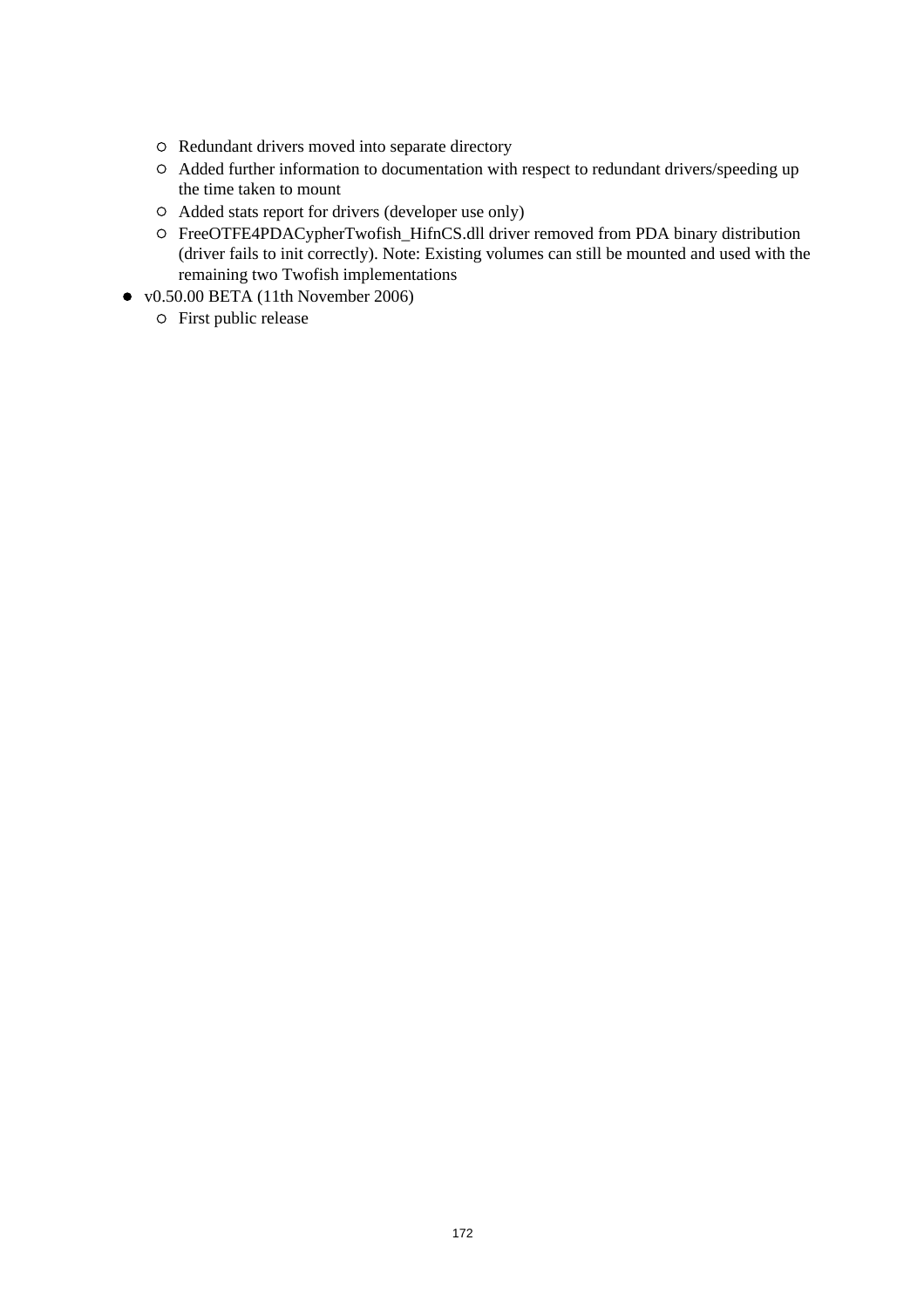# **18 Appendix B: Credits**

Thanks go to:

- Tom St Denis (tomstdenis@iahu.ca) for the LibTomCrypt library [\(http://libtomcrypt.org/\)](http://libtomcrypt.org/).
- Hi/fn and Counterpane Systems for the optimised reference implementation of Twofish [\(http://www.schneier.com/twofish.html\)](http://www.schneier.com/twofish.html).
- Oliver Taylor for the PKCS#11 and partition display implementation, and his work on the drivers
- OSR Online [\(http://www.osronline.com/\)](http://www.osronline.com/) a good resource for those writing device drivers.
- $\bullet$  Peter Gutmann (pgut001@cs.auckland.ac.nz) for the cryptlib library which (if installed) FreeOTFE can take advantage of an RNG.
- Clemens Fruhwirth [\(http://clemens.endorphin.org/\)](http://clemens.endorphin.org/), author of the LUKS specification and ESSIV.
- David Saunders (dsaunders@gawab.com) for setting up the FreeOTFE.org domain registration and WWW site.
- Gianluca Varenni for his USENET post way back in August 2002 relating to the " alldyrm" driver problem under MS Windows 2000, and the solution he used!
- Dr. Brian R. Gladman (gladman@seven77.demon.co.uk) for his implementation of the 2nd round AES candidates
- Lars B. Dybdahl (Lars@dybdahl.dk) and Peter Thörnqvist (peter3@peter3.com) for dxgettext, an Delphi port of GNU's gettext
- Alexander Okorokov (oraclex@mail.ru) for feedback and code improvements
- Brian Smith (bsmith@ringcube.com) for identifying, tracking down and debugging an intermittant driver issue which could cause crashing when dismounting

| Language | Translator                                   |
|----------|----------------------------------------------|
| German   | Volkmar Brandmaier (brandmaier@gmx.net)      |
| Italian  | Daniele (fuzzee@virgilio.it)                 |
| French   | Daniel Berthereau (Daniel.fr@Berthereau.net) |
| Spanish  | Luis Santalla (luis.santalla@hotmail.com)    |
| Czech    | Tomas Ruzicka (tr3027@seznam.cz)             |
| Japanese | Hiroaki Ohtsuka (hgc00566@nifty.ne.jp)       |
| Croatian | Zlatko Zivkovic (zzivkovic@cogeco.ca)        |
| Greek    | Geogeo (geogeo64@yahoo.gr)                   |
| Russian  | Dmitry Yerokhin (erodim@mail.ru)             |

# **18.1 Translations**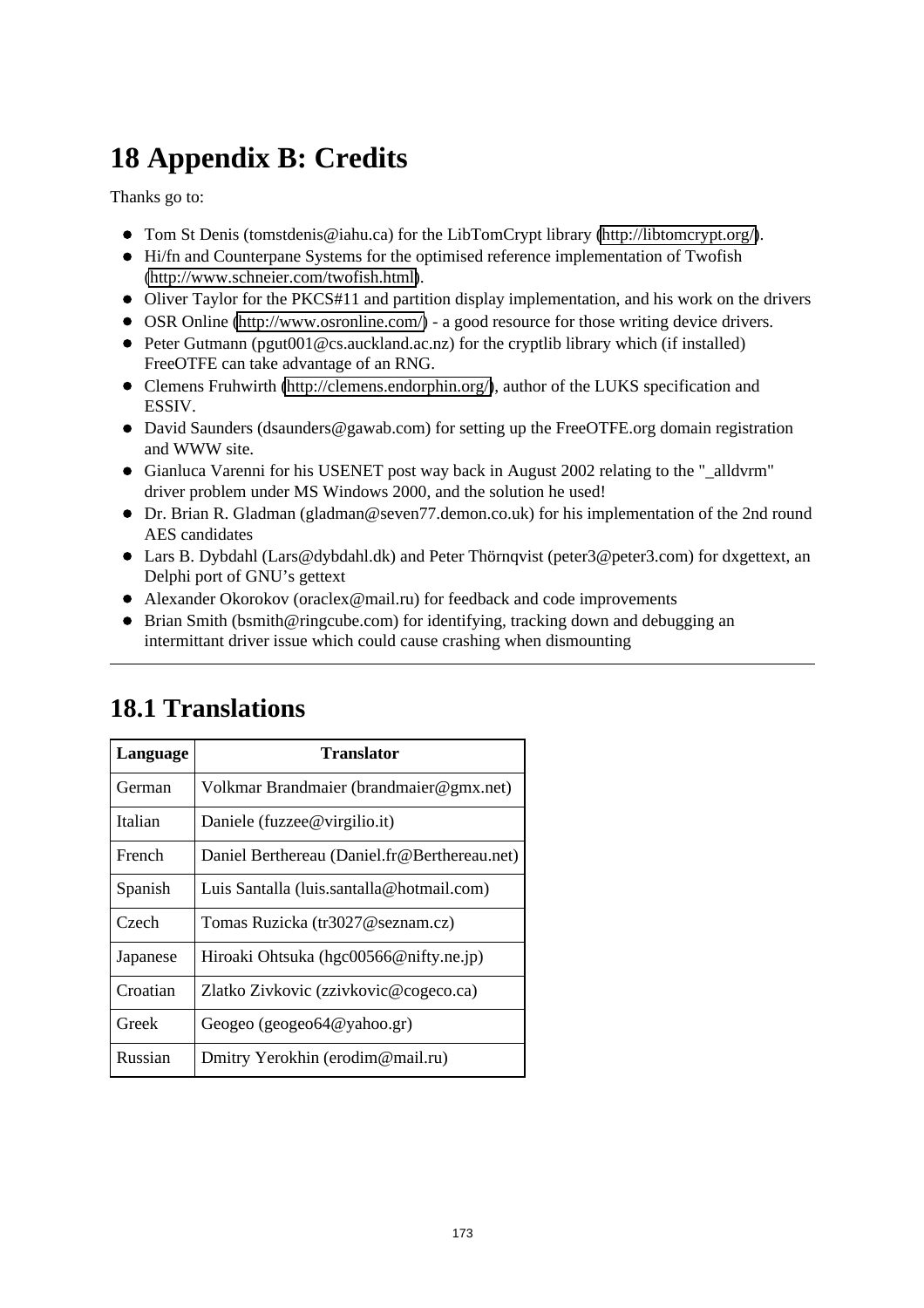# **19 Appendix C: Licence**

# **19.1 Preamble**

The following licence covers FreeOTFE, FreeOTFE4PDA and FreeOTFE Explorer (including source, executables, documentation and all related) with the exception of the files stored in the source release under the "src\3rd\_party" directory which are covered by the separate licences included with them (e.g. libtomcrypt is public domain software, Twofish is uncopyrighted and license-free):

The primary purposes of this licence are:

- 1. To ensure that any improvements made to FreeOTFE/FreeOTFE4PDA/FreeOTFE Explorer can always be incorporated into the main releases
- 2. To ensure proper credit is given to these projects
- 3. To protect against modified versions of the software claiming to be FreeOTFE/FreeOTFE4PDA/FreeOTFE Explorer, or be named such that they may be confused with them.

# **19.2 FreeOTFE Licence (v1.1)**

- 1. Definitions
	- 1. Original Author: The individual, organization or legal entity identified in Exhibit A
	- 2. Original Work: The Source Code, documentation and built executables relating to the software identified in Exhibit B
	- 3. Derivative Works: Any modified version of the Original Work (or product which uses any part of the Original Work) and any subsequent Derivative Works.
	- 4. The Software: The Original Work or any Derivative Works
	- 5. You: Any individual, organization or legal entity wishing to use The Software for any purpose.
	- 6. Source Code: The complete source code including all related build scripts, images and components required to build the source code into an executable version
- 2. Grant of license
	- 1. Subject to the terms and conditions of this licence You are granted a world wide, royalty free, non exclusive licence to use, copy, distribute, display and modify The Software released under this licence.
- 3. Modifications and Derivative Works
	- 1. The Software may be modified in order to produce Derivative Works subject to the following:
		- 1. Derivative Works in executable form must prominently display the notice detailed at Exhibit C whenever the Derivative Work is started and in any display and documentation where copyright is asserted for the Derivative Works
		- 2. Derivative Works may not be named or be identified using any of the names specified in Exhibit D nor use any similar sounding or potentially confusing name
		- 3. Derivative Works may not use any of the names specified at Exhibit D or that of the Original Author to promote or endorse the Derivative Works without the prior written permission of the Original Author.
	- 2. Derivative Works in executable form may only be distributed provided that: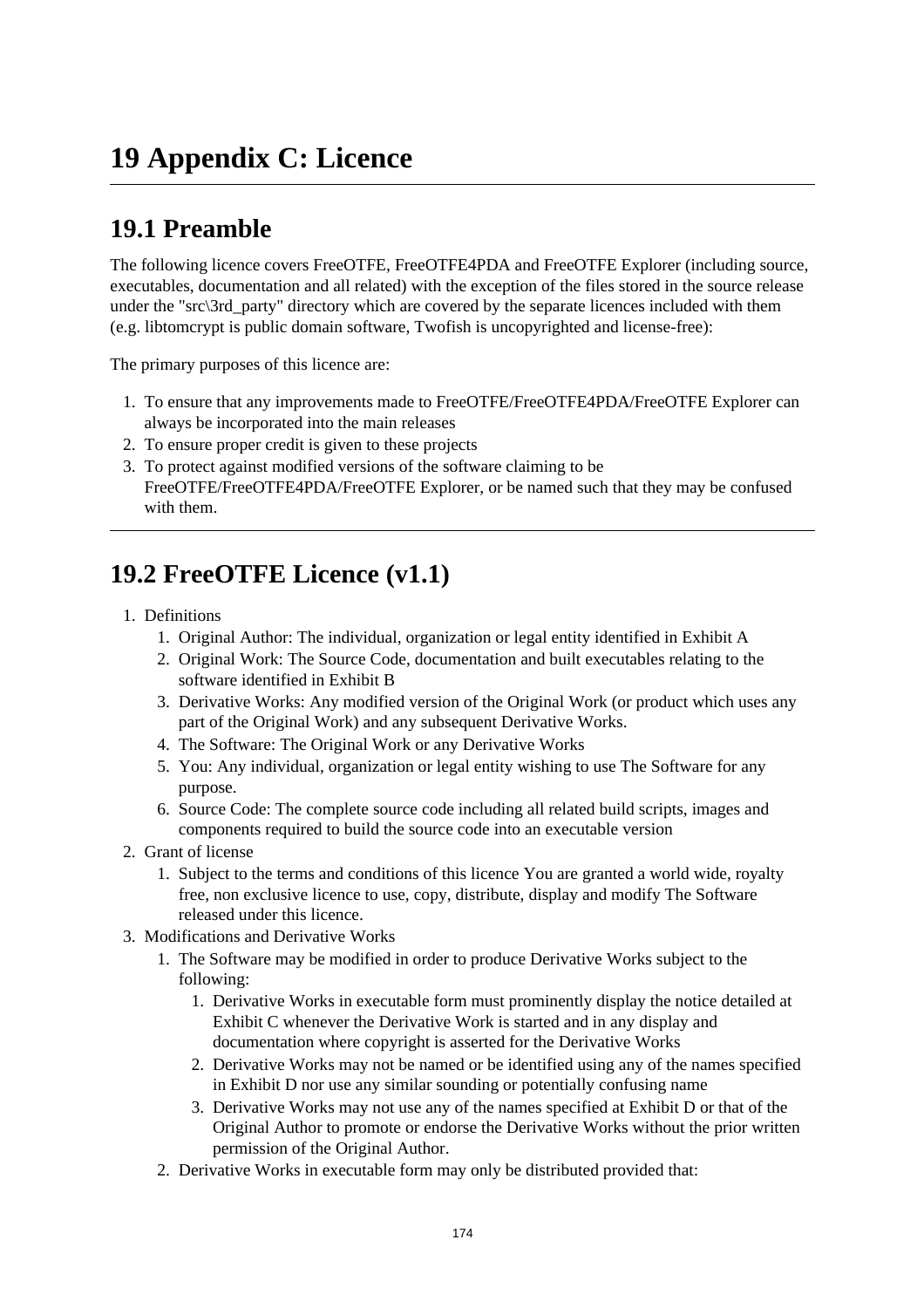- 1. Such distributions include a copy of this licence
- 2. The Source Code used to produce the Derivative Works must be released under this licence
- 3. The Source Code used to produce the Derivative Works must be made freely available to anyone who wishes a copy (including but not limited to the Original Author and any recipient of the Derivative Works) for a minimum period starting from the time at which the Derivative Works are initially distributed to at least two years after the Derivative Works cease to be distributed.

### 4. Termination

- 1. This licence terminates automatically should You:
	- 1. Fail to comply with any of the term of this license
	- 2. Commence any action including claim, cross-claim or counterclaim against the Original Author
- 5. Disclaimer of Warranty
	- 1. THE SOFTWARE COMES WITH NO WARRANTY OF ANY KIND, EITHER EXPRESS OR IMPLIED

### **19.2.1 Exhibit A**

The Original Author is:

Sarah Dean

### **19.2.2 Exhibit B**

The works covered by this licence are:

- FreeOTFE
- FreeOTFE4PDA
- FreeOTFE Explorer

### **19.2.3 Exhibit C**

The notice to be shown is:

This software is based on FreeOTFE and/or FreeOTFE4PDA, the free disk encryption system for PCs and PDAs, available at [www.FreeOTFE.org](http://www.FreeOTFE.org/)

### **19.2.4 Exhibit D**

The restricted names are:

- FreeOTFE
- FreeOTFE4PDA
- FreeOTFE Explorer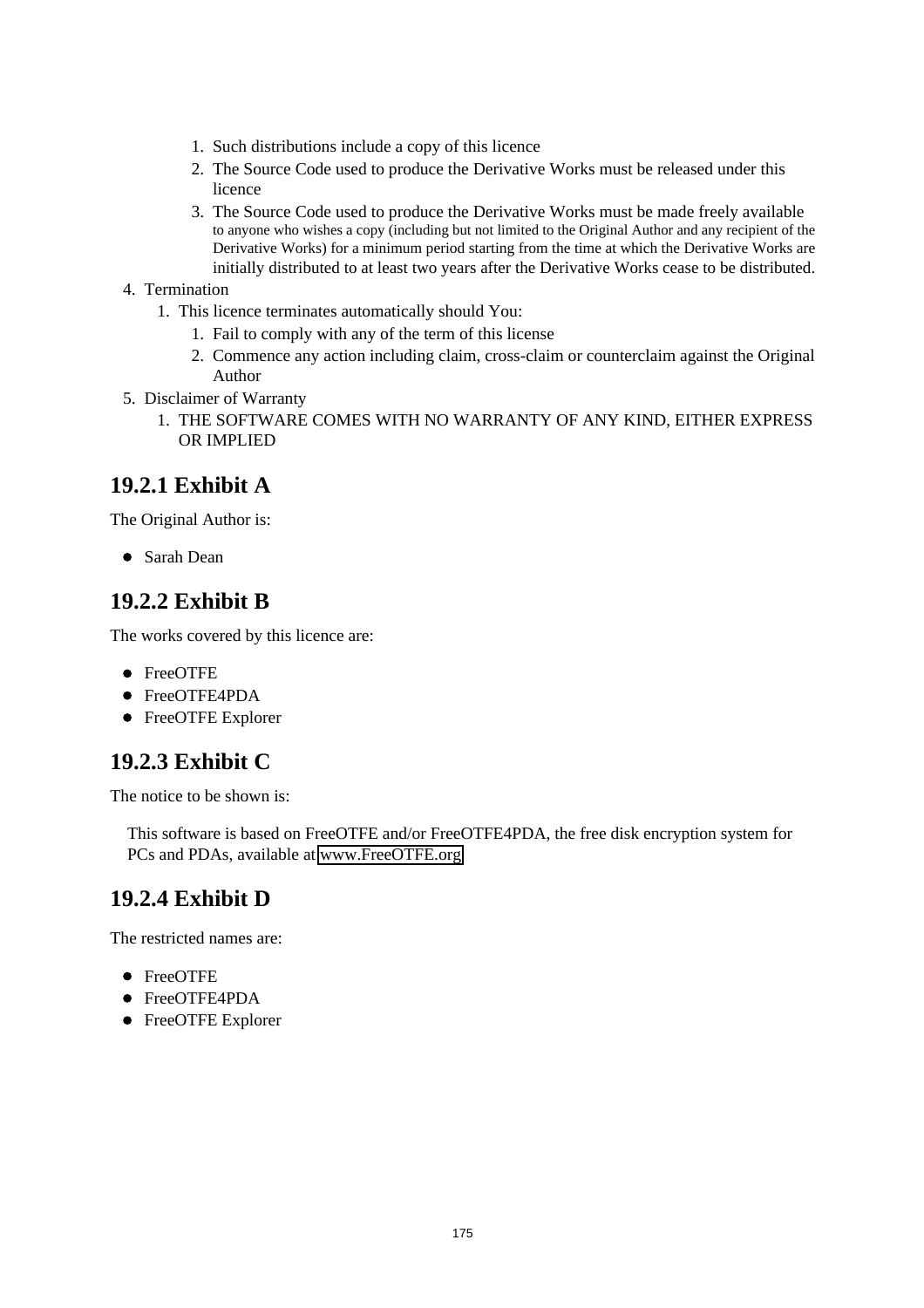## **20 Appendix D: Glossary**

### CDB

 Acronym: Critical Data Block See "Critical Data Block"

### Critical Data Block

### AKA "CDB"

 A block of data holding data vital to the correct mounting and use of an encrypted partition (volume). Among other things, a volume's CDB contains the master key used for encrypting/decrypting data as it is written/read from a the volume. CDBs are encrypted. A full description of what FreeOTFE stores in its CDBs can be found in the Technical Details section.

#### LES file

 Linux Encryption Settings file; a text file in which encryption settings for Linux volumes are held. Created by using the "Load..."/"Save..." buttons on the password entry dialog when mounting Linux volumes.

#### **OTFE**

### Acronym: On The Fly Encryption

 Any of a number of encryption systems where data is stored on disk in encrypted format. When it is read in from disk, it is transparently decrypted "on the fly" before user applications receive it. In a similar manner, when applications, etc write data back to the disk, it is automatically encrypted before being written.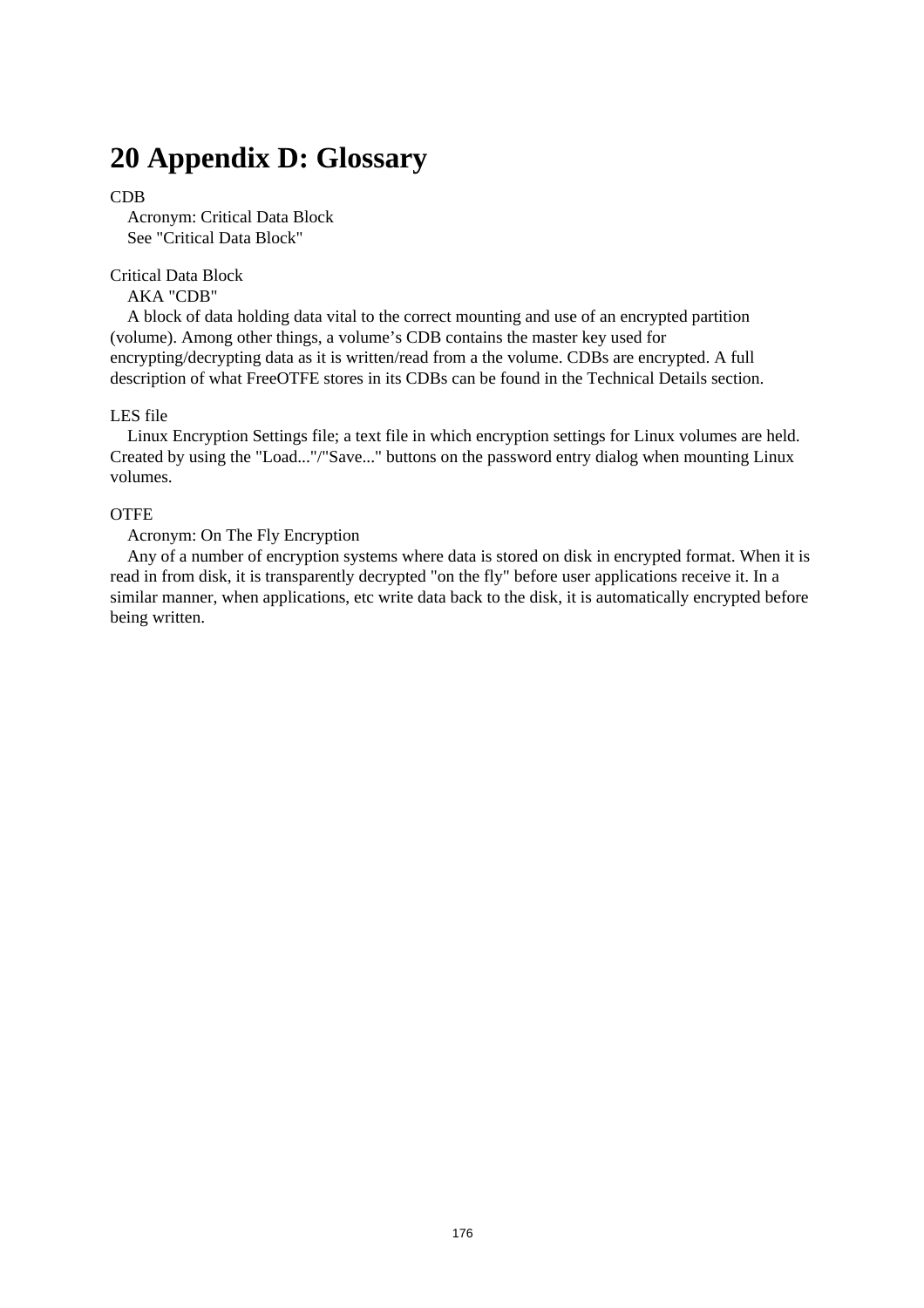# **21 Appendix E: PKCS#11 Driver Libraries**

If you have a token which supports the PKCS#11 standard, as most do, your token can be used by FreeOTFE. Below is a list of well known smartcards/tokens which do support this standard, and the suggested library filename to use.

Please note that:

- 1. Token manufacturers may change their driver filenames without notice; check with your supplier if the information listed below doesn't work.
- 2. This list is *not exhaustive* many more tokens are supported than are listed here.

If you are using a token which isn't mentioned on the list below, please check with your token supplier as to what to enter, and get in touch to have it added to the list.

| <b>Manufacturer</b>     | <b>Device</b>                                                   | Library        | <b>WWW</b><br><b>Site</b> | <b>Notes</b>                                                                                                                                                                                                               |
|-------------------------|-----------------------------------------------------------------|----------------|---------------------------|----------------------------------------------------------------------------------------------------------------------------------------------------------------------------------------------------------------------------|
| <b>ACS</b>              | ACOS5<br>smartcards                                             | acospkcs11.dll |                           | For use with ACOS5<br>smartcards. ACOS5<br>smartcards unable to<br>create data objects, and<br>contain no mechanisms<br>for creating secret keys<br>(except public/private<br>keypairs)                                    |
| <b>AET</b>              | Rainbow iKey<br>3000 series and<br>G&D StarCos 2.3<br>SPK cards | aetpkss1.dll   | (WWW)                     | aka StarSign<br>Middleware, Also<br>installs PKCS#11<br>drivers aetpksse.dll<br>(Entrust PKCS#11 lib)<br>and aetpkssw.dll<br>(PKCS #11 library<br>wrapper that detects the<br>need for automatic<br>login on aetpkss1.dll) |
| Aladdin                 | eToken PRO                                                      | etpkcs11.dll   | (WWW)                     | Confirmed working<br>with FreeOTFE                                                                                                                                                                                         |
|                         | eToken R2                                                       | etpkcs11.dll   | (WWW)                     |                                                                                                                                                                                                                            |
| Algorithmic<br>Research | MiniKey                                                         | sadaptor.dll   |                           |                                                                                                                                                                                                                            |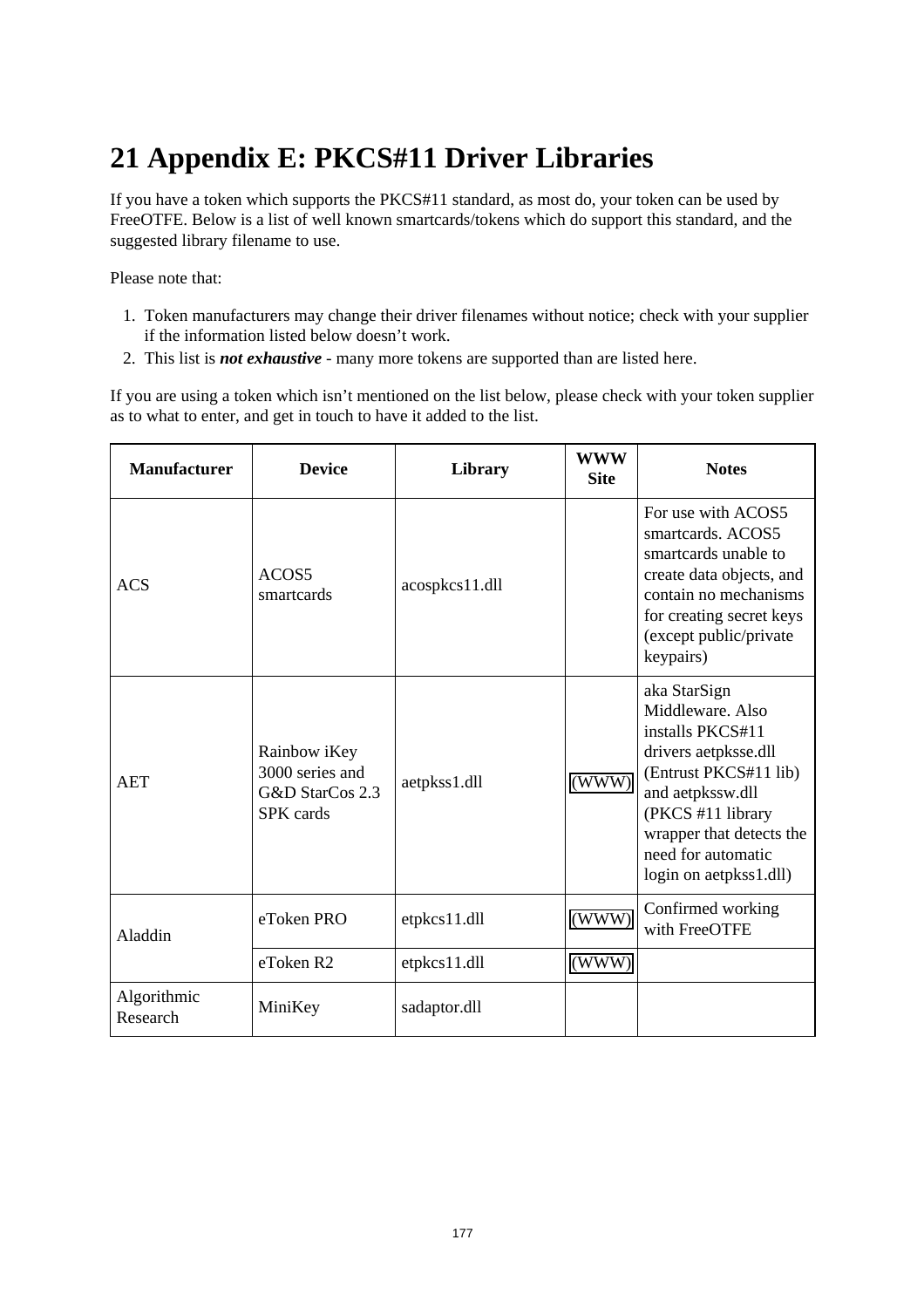| Aloaha                          | <b>Smart Card</b><br>Connector                      | aloaha_pkcs11.dll                          | (WWW) | Not fully tested, but<br>from initial checks, this<br>library appears <i>badly</i><br>broken - it reports<br>tokens present when no<br>card reader is installed.<br>When creating data<br>objects on the phantom<br>token, it reports that the<br>objects were<br>successfully created,<br>but doesn't actually do<br>anything! Possible that<br>it works correctly if<br>both hardware and<br>token present? |
|---------------------------------|-----------------------------------------------------|--------------------------------------------|-------|---------------------------------------------------------------------------------------------------------------------------------------------------------------------------------------------------------------------------------------------------------------------------------------------------------------------------------------------------------------------------------------------------------------|
| A-Sign                          | A-Sign premium<br>cards                             | psepkcs11.dll                              |       | Reputedly v1.0 of this<br>library is incomplete<br>and has many bugs??                                                                                                                                                                                                                                                                                                                                        |
| Athena                          | Athena Smartcard<br><b>System ASE Card</b>          | asepkcs.dll                                |       |                                                                                                                                                                                                                                                                                                                                                                                                               |
| A-Trust                         | a-sign                                              | asignp11.dll                               | (WWW) |                                                                                                                                                                                                                                                                                                                                                                                                               |
| Belgian<br>Government           | <b>Belgian Electronic</b><br>Identity (eID)<br>Card | <b>Belgium Identity Card</b><br>PKCS11.dll |       |                                                                                                                                                                                                                                                                                                                                                                                                               |
| Chrysalis                       |                                                     | cryst32.dll                                | (WWW) | WWW site no longer<br>exists                                                                                                                                                                                                                                                                                                                                                                                  |
|                                 | <b>LUNA</b>                                         | cryst201.dll                               | (WWW) | WWW site no longer<br>exists                                                                                                                                                                                                                                                                                                                                                                                  |
| <b>Dallas</b><br>Semiconductors | iButton                                             | dspkcs.dll                                 |       |                                                                                                                                                                                                                                                                                                                                                                                                               |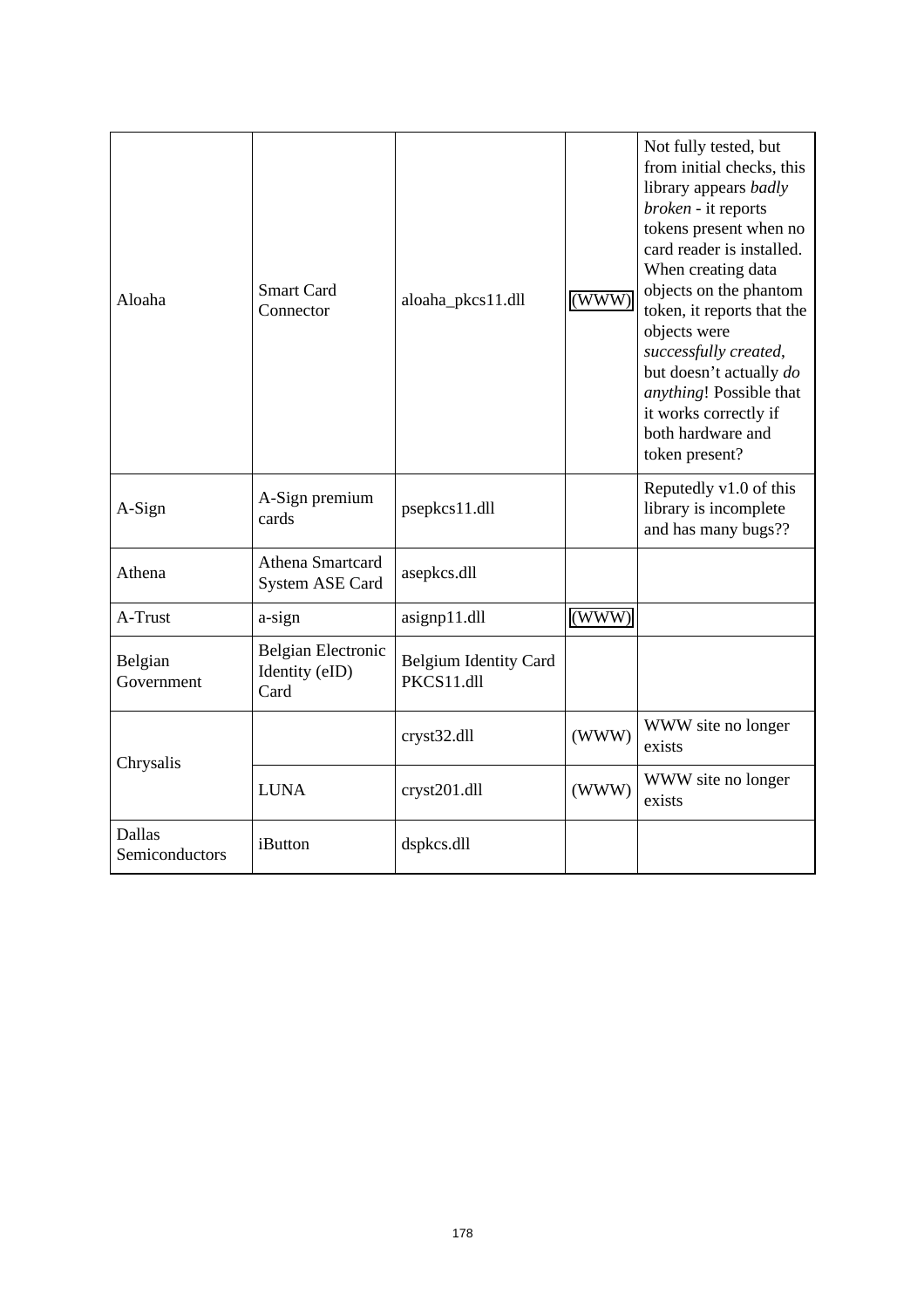| Eracom                            | (hardware)                                           | cryptoki.dll          |       | Full path to library may<br>be required, e.g:<br>C:\ Program Files\<br><b>ERACOM\</b> Cprov<br>SDK\ bin\ csa\<br>cryptoki.dll<br>On 1st December2005<br><b>Eracom Technologies</b><br>AG was acquired by<br><b>SafeNet</b> |
|-----------------------------------|------------------------------------------------------|-----------------------|-------|----------------------------------------------------------------------------------------------------------------------------------------------------------------------------------------------------------------------------|
|                                   | (software<br>emulation)                              | cryptoki.dll          |       | Full path to library may<br>be required, e.g.:<br>C:\ Program Files\<br><b>ERACOM\</b> Cprov<br>SDK\ bin\ sw\<br>cryptoki.dll<br>On 1st December2005<br><b>Eracom Technologies</b><br>AG was acquired by<br><b>SafeNet</b> |
| Estonian<br>Government            | Estonian<br><b>Electronic Identity</b><br>(eID) Card | opensc-pkcs11.dll     |       |                                                                                                                                                                                                                            |
| Eutron                            | Crypto Identity                                      | sadaptor.dll          | (WWW) |                                                                                                                                                                                                                            |
|                                   | ePass 1000                                           | EP1PK111.DLL          | (WWW) |                                                                                                                                                                                                                            |
| Feitain<br>technologys<br>Co.,Ltd | ePass 2000                                           | ep2pk11.dll           | (WWW) |                                                                                                                                                                                                                            |
|                                   | ePass 2000_FT11                                      | ngp11v211.dll         | (WWW) | Confirmed working<br>with FreeOTFE                                                                                                                                                                                         |
|                                   | ePass 3000                                           | ngp11v211.dll         | (WWW) |                                                                                                                                                                                                                            |
|                                   | ePass 3003                                           | ShuttleCsp11_3003.dll | (WWW) | Confirmed working<br>with FreeOTFE                                                                                                                                                                                         |
| Gemplus                           |                                                      | gclib.dll             |       |                                                                                                                                                                                                                            |
|                                   |                                                      | pk2priv.dll           |       |                                                                                                                                                                                                                            |
| GemPlus/GemSoft                   | GemPlus/GemSoft<br>Smartcard                         | w32pk2ig.dll          |       |                                                                                                                                                                                                                            |
| GemSafe                           |                                                      | gclib.dll             |       | GemSafe new version                                                                                                                                                                                                        |
|                                   |                                                      | pk2priv.dll           |       | GemSafe old version                                                                                                                                                                                                        |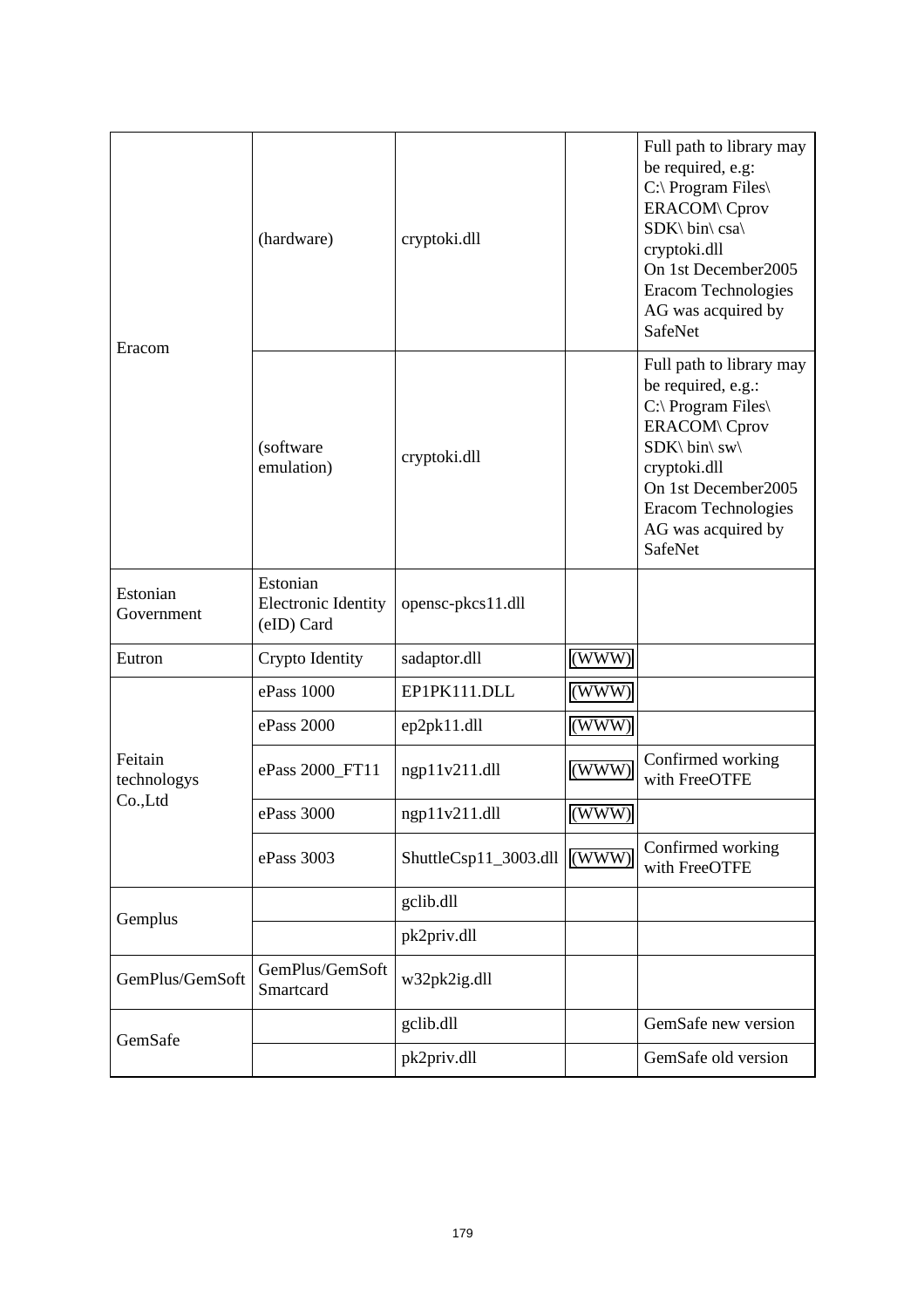| <b>IBM</b>       | <b>IBM 4758</b>                                                            | cryptoki.dll      |       |                                                                                                                                                                      |
|------------------|----------------------------------------------------------------------------|-------------------|-------|----------------------------------------------------------------------------------------------------------------------------------------------------------------------|
|                  | <b>IBM</b> Digital<br>Signature for the<br>Internet (DSI) for<br>MFC cards | CccSigIT.dll      |       |                                                                                                                                                                      |
|                  | <b>IBM</b> Embededded<br>Security<br>Subsystem                             | csspkcs11.dll     |       |                                                                                                                                                                      |
|                  | <b>IBM</b> Netfinity<br>PSG Chip1                                          | ibmpkcss.dll      |       |                                                                                                                                                                      |
|                  | <b>IBM</b> SecureWay<br>Smartcard                                          | w32pk2ig.dll      |       |                                                                                                                                                                      |
|                  |                                                                            | cryptoki.dll      |       |                                                                                                                                                                      |
| ID2              |                                                                            | id2cbox.dll       |       | Full path to library may<br>be required, e.g.:<br>C:\ Data\ Development\<br>SmartCardIntegration\<br>PKCS11wrapper\<br>JavaToPKCS11\ demo\<br>test\ old\ id2cbox.dll |
| Mozilla/Netscape | Mozilla or<br>Netscape crypto<br>module                                    | softokn3.dll      |       | Cannot be used with<br>FreeOTFE; requires<br>additional parameters<br>to initailize                                                                                  |
|                  | nFast                                                                      | cknfast.dll       | (WWW) |                                                                                                                                                                      |
| nCipher          | nShield                                                                    | cknfast.dll       | (WWW) |                                                                                                                                                                      |
| <b>Nexus</b>     |                                                                            | nxpkcs11.dll      |       |                                                                                                                                                                      |
| OpenSC           | (multiple)                                                                 | opensc-pkcs11.dll | (WWW) | Free, open source<br>library                                                                                                                                         |
| Orga Micardo     |                                                                            | micardoPKCS11.dll |       |                                                                                                                                                                      |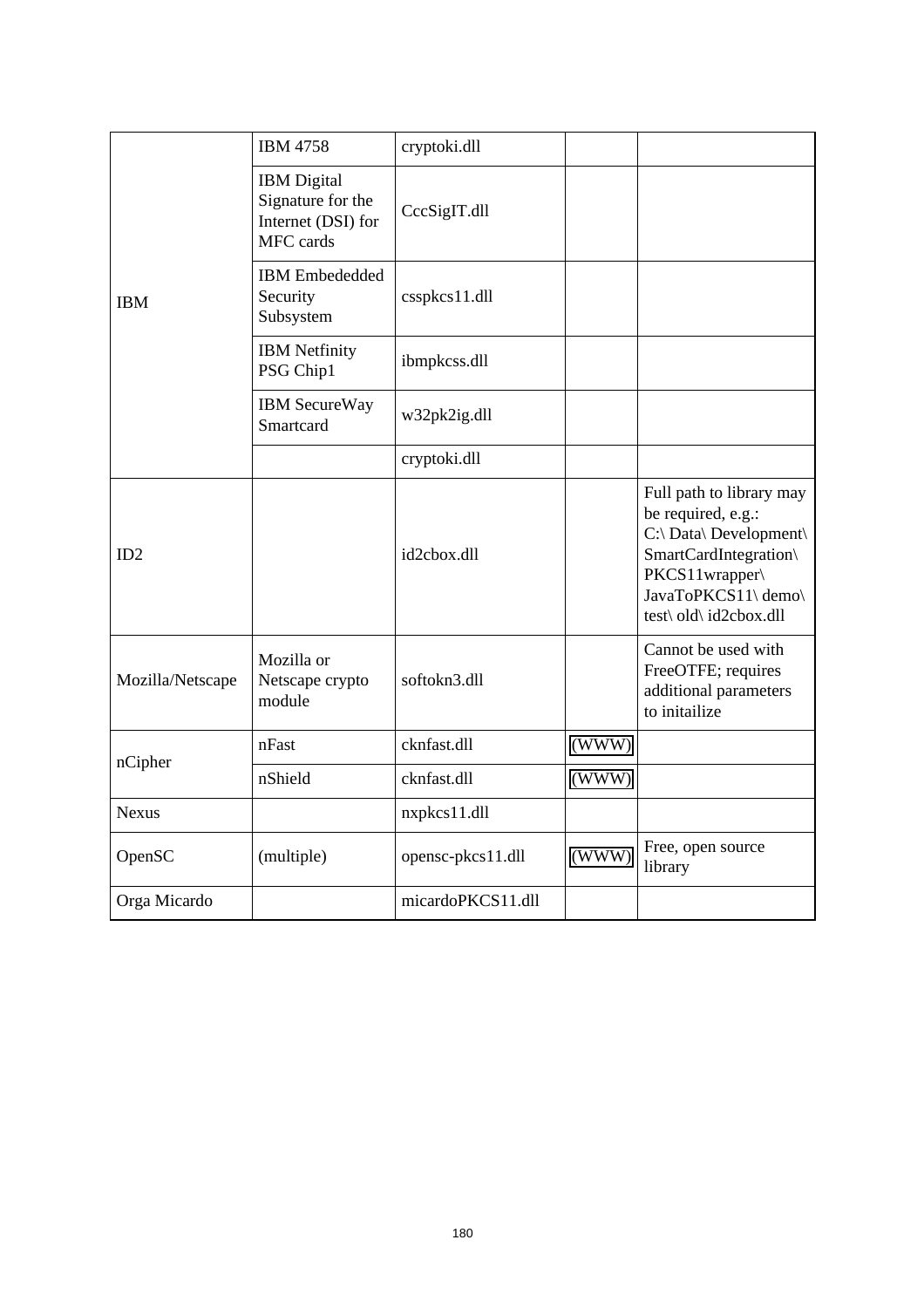| Rainbow           | CryptoSwift<br>Accelerator                   | Cryptoki22.dll   |       |                                                                                                        |
|-------------------|----------------------------------------------|------------------|-------|--------------------------------------------------------------------------------------------------------|
|                   | CryptoSwift HSM                              | iveacryptoki.dll |       |                                                                                                        |
|                   | <b>Ikey 1000</b>                             | cryptoki22.dll   |       | From wiki.cacert.org:<br>for USB use Datakey<br>driver                                                 |
|                   | iKey 1000/1032                               | k1pk112.dll      | (WWW) |                                                                                                        |
|                   | iKey 2000 series<br>and for DataKey<br>cards | dkck201.dll      |       |                                                                                                        |
|                   | iKey 2000/2032                               | dkck232.dll      | (WWW) |                                                                                                        |
|                   | iKey 2032                                    | dkck201.dll      |       |                                                                                                        |
|                   |                                              | cryptoki22.dll   |       | From wiki.cacert.org:<br>for USB use Datakey<br>driver                                                 |
| Safelayer         | <b>HSM</b>                                   | p11card.dll      |       | From wiki.cacert.org:<br>for USB use Datakey<br>driver                                                 |
|                   | Cryptoflex                                   | acpkcs.dll       | (WWW) |                                                                                                        |
| Schlumberger      | Cryptoflex                                   | slbck.dll        | (WWW) |                                                                                                        |
|                   | <b>Cyberflex Access</b>                      | slbck.dll        | (WWW) |                                                                                                        |
| SeTec             | SeTokI cards                                 | SetTokI.dll      |       | Full path to library may<br>be required, e.g.:<br>C:\ Program Files\<br>Setec\ SetTokI\<br>SetTokI.dll |
| <b>Siemens</b>    | <b>HiPath SIcurity</b><br>Card               | siecap11.dll     |       |                                                                                                        |
|                   | Some Siemens<br>Card OS cards                | eTpkcs11.dll     |       |                                                                                                        |
| <b>SmartTrust</b> |                                              | smartp11.dll     |       |                                                                                                        |
| Spyrus            |                                              | SpyPK11.dll      | (WWW) |                                                                                                        |
| Utimaco           | Cryptoki for<br>SafeGuard                    | pkcs201n.dll     |       |                                                                                                        |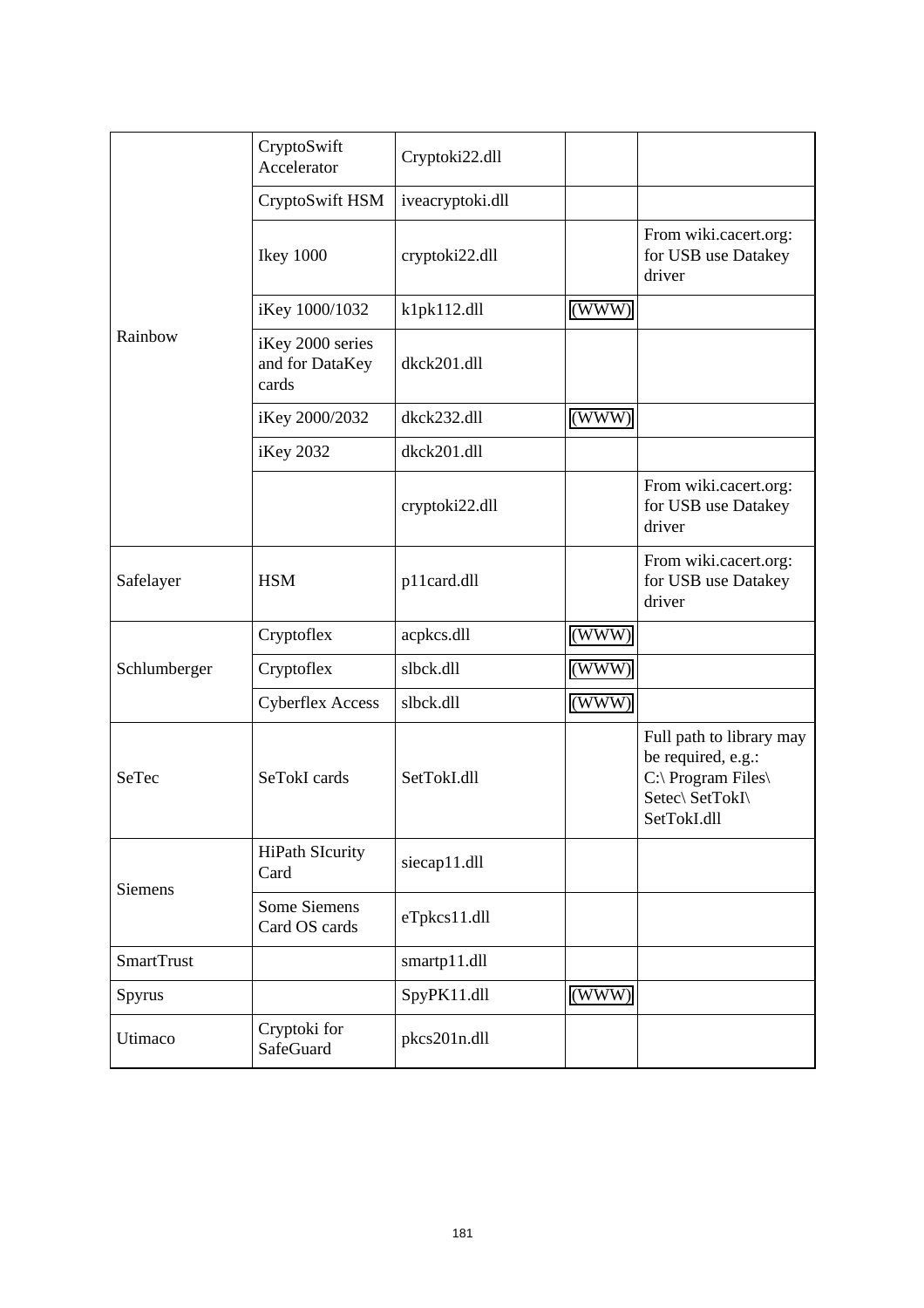|                    | ActivCard cards                          | acpkcs.dll        |                                             |
|--------------------|------------------------------------------|-------------------|---------------------------------------------|
|                    | ActivClient                              | acpkcs211.dll     |                                             |
|                    | Datakey                                  | dkck201.dll       | From wiki.cacert.org:<br>for Entrust        |
|                    | Datakey                                  | pkcs201n.dll      |                                             |
|                    | Datakey CIP                              | dkck201.dll       |                                             |
| $\overline{\cdot}$ | Datakey/iKey                             | $dkck232$ .dll    | From wiki.cacert.org:<br>NB: buggy, use 201 |
|                    | Fortezza Module                          | fort32.dll        |                                             |
|                    | Oberthur<br>AuthentIC                    | AuCryptoki2-0.dll |                                             |
|                    | <b>SCW PKCS 3GI</b><br>3-G International | 3gp11csp.dll      |                                             |
|                    | TeleSec                                  | $pkcs11.$ dll     |                                             |

The information listed above was compiled from multiple sources, including:

- [CAcert Wiki: Pkcs11TaskForce](http://wiki.cacert.org/wiki/Pkcs11TaskForce)
- [StrongDisk Server \(Russian documentation\)](http://209.85.165.104/search?q=cache:-QugArnZ2I8J:www.strongdisk.ru/free/tech/SDSSettings.pdf+eutron+sadaptor.dll&hl=en&ct=clnk&cd=13)
- cryptlib v3.1 testlib.c
- IAIKPkcs11.properties
- Using the IAIK JCE Provider for PKCS#11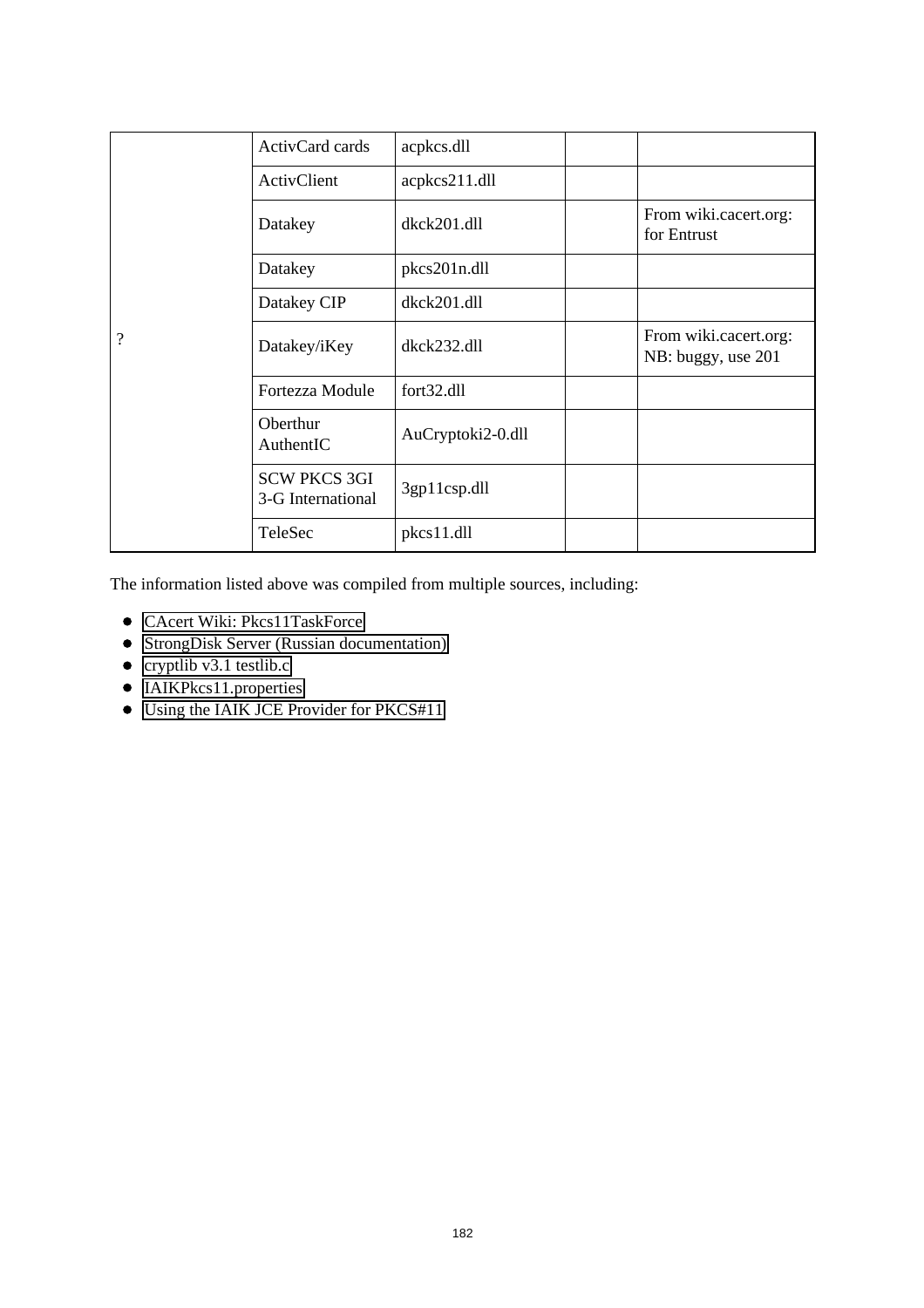# **22 Appendix F: Command Line Decryption Utilities**

## **22.1 Overview**

*Note: The development of the command line decryption utilities has ceased. This functionality has been superceded with the development of FreeOTFE Explorer*

FreeOTFE is relatively unique in that comes complete with software which may be used to decrypt encrypted volumes (provided the correct decryption key is known!).

This software is designed to fulfil two main objectives:

- 1. To increase and encourage peer review of FreeOTFE
- 2. To act as a "security blanket" for users should development of FreeOTFE ever be dropped, it will still be possible for users to recover their data, regardless of the state of the FreeOTFE project.

Functionally, this software has one task: to decrypt the encrypted partition area of FreeOTFE volume files and to write out the plaintext version for examination.

This software is considerably easier to understand than the kernel mode drivers, and does not require the Microsoft SDK/DDK to be present. As a result, any competent software engineer should be able to modify the software as appropriate and confirm that data is being encrypted correctly by the FreeOTFE system.

This software is not intended for general public use, but by those who understand and can write C. In order to use it, modifications to the source code will most probably be required (to change the decryption keys used, if nothing else). For this purpose, the command line decryption utilities are not released in binary form, only as source code which must be compiled by the user.

## **22.2 Operation**

Each of the command line decryption utilities is designed to operate in the following manner:

- 1. Open the (input) encrypted volume file.
	- The filename used is hard coded to "inFile.dat"; obviously this may be changed as required.
- 2. Open/Create the (output) plaintext volume file.
	- The filename used is hard coded to "outFile.dat"; obviously this may be changed as required.
- 3. Generate an IV, if required
	- The method of generating the IV may vary, dependant on how the volume was encrypted
- 4. Read in a sector's worth of data from the input (encrypted) file
- 5. Decrypt the sector, block by block
	- The key used here is hard coded in the source, and must be the actual key that was used to encrypt the data (obviously!)
	- The way in which decryption is carried out is cypher, and cypher implementation dependant
- 6. Write the decrypted sector to the output (plaintext) file
- 7. Repeat steps 3-6 until all data has been decrypted
- 8. Close the output file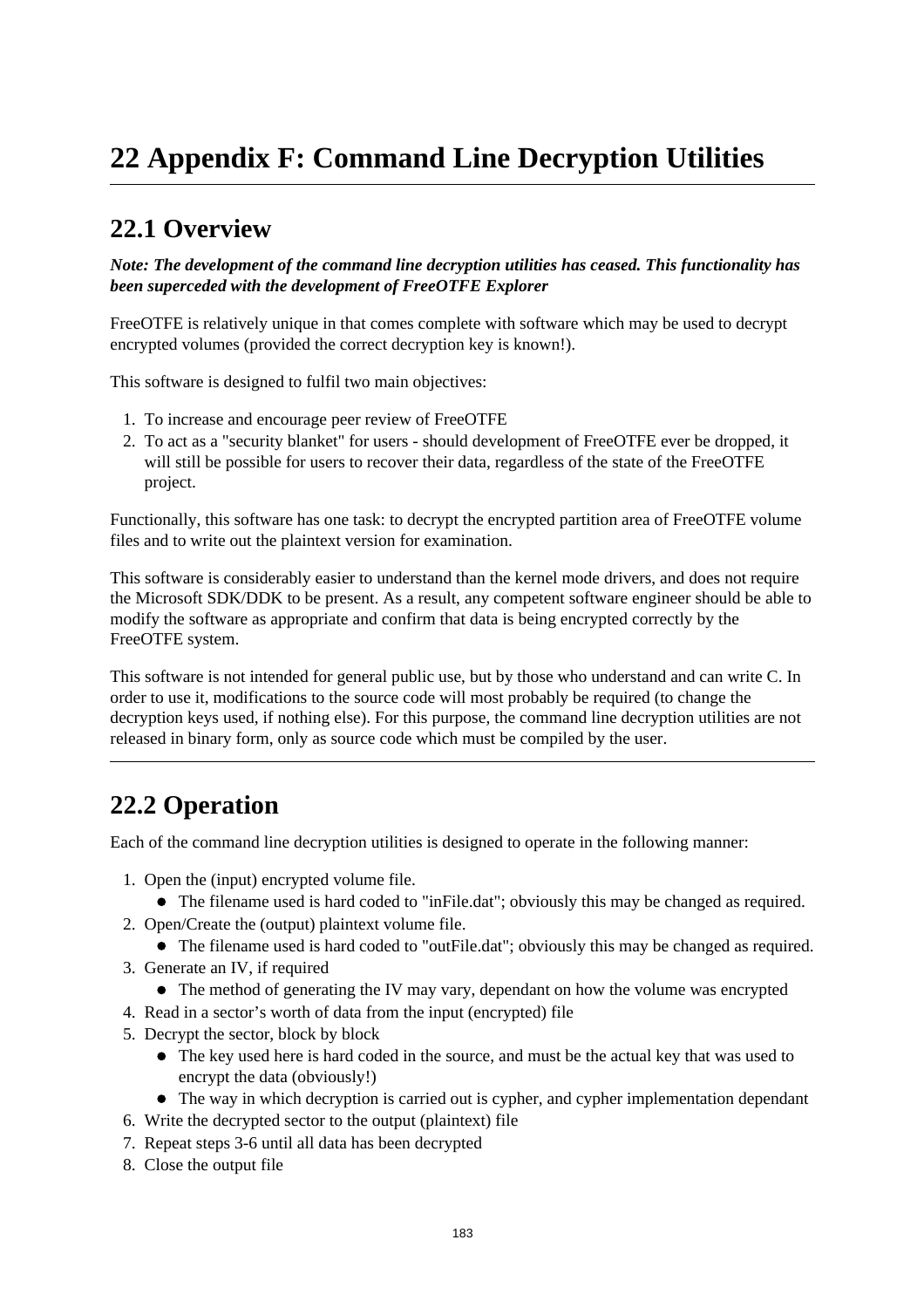### 9. Close the input file

### Please note:

- 1. This software is focussed only on decrypting data. They do not hash user keys, etc
- 2. The hard coded keys must represent the actual encryption keys. In the case of Linux volumes, this is the user's password hashed as appropriate. In the case of FreeOTFE volumes, this is the "master key" stored in the volume's "critical data block"

At time of writing, although a separate command line decryption utility to decode a FreeOTFE volume's CDB/keyfiles has not been implemented, the FreeOTFE GUI does incorporate this functionality allowing developers to extract all of the information required contained within a CDB/keyfile. (Note: For obvious reasons, this requires the volume's password and all other details that are required to use the CDB are known - it is simply not possible to decrypt this information otherwise)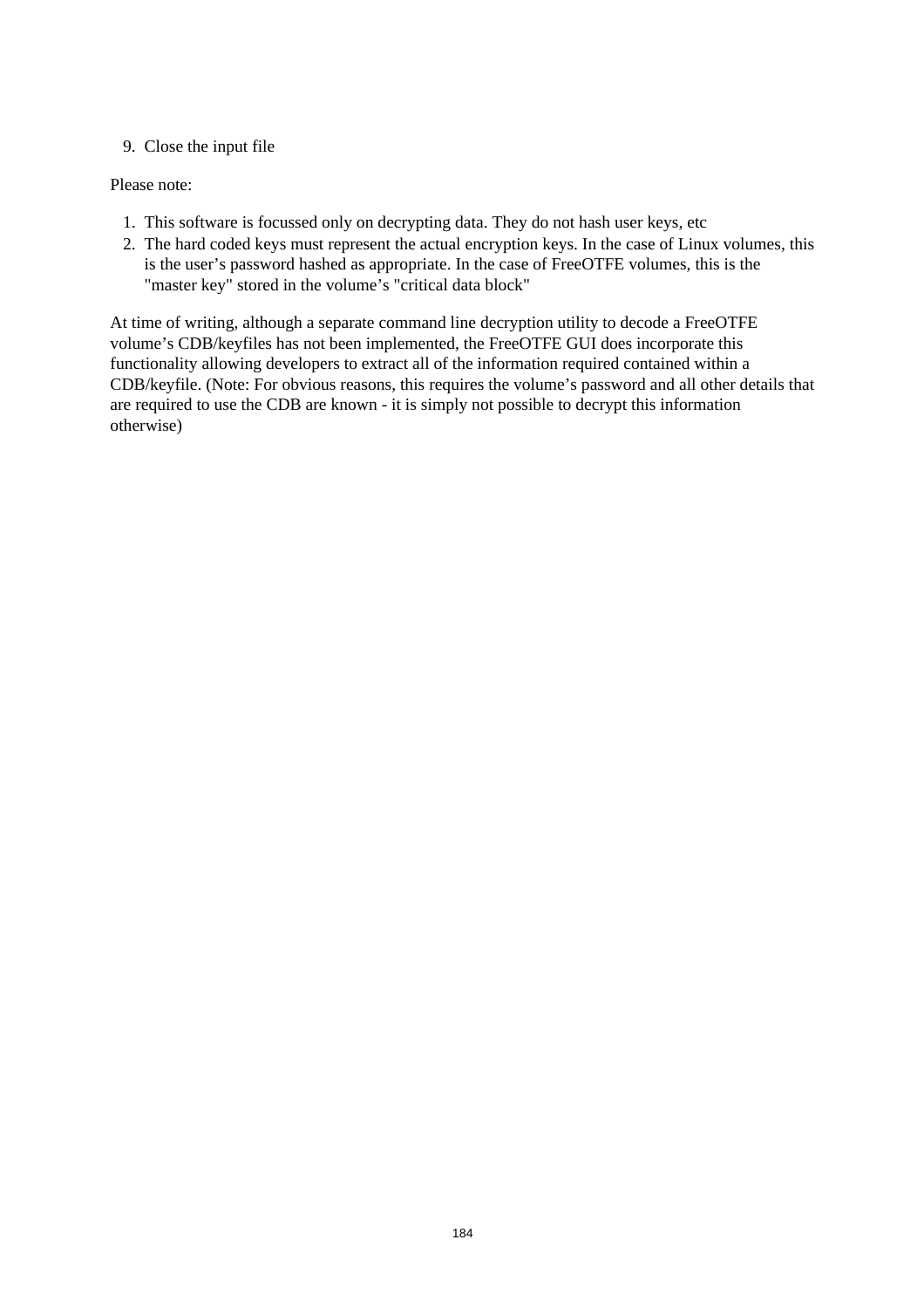# **23 Appendix G: Uninstalling**



This section applies to the PC version of FreeOTFE *only*

To uninstall FreeOTFE, please carry out the steps detailed in either of the sections below:

## **23.1 Automatic Uninstall**

If installed via the installation wizard, FreeOTFE may be uninstalled by either:

- 1. Using the "Add and Remove Programs" control panel applet.
- 2. Running "uninstall.exe", found in the directory FreeOTFE was installed in

## **23.2 Manual Uninstall**

- 1. Launch "FreeOTFE.exe"
- 2. Unmount all mounted volumes.
- 3. Select "File | Drivers..."
- 4. Select each of the drivers you have installed, and click "Uninstall". Repeat this until all drivers have been uninstalled. If you encounter errors in this step, don't worry; just continue uninstalling your other remaining drivers
- 5. Exit FreeOTFE.
- 6. Reboot your computer
- 7. You shouldn't need to, but if you encountered any errors while uninstalling the drivers:
	- 1. Run "regedit.exe", and remove all registry keys under: HKEY\_LOCAL\_MACHINE\SYSTEM\CurrentControlSet\Services that have "FreeOTFE" in their name.
	- 2. Delete all files beginning "FreeOTFE" from your <windows>\system32\drivers directory (you may need to reboot your computer again before you can do this)
	- 3. If you deleted any registry entries or files, reboot your computer again.
- 8. Finally, delete "FreeOTFE.exe", and any shortcuts you may have created.